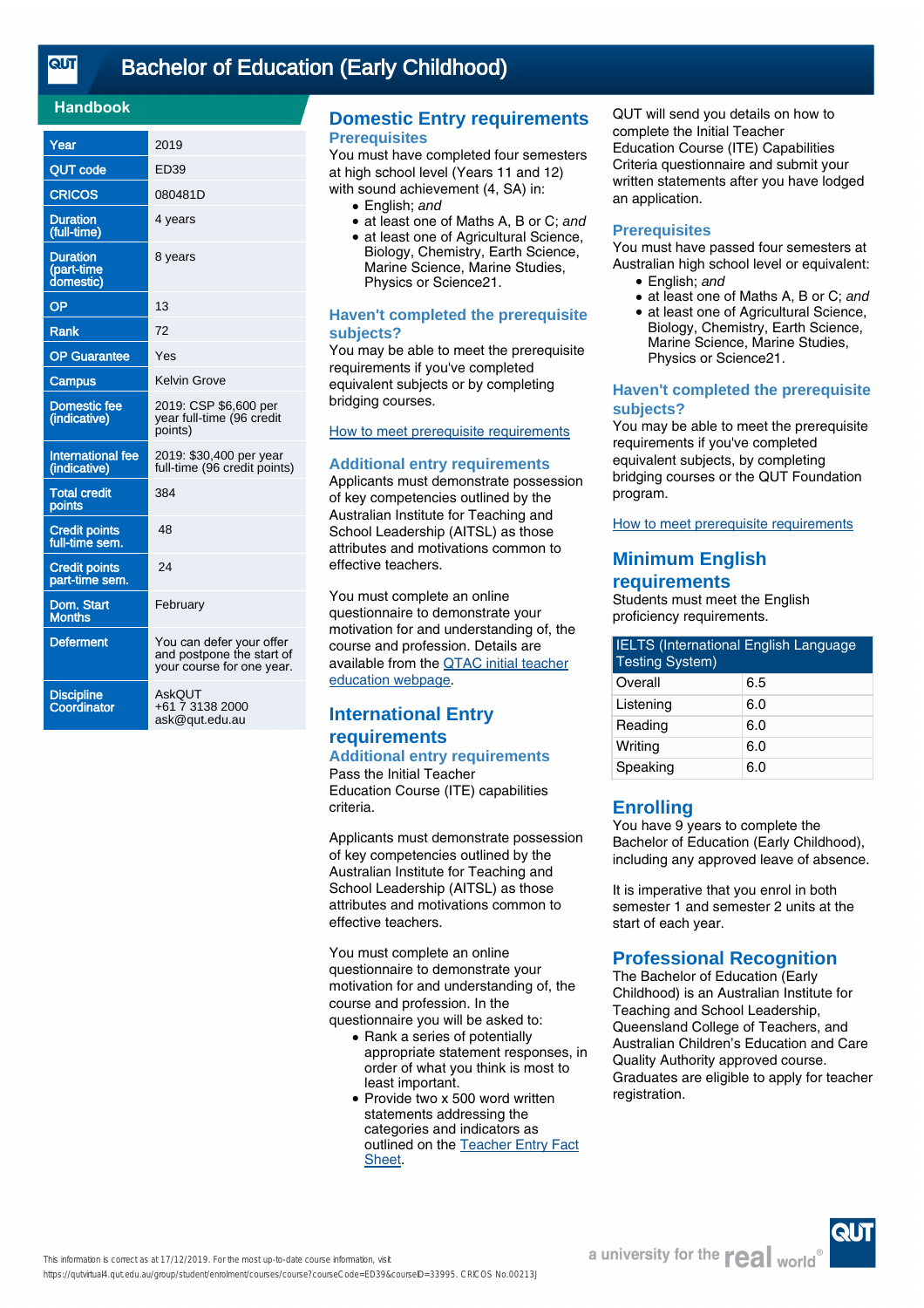# **Literacy and Numeracy Statement**

As part of your course, all Bachelor of Education students are required to satisfactorily complete assessment criteria relating to Queensland College of Teachers' (QCT) literacy and numeracy standards in order to meet the course and QCT professional accreditation requirements. Literacy and numeracy modules have been developed to support students to attain satisfactory standards on the relevant literacy criterion during their assessment in the first year of their studies. Students may also seek support from a range of advisers across QUT. Students will also have the support of their Program Coordinator to identify the best approach for them.

[https://www.student.qut.edu.au/about/fac](https://www.student.qut.edu.au/about/faculties-institutes-and-divisions/faculties/education/manage-your-studies#learning-support) [ulties-institutes-and](https://www.student.qut.edu.au/about/faculties-institutes-and-divisions/faculties/education/manage-your-studies#learning-support)[divisions/faculties/education/manage](https://www.student.qut.edu.au/about/faculties-institutes-and-divisions/faculties/education/manage-your-studies#learning-support)[your-studies#learning-support](https://www.student.qut.edu.au/about/faculties-institutes-and-divisions/faculties/education/manage-your-studies#learning-support)

# **Advanced Standing**

Students who have completed a Diploma of Children's Services (Early Childhood Education and Care) or Diploma or Advanced Diploma of Children's Services, or an equivalent accredited qualification will receive advanced standing for 96 credit points and can complete the course in 3 years.

# **Part Time Study**

Students who have completed a Diploma of Children's Services (Early Childhood Education and Care) or Diploma or Advanced Diploma of Children's Services, or an equivalent accredited qualification and have the following early childhood work experience will receive 144 credit points of advanced standing and may study part-time externally. This option is available to domestic studnets only:

· One year full-time (or equivalent) experience leading the development and implementation of the education program for a group of children in an approved service (e.g. group leader) or leading the development and implementation of the education programs in an approved service (e.g. educational leader; Family Day Care Coordinator); or

· Two years full-time (or equivalent) experience as a family day care educator in an approved service; or

· Two years full-time (or equivalent) experience supporting the development and implementation of the education program for a group of children (e.g., educator in an approved service, teacher aide working with young children Prep to Year 3 in a school); or

· Two years full-time (or equivalent) experience in school age care.

Advanced standing based on early childhood work experience is not granted automatically. Students are required to submit an application for advanced standing along with a letter from their employer outlining their previous early childhood work experience. The advanced standing application (AS form) is available at

<https://www.student.qut.edu.au/forms>.

# **Working With Children Check**

Working With Children Check - As required by the Public Safety Business Agency, student teachers must undergo a criminal history check and be issued with a Suitability Card (Blue Card) by the Agency.

As soon as you accept your offer and enrol in the course, you must submit your Blue Card application to the QUT Student Centre immediately. You must hold a Blue Card to undertake activities in any unit which involves contact with children, including the required field studies blocks.

If you do not apply for a Blue Card immediately upon enrolment in the course and allow sufficient time for the police check and issuing of the card, you will be unable to participate in the required activities and may need to be withdrawn from the unit(s) and incur both financial and academic penalty. It may take up to 12 weeks for the Agency to issue the Card. The application form is available at [student.qut.edu.au/studying/jobs-and](http://student.qut.edu.au/studying/jobs-and-work-experience/work-experience-and-placements/blue-cards)[work-experience/work-experience-and](http://student.qut.edu.au/studying/jobs-and-work-experience/work-experience-and-placements/blue-cards)[placements/blue-cards](http://student.qut.edu.au/studying/jobs-and-work-experience/work-experience-and-placements/blue-cards).

Field Studies Units will be taken in Queensland schools and settings.

# **Designated Units**

Field studies units are designated units. Students who do not successfully complete the requirements of practicum units will have their progress in the course reviewed. Please refer to the unit outlines for more information and/or the Student Services website

## **Sample Structure Semesters**

- Year 1, Semester 1 (2019 commencing students only)
- Year 1, Semester 2 (2019 commencing students only)
- Year 2, Semester 1 (2019 commencing students for study in 2020) ●
- Year 2, Semester 2 (2019
- Year 3, Semester 1 (2019 commencing students for study in 2021)
- Year 3, Semester 2 (including 6TP5 teaching period) (2019 commencing students for study in 2021)
- Year 4, Semester 1 (2019 commencing students for study in 2022)
- Year 4, Semester 2 (including 6TP5 teaching period) (2019 commencing students for study in 2022)

| Code                                                                                             | <b>Title</b>                                                                                |
|--------------------------------------------------------------------------------------------------|---------------------------------------------------------------------------------------------|
|                                                                                                  | Year 1, Semester 1 (2019 commencing                                                         |
| students only)                                                                                   |                                                                                             |
| <b>EUB101</b>                                                                                    | Supporting Innovative<br>Pedagogy with Digital<br>Technologies                              |
| <b>EUB102</b>                                                                                    | Teaching in New and<br><b>Emerging Educational</b><br>Contexts                              |
| <b>EUB103</b>                                                                                    | <b>Culture Studies: Indigenous</b><br>Education                                             |
| <b>EUB104</b>                                                                                    | Stepping In                                                                                 |
|                                                                                                  | Year 1, Semester 2 (2019 commencing                                                         |
| students only)                                                                                   |                                                                                             |
| <b>EUB140</b>                                                                                    | Professional Experience:<br>Introduction to Early<br>Childhood Practice in<br>Kindergartens |
| Designated unit: EUB140. Contains 15<br>days professional experience and<br>requires a blue card |                                                                                             |
| <b>EUB106</b>                                                                                    | Introduction to Curriculum,<br>Pedagogy and Assessment<br>(Early Childhood)                 |
| EUB106 requires a blue card                                                                      |                                                                                             |
| <b>EUB108</b>                                                                                    | Early Childhood Development<br>and Learning (Birth-8 Years)                                 |
| <b>EUB109</b>                                                                                    | English, Literacies and<br>Language 1                                                       |
| Year 2, Semester 1 (2019 commencing                                                              |                                                                                             |
|                                                                                                  | students for study in 2020)                                                                 |
| above                                                                                            | If you commenced study prior to 2019<br>refer to the course transition structures           |
| <b>EUB201</b>                                                                                    | <b>Early Childhood Mathematics</b><br><b>Education 1</b>                                    |

It would be advantageous to complete EUN302 for the Maths/Numeracy primary specialisation with EUB201. Refer to primary specialisation structure.

EUB<sub>202</sub> English, Literacies and Language 2

It would be advantageous to complete EUN301 for the English/Literacy primary specialisation with EUB202. Refer to primary specialisation structure.

EUB203 Science in Early Childhood It would be advantageous to complete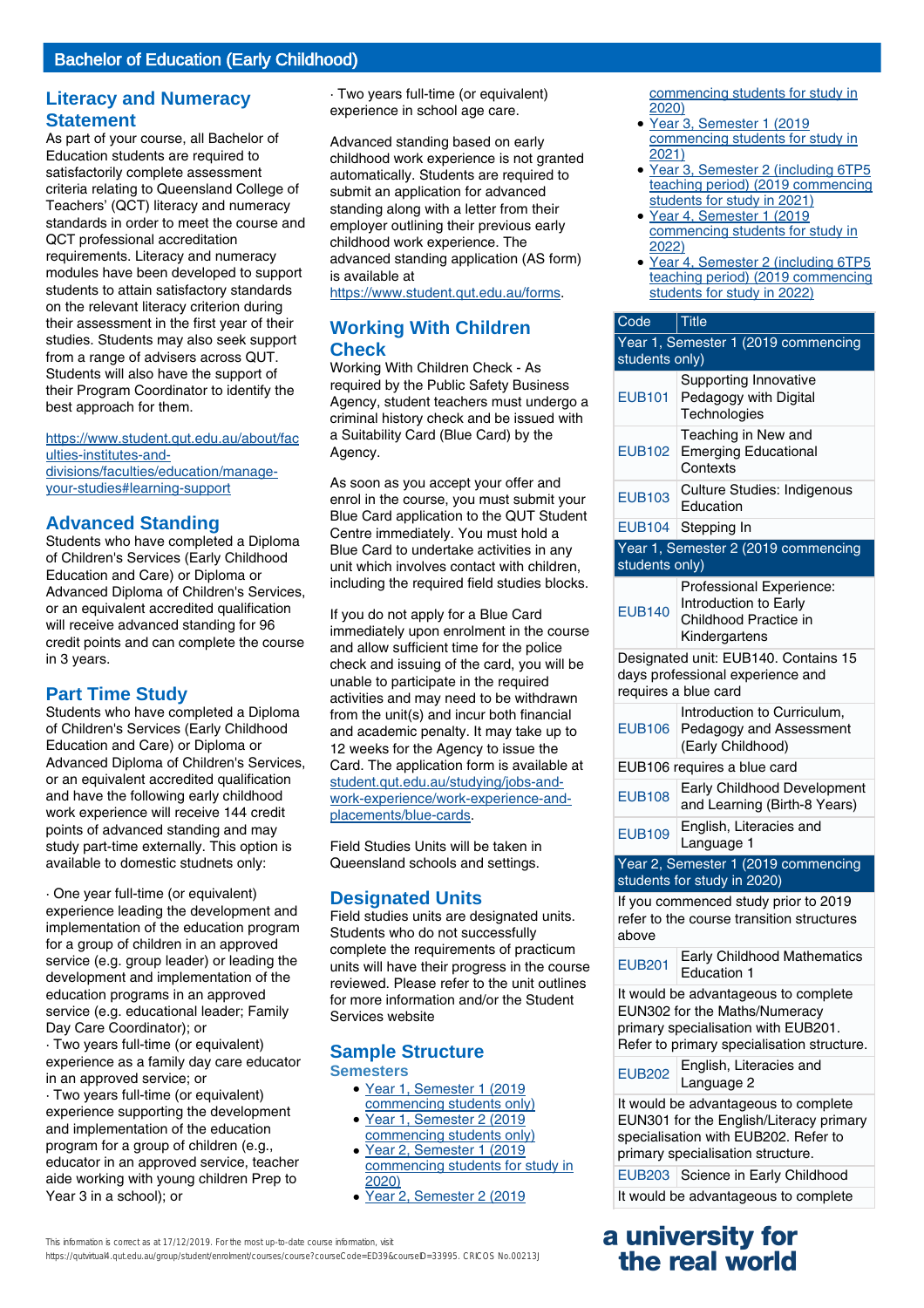|               | EUN303 for the Science primary<br>specialisation with EUB203. Refer to<br>primary specialisation structure. |
|---------------|-------------------------------------------------------------------------------------------------------------|
| <b>EUB204</b> | <b>Building Partnerships with</b><br><b>Families and Communities</b>                                        |
|               | Year 2, Semester 2 (2019 commencing<br>students for study in 2020)                                          |
| above         | If you commenced study prior to 2019<br>refer to the course transition structures                           |
| <b>EUB241</b> | Professional Experience:<br>Early Childhood Practice in<br><b>Birth-2 Settings</b>                          |
|               | Designated unit: EUB241. Contains 10<br>days professional experience and<br>requires a blue card            |
| <b>EUB205</b> | Child Health, Wellbeing,<br>Safety and Movement                                                             |
| <b>EUB206</b> | Arts Curriculum Studies 1:<br>Visual Arts and Media Arts                                                    |
| <b>EUB207</b> | Inclusive Education: Teaching<br>Diverse Learners                                                           |
|               | Year 3, Semester 1 (2019 commencing<br>students for study in 2021)                                          |
|               | If you commenced study prior to 2019                                                                        |
| above         | refer to the course transition structures                                                                   |
| <b>EUB343</b> | Professional Experience:<br><b>Informing Professional</b><br>Practice                                       |
|               | Designated unit: EUB343. Contains 20<br>days professional experience and<br>requires a blue card            |
| <b>EUB301</b> | Performing Arts in Early<br>Childhood                                                                       |
| <b>EUB302</b> | <b>Early Childhood Mathematics</b><br>Education 2                                                           |
|               | EUB303   Technologies                                                                                       |
|               | Year 3, Semester 2 (including 6TP5                                                                          |
|               | teaching period) (2019 commencing<br>students for study in 2021)                                            |
|               | If you commenced study prior to 2019                                                                        |
| above         | refer to the course transition structures                                                                   |
| <b>EUB304</b> | English, Literacies and<br>Language 3                                                                       |
| <b>EUB305</b> | <b>HASS Curriculum Studies 1:</b><br>Geography and Civics                                                   |
|               | Select 24 credit points from the Bachelor<br>of Education Option Units list                                 |
|               | Year 4, Semester 1 (2019 commencing<br>students for study in 2022)                                          |
| above         | If you commenced study prior to 2019<br>refer to the course transition structures                           |
| <b>EUB444</b> | Professional Experience:<br><b>Consolidating Professional</b><br>Practice                                   |
|               | Designated unit: EUB444. Contains 20<br>days professional experience and                                    |

This information is correct as at 17/12/2019. For the most up-to-date course information, visit

https://qutvirtual4.qut.edu.au/group/student/enrolment/courses/course?courseCode=ED39&courseID=33995. CRICOS No.00213J

|                             | requires a blue card                                                                                   |  |
|-----------------------------|--------------------------------------------------------------------------------------------------------|--|
| <b>EUB401</b>               | <b>Teaching Learners with</b><br><b>Complex Learning Profiles</b>                                      |  |
| <b>EUB402</b>               | Early Childhood Research<br>and Evaluation                                                             |  |
| <b>EUB403</b>               | <b>HASS Curriculum Studies 2:</b><br><b>History and Civics</b>                                         |  |
|                             | Year 4, Semester 2 (including 6TP5<br>teaching period) (2019 commencing<br>students for study in 2022) |  |
|                             | If you commenced study prior to 2019<br>refer to the course transition structures                      |  |
| above                       |                                                                                                        |  |
| <b>EUB445</b>               | Professional Experience:<br><b>Transition to Professional</b><br>Practice                              |  |
| semester of study.          | EUB445 must be taken in your final                                                                     |  |
|                             | Designated unit: EUB445. Contains 25                                                                   |  |
|                             | days professional experience and                                                                       |  |
|                             | requires a blue card                                                                                   |  |
| <b>EUB404</b>               | Leadership, Management and<br>Advocacv                                                                 |  |
| <b>EUB405</b>               | <b>Teaching EAL/D Learners</b>                                                                         |  |
| <b>EUB406</b>               | Stepping Out/ Teaching<br>Performance Assessment                                                       |  |
|                             | EUB406 must be taken in your final<br>semester of study.                                               |  |
|                             | Designated unit: EUB406                                                                                |  |
| <b>Semesters</b>            |                                                                                                        |  |
|                             | · Advanced standing units<br>· Year 1, Semester 1 (2019                                                |  |
|                             | commencing students only)                                                                              |  |
|                             | · Year 1, Semester 2 (2019<br>commencing students only)                                                |  |
| · Year 2, Semester 1 (2019  |                                                                                                        |  |
| 2020)                       | commencing students for study in                                                                       |  |
|                             | · Year 2, Semester 2 (including 6TP5                                                                   |  |
|                             | teaching period) (2019 commencing                                                                      |  |
|                             | students for study in 2020)<br>· Year 3, Semester 1 (2019                                              |  |
|                             | commencing students for study in                                                                       |  |
| 2021)                       | · Year 3, Semester 2 (including 6TP5                                                                   |  |
|                             | teaching period) (2019 commencing                                                                      |  |
| students for study in 2021) |                                                                                                        |  |
| Code                        | <b>Title</b>                                                                                           |  |
|                             | Advanced standing units                                                                                |  |
|                             | If you have successfully completed the<br>Diploma of Early Childhood Education                         |  |
|                             | and Care or equivalent you will be                                                                     |  |
|                             | awarded advanced standing for the                                                                      |  |
|                             | following eight units (96cps)                                                                          |  |
| <b>EUB102</b>               | Teaching in New and<br><b>Emerging Educational</b><br>Contexts                                         |  |
| <b>EUB103</b>               |                                                                                                        |  |
|                             | <b>Culture Studies: Indigenous</b><br>Education                                                        |  |

EUB204 Building Partnerships with Families and Communities EUB205 Child Health, Wellbeing, Safety and Movement EUB207 Inclusive Education: Teaching Diverse Learners EUB241 Professional Experience: Early Childhood Practice in Birth-2 Settings EUB301 Performing Arts in Early Childhood Year 1, Semester 1 (2019 commencing students only) EUB101 Supporting Innovative Pedagogy with Digital **Technologies** EUB201 Early Childhood Mathematics Education 1 EUB303 Technologies It would be advantageous to complete EUN302 for the Maths/Numeracy primary specialisation with EUB201. Refer to primary specialisation structure. EUB104 Stepping In Year 1, Semester 2 (2019 commencing students only) EUB140 Professional Experience: Introduction to Early Childhood Practice in Kindergartens Designated Unit: EUB140. Contains 15 days professional experience and requires a blue card EUB106 Introduction to Curriculum, Pedagogy and Assessment (Early Childhood) EUB106 requires a blue card EUB109 English, Literacies and Language 1 EUB206 Arts Curriculum Studies 1: Visual Arts and Media Arts Year 2, Semester 1 (2019 commencing students for study in 2020) If you commenced study prior to 2019 refer to the course transition structures above EUB343 Informing Professional Professional Experience: Practice Designated Unit: EUB343. Contains 20 days professional experience and requires a blue card EUB202 English, Literacies and Language 2 It would be advantageous to complete EUN301 for the English/Literacy primary specialisation with EUB202. Refer to primary specialisation structure. EUB203 Science in Early Childhood It would be advantageous to complete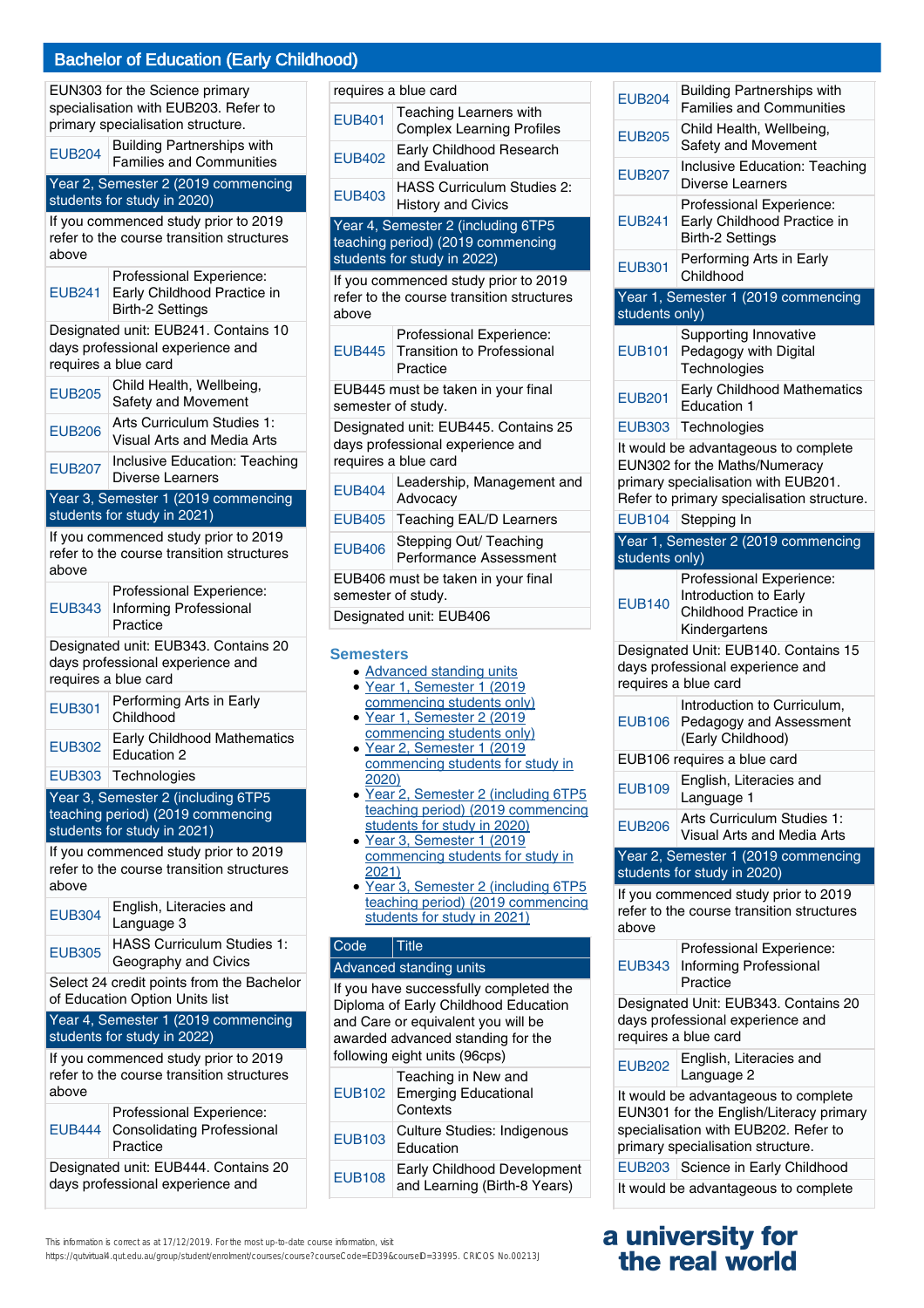EUN303 for the Science primary specialisation with EUB203. Refer to primary specialisation structure.

|  | <b>Early Childhood Mathematics</b> |
|--|------------------------------------|
|  | $-1$ JB302 $\vert$ Education 2     |

#### Year 2, Semester 2 (including 6TP5 teaching period) (2019 commencing students for study in 2020)

If you commenced study prior to 2019 refer to the course transition structures above

| <b>EUB304</b> | English, Literacies and<br>Language 3 |
|---------------|---------------------------------------|
|               | HASS Curriculum Studies 1             |

EUB305 HASS Curriculum Studies 1: Geography and Civics

Select 24 credit points from the Bachelor of Education Option Units list

#### Year 3, Semester 1 (2019 commencing students for study in 2021)

If you commenced study prior to 2019 refer to the course transition structures above

|  | Professional Experience:<br>EUB444   Consolidating Professional<br>Practice |
|--|-----------------------------------------------------------------------------|
|--|-----------------------------------------------------------------------------|

Designated Unit: EUB444. Contains 20 days professional experience and requires a blue card

| <b>EUB401</b> | Teaching Learners with<br><b>Complex Learning Profiles</b> |
|---------------|------------------------------------------------------------|
| <b>EUB402</b> | Early Childhood Research<br>and Evaluation                 |
| <b>EUB403</b> | HASS Curriculum Studies 2:<br><b>History and Civics</b>    |

Year 3, Semester 2 (including 6TP5 teaching period) (2019 commencing students for study in 2021)

If you commenced study prior to 2019 refer to the course transition structures above

| Professional Experience:          |
|-----------------------------------|
| EUB445 Transition to Professional |
| Practice                          |

EUB445 must be taken in your final semester of study.

Designated Unit: EUB445. Contains 25 days professional experience and requires a blue card

| <b>EUB404</b>                                            | Leadership, Management and<br>Advocacy           |
|----------------------------------------------------------|--------------------------------------------------|
| <b>EUB405</b>                                            | Teaching EAL/D Learners                          |
| <b>EUB406</b>                                            | Stepping Out/ Teaching<br>Performance Assessment |
| EUB406 must be taken in your final<br>semester of study. |                                                  |
| Designated unit: EUB406                                  |                                                  |
|                                                          |                                                  |

#### **Semesters**

- Advanced standing units
- Year 1, Semester 1 (2019 commencing students only) ●
- Year 1, Semester 2 (2019 commencing students only)
- Year 2, Semester 1 (2019 commencing students for study in 2020)
- Year 2, Semester 2 (2019 commencing students for study in 2020) ●
- Year 3, Semester 1 (2019 commencing students for study in 2021)
- Year 3, Semester 2 (including 6TP5 teaching period) (2019 commencing students for study in 2021)
- Year 4, Semester 1 (2019 commencing students for study in 2022)
- Year 4, Semester 2 (2019 commencing students for study in 2022)
- Year 5, Semester 1 (2019) commencing students for study in 2023) ●
- Year 5, Semester 2 (2019 commencing students for study in 2023)

# Code Title

#### Advanced standing units

If you have successfully completed the Diploma of Early Childhood Education and Care or equivalent you will be awarded advanced standing for the following eight units (96cps)

| <b>EUB102</b>                                                                                                                                             | Teaching in New and<br><b>Emerging Educational</b><br>Contexts                     |
|-----------------------------------------------------------------------------------------------------------------------------------------------------------|------------------------------------------------------------------------------------|
| <b>EUB103</b>                                                                                                                                             | Culture Studies: Indigenous<br>Education                                           |
| <b>EUB108</b>                                                                                                                                             | Early Childhood Development<br>and Learning (Birth-8 Years)                        |
| <b>EUB204</b>                                                                                                                                             | <b>Building Partnerships with</b><br><b>Families and Communities</b>               |
| <b>EUB205</b>                                                                                                                                             | Child Health, Wellbeing,<br>Safety and Movement                                    |
| <b>EUB207</b>                                                                                                                                             | Inclusive Education: Teaching<br>Diverse Learners                                  |
| <b>EUB241</b>                                                                                                                                             | Professional Experience:<br>Early Childhood Practice in<br><b>Birth-2 Settings</b> |
| <b>EUB301</b>                                                                                                                                             | Performing Arts in Early<br>Childhood                                              |
| If you have early childhood work<br>experience in addition to your Diploma<br>you can apply for advanced standing for<br>the following four units (48cps) |                                                                                    |
| <b>EUB106</b>                                                                                                                                             | Introduction to Curriculum,<br>Pedagogy and Assessment<br>(Early Childhood)        |
| <b>EUB404</b>                                                                                                                                             | Leadership, Management and<br>Advocacy                                             |
| 24 credit points of option units                                                                                                                          |                                                                                    |
| Year 1, Semester 1 (2019 commencing<br>students only)                                                                                                     |                                                                                    |

EUB101 Supporting Innovative

| EUB104 Stepping In<br>Year 1, Semester 2 (2019 commencing<br>students only)<br>English, Literacies and<br><b>EUB109</b><br>Language 1<br>Arts Curriculum Studies 1:<br><b>EUB206</b><br>Visual Arts and Media Arts<br>Year 2, Semester 1 (2019 commencing<br>students for study in 2020)<br><b>Early Childhood Mathematics</b><br><b>EUB201</b><br><b>Education 1</b><br>It would be advantageous to complete<br>EUN302 for the Maths/Numeracy<br>primary specialisation with EUB201.<br>Refer to primary specialisation structure.<br>EUB203 Science in Early Childhood<br>It would be advantageous to complete<br>EUN303 for the Science primary<br>specialisation with EUB203. Refer to<br>primary specialisation structure.<br>Year 2, Semester 2 (2019 commencing<br>students for study in 2020)<br>Professional Experience:<br>Introduction to Early<br><b>EUB140</b><br>Childhood Practice in<br>Kindergartens<br>Designated Unit: EUB140. Contains 15<br>days professional experience and<br>requires a blue card<br><b>HASS Curriculum Studies 1:</b><br><b>EUB305</b><br>Geography and Civics<br>Year 3, Semester 1 (2019 commencing<br>students for study in 2021)<br>English, Literacies and<br><b>EUB202</b><br>Language 2<br>It would be advantageous to complete<br>EUN301 for the English/Literacy primary<br>specialisation with EUB202. Refer to<br>primary specialisation structure.<br>EUB303 Technologies<br>Year 3, Semester 2 (including 6TP5<br>teaching period) (2019 commencing<br>students for study in 2021)<br>English, Literacies and<br><b>EUB304</b><br>Language 3<br><b>Teaching EAL/D Learners</b><br>EUB405<br>Year 4, Semester 1 (2019 commencing<br>students for study in 2022)<br>Professional Experience:<br>Informing Professional<br><b>EUB343</b><br>Practice<br>Designated Unit: EUB343. Contains 20<br>days professional experience and<br>requires a blue card<br><b>EUB302</b><br><b>Education 2</b><br>Year 4, Semester 2 (2019 commencing | Pedagogy with Digital<br>Technologies |
|-------------------------------------------------------------------------------------------------------------------------------------------------------------------------------------------------------------------------------------------------------------------------------------------------------------------------------------------------------------------------------------------------------------------------------------------------------------------------------------------------------------------------------------------------------------------------------------------------------------------------------------------------------------------------------------------------------------------------------------------------------------------------------------------------------------------------------------------------------------------------------------------------------------------------------------------------------------------------------------------------------------------------------------------------------------------------------------------------------------------------------------------------------------------------------------------------------------------------------------------------------------------------------------------------------------------------------------------------------------------------------------------------------------------------------------------------------------------------------------------------------------------------------------------------------------------------------------------------------------------------------------------------------------------------------------------------------------------------------------------------------------------------------------------------------------------------------------------------------------------------------------------------------------------------------------------------------------------------------------------|---------------------------------------|
|                                                                                                                                                                                                                                                                                                                                                                                                                                                                                                                                                                                                                                                                                                                                                                                                                                                                                                                                                                                                                                                                                                                                                                                                                                                                                                                                                                                                                                                                                                                                                                                                                                                                                                                                                                                                                                                                                                                                                                                           |                                       |
|                                                                                                                                                                                                                                                                                                                                                                                                                                                                                                                                                                                                                                                                                                                                                                                                                                                                                                                                                                                                                                                                                                                                                                                                                                                                                                                                                                                                                                                                                                                                                                                                                                                                                                                                                                                                                                                                                                                                                                                           |                                       |
|                                                                                                                                                                                                                                                                                                                                                                                                                                                                                                                                                                                                                                                                                                                                                                                                                                                                                                                                                                                                                                                                                                                                                                                                                                                                                                                                                                                                                                                                                                                                                                                                                                                                                                                                                                                                                                                                                                                                                                                           |                                       |
|                                                                                                                                                                                                                                                                                                                                                                                                                                                                                                                                                                                                                                                                                                                                                                                                                                                                                                                                                                                                                                                                                                                                                                                                                                                                                                                                                                                                                                                                                                                                                                                                                                                                                                                                                                                                                                                                                                                                                                                           |                                       |
|                                                                                                                                                                                                                                                                                                                                                                                                                                                                                                                                                                                                                                                                                                                                                                                                                                                                                                                                                                                                                                                                                                                                                                                                                                                                                                                                                                                                                                                                                                                                                                                                                                                                                                                                                                                                                                                                                                                                                                                           |                                       |
|                                                                                                                                                                                                                                                                                                                                                                                                                                                                                                                                                                                                                                                                                                                                                                                                                                                                                                                                                                                                                                                                                                                                                                                                                                                                                                                                                                                                                                                                                                                                                                                                                                                                                                                                                                                                                                                                                                                                                                                           |                                       |
|                                                                                                                                                                                                                                                                                                                                                                                                                                                                                                                                                                                                                                                                                                                                                                                                                                                                                                                                                                                                                                                                                                                                                                                                                                                                                                                                                                                                                                                                                                                                                                                                                                                                                                                                                                                                                                                                                                                                                                                           |                                       |
|                                                                                                                                                                                                                                                                                                                                                                                                                                                                                                                                                                                                                                                                                                                                                                                                                                                                                                                                                                                                                                                                                                                                                                                                                                                                                                                                                                                                                                                                                                                                                                                                                                                                                                                                                                                                                                                                                                                                                                                           |                                       |
|                                                                                                                                                                                                                                                                                                                                                                                                                                                                                                                                                                                                                                                                                                                                                                                                                                                                                                                                                                                                                                                                                                                                                                                                                                                                                                                                                                                                                                                                                                                                                                                                                                                                                                                                                                                                                                                                                                                                                                                           |                                       |
|                                                                                                                                                                                                                                                                                                                                                                                                                                                                                                                                                                                                                                                                                                                                                                                                                                                                                                                                                                                                                                                                                                                                                                                                                                                                                                                                                                                                                                                                                                                                                                                                                                                                                                                                                                                                                                                                                                                                                                                           |                                       |
|                                                                                                                                                                                                                                                                                                                                                                                                                                                                                                                                                                                                                                                                                                                                                                                                                                                                                                                                                                                                                                                                                                                                                                                                                                                                                                                                                                                                                                                                                                                                                                                                                                                                                                                                                                                                                                                                                                                                                                                           |                                       |
|                                                                                                                                                                                                                                                                                                                                                                                                                                                                                                                                                                                                                                                                                                                                                                                                                                                                                                                                                                                                                                                                                                                                                                                                                                                                                                                                                                                                                                                                                                                                                                                                                                                                                                                                                                                                                                                                                                                                                                                           |                                       |
|                                                                                                                                                                                                                                                                                                                                                                                                                                                                                                                                                                                                                                                                                                                                                                                                                                                                                                                                                                                                                                                                                                                                                                                                                                                                                                                                                                                                                                                                                                                                                                                                                                                                                                                                                                                                                                                                                                                                                                                           |                                       |
|                                                                                                                                                                                                                                                                                                                                                                                                                                                                                                                                                                                                                                                                                                                                                                                                                                                                                                                                                                                                                                                                                                                                                                                                                                                                                                                                                                                                                                                                                                                                                                                                                                                                                                                                                                                                                                                                                                                                                                                           |                                       |
|                                                                                                                                                                                                                                                                                                                                                                                                                                                                                                                                                                                                                                                                                                                                                                                                                                                                                                                                                                                                                                                                                                                                                                                                                                                                                                                                                                                                                                                                                                                                                                                                                                                                                                                                                                                                                                                                                                                                                                                           |                                       |
|                                                                                                                                                                                                                                                                                                                                                                                                                                                                                                                                                                                                                                                                                                                                                                                                                                                                                                                                                                                                                                                                                                                                                                                                                                                                                                                                                                                                                                                                                                                                                                                                                                                                                                                                                                                                                                                                                                                                                                                           |                                       |
|                                                                                                                                                                                                                                                                                                                                                                                                                                                                                                                                                                                                                                                                                                                                                                                                                                                                                                                                                                                                                                                                                                                                                                                                                                                                                                                                                                                                                                                                                                                                                                                                                                                                                                                                                                                                                                                                                                                                                                                           |                                       |
|                                                                                                                                                                                                                                                                                                                                                                                                                                                                                                                                                                                                                                                                                                                                                                                                                                                                                                                                                                                                                                                                                                                                                                                                                                                                                                                                                                                                                                                                                                                                                                                                                                                                                                                                                                                                                                                                                                                                                                                           |                                       |
|                                                                                                                                                                                                                                                                                                                                                                                                                                                                                                                                                                                                                                                                                                                                                                                                                                                                                                                                                                                                                                                                                                                                                                                                                                                                                                                                                                                                                                                                                                                                                                                                                                                                                                                                                                                                                                                                                                                                                                                           |                                       |
|                                                                                                                                                                                                                                                                                                                                                                                                                                                                                                                                                                                                                                                                                                                                                                                                                                                                                                                                                                                                                                                                                                                                                                                                                                                                                                                                                                                                                                                                                                                                                                                                                                                                                                                                                                                                                                                                                                                                                                                           |                                       |
|                                                                                                                                                                                                                                                                                                                                                                                                                                                                                                                                                                                                                                                                                                                                                                                                                                                                                                                                                                                                                                                                                                                                                                                                                                                                                                                                                                                                                                                                                                                                                                                                                                                                                                                                                                                                                                                                                                                                                                                           |                                       |
|                                                                                                                                                                                                                                                                                                                                                                                                                                                                                                                                                                                                                                                                                                                                                                                                                                                                                                                                                                                                                                                                                                                                                                                                                                                                                                                                                                                                                                                                                                                                                                                                                                                                                                                                                                                                                                                                                                                                                                                           |                                       |
|                                                                                                                                                                                                                                                                                                                                                                                                                                                                                                                                                                                                                                                                                                                                                                                                                                                                                                                                                                                                                                                                                                                                                                                                                                                                                                                                                                                                                                                                                                                                                                                                                                                                                                                                                                                                                                                                                                                                                                                           |                                       |
|                                                                                                                                                                                                                                                                                                                                                                                                                                                                                                                                                                                                                                                                                                                                                                                                                                                                                                                                                                                                                                                                                                                                                                                                                                                                                                                                                                                                                                                                                                                                                                                                                                                                                                                                                                                                                                                                                                                                                                                           |                                       |
|                                                                                                                                                                                                                                                                                                                                                                                                                                                                                                                                                                                                                                                                                                                                                                                                                                                                                                                                                                                                                                                                                                                                                                                                                                                                                                                                                                                                                                                                                                                                                                                                                                                                                                                                                                                                                                                                                                                                                                                           |                                       |
|                                                                                                                                                                                                                                                                                                                                                                                                                                                                                                                                                                                                                                                                                                                                                                                                                                                                                                                                                                                                                                                                                                                                                                                                                                                                                                                                                                                                                                                                                                                                                                                                                                                                                                                                                                                                                                                                                                                                                                                           |                                       |
|                                                                                                                                                                                                                                                                                                                                                                                                                                                                                                                                                                                                                                                                                                                                                                                                                                                                                                                                                                                                                                                                                                                                                                                                                                                                                                                                                                                                                                                                                                                                                                                                                                                                                                                                                                                                                                                                                                                                                                                           |                                       |
|                                                                                                                                                                                                                                                                                                                                                                                                                                                                                                                                                                                                                                                                                                                                                                                                                                                                                                                                                                                                                                                                                                                                                                                                                                                                                                                                                                                                                                                                                                                                                                                                                                                                                                                                                                                                                                                                                                                                                                                           |                                       |
|                                                                                                                                                                                                                                                                                                                                                                                                                                                                                                                                                                                                                                                                                                                                                                                                                                                                                                                                                                                                                                                                                                                                                                                                                                                                                                                                                                                                                                                                                                                                                                                                                                                                                                                                                                                                                                                                                                                                                                                           |                                       |
|                                                                                                                                                                                                                                                                                                                                                                                                                                                                                                                                                                                                                                                                                                                                                                                                                                                                                                                                                                                                                                                                                                                                                                                                                                                                                                                                                                                                                                                                                                                                                                                                                                                                                                                                                                                                                                                                                                                                                                                           |                                       |
|                                                                                                                                                                                                                                                                                                                                                                                                                                                                                                                                                                                                                                                                                                                                                                                                                                                                                                                                                                                                                                                                                                                                                                                                                                                                                                                                                                                                                                                                                                                                                                                                                                                                                                                                                                                                                                                                                                                                                                                           |                                       |
|                                                                                                                                                                                                                                                                                                                                                                                                                                                                                                                                                                                                                                                                                                                                                                                                                                                                                                                                                                                                                                                                                                                                                                                                                                                                                                                                                                                                                                                                                                                                                                                                                                                                                                                                                                                                                                                                                                                                                                                           |                                       |
|                                                                                                                                                                                                                                                                                                                                                                                                                                                                                                                                                                                                                                                                                                                                                                                                                                                                                                                                                                                                                                                                                                                                                                                                                                                                                                                                                                                                                                                                                                                                                                                                                                                                                                                                                                                                                                                                                                                                                                                           |                                       |
|                                                                                                                                                                                                                                                                                                                                                                                                                                                                                                                                                                                                                                                                                                                                                                                                                                                                                                                                                                                                                                                                                                                                                                                                                                                                                                                                                                                                                                                                                                                                                                                                                                                                                                                                                                                                                                                                                                                                                                                           |                                       |
|                                                                                                                                                                                                                                                                                                                                                                                                                                                                                                                                                                                                                                                                                                                                                                                                                                                                                                                                                                                                                                                                                                                                                                                                                                                                                                                                                                                                                                                                                                                                                                                                                                                                                                                                                                                                                                                                                                                                                                                           |                                       |
|                                                                                                                                                                                                                                                                                                                                                                                                                                                                                                                                                                                                                                                                                                                                                                                                                                                                                                                                                                                                                                                                                                                                                                                                                                                                                                                                                                                                                                                                                                                                                                                                                                                                                                                                                                                                                                                                                                                                                                                           |                                       |
|                                                                                                                                                                                                                                                                                                                                                                                                                                                                                                                                                                                                                                                                                                                                                                                                                                                                                                                                                                                                                                                                                                                                                                                                                                                                                                                                                                                                                                                                                                                                                                                                                                                                                                                                                                                                                                                                                                                                                                                           |                                       |
|                                                                                                                                                                                                                                                                                                                                                                                                                                                                                                                                                                                                                                                                                                                                                                                                                                                                                                                                                                                                                                                                                                                                                                                                                                                                                                                                                                                                                                                                                                                                                                                                                                                                                                                                                                                                                                                                                                                                                                                           |                                       |
|                                                                                                                                                                                                                                                                                                                                                                                                                                                                                                                                                                                                                                                                                                                                                                                                                                                                                                                                                                                                                                                                                                                                                                                                                                                                                                                                                                                                                                                                                                                                                                                                                                                                                                                                                                                                                                                                                                                                                                                           |                                       |
|                                                                                                                                                                                                                                                                                                                                                                                                                                                                                                                                                                                                                                                                                                                                                                                                                                                                                                                                                                                                                                                                                                                                                                                                                                                                                                                                                                                                                                                                                                                                                                                                                                                                                                                                                                                                                                                                                                                                                                                           |                                       |
|                                                                                                                                                                                                                                                                                                                                                                                                                                                                                                                                                                                                                                                                                                                                                                                                                                                                                                                                                                                                                                                                                                                                                                                                                                                                                                                                                                                                                                                                                                                                                                                                                                                                                                                                                                                                                                                                                                                                                                                           |                                       |
|                                                                                                                                                                                                                                                                                                                                                                                                                                                                                                                                                                                                                                                                                                                                                                                                                                                                                                                                                                                                                                                                                                                                                                                                                                                                                                                                                                                                                                                                                                                                                                                                                                                                                                                                                                                                                                                                                                                                                                                           |                                       |
|                                                                                                                                                                                                                                                                                                                                                                                                                                                                                                                                                                                                                                                                                                                                                                                                                                                                                                                                                                                                                                                                                                                                                                                                                                                                                                                                                                                                                                                                                                                                                                                                                                                                                                                                                                                                                                                                                                                                                                                           | <b>Early Childhood Mathematics</b>    |
|                                                                                                                                                                                                                                                                                                                                                                                                                                                                                                                                                                                                                                                                                                                                                                                                                                                                                                                                                                                                                                                                                                                                                                                                                                                                                                                                                                                                                                                                                                                                                                                                                                                                                                                                                                                                                                                                                                                                                                                           |                                       |

# **a university for the real world**

This information is correct as at 17/12/2019. For the most up-to-date course information, visit https://qutvirtual4.qut.edu.au/group/student/enrolment/courses/course?courseCode=ED39&courseID=33995. CRICOS No.00213J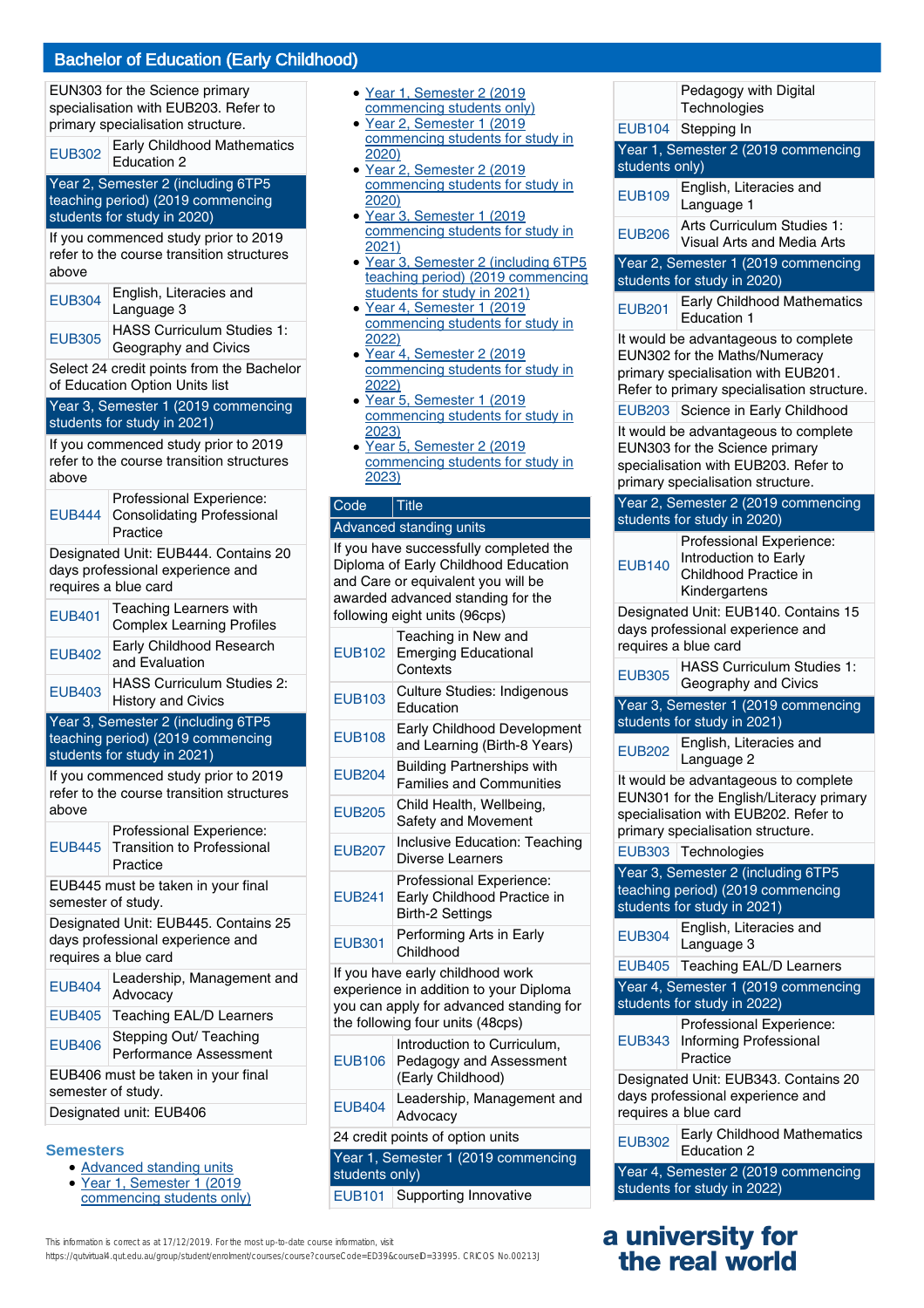|                    | Professional Experience:<br>EUB444 Consolidating Professional<br>Practice                        |
|--------------------|--------------------------------------------------------------------------------------------------|
|                    | Designated Unit: EUB444. Contains 20<br>days professional experience and<br>requires a blue card |
| <b>EUB401</b>      | Teaching Learners with<br><b>Complex Learning Profiles</b>                                       |
|                    | Year 5, Semester 1 (2019 commencing<br>students for study in 2023)                               |
|                    |                                                                                                  |
| <b>EUB402</b>      | Early Childhood Research<br>and Evaluation                                                       |
| <b>EUB403</b>      | <b>HASS Curriculum Studies 2:</b><br><b>History and Civics</b>                                   |
|                    | Year 5, Semester 2 (2019 commencing                                                              |
|                    |                                                                                                  |
|                    | students for study in 2023)                                                                      |
| <b>EUB445</b>      | Professional Experience:<br><b>Transition to Professional</b><br>Practice                        |
| semester of study. | EUB445 must be taken in your final                                                               |
|                    | Designated Unit: EUB445. Contains 25<br>days professional experience and<br>requires a blue card |
| <b>EUB406</b>      | Stepping Out/ Teaching<br>Performance Assessment                                                 |
| semester of study. | EUB406 must be taken in your final                                                               |
|                    | Designated unit: EUB406                                                                          |

#### **Semesters**

- **English/Literacy Primary**
- **Specialisation**  $\bullet$
- Maths/Numeracy Primary specialisation
- Science Primary specialisation

| Code          | <b>Title</b>                                                                      |
|---------------|-----------------------------------------------------------------------------------|
|               | <b>English/Literacy Primary Specialisation</b>                                    |
| <b>EUN301</b> | English/Literacy Primary<br>Specialisation 1                                      |
| with EUB202.  | This unit contains modules 1-4. It would<br>be advantageous to complete this unit |
| <b>EUN304</b> | <b>English/Literacy Primary</b><br>Specialisation 2                               |
|               | This unit contains modules 5-7.                                                   |
|               | <b>Maths/Numeracy Primary specialisation</b>                                      |
|               |                                                                                   |
| <b>EUN302</b> | Maths/Numeracy Primary<br>Specialisation 1                                        |
| with EUB201.  | This unit contains modules 1-4. It would<br>be advantageous to complete this unit |
| <b>EUN305</b> | <b>Maths/Numeracy Primary</b><br>Specialisation 2                                 |
|               | This unit contains modules 5-7.                                                   |
|               | <b>Science Primary specialisation</b>                                             |

| This unit contains modules 1-4. It would |  |  |
|------------------------------------------|--|--|
|------------------------------------------|--|--|

be advantageous to complete this unit with EUB203.

| <b>EUN306</b> | Science Primary<br>Specialisation 2 |
|---------------|-------------------------------------|
|               | This unit contains modules 5-7.     |

| <b>Course Notes</b> |                                                                                                                         |  |
|---------------------|-------------------------------------------------------------------------------------------------------------------------|--|
| Code                | <b>Title</b>                                                                                                            |  |
| <b>EUB001</b>       | Grammar in the Classroom:<br>Theories and Pedagogies                                                                    |  |
| <b>EUB002</b>       | Numeracy: Examining Barriers<br>for Learners                                                                            |  |
| <b>EUB003</b>       | Managing Challenging Student<br>Behaviours Related to<br>Complex Trauma                                                 |  |
| <b>EUB004</b>       | Including Students with<br><b>Learning Difficulties</b>                                                                 |  |
| <b>EUB005</b>       | The Global Teacher, Learner<br>and Citizen                                                                              |  |
| <b>EUB006</b>       | Differentiation and Gifted<br>Children                                                                                  |  |
|                     | EUB006 cannot be completed in the<br>same semester as EUB445.                                                           |  |
| <b>EUB007</b>       | <b>Understanding Reading</b><br><b>Difficulties</b>                                                                     |  |
| <b>EUB008</b>       | Engaging with New and<br><b>Emerging Technologies</b>                                                                   |  |
| <b>EUB009</b>       | Teachers as Leaders and<br><b>Entrepreneurial Thinkers</b>                                                              |  |
| <b>EUB010</b>       | Real World Integrated STEM<br>Education                                                                                 |  |
| <b>EUB011</b>       | Community Engagement in<br>International, Rural and<br>Remote                                                           |  |
| approval to enrol.  | EUB011 is for students undertaking an<br>international, rural or remote experience<br>and you will need to have Faculty |  |
| <b>KKB190</b>       | Yatdjuligin - Cultural Safety in<br><b>Indigenous Australian Context</b>                                                |  |
| <b>KKB193</b>       | Indigenous Knowledge:<br><b>Research Ethics and Protocols</b>                                                           |  |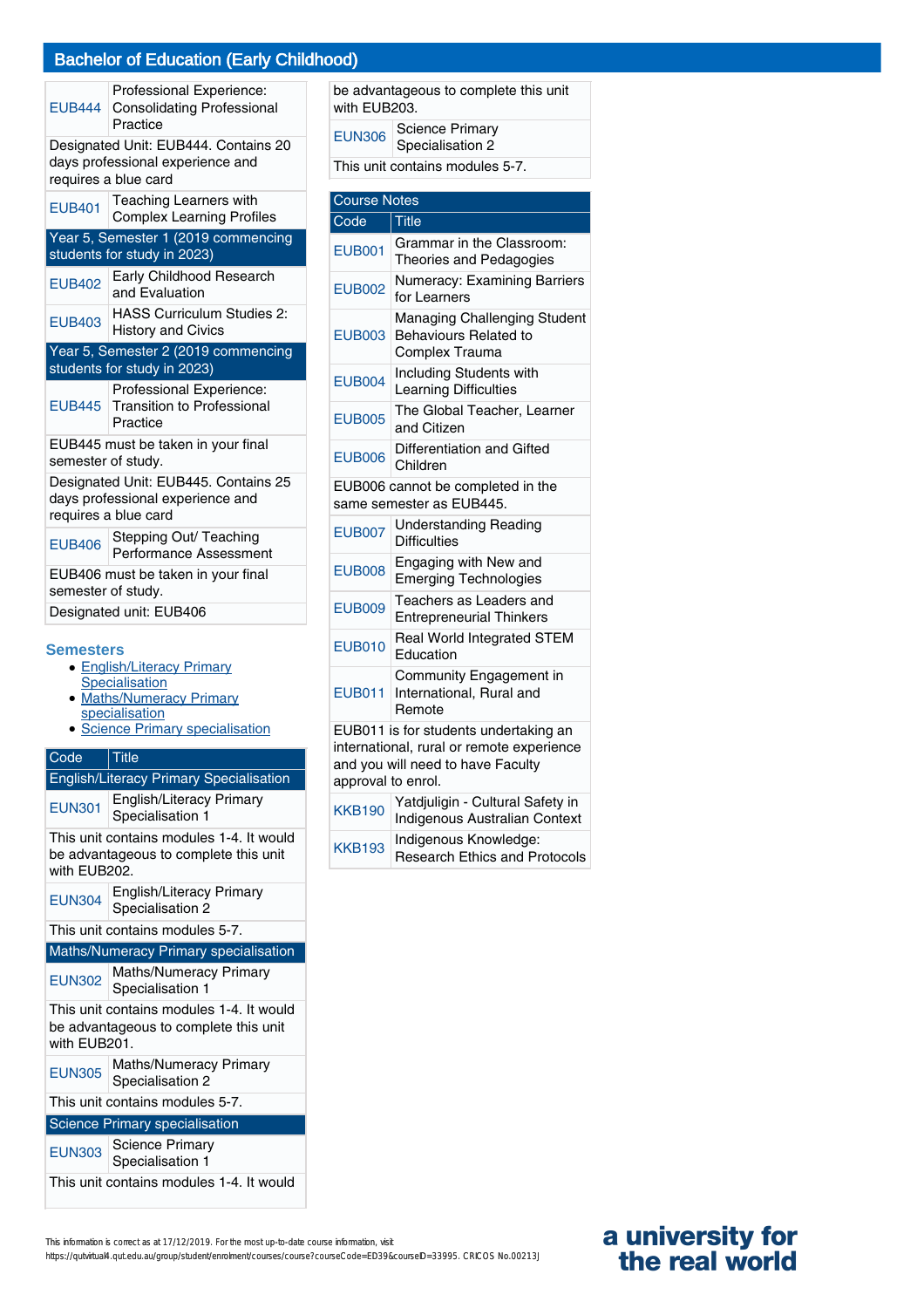<u>तान</u>

# [Bachelor of Education \(Primary\)](https://qutvirtual4.qut.edu.au/group/student/enrolment/courses/course?courseCode=ED49&courseID=33996)

## **Handbook**

| Year                                       | 2019                                                                               |
|--------------------------------------------|------------------------------------------------------------------------------------|
| <b>QUT code</b>                            | ED49                                                                               |
| <b>CRICOS</b>                              | 080480E                                                                            |
| <b>Duration</b><br>(full-time)             | 4 years                                                                            |
| <b>Duration</b><br>(part-time<br>domestic) | 8 years                                                                            |
| OP                                         | 13                                                                                 |
| Rank                                       | 72                                                                                 |
| <b>OP</b> Guarantee                        | Yes                                                                                |
| <b>Campus</b>                              | Kelvin Grove                                                                       |
| <b>Domestic fee</b><br>(indicative)        | 2019: CSP \$6,600 per<br>year full-time (96 credit<br>points)                      |
| <b>International fee</b><br>(indicative)   | 2019: \$30,400 per year<br>full-time (96 credit points)                            |
| <b>Total credit</b><br>points              | 384                                                                                |
| <b>Credit points</b><br>full-time sem.     | 48                                                                                 |
| <b>Credit points</b><br>part-time sem.     | 24                                                                                 |
| Dom. Start<br>Months                       | February                                                                           |
| <b>Deferment</b>                           | You can defer your offer<br>and postpone the start of<br>your course for one year. |
| <b>Discipline</b><br>Coordinator           | <b>AskQUT</b><br>+61 7 3138 2000<br>ask@qut.edu.au                                 |

## **Domestic Entry requirements Prerequisites**

You must have completed four semesters at high school level (Years 11 and 12) with sound achievement (4, SA) in:

- English: and
- at least one of Maths A, B or C; and
- at least one of Agricultural Science, Biology, Chemistry, Earth Science, Marine Science, Marine Studies, Physics or Science21.

#### **Haven't completed the prerequisite subjects?**

You may be able to meet the prerequisite requirements if you've completed equivalent subjects or by completing bridging courses.

# [How to meet prerequisite requirements](https://www.qut.edu.au/study/applying/undergraduate-applications/prerequisite-subjects)

#### **Additional entry requirements**

Applicants must demonstrate possession of key competencies outlined by the Australian Institute for Teaching and School Leadership (AITSL) as those attributes and motivations common to effective teachers.

You must complete an online questionnaire to demonstrate your motivation for and understanding of, the course and profession. Details are available from the [QTAC initial teacher](http://www.qtac.edu.au/courses---institutions/initial-teacher-education) [education webpage](http://www.qtac.edu.au/courses---institutions/initial-teacher-education).

# **International Entry requirements**

**Additional entry requirements** Pass the Initial Teacher Education Course (ITE) capabilities criteria.

Applicants must demonstrate possession of key competencies outlined by the Australian Institute for Teaching and School Leadership (AITSL) as those attributes and motivations common to effective teachers.

You must complete an online questionnaire to demonstrate your motivation for and understanding of, the course and profession. In the questionnaire you will be asked to:

- Rank a series of potentially appropriate statement responses, in order of what you think is most to least important.
- Provide two x 500 word written statements addressing the categories and indicators as outlined on the [Teacher Entry Fact](https://www.qtac.edu.au/ArticleDocuments/173/Teacher%20Entry%20Fact%20Sheet.pdf.aspx) [Sheet](https://www.qtac.edu.au/ArticleDocuments/173/Teacher%20Entry%20Fact%20Sheet.pdf.aspx).

QUT will send you details on how to complete the Initial Teacher Education Course (ITE) Capabilities Criteria questionnaire and submit your written statements after you have lodged an application.

#### **Prerequisites**

You must have passed four semesters at Australian high school level or equivalent:

- English; and
- at least one of Maths A, B or C; and
- at least one of Agricultural Science, Biology, Chemistry, Earth Science, Marine Science, Marine Studies, Physics or Science21. ●

#### **Haven't completed the prerequisite subjects?**

You may be able to meet the prerequisite requirements if you've completed equivalent subjects, by completing bridging courses or the QUT Foundation program.

[How to meet prerequisite requirements](https://www.qut.edu.au/study/applying/undergraduate-applications/prerequisite-subjects)

# **Minimum English requirements**

Students must meet the English proficiency requirements.

| <b>IELTS</b> (International English Language<br><b>Testing System)</b> |     |  |
|------------------------------------------------------------------------|-----|--|
| Overall                                                                | 6.5 |  |
| Listening                                                              | 6.0 |  |
| Reading                                                                | 6.0 |  |
| Writing                                                                | 6.0 |  |
| Speaking                                                               | 6.0 |  |

# **Enrolling**

You have 9 years to complete the Bachelor of Education (Primary), including any approved leave of absence.

It is imperative that you enrol in both semester 1 and semester 2 units at the start of each year.

# **Professional Recognition**

The Bachelor of Education (Primary) is an Australian Institute for Teaching and School Leadership and Queensland College of Teachers approved course. Graduates are eligible to apply for teacher registration.

# **Literacy and Numeracy Standards**

All students are required to satisfactorily complete assessment criteria relating to Queensland College of Teachers' literacy

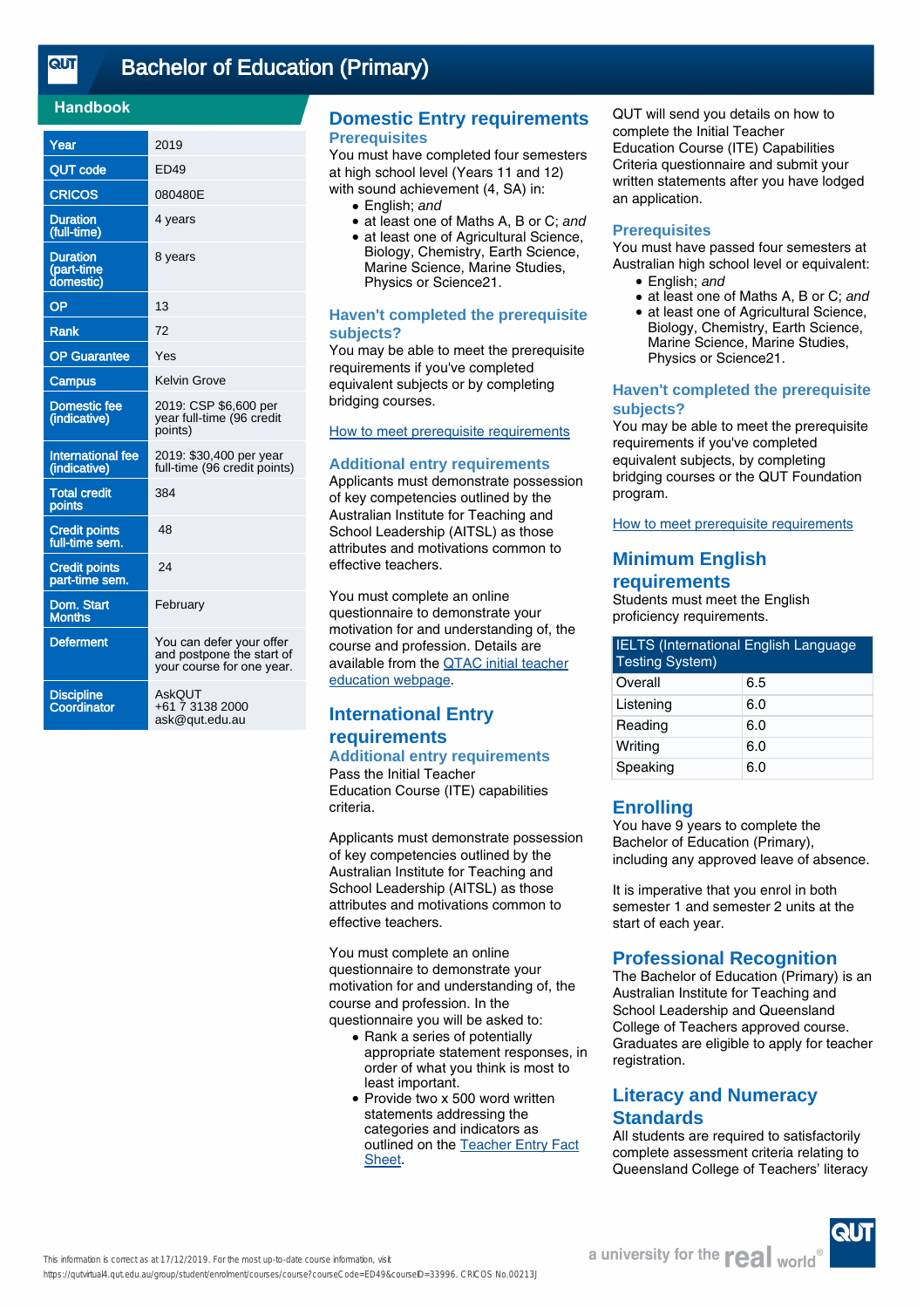and numeracy standards in order to meet course and QCT professional accreditation requirements. Literacy and numeracy modules have been developed to support students to attain satisfactory standards on the relevant literacy and numeracy criterion during their assessment in the first year of their studies. Students will have the support of their Program Coordinator.

Students may attempt these modules multiple times and unsatisfactory results within course work and these modules may result in a recommendation for an exit from the four year degree.

# **Working with Children Check**

Working With Children Check - As required by the Public Safety Business Agency, student teachers must undergo a criminal history check and be issued with a Suitability Card (Blue Card) by the Agency.

As soon as you accept your offer and enrol in the course, you must submit your Blue Card application to the QUT Student Centre immediately. You must hold a Blue Card to undertake activities in any unit which involves contact with children, including the required field studies blocks.

If you do not apply for a Blue Card immediately upon enrolment in the course and allow sufficient time for the police check and issuing of the card, you will be unable to participate in the required activities and may need to be withdrawn from the unit(s) and incur both financial and academic penalty. It may take up to 12 weeks for the Agency to issue the Card. The application form is available at [student.qut.edu.au/studying/jobs-and](http://student.qut.edu.au/studying/jobs-and-work-experience/work-experience-and-placements/blue-cards)[work-experience/work-experience-and](http://student.qut.edu.au/studying/jobs-and-work-experience/work-experience-and-placements/blue-cards)[placements/blue-cards](http://student.qut.edu.au/studying/jobs-and-work-experience/work-experience-and-placements/blue-cards).

Field studies units will be taken in Queensland schools.

# **Designated Units**

Field studies units are designated units. Students who do not successfully complete the requirements of practicum units will have their progress in the course reviewed. Please refer to the unit outlines for more information and/or the Student Services website

# **Sample Structure**

**Semesters**

- Year 1, Semester 1 (2019 commencing students only)
- Year 1, Semester 2 (2019 commencing students only)
- Year 2, Semester 1 (2019) commencing students for study in ●

This information is correct as at 17/12/2019. For the most up-to-date course information, visit

https://qutvirtual4.qut.edu.au/group/student/enrolment/courses/course?courseCode=ED49&courseID=33996. CRICOS No.00213J

2020)

- Year 2, Semester 2 (2019) commencing students for study in 2020) ●
- Year 3, Semester 1 (2019) commencing students for study in 2021) ●
- Year 3, Semester 2 (including 6TP5 teaching period) (2019 commencing students for study in 2021) ●
- Year 4, Semester 1 (2019) commencing students for study in 2022)  $\bullet$
- Year 4, Semester 2 (including 6TP5 teaching period) (2019 commencing students for study in 2022)

# Code Title

| Year 1, Semester 1 (2019 commencing<br>students only)                                            |                                                                                   |  |
|--------------------------------------------------------------------------------------------------|-----------------------------------------------------------------------------------|--|
| <b>EUB101</b>                                                                                    | Supporting Innovative<br>Pedagogy with Digital<br>Technologies                    |  |
| <b>EUB102</b>                                                                                    | Teaching in New and<br><b>Emerging Educational</b><br>Contexts                    |  |
| <b>EUB103</b>                                                                                    | <b>Culture Studies: Indigenous</b><br>Education                                   |  |
| <b>EUB104</b>                                                                                    | Stepping In                                                                       |  |
|                                                                                                  | Year 1, Semester 2 (2019 commencing                                               |  |
| students only)                                                                                   |                                                                                   |  |
| <b>EUB105</b>                                                                                    | Introduction to Curriculum,<br>Pedagogy and Assessment<br>(Primary)               |  |
|                                                                                                  | EUB105 requires a blue card                                                       |  |
| <b>EUB110</b>                                                                                    | <b>Primary English Curriculum</b><br>Studies 1                                    |  |
| <b>EUB111</b>                                                                                    | <b>Primary Mathematics</b><br>Curriculum Studies 1                                |  |
| <b>EUB112</b>                                                                                    | Child and Adolescent<br>Learning and Development                                  |  |
|                                                                                                  | Year 2, Semester 1 (2019 commencing<br>students for study in 2020)                |  |
| above                                                                                            | If you commenced study prior to 2019<br>refer to the course transition structures |  |
| <b>EUB242</b>                                                                                    | Professional Experience:<br>Introduction to Professional<br>Practice              |  |
| Designated unit: EUB242. Contains 15<br>days professional experience and<br>requires a blue card |                                                                                   |  |
| ELIROOR                                                                                          | <b>Primary Mathematics</b>                                                        |  |

EUB208 Primary Mathematics Curriculum Studies 2

It would be advantageous to complete EUN302 for the Maths/Numeracy primary specialisation with EUB208. Refer to primary specialisation structure.

EUB209 Primary English Curriculum Studies 2

It would be advantageous to complete EUN301 for the English/Literacy primary specialisation with EUB209. Refer to

primary specialisation structure.

EUB210 Science in Primary Education 1 Year 2, Semester 2 (2019 commencing students for study in 2020) If you commenced study prior to 2019 refer to the course transition structures above EUB206 Arts Curriculum Studies 1: Visual Arts and Media Arts EUB207 Inclusive Education: Teaching Diverse Learners EUB212 Science in Primary Education  $\circ$ It would be advantageous to complete EUN303 for the Science primary specialisation with EUB212. Refer to primary specialisation structure. XNB390 Teaching Primary HPE Year 3, Semester 1 (2019 commencing students for study in 2021) If you commenced study prior to 2019 refer to the course transition structures above EUB343 Professional Experience: Informing Professional Practice Designated unit: EDB343. Contains 20 days professional experience and requires a blue card EUB303 Technologies EUB306 Primary English Curriculum Studies 3 EUB307 Primary Mathematics Curriculum Studies 3 Year 3, Semester 2 (including 6TP5

teaching period) (2019 commencing students for study in 2021)

If you commenced study prior to 2019 refer to the course structures above

| <b>EUB305</b> | HASS Curriculum Studies 1:<br>Geography and Civics |
|---------------|----------------------------------------------------|
|               |                                                    |

EUB309 Performing Arts Education

Select 24 credit points from the Bachelor of Education Option Units list

Year 4, Semester 1 (2019 commencing students for study in 2022)

If you commenced study prior to 2019 refer to the course transition structures above

| Professional Experience:<br>EUB444 Consolidating Professional<br>Practice |
|---------------------------------------------------------------------------|
| Designated unit: EUB444. Contains 20                                      |

days professional experience and requires a blue card

| <b>EUB401</b> | Teaching Learners with<br><b>Complex Learning Profiles</b> |
|---------------|------------------------------------------------------------|
| <b>EUB403</b> | HASS Curriculum Studies 2:<br><b>History and Civics</b>    |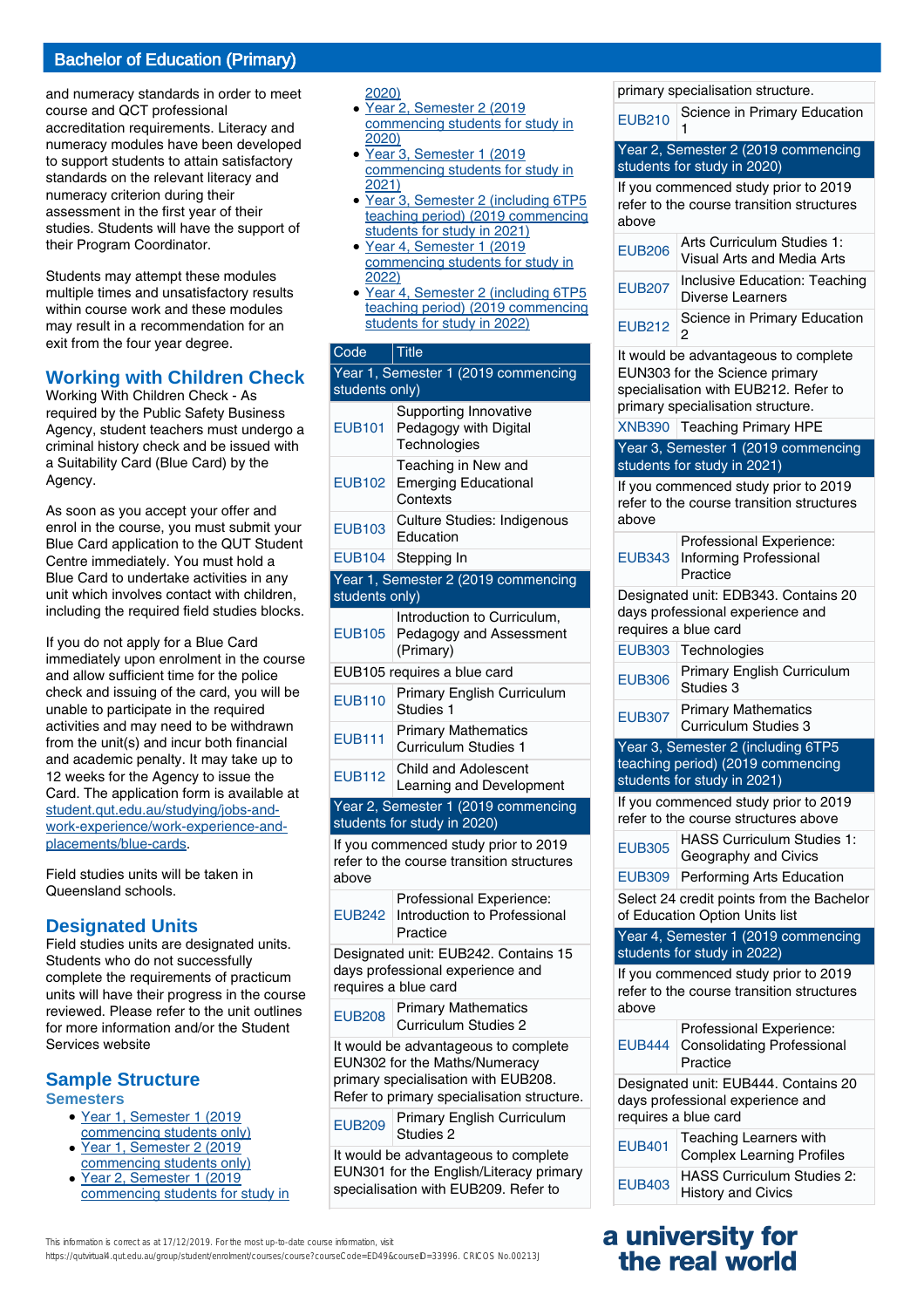# Bachelor of Education (Primary)

EUB408 Integrated Curriculum: Bringing it all Together

| <b>Dilligilig it all Together</b>                                                                      |                                                                                                 |  |
|--------------------------------------------------------------------------------------------------------|-------------------------------------------------------------------------------------------------|--|
| Year 4, Semester 2 (including 6TP5<br>teaching period) (2019 commencing<br>students for study in 2022) |                                                                                                 |  |
| If you commenced study prior to 2019<br>refer to the course transition structures<br>above             |                                                                                                 |  |
| <b>EUB445</b>                                                                                          | Professional Experience:<br><b>Transition to Professional</b><br>Practice                       |  |
| EUB445 must be taken in your final<br>semester of study.                                               |                                                                                                 |  |
| Designated unit: EUB445. Contains 25<br>days professional experience and<br>requires a blue card       |                                                                                                 |  |
| EUB405                                                                                                 | Teaching EAL/D Learners                                                                         |  |
| <b>EUB406</b>                                                                                          | Stepping Out/ Teaching<br>Performance Assessment                                                |  |
| EUB406 must be taken in your final<br>semester of study.                                               |                                                                                                 |  |
| Designated unit: EUB406                                                                                |                                                                                                 |  |
|                                                                                                        | <b>Health and Physical</b><br>EUB407   Education: Wellbeing,<br><b>Families and Communities</b> |  |
| <b>Semesters</b><br><b>English/ILiteracy Primary</b>                                                   |                                                                                                 |  |

- **Specialisation**
- Maths/Numeracy Primary specialisation  $\bullet$
- Science Primary specialisation

# Code Title English/lLiteracy Primary Specialisation EUN301 English/Literacy Primary Specialisation 1 This unit contains modules 1-4. It would be advantageous to complete this with EUB209. EUN304 English/Literacy Primary Specialisation 2 This unit contains modules 5-7. Maths/Numeracy Primary specialisation EUN302 Maths/Numeracy Primary Specialisation 1 This unit contains modules 2-4. It would be advantageous to complete this with EUB208. EUN305 Maths/Numeracy Primary Specialisation 2 This unit contains modules 5-7. Science Primary specialisation EUN303 Science Primary Specialisation 1 This unit contains modules 1-4. It would

be advantageous to complete this unit with EUB<sub>212</sub>.

EUN306 Science Primary Specialisation 2

This unit contains modules 5-7.

| <b>Course Notes</b>                                                                                                                           |                                                                                |
|-----------------------------------------------------------------------------------------------------------------------------------------------|--------------------------------------------------------------------------------|
| Code                                                                                                                                          | <b>Title</b>                                                                   |
| <b>EUB001</b>                                                                                                                                 | Grammar in the Classroom:<br><b>Theories and Pedagogies</b>                    |
| <b>EUB002</b>                                                                                                                                 | Numeracy: Examining Barriers<br>for Learners                                   |
| <b>EUB003</b>                                                                                                                                 | Managing Challenging Student<br><b>Behaviours Related to</b><br>Complex Trauma |
| <b>EUB004</b>                                                                                                                                 | Including Students with<br>Learning Difficulties                               |
| <b>EUB005</b>                                                                                                                                 | The Global Teacher, Learner<br>and Citizen                                     |
| <b>EUB006</b>                                                                                                                                 | Differentiation and Gifted<br>Children                                         |
|                                                                                                                                               | EUB006 cannot be completed in the<br>same semester as EUB445.                  |
| <b>EUB007</b>                                                                                                                                 | <b>Understanding Reading</b><br><b>Difficulties</b>                            |
| <b>EUB008</b>                                                                                                                                 | Engaging with New and<br><b>Emerging Technologies</b>                          |
| <b>EUB009</b>                                                                                                                                 | Teachers as Leaders and<br><b>Entrepreneurial Thinkers</b>                     |
| <b>EUB010</b>                                                                                                                                 | <b>Real World Integrated STEM</b><br>Education                                 |
| <b>EUB011</b>                                                                                                                                 | Community Engagement in<br>International, Rural and<br>Remote                  |
| EUB011 is for students undertaking an<br>international, rural or remote experience<br>and you will need to have Faculty<br>approval to enrol. |                                                                                |
| <b>KKB190</b>                                                                                                                                 | Yatdjuligin - Cultural Safety in<br>Indigenous Australian Context              |
| <b>KKB193</b>                                                                                                                                 | Indigenous Knowledge:<br><b>Research Ethics and Protocols</b>                  |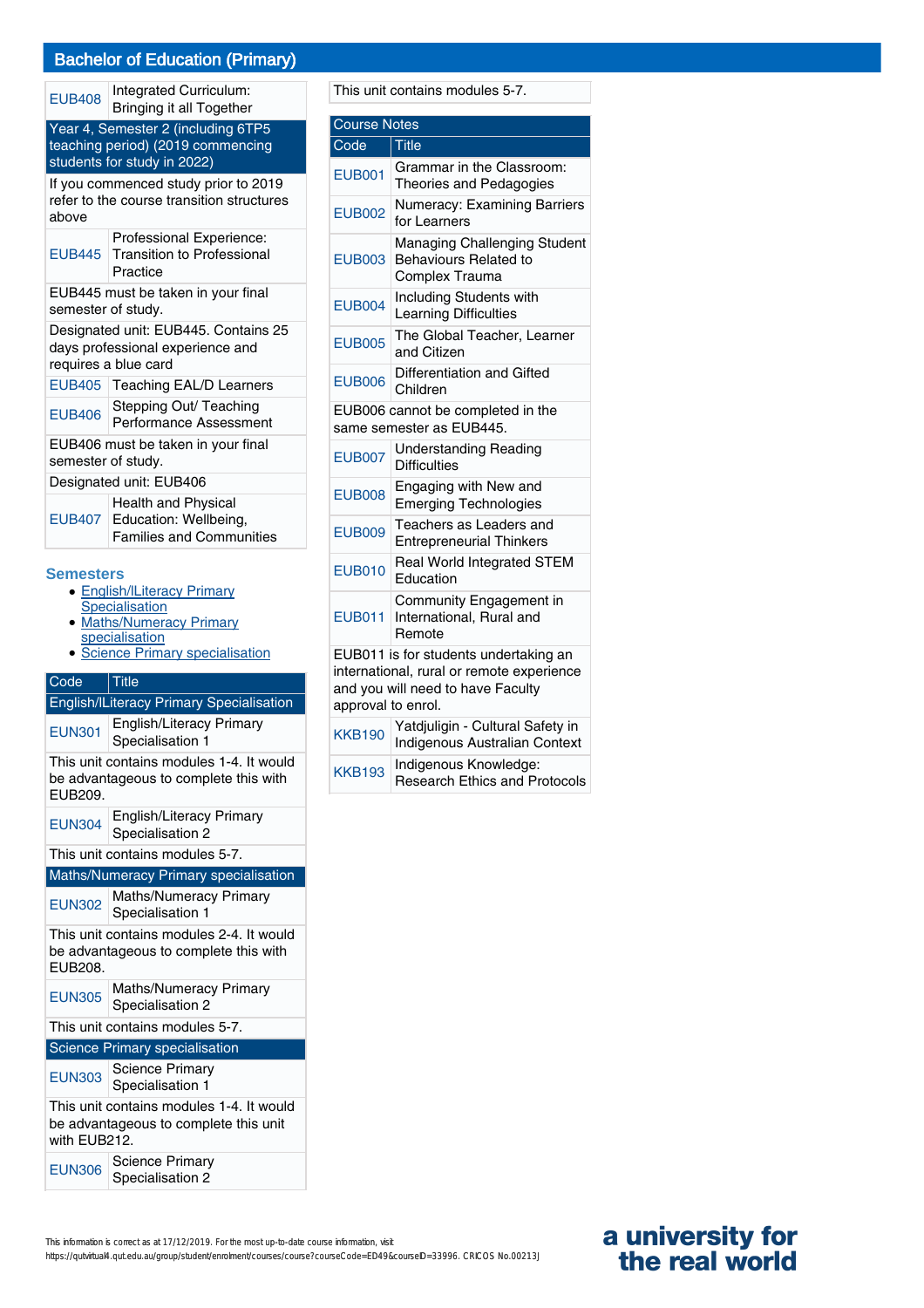<u>तान</u>

# [Bachelor of Education \(Secondary\)](https://qutvirtual4.qut.edu.au/group/student/enrolment/courses/course?courseCode=ED59&courseID=34002)

## **Handbook**

| Year                                       | 2019                                                                               |
|--------------------------------------------|------------------------------------------------------------------------------------|
| <b>QUT code</b>                            | ED59                                                                               |
| <b>CRICOS</b>                              | 080477M                                                                            |
| <b>Duration</b><br>(full-time)             | 4 years                                                                            |
| <b>Duration</b><br>(part-time<br>domestic) | 8 years                                                                            |
| OP                                         | 13                                                                                 |
| <b>Rank</b>                                | 72                                                                                 |
| <b>OP Guarantee</b>                        | Yes                                                                                |
| <b>Campus</b>                              | <b>Kelvin Grove</b>                                                                |
| <b>Domestic fee</b><br>(indicative)        | 2019: CSP \$7,100 per<br>year full-time (96 credit<br>points)                      |
| <b>International fee</b><br>(indicative)   | 2019: \$30,900 per year<br>full-time (96 credit points)                            |
| <b>Total credit</b><br>points              | 384                                                                                |
| <b>Credit points</b><br>full-time sem.     | 48                                                                                 |
| Dom. Start<br><b>Months</b>                | February                                                                           |
| <b>Deferment</b>                           | You can defer your offer<br>and postpone the start of<br>your course for one year. |
| <b>Discipline</b><br>Coordinator           | +61 7 3138 2000<br>askqut@qut.edu.au                                               |

## **Domestic Entry requirements Prerequisites**

You must have completed four semesters at high school level (Years 11 and 12) with sound achievement (4, SA) in:

- English: and
- at least one of Maths A, B or C.

#### **Haven't completed the prerequisite subjects?**

You may be able to meet the prerequisite requirements if you've completed equivalent subjects or by completing bridging courses.

[How to meet prerequisite requirements](https://www.qut.edu.au/study/applying/undergraduate-applications/prerequisite-subjects)

#### **Additional entry requirements**

Applicants must demonstrate possession of key competencies outlined by the Australian Institute for Teaching and School Leadership (AITSL) as those attributes and motivations common to effective teachers.

You must complete an online questionnaire to demonstrate your motivation for and understanding of, the course and profession. Details are available from the [QTAC initial teacher](http://www.qtac.edu.au/courses---institutions/initial-teacher-education) [education webpage](http://www.qtac.edu.au/courses---institutions/initial-teacher-education).

# **International Entry requirements**

## **Prerequisites**

You must have passed four semesters at Australian high school level or equivalent:

- English; and
- at least one of Maths A, B or C.

#### **Haven't completed the prerequisite subjects?**

You may be able to meet the prerequisite requirements if you've completed equivalent subjects, by completing bridging courses or the QUT Foundation program.

[How to meet prerequisite requirements](https://www.qut.edu.au/study/applying/undergraduate-applications/prerequisite-subjects)

#### **Additional entry requirements** Pass the Initial Teacher

Education Course (ITE) capabilities criteria.

Applicants must demonstrate possession of key competencies outlined by the Australian Institute for Teaching and School Leadership (AITSL) as those attributes and motivations common to effective teachers.

You must complete an online

questionnaire to demonstrate your motivation for and understanding of, the course and profession. In the questionnaire you will be asked to:

- Rank a series of potentially appropriate statement responses, in order of what you think is most to least important.
- Provide two x 500 word written statements addressing the categories and indicators as outlined on the [Teacher Entry Fact](https://www.qtac.edu.au/ArticleDocuments/173/Teacher%20Entry%20Fact%20Sheet.pdf.aspx) [Sheet.](https://www.qtac.edu.au/ArticleDocuments/173/Teacher%20Entry%20Fact%20Sheet.pdf.aspx) ●

QUT will send you details on how to complete the Initial Teacher Education Course (ITE) Capabilities Criteria questionnaire and submit your written statements after you have lodged an application.

# **International Subject prerequisites**

● Maths A, B or C

You must have achieved this study at a level comparable to Australian Year 12 or in recognised post-secondary studies.

# **Minimum English requirements**

Students must meet the English proficiency requirements.

| <b>IELTS</b> (International English Language<br><b>Testing System)</b> |     |  |
|------------------------------------------------------------------------|-----|--|
| Overall                                                                | 6.5 |  |
| Listening                                                              | 6.0 |  |
| Reading                                                                | 6.0 |  |
| Writing                                                                | 6.0 |  |
| Speaking                                                               | 6.0 |  |

# **Enrolling**

You have 9 years to complete the Bachelor of Education (Secondary), including any approved leave of absence.

It is imperative that you enrol in both semester 1 and semester 2 units at the start of each year.

# **Career Outcomes**

You will be prepared to teach in two curriculum or teaching areas in secondary schools.

# **Literacy and Numeracy Standards**

As part of your course, all Bachelor of Education students are required to satisfactorily complete assessment criteria relating to Queensland College of

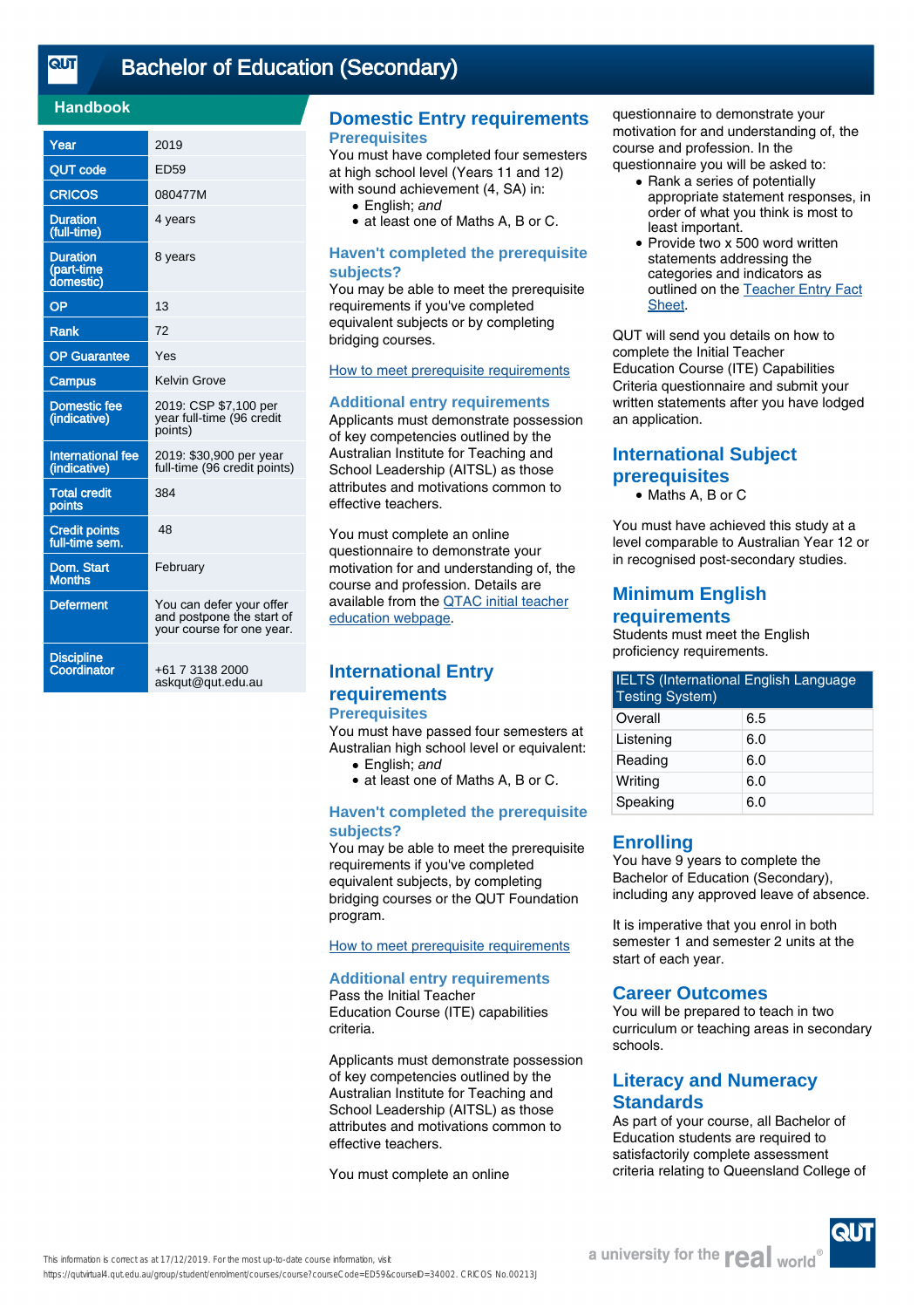# Bachelor of Education (Secondary)

Teachers' (QCT) literacy and numeracy standards in order to meet the course and QCT professional accreditation requirements. Literacy and numeracy modules have been developed to support students to attain satisfactory standards on the relevant literacy criterion during their assessment in the first year of their studies. Students may also seek support from a range of advisers across QUT. Students will also have the support of their Program Coordinator to identify the best approach for them.

https://www.student.qut.edu.au/about/fac ulties-institutes-anddivisions/faculties/education/manageyour-studies#learning-support

# **Working With Children Check**

As required by the Queensland Public Safety Business Agency, student teachers must undergo a criminal history check and be issued with a Suitability Card (Blue Card) by the Agency.

As soon as you enter your enrolment program for the course, you must submit your Blue Card application to the QUT Student Centre immediately. You must hold a Blue Card to undertake activities in any unit which involves contact with children, including the required field studies blocks.

If you do not apply for a Blue Card immediately upon enrolment in the course and allow sufficient time for the police check and issuing of the Card, you will be unable to participate in the required activities and may need to be withdrawn from the unit(s) and incur both financial and academic penalty. It may take up to 8 weeks for the Agency to issue the Card. The application form is available at student.qut.edu.au/studying/jobs-andwork-experience/work-experience-andplacements/blue-cards.

Field Studies Units will be taken in Queensland schools and settings.

# **Teaching Area Combinations**

Students will select one major and one minor teaching area, and these can be seen in more detail under the Course Structure tab above.

Majors: English **Mathematics History Geography** Biology Physics **Chemistry** Earth and Environmental Science Health and Physical Education

#### Minors:

Intermediate English (not to be taken with English major)

Intermediate Mathematics (not to be taken with Mathematics major)

Intermediate History (not to be taken with History major)

Intermediate Geography (not to be taken with Geography major)

Intermediate Science (not to be taken with Biology, Physics, Chemistry, Earth &Environmental Science majors)

# **Course Structure**

The Bachelor of Education is an exciting learning opportunity, which will challenge students to investigate, question, and create new knowledge about teaching and learning. The course has been designed using the principles of outcomes-based education; an educational approach that not only describes the long-term learning outcomes that are desired from the course, but which accepts that the learning pathway towards these outcomes may be different for individual students.

Students complete a total of 384 credit points of study and will specialise in two teaching areas comprising one major, appropriate for teaching senior and junior years of High School, and one minor, which is appropriate for teaching junior years of High School in Queensland. The teaching area studies are also referred to as discipline studies.

Students will undertake discipline studies, education-related studies and a minimum of 90 days of field study experience in a range of classrooms and other educational settings, and curriculum studies relevant to the selected teaching areas. Core education units will cover teaching and learning studies, technology studies, indigenous and sociocultural studies.

Please note that the Internship is to be taken as the final unit of study in the course, and successful completion of all other coursework is required before students can commence the final Internship unit EDB151.

# **Designated Units**

Field studies units are designated units. Students who do not successfully complete the requirements of practicum units will have their progress in the course reviewed. Please refer to the unit outlines for more information and/or the Student Services website.

# **Sample Structure**

**Semesters**

- Year 1, Semester 1 (2019 commencing students only)
- Year 1, Semester 2 (2019 commencing students only)
- Year 2, Semester 1 (2019 commencing students for study in 2020) ●
- Year 2, Semester 2 (2019 commencing students for study in 2020)
- Year 3, Semester 1 (2019 commencing students from 2021)
- Year 3, Semester 2 (including 6TP5 teaching period) (2019 commencing students for study in 2021)
- Year 4, Semester 1 (2019 commencing students for study in 2022)
- Year 4, Semester 2 (including 6TP5 teaching period) (2019 commencing students)

| Code                                                                                             | <b>Title</b>                                                          |  |
|--------------------------------------------------------------------------------------------------|-----------------------------------------------------------------------|--|
| Year 1, Semester 1 (2019 commencing                                                              |                                                                       |  |
| students only)                                                                                   |                                                                       |  |
| <b>EUB101</b>                                                                                    | <b>Supporting Innovative</b><br>Pedagogy with Digital<br>Technologies |  |
| <b>EUB102</b>                                                                                    | Teaching in New and<br><b>Emerging Educational</b><br>Contexts        |  |
| <b>EUB103</b>                                                                                    | <b>Culture Studies: Indigenous</b><br>Education                       |  |
| <b>EUB104</b>                                                                                    | Stepping In                                                           |  |
|                                                                                                  | Year 1, Semester 2 (2019 commencing                                   |  |
| students only)                                                                                   |                                                                       |  |
| <b>EUB107</b>                                                                                    | Introduction to Curriculum,<br>Pedagogy and Assessment<br>(Secondary) |  |
|                                                                                                  | EUB107 requires a blue card                                           |  |
| <b>EUB112</b>                                                                                    | Child and Adolescent<br>Learning and Development                      |  |
| Discipline Unit 1 - Teaching Area 1                                                              |                                                                       |  |
| List)                                                                                            | (Refer to Discipline and Curriculum Units                             |  |
| Discipline Unit 1 - Teaching Area 2<br>(Refer to Discipline and Curriculum Units<br>List)        |                                                                       |  |
|                                                                                                  | Year 2, Semester 1 (2019 commencing<br>students for study in 2020)    |  |
| If you commenced study prior to 2019<br>refer to the course transition structures<br>above       |                                                                       |  |
| <b>EUB242</b>                                                                                    | Professional Experience:<br>Introduction to Professional<br>Practice  |  |
| Designated Unit: EUB242. Includes 15<br>days professional experience and<br>requires a blue card |                                                                       |  |
| <b>EUB213</b>                                                                                    | <b>Inclusive Practices for Diverse</b><br>Learners                    |  |

# **a university for the real world**

https://qutvirtual4.qut.edu.au/group/student/enrolment/courses/course?courseCode=ED59&courseID=34002. CRICOS No.00213J

This information is correct as at 17/12/2019. For the most up-to-date course information, visit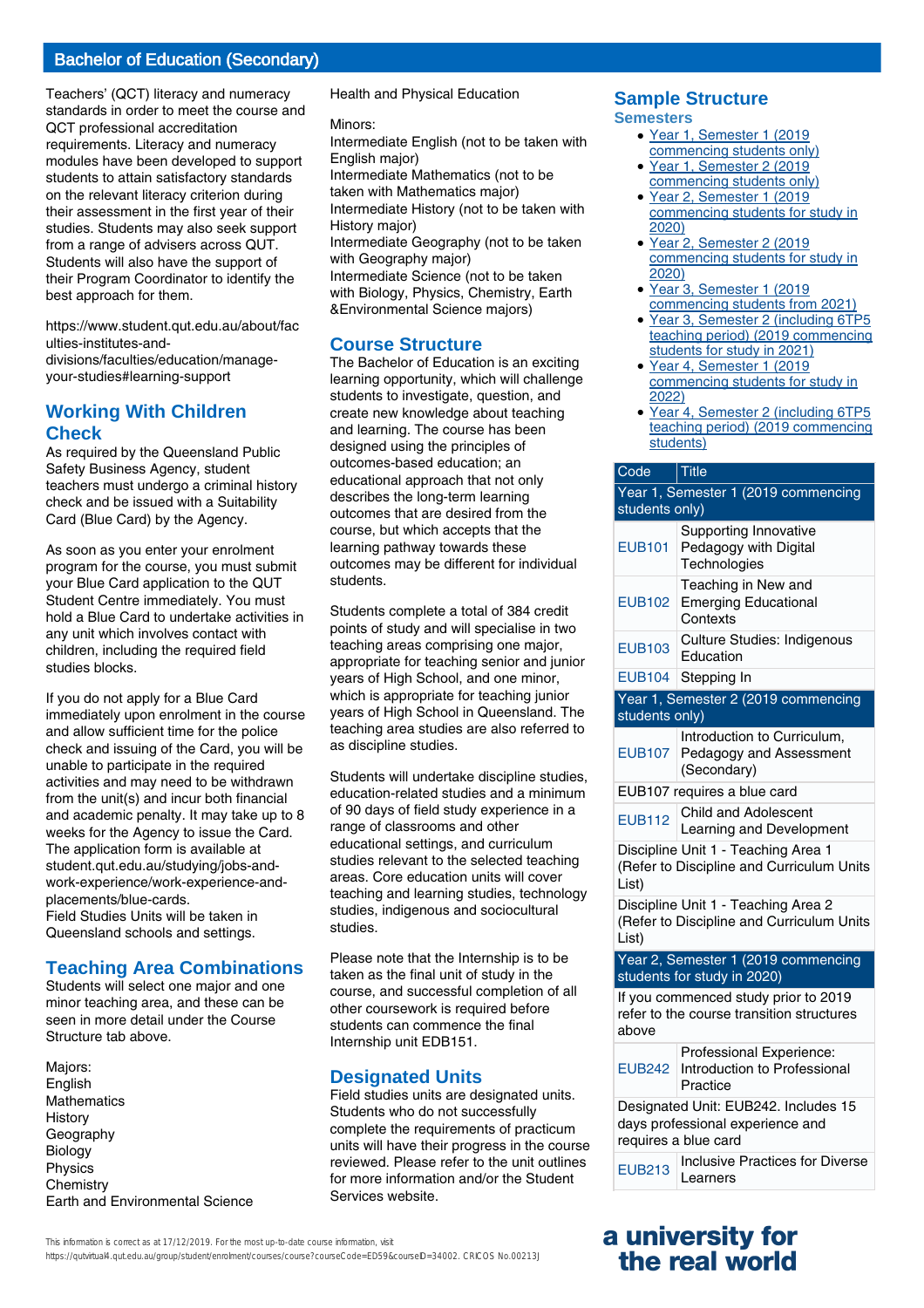# Bachelor of Education (Secondary)

Discipline Unit 2 - Teaching Area 1 (Refer to Discipline and Curriculum Units List)

Discipline Unit 2 - Teaching Area 2 (Refer to Discipline and Curriculum Units List)

Year 2, Semester 2 (2019 commencing students for study in 2020)

If you commenced study prior to 2019 refer to the course transition structures above

Curriculum, Pedagogy and Assessment 1 - Teaching Area 1 (Refer to Discipline and Curriculum Units List)

Curriculum, Pedagogy and Assessment 1 - Teaching Area 2 (Refer to Discipline and Curriculum Units List)

Discipline Unit 3 - Teaching Area 1 (Refer to Discipline and Curriculum Units List)

Discipline Unit 3 - Teaching Area 2 (Refer to Discipline and Curriculum Units List)

Year 3, Semester 1 (2019 commencing students from 2021)

If you commenced study prior to 2019 refer to the course transition structures above

EUB343 Informing Professional Professional Experience: Practice

Designated Unit: EUB343. Includes 20 days professional experience and requires a blue card

EUB310 Teaching EAL/D Learners

Discipline Unit 4 - Teaching Area 1 (Refer to Discipline and Curriculum Units List)

Discipline Unit 4 - Teaching Area 2 (Refer to Discipline and Curriculum Units List)

Year 3, Semester 2 (including 6TP5 teaching period) (2019 commencing students for study in 2021)

If you commenced study prior to 2019 refer to the course transition structures above

Curriculum, Pedagogy and Assessment 2 - Teaching Area 1 (Refer to Discipline and Curriculum List)

Curriculum, Pedagogy and Assessment 2 - Teaching Area 2 (Refer to Discipline and CurriculumList)

Discipline Unit 5 - Teaching Area 1 (Refer to Discipline and Curriculum Units List)

Discipline Unit 5 - Teaching Area 2 (Refer to Discipline and Curriculum Units List)

Year 4, Semester 1 (2019 commencing students for study in 2022)

If you commenced study prior to 2019 refer to the course transition structures above

| Professional Experience:                 |
|------------------------------------------|
| <b>EUB444 Consolidating Professional</b> |
| Practice                                 |

Designated Unit: EUB444. Includes 20 days professional experience and requires a blue card

EUB420 Curriculum, Pedagogy and Assessment: Innovation

Discipline Unit 6 - Teaching Area 1 (Refer to Discipline and Curriculum Units List)

Discipline Unit 6 - Teaching Area 2 (Refer to Discipline and Curriculum Units List)

Year 4, Semester 2 (including 6TP5 teaching period) (2019 commencing students)

If you commenced study prior to 2019 refer to the course transition structures above

EUB445 Transition to Professional Professional Experience: Practice

EUB445 must be taken in your last semester of study.

Designated Unit: EUB445. Includes 25 days professional experience and requires a blue card

EUB406 Stepping Out/ Teaching Performance Assessment

EUB406 must be taken in your last semester of study.

Designated unit: EUB406

Select an Option Unit from the Bachelor of Education Option Units List

Select an Option Unit from the Bachelor of Education Option Units List

#### **Semesters**

- Year 1, Semester 1
- Year 1, Semester 2
- Year 2, Semester 1
- Year 2, Semester 2
- Year 3, Semester 1
- Year 3, Semester 2 ● Year 4, Semester 1
- Year 4, Semester 2
- Year 5, Semester 1
- Year 5, Semester 2
- Year 6, Semester 1
- Year 6, Semester 2
- Year 7, Semester 1
- Year 7, 6TP5
- Year 8, Semester 1
- Year 8, Semester 2

| Code               | l Title                                        |  |
|--------------------|------------------------------------------------|--|
| Year 1, Semester 1 |                                                |  |
| <b>EUB101</b>      | Supporting Innovative<br>Pedagogy with Digital |  |

EUB107 Introduction to Curriculum, Pedagogy and Assessment (Secondary) EUB107 requires a blue card Discipline Unit 1 - Teaching Area 1 (Refer to Discipline and Curriculum Units List) Year 2, Semester 1 EUB102 Teaching in New and Emerging Educational **Contexts** EUB103 Culture Studies: Indigenous Education Year 2, Semester 2 EUB112 Child and Adolescent Learning and Development Discipline Unit 1 - Teaching Area 2 (Refer to Discipline and Curriculum Units List) Year 3, Semester 1 EUB242 Professional Experience: Introduction to Professional Practice Designated Unit: EUB242. Includes 15 days professional experience and requires a blue card. EUB213 | Inclusive Practices for Diverse Learners Year 3, Semester 2 Curriculum, Pedagogy and Assessment 1 - Teaching Area 1 (Refer to Discipline and Curriculum Units List) Curriculum, Pedagogy and Assessment 1 - Teaching Area 2 (Refer to Discipline and Curriculum Units List) Year 4, Semester 1 Discipline Unit 2 - Teaching Area 1 (Refer to Discipline Units List) Discipline Unit 2 - Teaching Area 2 (Refer to Discipline Units List) Year 4, Semester 2 Discipline Unit 3 - Teaching Area 1 (Refer to Discipline and Curriculum Units List) Discipline Unit 3 - Teaching Area 2 (Refer to Discipline and Curriculum Units List) Year 5, Semester 1 Discipline Unit 4 - Teaching Area 1 (Refer to Discipline and Curriculum Units

**Technologies** 

EUB104 Stepping In Year 1, Semester 2

List) Discipline Unit 4 - Teaching Area 2

(Refer to Discipline and Curriculum Units List)

#### Year 5, Semester 2

Curriculum, Pedagogy and Assessment

# **a university for the real world**

This information is correct as at 17/12/2019. For the most up-to-date course information, visit

https://qutvirtual4.qut.edu.au/group/student/enrolment/courses/course?courseCode=ED59&courseID=34002. CRICOS No.00213J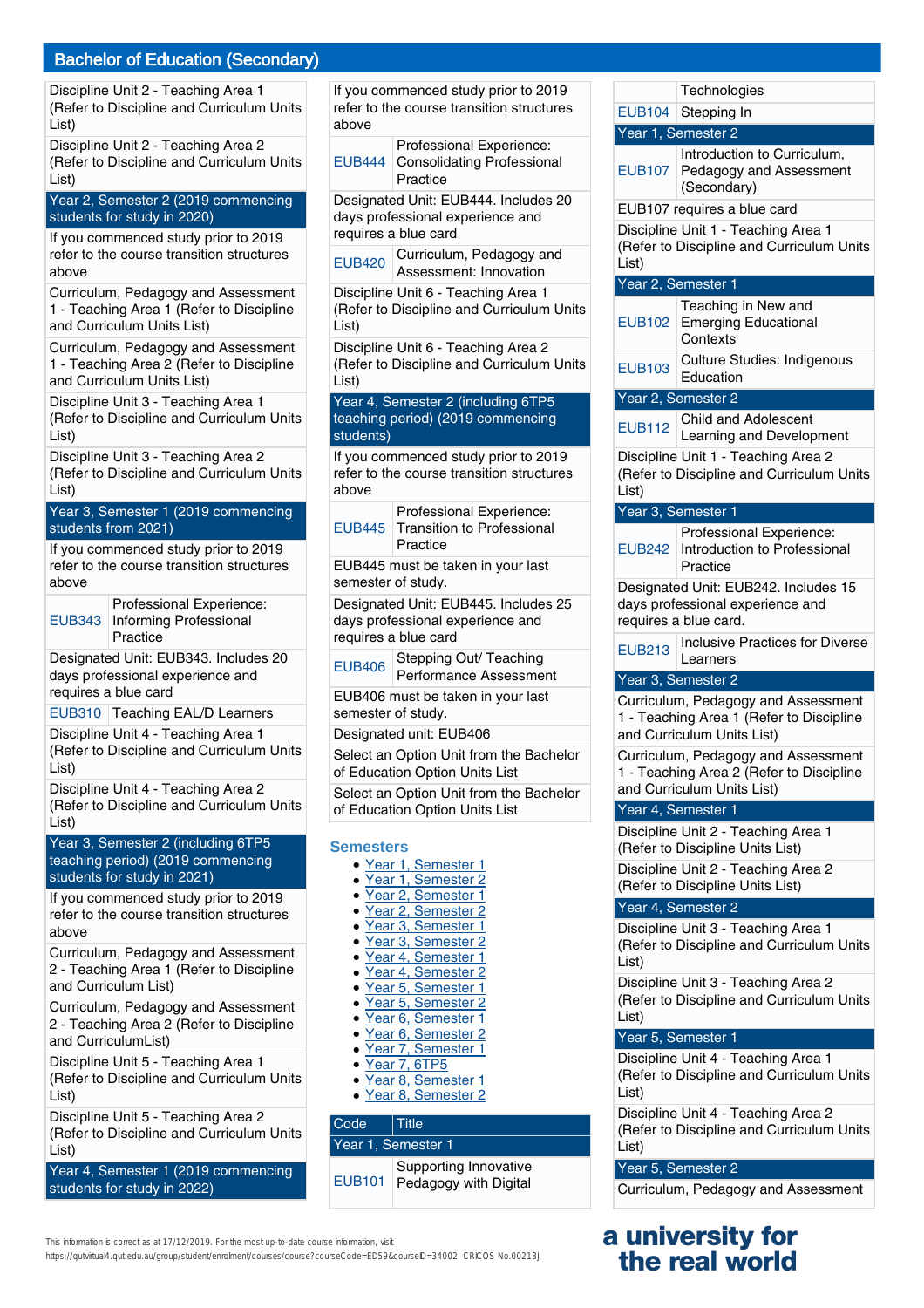2 - Teaching Area 1 (Refer to Discipline and Curriculum Units List)

Curriculum, Pedagogy and Assessment 2- Teaching Area 2 (Refer to Discipline and Curriculum Units List)

#### Year 6, Semester 1

Professional Experience:

EUB343 Informing Professional Practice Designated Unit: EUB343. Includes 20

days professional experience and requires a blue card.

EUB310 Teaching EAL/D Learners

#### Year 6, Semester 2

Discipline Unit 5 - Teaching Area 1 (Refer to Discipline and Curriculum Units List)

Discipline Unit 5 - Teaching Area 2 (Refer to Discipline and Curriculum Units List)

# Year 7, Semester 1

EUB444 Professional Experience: Consolidating Professional Practice Designated Unit: EUB444. Includes 20 days professional experience and requires a blue card. Discipline Unit 6 - Teaching Area 1 (Refer to Discipline and Curriculum Units List) Year 7, 6TP5 Select an option unit from the Bachelor of Education Option Units list. Select an option unit from the Bachelor of Education Option Units list. Year 8, Semester 1 EUB420 Curriculum, Pedagogy and Assessment: Innovation Discipline Unit 6 - Teaching Area 2 (Refer to Discipline and Curriculum Units List) Year 8, Semester 2 EUB445 Transition to Professional Professional Experience: Practice EUB445 must be taken in your final semester of study. Designated Unit: EUB445. Includes 25 days professional experience and requires a blue card. EUB406 Stepping Out/ Teaching Performance Assessment

EUB406 must be taken in your final semester of study.

# Designated unit: EUB406

#### **Semesters**

- English Discipline and Curriculum **Units**
- **Geography Discipline and**

| <b>Curriculum Units</b> |  |
|-------------------------|--|

- Health and Physical Education Discipline and Curriculum Units History Discipline and Curriculum ●
- **Units**
- Mathematics Discipline and Curriculum Units ●
- Mathematics Extension Discipline and Curriculum Units
- Chemistry Discipline and Curriculum **Units** ●
- Biology Discipline and Curriculum **Units** ●
- **Earth and Environmental Science Discipline and Curriculum Units** ●
- Physics Discipline and Curriculum **Units** ●

# Code Title

|                                | $\cdots$                                            |
|--------------------------------|-----------------------------------------------------|
|                                | <b>English Discipline and Curriculum Units</b>      |
|                                | Year 1, Semester 2: Discipline Unit 1               |
| <b>EUB152</b>                  | <b>Teaching Young Adult</b><br>Literature           |
|                                | Year 2, Semester 1: Discipline Unit 2               |
| <b>EUB254</b>                  | Studies in Language                                 |
|                                | Year 2, Semester 2: Discipline Unit 3               |
| <b>EUB255</b>                  | Literature in Secondary<br>Teaching                 |
|                                | Year 2, Semester 2: Curriculum Unit 1               |
| <b>EUB220</b>                  | Curriculum, Pedagogy and<br>Assessment 1: English   |
|                                | Year 3, Semester 1: Discipline Unit 4               |
| <b>EUB354</b>                  | <b>Screen Studies and New</b><br>Media              |
|                                | Year 3, Semester 2: Discipline Unit 5               |
| CWB11<br>3                     | <b>Writing Australia</b>                            |
|                                | Year 3, Semester 2: Curriculum Unit 2               |
| <b>EUB320</b>                  | Curriculum, Pedagogy and<br>Assessment 2: English   |
|                                | Year 4, Semester 1: Discipline Unit 6               |
| <b>CWB21</b><br>$\overline{2}$ | Shakespeare, Expert<br>Communicator                 |
| Units                          | Geography Discipline and Curriculum                 |
|                                | Year 1, Semester 2: Discipline Unit 1               |
|                                | EUB150 World Regions                                |
|                                | Year 2, Semester 1: Discipline Unit 2               |
| <b>EUB250</b>                  | Australian Geographical<br>Studies                  |
|                                | Year 2, Semester 2: Discipline Unit 3               |
| <b>EUB251</b>                  | <b>Environment and Society</b>                      |
|                                | Year 2, Semester 2: Curriculum Unit 1               |
| <b>EUB223</b>                  | Curriculum, Pedagogy and<br>Assessment 1: Geography |
|                                | Year 3, Semester 1: Discipline Unit 4               |
| <b>EUB350</b>                  | Asia in Focus                                       |
|                                | Year 3, Semester 2: Discipline Unit 5               |
| <b>EUB351</b>                  | Space, Population and<br>Territory                  |

Year 3, Semester 2: Curriculum Unit 2 EUB323 Curriculum, Pedagogy and Assessment 2: Geography Year 4, Semester 1: Discipline Unit 6 EUB450 Geography in the Field Health and Physical Education Discipline and Curriculum Units Year 1, Semester 2: Discipline Unit 1 XNB188 Skill Acquisition for Teachers Year 2, Semester 1: Discipline Unit 2 XNB296 Physical Activity Learning **Design** Year 2, Semester 2: Discipline Unit 3 XNB198 Introductory Sport and Exercise Science for **Teachers** Year 2, Semester 2: Curriculum Unit 1 XNB299 Curriculum, Pedagogy and Assessment 1: Health and Physical Education Year 3, Semester 1: Discipline Unit 4 XNB197 Foundations of Health Education Year 3, Semester 2: Discipline Unit 5 XNB199 Sport and Exercise Science for Teachers 2 Year 3, Semester 2: Curriculum Unit 2 XNB399 Curriculum, Pedagogy and Assessment 2: Health and Physical Education Year 4, Semester 1: Discipline Unit 6 XNB394 Advanced Health Education History Discipline and Curriculum Units Year 1, Semester 2: Discipline Unit 1 EUB151 Nations and Nationalism in Modern Europe Year 2, Semester 1: Discipline Unit 2 EUB252 Australian Society and Culture Year 2, Semester 2: Discipline Unit 3 EUB253 The Classical World Year 2, Semester 2: Curriculum Unit 1 EUB222 Curriculum, Pedagogy and Assessment 1: History Year 3, Semester 1: Discipline Unit 4 EUB352 Medieval Europe and the World Year 3, Semester 2: Discipline Unit 5 EUB353 China and its Region Year 3, Semester 2: Curriculum Unit 2 EUB322 Curriculum, Pedagogy and Assessment 2: History Year 4, Semester 1: Discipline Unit 6 EUB451 Australia, Britain and America Mathematics Discipline and Curriculum Units Year 1, Semester 2: Discipline Unit 1

# **a university for the real world**

This information is correct as at 17/12/2019. For the most up-to-date course information, visit https://qutvirtual4.qut.edu.au/group/student/enrolment/courses/course?courseCode=ED59&courseID=34002. CRICOS No.00213J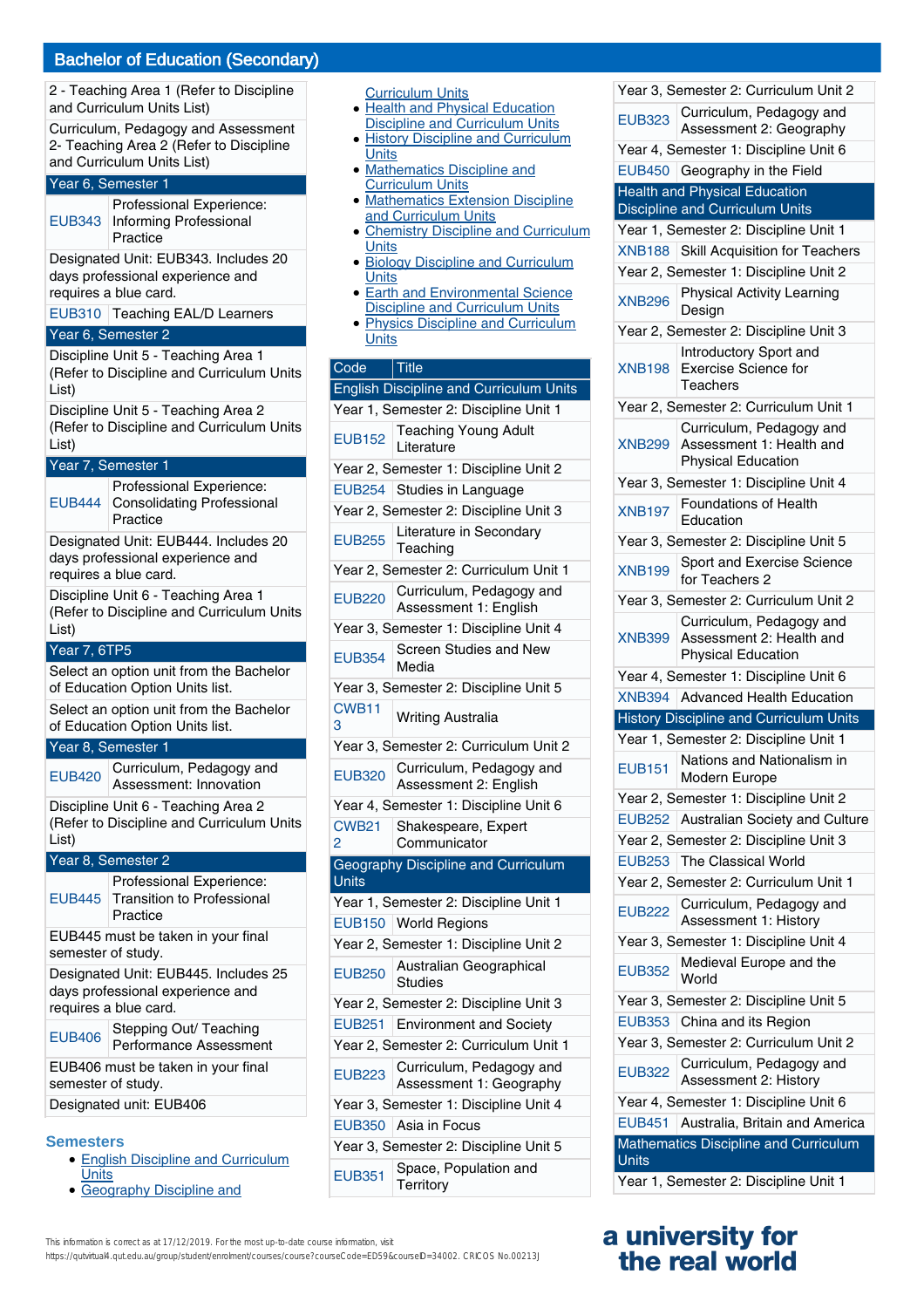## Bachelor of Education (Secondary)

| <b>EUB153</b>                                                                                                                              | Thinking and Communicating<br>Mathematically                              |  |  |
|--------------------------------------------------------------------------------------------------------------------------------------------|---------------------------------------------------------------------------|--|--|
|                                                                                                                                            | Year 2, Semester 1: Discipline Unit 2                                     |  |  |
| <b>EUB256</b>                                                                                                                              | Exploring, Representing and<br><b>Interpreting Mathematical</b><br>Change |  |  |
|                                                                                                                                            | Year 2, Semester 2: Discipline Unit 3                                     |  |  |
| <b>EUB257</b>                                                                                                                              | Reasoning with Quantity,<br>Space and Shape                               |  |  |
|                                                                                                                                            | Year 2, Semester 2: Curriculum Unit 1                                     |  |  |
| <b>EUB221</b>                                                                                                                              | Curriculum, Pedagogy and<br><b>Assessment 1: Mathematics</b>              |  |  |
|                                                                                                                                            | Year 3, Semester 1: Discipline Unit 4                                     |  |  |
|                                                                                                                                            | <b>Uncertain Situations</b>                                               |  |  |
|                                                                                                                                            | Year 3, Semester 2: Discipline Unit 5                                     |  |  |
| <b>EUB356</b>                                                                                                                              | Mathematics in Everyday<br>Contexts                                       |  |  |
|                                                                                                                                            | Year 3, Semester 2: Curriculum Unit 2                                     |  |  |
| <b>EUB321</b>                                                                                                                              | Curriculum, Pedagogy and<br><b>Assessment 2: Mathematics</b>              |  |  |
|                                                                                                                                            | Year 4, Semester 1: Discipline Unit 6                                     |  |  |
| If your other teaching area is in science,<br>enrol in in SEB420. If your other<br>teaching area is not science, enrol in<br><b>EUB452</b> |                                                                           |  |  |
| <b>SEB420</b>                                                                                                                              | <b>Technological Frontiers</b>                                            |  |  |
| OR                                                                                                                                         |                                                                           |  |  |
|                                                                                                                                            | EUB452 STEM Investigation Project                                         |  |  |
|                                                                                                                                            |                                                                           |  |  |
|                                                                                                                                            | Mathematics Extension Discipline and                                      |  |  |
| <b>Curriculum Units</b>                                                                                                                    |                                                                           |  |  |
|                                                                                                                                            | Year 1, Semester 2: Discipline Unit 1                                     |  |  |
| <b>EUB153</b>                                                                                                                              | Thinking and Communicating<br>Mathematically                              |  |  |
|                                                                                                                                            | Year 2, Semester 1: Discipline Unit 2                                     |  |  |
| <b>EUB256</b>                                                                                                                              | Exploring, Representing and<br>Interpreting Mathematical<br>Change        |  |  |
|                                                                                                                                            | Year 2, Semester 2: Discipline Unit 3                                     |  |  |
| <b>MXB105</b>                                                                                                                              | <b>Calculus and Differential</b><br>Equations                             |  |  |
| equivalent)                                                                                                                                | It is assumed that students who take<br>MXB105 have Maths C (4, SA) or    |  |  |
| <b>OR</b>                                                                                                                                  |                                                                           |  |  |
| <b>MXB100</b>                                                                                                                              | Introductory Calculus and<br>Algebra                                      |  |  |
| equivalent)                                                                                                                                | It is assumed that students who take<br>MXB100 have Maths B (4,SA) or     |  |  |
|                                                                                                                                            | Year 2, Semester 2: Curriculum Unit 1                                     |  |  |
| <b>EUB221</b>                                                                                                                              | Curriculum, Pedagogy and<br>Assessment 1: Mathematics                     |  |  |
|                                                                                                                                            | Year 3, Semester 1: Discipline Unit 4                                     |  |  |
| <b>EUB355</b>                                                                                                                              | <b>Uncertain Situations</b>                                               |  |  |
|                                                                                                                                            | Year 3, Semester 2: Discipline Unit 5                                     |  |  |
| <b>MXB107</b>                                                                                                                              | Introduction to Statistical<br>Modelling                                  |  |  |

EUB321 Curriculum, Pedagogy and Assessment 2: Mathematics Year 4, Semester 1: Discipline Unit 6 If your other teaching area is in science, enrol in in SEB420. If your other teaching area is not science, enrol in EUB452 SEB420 | Technological Frontiers OR EUB452 STEM Investigation Project Chemistry Discipline and Curriculum **Units** Year 1, Semester 2: Discipline Unit 1 EUB154 Foundations of Science Year 2, Semester 1: Discipline Unit 2 SEB115 Experimental Science 1 Year 2, Semester 2: Discipline Unit 3 CZB191 Introductory Chemistry for **Educators** Year 2, Semester 2: Curriculum Unit 1 EUB224 Curriculum, Pedagogy and Assessment 1: Science Year 3, Semester 1: Discipline Unit 4 CVB202 Analytical Chemistry Year 3, Semester 2: Discipline Unit 5 CVB204 Organic Structure and Mechanisms Year 3, Semester 2: Curriculum Unit 2 EUB324 Curriculum, Pedagogy and Assessment 2: Science Year 4, Semester 1: Discipline Unit 6 EUB452 STEM Investigation Project Biology Discipline and Curriculum Units Year 1, Semester 2: Discipline Unit 1 EUB154 Foundations of Science Year 2, Semester 1: Discipline Unit 2 SEB116 Experimental Science 2 Year 2, Semester 2: Discipline Unit 3 BZB210 | Biological Sciences Year 2, Semester 2: Curriculum Unit 1 EUB224 Curriculum, Pedagogy and Assessment 1: Science Year 3, Semester 1: Discipline Unit 4 BVB301 Animal Biology Year 3, Semester 2: Discipline Unit 5 BVB225 Ecosystems and Biodiversity Year 3, Semester 2: Curriculum Unit 2 EUB324 Curriculum, Pedagogy and Assessment 2: Science Year 4, Semester 1: Discipline Unit 6 EUB452 STEM Investigation Project Earth and Environmental Science Discipline and Curriculum Units Year 1, Semester 2: Discipline Unit 1 EUB154 Foundations of Science

| rear 2, Semester 1: Discipline Unit 2 |                                                   |  |
|---------------------------------------|---------------------------------------------------|--|
| SEB116                                | <b>Experimental Science 2</b>                     |  |
| Year 2, Semester 2: Discipline Unit 3 |                                                   |  |
| <b>ERB101</b>                         | Earth Systems                                     |  |
| Year 2, Semester 2: Curriculum Unit 1 |                                                   |  |
| <b>EUB224</b>                         | Curriculum, Pedagogy and<br>Assessment 1: Science |  |
|                                       | Year 3, Semester 1: Discipline Unit 4             |  |
| <b>ERB201</b>                         | Destructive Earth: Natural<br>Hazards             |  |
|                                       | Year 3, Semester 2: Discipline Unit 5             |  |
| <b>EVB102</b>                         | Ecosystems and the<br>Environment                 |  |
|                                       | Year 3, Semester 2: Curriculum Unit 2             |  |
| <b>EUB324</b>                         | Curriculum, Pedagogy and<br>Assessment 2: Science |  |
|                                       | Year 4, Semester 1: Discipline Unit 6             |  |
|                                       | EUB452 STEM Investigation Project                 |  |
|                                       | <b>Physics Discipline and Curriculum Units</b>    |  |
|                                       |                                                   |  |
|                                       | Year 1, Semester 2: Discipline Unit 1             |  |
| <b>EUB154</b>                         | <b>Foundations of Science</b>                     |  |
|                                       | Year 2, Semester 1: Discipline Unit 2             |  |
| <b>SEB115</b>                         | <b>Experimental Science 1</b>                     |  |
|                                       | Year 2, Semester 2: Discipline 3                  |  |
| <b>PVB101</b>                         | Physics of the Very Large                         |  |
|                                       | Year 2, Semester 2: Curriculum Unit 1             |  |
| <b>EUB224</b>                         | Curriculum, Pedagogy and<br>Assessment 1: Science |  |
|                                       | Year 3, Semester 1: Discipline Unit 4             |  |
| <b>PVB203</b>                         | <b>Experimental Physics</b>                       |  |
|                                       | Year 3, Semester 2: Discipline Unit 5             |  |
| <b>PVB102</b>                         | Physics of the Very Small                         |  |
|                                       | Year 3, Semester 2: Curriculum Unit 2             |  |
| <b>EUB324</b>                         | Curriculum, Pedagogy and<br>Assessment 2: Science |  |
|                                       | Year 4, Semester 1: Discipline Unit 6             |  |
|                                       | EUB452 STEM Investigation Project                 |  |

Year 2, Semester 1: Discipline Unit 2

| <b>Course Notes</b>                                           |                                                                                |
|---------------------------------------------------------------|--------------------------------------------------------------------------------|
| Code                                                          | $T$ itle                                                                       |
| <b>EUB001</b>                                                 | Grammar in the Classroom:<br>Theories and Pedagogies                           |
| <b>EUB002</b>                                                 | Numeracy: Examining Barriers<br>for Learners                                   |
| <b>EUB003</b>                                                 | Managing Challenging Student<br><b>Behaviours Related to</b><br>Complex Trauma |
| <b>EUB004</b>                                                 | Including Students with<br>Learning Difficulties                               |
| <b>EUB005</b>                                                 | The Global Teacher, Learner<br>and Citizen                                     |
| <b>EUB006</b>                                                 | Differentiation and Gifted<br>Children                                         |
| EUB006 cannot be completed in the<br>same semester as EUB445. |                                                                                |
| <b>EUB007</b>                                                 | Understanding Reading<br>Difficulties                                          |

# **a university for the real world**

https://qutvirtual4.qut.edu.au/group/student/enrolment/courses/course?courseCode=ED59&courseID=34002. CRICOS No.00213J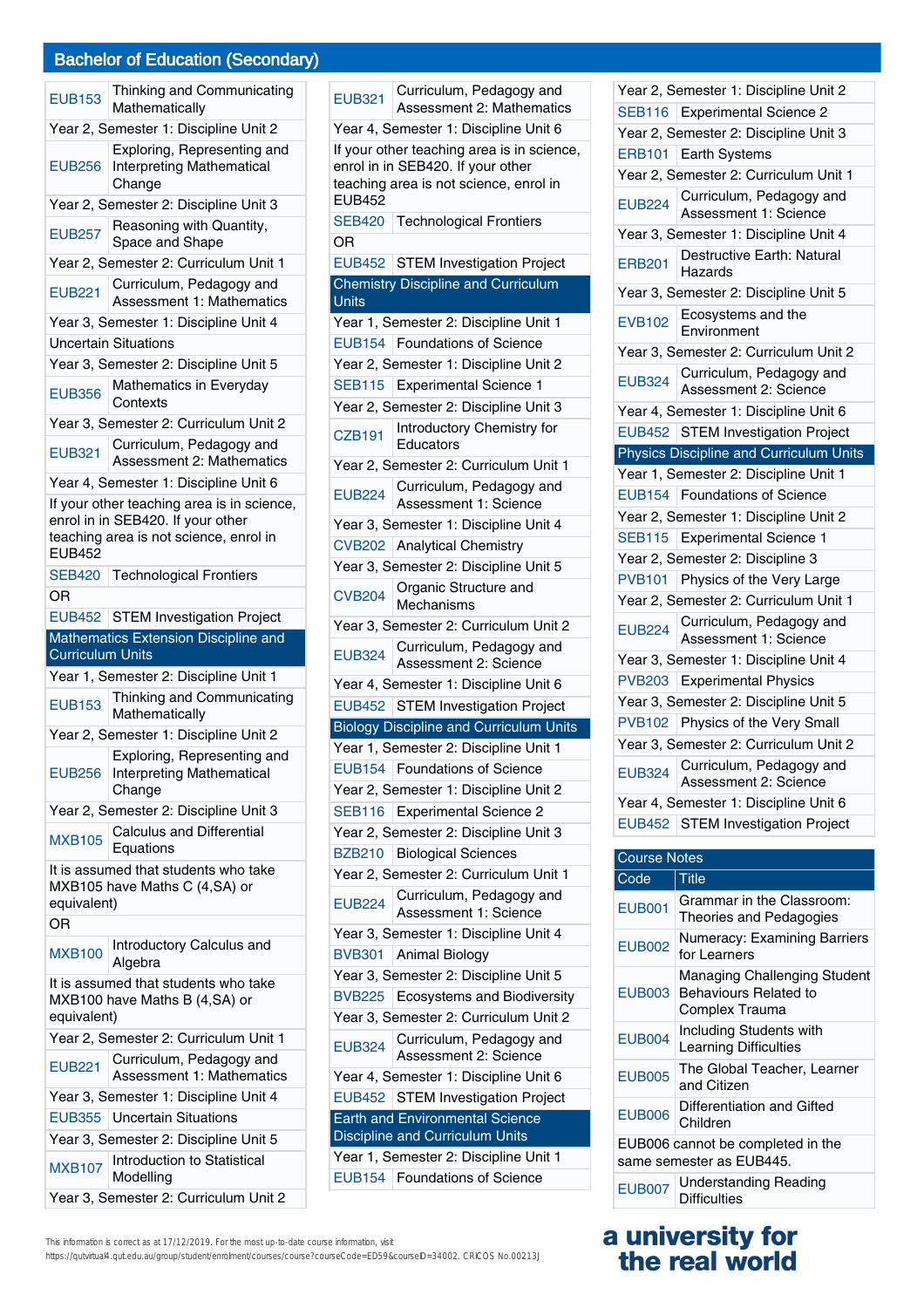# Bachelor of Education (Secondary)

| <b>EUB008</b>                                                                                                                                 | Engaging with New and<br><b>Emerging Technologies</b>                    |  |
|-----------------------------------------------------------------------------------------------------------------------------------------------|--------------------------------------------------------------------------|--|
| <b>EUB009</b>                                                                                                                                 | Teachers as Leaders and<br><b>Entrepreneurial Thinkers</b>               |  |
| <b>EUB010</b>                                                                                                                                 | Real World Integrated STEM<br>Education                                  |  |
| <b>EUB011</b>                                                                                                                                 | Community Engagement in<br>International, Rural and<br>Remote            |  |
| EUB011 is for students undertaking an<br>international, rural or remote experience<br>and you will need to have Faculty<br>approval to enrol. |                                                                          |  |
| <b>KKB190</b>                                                                                                                                 | Yatdjuligin - Cultural Safety in<br><b>Indigenous Australian Context</b> |  |
| <b>KKB193</b>                                                                                                                                 | Indigenous Knowledge:<br><b>Research Ethics and Protocols</b>            |  |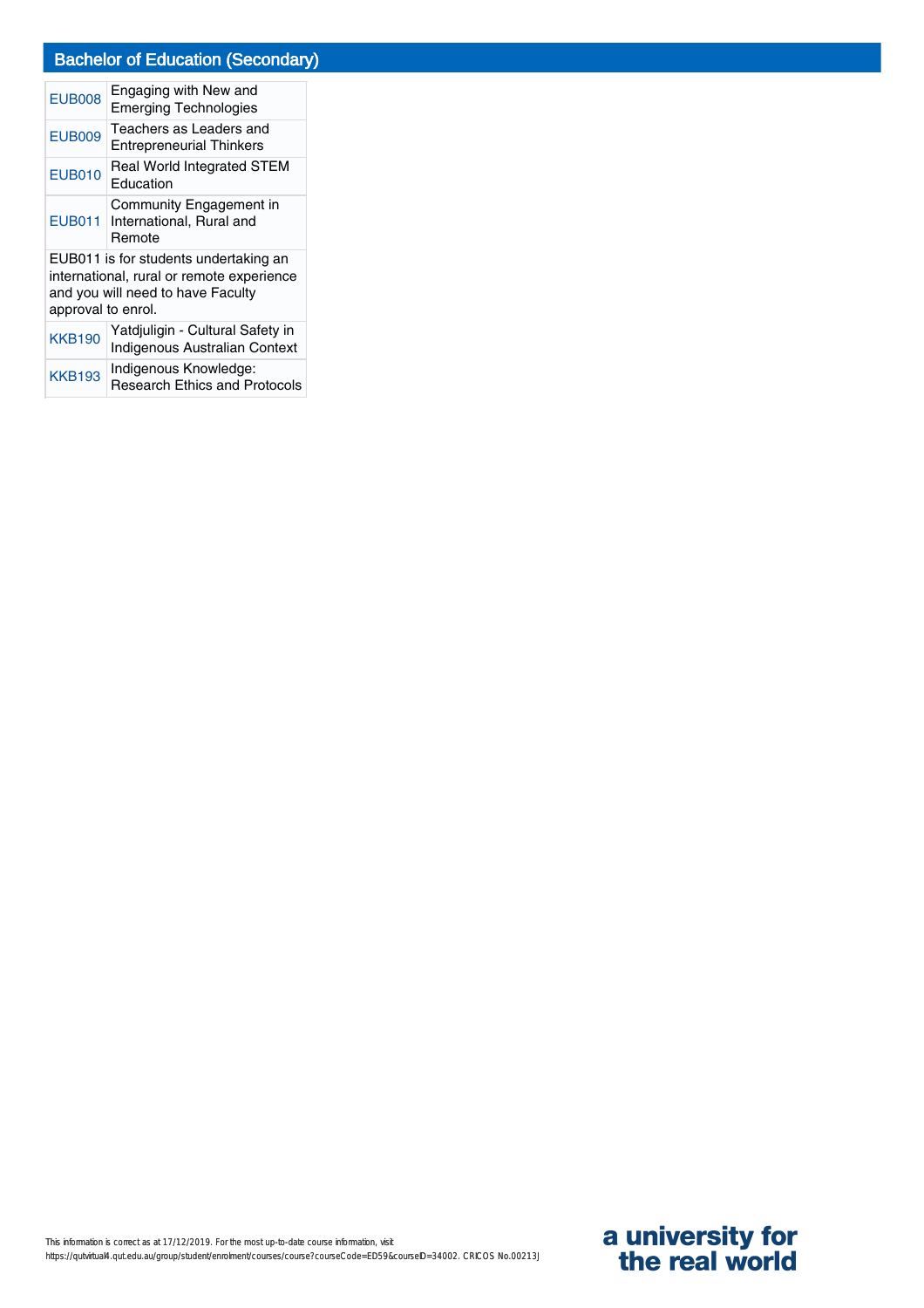<u>तान</u>

# [Bachelor of Education \(Secondary\)](https://qutvirtual4.qut.edu.au/group/student/enrolment/courses/course?courseCode=ED90&courseID=34813)

## **Handbook**

| Year                                   | 2019                                                                                                   |
|----------------------------------------|--------------------------------------------------------------------------------------------------------|
| <b>QUT code</b>                        | ED90                                                                                                   |
| <b>CRICOS</b>                          | 000783G                                                                                                |
| <b>Duration</b><br>(full-time)         | 4 years                                                                                                |
| <b>OP Guarantee</b>                    | Yes                                                                                                    |
| <b>Campus</b>                          | Gardens Point, Kelvin<br>Grove                                                                         |
| <b>Total credit</b><br>points          | 384                                                                                                    |
| <b>Credit points</b><br>full-time sem. | 48                                                                                                     |
| <b>Start months</b>                    | February                                                                                               |
| Int. Start Months                      | February                                                                                               |
| Course<br>Coordinator                  | <b>Contact Education</b><br>Student Support Office on<br>3138 3947, or<br>educationenq@qut.edu.a<br>u. |
| Discipline<br>Coordinator              | Course Coordinator:<br><b>AsPro Denise Beutel</b>                                                      |

# **Minimum English requirements**

Students must meet the English proficiency requirements.

#### **DISCONTINUED COURSE**

The last admission to this course was semester 1, 2013.

## **Enrolling**

It is imperative that you enrol in both semester 1 and semester 2 units at the start of each year.

## **Literacy Standards**

As part of your course, all Bachelor of Education students are required to satisfactorily complete assessment criteria relating to Queensland College of Teachers' (QCT) literacy and numeracy standards in order to meet the course and QCT professional accreditation requirements. Literacy and numeracy modules have been developed to support students to attain satisfactory standards on the relevant literacy criterion during their assessment in the first year of their studies. Students may also seek support from a range of advisers across QUT. Students will also have the support of their Program Coordinator to identify the best approach for them.

https://www.student.qut.edu.au/about/fac ulties-institutes-and-

divisions/faculties/education/manageyour-studies#learning-support

# **Professional Recognition**

.

The Bachelor of Education (Secondary) is recognised by the Queensland College of Teachers as meeting the requirements for registration as a teacher in Queensland. Applicants for teacher registration in Queensland are subject to national criminal history checks. Graduates looking for employment in other parts of Australia and overseas may be required to meet additional conditions.

Please note that the majority of supervised professional experience must occur in Australian Secondary school settings.

# **Working With Children Check**

As required by the Queensland Public Safety Business Agency, student teachers must undergo a criminal history check and be issued with a Suitability

Card (Blue Card) by the Agency.

You must hold a **Blue Card** to undertake activities in any unit which involves contact with children, including the required field studies blocks.

If you do not apply for a [Blue Card](http://student.qut.edu.au/studying/jobs-and-work-experience/work-experience-and-placements/blue-cards) and allow sufficient time for the police check and issuing of the Card, you will be unable to participate in the required activities and may need to be withdrawn from the unit(s) and incur both financial and academic penalty. It may take up to 8 weeks for the Agency to issue the Card. The application form is available at [student.qut.edu.au/studying/jobs-and](http://student.qut.edu.au/studying/jobs-and-work-experience/work-experience-and-placements/blue-cards)[work-experience/work-experience-and](http://student.qut.edu.au/studying/jobs-and-work-experience/work-experience-and-placements/blue-cards)[placements/blue-cards](http://student.qut.edu.au/studying/jobs-and-work-experience/work-experience-and-placements/blue-cards).

Field Studies Units will be taken in Queensland schools and settings.

#### **Teaching Area Combinations**

Students will select their two teaching areas from the lists (one from Group X and one from Group Y) shown under the Course Structure tab above.

## **Research Pathway Option**

At the end of Year 2, certain students will be invited to undertake the Research Pathway Option. This option is designed to meet the needs of students wishing to undertake research-based higher degree study in the course of their future career. The pathway is designed to develop research skills and a research-oriented, reflective approach to teaching.

#### **Early Exit Option**

Students who are unable to complete ED90 can exit with ED45 Bachelor of General Studies (288cps) on meeting specific criteria.

There is no direct entry to the Bachelor of General Studies and this course does not provide eligibility for Teacher Registration. Students wishing to exit from ED90 with ED45 should contact the Course Administration Officer on 3138 3948.

#### **Designated Units**

Students who do not successfully complete the requirements of practicum units will have their progress in the course reviewed. Please refer to the unit outlines for more information and/or the [Student](http://www.student.qut.edu.au/studying/assessment/academic-performance/exclusion/designated-units) [Services website](http://www.student.qut.edu.au/studying/assessment/academic-performance/exclusion/designated-units)

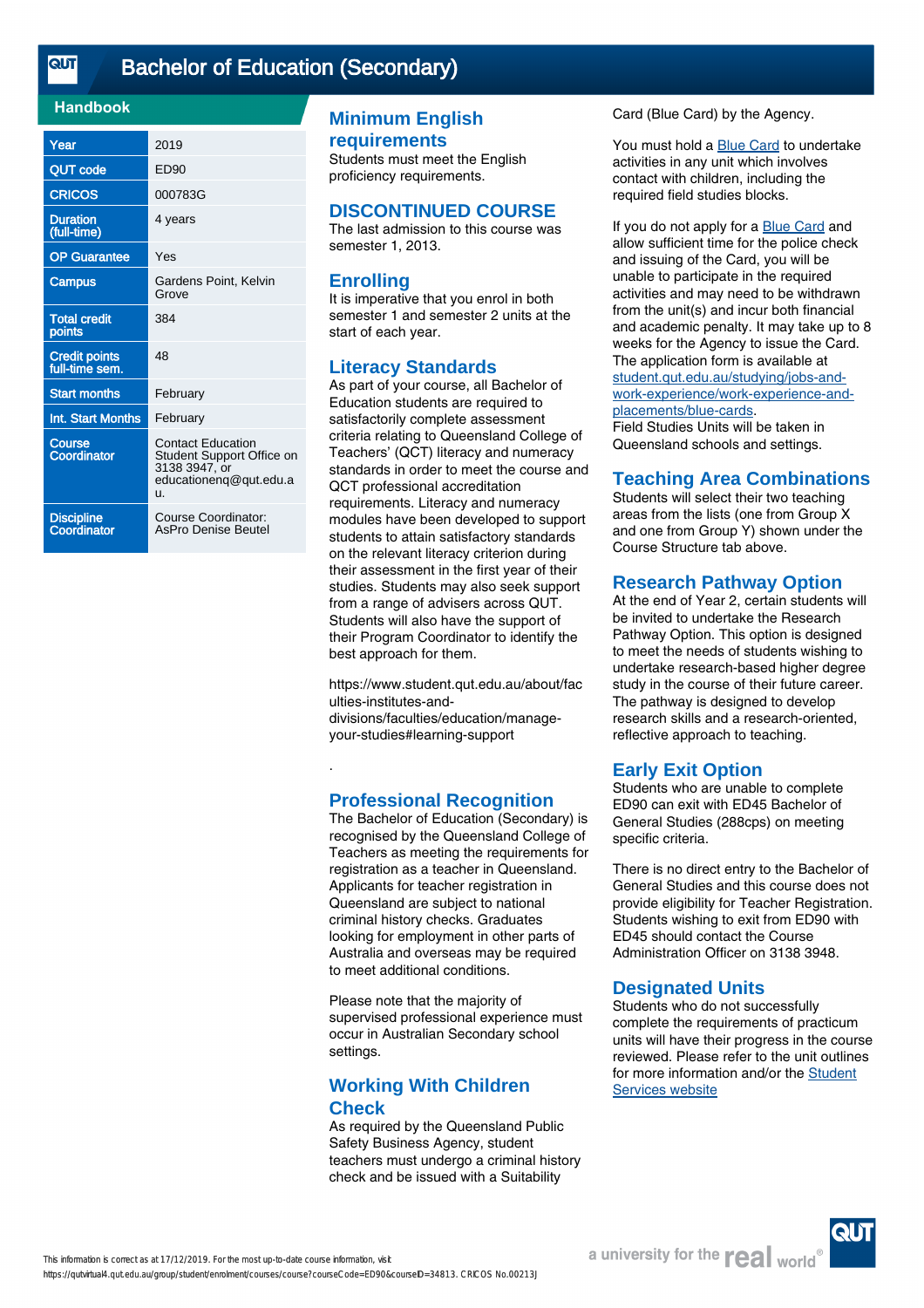#### **Handbook**

| Year                             | 2019                                                                                                |
|----------------------------------|-----------------------------------------------------------------------------------------------------|
| <b>QUT code</b>                  | <b>ED92</b>                                                                                         |
| <b>CRICOS</b>                    | 000783G                                                                                             |
| <b>Duration</b><br>(full-time)   | 4 years                                                                                             |
| OP                               | Kelvin Grove: 13<br>Caboolture: 15                                                                  |
| Rank                             | Kelvin Grove: 72<br>Caboolture: 68                                                                  |
| <b>OP Guarantee</b>              | Yes                                                                                                 |
| Campus                           | <b>Kelvin Grove</b>                                                                                 |
| <b>Total credit</b><br>points    | 384                                                                                                 |
| Credit points<br>full-time sem.  | 48                                                                                                  |
| <b>Start months</b>              | February                                                                                            |
| Int. Start Months                | February                                                                                            |
| <b>Deferment</b>                 | You can defer your offer<br>and postpone the start of<br>your course for one year.                  |
| <b>Course</b><br>Coordinator     | <b>Contact the Student</b><br>Support Office on 07 3138<br>3947, or<br>educationeng@qut.edu.a<br>u. |
| <b>Discipline</b><br>Coordinator | AskOUT<br>+61 7 3138 2000<br>ask@qut.edu.au                                                         |

# **Domestic Entry requirements Literacy course**

#### **requirements**

All Bachelor of Education students are required to satisfactorily complete assessment criteria relating to Queensland College of Teachers' (QCT) literacy standards by the end of year three of their course in order to meet the course and QCT professional accreditation requirements.

Literacy modules have been developed as a remedial action for students who do not attain satisfactory standards on the relevant literacy criterion during their assessment in the first year of their studies. Students will have the support of the First Year Experience Coordinator. Students may attempt these modules any number of times during the first three years of their program.

At the end of year three, unsatisfactory results within course work and these modules may result in a recommendation for an early exit from the four-year degree. The literacy requirement will also apply to double degree students with a slight variation.

# **Working with Children Check: blue card**

A Blue Card is required as you will be working with children and young people as part of this course. You can apply for a Blue Card through QUT at no cost.

If you do not receive your blue card before the start of a unit that requires contact with children, you may not be able to participate and your grades may be affected. You may also still be liable to pay fees for the unit.

Submit your blue card application to the QUT Student Centre as early as possible, ideally as soon as you have received your offer.

## [How to apply for a blue card](https://cms.qut.edu.au/student/studying/jobs-and-work-experience/work-experience-and-placements/blue-cards)

# **Domestic Assumed knowledge**

Before you start this course we assume you have sound knowledge in these areas

● English

We assume that you have knowledge equivalent to four semesters at high school level (Years 11 and 12) with sound achievement (4, SA).

# **International Entry requirements Literacy course requirements**

All Bachelor of Education students are required to satisfactorily complete assessment criteria relating to Queensland College of Teachers' (QCT) literacy standards by the end of year three of their course in order to meet the course and QCT professional accreditation requirements.

Literacy modules have been developed as a remedial action for students who do not attain satisfactory standards on the relevant literacy criterion during their assessment in the first year of their studies. Students will have the support of the First Year Experience Coordinator. Students may attempt these modules any number of times during the first three years of their program.

At the end of year three, unsatisfactory results within course work and these modules may result in a recommendation for an early exit from the four-year degree. The literacy requirement will also apply to double degree students with a slight variation.

#### **Working with Children Check: blue card**

A Blue Card is required as you will be working with children and young people as part of this course. You can apply for a Blue Card through QUT at no cost.

If you do not receive your blue card before the start of a unit that requires contact with children, you may not be able to participate and your grades may be affected. You may also still be liable to pay fees for the unit.

Submit your blue card application to the QUT Student Centre as early as possible, ideally as soon as you have received your offer.

## [How to apply for a blue card](https://cms.qut.edu.au/student/studying/jobs-and-work-experience/work-experience-and-placements/blue-cards)

## **Minimum English requirements**

Students must meet the English proficiency requirements.

IELTS (International English Language Testing System)



This information is correct as at 17/12/2019. For the most up-to-date course information, visit https://qutvirtual4.qut.edu.au/group/student/enrolment/courses/course?courseCode=ED92&courseID=34815. CRICOS No.00213J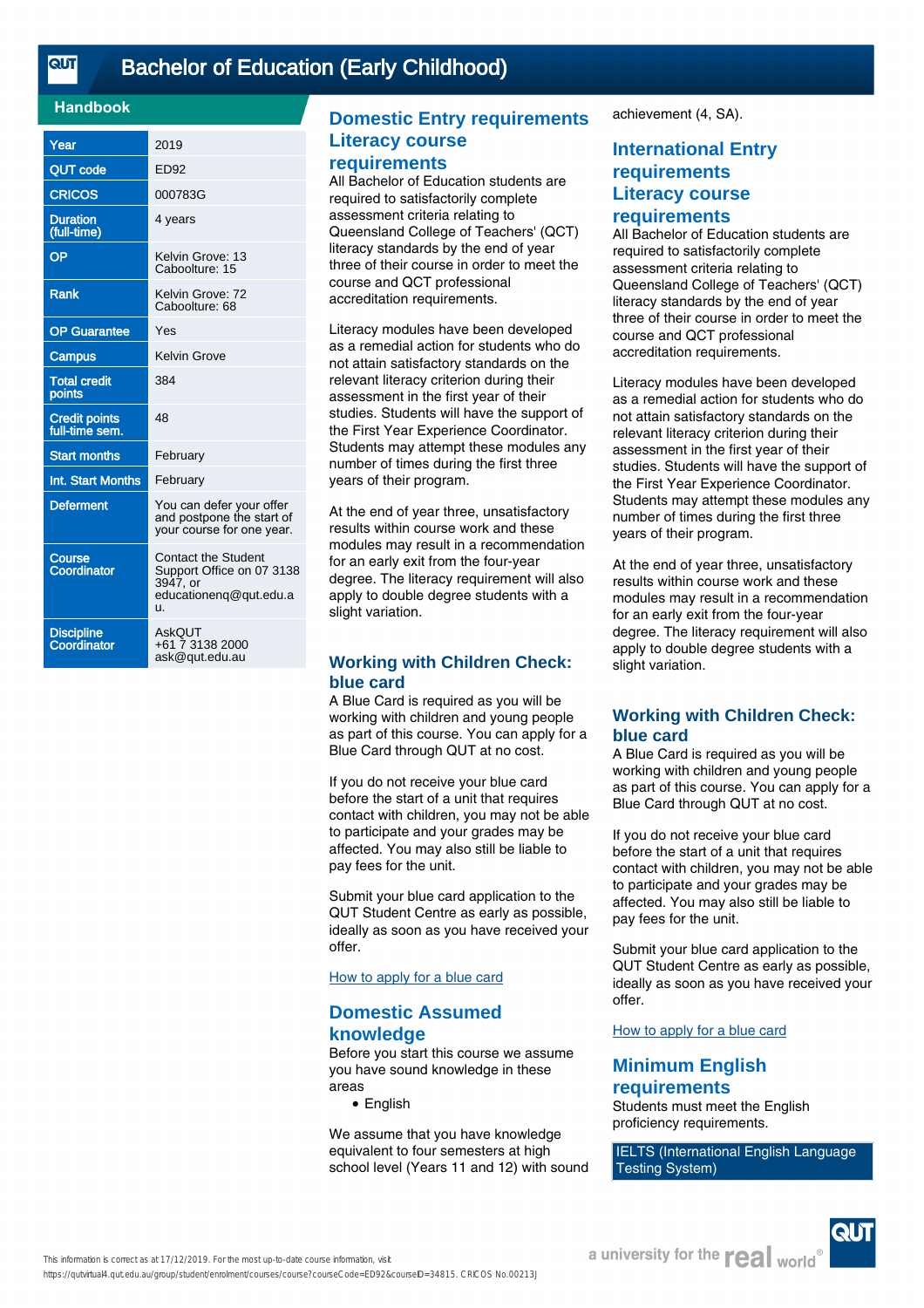| Overall   | 6.5 |
|-----------|-----|
| Listening | 6.0 |
| Reading   | 6.0 |
| Writing   | 6.0 |
| Speaking  | 6.0 |

# **FINAL INTAKE - SEMESTER 1, 2013**

The last intake of students to this course was semester 1, 2013. From 2014 the Bachelor of Early Childhood Studies will not be offered.

# **Enrolling**

It is imperative that you enrol in both semester 1 and semester 2 units at the start of each year.

# **Professional Recognition**

The Bachelor of Education (Early Childhood) is recognised by the Queensland College of Teachers as meeting the requirements for registration as a teacher in Queensland. Graduates looking for employment in other parts of Australia and overseas may be required to meet additional conditions.

The Bachelor of Education (Early Childhood) is an approved child care qualification with the Queensland Government Department of Education, Training and Employment (Office for Early Childhood Education and Care), and is accredited by the New South Wales Department of Community Services for employment in children's services.

# **Literacy Standards**

All students are required to satisfactorily complete assessment criteria relating to Queensland College of Teachers' literacy standards by the end of year 3 of their course in order to meet course and QCT professional accreditation requirements. Literacy modules have been developed as a remedial action for students who do not attain satisfactory standards on the relevant literacy criterion during their assessment in the first year of their studies. Students will have the support of the First Year Experience Coordinator.

Students may attempt these modules any number of times during the first three years of their program. At the end of year 3, unsatisfactory results within course work and these modules may result in a recommendation for an early exit from the four year degree.

Literacy modules can be accessed through Blackboard. Select the Community tab, then enter 'literacy modules' in the community search.

#### **Research option**

At the end of Year 2, you may be invited to undertake the Research Option which is designed to meet the needs of students wishing to undertake research-based higher degree study in the course of their future career.

## **Working With Children Check**

Working With Children Check - As required by the Public Safety Business Agency, student teachers must undergo a criminal history check and be issued with a Suitability Card (Blue Card) by the Agency.

As soon as you accept your offer and enrol in the course, you must submit your Blue Card application to the QUT Student Centre immediately. You must hold a Blue Card to undertake activities in any unit which involves contact with children, including the required field studies blocks.

If you do not apply for a Blue Card immediately upon enrolment in the course and allow sufficient time for the police check and issuing of the card, you will be unable to participate in the required activities and may need to be withdrawn from the unit(s) and incur both financial and academic penalty. It may take up to 12 weeks for the Agency to issue the Card. The application form is available at [student.qut.edu.au/studying/jobs-and](http://student.qut.edu.au/studying/jobs-and-work-experience/work-experience-and-placements/blue-cards)[work-experience/work-experience-and](http://student.qut.edu.au/studying/jobs-and-work-experience/work-experience-and-placements/blue-cards)[placements/blue-cards](http://student.qut.edu.au/studying/jobs-and-work-experience/work-experience-and-placements/blue-cards).

Field Studies Units will be taken in Queensland schools and settings.

# **Early Exit Option**

Students who have successfully completed three of the four years (288cps) of ED92 Bachelor of Education (Early Childhood) after following the standard course progression and who are unable to complete the final year of that course, can exit the course with ED82 Bachelor of Early Childhood Studies.

Students wishing to take up this option should contact the Course Administration Officer on 07 3138 3408.

# **Designated Units**

Field studies units are designated units. Students who do not successfully complete the requirements of practicum units will have their progress in the course reviewed. Please refer to the unit outlines for more information and/or the [Student](http://www.student.qut.edu.au/studying/assessment/academic-performance/exclusion/designated-units) [Services website](http://www.student.qut.edu.au/studying/assessment/academic-performance/exclusion/designated-units)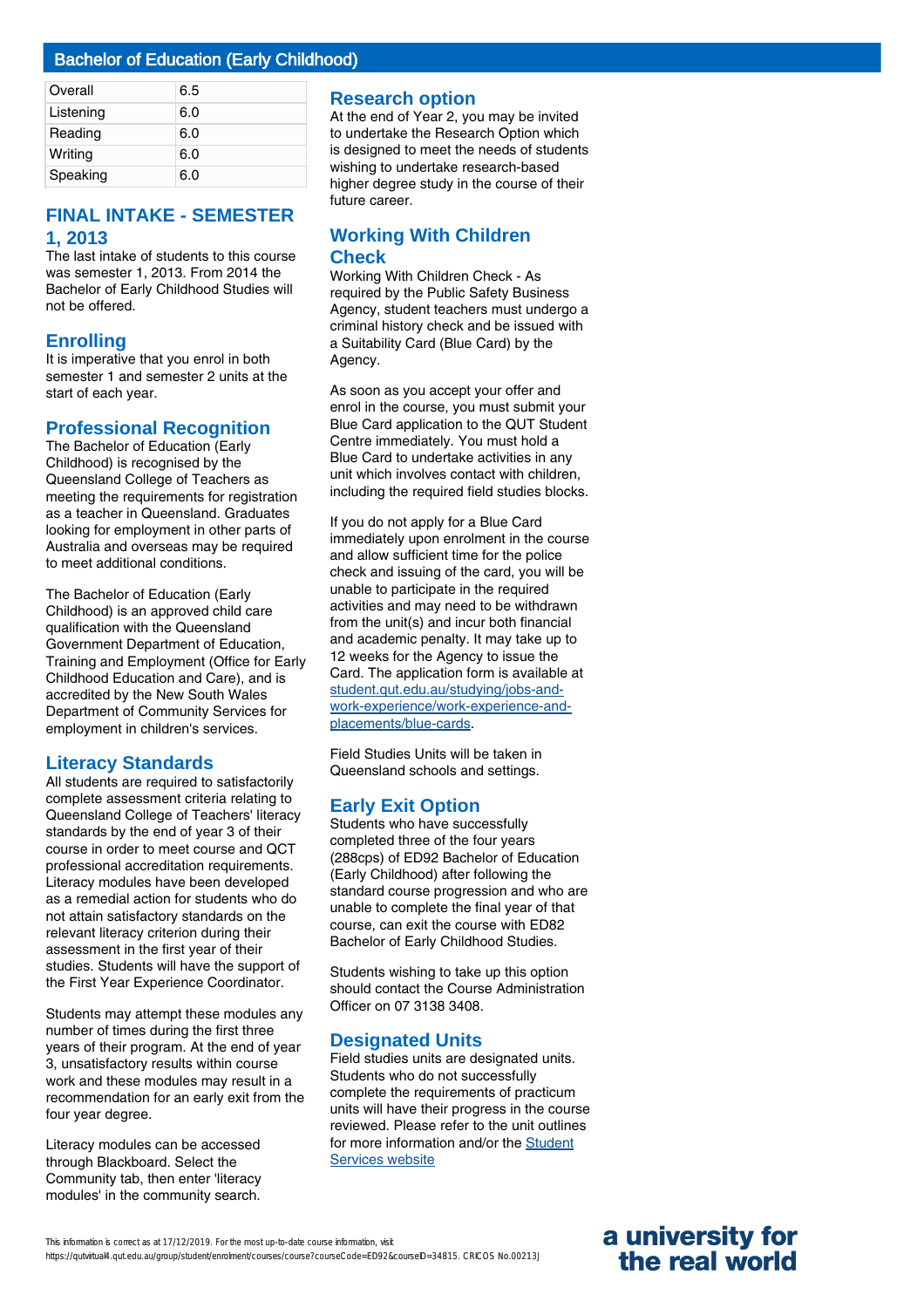# [Bachelor of Education \(Preservice Early Childhood\)](https://qutvirtual4.qut.edu.au/group/student/enrolment/courses/course?courseCode=ED93&courseID=34816)

#### **Handbook**

| Year                                       | 2019                                                                                                             |
|--------------------------------------------|------------------------------------------------------------------------------------------------------------------|
| <b>QUT code</b>                            | ED <sub>93</sub>                                                                                                 |
| <b>CRICOS</b>                              | External                                                                                                         |
| <b>Duration</b><br>(part-time<br>domestic) | 5 years                                                                                                          |
| <b>Rank</b>                                | 87                                                                                                               |
| <b>Total credit</b><br>points              | 384 CP                                                                                                           |
| <b>Credit points</b><br>part-time sem.     | 24 CP                                                                                                            |
| Dom. Start<br><b>Months</b>                | February                                                                                                         |
| <b>Course</b><br>Coordinator               | <b>Contact Education</b><br><b>Student Support Officer</b><br>nn<br>educationenq@qut.edu.a<br>u or 07 3138 3947. |
| <b>Discipline</b><br>Coordinator           | AskQUT<br>+61 7 3138 2000<br>ask@qut.edu.au                                                                      |

# **Domestic Entry requirements Prerequisite: Prior Study**

Completion of a Diploma of Children's Services (Early Childhood Education and Care) or Diploma or Advanced Diploma of Children's Services, or an equivalent accredited qualification.

# **Prerequisite: Prior Work Experience**

Diploma holders must also have the following early childhood experience:

- one year full-time (or equivalent) group leader experience; or
- two years full-time (or equivalent) family day care experience as an accredited provider; or ●
- two years full-time (or equivalent) early childhood teacher aide experience in a state preschool, prep or crèche and kindergarten association centre; or
- two years full-time (or equivalent) before and after school care experience.  $\bullet$

Advanced Diploma holders must complete the above early childhood experience before they graduate, however if you already have this experience you are strongly recommended to provide evidence with your QTAC application.

Note: The majority of supervised professional experience must occur in Australian school settings.

# **Automatic Advanced Standing (Credit)**

If admitted to this course you will be automatically granted advanced standing of one and half years of study (ie 144 credit points) for their completed Diploma of Children's Services (or an equivalent accredited qualification) and early childhood work experience.

If admitted on the basis of an Advanced Diploma of Children's Services and you have not supplied QTAC with evidence of their early childhood experience you will only be automatically granted advanced standing of one year of study (ie 96 credit points) and you will be required to provide evidence of your early childhood experience to QUT prior to graduation.

# **Literacy course requirements**

All Bachelor of Education students are required to satisfactorily complete assessment criteria relating to

Queensland College of Teachers' (QCT) literacy standards by the end of year three of their course in order to meet the course and QCT professional accreditation requirements.

Literacy modules have been developed as a remedial action for students who do not attain satisfactory standards on the relevant literacy criterion during their assessment in the first year of their studies. Students will have the support of the First Year Experience Coordinator. Students may attempt these modules any number of times during the first three years of their program.

At the end of year three, unsatisfactory results within course work and these modules may result in a recommendation for an early exit from the four-year degree. The literacy requirement will also apply to double degree students with a slight variation.

# **Working with Children Check: blue card**

A Blue Card is required as you will be working with children and young people as part of this course. You can apply for a Blue Card through QUT at no cost.

If you do not receive your blue card before the start of a unit that requires contact with children, you may not be able to participate and your grades may be affected. You may also still be liable to pay fees for the unit.

Submit your blue card application to the QUT Student Centre as early as possible, ideally as soon as you have received your offer.

#### [How to apply for a blue card](https://cms.qut.edu.au/student/studying/jobs-and-work-experience/work-experience-and-placements/blue-cards)

# **International Entry requirements Prerequisites**

Completion of a Diploma or Advanced Diploma of Children's Services (Early Childhood Education and Care) or Advanced Diploma of Children's Services, or an equivalent accredited qualification.

You must also have the following early childhood experience:

- one year full-time (or equivalent) group leader experience; or
- two years full-time (or equivalent) family day care experience as an accredited provider; or  $\bullet$
- two years full-time (or equivalent) early childhood teacher aide ●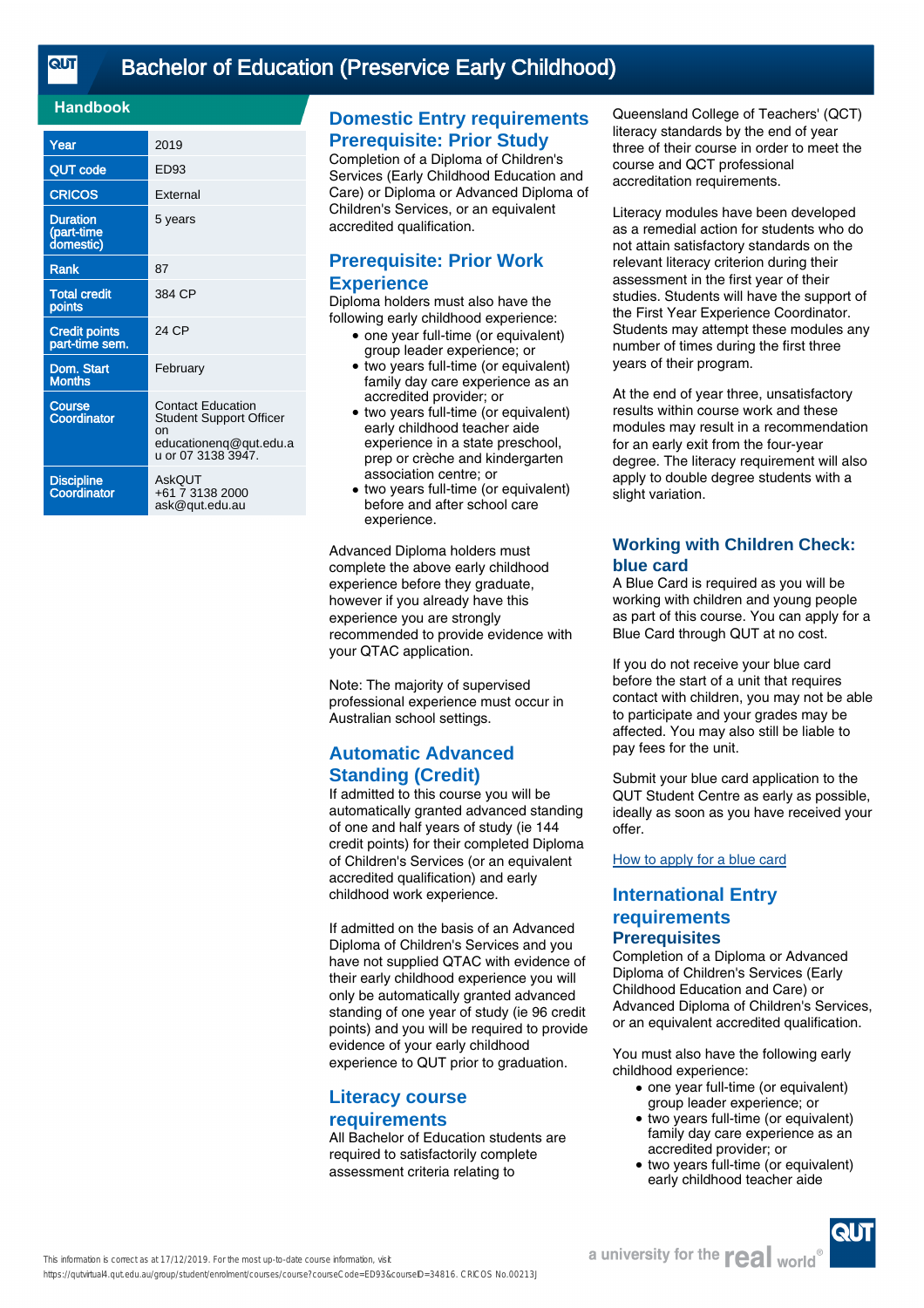# Bachelor of Education (Preservice Early Childhood)

experience in a state preschool, prep or crèche and kindergarten association centre; or

• two years full-time (or equivalent) before and after school care experience.

Diploma holders need to provide evidence of this experience when they apply to QTAC to be eligible for entry.

Note: The majority of supervised professional experience must occur in Australian school settings.

# **Credit for prior learning (Advanced standing)**

Students admitted to this course will be automatically granted credit of one and half years of study (ie 144 credit points) for their completed Diploma of Children's Services (or an equivalent accredited qualification) and early childhood work experience.

Students admitted on the basis of an Advanced Diploma of Children's Services and who have not supplied QTAC with evidence of their early childhood experience will only be automatically granted credit of one year of study (ie 96 credit points) and will be required to provide evidence of their early childhood experience to QUT prior to graduation.

# **Literacy course requirements**

All Bachelor of Education students are required to satisfactorily complete assessment criteria relating to Queensland College of Teachers' (QCT) literacy standards by the end of year three of their course in order to meet the course and QCT professional accreditation requirements.

Literacy modules have been developed as a remedial action for students who do not attain satisfactory standards on the relevant literacy criterion during their assessment in the first year of their studies. Students will have the support of the First Year Experience Coordinator. Students may attempt these modules any number of times during the first three years of their program.

At the end of year three, unsatisfactory results within course work and these modules may result in a recommendation for an early exit from the four-year degree. The literacy requirement will also apply to double degree students with a slight variation.

# **Working with Children Check: blue card**

A Blue Card is required as you will be working with children and young people as part of this course. You can apply for a Blue Card through QUT at no cost.

If you do not receive your blue card before the start of a unit that requires contact with children, you may not be able to participate and your grades may be affected. You may also still be liable to pay fees for the unit.

Submit your blue card application to the QUT Student Centre as early as possible, ideally as soon as you have received your offer.

[How to apply for a blue card](https://cms.qut.edu.au/student/studying/jobs-and-work-experience/work-experience-and-placements/blue-cards)

# **Minimum English requirements**

Students must meet the English proficiency requirements.

| <b>IELTS (International English Language</b><br><b>Testing System)</b> |     |
|------------------------------------------------------------------------|-----|
| Overall                                                                | 6.5 |
| Listening                                                              | 6.0 |
| Reading                                                                | 6.0 |
| Writing                                                                | 6.0 |
| Speaking                                                               | 6.0 |

# **FINAL INTAKE - SEMESTER 1, 2013**

The last intake of students to this course was semester 1, 2013. From 2014 the Bachelor of Education (Preservice Early Childhood) will not be offered.

# **Enrolling**

It is imperative that you enrol in both semester 1 and semester 2 units at the start of each year.

# **Professional Recognition**

The Bachelor of Education (Preservice Early Childhood) is recognised by the Queensland College of Teachers as meeting the requirements for registration as a teacher in Queensland. Graduates looking for employment in other parts of Australia and overseas may be required to meet additional conditions.

The Bachelor of Education (Preservice Early Childhood) is an approved child care qualification with the Queensland Government Department of Education, Training and Employment (Office for Early Childhood Education and Care), and is accredited by the New South Wales Department of Community Services for

This information is correct as at 17/12/2019. For the most up-to-date course information, visit

https://qutvirtual4.qut.edu.au/group/student/enrolment/courses/course?courseCode=ED93&courseID=34816. CRICOS No.00213J

employment in children's services.

# **Literacy Standards**

All students are required to satisfactorily complete assessment criteria relating to Queensland College of Teachers' literacy standards by the end of year 3 of their course in order to meet course and QCT professional accreditation requirements. Literacy modules have been developed as a remedial action for students who do not attain satisfactory standards on the relevant literacy criterion during their assessment in the first year of their studies. Students will have the support of the First Year Experience Coordinator.

Students may attempt these modules any number of times during the first three years of their program. At the end of year 3, unsatisfactory results within course work and these modules may result in a recommendation for an early exit from the four year degree.

# **Working With Children Check**

Working With Children Check - As required by the Public Safety Business Agency, student teachers must undergo a criminal history check and be issued with a Suitability Card (Blue Card) by the Agency.

As soon as you accept your offer and enrol in the course, you must submit your Blue Card application to the QUT Student Centre immediately. You must hold a Blue Card to undertake activities in any unit which involves contact with children, including the required field studies blocks.

If you do not apply for a Blue Card immediately upon enrolment in the course and allow sufficient time for the police check and issuing of the card, you will be unable to participate in the required activities and may need to be withdrawn from the unit(s) and incur both financial and academic penalty. It may take up to 12 weeks for the Agency to issue the Card. The application form is available at [student.qut.edu.au/studying/jobs-and](http://student.qut.edu.au/studying/jobs-and-work-experience/work-experience-and-placements/blue-cards)[work-experience/work-experience-and](http://student.qut.edu.au/studying/jobs-and-work-experience/work-experience-and-placements/blue-cards)[placements/blue-cards](http://student.qut.edu.au/studying/jobs-and-work-experience/work-experience-and-placements/blue-cards).

The majority of field studies must be taken in Australian schools.

# **Early Exit - Bachelor of Early Childhood - ED83**

Students wishing to exit the course early with a three year full-time equivalent ED83 Bachelor of Early Childhood should apply in the semester they expect to exit using an SRX Form which is available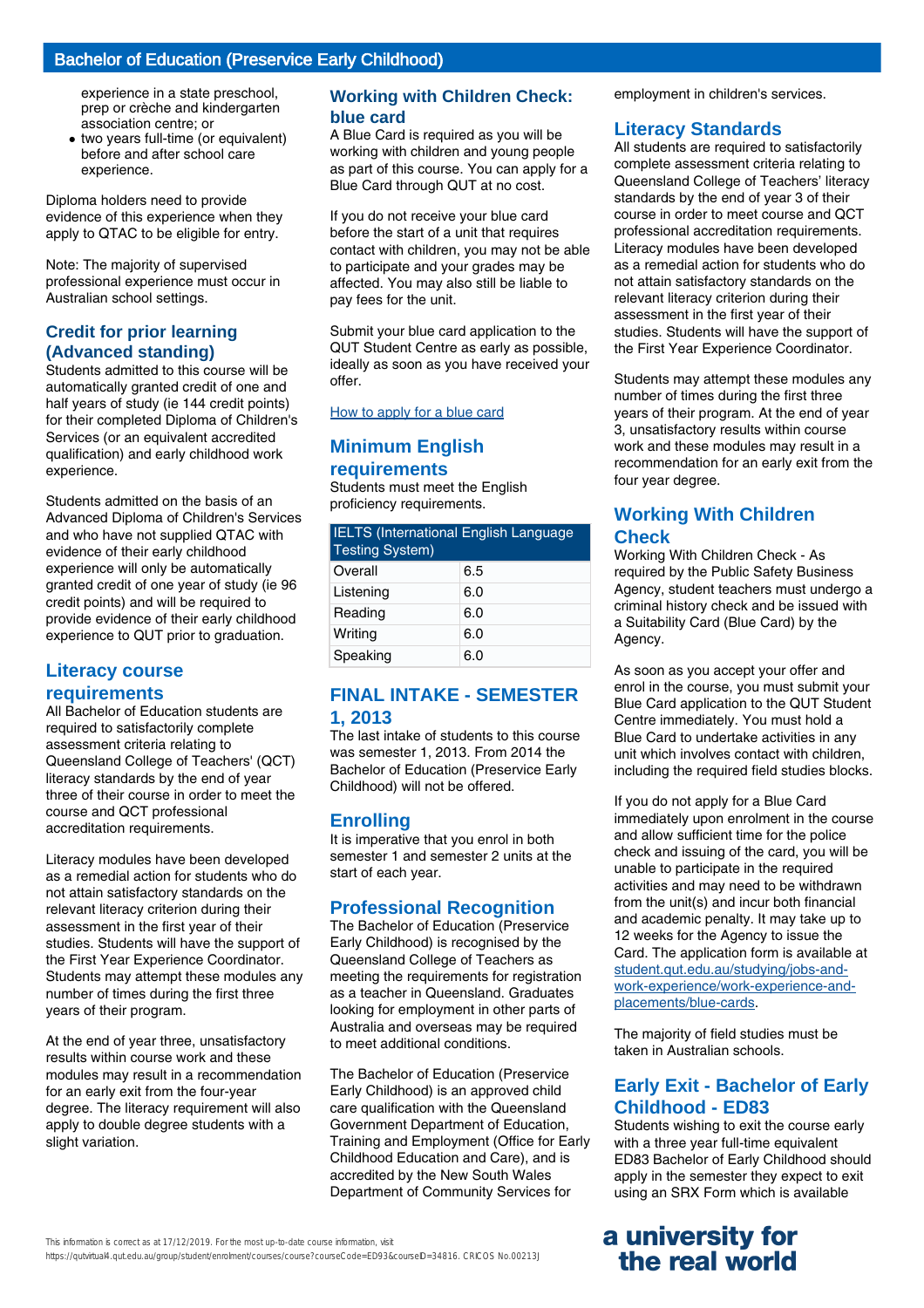from

http://www.student.qut.edu.au/forms/. To early exit students need to meet the course requirment for ED83 Bachelor of Early Childhood, which can be located at the following site:

http://www.student.qut.edu.au/studying/co urses/education.

Completion of the Bachelor of Education (ED83) course does not allow graduates to register as teachers with the Queensland College of Teachers.

## **Designated Units**

Field studies units are designated units. Students who do not successfully complete the requirements of practicum units will have their progress in the course reviewed. Please refer to the unit outlines for more information and/or the [Student](http://www.student.qut.edu.au/studying/assessment/academic-performance/exclusion/designated-units) [Services website](http://www.student.qut.edu.au/studying/assessment/academic-performance/exclusion/designated-units)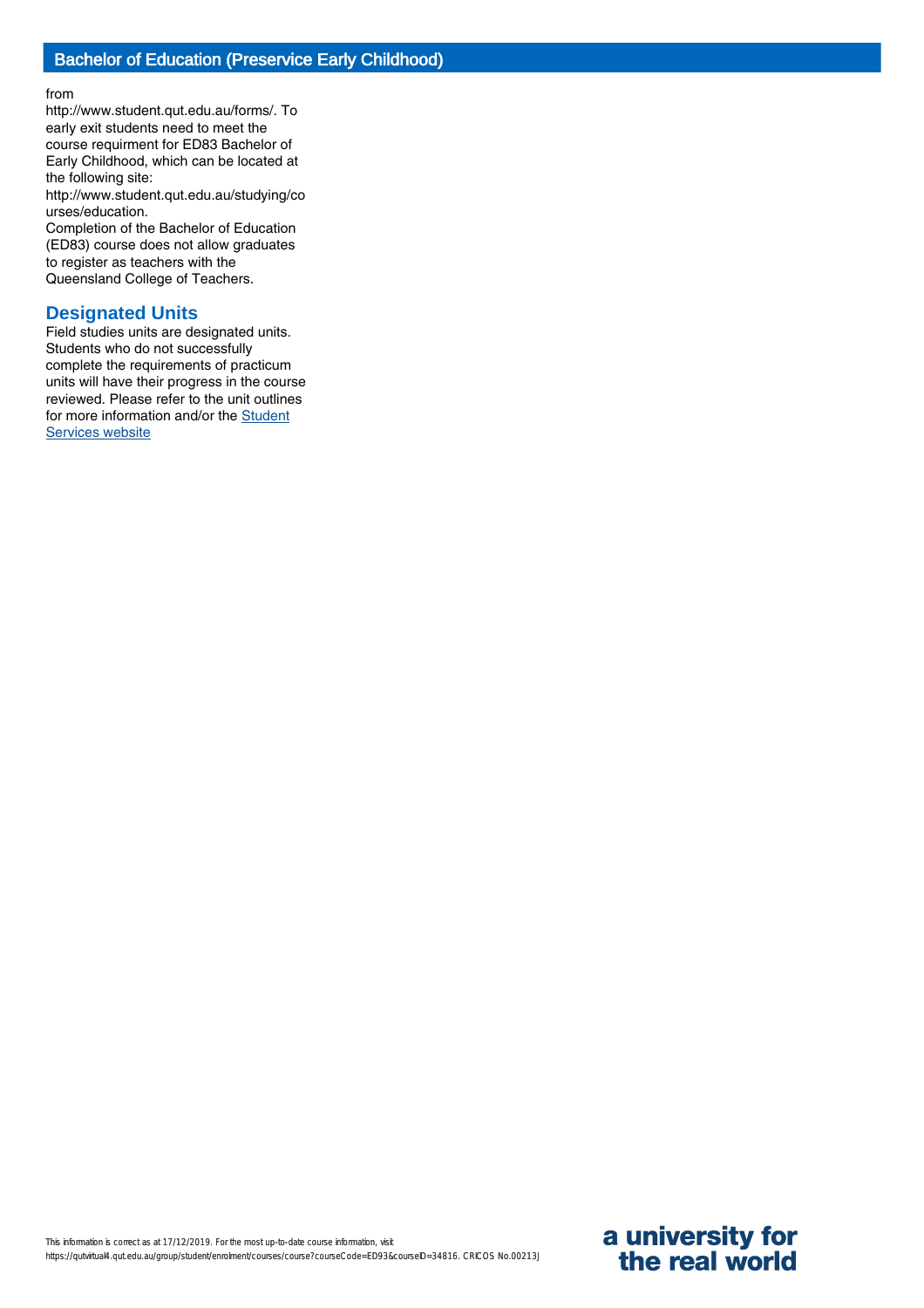# [Bachelor of Education \(Secondary\)/Bachelor of Information Technology](https://qutvirtual4.qut.edu.au/group/student/enrolment/courses/course?courseCode=ID22&courseID=34350)

#### **Handbook**

| Year                                       | 2019                                                                               |
|--------------------------------------------|------------------------------------------------------------------------------------|
| <b>QUT code</b>                            | <b>ID22</b>                                                                        |
| CRICOS                                     | 099057J                                                                            |
| <b>Duration</b><br>(full-time)             | 4.5 years                                                                          |
| <b>Duration</b><br>(part-time<br>domestic) | 9 years                                                                            |
| <b>OP</b>                                  | 11                                                                                 |
| <b>Rank</b>                                | 77                                                                                 |
| <b>OP</b> Guarantee                        | Yes                                                                                |
| <b>Campus</b>                              | Gardens Point, Kelvin<br>Grove                                                     |
| <b>Domestic fee</b><br>(indicative)        | 2019: CSP \$9,000 per<br>year full-time (96 credit<br>points)                      |
| <b>International fee</b><br>(indicative)   | 2019: \$32,300 per year<br>full-time (96 credit points)                            |
| <b>Total credit</b><br>points              | 432                                                                                |
| <b>Credit points</b><br>full-time sem.     | 48                                                                                 |
| <b>Credit points</b><br>part-time sem.     | 24                                                                                 |
| <b>Start months</b>                        | July, February                                                                     |
| Int. Start Months                          | July, February                                                                     |
| <b>Deferment</b>                           | You can defer your offer<br>and postpone the start of<br>your course for one year. |
| <b>Discipline</b><br>Coordinator           | <b>AskQUT</b><br>+61 7 3138 2000<br>ask@qut.edu.au                                 |

## **Domestic Entry requirements Prerequisites**

You must have completed four semesters at high school level (Years 11 and 12) with sound achievement (4, SA) in:

- English: and
- at least one of Maths A, B or C.

#### **Additional entry requirements**

Applicants must demonstrate possession of key competencies outlined by the Australian Institute for Teaching and School Leadership (AITSL) as those attributes and motivations common to effective teachers.

You must complete an online questionnaire to demonstrate your motivation for and understanding of, the course and profession. Details are available from the [QTAC initial teacher](http://www.qtac.edu.au/courses---institutions/initial-teacher-education) [education webpage](http://www.qtac.edu.au/courses---institutions/initial-teacher-education).

#### **Haven't completed the prerequisite subjects?**

You may be able to meet the prerequisite requirements if you've completed equivalent subjects or by completing bridging courses.

[How to meet prerequisite requirements](https://www.qut.edu.au/study/applying/undergraduate-applications/prerequisite-subjects)

# **International Entry**

#### **requirements Prerequisites**

You must have passed four semesters at Australian high school level or equivalent:

- English: and
- at least one of Maths A, B or C.

#### **Haven't completed the prerequisite subjects?**

You may be able to meet the prerequisite requirements if you've completed equivalent subjects, by completing bridging courses or the QUT Foundation program.

[How to meet prerequisite requirements](https://www.qut.edu.au/study/applying/undergraduate-applications/prerequisite-subjects)

#### **Additional entry requirements**

Pass the Initial Teacher Education Course (ITE) capabilities criteria.

Applicants must demonstrate possession of key competencies outlined by the Australian Institute for Teaching and School Leadership (AITSL) as those attributes and motivations common to effective teachers.

You must complete an online questionnaire to demonstrate your motivation for and understanding of, the course and profession. In the questionnaire you will be asked to:

- Rank a series of potentially appropriate statement responses, in order of what you think is most to least important.
- Provide two x 500 word written statements addressing the categories and indicators as outlined on the [Teacher Entry Fact](https://www.qtac.edu.au/ArticleDocuments/173/Teacher%20Entry%20Fact%20Sheet.pdf.aspx) [Sheet.](https://www.qtac.edu.au/ArticleDocuments/173/Teacher%20Entry%20Fact%20Sheet.pdf.aspx) ●

QUT will send you details on how to complete the Initial Teacher Education Course (ITE) Capabilities Criteria questionnaire and submit your written statements after you have lodged an application.

# **Minimum English requirements**

Students must meet the English proficiency requirements.

| <b>IELTS (International English Language</b><br><b>Testing System)</b> |     |
|------------------------------------------------------------------------|-----|
| Overall                                                                | 6.5 |
| Listening                                                              | 6.0 |
| Reading                                                                | 6.0 |
| Writing                                                                | 6.0 |
| Speaking                                                               | 6.0 |

#### **Sample Structure Semesters**

#### • Semester 1 (February)

- Commencement:
- Year 1, Semester 1
- Year 1, Semester 2
- Year 2, Semester 1
- Year 2, Semester 2
- Year 3, Semester 1
- Year 3, Semester 2
- Year 4, Semester 1
- Year 4, Semester 2
- Year 5, Semester 1
- Semester 2 (July) Commencement:<br>• Year 1, Semester 2
- Year 1, Semester 2
- Year 2, Semester 1
- Year 2, Semester 2
- Year 3, Semester 1
- Year 3, Semester 2
- Year 4, Semester 1
- Year 4, Semester 2
- Year 5, Semester 1<br>• Year 5, Semester 2 Year 5, Semester 2

#### Code Title Semester 1 (February) Commencement: Year 1, Semester 1 EUB101 Pedagogy with Digital Supporting Innovative **Technologies**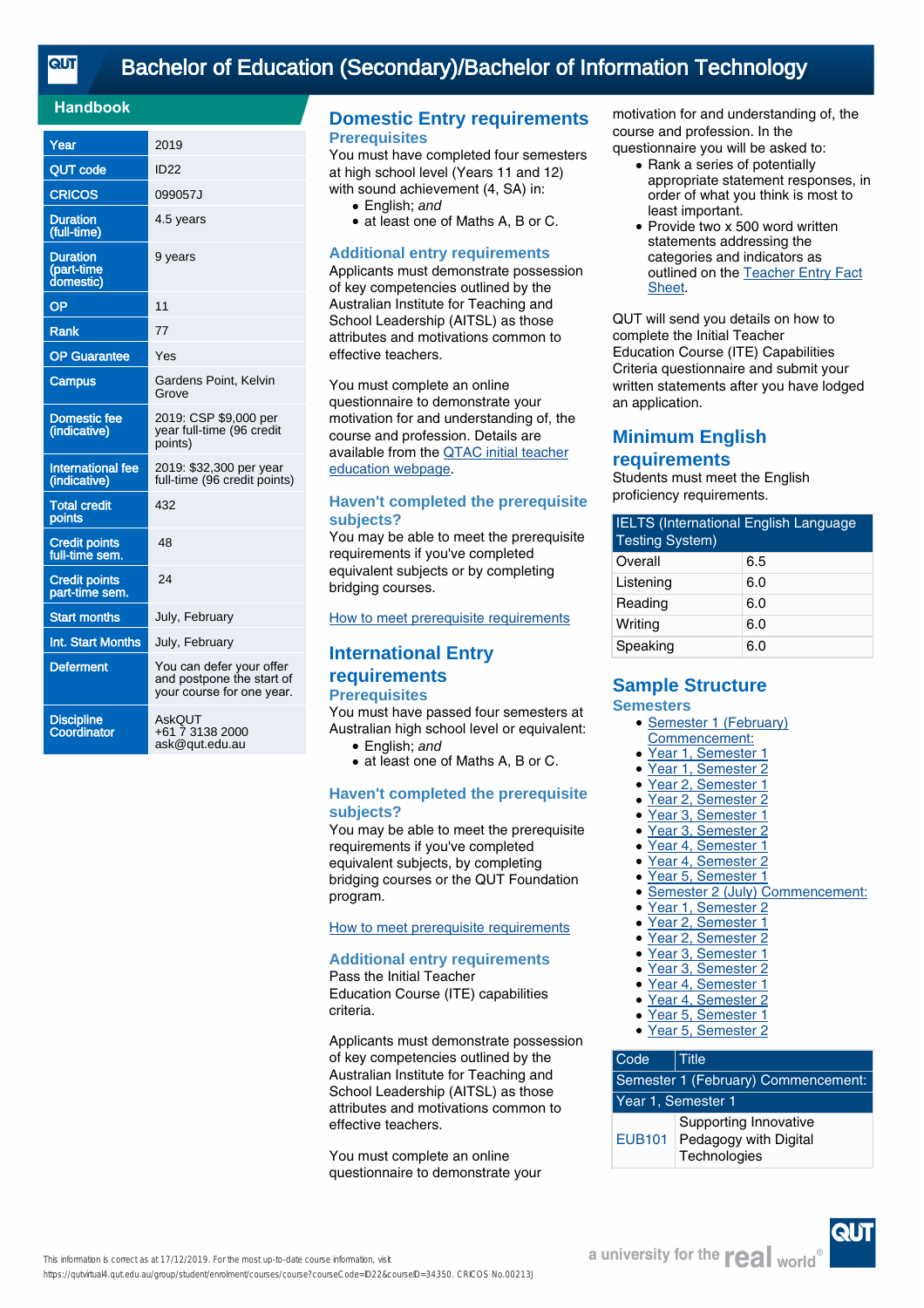# y)/Bachelor of Information Technology

|                      | <b>Bachelor of Education (Seconda</b>                                                                     |
|----------------------|-----------------------------------------------------------------------------------------------------------|
|                      | EUB104 Stepping In                                                                                        |
| <b>IT Core Unit</b>  |                                                                                                           |
| <b>IT Core Unit</b>  |                                                                                                           |
|                      | Year 1, Semester 2                                                                                        |
|                      | Introduction to Curriculum,                                                                               |
| EUB107               | Pedagogy and Assessment<br>(Secondary)                                                                    |
|                      | EUB107 requires a blue card                                                                               |
| <b>EUB112</b>        | <b>Child and Adolescent</b><br>Learning and Development                                                   |
| IT Core Unit         |                                                                                                           |
| <b>IT Core Unit</b>  |                                                                                                           |
|                      | Year 2, Semester 1                                                                                        |
| <b>EUB242</b>        | Professional Experience:<br>Introduction to Professional<br>Practice                                      |
|                      | Designated Unit EUB242: Contains 15<br>days professional experience and<br>requires a blue card           |
| <b>EUB103</b>        | <b>Culture Studies: Indigenous</b><br>Education                                                           |
| <b>IT Major Unit</b> |                                                                                                           |
| <b>IT Major Unit</b> |                                                                                                           |
|                      | Year 2, Semester 2                                                                                        |
|                      | Curriculum unit 1 for second teaching                                                                     |
|                      | area from Education Discipline &<br>Curriculum Units List                                                 |
|                      | Discipline unit 1 for second teaching                                                                     |
|                      | area from Education Discipline &<br><b>Curriculum Units List</b>                                          |
|                      | IT Core Option Unit                                                                                       |
| <b>IT Major Unit</b> |                                                                                                           |
|                      | Year 3, Semester 1                                                                                        |
| <b>EUB343</b>        | Professional Experience:<br>Informing Professional<br>Practice                                            |
|                      | Designated Unit EUB343: Contains 20<br>days professional experience and<br>requires a blue card           |
|                      | Discipline unit 2 for second teaching                                                                     |
|                      | area from Education Discipline &<br><b>Curriculum Units List</b>                                          |
| <b>EUB213</b>        | <b>Inclusive Practices for Diverse</b><br>Learners                                                        |
| IT Major Unit        |                                                                                                           |
|                      | Year 3, Semester 2                                                                                        |
|                      | Curriculum unit 2 for second teaching<br>area from Education Discipline &<br><b>Curriculum Units List</b> |
|                      | Discipline unit 3 for second teaching<br>area from Education Discipline &<br><b>Curriculum Units List</b> |
|                      | <b>IT Core Option Unit</b>                                                                                |
| <b>IT Major Unit</b> |                                                                                                           |
|                      | Year 4, Semester 1                                                                                        |
|                      | Professional Experience:                                                                                  |
| EUB444               | <b>Consolidating Professional</b>                                                                         |

| Designated Unit EUB444: Contains 20<br>days professional experience and<br>requires a blue card |                                                                                                 |  |  |
|-------------------------------------------------------------------------------------------------|-------------------------------------------------------------------------------------------------|--|--|
| EUB102                                                                                          | Teaching in New and<br><b>Emerging Educational</b><br>Contexts                                  |  |  |
| IT Major Unit                                                                                   |                                                                                                 |  |  |
| IT Major Unit                                                                                   |                                                                                                 |  |  |
|                                                                                                 | Year 4, Semester 2                                                                              |  |  |
| <b>EUB329</b>                                                                                   | Curriculum, Pedagogy and<br>Assessment: Double Degree                                           |  |  |
| <b>IT Major Unit</b>                                                                            |                                                                                                 |  |  |
| <b>IT Major Unit</b>                                                                            |                                                                                                 |  |  |
|                                                                                                 | IT Major Unit (capstone)                                                                        |  |  |
|                                                                                                 | Year 5, Semester 1                                                                              |  |  |
|                                                                                                 | Professional Experience:                                                                        |  |  |
| <b>EUB445</b>                                                                                   | <b>Transition to Professional</b><br>Practice                                                   |  |  |
| semester of study.                                                                              | EUB445 must be taken in your final                                                              |  |  |
|                                                                                                 | Designated Unit EUB445: Contains 25<br>days professional experience and<br>requires a blue card |  |  |
| <b>EUB406</b>                                                                                   | Stepping Out/ Teaching<br>Performance Assessment                                                |  |  |
|                                                                                                 | EUB406 must be taken in your final<br>semester of study.                                        |  |  |
|                                                                                                 | EUB310 Teaching EAL/D Learners                                                                  |  |  |
|                                                                                                 | Discipline unit 4 for second teacher area                                                       |  |  |
| Units                                                                                           | from Education Discipline & Curriculum                                                          |  |  |
|                                                                                                 | Semester 2 (July) Commencement:                                                                 |  |  |
|                                                                                                 | Year 1, Semester 2                                                                              |  |  |
| <b>IT Core Unit</b>                                                                             |                                                                                                 |  |  |
| <b>IT Core Unit</b>                                                                             |                                                                                                 |  |  |
| IT Core Unit                                                                                    |                                                                                                 |  |  |
| <b>IT Core Unit</b>                                                                             |                                                                                                 |  |  |
|                                                                                                 | Year 2, Semester 1                                                                              |  |  |
| <b>EUB101</b>                                                                                   | Supporting Innovative<br>Pedagogy with Digital                                                  |  |  |
|                                                                                                 | Technologies                                                                                    |  |  |
| <b>EUB102</b>                                                                                   | Teaching in New and<br><b>Emerging Educational</b><br>Contexts                                  |  |  |
| <b>EUB103</b>                                                                                   | Culture Studies: Indigenous<br>Education                                                        |  |  |
| <b>EUB104</b>                                                                                   | Stepping In                                                                                     |  |  |
| Year 2, Semester 2                                                                              |                                                                                                 |  |  |
|                                                                                                 | Introduction to Curriculum,                                                                     |  |  |
| EUB107                                                                                          | Pedagogy and Assessment<br>(Secondary)                                                          |  |  |
|                                                                                                 | EUB107 requires a blue card                                                                     |  |  |
| <b>EUB112</b>                                                                                   | <b>Child and Adolescent</b><br>Learning and Development                                         |  |  |
| IT Major Unit                                                                                   |                                                                                                 |  |  |
| IT Major Unit                                                                                   |                                                                                                 |  |  |
|                                                                                                 | Year 3, Semester 1                                                                              |  |  |
| <b>EUB242</b>                                                                                   | Professional Experience:                                                                        |  |  |

Introduction to Professional **Practice** Designated Unit EUB242: Contains 15 days professional experience and requires a blue card EUB213 | Inclusive Practices for Diverse Learners IT Major Unit IT Major Unit Year 3, Semester 2 Curriculum unit 1 for second teaching area from Education Discipline & Curriculum Units List - July entry Discipline unit 1 for second teaching area from Education Discipline & Curriculum Units List - July entry IT Major Unit IT Major Unit Year 4, Semester 1 EUB343 Informing Professional Professional Experience: Practice Designated Unit EUB343: Contains 20 days professional experience and requires a blue card Discipline unit 2 for second teaching area from Education Discipline & Curriculum Units List - July entry IT Major Unit IT Core Option Unit Year 4, Semester 2 Curriculum unit 2 for second teaching area from Education Discipline & Curriculum Units List - July entry EUB329 Curriculum, Pedagogy and Assessment: Double Degree Discipline unit 3 for second teaching area from Education Discipline & Curriculum Units List - July entry IT Core Option Unit Year 5, Semester 1 EUB444 Professional Experience: Consolidating Professional Practice Designated Unit EUB444: Contains 20 days professional experience and requires a blue card Discipline unit 4 for second teaching area from Education Discipline & Curriculum Units List - July entry EUB310 Teaching EAL/D Learners IT Major Unit Year 5, Semester 2 EUB445 Professional Experience: Transition to Professional Practice EUB445 must be taken in your final semester of study. Designated Unit EUB445: Contains 25

# **a university for the real world**

This information is correct as at 17/12/2019. For the most up-to-date course information, visit

Practice

https://qutvirtual4.qut.edu.au/group/student/enrolment/courses/course?courseCode=ID22&courseID=34350. CRICOS No.00213J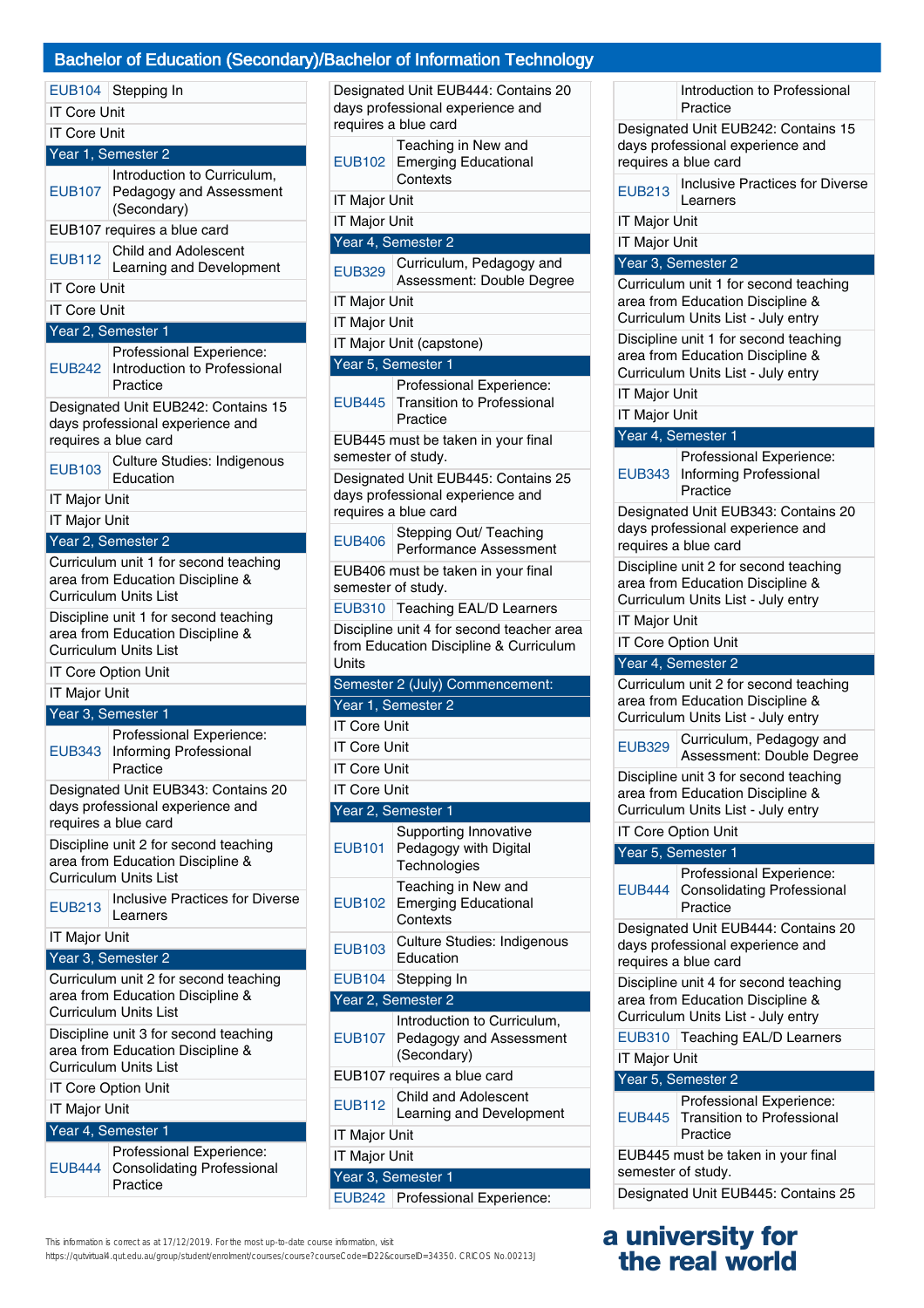# Bachelor of Education (Secondary)/Bachelor of Information Technology

| days professional experience and<br>requires a blue card |                                                  |  |
|----------------------------------------------------------|--------------------------------------------------|--|
| <b>EUB406</b>                                            | Stepping Out/ Teaching<br>Performance Assessment |  |
| EUB406 must be taken in your final<br>semester of study. |                                                  |  |
| Designated unit: EUB406                                  |                                                  |  |
| <b>IT Major Unit</b>                                     |                                                  |  |
| IT Major Unit (capstone)                                 |                                                  |  |
| Samaetare                                                |                                                  |  |

#### **Semesters**

- Semester 1 (February)
- commencements
- Year 1, Semester 1
- Year 1, Semester 2
- Year 2, Semester 1
- Year 2, Semester 2
- Year 3, Semester 1 ● Year 3, Semester 2
- Year 4, Semester 1
- Year 4, Semester 2
- Semester 2 (July) commencements<br>• Year 1, Semester 2
- Year 1, Semester 2
- Year 2, Semester 2
- Year 3, Semester 1
- Year 3, Semester 2
- Year 4, Semester 1
- Year 4, Semester 2
- Year 5, Semester 1
- Year 5, Semester 2

| Code               | <b>Title</b>                                  |  |
|--------------------|-----------------------------------------------|--|
|                    | Semester 1 (February) commencements           |  |
|                    | Year 1, Semester 1                            |  |
| <b>IFB102</b>      | Introduction to Computer<br>Systems           |  |
| <b>IFB103</b>      | IT Systems Design                             |  |
|                    | Year 1, Semester 2                            |  |
| <b>IFB104</b>      | <b>Building IT Systems</b>                    |  |
| <b>IFB105</b>      | Database Management                           |  |
| Year 2, Semester 1 |                                               |  |
| <b>CAB201</b>      | <b>Programming Principles</b>                 |  |
| <b>CAB203</b>      | <b>Discrete Structures</b>                    |  |
|                    | Year <sub>2</sub> , Semester <sub>2</sub>     |  |
| Core Option unit   |                                               |  |
| <b>CAB202</b>      | Microprocessors and Digital<br><b>Systems</b> |  |
|                    | Year 3, Semester 1                            |  |
|                    | CAB301 Algorithms and Complexity              |  |
|                    | Year <sub>3</sub> , Semester 2                |  |
| <b>IFB295</b>      | IT Project Management                         |  |
| Core Option unit   |                                               |  |
| Year 4, Semester 1 |                                               |  |
|                    | CAB302 Software Development                   |  |
| <b>IFB398</b>      | Capstone Project (Phase 1)                    |  |
|                    | Year 4, Semester 2                            |  |
| CAB303             | <b>Networks</b>                               |  |
| <b>IFB399</b>      | Capstone Project (Phase 2)                    |  |
|                    |                                               |  |

| Select ONE of: |                             |
|----------------|-----------------------------|
|                | CAB401 High Performance and |

|                    | <b>Parallel Computing</b>                                |
|--------------------|----------------------------------------------------------|
| CAB402             | <b>Programming Paradigms</b>                             |
| CAB403             | <b>Systems Programming</b>                               |
| <b>CAB420</b>      | Machine Learning                                         |
|                    | Semester 2 (July) commencements                          |
|                    | Year 1, Semester 2                                       |
| <b>IFB102</b>      | Introduction to Computer<br>Systems                      |
| <b>IFB103</b>      | <b>IT Systems Design</b>                                 |
| <b>IFB104</b>      | <b>Building IT Systems</b>                               |
| <b>IFB105</b>      | Database Management                                      |
|                    | Year 2, Semester 2                                       |
| <b>CAB201</b>      | <b>Programming Principles</b>                            |
| <b>CAB202</b>      | Microprocessors and Digital<br>Systems                   |
| Year 3, Semester 1 |                                                          |
| <b>CAB203</b>      | <b>Discrete Structures</b>                               |
| <b>CAB302</b>      | Software Development                                     |
|                    | Year 3, Semester 2                                       |
| <b>IFB295</b>      | <b>IT Project Management</b>                             |
| CAB303             | <b>Networks</b>                                          |
| Year 4, Semester 1 |                                                          |
| <b>CAB301</b>      | <b>Algorithms and Complexity</b>                         |
| Core Option unit   |                                                          |
|                    | Year 4, Semester 2                                       |
| Core Option unit   |                                                          |
| Year 5, Semester 1 |                                                          |
| <b>IFB398</b>      | Capstone Project (Phase 1)                               |
|                    | Year 5, Semester 2                                       |
| <b>IFB399</b>      | Capstone Project (Phase 2)                               |
| Select ONE of:     |                                                          |
| <b>CAB401</b>      | <b>High Performance and</b><br><b>Parallel Computing</b> |
| <b>CAB402</b>      | <b>Programming Paradigms</b>                             |
| CAB403             | <b>Systems Programming</b>                               |
| <b>CAB420</b>      | Machine Learning                                         |
|                    |                                                          |

#### **Semesters**

| • Semester 1 (February)                             |
|-----------------------------------------------------|
| commencements                                       |
| • Year 1, Semester 1                                |
| • Year 1, Semester 2                                |
| • Year 2, Semester 1                                |
| • Year 2, Semester 2                                |
| • Year 3, Semester 1                                |
| • Year 3. Semester 2                                |
| • Year 4, Semester 1                                |
| • Year 4, Semester 2                                |
| • Semester 2 (July) commencements                   |
| $\mathbf{v}$ $\mathbf{v}$ $\mathbf{v}$ $\mathbf{v}$ |

- Year 1, Semester 2
- Year 2, Semester 2
- Year 3, Semester 1
- Year 3, Semester 2
- Year 4, Semester 1
- Year 4, Semester 2
- Year 5, Semester 1
- Year 5, Semester 2

# Code Title

Semester 1 (February) commencements

|                  | Year 1, Semester 1                                     |
|------------------|--------------------------------------------------------|
| <b>IFB102</b>    | Introduction to Computer<br><b>Systems</b>             |
| <b>IFB103</b>    | <b>IT Systems Design</b>                               |
|                  | Year 1, Semester 2                                     |
| <b>IFB104</b>    | <b>Building IT Systems</b>                             |
| <b>IFB105</b>    | Database Management                                    |
|                  | Year 2, Semester 1                                     |
| <b>IAB201</b>    | Modelling Techniques for<br><b>Information Systems</b> |
| <b>IAB203</b>    | <b>Business Process Modelling</b>                      |
|                  | Year 2, Semester 2                                     |
| <b>IAB207</b>    | Rapid Web Application<br>Development                   |
| Core Option unit |                                                        |
|                  | Year 3, Semester 1                                     |
| Core Option unit |                                                        |
|                  | Year 3, Semester 2                                     |
| <b>IAB401</b>    | Enterprise Architecture                                |
| <b>IFB295</b>    | <b>IT Project Management</b>                           |
|                  | Year 4, Semester 1                                     |
| <b>IAB204</b>    | <b>Business Requirements</b><br>Analysis               |
| <b>IFB398</b>    | Capstone Project (Phase 1)                             |
|                  | Year 4, Semester 2                                     |
| <b>IAB305</b>    | Information Systems Lifecycle<br>Management            |
| <b>IFB399</b>    | Capstone Project (Phase 2)                             |
| Select one of:   |                                                        |
| <b>IAB206</b>    | Modern Data Management                                 |
| <b>IAB303</b>    | Data Analytics for Business<br>Insight                 |
| <b>IAB320</b>    | <b>Business Process</b><br>Improvement                 |
| <b>IAB402</b>    | <b>Information Systems</b><br>Consulting               |
|                  | Semester 2 (July) commencements                        |
|                  | Year 1, Semester 2                                     |
| <b>IFB102</b>    | Introduction to Computer<br><b>Systems</b>             |
| <b>IFB103</b>    | IT Systems Design                                      |
| <b>IFB104</b>    | <b>Building IT Systems</b>                             |
| <b>IFB105</b>    | Database Management                                    |
|                  | Year 2, Semester 2                                     |
| IAB201           | Modelling Techniques for<br><b>Information Systems</b> |
| <b>IAB203</b>    | <b>Business Process Modelling</b>                      |
|                  | Year 3, Semester 1                                     |
| <b>IAB207</b>    | Rapid Web Application<br>Development                   |
| <b>IAB204</b>    | <b>Business Requirements</b><br>Analysis               |
|                  | Year 3, Semester 2                                     |
| <b>IAB305</b>    | Information Systems Lifecycle<br>Management            |
| <b>IFB295</b>    | IT Project Management                                  |

# **a university for the real world**

This information is correct as at 17/12/2019. For the most up-to-date course information, visit

https://qutvirtual4.qut.edu.au/group/student/enrolment/courses/course?courseCode=ID22&courseID=34350. CRICOS No.00213J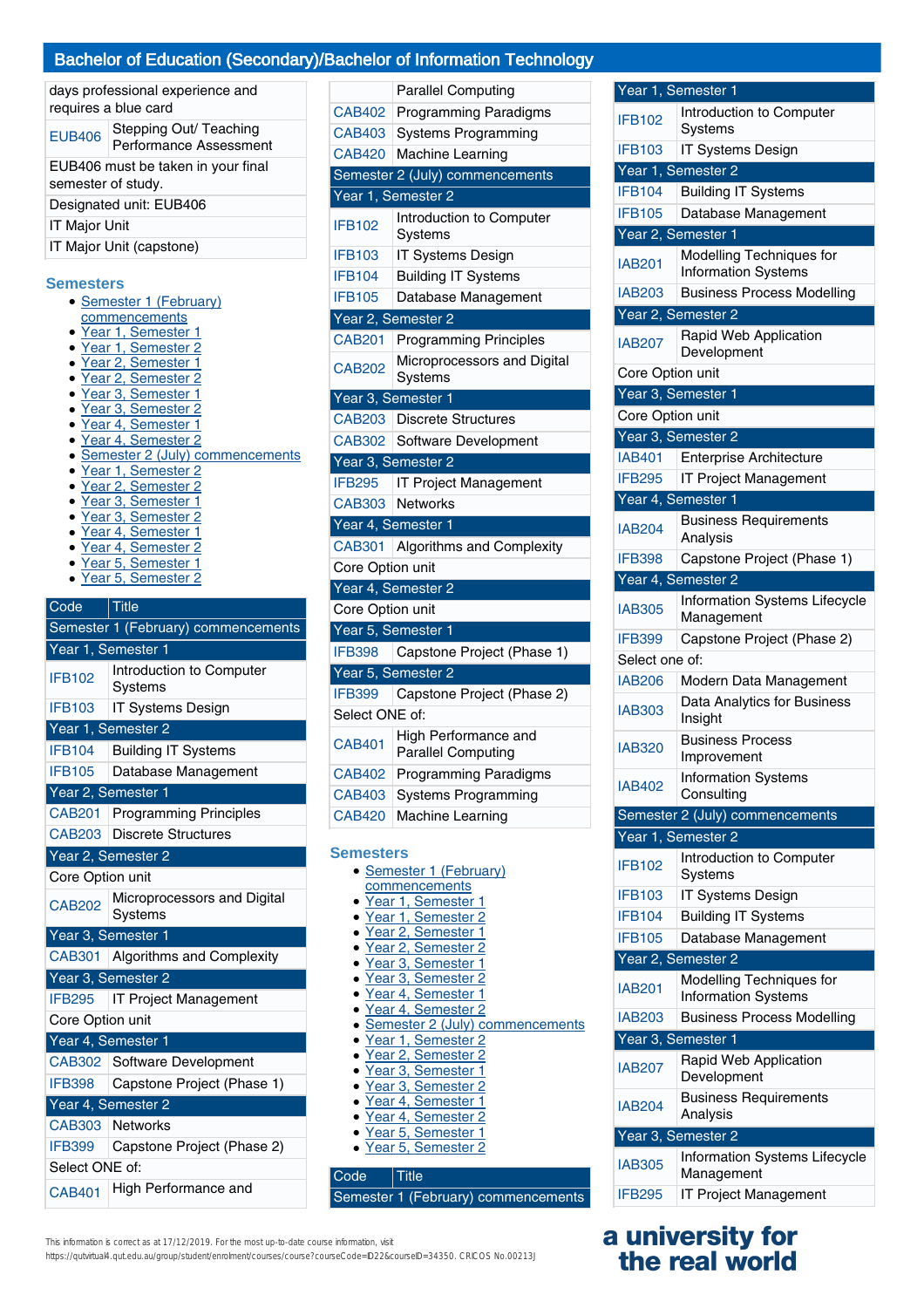## Bachelor of Education (Secondary)/Bachelor of Information Technology

| Year 4, Semester 1 |                                          |
|--------------------|------------------------------------------|
| Core Option unit   |                                          |
| Core Option unit   |                                          |
|                    | Year 4, Semester 2                       |
| IAB401             | <b>Enterprise Architecture</b>           |
| Year 5, Semester 1 |                                          |
| <b>IFB398</b>      | Capstone Project (Phase 1)               |
| Year 5, Semester 2 |                                          |
| <b>IFB399</b>      | Capstone Project (Phase 2)               |
| Select ONE of:     |                                          |
| <b>IAB206</b>      | Modern Data Management                   |
| <b>IAB303</b>      | Data Analytics for Business<br>Insight   |
| <b>IAB320</b>      | <b>Business Process</b><br>Improvement   |
| <b>IAB402</b>      | <b>Information Systems</b><br>Consulting |

#### **In this list**

- English Second Teaching Area Discipline and Curriculum Units List
- Geography Second Teaching Area Discipline and Curriculum Units List
- **History Second Teaching Area** ●
- **Discipline and Curriculum Units List** Mathematics Second Teaching Area Discipline and Curriculum Units List ●

| <b>English Second Teaching Area</b><br>Discipline and Curriculum Units List |                                                   |
|-----------------------------------------------------------------------------|---------------------------------------------------|
| Code                                                                        | <u>Title</u>                                      |
| Year 2, Semester 2: Discipline Unit 1                                       |                                                   |
| <b>EUB152</b>                                                               | <b>Teaching Young Adult</b><br>Literature         |
| Year 2, Semester 2: Curriculum Unit 1                                       |                                                   |
| <b>EUB220</b>                                                               | Curriculum, Pedagogy and<br>Assessment 1: English |
| Year 3, Semester 1: Discipline Unit 2                                       |                                                   |
|                                                                             | EUB254 Studies in Language                        |
| Year 3, Semester 2: Discipline Unit 3                                       |                                                   |
| <b>EUB255</b>                                                               | Literature in Secondary<br>Teaching               |
| Year 3, Semester 2: Curriculum Unit 2                                       |                                                   |
| <b>EUB320</b>                                                               | Curriculum, Pedagogy and<br>Assessment 2: English |
| Year 5, Semester 1: Discipline Unit 4                                       |                                                   |
| <b>EUB354</b>                                                               | Screen Studies and New<br>Media                   |

| Geography Second Teaching Area<br>Discipline and Curriculum Units List |  |
|------------------------------------------------------------------------|--|
| Title                                                                  |  |
| Year 2, Semester 2: Discipline Unit 1                                  |  |
| EUB251 Environment and Society                                         |  |
| Year 2, Semester 2: Curriculum Unit 1                                  |  |
| Curriculum, Pedagogy and<br>Assessment 1: Geography                    |  |
| Year 3, Semester 1: Discipline Unit 2                                  |  |
| EUB250 Australian Geographical                                         |  |
|                                                                        |  |

|                                       | Studies                                             |
|---------------------------------------|-----------------------------------------------------|
| Year 3, Semester 2: Discipline Unit 3 |                                                     |
| <b>EUB351</b>                         | Space, Population and<br>Territory                  |
| Year 3, Semester 2: Curriculum Unit 2 |                                                     |
| <b>EUB323</b>                         | Curriculum, Pedagogy and<br>Assessment 2: Geography |
| Year 5, Semester 1: Discipline Unit 4 |                                                     |
|                                       | EUB350   Asia in Focus                              |
|                                       |                                                     |
| <b>History Second Teaching Area</b>   |                                                     |

# Discipline and Curriculum Units List Code Title

| Year 2, Semester 2: Discipline Unit 1                                           |                                                          |  |
|---------------------------------------------------------------------------------|----------------------------------------------------------|--|
| <b>EUB151</b>                                                                   | Nations and Nationalism in<br>Modern Europe              |  |
| Year 2, Semester 2: Curriculum Unit 1                                           |                                                          |  |
|                                                                                 | EUB222 Curriculum, Pedagogy and<br>Assessment 1: History |  |
| Year 3, Semester 1: Discipline Unit 2                                           |                                                          |  |
|                                                                                 | EUB352 Medieval Europe and the                           |  |
|                                                                                 | Year 3, Semester 2: Discipline Unit 3                    |  |
|                                                                                 | EUB253 The Classical World                               |  |
|                                                                                 | Year 3, Semester 2: Curriculum Unit 2                    |  |
|                                                                                 | EUB322 Curriculum, Pedagogy and<br>Assessment 2: History |  |
| Year 5, Semester 1: Discipline Unit 4                                           |                                                          |  |
|                                                                                 | EUB451 Australia, Britain and America                    |  |
|                                                                                 |                                                          |  |
| <b>Mathematics Second Teaching Area</b><br>Discipline and Curriculum Units List |                                                          |  |

# Code Title

| Year 2, Semester 2: Discipline Unit 1 |                                                                           |
|---------------------------------------|---------------------------------------------------------------------------|
| <b>EUB153</b>                         | Thinking and Communicating<br>Mathematically                              |
|                                       | Year 2, Semester 2: Curriculum Unit 1                                     |
| <b>EUB221</b>                         | Curriculum, Pedagogy and<br><b>Assessment 1: Mathematics</b>              |
| Year 3, Semester 1: Discipline Unit 2 |                                                                           |
|                                       | Exploring, Representing and<br>EUB256 Interpreting Mathematical<br>Change |
| Year 3, Semester 2: Discipline Unit 3 |                                                                           |
| <b>EUB257</b>                         | Reasoning with Quantity,<br>Space and Shape                               |
| Year 3, Semester 2: Curriculum Unit 2 |                                                                           |
| <b>EUB321</b>                         | Curriculum, Pedagogy and<br><b>Assessment 2: Mathematics</b>              |
| Year 5, Semester 1: Discipline Unit 4 |                                                                           |
|                                       | EUB355   Uncertain Situations                                             |
|                                       |                                                                           |

#### **In this list**

- English Second Teaching Area Discipline and Curriculum Units List
- Geography Second Teaching Area Discipline and Curriculum Units List
- History Second Teaching Area
- Discipline and Curriculum Units List

| <b>English Second Teaching Area</b><br>Discipline and Curriculum Units List |                                                          |
|-----------------------------------------------------------------------------|----------------------------------------------------------|
| Code                                                                        | $\vert$ Title                                            |
| Year 3, Semester 2: Discipline Unit 1                                       |                                                          |
|                                                                             | EUB152 Teaching Young Adult                              |
| Year 3, Semester 2: Curriculum Unit 1                                       |                                                          |
|                                                                             | EUB220 Curriculum, Pedagogy and<br>Assessment 1: English |
| Year 4, Semester 1: Discipline Unit 2                                       |                                                          |
|                                                                             | EUB254 Studies in Language                               |
| Year 4, Semester 2: Discipline Unit 3                                       |                                                          |
|                                                                             | EUB255 Literature in Secondary<br>Teaching               |
| Year 4, Semester 2: Curriculum Unit 2                                       |                                                          |
| <b>EUB320</b>                                                               | Curriculum, Pedagogy and<br>Assessment 2: English        |
| Year 5, Semester 1: Discipline Unit 4                                       |                                                          |
| <b>EUB354</b>                                                               | Screen Studies and New<br>Media                          |

| Geography Second Teaching Area<br>Discipline and Curriculum Units List      |                                                          |  |
|-----------------------------------------------------------------------------|----------------------------------------------------------|--|
| Code                                                                        | Title                                                    |  |
|                                                                             | Year 3, Semester 2: Discipline Unit 1                    |  |
| <b>EUB251</b>                                                               | <b>Environment and Society</b>                           |  |
|                                                                             | Year 3, Semester 2: Curriculum Unit 1                    |  |
| <b>EUB223</b>                                                               | Curriculum, Pedagogy and<br>Assessment 1: Geography      |  |
|                                                                             | Year 4, Semester 1: Discipline Unit 2                    |  |
| <b>EUB250</b>                                                               | Australian Geographical<br>Studies                       |  |
|                                                                             | Year 4, Semester 2: Discipline Unit 3                    |  |
| <b>EUB351</b>                                                               | Space, Population and<br>Territory                       |  |
|                                                                             | Year 4, Semester 2: Curriculum Unit 2                    |  |
| <b>EUB323</b>                                                               | Curriculum, Pedagogy and<br>Assessment 2: Geography      |  |
| Year 5, Semester 1: Discipline Unit 4                                       |                                                          |  |
|                                                                             | EUB350 Asia in Focus                                     |  |
|                                                                             |                                                          |  |
| <b>History Second Teaching Area</b><br>Discipline and Curriculum Units List |                                                          |  |
| Code                                                                        | <b>Title</b>                                             |  |
| Year 3, Semester 2: Discipline Unit 1                                       |                                                          |  |
| <b>EUB151</b>                                                               | Nations and Nationalism in<br>Modern Europe              |  |
| Year 3, Semester 2: Curriculum Unit 1                                       |                                                          |  |
| <b>EUB222</b>                                                               | Curriculum, Pedagogy and<br><b>Assessment 1: History</b> |  |
| Year 4, Semester 1: Discipline Unit 2                                       |                                                          |  |
| <b>EUB352</b>                                                               | Medieval Europe and the<br>World                         |  |
| Year 4, Semester 2: Discipline Unit 3                                       |                                                          |  |

# EUB253 The Classical World

# **a university for the real world**

This information is correct as at 17/12/2019. For the most up-to-date course information, visit https://qutvirtual4.qut.edu.au/group/student/enrolment/courses/course?courseCode=ID22&courseID=34350. CRICOS No.00213J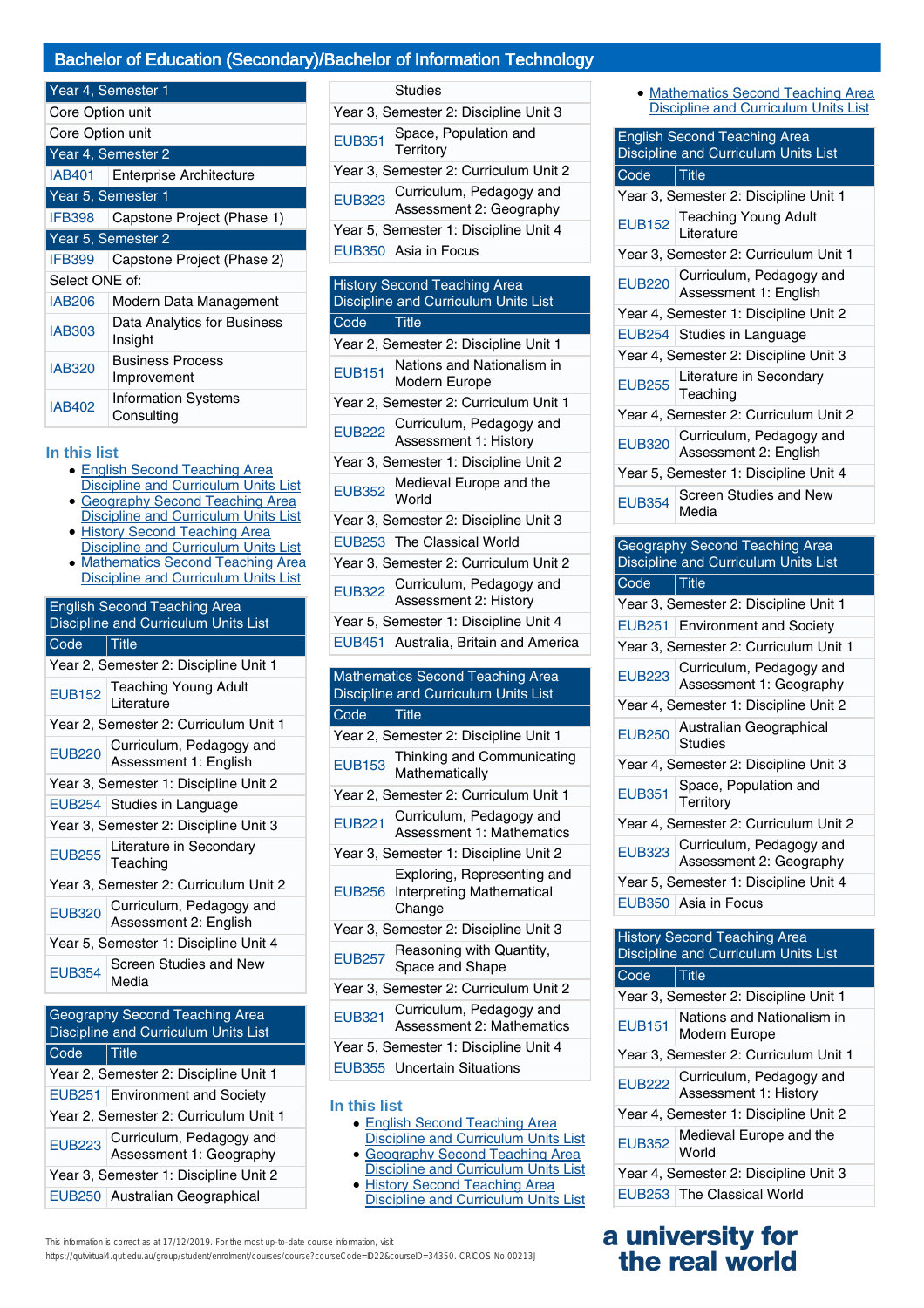Year 4, Semester 2: Curriculum Unit 2 EUB322 Curriculum, Pedagogy and Assessment 2: History Year 5, Semester 1: Discipline Unit 4 EUB451 Australia, Britain and America

| <b>Mathematics Second Teaching Area</b><br>Discipline and Curriculum Units List |                                                                    |  |
|---------------------------------------------------------------------------------|--------------------------------------------------------------------|--|
| Code                                                                            | <b>Title</b>                                                       |  |
| Year 3, Semester 2: Discipline Unit 1                                           |                                                                    |  |
| <b>EUB153</b>                                                                   | Thinking and Communicating<br>Mathematically                       |  |
|                                                                                 | Year 3, Semester 2: Curriculum Unit 1                              |  |
| <b>EUB221</b>                                                                   | Curriculum, Pedagogy and<br>Assessment 1: Mathematics              |  |
| Year 4, Semester 1: Discipline Unit 2                                           |                                                                    |  |
| EUB256                                                                          | Exploring, Representing and<br>Interpreting Mathematical<br>Change |  |
| Year 4, Semester 2: Discipline Unit 3                                           |                                                                    |  |
| <b>EUB257</b>                                                                   | Reasoning with Quantity,<br>Space and Shape                        |  |
| Year 4, Semester 2: Curriculum Unit 2                                           |                                                                    |  |
| <b>EUB321</b>                                                                   | Curriculum, Pedagogy and<br>Assessment 2: Mathematics              |  |
|                                                                                 | Year 5, Semester 1: Discipline Unit 4                              |  |
|                                                                                 | EUB355   Uncertain Situations                                      |  |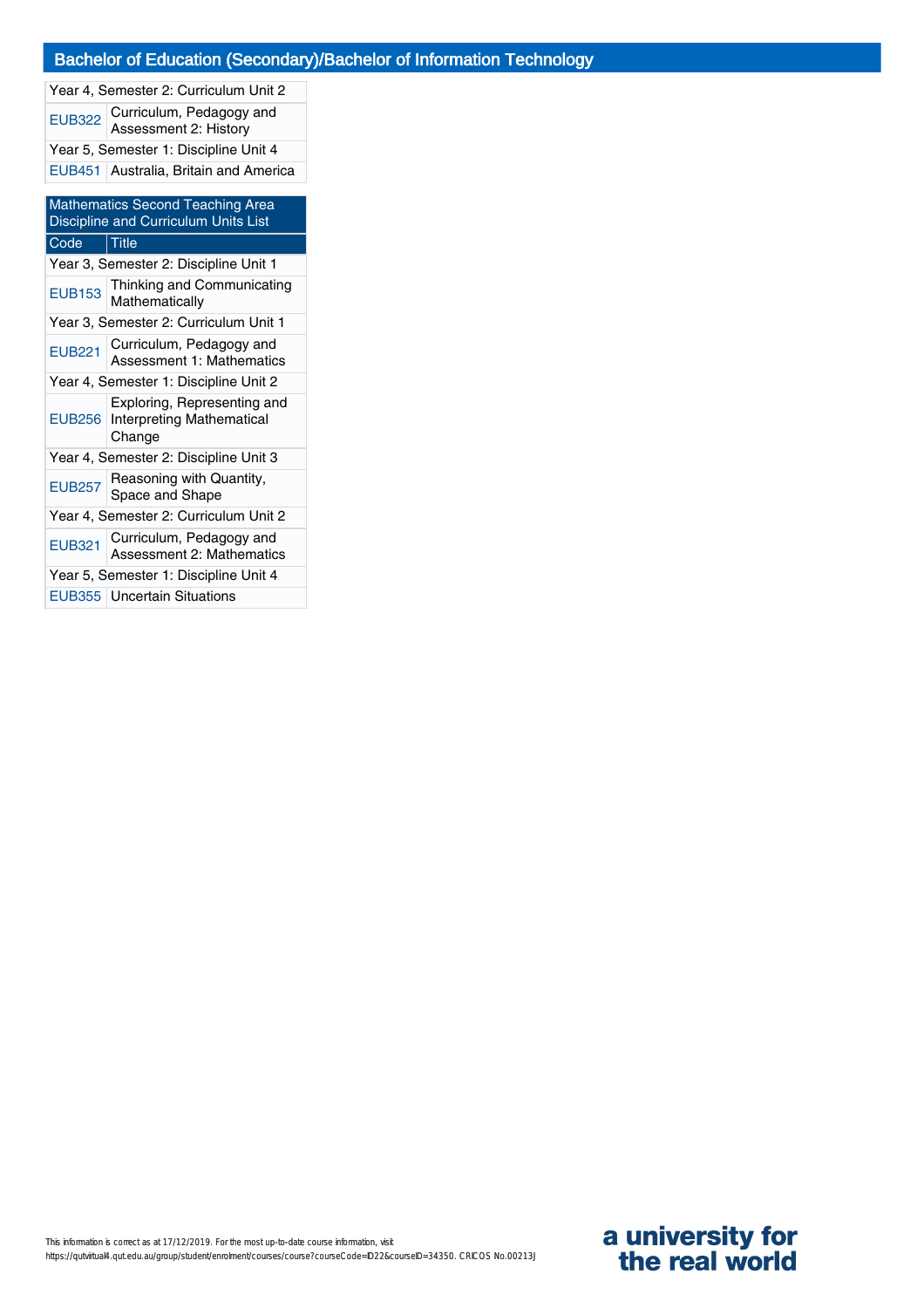# [Bachelor of Education \(Secondary\)/Bachelor of Fine Arts \(Creative Writing\)](https://qutvirtual4.qut.edu.au/group/student/enrolment/courses/course?courseCode=ID24&courseID=34354)

#### **Handbook**

| Year                                     | 2019                                                                                                                             |
|------------------------------------------|----------------------------------------------------------------------------------------------------------------------------------|
| <b>QUT code</b>                          | <b>ID24</b>                                                                                                                      |
| <b>CRICOS</b>                            | 099058G                                                                                                                          |
| <b>Duration</b><br>(full-time)           | 4.5 years                                                                                                                        |
| OP                                       | 9                                                                                                                                |
| Rank                                     | 82                                                                                                                               |
| <b>OP Guarantee</b>                      | Yes                                                                                                                              |
| Campus                                   | Kelvin Grove                                                                                                                     |
| <b>Domestic fee</b><br>(indicative)      | 2019: CSP \$6,600 per<br>year full-time (96 credit<br>points)                                                                    |
| <b>International fee</b><br>(indicative) | 2019: \$30,300 per year<br>full-time (96 credit points)                                                                          |
| <b>Total credit</b><br>points            | 432                                                                                                                              |
| <b>Credit points</b><br>full-time sem.   | 48                                                                                                                               |
| <b>Start months</b>                      | February                                                                                                                         |
| Int. Start Months                        | February                                                                                                                         |
| <b>Deferment</b>                         | You can defer your offer<br>and postpone the start of<br>your course for one year.                                               |
| <b>Course</b><br>Coordinator             | Program Director, School<br>of Creative Practice<br>(Creative Industries);<br>phone +61 7 3138 2000;<br>email: askqut@qut.edu.au |
| <b>Discipline</b><br>Coordinator         | AskOUT<br>+61 7 3138 2000<br>ask@qut.edu.au                                                                                      |

## **Domestic Entry requirements Prerequisites**

You must have completed four semesters at high school level (Years 11 and 12) with sound achievement (4, SA) in:

- English: and
- at least one of Maths A, B or C.

#### **Additional entry requirements**

Applicants must demonstrate possession of key competencies outlined by the Australian Institute for Teaching and School Leadership (AITSL) as those attributes and motivations common to effective teachers.

You must complete an online questionnaire to demonstrate your motivation for and understanding of, the course and profession. Details are available from the [QTAC initial teacher](http://www.qtac.edu.au/courses---institutions/initial-teacher-education) [education webpage](http://www.qtac.edu.au/courses---institutions/initial-teacher-education).

#### **Haven't completed the prerequisite subjects?**

You may be able to meet the prerequisite requirements if you've completed equivalent subjects or by completing bridging courses.

[How to meet prerequisite requirements](https://www.qut.edu.au/study/applying/undergraduate-applications/prerequisite-subjects)

# **International Entry requirements**

# **Prerequisites**

You must have passed four semesters at Australian high school level or equivalent:

- English: and
- at least one of Maths A, B or C.

#### **Additional entry requirements** Pass the Initial Teacher

Education Course (ITE) capabilities criteria.

Applicants must demonstrate possession of key competencies outlined by the Australian Institute for Teaching and School Leadership (AITSL) as those attributes and motivations common to effective teachers.

You must complete an online questionnaire to demonstrate your motivation for and understanding of, the course and profession. In the questionnaire you will be asked to:

- Rank a series of potentially appropriate statement responses, in order of what you think is most to least important.
- Provide two x 500 word written statements addressing the categories and indicators as

outlined on the [Teacher Entry Fact](https://www.qtac.edu.au/ArticleDocuments/173/Teacher%20Entry%20Fact%20Sheet.pdf.aspx) [Sheet.](https://www.qtac.edu.au/ArticleDocuments/173/Teacher%20Entry%20Fact%20Sheet.pdf.aspx)

QUT will send you details on how to complete the Initial Teacher Education Course (ITE) Capabilities Criteria questionnaire and submit your written statements after you have lodged an application.

#### **Haven't completed the prerequisite subjects?**

You may be able to meet the prerequisite requirements if you've completed equivalent subjects, by completing bridging courses or the QUT Foundation program.

How to meet prerequisite requirements

# **Minimum English requirements**

Students must meet the English proficiency requirements.

| <b>IELTS (International English Language</b><br><b>Testing System)</b> |     |  |
|------------------------------------------------------------------------|-----|--|
| Overall                                                                | 6.5 |  |
| Listening                                                              | 6.0 |  |
| Reading                                                                | 6.0 |  |
| Writing                                                                | 6.0 |  |
| Speaking                                                               | 6.0 |  |

# **Domestic Course structure**

In order to complete this course, you must complete a total of 432 credit points, made up of 240 credit points from the Bachelor of Education (Secondary) and 192 credit points from the Bachelor of Fine Arts.

## **Education component**

You will complete:

- core education units (168 credit points)
- a minor (72 credit points)

## **Fine Arts component**

You will complete:

- two common units (24 credit points)
- a fine arts major in Creative Writing
- (168 credit points).

# **International Course**

# **structure**

In order to complete this course, you must complete a total of 432 credit points, made up of 240 credit points from the Bachelor of Education (Secondary) and 192 credit points from the Bachelor of Fine Arts.

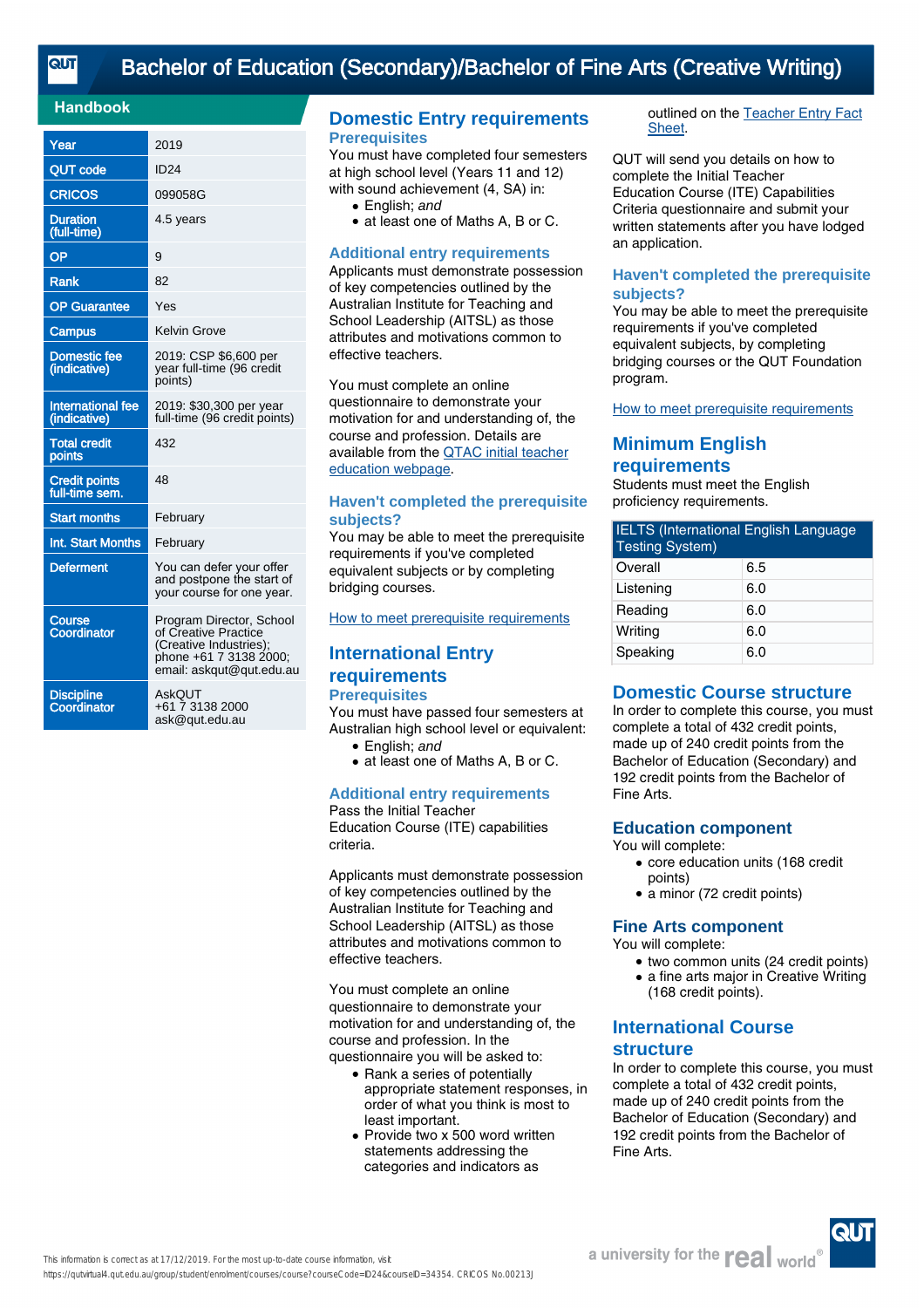## Bachelor of Education (Secondary)/Bachelor of Fine Arts (Creative Writing)

# **Education component** Year 3, Semester 1

You will complete:

- core education units (168 credit points)
- a minor (72 credit points)

## **Fine Arts component**

You will complete:

- two common units (24 credit points) • a fine arts major in Creative Writing
- (168 credit points).

# **Sample Structure**

#### **Semesters**

- Year 1, Semester 1
- Year 1, Semester 2
- Year 2, Semester 1
- Year 2, Semester 2
- Year 3, Semester 1
- Year 3, Semester 2
- Year 4, Semester 1 Year 4, Semester 2
- Year 5, Semester 1

#### Code Title Year 1, Semester 1 EUB101 Supporting Innovative Pedagogy with Digital **Technologies** EUB104 Stepping In Creative Industries Unit Creative Industries Unit Year 1, Semester 2 EUB107 Introduction to Curriculum, Pedagogy and Assessment (Secondary) EUB107 requires a blue card EUB112 Child and Adolescent Learning and Development Creative Industries Unit Creative Industries Unit Year 2, Semester 1 EUB242 Introduction to Professional Professional Experience: Practice Designated unit: EUB242. Contains 15 days professional experience and requires a blue card EUB103 Culture Studies: Indigenous Education Creative Industries Unit Creative Industries Unit Year 2, Semester 2 Curriculum Unit 1 for Second Teaching Area from the Education Discipline and Curriculum Units List Discipline Unit 1 for Second Teaching Area from the Education Discipline and

Curriculum Units List Creative Industries Unit

Creative Industries Unit

EUB343 Informing Professional Professional Experience: Practice

Designated Unit: EUB343. Contains 20 days professional experience and requires a blue card

Discipline Unit 2 for Second Teaching Area from the Education Discipline and Curriculum Units List

**EUB213** Inclusive Practices for Diverse Learners

Creative Industries Unit

#### Year 3, Semester 2

Curriculum Unit 2 for Second Teaching Area from the Education Discipline and Curriculum Units List

Discipline Unit 3 for Second Teaching Area from the Education Discipline and Curriculum Units List

Creative Industries Unit

| <b>Creative Industries Unit</b>                                                                  |                                                                                                  |  |  |
|--------------------------------------------------------------------------------------------------|--------------------------------------------------------------------------------------------------|--|--|
|                                                                                                  | Year 4, Semester 1                                                                               |  |  |
| <b>EUB444</b>                                                                                    | Professional Experience:<br><b>Consolidating Professional</b><br>Practice                        |  |  |
|                                                                                                  | Designated unit: EUB444. Contains 20<br>days professional experience and<br>requires a blue card |  |  |
| <b>EUB102</b>                                                                                    | Teaching in New and<br><b>Emerging Educational</b><br>Contexts                                   |  |  |
|                                                                                                  | <b>Creative Industries Unit</b>                                                                  |  |  |
|                                                                                                  | <b>Creative Industries Unit</b>                                                                  |  |  |
|                                                                                                  | Year 4, Semester 2                                                                               |  |  |
| <b>EUB329</b>                                                                                    | Curriculum, Pedagogy and<br>Assessment: Double Degree                                            |  |  |
|                                                                                                  | <b>Creative Industries Unit</b>                                                                  |  |  |
|                                                                                                  | <b>Creative Industries Unit</b>                                                                  |  |  |
| <b>Creative Industries Unit</b>                                                                  |                                                                                                  |  |  |
| Year 5, Semester 1                                                                               |                                                                                                  |  |  |
| <b>EUB445</b>                                                                                    | Professional Experience:<br><b>Transition to Professional</b><br>Practice                        |  |  |
| EUB445 must be taken in your final<br>semester of study.                                         |                                                                                                  |  |  |
| Designated unit: EUB445. Contains 25<br>days professional experience and<br>requires a blue card |                                                                                                  |  |  |
| <b>EUB406</b>                                                                                    | Stepping Out/ Teaching<br><b>Performance Assessment</b>                                          |  |  |
| semester of study.                                                                               | EUB406 must be taken in your final                                                               |  |  |
|                                                                                                  | Designated unit: EUB406                                                                          |  |  |
|                                                                                                  | EUB310 Teaching EAL/D Learners                                                                   |  |  |
| Discipline Unit 4 for Second Teaching<br>Area from the Education Discipline and                  |                                                                                                  |  |  |

## **Semesters**

- Year 1, Semester 1
- Year 1, Semester 2
- Year 2, Semester 1 ● Year 2, Semester 2
- Year 3, Semester 1
- Year 3, Semester 2
- Year 4, Semester 1
- Year 4, Semester 2
- Year 5, Semester 1

| Code                  | Title                                          |
|-----------------------|------------------------------------------------|
|                       | Year 1, Semester 1                             |
| <b>Education Unit</b> |                                                |
| <b>Education Unit</b> |                                                |
| KWB11                 | Introduction to Creative                       |
| 3                     | Writing                                        |
| KWB11<br>6            | Creative Non-Fiction                           |
|                       | Year 1, Semester 2                             |
| <b>Education Unit</b> |                                                |
| <b>Education Unit</b> |                                                |
|                       |                                                |
| <b>KYB101</b>         | <b>Understanding Creative</b><br>Practice      |
| KYB102                | Pathways to a Creative<br>Career               |
|                       | Note: Students considering studying            |
|                       | overseas in Year 2 Semester 2 must             |
|                       | apply by 1 November.                           |
| Year 2, Semester 1    |                                                |
| <b>Education Unit</b> |                                                |
| <b>Education Unit</b> |                                                |
| KWB11<br>7            | Australian Voices: Writing and<br>Practice     |
| <b>KWB21</b>          | Creative Writing: Style and                    |
| 1                     | Technique                                      |
|                       | Year <sub>2</sub> , Semester <sub>2</sub>      |
| <b>Education Unit</b> |                                                |
| <b>Education Unit</b> |                                                |
| KWB10<br>4            | Writing the Short Story                        |
| CWB <sub>11</sub>     | Introduction to Literary and                   |
| 0                     | <b>Cultural Studies</b>                        |
| Year 3, Semester 1    |                                                |
| <b>Education Unit</b> |                                                |
| <b>Education Unit</b> |                                                |
| <b>Education Unit</b> |                                                |
| <b>KWB21</b>          | The Artful Life: From Memoir                   |
| 4                     | to Fiction                                     |
|                       | Year 3, Semester 2                             |
| <b>Education Unit</b> |                                                |
| <b>Education Unit</b> |                                                |
| KWB11<br>8            | Swords and Spaceships:<br><b>Writing Genre</b> |
| <b>CWB20</b><br>1     | Corporate Writing and Editing                  |
|                       | Year 4, Semester 1                             |
| <b>Education Unit</b> |                                                |

# **a university for the real world**

This information is correct as at 17/12/2019. For the most up-to-date course information, visit

https://qutvirtual4.qut.edu.au/group/student/enrolment/courses/course?courseCode=ID24&courseID=34354. CRICOS No.00213J

Curriculum Units List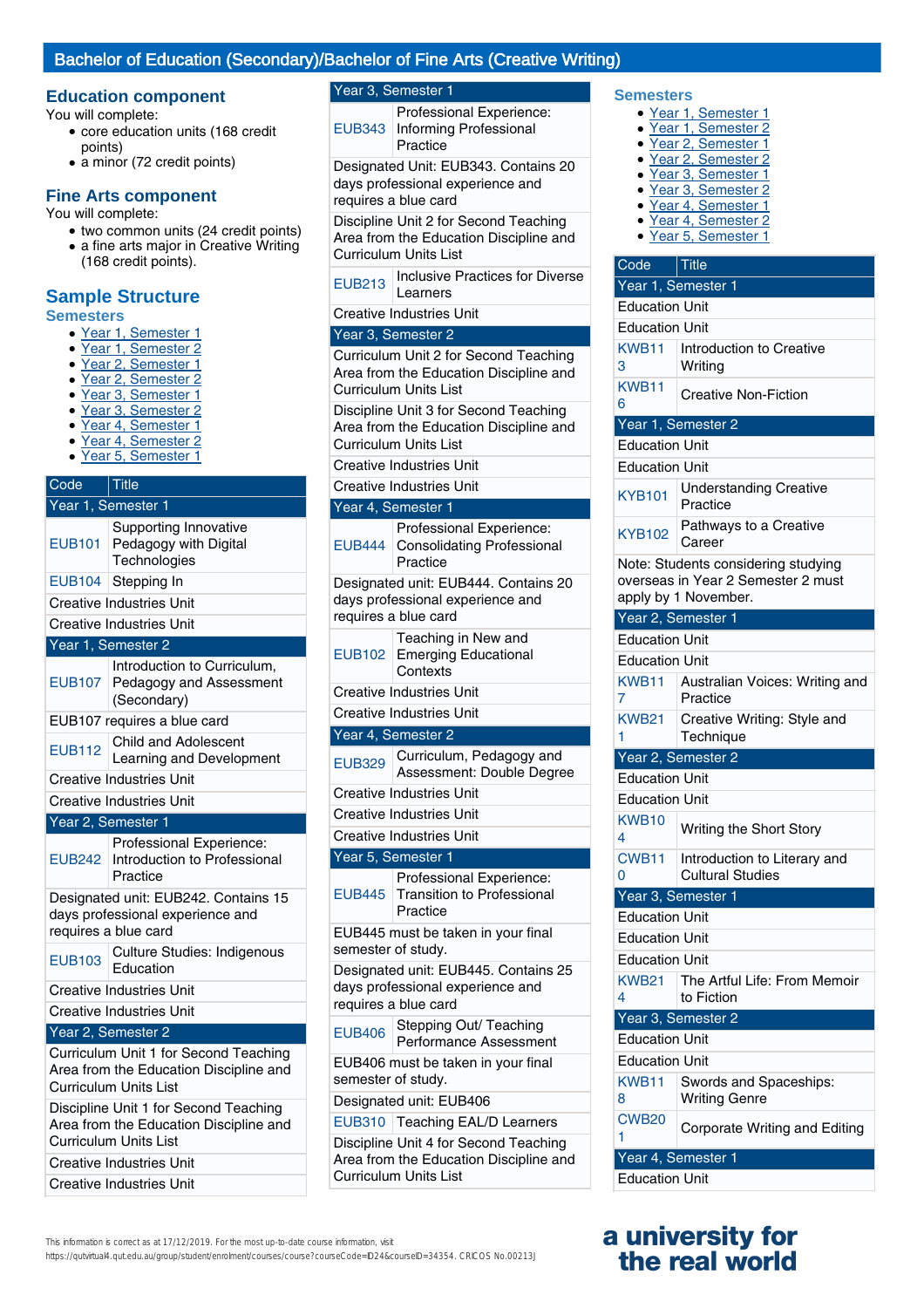# Bachelor of Education (Secondary)/Bachelor of Fine Arts (Creative Writing)

| <b>Education Unit</b> |                                                        |  |
|-----------------------|--------------------------------------------------------|--|
| KWB21<br>7            | <b>Editing and Publishing</b>                          |  |
| <b>KWB30</b><br>6     | <b>Creative Writing Project 1</b>                      |  |
|                       | Year 4, Semester 2                                     |  |
| <b>Education Unit</b> |                                                        |  |
| <b>KWB21</b><br>2     | Poetry and Poetics                                     |  |
| <b>KWB21</b><br>5     | Dangerous Ideas:<br>Contemporary Debates in<br>Writing |  |
| <b>KWB32</b><br>6     | Creative Writing Project 2                             |  |
|                       | Year 5, Semester 1                                     |  |
| <b>Education Unit</b> |                                                        |  |
| <b>Education Unit</b> |                                                        |  |
| <b>Education Unit</b> |                                                        |  |
| Education Unit        |                                                        |  |

Please note: English is NOT available as a Second Teaching Area for students in ID24 Bachelor of Education (Secondary)/Bachelor of Fine Arts (Creative Writing).

#### **In this list**

- Geography Second Teaching Area Discipline and Curriculum Units List
- **History Second Teaching Area** Discipline and Curriculum Unit List ●
- Mathematics Second Teaching Area Discipline and Curriculum Units List ●

| Geography Second Teaching Area<br>Discipline and Curriculum Units List |                                                     |  |
|------------------------------------------------------------------------|-----------------------------------------------------|--|
| Code                                                                   | <b>Title</b>                                        |  |
|                                                                        | Year 2, Semester 2: Discipline Unit 1               |  |
|                                                                        | <b>EUB251</b> Environment and Society               |  |
|                                                                        | Year 2, Semester 2: Curriculum Unit 1               |  |
| <b>EUB223</b>                                                          | Curriculum, Pedagogy and<br>Assessment 1: Geography |  |
| Year 3, Semester 1: Discipline Unit 2                                  |                                                     |  |
| <b>EUB250</b>                                                          | Australian Geographical<br><b>Studies</b>           |  |
| Year 3, Semester 2: Discipline Unit 3                                  |                                                     |  |
| <b>EUB351</b>                                                          | Space, Population and<br>Territory                  |  |
| Year 3, Semester 2: Curriculum Unit 2                                  |                                                     |  |
| <b>EUB323</b>                                                          | Curriculum, Pedagogy and<br>Assessment 2: Geography |  |
| Year 5, Semester 1: Discipline Unit 4                                  |                                                     |  |
|                                                                        | EUB350   Asia in Focus                              |  |
|                                                                        |                                                     |  |

| <b>History Second Teaching Area</b><br>Discipline and Curriculum Unit List |                                             |  |
|----------------------------------------------------------------------------|---------------------------------------------|--|
| Code                                                                       | $\vert$ Title                               |  |
| Year 2, Semester 2: Discipline Unit 1                                      |                                             |  |
| <b>EUB151</b>                                                              | Nations and Nationalism in<br>Modern Europe |  |

| Year 2, Semester 2: Curriculum Unit 1 |                                                          |  |
|---------------------------------------|----------------------------------------------------------|--|
|                                       | EUB222 Curriculum, Pedagogy and<br>Assessment 1: History |  |
|                                       | Year 3, Semester 1: Discipline Unit 2                    |  |
|                                       | EUB352 Medieval Europe and the                           |  |
| Year 3, Semester 2: Discipline Unit 3 |                                                          |  |
|                                       | EUB253 The Classical World                               |  |
| Year 3, Semester 2: Curriclum Unit 2  |                                                          |  |
|                                       | EUB322 Curriculum, Pedagogy and<br>Assessment 2: History |  |
| Year 5, Semester 1: Discipline Unit 4 |                                                          |  |
|                                       | EUB451 Australia, Britain and America                    |  |
|                                       |                                                          |  |
|                                       | <b>Mathematics Second Teaching Area</b>                  |  |

# Discipline and Curriculum Units List Code Title Year 2, Semester 2: Discipline Unit 1 EUB153 Thinking and Communicating Mathematically Year 2, Semester 2: Curriculum Unit 1

- EUB221 Curriculum, Pedagogy and Assessment 1: Mathematics
- Year 3, Semester 1: Discipline Unit 2 EUB256 Interpreting Mathematical Exploring, Representing and Change
- Year 3, Semester 2: Discipline Unit 3
- EUB257 Reasoning with Quantity, Space and Shape Year 3, Semester 2: Curriculum Unit 2
- EUB321 Curriculum, Pedagogy and
- Assessment 2: Mathematics Year 5, Semester 1: Discipline Unit 4
- EUB355 Uncertain Situations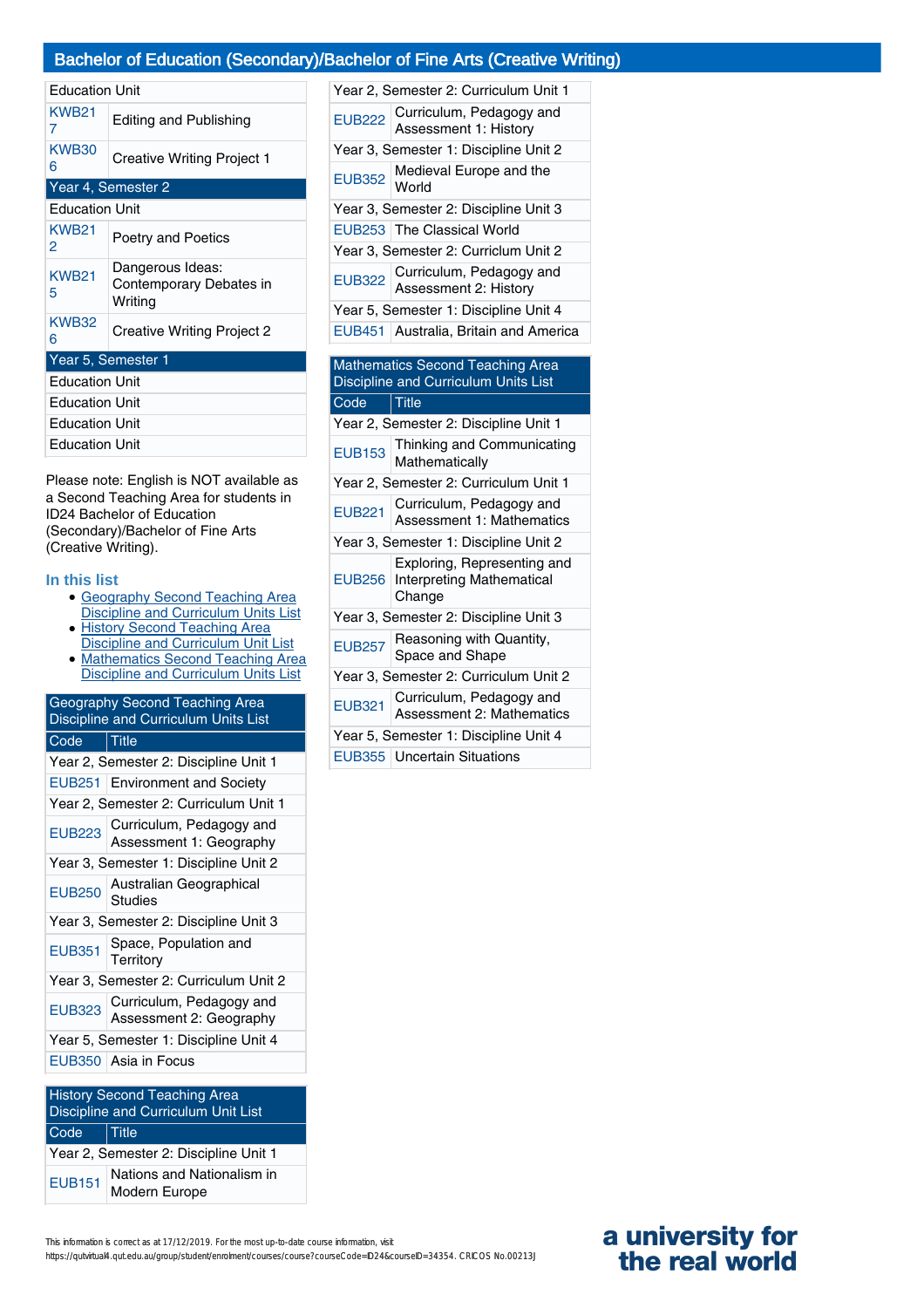# [Bachelor of Education \(Secondary\)/Bachelor of Fine Arts \(Dance\)](https://qutvirtual4.qut.edu.au/group/student/enrolment/courses/course?courseCode=ID24&courseID=34355)

## **Handbook**

| Year                                   | 2019                                                                                                                                                                                 |
|----------------------------------------|--------------------------------------------------------------------------------------------------------------------------------------------------------------------------------------|
| <b>QUT code</b>                        | <b>ID24</b>                                                                                                                                                                          |
| <b>CRICOS</b>                          | 099058G                                                                                                                                                                              |
| <b>Duration</b><br>(full-time)         | 4.5 years                                                                                                                                                                            |
| OP                                     | 13                                                                                                                                                                                   |
| Rank                                   | 72                                                                                                                                                                                   |
| <b>Campus</b>                          | Kelvin Grove                                                                                                                                                                         |
| <b>Domestic fee</b><br>(indicative)    | 2019: CSP \$6,600 per<br>year full-time (96 credit<br>points)                                                                                                                        |
| International fee<br>(indicative)      | 2019: \$30,300 per year<br>full-time (96 credit points)                                                                                                                              |
| <b>Total credit</b><br>points          | 432                                                                                                                                                                                  |
| <b>Credit points</b><br>full-time sem. | 48                                                                                                                                                                                   |
| <b>Start months</b>                    | February<br>5pm Friday 14 September<br>2018: QTÁC applications,<br>I forms, change of<br>major/second major/minor<br>request forms and the<br>QUT online registration<br>form close. |
| Int. Start Months                      | February                                                                                                                                                                             |
| Course<br><b>Coordinator</b>           | Program Director, School<br>of Creative Practice<br>(Creative Industries);<br>phone +61 7 3138 2000;<br>email: askgut@gut.edu.au                                                     |
| <b>Discipline</b><br>Coordinator       | Denise Beutel<br>(Education); Avril Huddy<br>(Dance)<br>Education: 07 3138 3947;<br>Dance: 07 3138 2000<br>educationenq@qut.edu.a<br>u (Education);<br>askqut@qut.edu.au<br>(Dance)  |

## **Domestic Entry requirements Prerequisites**

You must have completed four semesters at high school level (Years 11 and 12) with sound achievement (4, SA) in:

- English
- at least one of Maths A, B or C.

#### **Haven't completed the prerequisite subjects?**

Youmaybeabletomeettheprerequisite requirementsifyou'vecompleted equivalentsubjectsorbycompleting bridgingcourses.

## **[Howtomeetprerequisitere](https://cms.qut.edu.au/corpsite/study/applying/prerequisite-subjects-bachelor-of-education)quirements**

#### **Additional entry requirements**

Youmustcompleteasuccessfulaudition forthedancecomponentofyourcourse.

Foreducation,youmustdemonstrate possessionofkeycompetenciesoutlined bytheAustralianInstituteforTeaching andSchoolLeadership(AITSL)as attributesandmotivationscommonto effectiveteachers.Youmustcompletean onlinequestionnairetodemonstrateyour motivationfor,andunderstandingof,the courseandprofession.Detailsare availablefromt[heQTACinitialtea](http://www.qtac.edu.au/courses---institutions/initial-teacher-education)cher [education](http://www.qtac.edu.au/courses---institutions/initial-teacher-education) website.

## **Important dates**

Thursday 1 August 2019 QTAC applications[, intrafacu](http://external-apps.qut.edu.au/studentservices/ri/i-form)lty [change](http://external-apps.qut.edu.au/studentservices/ri/i-form) form, change [of major](https://secure.qut.edu.au/studentservices/qut/cm) [or minor form](https://secure.qut.edu.au/studentservices/qut/cm) and the [QUT](https://qutvirtual2.qut.edu.au/adtn) [online registration form](https://qutvirtual2.qut.edu.au/adtn) open. 5pm Friday 20 September 2019

All applications and application forms close. Requests for applications and registrations after this date will not be considered. Make sure you allow adequate time to complete each stage of your application before application closing time.

## **How to apply**

#### **Step 1**

Makesureyou'reapplyingforthecorrect course:BachelorofFineArts(Dance).

#### **Step 2**

Applythroug[hQTAC](http://www.qtac.edu.au).CurrentCreative IndustriesFaculty(CIF)undergraduate students changing course or major must instead submit an [intrafaculty change](http://external-apps.qut.edu.au/studentservices/ri/i-form) [form](http://external-apps.qut.edu.au/studentservices/ri/i-form) or [change of major or minor form](https://secure.qut.edu.au/studentservices/qut/cm).

#### **Step 3**

Complete the [QUT online registration](https://qutvirtual2.qut.edu.au/adtn) [form](https://qutvirtual2.qut.edu.au/adtn). You must have a valid QTAC number or current QUT student ID number to complete this step.

You must pay the non-refundable \$70 application service fee via QUTPay. If you're applying via the [Educational](https://cms.qut.edu.au/corpsite/study/applying/adjustment-schemes) [Access Scheme](https://cms.qut.edu.au/corpsite/study/applying/adjustment-schemes) or the [Centralised](https://cms.qut.edu.au/corpsite/study/applying/centralised-assessment-selection-program) **[Assessment Selection Program](https://cms.qut.edu.au/corpsite/study/applying/centralised-assessment-selection-program), you are** exempt from the fee.

Your application is complete once you reach the confirmation notice screen and receive your confirmation email.

#### **Step 4**

Attend your nominated audition and bring your supporting documents with you. You can nominate your audition time as part of the online registration form.

If you're not able to attend an audition, you can submit your audition and personal statement video as part of the online registration form. If you select this option, you'll need to email your supporting documents to [ci@qut.edu.au](mailto:ci@qut.edu.au) by 5pm on Friday 27 September 2019.

# **Supporting documentation**

Make sure you have:

- a printed copy of your registration form confirmation notice or email
- a 4" x 6" full-length body shot, frontfacing and wearing a leotard and tights or a swimsuit (no board shorts)
- [Tertiary Dance Council personal](https://cms.qut.edu.au/__data/assets/pdf_file/0007/475810/Tertiary-Dance-Council-Personal-Statement-Form.pdf) [statement \(PDF file, 46.6 KB\)](https://cms.qut.edu.au/__data/assets/pdf_file/0007/475810/Tertiary-Dance-Council-Personal-Statement-Form.pdf) ●
- **[Tertiary Dance Council](https://cms.qut.edu.au/__data/assets/pdf_file/0008/475766/Tertiary-Dance-Council-Physiotherapist-Examination-Report.pdf)** [physiotherapist report \(PDF file,](https://cms.qut.edu.au/__data/assets/pdf_file/0008/475766/Tertiary-Dance-Council-Physiotherapist-Examination-Report.pdf) [190.5 KB\)](https://cms.qut.edu.au/__data/assets/pdf_file/0008/475766/Tertiary-Dance-Council-Physiotherapist-Examination-Report.pdf) ●

#### **Audition preparation**

[Dance audition preparation \(PDF file,](https://cms.qut.edu.au/__data/assets/pdf_file/0006/475584/dance-audition-preparation-domestic.pdf) [204.8 KB\)](https://cms.qut.edu.au/__data/assets/pdf_file/0006/475584/dance-audition-preparation-domestic.pdf)

#### **Audition location and dates**

We encourage you to attend one of the available audition times, which you can select through the online registration form. The time and date of your interview cannot be changed except in exceptional circumstances.

If you don't attend an audition, or submit your audition and personal statement via video, you won't be considered for a place in the course.

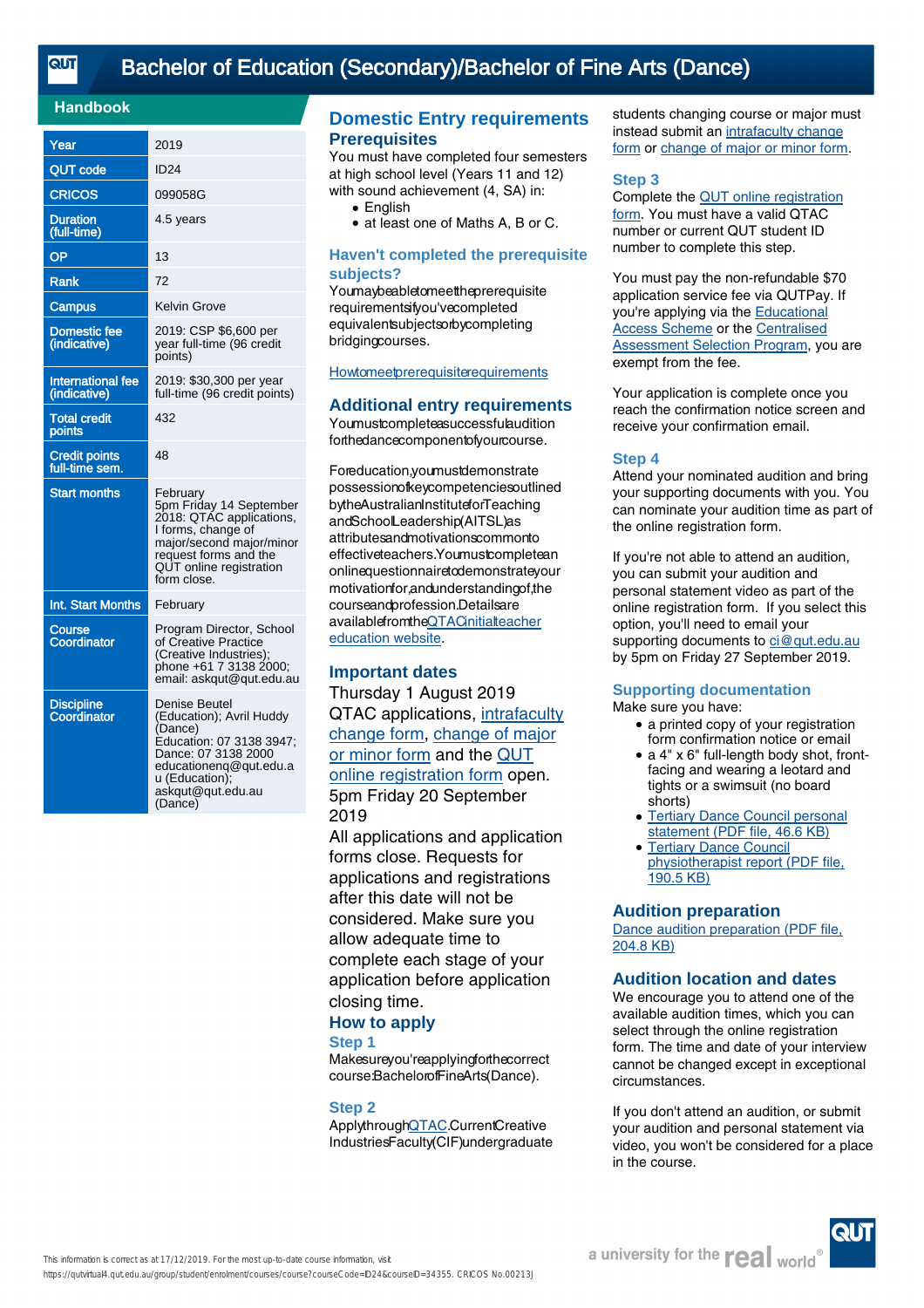#### **Cairns**

#### **Date**

Saturday 28 September 2019 Location

# Turning [Pointe Dance](http://turningpointe.com.au/) Studios,

240 Hartley Street, Cairns Qld 4870

## **Melbourne**

Date

Saturday 28 September 2019 Location

#### The [Australian Ballet](https://www.australianballetschool.com.au/) School, 2

Kavanagh Street, Southbank Vic 3006 **Sydney**

#### **Date**

Sunday 29 September 2019 Location

## [Village Performing](http://villagebroadway.com/) Arts Centre,

4/85 O'Riordan Street, Alexandria NSW 2015

# **Townsville**

# **Date**

Sunday 29 September 2019 Location

[DanceNorth](http://www.dancenorth.com.au/) Australia, cnr of Stanley Street and Walker Street, Townsville Qld 4810

# **Brisbane**

**Date** 

Thursday 3 October 2019 Friday 4 October 2019 Location Z9, Creative Industries Precinct,

cnr of Kelvin Grove Rd & Musk

# Avenue, [QUT](https://cms.qut.edu.au/corpsite/about/campuses-and-facilities/kelvin-grove-campus/maps-and-getting-here) Kelvin Grove

#### Campus **[Audition feedbac](https://cms.qut.edu.au/corpsite/about/campuses-and-facilities/kelvin-grove-campus/maps-and-getting-here)k**

Due to the large number of applications received, we can't provide feedback to applicants.

#### **I need more information**

Contact the Creative Industries Faculty for more information on our audition process. You can get in touch by emailing [ci@qut.edu.au](mailto:ci@qut.edu.au) or calling 3138 8114.

## **When do I find out the outcome? QTAC applications**

Before the November offer round, we will update the preference information within your QTAC application to reflect your outcome. You'll be able to check this via

QTAC's application services.

## **What information will I see on QTAC?**

Within your preferences tab you will see one of the following statuses under the satisfied column:

- Met: You have met the minimum entry requirements to be considered for a place in this course
- Not met: You have not met the minimum entry requirements to be considered for a place in this course. You may want to review your QTAC course preferences.

Meeting the minimum entry requirements does not guarantee a QTAC offer for this course, as there are usually more eligible applicants than places available in the program. Most offers will be made in the November offer round. Further offers may be made in later offer rounds.

#### **Intrafaculty change applications**

Admissions will notify you of your outcome by email, sent to your QUT student email address from December.

#### **Change of major or minor applications**

The Creative Industries Faculty will notify you of your outcome by email, sent to your QUT student email address from late November.

# **International Entry requirements**

# **Prerequisites**

You must have passed four semesters at Australian high school level or equivalent:

- English; and
- at least one of Maths A, B or C.
- 

**Additional entry requirements** Successful audition; and

Pass the Initial Teacher Education Course (ITE) capabilities criteria.

Applicants must demonstrate possession of key competencies outlined by the Australian Institute for Teaching and School Leadership (AITSL) as those attributes and motivations common to effective teachers.

You must complete an online questionnaire to demonstrate your motivation for and understanding of, the course and profession. In the questionnaire you will be asked to:

- Rank a series of potentially appropriate statement responses, in order of what you think is most to least important.
- Provide two x 500 word written statements addressing the

categories and indicators as outlined on the [Teacher Entry Fact](https://www.qtac.edu.au/ArticleDocuments/173/Teacher%20Entry%20Fact%20Sheet.pdf.aspx) [Sheet.](https://www.qtac.edu.au/ArticleDocuments/173/Teacher%20Entry%20Fact%20Sheet.pdf.aspx)

QUT will send you details on how to complete the Initial Teacher Education Course (ITE) Capabilities Criteria questionnaire and submit your written statements after you have lodged an application.

#### **Haven't completed the prerequisite subjects?**

You may be able to meet the prerequisite requirements if you've completed equivalent subjects, by completing bridging courses or the QUT Foundation program.

[How to meet prerequisite requirements](https://www.qut.edu.au/study/applying/undergraduate-applications/prerequisite-subjects)

#### **How to apply**

Applicants are encouraged to apply as soon as possible, applications submitted after November 30 may not be assessed in time for commencement of study in Semester 1 of the following year.

Step 1: Attend an audition. Complete the F form and nominate your preferred audition date; or

Step 2: Unable to attend an audition. Complete the F form and include audition materials, personal statement video and supporting documents with the application. Please refer to the [Dance](https://cms.qut.edu.au/?a=475584) [audition preparation](https://cms.qut.edu.au/?a=475584) for details of what to include in your video submission.

Supporting Documentation

- All documents requested on the F Form
- Confirmation notice of audition time, date and location if you are attending an audition
- 4" x 6" full length body shot facing front in leotard and tights or swim suit (no board shorts)
- [Tertiary Dance Council Personal](https://www.qut.edu.au/?a=475810) **[Statement](https://www.qut.edu.au/?a=475810)** ●
- [Tertiary Dance Council](https://cms.qut.edu.au/?a=475766) [Physiotherapist Report](https://cms.qut.edu.au/?a=475766)
- YouTube link/s of your audition and personal statement video/s if you are unable to attend an audition

 Please send copies only – documents will not be returned.

#### Audition preparation

#### [Dance audition preparation](https://cms.qut.edu.au/?a=475585)

Audition locations and dates

International applicants are encouraged to attend an audition as outlined below. If you do not attend your audition or submit an audition and personal statement video

# **a university for the real world**

This information is correct as at 17/12/2019. For the most up-to-date course information, visit https://qutvirtual4.qut.edu.au/group/student/enrolment/courses/course?courseCode=ID24&courseID=34355. CRICOS No.00213J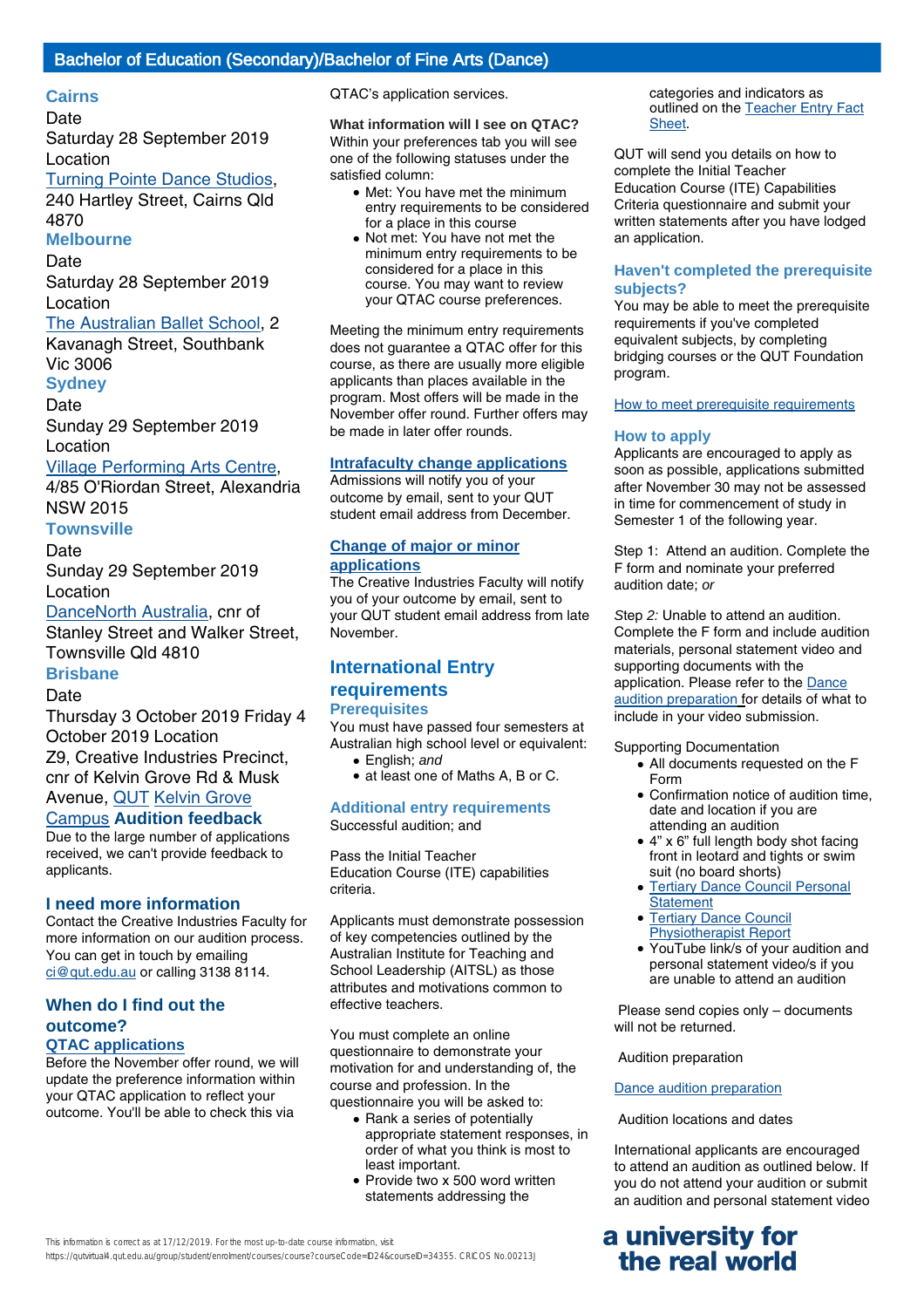## Bachelor of Education (Secondary)/Bachelor of Fine Arts (Dance)

you cannot be considered for a place in the course.

Brisbane: Thursday 27 or Friday 28 September 2018

Z9, Creative Industries Precinct, corner of Kelvin Grove Rd & Musk Avenue, [QUT](https://www.qut.edu.au/campuses-and-facilities/kelvin-grove-campus/maps-and-getting-here) [Kelvin Grove Campus](https://www.qut.edu.au/campuses-and-facilities/kelvin-grove-campus/maps-and-getting-here)

#### Audition feedback

Due to the large number of applications received, the selection panel is unable to provide feedback to applicants.

# **Minimum English requirements**

Students must meet the English proficiency requirements.

| <b>IELTS</b> (International English Language<br><b>Testing System)</b> |     |  |
|------------------------------------------------------------------------|-----|--|
| Overall                                                                | 6.5 |  |
| Listening                                                              | 6.0 |  |
| Reading                                                                | 6.0 |  |
| Writing                                                                | 6.0 |  |
| Speaking                                                               | 6.0 |  |

# **Domestic Course structure**

In order to complete this course, you must complete a total of 432 credit points, made up of 240 credit points from the Bachelor of Education (Secondary) and 192 credit points from the Bachelor of Fine Arts.

#### **Education component**

You will complete:

- core education units (168 credit points)
- a minor (72 credit points)

## **Fine Arts component**

You will complete:

- two common units (24 credit points)
- a fine arts major in Dance (168 credit points).

# **International Course structure**

In order to complete this course, you must complete a total of 432 credit points, made up of 240 credit points from the Bachelor of Education (Secondary) and 192 credit points from the Bachelor of Fine Arts.

## **Education component**

- You will complete:
	- core education units (168 credit points)
	- a minor (72 credit points)

#### **Fine Arts component**

You will complete:

- two common units (24 credit points)
- a fine arts major in Dance (168 credit points).

#### **Sample Structure Semesters**

- Year 1, Semester 1
- Year 1, Semester 2
- Year 2, Semester 1
- Year 2, Semester 2
- Year 3, Semester 1
- Year 3, Semester 2 Year 4, Semester 1
- Year 4, Semester 2
- Year 5, Semester 1

| Year 1, Semester 1<br>Supporting Innovative                                                      |  |  |
|--------------------------------------------------------------------------------------------------|--|--|
|                                                                                                  |  |  |
| <b>EUB101</b><br>Pedagogy with Digital<br>Technologies                                           |  |  |
| EUB104 Stepping In                                                                               |  |  |
| <b>Creative Industries Unit</b>                                                                  |  |  |
| Creative Industries Unit                                                                         |  |  |
| Year 1, Semester 2                                                                               |  |  |
| Introduction to Curriculum,<br>EUB107<br>Pedagogy and Assessment<br>(Secondary)                  |  |  |
| EUB107 requires a blue card                                                                      |  |  |
| Child and Adolescent<br><b>EUB112</b><br>Learning and Development                                |  |  |
| <b>Creative Industries Unit</b>                                                                  |  |  |
| <b>Creative Industries Unit</b>                                                                  |  |  |
| Year 2, Semester 1                                                                               |  |  |
| Professional Experience:<br>Introduction to Professional<br><b>EUB242</b><br>Practice            |  |  |
| Designated unit: EUB242. Contains 15<br>days professional experience and<br>requires a blue card |  |  |
| Culture Studies: Indigenous<br><b>EUB103</b><br>Education                                        |  |  |
| <b>Creative Industries Unit</b>                                                                  |  |  |
| <b>Creative Industries Unit</b>                                                                  |  |  |

#### Year 2, Semester 2

Curriculum Unit 1 for Second Teaching Area from the Education Discipline and Curriculum Units List

Discipline Unit 1 for Second Teaching Area from the Education Discipline and Curriculum Units List

Creative Industries Unit

# Creative Industries Unit

## Year 3, Semester 1

| Professional Experience:<br>EUB343   Informing Professional<br>Practice |
|-------------------------------------------------------------------------|
| Designated Unit: EUB343. Contains 20                                    |

days professional experience and

#### requires a blue card

Discipline Unit 2 for Second Teaching Area from the Education Discipline and Curriculum Units List

EUB213 | Inclusive Practices for Diverse Learners

Creative Industries Unit

#### Year 3, Semester 2

Curriculum Unit 2 for Second Teaching Area from the Education Discipline and Curriculum Units List

Discipline Unit 3 for Second Teaching Area from the Education Discipline and Curriculum Units List

- Creative Industries Unit
- Creative Industries Unit

## Year 4, Semester 1

| <b>EUB444</b>      | Professional Experience:<br><b>Consolidating Professional</b><br>Practice                        |  |
|--------------------|--------------------------------------------------------------------------------------------------|--|
|                    | Designated unit: EUB444. Contains 20<br>days professional experience and<br>requires a blue card |  |
| <b>EUB102</b>      | Teaching in New and<br><b>Emerging Educational</b><br>Contexts                                   |  |
|                    | <b>Creative Industries Unit</b>                                                                  |  |
|                    | <b>Creative Industries Unit</b>                                                                  |  |
|                    | Year 4, Semester 2                                                                               |  |
| <b>EUB329</b>      | Curriculum, Pedagogy and<br>Assessment: Double Degree                                            |  |
|                    | <b>Creative Industries Unit</b>                                                                  |  |
|                    | <b>Creative Industries Unit</b>                                                                  |  |
|                    | <b>Creative Industries Unit</b>                                                                  |  |
| Year 5, Semester 1 |                                                                                                  |  |
|                    |                                                                                                  |  |
| <b>EUB445</b>      | Professional Experience:<br><b>Transition to Professional</b><br>Practice                        |  |
| semester of study. | EUB445 must be taken in your final                                                               |  |
|                    | Designated unit: EUB445. Contains 25<br>days professional experience and<br>requires a blue card |  |
| <b>EUB406</b>      | Stepping Out/ Teaching<br>Performance Assessment                                                 |  |
| semester of study. | EUB406 must be taken in your final                                                               |  |
|                    | Designated unit: EUB406                                                                          |  |
| <b>EUB310</b>      | <b>Teaching EAL/D Learners</b>                                                                   |  |

#### **Semesters**

- Year 1, Semester 1
- Year 1, Semester 2
- Year 2, Semester 1
- Year 2, Semester 2
- Year 3, Semester 1
- Year 3, Semester 2

# **a university for the real world**

https://qutvirtual4.qut.edu.au/group/student/enrolment/courses/course?courseCode=ID24&courseID=34355. CRICOS No.00213J

This information is correct as at 17/12/2019. For the most up-to-date course information, visit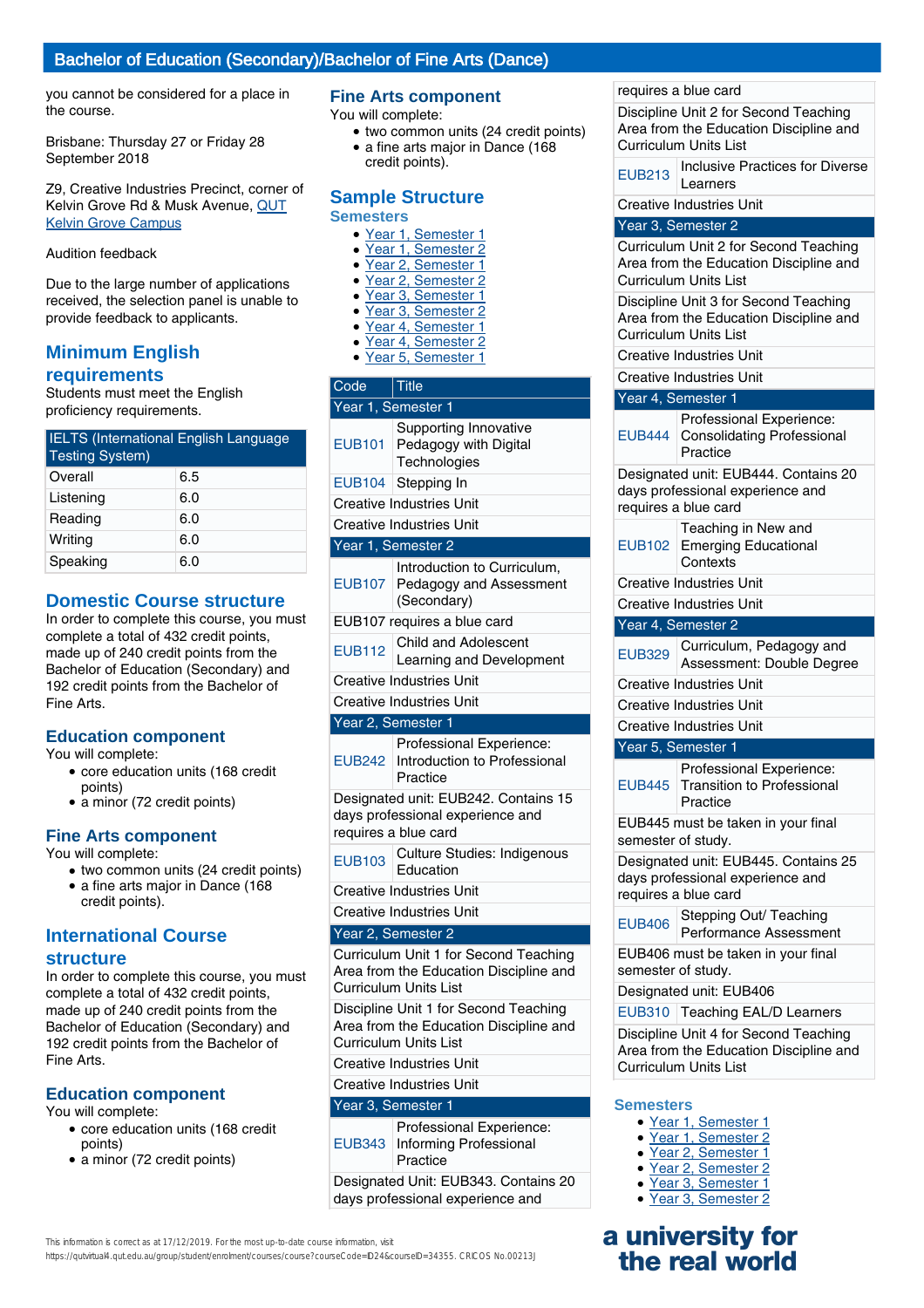# Bachelor of Education (Secondary)/Bachelor of Fine Arts (Dance)

Education Unit Education Unit

- Year 4, Semester 1
- Year 4, Semester 2
- Year 5, Semester 1

| Code                  | $\vert$ Title                                              |  |
|-----------------------|------------------------------------------------------------|--|
|                       | Year 1, Semester 1                                         |  |
| <b>Education Unit</b> |                                                            |  |
| <b>Education Unit</b> |                                                            |  |
| <b>KDB112</b>         | Dance Technique<br>Fundamentals                            |  |
| <b>KDB113</b>         | <b>Dance Studies</b>                                       |  |
|                       | Year 1, Semester 2                                         |  |
| <b>Education Unit</b> |                                                            |  |
| <b>Education Unit</b> |                                                            |  |
| <b>KDB107</b>         | Foundations in Improvisation<br>and Choreographic Practice |  |
| <b>KYB101</b>         | <b>Understanding Creative</b><br>Practice                  |  |
|                       | Note: Students considering studying                        |  |
|                       | overseas in Year 2 Semester 2 must                         |  |
|                       | apply by 1 November.                                       |  |
|                       | Year 2, Semester 1                                         |  |
| <b>Education Unit</b> |                                                            |  |
| <b>Education Unit</b> |                                                            |  |
|                       | KDB210 Dance Composition                                   |  |
| <b>KYB103</b>         | The Creative Body                                          |  |
|                       | Year 2, Semester 2                                         |  |
| <b>Education Unit</b> |                                                            |  |
| <b>Education Unit</b> |                                                            |  |
|                       | KDB122 Popular Dance Styles                                |  |
| <b>KYB102</b>         | Pathways to a Creative<br>Career                           |  |
|                       | Year 3, Semester 1                                         |  |
| <b>Education Unit</b> |                                                            |  |
| <b>Education Unit</b> |                                                            |  |
| <b>Education Unit</b> |                                                            |  |
|                       | KDB218 Performance in Context 1                            |  |
|                       | Year 3, Semester 2                                         |  |
| <b>Education Unit</b> |                                                            |  |
| <b>Education Unit</b> |                                                            |  |
| <b>KDB123</b>         | Dance Legacies                                             |  |
| KDB223                | Screen Dance                                               |  |
|                       | Year 4, Semester 1                                         |  |
|                       |                                                            |  |
| <b>Education Unit</b> |                                                            |  |
| <b>Education Unit</b> |                                                            |  |
| KDB318                | Performance in Context 2                                   |  |
| KYB201                | Socially Engaged Arts<br>Practice                          |  |
|                       | Year 4, Semester 2                                         |  |
| <b>Education Unit</b> |                                                            |  |
| <b>KDB206</b>         | Dance in Contemporary<br>Culture                           |  |
| KDB222                | <b>World Dance</b>                                         |  |
| <b>KDB320</b>         | Independent Dance Project                                  |  |
|                       | Year 5, Semester 1                                         |  |
| <b>Education Unit</b> |                                                            |  |

| <b>Education Unit</b>                                                                                                                                                                                                                                                                                                                                       |                                                                             |  |
|-------------------------------------------------------------------------------------------------------------------------------------------------------------------------------------------------------------------------------------------------------------------------------------------------------------------------------------------------------------|-----------------------------------------------------------------------------|--|
| In this list<br><b>English Second Teaching Area</b><br><b>Discipline and Curriculum Units List</b><br>• Geography Second Teaching Area<br><b>Discipline and Curriculum Units List</b><br>· History Second Teaching Area<br><b>Discipline and Curriculum Units List</b><br>· Mathematics Second Teaching Area<br><b>Discipline and Curriculum Units List</b> |                                                                             |  |
|                                                                                                                                                                                                                                                                                                                                                             | <b>English Second Teaching Area</b><br>Discipline and Curriculum Units List |  |
| Code                                                                                                                                                                                                                                                                                                                                                        | $\vert$ Title                                                               |  |
|                                                                                                                                                                                                                                                                                                                                                             | Year 2, Semester 2: Discipline Unit 1                                       |  |
| <b>EUB152</b>                                                                                                                                                                                                                                                                                                                                               | <b>Teaching Young Adult</b><br>Literature                                   |  |
|                                                                                                                                                                                                                                                                                                                                                             | Year 2, Semester 2: Curriculum Unit 1                                       |  |
| <b>EUB220</b>                                                                                                                                                                                                                                                                                                                                               | Curriculum, Pedagogy and<br>Assessment 1: English                           |  |
|                                                                                                                                                                                                                                                                                                                                                             | Year 3, Semester 1: Discipline Unit 2                                       |  |
|                                                                                                                                                                                                                                                                                                                                                             | EUB254 Studies in Language                                                  |  |
|                                                                                                                                                                                                                                                                                                                                                             | Year 3, Semester 2: Discipline Unit 3                                       |  |
| <b>FUB255</b>                                                                                                                                                                                                                                                                                                                                               | Literature in Secondary<br>Teaching                                         |  |
| Year 3, Semester 2: Curriculum Unit 2                                                                                                                                                                                                                                                                                                                       |                                                                             |  |
| <b>EUB320</b>                                                                                                                                                                                                                                                                                                                                               | Curriculum, Pedagogy and<br>Assessment 2: English                           |  |
|                                                                                                                                                                                                                                                                                                                                                             | Year 5, Semester 1: Discipline Unit 4                                       |  |
| <b>EUB354</b>                                                                                                                                                                                                                                                                                                                                               | <b>Screen Studies and New</b><br>Media                                      |  |
|                                                                                                                                                                                                                                                                                                                                                             | <b>Geography Second Teaching Area</b>                                       |  |
|                                                                                                                                                                                                                                                                                                                                                             | Discipline and Curriculum Units List                                        |  |
| Code                                                                                                                                                                                                                                                                                                                                                        | <b>Title</b>                                                                |  |
|                                                                                                                                                                                                                                                                                                                                                             | Year 2, Semester 2: Discipline Unit 1                                       |  |
|                                                                                                                                                                                                                                                                                                                                                             | EUB251 Environment and Society                                              |  |
|                                                                                                                                                                                                                                                                                                                                                             | Year 2, Semester 2: Curriculum Unit 1                                       |  |
| <b>EUB223</b>                                                                                                                                                                                                                                                                                                                                               | Curriculum, Pedagogy and<br>Assessment 1: Geography                         |  |
| Year 3, Semester 1: Discipline Unit 2                                                                                                                                                                                                                                                                                                                       |                                                                             |  |
| <b>EUB250</b>                                                                                                                                                                                                                                                                                                                                               | Australian Geographical<br><b>Studies</b>                                   |  |
|                                                                                                                                                                                                                                                                                                                                                             | Year 3, Semester 2: Discipline Unit 3                                       |  |
| <b>EUB351</b>                                                                                                                                                                                                                                                                                                                                               | Space, Population and<br>Territory                                          |  |
|                                                                                                                                                                                                                                                                                                                                                             | Year 3. Semester 2: Curriculum Unit 2                                       |  |

|                                       | Year 2, Semester 2: Discipline Unit 1                                       |  |
|---------------------------------------|-----------------------------------------------------------------------------|--|
|                                       | EUB251 Environment and Society                                              |  |
|                                       | Year 2, Semester 2: Curriculum Unit 1                                       |  |
| <b>EUB223</b>                         | Curriculum, Pedagogy and<br>Assessment 1: Geography                         |  |
| Year 3, Semester 1: Discipline Unit 2 |                                                                             |  |
| <b>EUB250</b>                         | Australian Geographical<br><b>Studies</b>                                   |  |
|                                       | Year 3, Semester 2: Discipline Unit 3                                       |  |
| <b>EUB351</b>                         | Space, Population and<br>Territory                                          |  |
|                                       | Year 3, Semester 2: Curriculum Unit 2                                       |  |
| <b>EUB323</b>                         | Curriculum, Pedagogy and<br>Assessment 2: Geography                         |  |
| Year 5, Semester 1: Discipline Unit 4 |                                                                             |  |
|                                       | EUB350 Asia in Focus                                                        |  |
|                                       |                                                                             |  |
|                                       | <b>History Second Teaching Area</b><br>Diopinling and Curriculum United int |  |

# Discipline and Curriculum Units List Code Title Year 2, Semester 2: Discipline Unit 1

| <b>EUB151</b> | Nations and Nationalism in<br>Modern Europe                               |
|---------------|---------------------------------------------------------------------------|
|               | Year 2, Semester 2: Curriculum Unit 1                                     |
| <b>EUB222</b> | Curriculum, Pedagogy and<br><b>Assessment 1: History</b>                  |
|               | Year 3, Semester 1: Discipline Unit 2                                     |
| <b>EUB352</b> | Medieval Europe and the<br>World                                          |
|               | Year 3, Semester 2: Discipline Unit 3                                     |
| <b>EUB253</b> | The Classical World                                                       |
|               | Year 3, Semester 2: Curriculum Unit 2                                     |
| <b>EUB322</b> | Curriculum, Pedagogy and<br>Assessment 2: History                         |
|               | Year 5, Semester 1: Discipline Unit 4                                     |
| <b>EUB451</b> | Australia, Britain and America                                            |
|               | Discipline and Curriculum Units List                                      |
| Code          | $ $ Title                                                                 |
|               | Year 2, Semester 2: Discipline Unit 1                                     |
| <b>EUB153</b> | Thinking and Communicating<br>Mathematically                              |
|               | Year 2, Semester 2: Curriculum Unit 1                                     |
|               | Curriculum, Pedagogy and<br><b>Assessment 1: Mathematics</b>              |
| <b>EUB221</b> | Year 3, Semester 1: Discipline Unit 2                                     |
| <b>EUB256</b> | Exploring, Representing and<br><b>Interpreting Mathematical</b><br>Change |
|               | Year 3, Semester 2: Discipline Unit 3                                     |
| <b>EUB257</b> | Reasoning with Quantity,<br>Space and Shape                               |
|               | Year 3, Semester 2: Curriculum Unit 2                                     |
| <b>EUB321</b> | Curriculum, Pedagogy and<br><b>Assessment 2: Mathematics</b>              |
|               | Year 5, Semester 1: Discipline Unit 4                                     |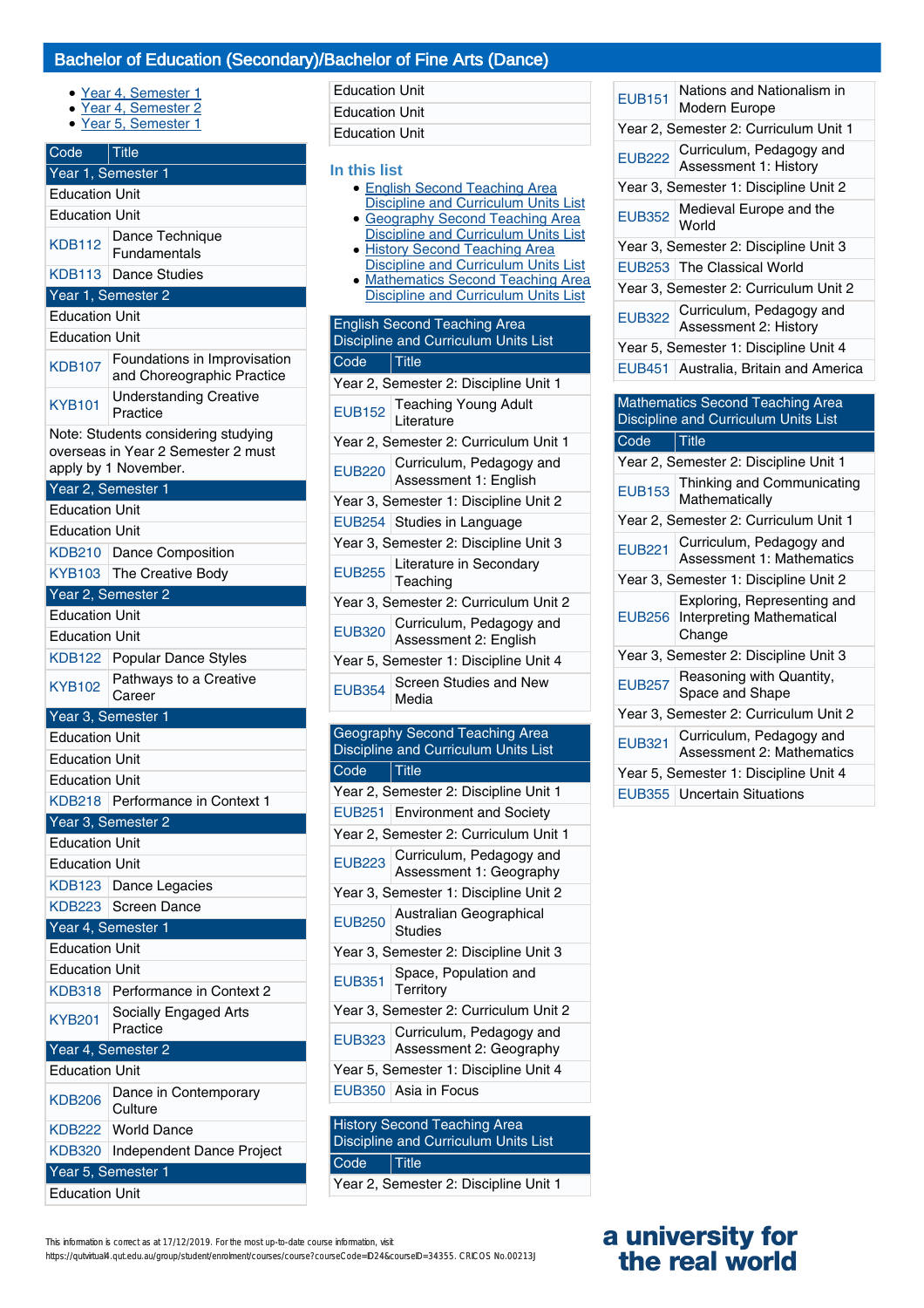# [Bachelor of Education \(Secondary\)/Bachelor of Fine Arts \(Drama\)](https://qutvirtual4.qut.edu.au/group/student/enrolment/courses/course?courseCode=ID24&courseID=34356)

#### **Handbook**

| Year                                     | 2019                                                                                                                                                                                     |
|------------------------------------------|------------------------------------------------------------------------------------------------------------------------------------------------------------------------------------------|
| <b>QUT code</b>                          | <b>ID24</b>                                                                                                                                                                              |
| CRICOS                                   | 099058G                                                                                                                                                                                  |
| <b>Duration</b><br>(full-time)           | 4.5 years                                                                                                                                                                                |
| OP                                       | 9                                                                                                                                                                                        |
| <b>Rank</b>                              | 82                                                                                                                                                                                       |
| <b>OP</b> Guarantee                      | Yes                                                                                                                                                                                      |
| Campus                                   | Kelvin Grove                                                                                                                                                                             |
| <b>Domestic fee</b><br>(indicative)      | 2019: CSP \$6,600 per<br>year full-time (96 credit<br>points)                                                                                                                            |
| <b>International fee</b><br>(indicative) | 2019: \$30,300 per year<br>full-time (96 credit points)                                                                                                                                  |
| <b>Total credit</b><br>points            | 432                                                                                                                                                                                      |
| <b>Credit points</b><br>full-time sem.   | 48                                                                                                                                                                                       |
| <b>Start months</b>                      | February                                                                                                                                                                                 |
| Int. Start Months                        | February                                                                                                                                                                                 |
| <b>Deferment</b>                         | You can defer your offer<br>and postpone the start of<br>your course for one year.                                                                                                       |
| Course<br>Coordinator                    | Program Director, School<br>of Creative Practice<br>(Creative Industries);<br>phone +61 7 3138 2000;<br>email: askgut@gut.edu.au                                                         |
| <b>Discipline</b><br>Coordinator         | Denise Beutel<br>(Education); Dr Caroline<br>Heim (Drama)<br>Education: 07 3138 3947;<br>Drama: 07 3138 2000<br>educationenq@qut.edu.a<br>u (Education);<br>askqut@qut.edu.au<br>(Drama) |

# **Domestic Entry requirements Prerequisites**

You must have completed four semesters at high school level (Years 11 and 12) with sound achievement (4, SA) in:

- English: and
- at least one of Maths A, B or C.

#### **Additional entry requirements**

Applicants must demonstrate possession of key competencies outlined by the Australian Institute for Teaching and School Leadership (AITSL) as those attributes and motivations common to effective teachers.

You must complete an online questionnaire to demonstrate your motivation for and understanding of, the course and profession. Details are available from the [QTAC initial teacher](http://www.qtac.edu.au/courses---institutions/initial-teacher-education) [education webpage](http://www.qtac.edu.au/courses---institutions/initial-teacher-education).

#### **Haven't completed the prerequisite subjects?**

You may be able to meet the prerequisite requirements if you've completed equivalent subjects or by completing bridging courses.

[How to meet prerequisite requirements](https://www.qut.edu.au/study/applying/undergraduate-applications/prerequisite-subjects)

# **International Entry requirements Prerequisites**

You must have passed four semesters at Australian high school level or equivalent:

- English: and
- at least one of Maths A, B or C.

#### **Additional entry requirements** Pass the Initial Teacher

Education Course (ITE) capabilities criteria.

Applicants must demonstrate possession of key competencies outlined by the Australian Institute for Teaching and School Leadership (AITSL) as those attributes and motivations common to effective teachers.

You must complete an online questionnaire to demonstrate your motivation for and understanding of, the course and profession. In the questionnaire you will be asked to:

- Rank a series of potentially appropriate statement responses, in order of what you think is most to least important.
- Provide two x 500 word written statements addressing the categories and indicators as

outlined on the [Teacher Entry Fact](https://www.qtac.edu.au/ArticleDocuments/173/Teacher%20Entry%20Fact%20Sheet.pdf.aspx) [Sheet.](https://www.qtac.edu.au/ArticleDocuments/173/Teacher%20Entry%20Fact%20Sheet.pdf.aspx)

QUT will send you details on how to complete the Initial Teacher Education Course (ITE) Capabilities Criteria questionnaire and submit your written statements after you have lodged an application.

#### **Haven't completed the prerequisite subjects?**

You may be able to meet the prerequisite requirements if you've completed equivalent subjects, by completing bridging courses or the QUT Foundation program.

[How to meet prerequisite requirements](https://www.qut.edu.au/study/applying/undergraduate-applications/prerequisite-subjects)

# **Minimum English requirements**

Students must meet the English proficiency requirements.

| <b>IELTS</b> (International English Language<br><b>Testing System)</b> |     |
|------------------------------------------------------------------------|-----|
| Overall                                                                | 6.5 |
| Listening                                                              | 6.0 |
| Reading                                                                | 6.0 |
| Writing                                                                | 6.0 |
| Speaking                                                               | 6.0 |

# **Domestic Course structure**

In order to complete this course, you must complete a total of 432 credit points, made up of 240 credit points from the Bachelor of Education (Secondary) and 192 credit points from the Bachelor of Fine Arts.

## **Education component**

You will complete:

- core education units (168 credit points)
- a minor (72 credit points)

## **Fine Arts component**

- You will complete:
	- two common units (24 credit points)
	- a fine arts major in Drama (168
	- credit points).

# **International Course**

# **structure**

In order to complete this course, you must complete a total of 432 credit points, made up of 240 credit points from the Bachelor of Education (Secondary) and 192 credit points from the Bachelor of Fine Arts.

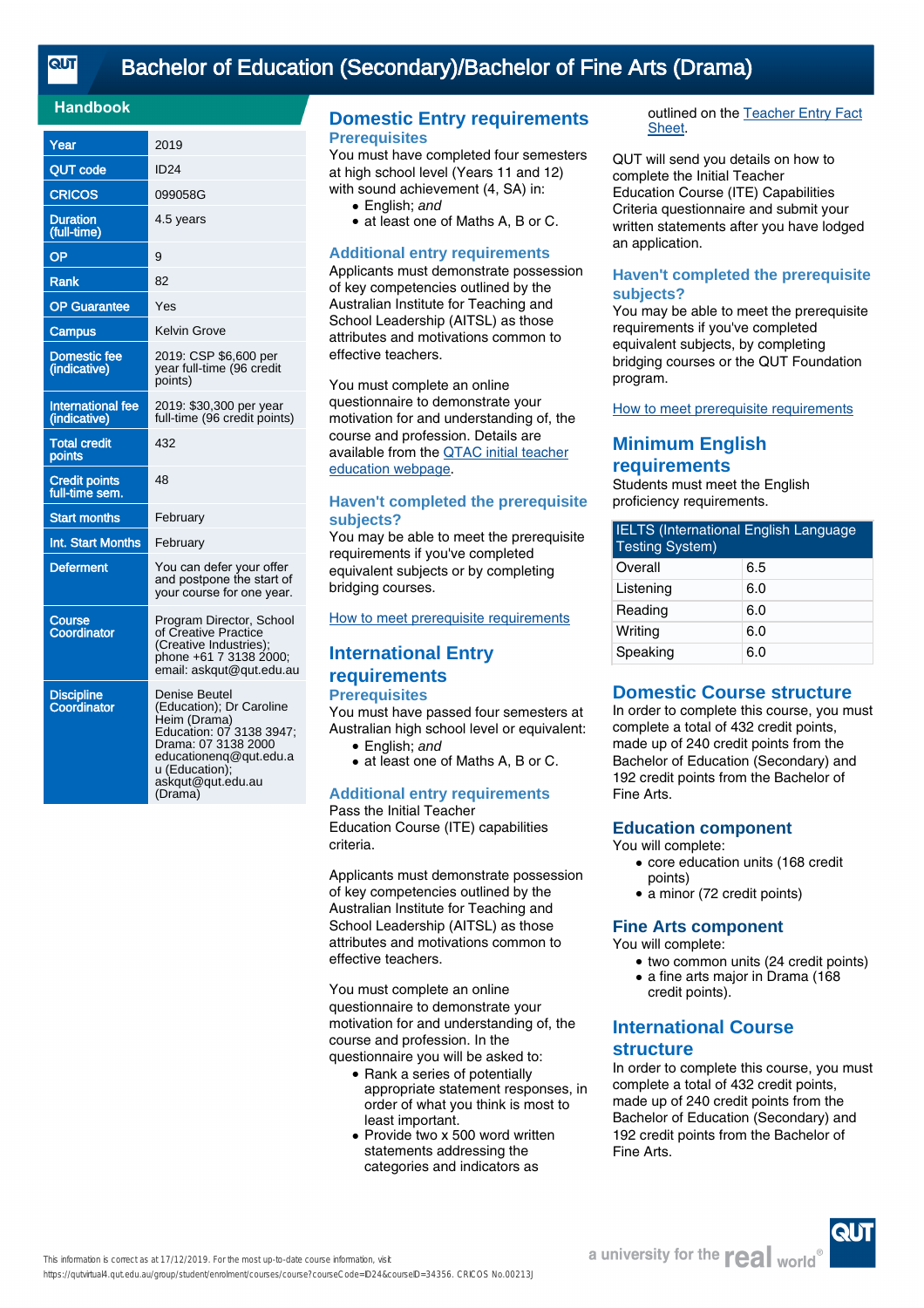# Bachelor of Education (Secondary)/Bachelor of Fine Arts (Drama)

#### **Education component**

You will complete:

- core education units (168 credit points)
- a minor (72 credit points)

## **Fine Arts component**

You will complete:

- two common units (24 credit points) • a fine arts major in Drama (168 credit points).
- **Sample Structure**

#### **Semesters**

- Year 1, Semester 1
- Year 1, Semester 2
- Year 2, Semester 1
- Year 2, Semester 2
- Year 3, Semester 1
- Year 3, Semester 2
- Year 4, Semester 1
- Year 4, Semester 2 ● Year 5, Semester 1

#### Code Title Year 1, Semester 1 EUB101 Supporting Innovative Pedagogy with Digital **Technologies** EUB104 Stepping In Creative Industries Unit Creative Industries Unit Year 1, Semester 2 EUB107 Introduction to Curriculum, Pedagogy and Assessment (Secondary) EUB107 requires a blue card EUB112 Child and Adolescent Learning and Development Creative Industries Unit Creative Industries Unit Year 2, Semester 1 EUB242 Introduction to Professional Professional Experience: Practice Designated unit: EUB242. Contains 15 days professional experience and requires a blue card EUB103 Culture Studies: Indigenous Education Creative Industries Unit Creative Industries Unit

#### Year 2, Semester 2

Curriculum Unit 1 for Second Teaching Area from the Education Discipline and Curriculum Units List

Discipline Unit 1 for Second Teaching Area from the Education Discipline and Curriculum Units List Creative Industries Unit

Creative Industries Unit

#### Year 3, Semester 1

EUB343 Informing Professional Professional Experience: Practice

Designated Unit: EUB343. Contains 20 days professional experience and requires a blue card

Discipline Unit 2 for Second Teaching Area from the Education Discipline and Curriculum Units List

**EUB213** Inclusive Practices for Diverse Learners

Creative Industries Unit

#### Year 3, Semester 2

Curriculum Unit 2 for Second Teaching Area from the Education Discipline and Curriculum Units List

Discipline Unit 3 for Second Teaching Area from the Education Discipline and Curriculum Units List

Creative Industries Unit

| <b>Creative Industries Unit</b>                                                                  |                                                                                                          |  |
|--------------------------------------------------------------------------------------------------|----------------------------------------------------------------------------------------------------------|--|
|                                                                                                  | Year 4, Semester 1                                                                                       |  |
| <b>EUB444</b>                                                                                    | Professional Experience:<br><b>Consolidating Professional</b><br>Practice                                |  |
| Designated unit: EUB444. Contains 20<br>days professional experience and<br>requires a blue card |                                                                                                          |  |
| <b>EUB102</b>                                                                                    | Teaching in New and<br><b>Emerging Educational</b><br>Contexts                                           |  |
|                                                                                                  | Creative Industries Unit                                                                                 |  |
|                                                                                                  | <b>Creative Industries Unit</b>                                                                          |  |
|                                                                                                  | Year 4, Semester 2                                                                                       |  |
| <b>EUB329</b>                                                                                    | Curriculum, Pedagogy and<br>Assessment: Double Degree                                                    |  |
|                                                                                                  | <b>Creative Industries Unit</b>                                                                          |  |
|                                                                                                  | Creative Industries Unit                                                                                 |  |
|                                                                                                  | <b>Creative Industries Unit</b>                                                                          |  |
|                                                                                                  | Year 5, Semester 1                                                                                       |  |
| <b>EUB445</b>                                                                                    | Professional Experience:<br><b>Transition to Professional</b><br>Practice                                |  |
| semester of study.                                                                               | EUB445 must be taken in your final                                                                       |  |
| Designated unit: EUB445. Contains 25<br>days professional experience and<br>requires a blue card |                                                                                                          |  |
| <b>EUB406</b>                                                                                    | Stepping Out/ Teaching<br>Performance Assessment                                                         |  |
| EUB406 must be taken in your final<br>semester of study.                                         |                                                                                                          |  |
|                                                                                                  | Designated unit: EUB406                                                                                  |  |
| <b>EUB310</b>                                                                                    | Teaching EAL/D Learners                                                                                  |  |
|                                                                                                  | Discipline Unit 4 for Second Teaching<br>Area from the Education Discipline and<br>Curriculum Units List |  |

#### **Semesters**

- Year 1, Semester 1
- Year 1, Semester 2
- Year 2, Semester 1
- Year 2, Semester 2 Year 3, Semester 1
- Year 3, Semester 2
- Year 4, Semester 1
- Year 4, Semester 2
- Year 5, Semester 1

| Title                                                                                             |  |
|---------------------------------------------------------------------------------------------------|--|
| Year 1, Semester 1                                                                                |  |
| <b>Education Unit</b>                                                                             |  |
| <b>Education Unit</b>                                                                             |  |
| KTB110 Plays that Changed the World                                                               |  |
| KYB103 The Creative Body                                                                          |  |
| Year 1, Semester 2                                                                                |  |
| <b>Education Unit</b>                                                                             |  |
| <b>Education Unit</b>                                                                             |  |
| <b>Understanding Creative</b><br>Practice                                                         |  |
| Pathways to a Creative<br>Career                                                                  |  |
| Note: Students considering studying<br>overseas in Year 2 Semester 2 must<br>apply by 1 November. |  |
| Year 2, Semester 1                                                                                |  |
| <b>Education Unit</b>                                                                             |  |
| <b>Education Unit</b>                                                                             |  |
| KTB111<br>The Authentic Performer                                                                 |  |
| Socially Engaged Arts<br>Practice                                                                 |  |
| Year 2, Semester 2                                                                                |  |
| <b>Education Unit</b>                                                                             |  |
| <b>Education Unit</b>                                                                             |  |
| KTB120 Diverse Theatre Practice                                                                   |  |
| Drama Practice 1:<br>Collaboration                                                                |  |
| Year 3, Semester 1                                                                                |  |
| <b>Education Unit</b>                                                                             |  |
| <b>Education Unit</b>                                                                             |  |
| <b>Education Unit</b>                                                                             |  |
| Drama Practice 2:<br>Interpretation                                                               |  |
| Year 3, Semester 2                                                                                |  |
| <b>Education Unit</b>                                                                             |  |
| <b>Education Unit</b>                                                                             |  |
| KTB121 The Responsive Performer                                                                   |  |
| Drama Practice 3:<br>Transformation                                                               |  |
|                                                                                                   |  |
| Year 4, Semester 1                                                                                |  |
| <b>Education Unit</b>                                                                             |  |
| <b>Education Unit</b>                                                                             |  |
| KTB217 Story and Performance                                                                      |  |
| Drama Practice 4: Generation                                                                      |  |
|                                                                                                   |  |

# **a university for the real world**

#### This information is correct as at 17/12/2019. For the most up-to-date course information, visit

https://qutvirtual4.qut.edu.au/group/student/enrolment/courses/course?courseCode=ID24&courseID=34356. CRICOS No.00213J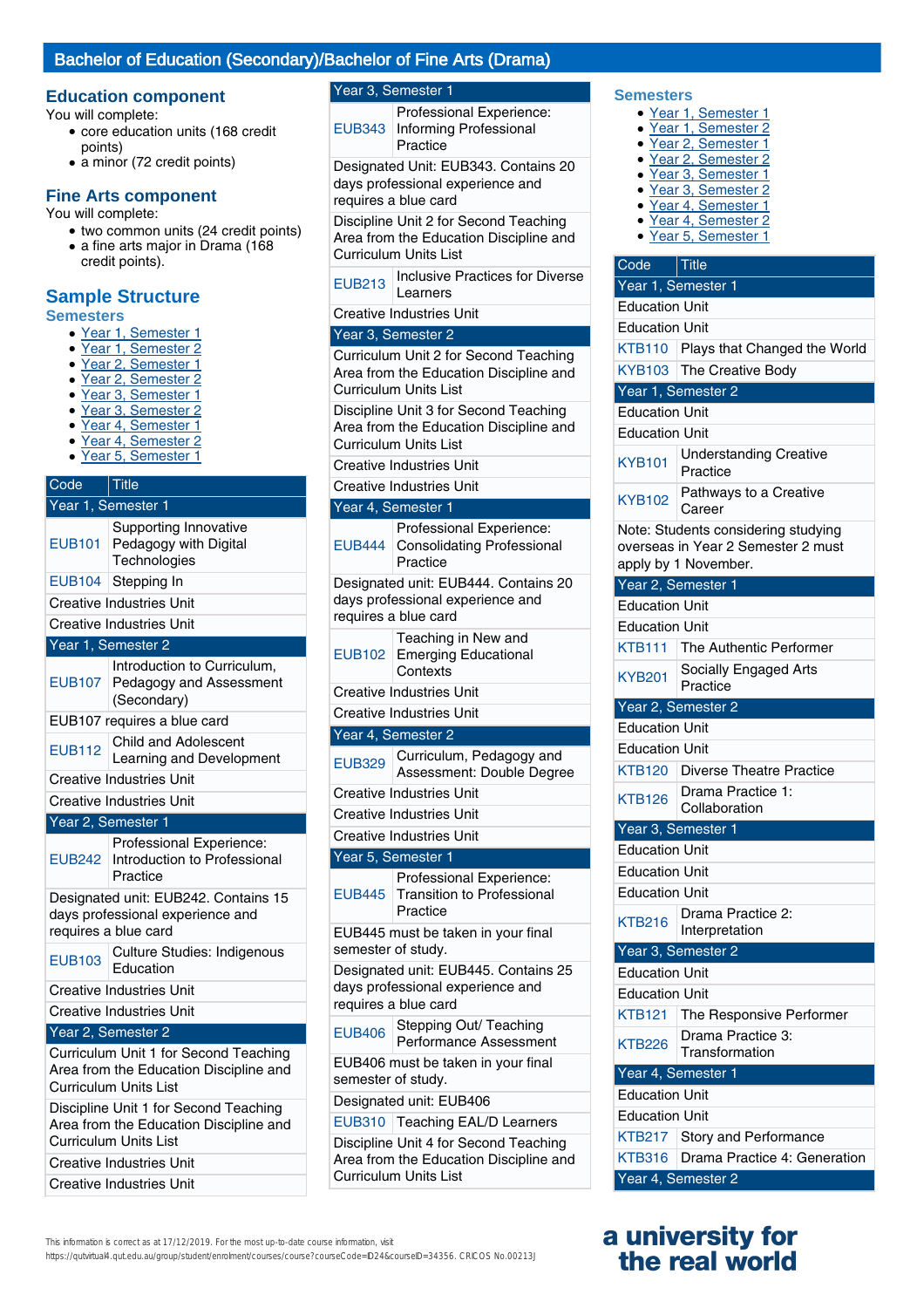# Bachelor of Education (Secondary)/Bachelor of Fine Arts (Drama)

| Education Unit |  |
|----------------|--|
|----------------|--|

| <b>KTB225</b>         | <b>Radical Theatre Forms</b>           |
|-----------------------|----------------------------------------|
| <b>KTB227</b>         | Leadership in Creative<br>Contexts     |
|                       | KTB326   Drama Practice 5: Realisation |
| Year 5, Semester 1    |                                        |
| <b>Education Unit</b> |                                        |
| <b>Education Unit</b> |                                        |
| <b>Education Unit</b> |                                        |
| <b>Education Unit</b> |                                        |

#### **In this list**

- English Second Teaching Area
- Discipline and Curriculum Units List • Geography Second Teaching Area Discipline and Curriculum Units List
- History Second Teaching Area Discipline and Curriculum Units List
- Mathematics Second Teaching Area Discipline and Curriculum Units List

| <b>English Second Teaching Area</b><br>Discipline and Curriculum Units List |                                                          |  |
|-----------------------------------------------------------------------------|----------------------------------------------------------|--|
| Code                                                                        | Title                                                    |  |
| Year 2, Semester 2: Discipline Unit 1                                       |                                                          |  |
| <b>EUB152</b>                                                               | Teaching Young Adult<br>Literature                       |  |
| Year 2, Semester 2: Curriculum Unit 1                                       |                                                          |  |
|                                                                             | EUB220 Curriculum, Pedagogy and<br>Assessment 1: English |  |
| Year 3, Semester 1: Discipline Unit 2                                       |                                                          |  |
|                                                                             | EUB254 Studies in Language                               |  |
| Year 3, Semester 2: Discipline Unit 3                                       |                                                          |  |
|                                                                             | EUB255 Literature in Secondary                           |  |
| Year 3, Semester 2: Curriculum Unit 2                                       |                                                          |  |
| <b>EUB320</b>                                                               | Curriculum, Pedagogy and<br>Assessment 2: English        |  |
| Year 5, Semester 1: Discipline Unit 4                                       |                                                          |  |
| <b>EUB354</b>                                                               | Screen Studies and New<br>Media                          |  |

| Geography Second Teaching Area<br>Discipline and Curriculum Units List |                                                     |  |
|------------------------------------------------------------------------|-----------------------------------------------------|--|
| Code                                                                   | <b>Title</b>                                        |  |
| Year 2, Semester 2: Discipline Unit 1                                  |                                                     |  |
|                                                                        | EUB251 Environment and Society                      |  |
| Year 2, Semester 2: Curriculum Unit 1                                  |                                                     |  |
| <b>EUB223</b>                                                          | Curriculum, Pedagogy and<br>Assessment 1: Geography |  |
| Year 3, Semester 1: Discipline Unit 2                                  |                                                     |  |
| <b>EUB250</b>                                                          | Australian Geographical<br>Studies                  |  |
| Year 3, Semester 2: Discipline Unit 3                                  |                                                     |  |
| <b>EUB351</b>                                                          | Space, Population and<br>Territory                  |  |
| Year 3, Semester 2: Curriculum Unit 2                                  |                                                     |  |
| <b>EUB323</b>                                                          | Curriculum, Pedagogy and<br>Assessment 2: Geography |  |

| <b>History Second Teaching Area</b><br>Discipline and Curriculum Units List     |                                                                           |  |
|---------------------------------------------------------------------------------|---------------------------------------------------------------------------|--|
| Code                                                                            | $ $ Title                                                                 |  |
| Year 2, Semester 2: Discipline Unit 1                                           |                                                                           |  |
| <b>EUB151</b>                                                                   | Nations and Nationalism in<br>Modern Europe                               |  |
| Year 2, Semester 2: Curriculum Unit 1                                           |                                                                           |  |
| <b>EUB222</b>                                                                   | Curriculum, Pedagogy and<br>Assessment 1: History                         |  |
| Year 3, Semester 1: Discipline Unit 2                                           |                                                                           |  |
| <b>EUB352</b>                                                                   | Medieval Europe and the<br>World                                          |  |
|                                                                                 | Year 3, Semester 2: Discipline Unit 3                                     |  |
|                                                                                 | EUB253 The Classical World                                                |  |
|                                                                                 | Year 3, Semester 2: Curriculum Unit 2                                     |  |
| <b>EUB322</b>                                                                   | Curriculum, Pedagogy and<br>Assessment 2: History                         |  |
| Year 5, Semester 1: Discipline Unit 4                                           |                                                                           |  |
| <b>EUB451</b>                                                                   | Australia, Britain and America                                            |  |
| <b>Mathematics Second Teaching Area</b><br>Discipline and Curriculum Units List |                                                                           |  |
|                                                                                 |                                                                           |  |
| Code                                                                            | <b>Title</b>                                                              |  |
|                                                                                 | Year 2, Semester 2: Discipline Unit 1                                     |  |
| <b>EUB153</b>                                                                   | Thinking and Communicating<br>Mathematically                              |  |
|                                                                                 | Year 2, Semester 2: Curriculum Unit 1                                     |  |
| <b>EUB221</b>                                                                   | Curriculum, Pedagogy and<br><b>Assessment 1: Mathematics</b>              |  |
|                                                                                 | Year 3, Semester 1: Discipline Unit 2                                     |  |
| <b>EUB256</b>                                                                   | Exploring, Representing and<br><b>Interpreting Mathematical</b><br>Change |  |
|                                                                                 | Year 3, Semester 2: Discipline Unit 3                                     |  |
| <b>EUB257</b>                                                                   | Reasoning with Quantity,<br>Space and Shape                               |  |
|                                                                                 | Year 3, Semester 2: Curriculum Unit 2                                     |  |
| <b>EUB321</b>                                                                   | Curriculum, Pedagogy and<br><b>Assessment 2: Mathematics</b>              |  |
|                                                                                 | Year 5, Semester 1: Discipline Unit 4                                     |  |

Year 5, Semester 1: Discipline Unit 4

EUB350 Asia in Focus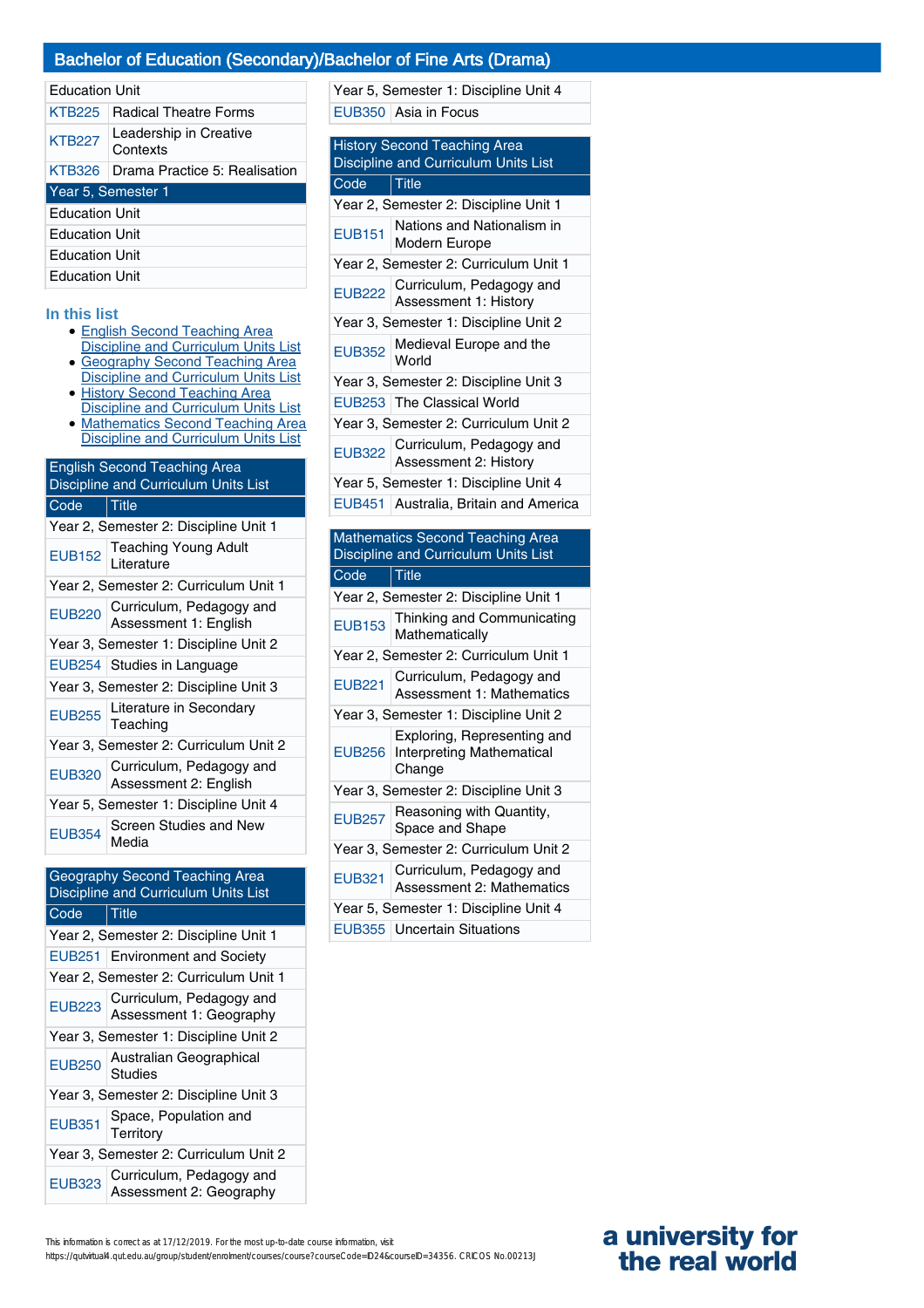# [Bachelor of Education \(Secondary\)/Bachelor of Fine Arts \(Film, Screen and New Media\)](https://qutvirtual4.qut.edu.au/group/student/enrolment/courses/course?courseCode=ID24&courseID=34357)

#### **Handbook**

| Year                                     | 2019                                                                                                                                                                                                                                  |
|------------------------------------------|---------------------------------------------------------------------------------------------------------------------------------------------------------------------------------------------------------------------------------------|
| <b>QUT code</b>                          | <b>ID24</b>                                                                                                                                                                                                                           |
| <b>CRICOS</b>                            | 099058G                                                                                                                                                                                                                               |
| <b>Duration</b><br>(full-time)           | 4.5 years                                                                                                                                                                                                                             |
| OP                                       | 9                                                                                                                                                                                                                                     |
| <b>Rank</b>                              | 82                                                                                                                                                                                                                                    |
| <b>OP Guarantee</b>                      | Yes                                                                                                                                                                                                                                   |
| Campus                                   | <b>Kelvin Grove</b>                                                                                                                                                                                                                   |
| <b>Domestic fee</b><br>(indicative)      | 2019: CSP \$6,600 per<br>year full-time (96 credit<br>points)                                                                                                                                                                         |
| <b>International fee</b><br>(indicative) | 2019: \$30,300 per year<br>full-time (96 credit points)                                                                                                                                                                               |
| <b>Total credit</b><br>points            | 432                                                                                                                                                                                                                                   |
| <b>Credit points</b><br>full-time sem.   | 48                                                                                                                                                                                                                                    |
| <b>Start months</b>                      | February                                                                                                                                                                                                                              |
| Int. Start Months                        | February                                                                                                                                                                                                                              |
| <b>Deferment</b>                         | You can defer your offer<br>and postpone the start of<br>your course for one year.                                                                                                                                                    |
| Course<br>Coordinator                    | Program Director, School<br>of Creative Practice<br>(Creative Industries);<br>phone +61 7 3138 2000;<br>email: askqut@qut.edu.au                                                                                                      |
| <b>Discipline</b><br>Coordinator         | <b>Denise Beutel</b><br>(Education); Joe Carter<br>(Film, Screen and New<br>Media)<br>Education: 07 3138 3947;<br>Film: 07 3138 2000<br>educationenq@qut.edu.a<br>u (Education);<br>askqut@qut.edu.au (Film,<br>Screen and New Media) |

#### **Domestic Entry requirements Prerequisites**

You must have completed four semesters at high school level (Years 11 and 12) with sound achievement (4, SA) in:

- English: and
- at least one of Maths A, B or C.

#### **Additional entry requirements**

Applicants must demonstrate possession of key competencies outlined by the Australian Institute for Teaching and School Leadership (AITSL) as those attributes and motivations common to effective teachers.

You must complete an online questionnaire to demonstrate your motivation for and understanding of, the course and profession. Details are available from the [QTAC initial teacher](http://www.qtac.edu.au/courses---institutions/initial-teacher-education) [education webpage](http://www.qtac.edu.au/courses---institutions/initial-teacher-education).

#### **Haven't completed the prerequisite subjects?**

You may be able to meet the prerequisite requirements if you've completed equivalent subjects or by completing bridging courses.

[How to meet prerequisite requirements](https://www.qut.edu.au/study/applying/undergraduate-applications/prerequisite-subjects)

# **International Entry requirements Prerequisites**

You must have passed four semesters at Australian high school level or equivalent:

- English: and
- at least one of Maths A, B or C.

# **Additional entry requirements**

Pass the Initial Teacher Education Course (ITE) capabilities criteria.

Applicants must demonstrate possession of key competencies outlined by the Australian Institute for Teaching and School Leadership (AITSL) as those attributes and motivations common to effective teachers.

You must complete an online questionnaire to demonstrate your motivation for and understanding of, the course and profession. In the questionnaire you will be asked to:

- Rank a series of potentially appropriate statement responses, in order of what you think is most to least important.
- Provide two x 500 word written statements addressing the categories and indicators as

outlined on the [Teacher Entry Fact](https://www.qtac.edu.au/ArticleDocuments/173/Teacher%20Entry%20Fact%20Sheet.pdf.aspx) [Sheet.](https://www.qtac.edu.au/ArticleDocuments/173/Teacher%20Entry%20Fact%20Sheet.pdf.aspx)

QUT will send you details on how to complete the Initial Teacher Education Course (ITE) Capabilities Criteria questionnaire and submit your written statements after you have lodged an application.

#### **Haven't completed the prerequisite subjects?**

You may be able to meet the prerequisite requirements if you've completed equivalent subjects, by completing bridging courses or the QUT Foundation program.

[How to meet prerequisite requirements](https://www.qut.edu.au/study/applying/undergraduate-applications/prerequisite-subjects)

# **Minimum English requirements**

Students must meet the English proficiency requirements.

| <b>IELTS</b> (International English Language<br><b>Testing System)</b> |     |  |  |
|------------------------------------------------------------------------|-----|--|--|
| Overall                                                                | 6.5 |  |  |
| Listening                                                              | 6.0 |  |  |
| Reading                                                                | 6.0 |  |  |
| Writing                                                                | 6.0 |  |  |
| Speaking                                                               | 6.0 |  |  |

## **Domestic Course structure**

In order to complete this course, you must complete a total of 432 credit points, made up of 240 credit points from the Bachelor of Education (Secondary) and 192 credit points from the Bachelor of Fine Arts.

## **Education component**

You will complete:

- core education units (168 credit points)
- a minor (72 credit points)

#### **Fine Arts component**

You will complete:

- two common units (24 credit points)
- a fine arts major in Film, Screen and New Media (168 credit points).
- **International Course**

## **structure**

In order to complete this course, you must complete a total of 432 credit points, made up of 240 credit points from the Bachelor of Education (Secondary) and 192 credit points from the Bachelor of Fine Arts.

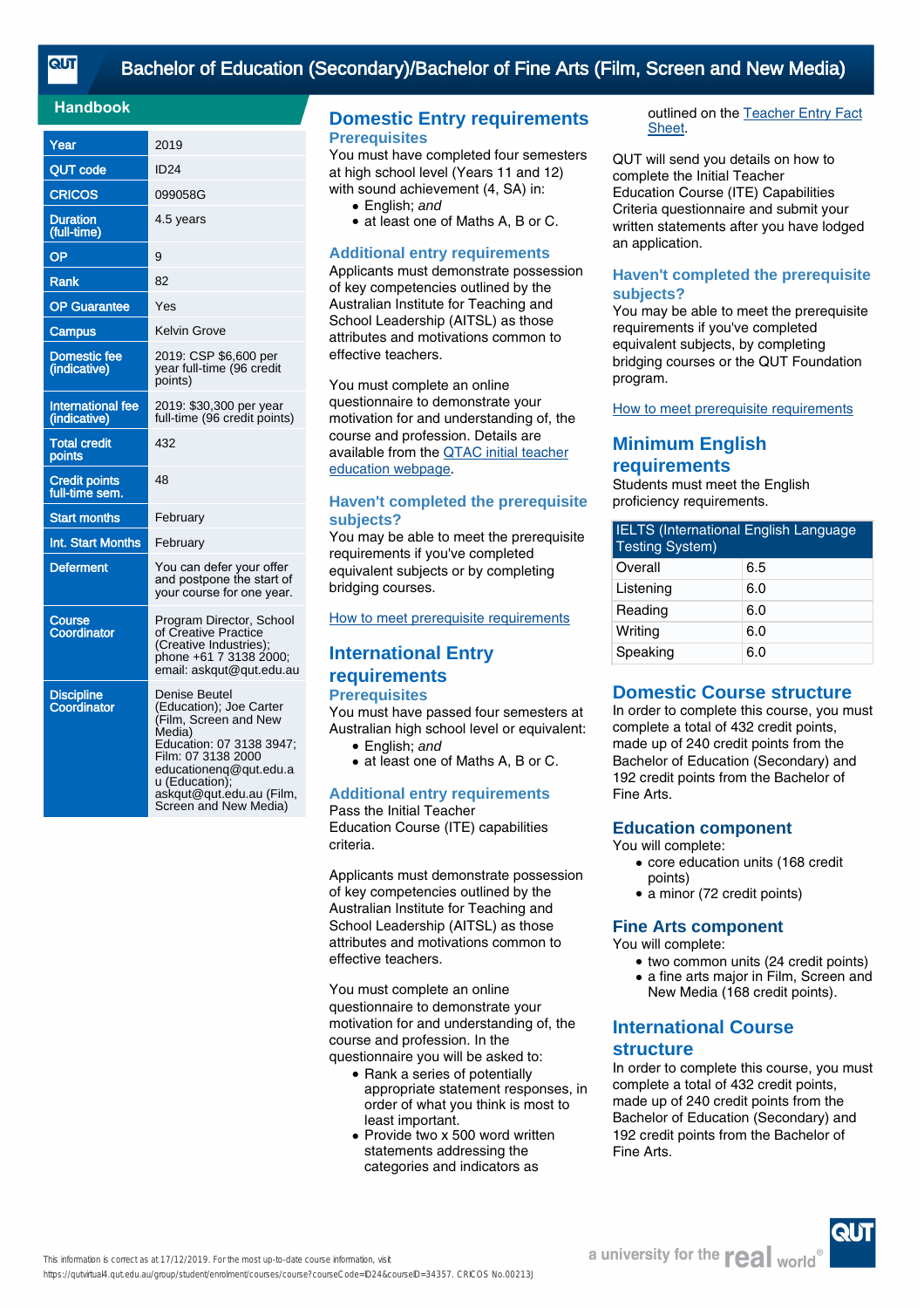## Bachelor of Education (Secondary)/Bachelor of Fine Arts (Film, Screen and New Media)

## **Education component** The Year 3, Semester 1 **Semesters**

You will complete:

- core education units (168 credit points)
- a minor (72 credit points)

### **Fine Arts component**

You will complete:

• two common units (24 credit points) • a fine arts major in Film, Screen and New Media (168 credit points).

## **Sample Structure**

#### **Semesters**

- Year 1, Semester 1
- Year 1, Semester 2
- Year 2, Semester 1
- Year 2, Semester 2
- Year 3, Semester 1
- Year 3, Semester 2
- Year 4, Semester 1 Year 4, Semester 2
- Year 5, Semester 1

### Code Title Year 1, Semester 1 EUB101 Supporting Innovative Pedagogy with Digital **Technologies** EUB104 Stepping In Creative Industries Unit Creative Industries Unit Year 1, Semester 2 EUB107 Pedagogy and Assessment Introduction to Curriculum, (Secondary) EUB107 requires a blue card EUB112 Child and Adolescent Learning and Development Creative Industries Unit Creative Industries Unit Year 2, Semester 1 EUB242 Introduction to Professional Professional Experience: Practice Designated unit: EUB242. Contains 15 days professional experience and requires a blue card EUB103 Culture Studies: Indigenous Education Creative Industries Unit Creative Industries Unit Year 2, Semester 2 Curriculum Unit 1 for Second Teaching Area from the Education Discipline and Curriculum Units List Discipline Unit 1 for Second Teaching

Area from the Education Discipline and Curriculum Units List Creative Industries Unit

Creative Industries Unit

EUB343 Informing Professional Professional Experience: Practice

Designated Unit: EUB343. Contains 20 days professional experience and requires a blue card

Discipline Unit 2 for Second Teaching Area from the Education Discipline and Curriculum Units List

**EUB213** Inclusive Practices for Diverse Learners

Creative Industries Unit

#### Year 3, Semester 2

Curriculum Unit 2 for Second Teaching Area from the Education Discipline and Curriculum Units List

Discipline Unit 3 for Second Teaching Area from the Education Discipline and Curriculum Units List

Creative Industries Unit

| <b>Creative Industries Unit</b>                                                                  |                                                                           |  |
|--------------------------------------------------------------------------------------------------|---------------------------------------------------------------------------|--|
| Year 4, Semester 1                                                                               |                                                                           |  |
| <b>EUB444</b>                                                                                    | Professional Experience:<br><b>Consolidating Professional</b><br>Practice |  |
| Designated unit: EUB444. Contains 20<br>days professional experience and<br>requires a blue card |                                                                           |  |
| <b>EUB102</b>                                                                                    | Teaching in New and<br><b>Emerging Educational</b><br>Contexts            |  |
|                                                                                                  | <b>Creative Industries Unit</b>                                           |  |
|                                                                                                  | <b>Creative Industries Unit</b>                                           |  |
|                                                                                                  | Year 4, Semester 2                                                        |  |
| <b>EUB329</b>                                                                                    | Curriculum, Pedagogy and<br>Assessment: Double Degree                     |  |
|                                                                                                  | <b>Creative Industries Unit</b>                                           |  |
|                                                                                                  | <b>Creative Industries Unit</b>                                           |  |
|                                                                                                  | <b>Creative Industries Unit</b>                                           |  |
|                                                                                                  | Year 5, Semester 1                                                        |  |
| <b>EUB445</b>                                                                                    | Professional Experience:<br><b>Transition to Professional</b><br>Practice |  |
| EUB445 must be taken in your final<br>semester of study.                                         |                                                                           |  |
| Designated unit: EUB445. Contains 25<br>days professional experience and<br>requires a blue card |                                                                           |  |
| <b>EUB406</b>                                                                                    | Stepping Out/ Teaching<br>Performance Assessment                          |  |
| EUB406 must be taken in your final<br>semester of study.                                         |                                                                           |  |
|                                                                                                  | Designated unit: EUB406                                                   |  |
| <b>EUB310</b>                                                                                    | <b>Teaching EAL/D Learners</b>                                            |  |
| Discipline Unit 4 for Second Teaching<br>Area from the Education Discipline and                  |                                                                           |  |

- Year 1, Semester 1
- Year 1, Semester 2
- Year 2, Semester 1
- Year 2, Semester 2
- Year 3, Semester 1 ● Year 3, Semester 2
- Year 4, Semester 1
- Year 4, Semester 2
- Year 5, Semester 1
- 

## Code Title Year 1, Semester 1 Education Unit Education Unit KPB113 Screen Text Analysis KPB116 | Introduction to Screenwriting Year 1, Semester 2 Education Unit Education Unit KYB101 Understanding Creative Practice KYB102 Pathways to a Creative Career Note: Students considering studying overseas in Year 2 Semester 2 must apply by 1 November. Year 2, Semester 1 Education Unit Education Unit KPB117 Screen Crafts: Non-Fiction KPB208 Screen Genres Year 2, Semester 2 Education Unit Education Unit KPB121 Screen Business KPB122 Screen Crafts: Narratives Year 3, Semester 1 Education Unit Education Unit Education Unit One unit from the Film, Screen and New Media Options List (KPB215, KPB216 or KPB217): KPB215 Advanced Screenwriting KPB216 Screen Content Production Management KPB217 Screen Crafts: Experiments Year 3, Semester 2 Education Unit Education Unit KPB120 Contemporary Screen **Histories** KPB220 Factual Screens Year 4, Semester 1 Education Unit Education Unit

## **a university for the real world**

This information is correct as at 17/12/2019. For the most up-to-date course information, visit

https://qutvirtual4.qut.edu.au/group/student/enrolment/courses/course?courseCode=ID24&courseID=34357. CRICOS No.00213J

Curriculum Units List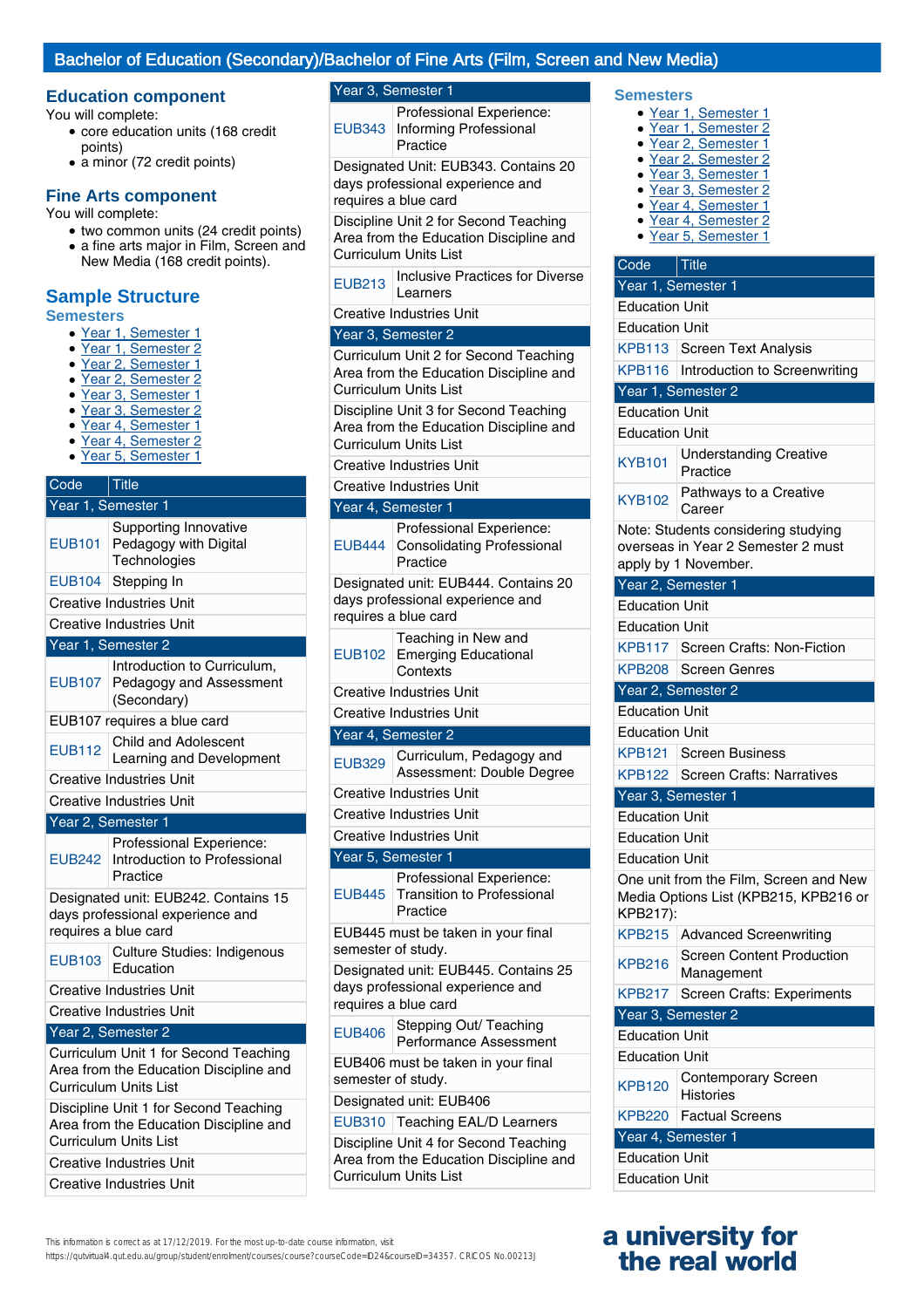### Bachelor of Education (Secondary)/Bachelor of Fine Arts (Film, Screen and New Media)

| Global Screen Studies                                                                       |  |  |
|---------------------------------------------------------------------------------------------|--|--|
| One unit from the Film, Screen and New<br>Media Options List (KPB215, KPB216 or<br>KPB217): |  |  |
| <b>Advanced Screenwriting</b>                                                               |  |  |
| Screen Content Production<br>Management                                                     |  |  |
| KPB217   Screen Crafts: Experiments                                                         |  |  |
| Year 4, Semester 2                                                                          |  |  |
| <b>Education Unit</b>                                                                       |  |  |
|                                                                                             |  |  |
| Screen Project Development                                                                  |  |  |
| Screen Crafts: Multi-Camera<br>KPB222 and Single-Camera<br>Production                       |  |  |
| KPB325   Screen Issues                                                                      |  |  |
| Year 5, Semester 1                                                                          |  |  |
| <b>Education Unit</b>                                                                       |  |  |
| <b>Education Unit</b>                                                                       |  |  |
| <b>Education Unit</b>                                                                       |  |  |
|                                                                                             |  |  |

#### **In this list**

- English Second Teaching Area Discipline and Curriculum Units List
- Geography Second Teaching Area Discipline and Curriculum Units List
- History Second Teaching Area Discipline and Curriculum Units List
- Mathematics Second Teaching Area Discipline and Curriculum Units List

| <b>English Second Teaching Area</b><br>Discipline and Curriculum Units List |                                                   |  |
|-----------------------------------------------------------------------------|---------------------------------------------------|--|
| Code                                                                        | <u>Title</u>                                      |  |
|                                                                             | Year 2, Semester 2: Discipline Unit 1             |  |
| <b>EUB152</b>                                                               | <b>Teaching Young Adult</b><br>Literature         |  |
| Year 2, Semester 2: Curriculum Unit 1                                       |                                                   |  |
| <b>EUB220</b>                                                               | Curriculum, Pedagogy and<br>Assessment 1: English |  |
|                                                                             | Year 3, Semester 1: Discipline Unit 2             |  |
|                                                                             | EUB254   Studies in Language                      |  |
| Year 3, Semester 2: Discipline Unit 3                                       |                                                   |  |
| <b>EUB255</b>                                                               | Literature in Secondary<br>Teaching               |  |
| Year 3, Semester 2: Curriculum Unit 2                                       |                                                   |  |
| <b>EUB320</b>                                                               | Curriculum, Pedagogy and<br>Assessment 2: English |  |
| Year 5, Semester 1: Discipline Unit 4                                       |                                                   |  |
| <b>EUB354</b>                                                               | Screen Studies and New<br>Media                   |  |

## Geography Second Teaching Area Discipline and Curriculum Units List Code Title Year 2, Semester 2: Discipline Unit 1 EUB251 Environment and Society Year 2, Semester 2: Curriculum Unit 1 EUB223 Curriculum, Pedagogy and

|                                       | Assessment 1: Geography                             |  |
|---------------------------------------|-----------------------------------------------------|--|
| Year 3, Semester 1: Discipline Unit 2 |                                                     |  |
| <b>EUB250</b>                         | Australian Geographical<br>Studies                  |  |
| Year 3, Semester 2: Discipline Unit 3 |                                                     |  |
| <b>EUB351</b>                         | Space, Population and<br>Territory                  |  |
| Year 3, Semester 2: Curriculum Unit 2 |                                                     |  |
| <b>EUB323</b>                         | Curriculum, Pedagogy and<br>Assessment 2: Geography |  |
| Year 5, Semester 1: Discipline Unit 4 |                                                     |  |
|                                       | EUB350   Asia in Focus                              |  |

#### History Second Teaching Area Discipline and Curriculum Units List Code Title

| ovuc          | סוורו                                                    |
|---------------|----------------------------------------------------------|
|               | Year 2, Semester 2: Discipline Unit 1                    |
| <b>EUB151</b> | Nations and Nationalism in<br>Modern Europe              |
|               | Year 2, Semester 2: Curriculum Unit 1                    |
|               | EUB222 Curriculum, Pedagogy and<br>Assessment 1: History |
|               | Year 3, Semester 1: Discipline Unit 2                    |
|               | EUB352 Medieval Europe and the                           |
|               | Year 3, Semester 2: Discipline Unit 3                    |
|               | EUB253 The Classical World                               |
|               | Year 3, Semester 2: Curriculum Unit 2                    |
|               | EUB322 Curriculum, Pedagogy and<br>Assessment 2: History |
|               | Year 5, Semester 1: Discipline Unit 4                    |
|               | EUB451 Australia, Britain and America                    |

#### Mathematics Second Teaching Area Discipline and Curriculum Units List Code Title

|                                       | Year 2, Semester 2: Discipline Unit 1                                     |
|---------------------------------------|---------------------------------------------------------------------------|
| <b>EUB153</b>                         | Thinking and Communicating<br>Mathematically                              |
|                                       | Year 2, Semester 2: Curriculum Unit 1                                     |
| <b>EUB221</b>                         | Curriculum, Pedagogy and<br><b>Assessment 1: Mathematics</b>              |
|                                       | Year 3, Semester 1: Discipline Unit 2                                     |
| <b>EUB256</b>                         | Exploring, Representing and<br><b>Interpreting Mathematical</b><br>Change |
|                                       | Year 3, Semester 2: Discipline Unit 3                                     |
| <b>EUB257</b>                         | Reasoning with Quantity,<br>Space and Shape                               |
| Year 3, Semester 2: Curriculum Unit 2 |                                                                           |
| <b>EUB321</b>                         | Curriculum, Pedagogy and<br><b>Assessment 2: Mathematics</b>              |
|                                       | Year 5, Semester 1: Discipline Unit 4                                     |
|                                       | EUB355   Uncertain Situations                                             |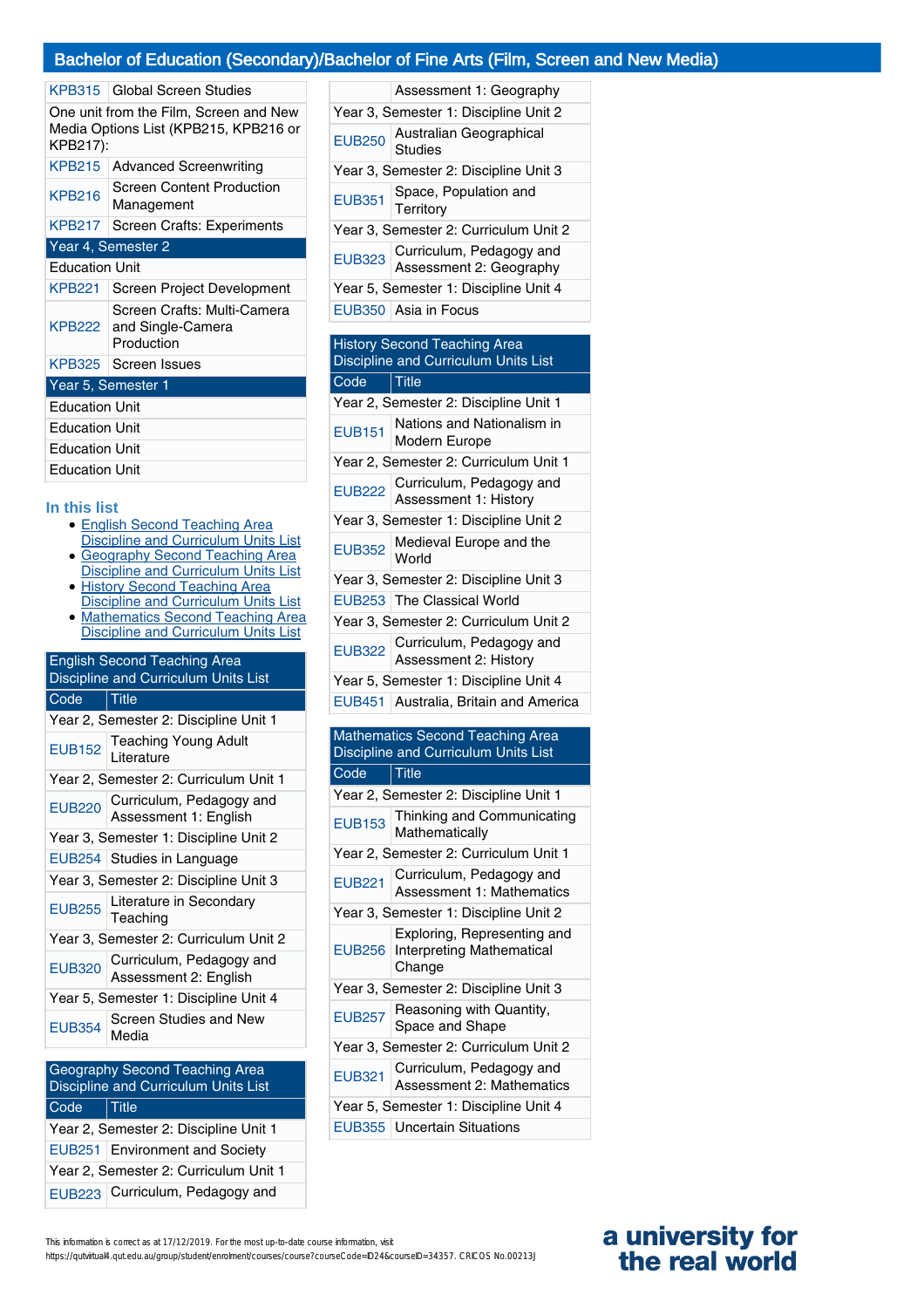## [Bachelor of Education \(Secondary\)/Bachelor of Fine Arts \(Music\)](https://qutvirtual4.qut.edu.au/group/student/enrolment/courses/course?courseCode=ID24&courseID=34358)

### **Handbook**

| Year                                     | 2019                                                                                                                                                                                        |
|------------------------------------------|---------------------------------------------------------------------------------------------------------------------------------------------------------------------------------------------|
| <b>QUT code</b>                          | <b>ID24</b>                                                                                                                                                                                 |
| <b>CRICOS</b>                            | 099058G                                                                                                                                                                                     |
| <b>Duration</b><br>(full-time)           | 4.5 years                                                                                                                                                                                   |
| OP                                       | 13                                                                                                                                                                                          |
| <b>Rank</b>                              | 72                                                                                                                                                                                          |
| Campus                                   | Kelvin Grove                                                                                                                                                                                |
| <b>Domestic fee</b><br>(indicative)      | 2019: CSP \$6,600 per<br>year full-time (96 credit<br>points)                                                                                                                               |
| <b>International fee</b><br>(indicative) | 2019: \$30,300 per year<br>full-time (96 credit points)                                                                                                                                     |
| <b>Total credit</b><br>points            | 432                                                                                                                                                                                         |
| <b>Credit points</b><br>full-time sem.   | 48                                                                                                                                                                                          |
| <b>Start months</b>                      | February<br>5pm Friday 14 September<br>2018: QTÁC applications,<br>I forms, change of<br>major/second major/minor<br>request forms and the<br>QUT online registration<br>form close.        |
| Int. Start Months                        | February                                                                                                                                                                                    |
| Course<br><b>Coordinator</b>             | Program Director, School<br>of Creative Practice<br>(Creative Industries);<br>phone +61 7 3138 2000;<br>email: askgut@gut.edu.au                                                            |
| <b>Discipline</b><br>Coordinator         | <b>Denise Beutel</b><br>(Education); Brad Millard<br>(Music)<br>Education: 07 3138 3947;<br>Music: 07 3138 2000<br>educationenq@qut.edu.a<br>u (Education);<br>askqut@qut.edu.au<br>(Music) |

### **Domestic Entry requirements Prerequisites**

You must have completed four semesters at high school level (Years 11 and 12) with sound achievement (4, SA) in:

- English
- at least one of Maths A, B or C.

#### **Haven't completed the prerequisite subjects?**

Youmaybeabletomeettheprerequisite requirementsifyou'vecompleted equivalentsubjectsorbycompleting bridgingcourses.

### **[Howtomeetprerequisitere](https://cms.qut.edu.au/corpsite/study/applying/prerequisite-subjects-bachelor-of-education)quirements**

#### **Additional entry requirements**

Youmustcompleteasuccessfulaudition forthemusiccomponentofyourcourse.

Foreducation,youmustdemonstrate possessionofkeycompetenciesoutlined bytheAustralianInstituteforTeaching andSchoolLeadership(AITSL)as attributesandmotivationscommonto effectiveteachers.Youmustcompletean onlinequestionnairetodemonstrateyour motivationfor,andunderstandingof,the courseandprofession.Detailsare availablefromt[heQTACinitialtea](http://www.qtac.edu.au/courses---institutions/initial-teacher-education)cher [education](http://www.qtac.edu.au/courses---institutions/initial-teacher-education) website.

### **Important dates**

Thursday 1 August 2019 QTAC applications[, intrafacu](http://external-apps.qut.edu.au/studentservices/ri/i-form)lty [change](http://external-apps.qut.edu.au/studentservices/ri/i-form) form, change [of major](https://secure.qut.edu.au/studentservices/qut/cm) [or minor form](https://secure.qut.edu.au/studentservices/qut/cm) and the [QUT](https://qutvirtual2.qut.edu.au/adtn) [online registration form](https://qutvirtual2.qut.edu.au/adtn) open. 5pm Friday 20 September 2019

All applications and application forms close. Requests for applications and registrations after this date will not be considered. Make sure you allow adequate time to complete each stage of your application before application closing time.

#### **How to apply Step 1**

Applythroug[hQTAC](http://www.qtac.edu.au).CurrentCreative IndustriesFaculty(CIF)undergraduate studentschangingcourseormajormust insteadsubmita[nintrafacultychange](http://external-apps.qut.edu.au/studentservices/ri/i-form) [formo](http://external-apps.qut.edu.au/studentservices/ri/i-form)[rchangeofmajororminorform](https://secure.qut.edu.au/studentservices/qut/cm).

#### **Step 2**

Complete the [QUT online registration](https://qutvirtual2.qut.edu.au/adtn) [form](https://qutvirtual2.qut.edu.au/adtn). You must have a valid QTAC number or current QUT student ID number to complete this step.

You must pay the non-refundable \$70 application service fee via QUTPay. If you're applying via the [Educational](https://cms.qut.edu.au/corpsite/study/applying/adjustment-schemes) [Access Scheme](https://cms.qut.edu.au/corpsite/study/applying/adjustment-schemes) or the [Centralised](https://cms.qut.edu.au/corpsite/study/applying/centralised-assessment-selection-program) [Assessment Selection Program](https://cms.qut.edu.au/corpsite/study/applying/centralised-assessment-selection-program), you are exempt from the fee.

Your application is complete once you reach the confirmation notice screen and receive your confirmation email.

#### **Step 3**

Attend your nominated audition and bring your supporting documents with you. You can nominate your audition time as part of the online registration form.

If you're not able to attend an audition, you can submit your audition and personal statement video as part of the online registration form. If you select this option, you'll need to email your supporting documents to [ci@qut.edu.au](mailto:ci@qut.edu.au) by 5pm on Friday 27 September 2019.

#### **Supporting documentation**

Make sure you have:

- your online registration detailed confirmation notice
- a resume or curriculum vitae of no more than 2 pages
- a copy of your most recent high school report and/or results of previous tertiary studies
- evidence of your highest musical achievements. ●

If you're presenting recorded pieces, provide written notes explaining your role in the creation, how you created and your aims in creating the recorded pieces.

#### **Audition preparation**

[Music audition preparation \(PDF file,](https://cms.qut.edu.au/__data/assets/pdf_file/0004/475807/music-audition-preparation-domestic.pdf) [185.0 KB\)](https://cms.qut.edu.au/__data/assets/pdf_file/0004/475807/music-audition-preparation-domestic.pdf)

[Audition equipment availability \(PDF file,](https://cms.qut.edu.au/__data/assets/pdf_file/0018/710163/music-audition-equipment-availability.pdf) [150.2 KB\)](https://cms.qut.edu.au/__data/assets/pdf_file/0018/710163/music-audition-equipment-availability.pdf)

#### **Audition location and dates**

We encourage you to attend one of the available audition times, which you can select through the online registration form. The time and date of your interview cannot be changed except in exceptional circumstances.

If you don't attend an audition, or submit your audition and personal statement via video, you won't be considered for a place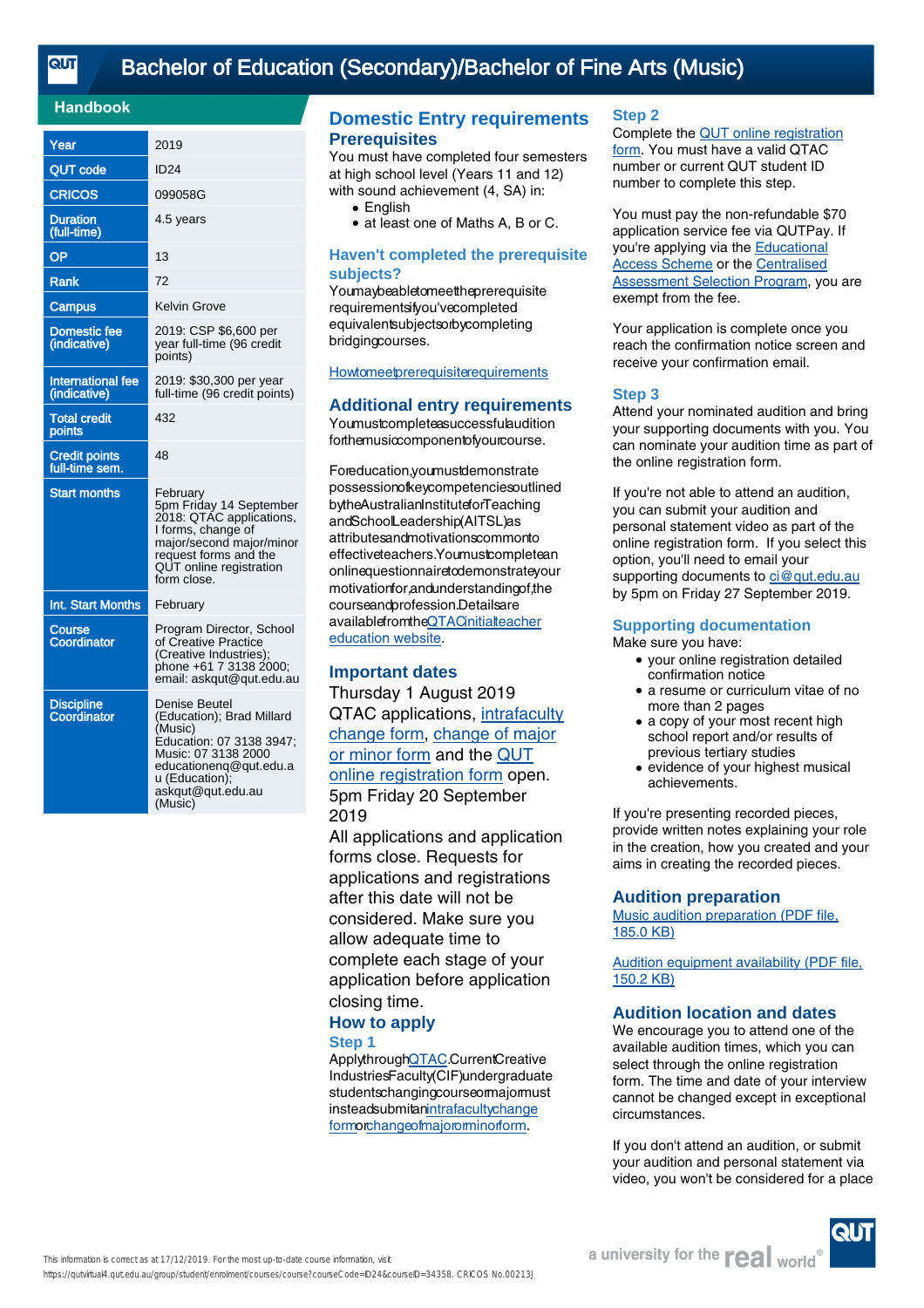#### inthecourse.

#### **Brisbane auditions**

Date Tuesday 1 October 2019 Wednesday 3 October 2019 Thursday 3 October 2019 Friday 4 October 2019 Location Z9, Creative Industries Precinct, cnr of Kelvin Grove Rd & Musk Avenue, [QUT](https://cms.qut.edu.au/corpsite/about/campuses-and-facilities/kelvin-grove-campus/maps-and-getting-here)

## Kelvin [Grove Campus](https://cms.qut.edu.au/corpsite/about/campuses-and-facilities/kelvin-grove-campus/maps-and-getting-here)

## **Audition feedback**

Duetothelargenumberofapplications received,wecan'tprovidefeedbackto applicants.

#### **I need more information**

ContacttheCreativeIndustriesFaculty formoreinformationonouraudition process.Youcangetintouchbyemailing [ci@qut.edu.auo](mailto:ci@qut.edu.au)rcalling31388114.

## **When do I find out the outcome?**

#### **QTAC applications**

BeforetheNovemberofferround,wewill updatethepreferenceinformationwithin yourQTACapplicationtoreflectyour outcome.You'llbeabletocheckthisvia QTAC'sapplicationservices.

**What information will I see on QTAC?** Withinyourpreferencestabyouwillsee oneofthefollowingstatusesunderthe satisfiedcolumn:

• Met:Youhavemettheminimum

entry requirements to be considered for a place in this course

• Not met: You have not met the minimum entry requirements to be considered for a place in this course. You may want to review your QTAC course preferences.

Meeting the minimum entry requirements does not guarantee a QTAC offer for this course, as there are usually more eligible applicants than places available in the program. Most offers will be made in the November offer round. Further offers may be made in later offer rounds.

#### **Intrafaculty change applications**

Admissions will notify you of your outcome by email, sent to your QUT student email address from December.

#### **Change of major or minor applications**

The Creative Industries Faculty will notify you of your outcome by email, sent to your QUT student email address from late November.

# **International Entry**

#### **requirements Prerequisites**

You must have passed four semesters at Australian high school level or equivalent:

- English; and
- at least one of Maths A, B or C.

#### **Additional entry requirements** Successful audition; and

Pass the Initial Teacher Education Course (ITE) capabilities criteria.

Applicants must demonstrate possession of key competencies outlined by the Australian Institute for Teaching and School Leadership (AITSL) as those attributes and motivations common to effective teachers.

You must complete an online questionnaire to demonstrate your motivation for and understanding of, the course and profession. In the questionnaire you will be asked to:

- Rank a series of potentially appropriate statement responses, in order of what you think is most to least important.
- Provide two x 500 word written statements addressing the categories and indicators as outlined on the [Teacher Entry Fact](https://www.qtac.edu.au/ArticleDocuments/173/Teacher%20Entry%20Fact%20Sheet.pdf.aspx) [Sheet.](https://www.qtac.edu.au/ArticleDocuments/173/Teacher%20Entry%20Fact%20Sheet.pdf.aspx)

QUT will send you details on how to complete the Initial Teacher Education Course (ITE) Capabilities Criteria questionnaire and submit your written statements after you have lodged an application.

#### **Haven't completed the prerequisite subjects?**

You may be able to meet the prerequisite requirements if you've completed equivalent subjects, by completing bridging courses or the QUT Foundation program.

#### [How to meet prerequisite requirements](https://www.qut.edu.au/study/applying/undergraduate-applications/prerequisite-subjects)

#### **How to apply**

Applicants are encouraged to apply as soon as possible, applications submitted after November 30 may not be assessed in time for commencement of study in Semester 1 of the following year.

1. Attend an audition. Complete the F form and nominate your preferred audition location and date; or

2. Unable to attend an audition. Complete

the F form and include audition materials, personal statement video and supporting documents with the application. Please refer to the [Music audition preparation](https://cms.qut.edu.au/?a=475807) [document](https://cms.qut.edu.au/?a=475807) for details of what to include in your video submission.

#### Supporting Documents

- If presenting recorded pieces, written notes explaining your role in the creation, how you created and your aims in creating the recorded piece/s
- Confirmation notice of audition time, date and location if you are attending an audition
- Printed resume or curriculum vitae, no more than 2 pages outlining both formal and informal learning and experiences in the field of Music if you are attending an audition.

Please send copies only – documents will not be returned.

Audition preparation

[Music audition preparation](https://cms.qut.edu.au/?a=475808)

Audition locations and dates

International applicants are encouraged to attend an audition as outlined below. If you do not attend your audition or submit an audition, personal statement video and supporting documents you cannot be considered for a place in the course.

Brisbane: Tuesday 25, Wednesday 26 or Thursday 27 September 2018

Z9, Creative Industries Precinct, corner of Kelvin Grove Rd & Musk Avenue, [QUT](https://www.qut.edu.au/campuses-and-facilities/kelvin-grove-campus/maps-and-getting-here) [Kelvin Grove Campus](https://www.qut.edu.au/campuses-and-facilities/kelvin-grove-campus/maps-and-getting-here)

#### Audition feedback

Due to the large number of applications received, the selection panel is unable to provide feedback to applicants.

# **Minimum English**

## **requirements**

Students must meet the English proficiency requirements.

| <b>IELTS</b> (International English Language<br><b>Testing System)</b> |     |
|------------------------------------------------------------------------|-----|
| Overall                                                                | 6.5 |
| Listening                                                              | 6.0 |
| Reading                                                                | 6.0 |
| Writing                                                                | 6.0 |
| Speaking                                                               | 6.0 |

This information is correct as at 17/12/2019. For the most up-to-date course information, visit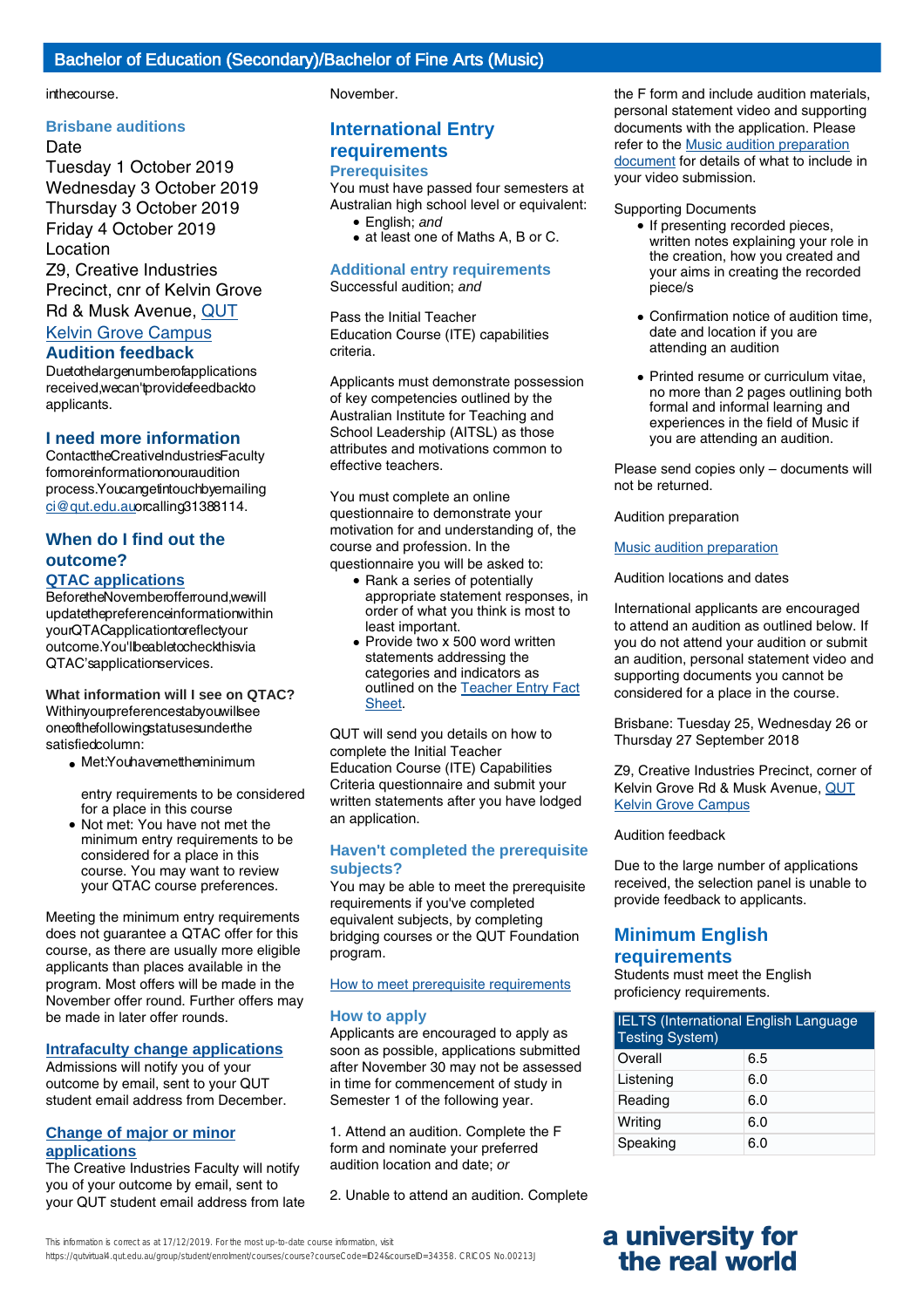### Bachelor of Education (Secondary)/

## **Domestic Course structure**

In order to complete this course, you must complete a total of 432 credit points, made up of 240 credit points from the Bachelor of Education (Secondary) and 192 credit points from the Bachelor of Fine Arts.

#### **Education component**

You will complete:

- core education units (168 credit points)
- a minor (72 credit points)

#### **Fine Arts component**

You will complete:

- two common units (24 credit points) • a fine arts major in Music (168 credit
- points).

## **International Course**

#### **structure**

In order to complete this course, you must complete a total of 432 credit points, made up of 240 credit points from the Bachelor of Education (Secondary) and 192 credit points from the Bachelor of Fine Arts.

#### **Education component**

You will complete:

- core education units (168 credit points)
- a minor (72 credit points)

#### **Fine Arts component**

You will complete:

● two common units (24 credit points) • a fine arts major in Music (168 credit points).

## **Sample Structure**

**Semesters**

- Year 1, Semester 1
- Year 1, Semester 2
- Year 2, Semester 1
- Year 2, Semester 2
- Year 3, Semester 1
- Year 3, Semester 2
- Year 4, Semester 1
- Year 4, Semester 2
- Year 5, Semester 1

#### Code Title Year 1, Semester 1 EUB101 Supporting Innovative Pedagogy with Digital **Technologies** EUB104 Stepping In Creative Industries Unit Creative Industries Unit Year 1, Semester 2 EUB107 Introduction to Curriculum, Pedagogy and Assessment (Secondary)

|                                 |               | <b>Bachelor of Fine Arts (Music)</b>                                        |
|---------------------------------|---------------|-----------------------------------------------------------------------------|
|                                 |               | EUB107 requires a blue card                                                 |
|                                 | <b>EUB112</b> | Child and Adolescent<br>Learning and Development                            |
|                                 |               | <b>Creative Industries Unit</b>                                             |
| <b>Creative Industries Unit</b> |               |                                                                             |
| Year 2, Semester 1              |               |                                                                             |
|                                 |               | Professional Experience:<br>EUB242 Introduction to Professional<br>Practice |
|                                 |               | Designated unit: EUB242. Contains 15<br>days professional experience and    |

requires a blue card

| <b>EUB103</b> | Culture Studies: Indigenous |
|---------------|-----------------------------|
|               | Education                   |

Creative Industries Unit

Creative Industries Unit

#### Year 2, Semester 2

Curriculum Unit 1 for Second Teaching Area from the Education Discipline and Curriculum Units List

Discipline Unit 1 for Second Teaching Area from the Education Discipline and Curriculum Units List

Creative Industries Unit

Creative Industries Unit

#### Year 3, Semester 1

| EUB343                                                                   | Professional Experience:<br>Informing Professional<br>Practice |  |
|--------------------------------------------------------------------------|----------------------------------------------------------------|--|
| Designated Unit: EUB343. Contains 20<br>days professional experience and |                                                                |  |

requires a blue card

Discipline Unit 2 for Second Teaching Area from the Education Discipline and Curriculum Units List

EUB213 | Inclusive Practices for Diverse Learners

Creative Industries Unit

#### Year 3, Semester 2

Curriculum Unit 2 for Second Teaching Area from the Education Discipline and Curriculum Units List

Discipline Unit 3 for Second Teaching Area from the Education Discipline and Curriculum Units List

#### Creative Industries Unit

Creative Industries Unit

| orcanve maasures onn                                                                             |                                                                           |
|--------------------------------------------------------------------------------------------------|---------------------------------------------------------------------------|
| Year 4, Semester 1                                                                               |                                                                           |
|                                                                                                  | Professional Experience:<br>EUB444 Consolidating Professional<br>Practice |
| Designated unit: EUB444. Contains 20<br>days professional experience and<br>requires a blue card |                                                                           |
|                                                                                                  | Teaching in New and<br>EUB102 Emerging Educational<br>Contexts            |
| <b>Creative Industries Unit</b>                                                                  |                                                                           |

Creative Industries Unit

|                       | EUB445 must be taken in your final<br>semester of study.                                                 |  |
|-----------------------|----------------------------------------------------------------------------------------------------------|--|
|                       | Designated unit: EUB445. Contains 25<br>days professional experience and<br>requires a blue card         |  |
| <b>EUB406</b>         | Stepping Out/ Teaching<br>Performance Assessment                                                         |  |
| semester of study.    | EUB406 must be taken in your final                                                                       |  |
|                       | Designated unit: EUB406                                                                                  |  |
|                       | EUB310 Teaching EAL/D Learners                                                                           |  |
|                       | Discipline Unit 4 for Second Teaching<br>Area from the Education Discipline and<br>Curriculum Units List |  |
| <b>Semesters</b>      |                                                                                                          |  |
|                       | • Year 1, Semester 1<br>· Year 1, Semester 2                                                             |  |
|                       | · Year 2, Semester 1                                                                                     |  |
|                       | Year 2, Semester 2<br>· Year 3, Semester 1                                                               |  |
| $\bullet$             | Year 3, Semester 2                                                                                       |  |
| ٠                     | Year 4, Semester 1                                                                                       |  |
|                       | Year 4, Semester 2<br>Vear 5, Semester 1                                                                 |  |
|                       |                                                                                                          |  |
| Code                  | $ $ Title                                                                                                |  |
| Year 1, Semester 1    |                                                                                                          |  |
| <b>Education Unit</b> |                                                                                                          |  |
| <b>Education Unit</b> |                                                                                                          |  |
|                       | KMB118 Musicianship 1                                                                                    |  |
|                       | KMB119 Music Production 1                                                                                |  |
|                       | Year 1, Semester 2                                                                                       |  |
| <b>Education Unit</b> |                                                                                                          |  |
| <b>Education Unit</b> |                                                                                                          |  |
|                       | <b>KMB109 Creative Practice in Music</b>                                                                 |  |
| <b>KYB101</b>         | <b>Understanding Creative</b><br>Practice                                                                |  |
|                       | Note: Students considering studying<br>overseas in Year 2 Semester 2 must                                |  |
|                       | apply by 1 November.                                                                                     |  |
| Year 2, Semester 1    |                                                                                                          |  |
| <b>Education Unit</b> |                                                                                                          |  |

Year 4, Semester 2

Creative Industries Unit Creative Industries Unit Creative Industries Unit Year 5, Semester 1

EUB329 Curriculum, Pedagogy and

EUB445 Transition to Professional

Practice

Assessment: Double Degree

Professional Experience:

- Education Unit
- KMB223 Music and Media KYB103 The Creative Body
- Year 2, Semester 2 Education Unit
- Education Unit

## **a university for the real world**

This information is correct as at 17/12/2019. For the most up-to-date course information, visit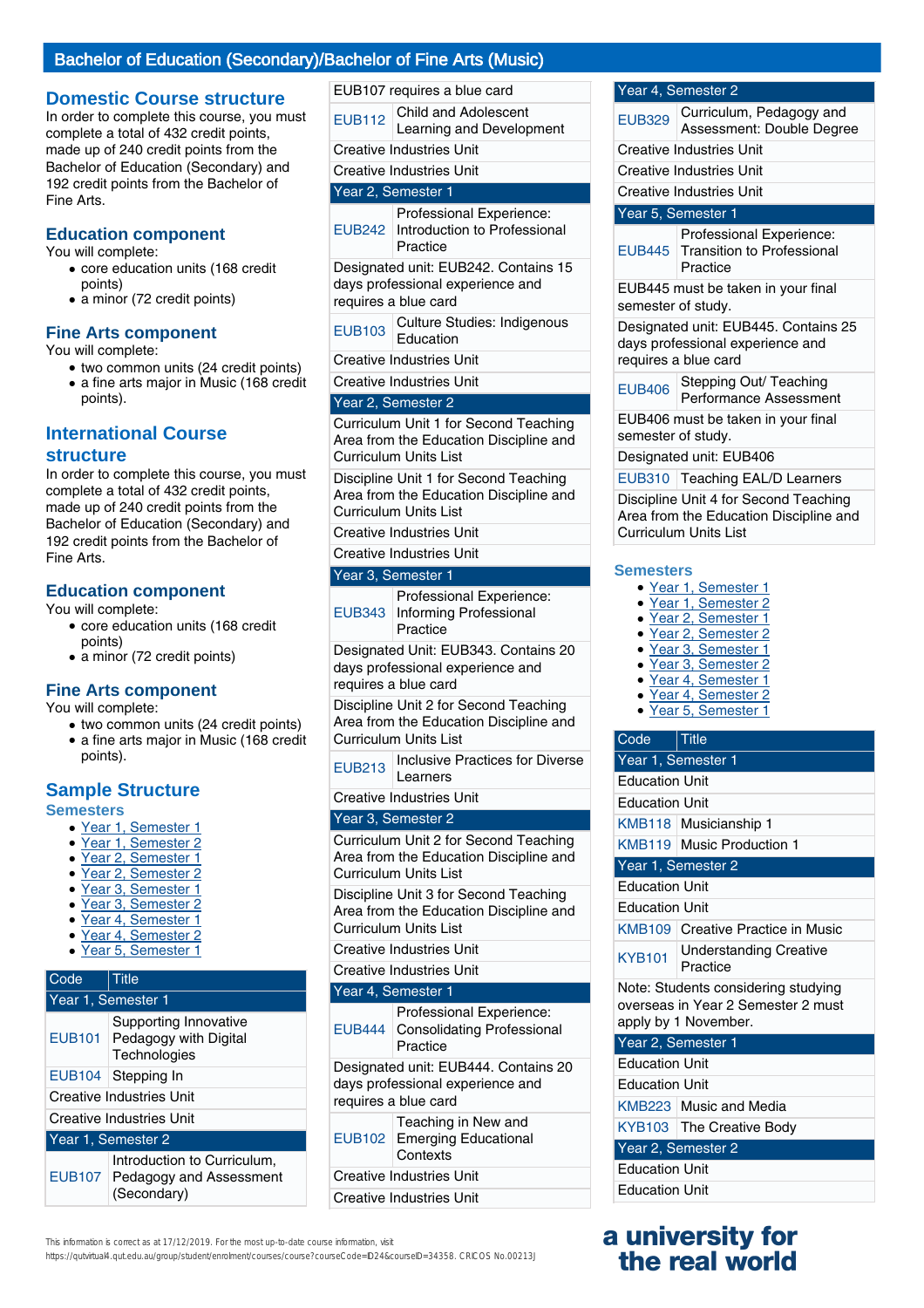## Bachelor of Education (Secondary)/Bachelor of Fine Arts (Music)

|                       | KMB128 Musicianship 2       |
|-----------------------|-----------------------------|
|                       | KMB129   Music Production 2 |
|                       | Year 3, Semester 1          |
| <b>Education Unit</b> |                             |
| <b>Education Unit</b> |                             |
| <b>Education Unit</b> |                             |
|                       | KMB217 Music Creation 1     |
|                       | Year 3, Semester 2          |
| <b>Education Unit</b> |                             |
| <b>Education Unit</b> |                             |
|                       | KMB227 Music Creation 2     |
| <b>KYB102</b>         | Pathways to a Creative      |
|                       | Career                      |
| Year 4, Semester 1    |                             |
| <b>Education Unit</b> |                             |
| <b>Education Unit</b> |                             |
|                       | KMB218 Musicianship 3       |
|                       | KMB317 Music Creation 3     |
|                       | Year 4, Semester 2          |
| <b>Education Unit</b> |                             |
|                       | KMB222   Music and Culture  |
|                       | KMB228 Musicianship 4       |
|                       | KMB327 Music Creation 4     |
|                       | Year 5, Semester 1          |
| <b>Education Unit</b> |                             |
| <b>Education Unit</b> |                             |
| <b>Education Unit</b> |                             |
| <b>Education Unit</b> |                             |
|                       |                             |

#### **In this list**

- English Second Teaching Area
- Discipline and Curriculum Units List **Geography Second Teaching Area** • Geography Second Teaching Area<br>Discipline and Curriculum Units List
- History Second Teaching Area Discipline and Curriculum Units List
- Mathematics Second Teaching Area Discipline and Curriculum Units List

| <b>English Second Teaching Area</b><br>Discipline and Curriculum Units List |                                                   |
|-----------------------------------------------------------------------------|---------------------------------------------------|
| Code                                                                        | <b>Title</b>                                      |
|                                                                             | Year 2, Semester 2: Discipline Unit 1             |
| <b>EUB152</b>                                                               | <b>Teaching Young Adult</b><br>Literature         |
|                                                                             | Year 2, Semester 2: Curriculum Unit 1             |
| <b>EUB220</b>                                                               | Curriculum, Pedagogy and<br>Assessment 1: English |
|                                                                             | Year 3, Semester 1: Discipline Unit 2             |
|                                                                             | EUB254 Studies in Language                        |
|                                                                             | Year 3, Semester 2: Discipline Unit 3             |
| <b>EUB255</b>                                                               | Literature in Secondary<br>Teaching               |
|                                                                             | Year 3, Semester 2: Curriculum Unit 2             |
| <b>EUB320</b>                                                               | Curriculum, Pedagogy and<br>Assessment 2: English |
|                                                                             | Year 5, Semester 1: Discipline Unit 4             |

| <b>EUB354</b>                                                          | Screen Studies and New<br>Media                     |  |
|------------------------------------------------------------------------|-----------------------------------------------------|--|
| Geography Second Teaching Area<br>Discipline and Curriculum Units List |                                                     |  |
| Code                                                                   | <b>Title</b>                                        |  |
|                                                                        | Year 2, Semester 2: Discipline Unit 1               |  |
|                                                                        | EUB251 Environment and Society                      |  |
|                                                                        | Year 2, Semester 2: Curriculum Unit 1               |  |
| <b>EUB223</b>                                                          | Curriculum, Pedagogy and<br>Assessment 1: Geography |  |
| Year 3, Semester 1: Discipline Unit 2                                  |                                                     |  |
| <b>EUB250</b>                                                          | Australian Geographical<br>Studies                  |  |
|                                                                        | Year 3, Semester 2: Discipline Unit 3               |  |
| <b>EUB351</b>                                                          | Space, Population and<br>Territory                  |  |
|                                                                        | Year 3, Semester 2: Curriculum Unit 2               |  |
| <b>EUB323</b>                                                          | Curriculum, Pedagogy and<br>Assessment 2: Geography |  |
|                                                                        | Year 5, Semester 1: Discipline Unit 4               |  |
|                                                                        | EUB350 Asia in Focus                                |  |

## **History Second Teaching Area** Discipline and Curriculum Units List

| $\overline{Code}$                     | Title                                                    |  |
|---------------------------------------|----------------------------------------------------------|--|
|                                       | Year 2, Semester 2: Discipline Unit 1                    |  |
| <b>EUB151</b>                         | Nations and Nationalism in<br>Modern Europe              |  |
|                                       | Year 2, Semester 2: Curriculum Unit 1                    |  |
|                                       | EUB222 Curriculum, Pedagogy and<br>Assessment 1: History |  |
| Year 3, Semester 1: Discipline Unit 2 |                                                          |  |
|                                       | EUB352 Medieval Europe and the                           |  |
|                                       | Year 3, Semester 2: Discipline Unit 3                    |  |
|                                       | EUB253   The Classical World                             |  |
| Year 3, Semester 2: Curriculum Unit 2 |                                                          |  |
|                                       | EUB322 Curriculum, Pedagogy and<br>Assessment 2: History |  |
|                                       | Year 5, Semester 1: Discipline Unit 4                    |  |
|                                       | EUB451 Australia, Britain and America                    |  |

| <b>Mathematics Second Teaching Area</b><br>Discipline and Curriculum Units List |                                                                           |  |
|---------------------------------------------------------------------------------|---------------------------------------------------------------------------|--|
| Code                                                                            | Title                                                                     |  |
|                                                                                 | Year 2, Semester 2: Discipline Unit 1                                     |  |
| <b>EUB153</b>                                                                   | Thinking and Communicating<br>Mathematically                              |  |
| Year 2, Semester 2: Curriculum Unit 1                                           |                                                                           |  |
| <b>EUB221</b>                                                                   | Curriculum, Pedagogy and<br>Assessment 1: Mathematics                     |  |
| Year 3, Semester 1: Discipline Unit 2                                           |                                                                           |  |
|                                                                                 | Exploring, Representing and<br>EUB256 Interpreting Mathematical<br>Change |  |
| Year 3, Semester 2: Discipline Unit 3                                           |                                                                           |  |

| <b>EUB257</b>                         | Reasoning with Quantity,<br>Space and Shape           |
|---------------------------------------|-------------------------------------------------------|
| Year 3, Semester 2: Curriculum Unit 2 |                                                       |
| <b>EUB321</b>                         | Curriculum, Pedagogy and<br>Assessment 2: Mathematics |
| Year 5, Semester 1: Discipline Unit 4 |                                                       |
|                                       | <b>EUB355 Uncertain Situations</b>                    |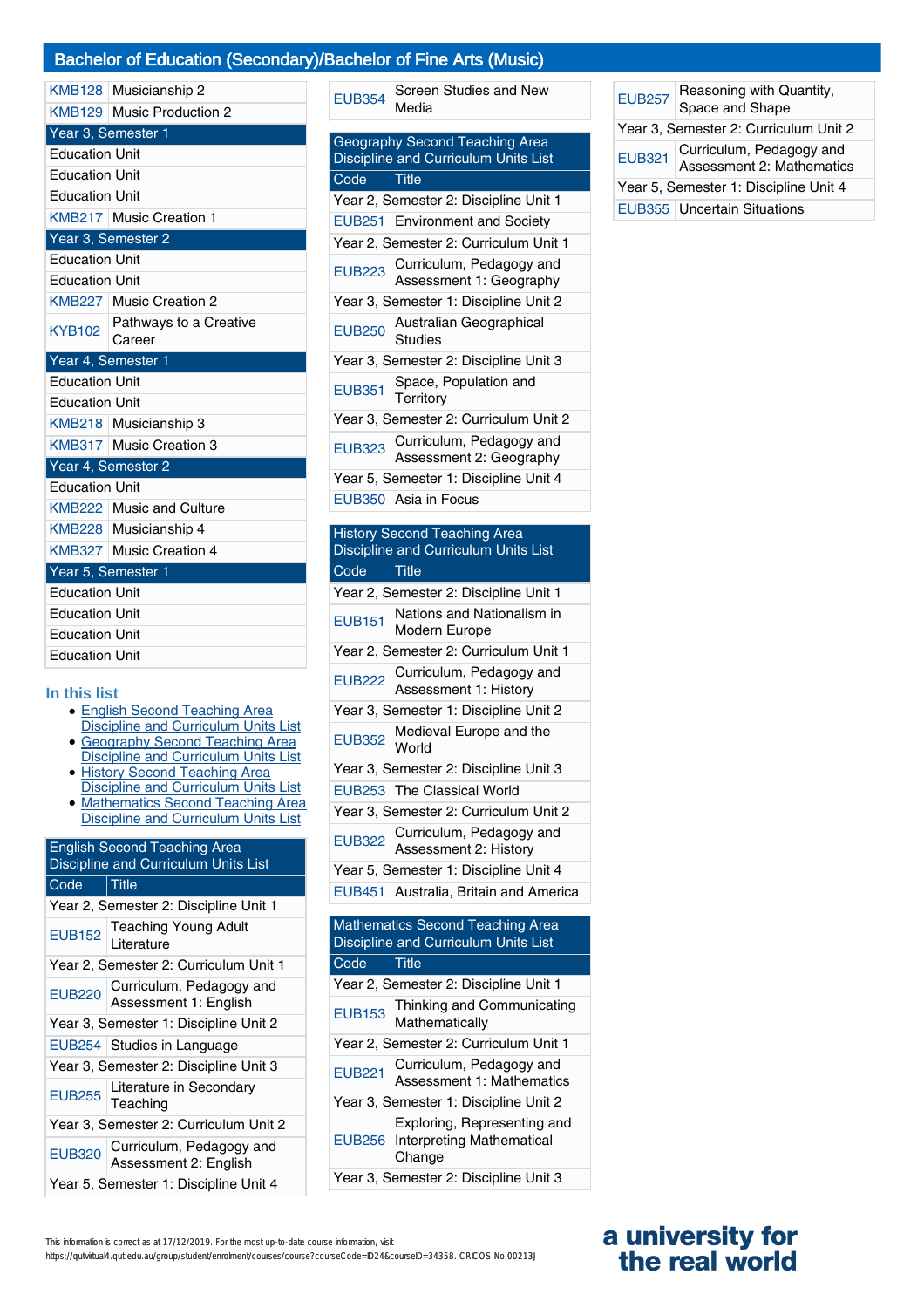## [Bachelor of Education \(Secondary\)/Bachelor of Fine Arts \(Visual Arts\)](https://qutvirtual4.qut.edu.au/group/student/enrolment/courses/course?courseCode=ID24&courseID=34359)

### **Handbook**

| Year                                   | 2019                                                                                                                                                                                                       |
|----------------------------------------|------------------------------------------------------------------------------------------------------------------------------------------------------------------------------------------------------------|
| <b>QUT code</b>                        | <b>ID24</b>                                                                                                                                                                                                |
| CRICOS                                 | 099058G                                                                                                                                                                                                    |
| <b>Duration</b><br>(full-time)         | 4.5 years                                                                                                                                                                                                  |
| OP                                     | 13                                                                                                                                                                                                         |
| Rank                                   | 72                                                                                                                                                                                                         |
| Campus                                 | Kelvin Grove                                                                                                                                                                                               |
| <b>Domestic fee</b><br>(indicative)    | 2019: CSP \$6,600 per<br>year full-time (96 credit<br>points)                                                                                                                                              |
| International fee<br>(indicative)      | 2019: \$30,300 per year<br>full-time (96 credit points)                                                                                                                                                    |
| <b>Total credit</b><br>points          | 432                                                                                                                                                                                                        |
| <b>Credit points</b><br>full-time sem. | 48                                                                                                                                                                                                         |
| <b>Start months</b>                    | February<br>5pm Friday 14 September<br>2018: QTAC applications,<br>I forms, change of<br>major/second major/minor<br>request forms and the<br>QUT online registration<br>form close.                       |
| Int. Start Months                      | February                                                                                                                                                                                                   |
| Course<br><b>Coordinator</b>           | Program Director, School<br>of Creative Practice<br>(Creative Industries);<br>phone +61 7 3138 2000;<br>email: askgut@gut.edu.au                                                                           |
| <b>Discipline</b><br>Coordinator       | Denise Beutel<br>(Education); Dr Mark<br>Pennings (Visual Arts)<br>Education: 07 3138 3947;<br>Visual Arts: 07 3138 2000<br>educationenq@qut.edu.a<br>u (Education);<br>askqut@qut.edu.au<br>(Visual Arts) |

## **Domestic Entry requirements Prerequisites**

You must have completed four semesters at high school level (Years 11 and 12) with sound achievement (4, SA) in:

- English
- at least one of Maths A, B or C.

#### **Haven't completed the prerequisite subjects?**

Youmaybeabletomeettheprerequisite requirementsifyou'vecompleted equivalentsubjectsorbycompleting bridgingcourses.

### **[Howtomeetprerequisitere](https://cms.qut.edu.au/corpsite/study/applying/prerequisite-subjects-bachelor-of-education)quirements**

#### **Additional entry requirements**

Youmustalsosubmityourportfolioand attendasuccessfulinterviewforthe visualartscomponentofyourcourse.

Foreducation,youmustdemonstrate possessionofkeycompetenciesoutlined bytheAustralianInstituteforTeaching andSchoolLeadership(AITSL)as attributesandmotivationscommonto effectiveteachers.Youmustcompletean onlinequestionnairetodemonstrateyour motivationfor,andunderstandingof,the courseandprofession.Detailsare availablefromt[heQTACinitialtea](http://www.qtac.edu.au/courses---institutions/initial-teacher-education)cher [educationwebsite](http://www.qtac.edu.au/courses---institutions/initial-teacher-education).

#### **Important dates**

Thursday 1 August 2019 QTAC application[s, intrafacu](http://external-apps.qut.edu.au/studentservices/ri/i-form)lty [change](http://external-apps.qut.edu.au/studentservices/ri/i-form) form, [change](https://secure.qut.edu.au/studentservices/qut/cm) of major [or minor form](https://secure.qut.edu.au/studentservices/qut/cm) and t[he QU](https://qutvirtual2.qut.edu.au/adtn)T [online registration for](https://qutvirtual2.qut.edu.au/adtn)m open. 5pm Friday 20 September 2019

All applications and application forms close. Requests for applications and registrations after this date will not be considered. Make sure you allow adequate time to complete each stage of your application before application closing tim[e.](http://www.qtac.edu.au)

#### **How to apply Step 1**

ApplythroughQTAC.CurrentCreative IndustriesFacult[y\(CIF\)undergradua](http://external-apps.qut.edu.au/studentservices/ri/i-form)te [stude](http://external-apps.qut.edu.au/studentservices/ri/i-form)[ntschangingcourseormajorm](https://secure.qut.edu.au/studentservices/qut/cm)ust insteadsubmitanintrafacultychange formorchangeofmajororminorform.

#### **Step 2**

Complete the [QUT online registration](https://qutvirtual2.qut.edu.au/adtn) [form](https://qutvirtual2.qut.edu.au/adtn). You must have a valid QTAC number or current QUT student ID number to complete this step.

You must pay the non-refundable \$70 application service fee via QUTPay. If you're applying via the [Educational](https://cms.qut.edu.au/corpsite/study/applying/adjustment-schemes) [Access Scheme](https://cms.qut.edu.au/corpsite/study/applying/adjustment-schemes) or the [Centralised](https://cms.qut.edu.au/corpsite/study/applying/centralised-assessment-selection-program) [Assessment Selection Program](https://cms.qut.edu.au/corpsite/study/applying/centralised-assessment-selection-program), you are exempt from the fee.

Your application is complete once you reach the confirmation notice screen and receive your confirmation email.

#### **Step 3**

Attend your nominated audition and bring your supporting documents with you. You can select your audition time through the online registration form.

If you're not able to attend an interview, you can opt for a phone of Skype interview when you complete the registration form. If you select this option, you'll need to email your portfolio and supporting documents to [ci@qut.edu.au](mailto:ci@qut.edu.au) by 5pm on Friday 27 September 2019.

## **Supporting documentation**

Make sure you have:

- a printed copy of your registration form confirmation notice or email
- a printed CV of no more than 2 pages, outlining both formal and informal learning and experiences in the field of visual arts
- a backup copy of your portfolio on USB, hard drive or portable device.

### **Portfolio and interview preparation**

[Visual arts portfolio and interview](https://cms.qut.edu.au/__data/assets/pdf_file/0008/475811/visual-arts-portfolio-preparation-domestic.pdf) [preparation \(PDF file, 159.0 KB\)](https://cms.qut.edu.au/__data/assets/pdf_file/0008/475811/visual-arts-portfolio-preparation-domestic.pdf)

[Visual arts portfolio template \(PDF file,](https://cms.qut.edu.au/__data/assets/pdf_file/0011/867242/visual-arts-portfolio-template.pdf) [204.6 KB\)](https://cms.qut.edu.au/__data/assets/pdf_file/0011/867242/visual-arts-portfolio-template.pdf)

#### **Interview location and dates**

We encourage you to attend one of the available interview times, which you can select through the online registration form. The time and date of your interview cannot be changed except in exceptional circumstances.

If you don't attend an interview, either in person or via phone/Skype, you won't be considered for a place in the course.

**In-person interviews (Brisbane) Date** Monday 30 September 2019

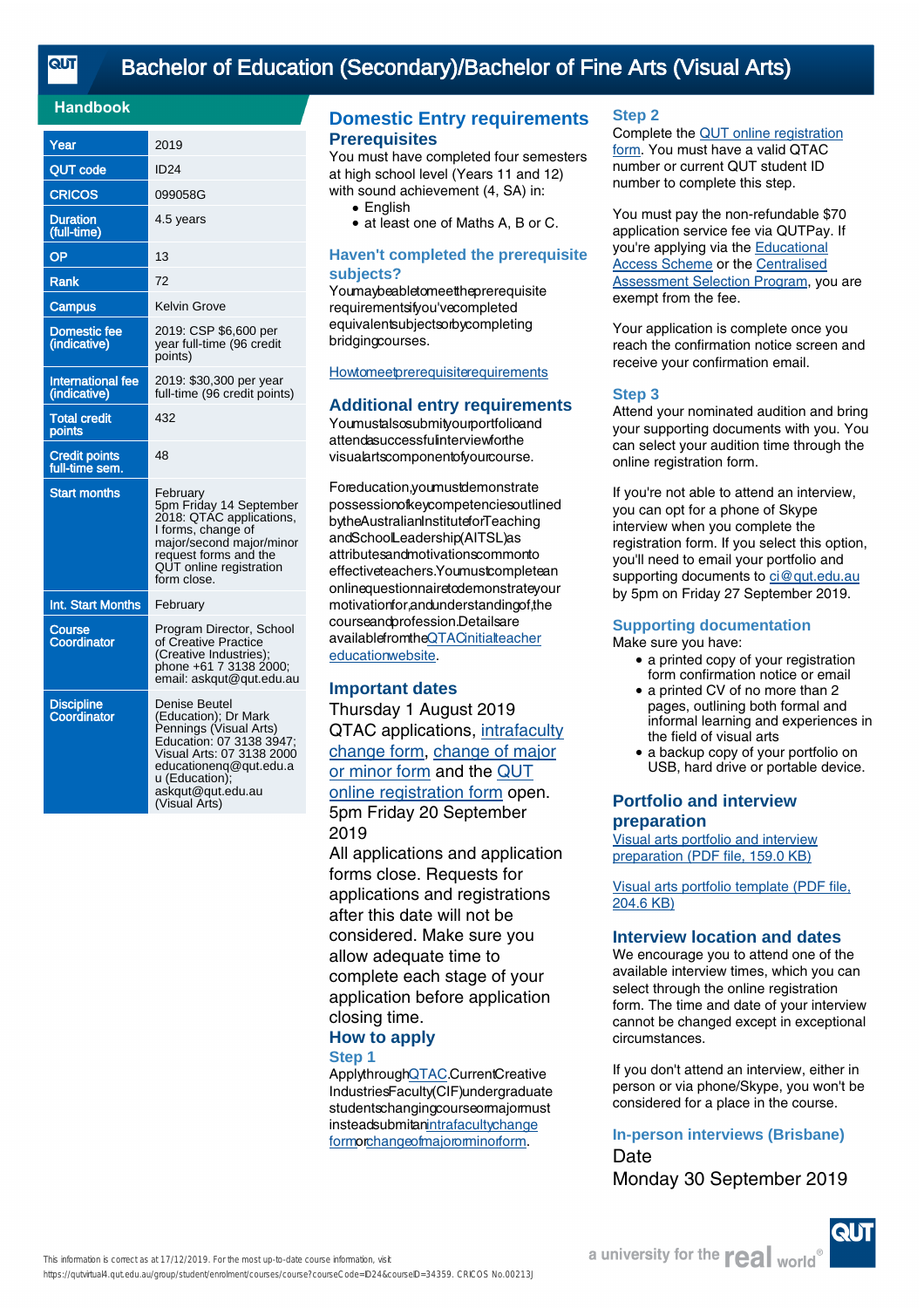Tuesday 1 October 2019 Location Z9, Creative Industries Precinct, cnr of K[elvin](https://cms.qut.edu.au/corpsite/about/campuses-and-facilities/kelvin-grove-campus/maps-and-getting-here) Grove [Rd & Musk Avenue](https://cms.qut.edu.au/corpsite/about/campuses-and-facilities/kelvin-grove-campus/maps-and-getting-here), QUT Kelvin Grove Campus **Phone and skype interviews** Date

Wednesday 2 October 2019 Thursday 3 October 2019 **Portfolio and interview feedback**

Due to the large number of applications received, we can't provide feedback to applicants.

#### **I need more information**

Contact the Creative Industries Faculty [for more inform](mailto:ci@qut.edu.au)ation on our interview process. You can get in touch by emailing ci@qut.edu.au or calling 3138 8114.

## **When do I find out the outcome?**

## **QTAC applications**

Before the November offer round, we will update the preference information within your QTAC application to reflect your outcome. You'll be able to check this via QTAC's application services.

**What information will I see on QTAC?** Within your preferences tab you will see one of the following statuses under the satisfied column:

- Met: You have met the minimum entry requirements to be considered for a place in this course
- Not met: You have not met the minimum entry requirements to be considered for a place in this course. You may want to review your QTAC course preferences.

Meeting the minimum entry requirements does not guarantee a QTAC offer for this course, as there are usually more eligible applicants than places available in the program. Most offers will be made in the November offer round. Further offers may be made in later offer rounds.

#### **Intrafaculty change applications**

Admissions will notify you of your outcome by email, sent to your QUT student email address from December.

#### **Change of major or minor applications**

The Creative Industries Faculty will notify you of your outcome by email, sent to your QUT student email address from late November.

## **International Entry requirements**

#### **Prerequisites**

You must have passed four semesters at Australian high school level or equivalent:

- English: and
- at least one of Maths A, B or C.

### **Additional entry requirements**

Successful portfolio and interview; and

Pass the Initial Teacher Education Course (ITE) capabilities criteria.

Applicants must demonstrate possession of key competencies outlined by the Australian Institute for Teaching and School Leadership (AITSL) as those attributes and motivations common to effective teachers.

You must complete an online questionnaire to demonstrate your motivation for and understanding of, the course and profession. In the questionnaire you will be asked to:

- Rank a series of potentially appropriate statement responses, in order of what you think is most to least important.
- Provide two x 500 word written statements addressing the categories and indicators as outlined on the [Teacher Entry Fact](https://www.qtac.edu.au/ArticleDocuments/173/Teacher%20Entry%20Fact%20Sheet.pdf.aspx) [Sheet.](https://www.qtac.edu.au/ArticleDocuments/173/Teacher%20Entry%20Fact%20Sheet.pdf.aspx)
- QUT will send you details on how to complete the Initial Teacher Education Course (ITE) Capabilities Criteria questionnaire and submit your written statements after you have lodged an application.

#### **Haven't completed the prerequisite subjects?**

You may be able to meet the prerequisite requirements if you've completed equivalent subjects, by completing bridging courses or the QUT Foundation program.

#### [How to meet prerequisite requirements](https://www.qut.edu.au/study/applying/undergraduate-applications/prerequisite-subjects)

#### **How to apply**

Applicants are encouraged to apply as soon as possible, applications submitted after November 30 may not be assessed in time for commencement of study in Semester 1 of the following year.

Step 1: Attend an audition. Complete the F form and nominate your preferred audition location and date; or

Step 2: Unable to attend an Interview. Please submit your Portfolio with your F form application.

Supporting document checklist

- Confirmation notice of interview time, date and location if you are attending an interview
- Printed CV, no more than 2 pages outlining both formal and informal learning and experiences in the field of Visual Arts if you are attending an interview ●
- Portfolio

Portfolio and interview preparation

[Visual Arts portfolio and interview](https://cms.qut.edu.au/?a=475767) [preparation](https://cms.qut.edu.au/?a=475767)

Interview location and dates

International applicants are encouraged to attend an audition as outlined below. If you do not undertake your interview in person or via phone/skype you cannot be considered for a place in the course.

Brisbane: Monday 24 or Tuesday 25 September 2018

Z9, Creative Industries Precinct, corner of Kelvin Grove Rd & Musk Avenue, [QUT](https://www.qut.edu.au/campuses-and-facilities/kelvin-grove-campus/maps-and-getting-here) [Kelvin Grove Campus](https://www.qut.edu.au/campuses-and-facilities/kelvin-grove-campus/maps-and-getting-here)

Phone/Skype: Wednesday 26 September 2018

Portfolio and interview feedback

Due to the large number of applications received, the selection panel is unable to provide feedback to applicants.

## **Minimum English requirements**

Students must meet the English proficiency requirements.

| <b>IELTS</b> (International English Language<br><b>Testing System)</b> |     |
|------------------------------------------------------------------------|-----|
| Overall                                                                | 6.5 |
| Listening                                                              | 6.0 |
| Reading                                                                | 6.0 |
| Writing                                                                | 6.0 |
| Speaking                                                               | 6.0 |

### **Domestic Course structure**

In order to complete this course, you must complete a total of 432 credit points, made up of 240 credit points from the Bachelor of Education (Secondary) and 192 credit points from the Bachelor of Fine Arts.

#### **Education component**

You will complete:

- core education units (168 credit points)
- a minor (72 credit points)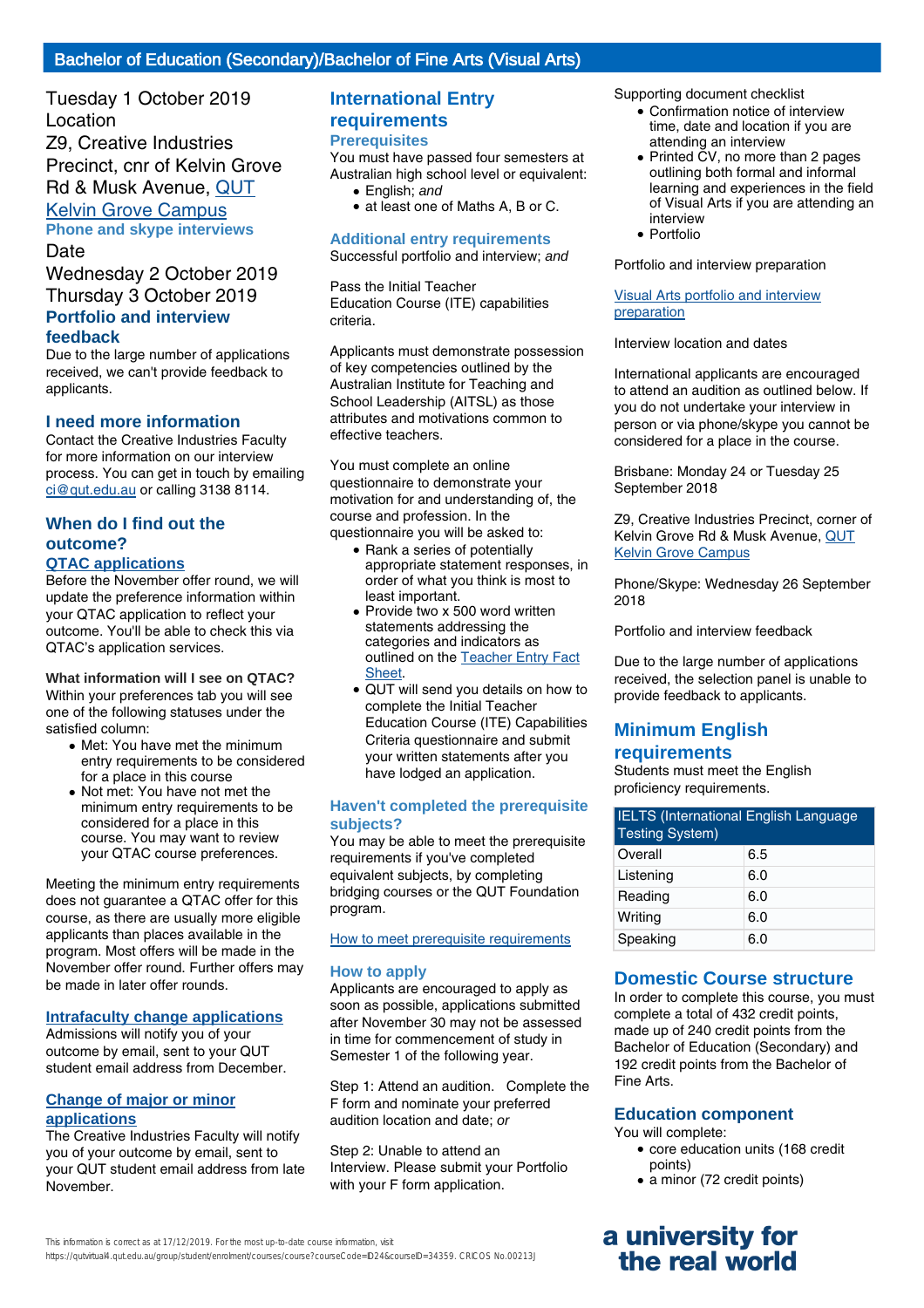### Bachelor of Education (Secondary)/Bachelor of Fine Arts (Visual Arts)

#### **Fine Arts component**

You will complete:

- two common units (24 credit points)
- a fine arts major in Visual Arts (168 credit points).

### **International Course structure**

In order to complete this course, you must complete a total of 432 credit points, made up of 240 credit points from the Bachelor of Education (Secondary) and 192 credit points from the Bachelor of Fine Arts.

#### **Education component**

You will complete:

- core education units (168 credit points)
- a minor (72 credit points)

#### **Fine Arts component**

You will complete:

- two common units (24 credit points)
- a fine arts major in Visual Arts (168 credit points).

## **Sample Structure**

- **Semesters**
	- Year 1, Semester 1
	- Year 1, Semester 2
	- Year 2, Semester 1
	- Year 2, Semester 2
	- Year 3, Semester 1 ● Year 3, Semester 2
	- Year 4, Semester 1
	- Year 4, Semester 2
	- Year 5, Semester 1

| Code                                                                     | Title                                                                 |  |
|--------------------------------------------------------------------------|-----------------------------------------------------------------------|--|
|                                                                          | Year 1, Semester 1                                                    |  |
| <b>EUB101</b>                                                            | Supporting Innovative<br>Pedagogy with Digital<br>Technologies        |  |
|                                                                          | EUB104   Stepping In                                                  |  |
|                                                                          | <b>Creative Industries Unit</b>                                       |  |
|                                                                          | <b>Creative Industries Unit</b>                                       |  |
|                                                                          | Year 1, Semester 2                                                    |  |
| <b>EUB107</b>                                                            | Introduction to Curriculum,<br>Pedagogy and Assessment<br>(Secondary) |  |
| EUB107 requires a blue card                                              |                                                                       |  |
| <b>EUB112</b>                                                            | <b>Child and Adolescent</b><br>Learning and Development               |  |
| <b>Creative Industries Unit</b>                                          |                                                                       |  |
|                                                                          | Creative Industries Unit                                              |  |
|                                                                          | Year 2, Semester 1                                                    |  |
| <b>EUB242</b>                                                            | Professional Experience:<br>Introduction to Professional<br>Practice  |  |
| Designated unit: EUB242. Contains 15<br>davs professional experience and |                                                                       |  |

requires a blue card

EUB103 Culture Studies: Indigenous Education

Creative Industries Unit

Creative Industries Unit

#### Year 2, Semester 2

Curriculum Unit 1 for Second Teaching Area from the Education Discipline and Curriculum Units List

Discipline Unit 1 for Second Teaching Area from the Education Discipline and Curriculum Units List

Creative Industries Unit

Creative Industries Unit

#### Year 3, Semester 1

| Professional Experience:      |
|-------------------------------|
| EUB343 Informing Professional |
| Practice                      |

Designated Unit: EUB343. Contains 20 days professional experience and requires a blue card

Discipline Unit 2 for Second Teaching Area from the Education Discipline and Curriculum Units List

EUB213 | Inclusive Practices for Diverse Learners

Creative Industries Unit

#### Year 3, Semester 2

Curriculum Unit 2 for Second Teaching Area from the Education Discipline and Curriculum Units List

Discipline Unit 3 for Second Teaching Area from the Education Discipline and Curriculum Units List

Creative Industries Unit

#### Creative Industries Unit

#### Year 4, Semester 1

| <b>EUB444</b>                                                                                    | Professional Experience:<br><b>Consolidating Professional</b><br>Practice |  |
|--------------------------------------------------------------------------------------------------|---------------------------------------------------------------------------|--|
| Designated unit: EUB444. Contains 20<br>days professional experience and<br>requires a blue card |                                                                           |  |
| EUB102                                                                                           | Teaching in New and<br><b>Emerging Educational</b><br>Contexts            |  |
| <b>Creative Industries Unit</b>                                                                  |                                                                           |  |
| Creative Industries Unit                                                                         |                                                                           |  |
| Year 4, Semester 2                                                                               |                                                                           |  |
| <b>EUB329</b>                                                                                    | Curriculum, Pedagogy and<br>Assessment: Double Degree                     |  |
|                                                                                                  | Creative Industries Unit                                                  |  |
| Creative Industries Unit                                                                         |                                                                           |  |
| <b>Creative Industries Unit</b>                                                                  |                                                                           |  |
| Year 5, Semester 1                                                                               |                                                                           |  |
| <b>EUB445</b>                                                                                    | Professional Experience:<br><b>Transition to Professional</b><br>Practice |  |
|                                                                                                  | EUB445 must be taken in your final                                        |  |

This information is correct as at 17/12/2019. For the most up-to-date course information, visit

https://qutvirtual4.qut.edu.au/group/student/enrolment/courses/course?courseCode=ID24&courseID=34359. CRICOS No.00213J

semester of study.

Designated unit: EUB445. Contains 25 days professional experience and requires a blue card

EUB406 Stepping Out/ Teaching Performance Assessment

EUB406 must be taken in your final semester of study.

Designated unit: EUB406

EUB310 Teaching EAL/D Learners

Discipline Unit 4 for Second Teaching Area from the Education Discipline and Curriculum Units List

#### **Semesters**

- Year 1, Semester 1
- Year 1, Semester 2
- Year 2, Semester 1
- Year 2, Semester 2
- Year 3, Semester 1
- Year 3, Semester 2
- Year 4, Semester 1
- Year 4, Semester 2
- Year 5, Semester 1

| Code                  | $\vert$ Title                                                                                     |  |  |
|-----------------------|---------------------------------------------------------------------------------------------------|--|--|
| Year 1, Semester 1    |                                                                                                   |  |  |
| <b>Education Unit</b> |                                                                                                   |  |  |
| <b>Education Unit</b> |                                                                                                   |  |  |
|                       | KVB110 2D Art: Material and Process                                                               |  |  |
|                       | KVB113 Australian Art and Identity                                                                |  |  |
|                       | Year 1, Semester 2                                                                                |  |  |
| <b>Education Unit</b> |                                                                                                   |  |  |
| <b>Education Unit</b> |                                                                                                   |  |  |
|                       | KVB102 Modernism in Art                                                                           |  |  |
| <b>KYB101</b>         | <b>Understanding Creative</b><br>Practice                                                         |  |  |
|                       | Note: Students considering studying<br>overseas in Year 2 Semester 2 must<br>apply by 1 November. |  |  |
| Year 2, Semester 1    |                                                                                                   |  |  |
| <b>Education Unit</b> |                                                                                                   |  |  |
| <b>Education Unit</b> |                                                                                                   |  |  |
|                       | KVB117 Visual Arts Open Studio 1                                                                  |  |  |
|                       | KVB216   Post 1945 Art                                                                            |  |  |
|                       | Year 2, Semester 2                                                                                |  |  |
| <b>Education Unit</b> |                                                                                                   |  |  |
| <b>Education Unit</b> |                                                                                                   |  |  |
|                       | KVB127 Visual Arts Open Studio 2                                                                  |  |  |
| <b>KYB102</b>         | Pathways to a Creative<br>Career                                                                  |  |  |
| Year 3, Semester 1    |                                                                                                   |  |  |
| <b>Education Unit</b> |                                                                                                   |  |  |
| <b>Education Unit</b> |                                                                                                   |  |  |
| <b>Education Unit</b> |                                                                                                   |  |  |
|                       | KVB217 Visual Arts Open Studio 3                                                                  |  |  |
|                       | Year 3, Semester 2                                                                                |  |  |
| <b>Education Unit</b> |                                                                                                   |  |  |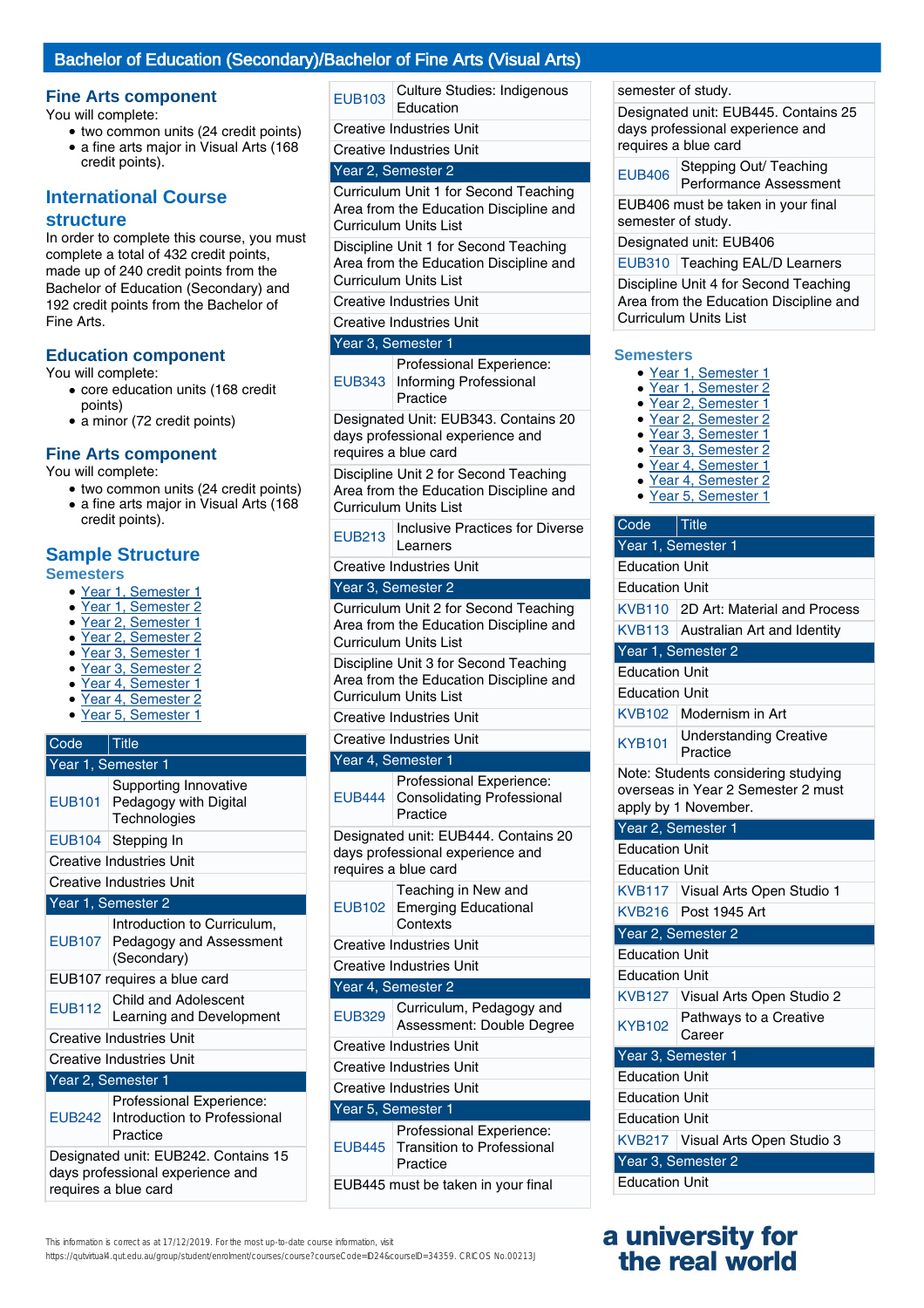### Bachelor of Education (Secondary)/Bachelor of Fine Arts (Visual Arts)

|  |  | <b>Education Unit</b> |  |  |
|--|--|-----------------------|--|--|
|--|--|-----------------------|--|--|

| Luuvauvu vuu          |                                     |  |
|-----------------------|-------------------------------------|--|
|                       | KVB104 Photo Media and Art Practice |  |
|                       | KVB227   Visual Arts Open Studio 4  |  |
|                       | Year 4, Semester 1                  |  |
| <b>Education Unit</b> |                                     |  |
| <b>Education Unit</b> |                                     |  |
| <b>KVB210</b>         | Time-Based Art: Moving<br>Images    |  |
|                       | KVB317   Visual Arts Open Studio 5  |  |
|                       | Year 4, Semester 2                  |  |
| <b>Education Unit</b> |                                     |  |
|                       | KVB222 Spatial Art: Object and Site |  |
|                       | KVB223 Post 1989 Art                |  |
|                       | KVB327 Visual Arts Open Studio 6    |  |
| Year 5, Semester 1    |                                     |  |
| <b>Education Unit</b> |                                     |  |
| <b>Education Unit</b> |                                     |  |
| <b>Education Unit</b> |                                     |  |
| <b>Education Unit</b> |                                     |  |

## **In this list**

- English Second Teaching Area Discipline and Curriculum Units List
- Geography Second Teaching Area Discipline and Curriculum Units List
- History Second Teaching Area Discipline and Curriculum Units List
- Mathematics Second Teaching Area Discipline and Curriculum Units List

| <b>English Second Teaching Area</b><br>Discipline and Curriculum Units List |                                                   |  |
|-----------------------------------------------------------------------------|---------------------------------------------------|--|
| Code                                                                        | <u>Title</u>                                      |  |
|                                                                             | Year 2, Semester 2: Discipline Unit 1             |  |
| <b>EUB152</b>                                                               | <b>Teaching Young Adult</b><br>Literature         |  |
|                                                                             | Year 2, Semester 2: Curriculum Unit 1             |  |
| <b>EUB220</b>                                                               | Curriculum, Pedagogy and<br>Assessment 1: English |  |
| Year 3, Semester 1: Discipline Unit 2                                       |                                                   |  |
|                                                                             | EUB254 Studies in Language                        |  |
| Year 3, Semester 2: Discipline Unit 3                                       |                                                   |  |
| <b>EUB255</b>                                                               | Literature in Secondary<br>Teaching               |  |
| Year 3, Semester 2: Curriculum Unit 2                                       |                                                   |  |
| <b>EUB320</b>                                                               | Curriculum, Pedagogy and<br>Assessment 2: English |  |
| Year 5, Semester 1: Discipline Unit 4                                       |                                                   |  |
| <b>EUB354</b>                                                               | Screen Studies and New<br>Media                   |  |

## Geography Second Teaching Area Discipline and Curriculum Units List Code Title Year 2, Semester 2: Discipline Unit 1 EUB251 Environment and Society Year 2, Semester 2: Curriculum Unit 1 EUB223 Curriculum, Pedagogy and

|                                       | Assessment 1: Geography                             |  |
|---------------------------------------|-----------------------------------------------------|--|
| Year 3, Semester 1: Discipline Unit 2 |                                                     |  |
| <b>EUB250</b>                         | Australian Geographical<br>Studies                  |  |
| Year 3, Semester 2: Discipline Unit 3 |                                                     |  |
| <b>EUB351</b>                         | Space, Population and<br>Territory                  |  |
| Year 3, Semester 2: Curriculum Unit 2 |                                                     |  |
| <b>EUB323</b>                         | Curriculum, Pedagogy and<br>Assessment 2: Geography |  |
| Year 5, Semester 1: Discipline Unit 4 |                                                     |  |
|                                       | EUB350 Asia in Focus                                |  |

#### History Second Teaching Area Discipline and Curriculum Units List Code Title

| ∪∪ue          | ⊥ue                                                      |  |
|---------------|----------------------------------------------------------|--|
|               | Year 2, Semester 2: Discipline Unit 1                    |  |
| <b>EUB151</b> | Nations and Nationalism in<br>Modern Europe              |  |
|               | Year 2, Semester 2: Curriculum Unit 1                    |  |
|               | EUB222 Curriculum, Pedagogy and<br>Assessment 1: History |  |
|               | Year 3, Semester 1: Discipline Unit 2                    |  |
|               | EUB352 Medieval Europe and the                           |  |
|               | Year 3, Semester 2: Discipline Unit 3                    |  |
|               | EUB253 The Classical World                               |  |
|               | Year 3, Semester 2: Curriculum Unit 2                    |  |
|               | EUB322 Curriculum, Pedagogy and<br>Assessment 2: History |  |
|               | Year 5, Semester 1: Discipline Unit 4                    |  |
|               | EUB451 Australia, Britain and America                    |  |

#### Mathematics Second Teaching Area Discipline and Curriculum Units List Code Title

|                                       | Year 2, Semester 2: Discipline Unit 1                              |
|---------------------------------------|--------------------------------------------------------------------|
| <b>EUB153</b>                         | Thinking and Communicating<br>Mathematically                       |
| Year 2, Semester 2: Curriculum Unit 1 |                                                                    |
| <b>EUB221</b>                         | Curriculum, Pedagogy and<br><b>Assessment 1: Mathematics</b>       |
|                                       | Year 3, Semester 1: Discipline Unit 2                              |
| <b>EUB256</b>                         | Exploring, Representing and<br>Interpreting Mathematical<br>Change |
|                                       | Year 3, Semester 2: Discipline Unit 3                              |
| <b>EUB257</b>                         | Reasoning with Quantity,<br>Space and Shape                        |
| Year 3, Semester 2: Curriculum Unit 2 |                                                                    |
| <b>EUB321</b>                         | Curriculum, Pedagogy and<br><b>Assessment 2: Mathematics</b>       |
| Year 5, Semester 1: Discipline Unit 4 |                                                                    |
|                                       | EUB355   Uncertain Situations                                      |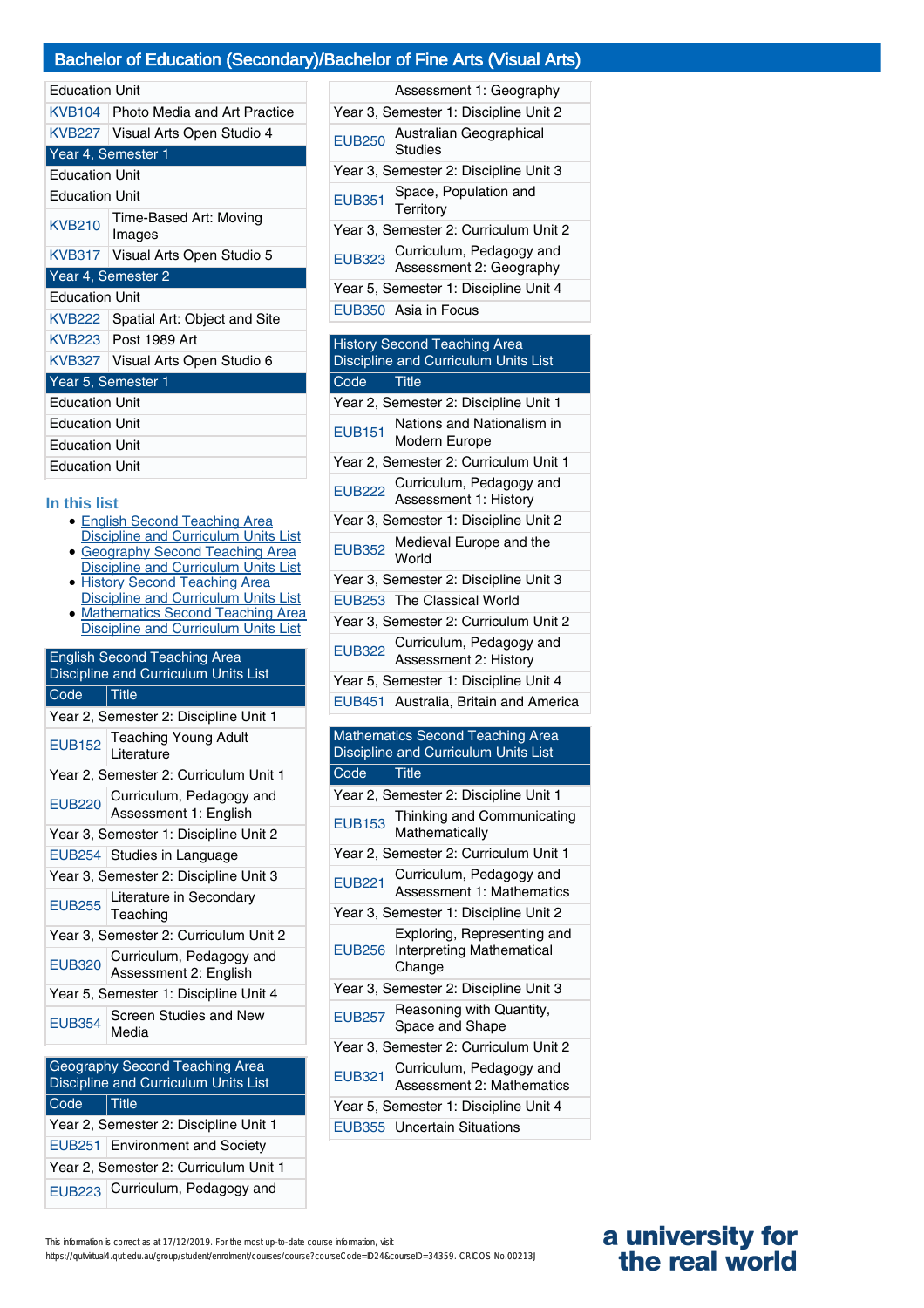#### **Handbook**

| Year                                     | 2019                                                                                             |
|------------------------------------------|--------------------------------------------------------------------------------------------------|
| QUT code                                 | <b>ID25</b>                                                                                      |
| <b>CRICOS</b>                            | 099059G                                                                                          |
| <b>Duration</b><br>(full-time)           | 4.5 years                                                                                        |
| OP                                       | 9                                                                                                |
| <b>Rank</b>                              | 82                                                                                               |
| <b>OP</b> Guarantee                      | Yes                                                                                              |
| Campus                                   | Gardens Point, Kelvin<br>Grove                                                                   |
| <b>Domestic fee</b><br>(indicative)      | 2019: CSP \$8,800 per<br>year full-time (96 credit<br>points)                                    |
| <b>International fee</b><br>(indicative) | 2019: \$30,200 per year<br>full-time (96 credit points)                                          |
| <b>Total credit</b><br>points            | 432                                                                                              |
| <b>Credit points</b><br>full-time sem.   | 48                                                                                               |
| <b>Start months</b>                      | July, February                                                                                   |
| Int. Start Months                        | July, February                                                                                   |
| <b>Deferment</b>                         | You can defer your offer<br>and postpone the start of<br>your course for one year.               |
| Course<br>Coordinator                    | Director of Studies, QUT<br>Business School; email:<br>askqut@qut.edu.au; ph:<br>+61 7 3138 2000 |
| <b>Discipline</b><br>Coordinator         | AskQUT<br>+61 7 3138 2000<br>ask@qut.edu.au                                                      |

### **Domestic Entry requirements Prerequisites**

You must have completed four semesters at high school level (Years 11 and 12) with sound achievement (4, SA) in:

- English: and
- at least one of Maths A, B or C.

#### **Additional entry requirements**

Applicants must demonstrate possession of key competencies outlined by the Australian Institute for Teaching and School Leadership (AITSL) as those attributes and motivations common to effective teachers.

You must complete an online questionnaire to demonstrate your motivation for and understanding of, the course and profession. Details are available from the [QTAC initial teacher](http://www.qtac.edu.au/courses---institutions/initial-teacher-education) [education webpage](http://www.qtac.edu.au/courses---institutions/initial-teacher-education).

#### **Haven't completed the prerequisite subjects?**

You may be able to meet the prerequisite requirements if you've completed equivalent subjects or by completing bridging courses.

[How to meet prerequisite requirements](https://www.qut.edu.au/study/applying/undergraduate-applications/prerequisite-subjects)

## **International Entry requirements**

#### **Prerequisites**

You must have passed four semesters at Australian high school level or equivalent:

- English: and
- at least one of Maths A, B or C.

#### **Haven't completed the prerequisite subjects?**

You may be able to meet the prerequisite requirements if you've completed equivalent subjects, by completing bridging courses or the QUT Foundation program.

[How to meet prerequisite requirements](https://www.qut.edu.au/study/applying/undergraduate-applications/prerequisite-subjects)

#### **Additional entry requirements**

Pass the Initial Teacher Education Course (ITE) capabilities criteria.

Applicants must demonstrate possession of key competencies outlined by the Australian Institute for Teaching and School Leadership (AITSL) as those attributes and motivations common to effective teachers.

You must complete an online questionnaire to demonstrate your motivation for and understanding of, the course and profession. In the questionnaire you will be asked to:

- Rank a series of potentially appropriate statement responses, in order of what you think is most to least important.
- Provide two x 500 word written statements addressing the categories and indicators as outlined on the [Teacher Entry Fact](https://www.qtac.edu.au/ArticleDocuments/173/Teacher%20Entry%20Fact%20Sheet.pdf.aspx) [Sheet.](https://www.qtac.edu.au/ArticleDocuments/173/Teacher%20Entry%20Fact%20Sheet.pdf.aspx) ●

QUT will send you details on how to complete the Initial Teacher Education Course (ITE) Capabilities Criteria questionnaire and submit your written statements after you have lodged an application.

## **Minimum English requirements**

Students must meet the English proficiency requirements.

| <b>IELTS (International English Language</b><br><b>Testing System)</b> |     |  |
|------------------------------------------------------------------------|-----|--|
| Overall                                                                | 6.5 |  |
| Listening                                                              | 6.0 |  |
| Reading                                                                | 6.0 |  |
| Writing                                                                | 6.0 |  |
| Speaking                                                               | 6.0 |  |

#### **Sample Structure Semesters**

#### • Semester 1 (February)

- Commencement:
- Year 1, Semester 1
- Year 1, Semester 2
- Year 2, Semester 1
- Year 2, Semester 2
- Year 3, Semester 1
- Year 3, Semester 2
- Year 4, Semester 1
- Year 4, Semester 2
- Year 5, Semester 1
- Semester 2 (July) Commencement:<br>• Year 1, Semester 2
- Year 1, Semester 2
- Year 2, Semester 1
- Year 2, Semester 2
- Year 3, Semester 1
- Year 3, Semester 2 ● Year 4, Semester 1
- Year 4, Semester 2
- 
- Year 5, Semester 1<br>• Year 5, Semester 2 Year 5, Semester 2

#### Code Title Semester 1 (February) Commencement: Year 1, Semester 1 EUB101 Pedagogy with Digital Supporting Innovative **Technologies**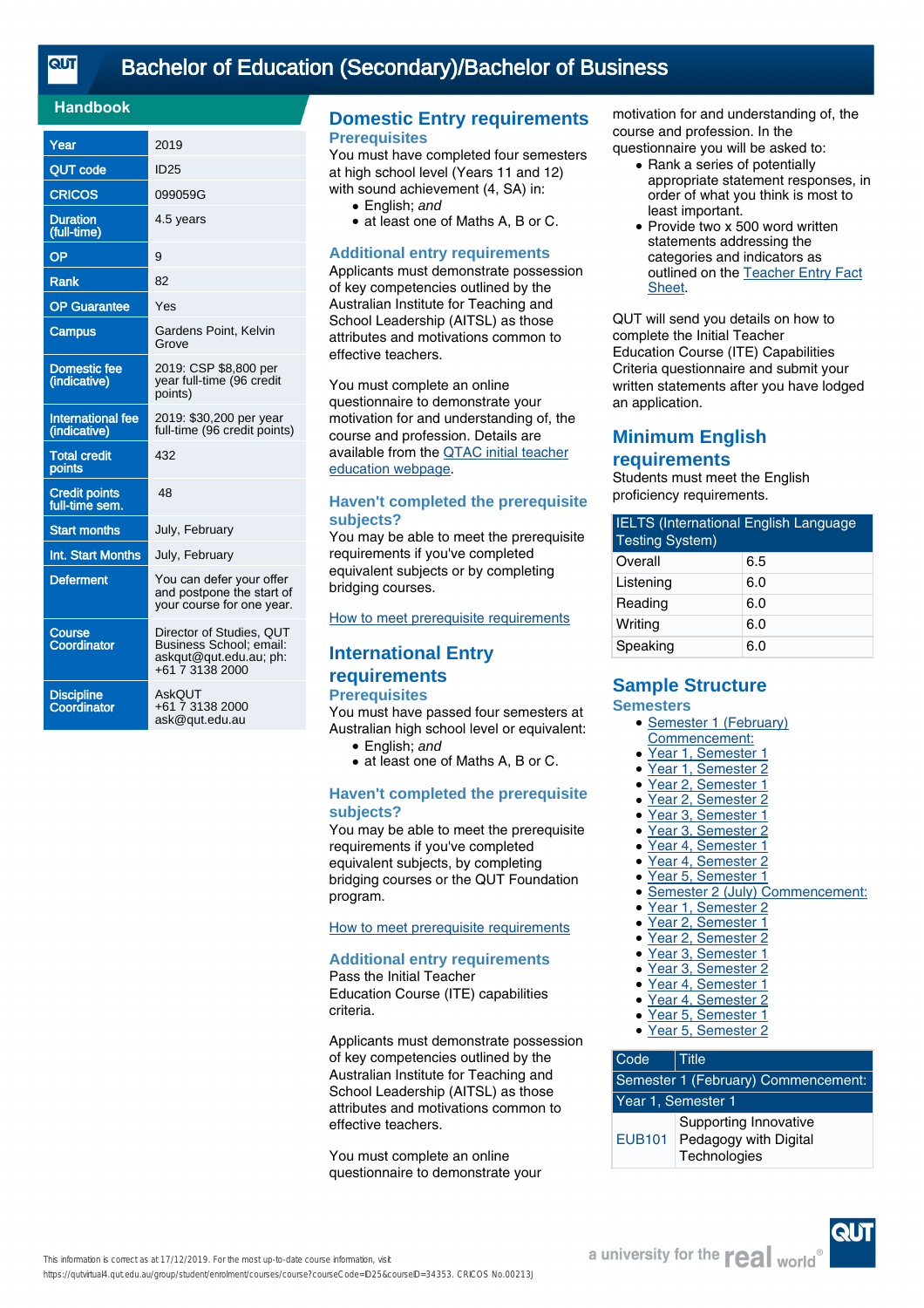## dary)/Bachelor of Business

|               | <b>Bachelor of Education (Seconda</b>                                                                                      |
|---------------|----------------------------------------------------------------------------------------------------------------------------|
|               |                                                                                                                            |
|               | EUB104 Stepping In<br><b>Business School Unit</b>                                                                          |
|               | <b>Business School Unit</b>                                                                                                |
|               | Year 1, Semester 2                                                                                                         |
|               | Introduction to Curriculum,<br>EUB107 Pedagogy and Assessment<br>(Secondary)                                               |
|               | EUB107 requires a blue card                                                                                                |
| <b>EUB112</b> | Child and Adolescent<br>Learning and Development                                                                           |
|               | <b>Business School Unit</b>                                                                                                |
|               | <b>Business School Unit</b>                                                                                                |
|               | Year 2, Semester 1                                                                                                         |
| <b>EUB242</b> | Professional Experience:<br>Introduction to Professional<br>Practice                                                       |
|               | Designated Unit EUB242: Contains 15                                                                                        |
|               | days professional experience and<br>requires a blue card                                                                   |
| <b>EUB103</b> | Culture Studies: Indigenous<br>Education                                                                                   |
|               | <b>Business School Unit</b>                                                                                                |
|               | <b>Business School Unit</b>                                                                                                |
|               |                                                                                                                            |
|               | Year 2, Semester 2                                                                                                         |
|               | Curriculum unit 1 for second teaching<br>area from Education Discipline &<br>Curriculum Units List                         |
|               | Discipline unit 1 for second teaching<br>area from Education Discipline &<br>Curriculum Units List                         |
|               | <b>Business School Unit</b>                                                                                                |
|               | <b>Business School Unit</b>                                                                                                |
|               | Year 3, Semester 1                                                                                                         |
| <b>EUB343</b> | Professional Experience:<br><b>Informing Professional</b><br>Practice                                                      |
|               | Designated Unit EUB343: Contains 20<br>days professional experience and                                                    |
|               | requires a blue card<br>Discipline unit 2 for second teaching<br>area from Education Discipline &<br>Curriculum Units List |
| <b>EUB213</b> | <b>Inclusive Practices for Diverse</b><br>Learners                                                                         |
|               | <b>Business School Unit</b>                                                                                                |
|               | Year 3, Semester 2                                                                                                         |
|               | Curriculum unit 2 for second teaching<br>area from Education Discipline &<br><b>Curriculum Units List</b>                  |
|               | Discipline unit 3 for second teaching<br>area from Education Discipline &<br><b>Curriculum Units List</b>                  |

Business School Unit

Year 4, Semester 1

| Professional Experience:          |
|-----------------------------------|
| EUB444 Consolidating Professional |
| Practice                          |

Designated Unit EUB444: Contains 20 days professional experience and requires a blue card EUB102 Emerging Educational Teaching in New and **Contexts** Business School Unit Business School Unit Year 4, Semester 2 EUB329 Curriculum, Pedagogy and Assessment: Double Degree Business School Unit Business School Unit Business School Unit Year 5, Semester 1 EUB445 Professional Experience: Transition to Professional Practice EUB445 must be taken in your final semester of study. Designated Unit EUB445: Contains 25 days professional experience and requires a blue card EUB406 Stepping Out/ Teaching Performance Assessment EUB406 must be taken in your final semester of study. Designated unit: EUB406 EUB310 Teaching EAL/D Learners Discipline unit 4 for second teacher area from Education Discipline & Curriculum **Units** Semester 2 (July) Commencement: Year 1, Semester 2 Business School Unit Business School Unit Business School Unit Business School Unit Year 2, Semester 1 EUB101 Supporting Innovative Pedagogy with Digital **Technologies** EUB102 Teaching in New and Emerging Educational **Contexts** EUB103 Culture Studies: Indigenous Education EUB<sub>104</sub> Stepping In Year 2, Semester 2 EUB107 Pedagogy and Assessment Introduction to Curriculum, (Secondary) EUB107 requires a blue card EUB112 Child and Adolescent Learning and Development Business School Unit Business School Unit Year 3, Semester 1

Practice Designated Unit EUB242: Contains 15 days professional experience and requires a blue card EUB213 | Inclusive Practices for Diverse Learners Business School Unit Business School Unit Year 3, Semester 2 Curriculum unit 1 for second teaching area from Education Discipline & Curriculum Units List - July Discipline unit 1 for second teaching area from Education Discipline & Curriculum Units List - July Business School Unit Business School Unit Year 4, Semester 1 EUB343 Informing Professional Professional Experience: **Practice** Designated Unit EUB343: Contains 20 days professional experience and requires a blue card Discipline unit 2 for second teaching area from Education Discipline & Curriculum Units List - July Business School Unit Business School Unit Year 4, Semester 2 Curriculum unit 2 for second teaching area from Education Discipline & Curriculum Units List - July EUB329 Curriculum, Pedagogy and Assessment: Double Degree Discipline unit 3 for second teaching area from Education Discipline & Curriculum Units List - July Business School Unit Year 5, Semester 1 EUB444 Professional Experience: Consolidating Professional Practice Designated Unit EUB444: Contains 20 days professional experience and requires a blue card Discipline unit 4 for second teaching area from Education Discipline & Curriculum Units List - July EUB310 Teaching EAL/D Learners Business School Unit Year 5, Semester 2 EUB445 Professional Experience: Transition to Professional **Practice** EUB445 must be taken in your final semester of study.

EUB242

Professional Experience: Introduction to Professional

## **a university for the real world**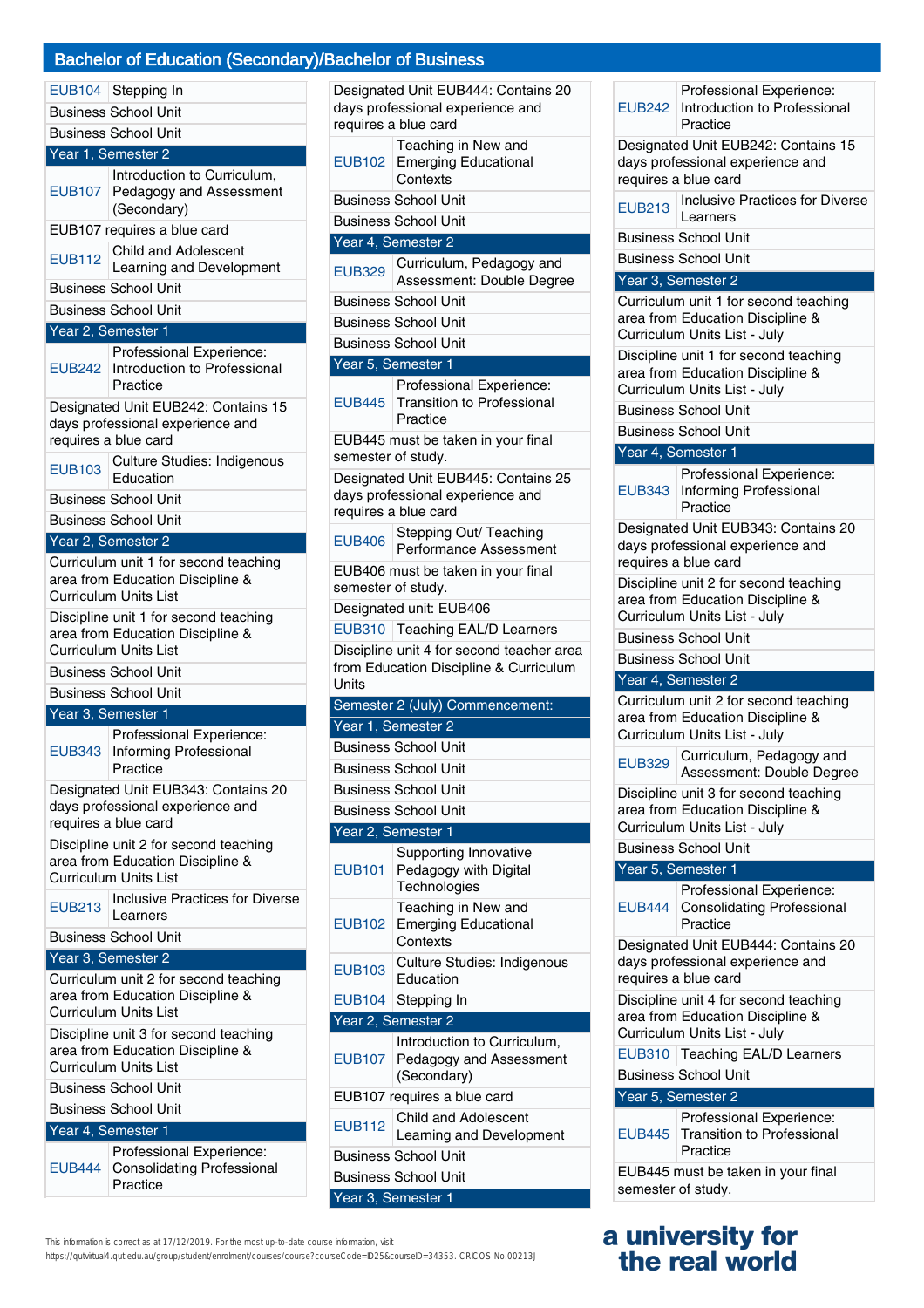| Designated Unit EUB445: Contains 25<br>days professional experience and<br>requires a blue card |                                                  |  |
|-------------------------------------------------------------------------------------------------|--------------------------------------------------|--|
| <b>EUB406</b>                                                                                   | Stepping Out/ Teaching<br>Performance Assessment |  |
| EUB406 must be taken in your final<br>semester of study.                                        |                                                  |  |
| Designated unit: EUB406                                                                         |                                                  |  |
| <b>Business School Unit</b><br><b>Business School Unit</b>                                      |                                                  |  |

#### **Semesters**

- Semester 1 (February) **commencement**
- Year 1 Semester 1
- Year 1 Semester 2
- Year 2 Semester 1
- Year 2 Semester 2
- Year 3 Semester 1
- Year 3 Semester 2
- Year 4 Semester 1
- Year 4 Semester 2
- Semester 2 (July) commencement
- Year 1 Semester 2
- Year 2 Semester 1
- Year 2 Semester 2
- Year 3 Semester 1
- Year 3 Semester 2
- Year 4 Semester 1
- Year 4 Semester 2
- Year 5 Semester 1<br>• Year 5 Semester 2
- Year 5 Semester 2

## Code Title

| Semester 1 (February) commencement |                                         |  |
|------------------------------------|-----------------------------------------|--|
| Year 1 Semester 1                  |                                         |  |
|                                    | BSB110 Accounting                       |  |
| <b>BSB111</b>                      | <b>Business Law and Ethics</b>          |  |
| Year 1 Semester 2                  |                                         |  |
| <b>BSB123</b>                      | Data Analysis                           |  |
| <b>BSB115</b>                      | Management                              |  |
| Year 2 Semester 1                  |                                         |  |
| <b>AYB200</b>                      | <b>Financial Accounting</b>             |  |
| <b>AYB225</b>                      | <b>Management Accounting</b>            |  |
|                                    | Year 2 Semester 2                       |  |
| <b>AYB221</b>                      | Accounting Systems and                  |  |
|                                    | Analytics                               |  |
| <b>AYB219</b>                      | <b>Taxation Law</b>                     |  |
| Year 3 Semester 1                  |                                         |  |
| <b>AYB340</b>                      | <b>Company Accounting</b>               |  |
|                                    | Year 3 Semester 2                       |  |
| <b>BSB113</b>                      | Economics                               |  |
| AYB311                             | <b>Financial Accounting Issues</b>      |  |
| Year 4 Semester 1                  |                                         |  |
| <b>EFB210</b>                      | Finance 1                               |  |
| <b>AYB230</b>                      | <b>Corporations Law</b>                 |  |
| Year 4 Semester 2                  |                                         |  |
| AYB301                             | <b>Audit and Assurance</b>              |  |
| <b>BSB399</b>                      | Real World Ready - Business<br>Capstone |  |

| <b>AYB321</b>     | Strategic Management<br>Accounting      |
|-------------------|-----------------------------------------|
|                   | Semester 2 (July) commencement          |
| Year 1 Semester 2 |                                         |
| <b>BSB110</b>     | Accounting                              |
| <b>BSB111</b>     | <b>Business Law and Ethics</b>          |
| <b>BSB123</b>     | Data Analysis                           |
| <b>BSB115</b>     | Management                              |
| Year 2 Semester 1 |                                         |
|                   | No Business units this semester         |
| Year 2 Semester 2 |                                         |
| <b>AYB200</b>     | <b>Financial Accounting</b>             |
| <b>AYB225</b>     | <b>Management Accounting</b>            |
| Year 3 Semester 1 |                                         |
| <b>AYB221</b>     | Accounting Systems and<br>Analytics     |
| <b>AYB219</b>     | <b>Taxation Law</b>                     |
| Year 3 Semester 2 |                                         |
| <b>AYB340</b>     | <b>Company Accounting</b>               |
| <b>BSB113</b>     | Economics                               |
| Year 4 Semester 1 |                                         |
| AYB311            | <b>Financial Accounting Issues</b>      |
| <b>EFB210</b>     | Finance 1                               |
| Year 4 Semester 2 |                                         |
| <b>AYB230</b>     | Corporations Law                        |
| Year 5 Semester 1 |                                         |
| <b>AYB301</b>     | Audit and Assurance                     |
| Year 5 Semester 2 |                                         |
| <b>BSB399</b>     | Real World Ready - Business<br>Capstone |
| <b>AYB321</b>     | Strategic Management<br>Accounting      |
| Samactarc         |                                         |

#### **Semesters**

| • Semester 1 (February)          |
|----------------------------------|
| commencement                     |
| Year 1 Semester 1                |
| • Year 1 Semester 2              |
| • Year 2 Semester 1              |
| • Year 2 Semester 2              |
| • Year 3 Semester 1              |
| • Year 3 Semester 2              |
| Year 4 Semester 1                |
| Year 4 Semester 2                |
| • Semester 2 (July) commencement |
| • Year 1 Semester 2              |
| ▶ Year 2 Semester 1              |
| • Year 2 Semester 2              |
| Year 3 Semester 1                |
| Year 3 Semester 2                |
| Year 4 Semester 1                |
| · Year 4 Semester 2              |
| Year 5 Semester 1                |
| Year 5 Semester 2                |

## Code Title Semester 1 (February) commencement Year 1 Semester 1 BSB113 Economics BSB126 Marketing

| This information is correct as at 17/12/2019. For the most up-to-date course information, visit |  |
|-------------------------------------------------------------------------------------------------|--|

https://qutvirtual4.qut.edu.au/group/student/enrolment/courses/course?courseCode=ID25&courseID=34353. CRICOS No.00213J

| Year 1 Semester 2       |                                                         |
|-------------------------|---------------------------------------------------------|
| <b>BSB110</b>           | Accounting                                              |
| <b>BSB115</b>           | Management                                              |
| Year 2 Semester 1       |                                                         |
| <b>BSB119</b>           | <b>Global Business</b>                                  |
| <b>AMB201</b>           | Marketing and Audience<br>Analytics                     |
|                         | Year 2 Semester 2                                       |
| <b>AMB200</b>           | <b>Consumer Behaviour</b>                               |
| <b>AMB220</b>           | Advertising Theory and<br>Practice                      |
| Year 3 Semester 1       |                                                         |
|                         | AMB318 Advertising Copywriting                          |
|                         | Year 3 Semester 2                                       |
| AMB319                  | Media Planning                                          |
| <b>BSB111</b>           | <b>Business Law and Ethics</b>                          |
| Year 4 Semester 1       |                                                         |
| AMB330                  | Digital Portfolio                                       |
| <b>AMB320</b>           | <b>Advertising Management</b>                           |
|                         | Year 4 Semester 2                                       |
|                         | Real World Ready - Business                             |
| <b>BSB399</b><br>AMB339 | Capstone<br><b>Advertising Campaigns</b>                |
| <b>BSB123</b>           |                                                         |
|                         | Data Analysis                                           |
|                         | Semester 2 (July) commencement                          |
|                         | Year 1 Semester 2                                       |
| <b>BSB113</b>           | Economics                                               |
| <b>BSB126</b>           | Marketing                                               |
| <b>BSB110</b>           | Accounting                                              |
| <b>BSB115</b>           | Management                                              |
| Year 2 Semester 1       |                                                         |
|                         | No Business units this semester                         |
|                         | Year 2 Semester 2                                       |
| AMB201                  | <b>BSB119 Global Business</b><br>Marketing and Audience |
|                         | Analytics                                               |
| Year 3 Semester 1       |                                                         |
| <b>AMB200</b>           | <b>Consumer Behaviour</b>                               |
| <b>AMB220</b>           | Advertising Theory and<br>Practice                      |
| Year 3 Semester 2       |                                                         |
| <b>AMB318</b>           | <b>Advertising Copywriting</b>                          |
| <b>AMB319</b>           | Media Planning                                          |
| Year 4 Semester 1       |                                                         |
| <b>BSB111</b>           | <b>Business Law and Ethics</b>                          |
| AMB320                  | <b>Advertising Management</b>                           |
|                         | Year 4 Semester 2                                       |
| <b>AMB330</b>           | Digital Portfolio                                       |
| Year 5 Semester 1       |                                                         |
| <b>BSB123</b>           | Data Analysis                                           |
|                         | Year 5 Semester 2                                       |
|                         | Real World Ready - Business                             |
| <b>BSB399</b>           | Capstone                                                |
| <b>AMB339</b>           | <b>Advertising Campaigns</b>                            |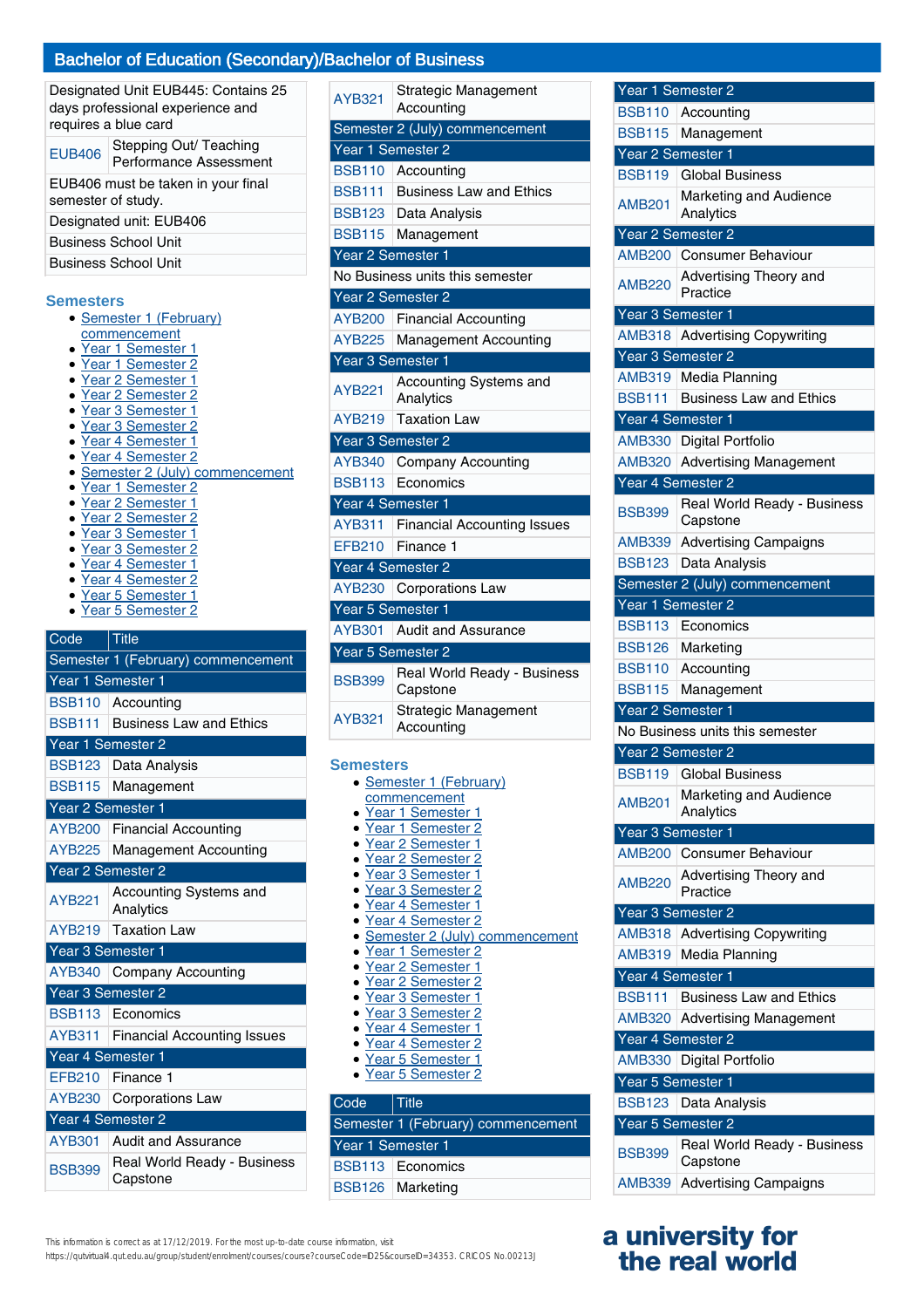Year 2 Semester 2

#### **Semesters**

- Semester 1 (February) commencement
- Year 1 Semester 1
- Year 1 Semester 2
- Year 2 Semester 1
- Year 2 Semester 2
- Year 3 Semester 1
- Year 3 Semester 2
- Year 4 Semester 1
- 
- Year 4 Semester 2<br>• Semester 2 (July) Semester 2 (July) commencement
- Year 1 Semester 2
- Year 2 Semester 1
- Year 2 Semester 2
- Year 3 Semester 1
- Year 3 Semester 2
- Year 4 Semester 1
- Year 4 Semester 2
- Year 5 Semester 1
- Year 5 Semester 2
- Economics Options Units List

## Code Title Semester 1 (February) commencement Year 1 Semester 1 BSB113 Economics BSB123 Data Analysis Year 1 Semester 2 BSB110 Accounting BSB111 Business Law and Ethics Year 2 Semester 1 BSB115 Management BSB119 Global Business Year 2 Semester 2 BSB126 Marketing EFB223 Economics 2 Year 3 Semester 1 EFB330 Intermediate Macroeconomics Year 3 Semester 2 EFB331 Intermediate Microeconomics Economics Option Unit Year 4 Semester 1 Economics Option Unit Economics Option Unit Year 4 Semester 2 EFB338 Contemporary Application of Economic Theory BSB399 Real World Ready - Business **Capstone** Economics Option Unit Semester 2 (July) commencement Year 1 Semester 2 BSB113 Economics BSB123 Data Analysis BSB110 Accounting BSB111 Business Law and Ethics Year 2 Semester 1 No Business units this semester

| <b>BSB115</b>     | Management                                            |
|-------------------|-------------------------------------------------------|
| <b>BSB119</b>     | <b>Global Business</b>                                |
| Year 3 Semester 1 |                                                       |
| <b>BSB126</b>     | Marketing                                             |
| <b>BSB123</b>     | Data Analysis                                         |
| Year 3 Semester 2 |                                                       |
| <b>EFB330</b>     | Intermediate Macroeconomics                           |
|                   | <b>Economics Option Unit</b>                          |
| Year 4 Semester 1 |                                                       |
| <b>EFB331</b>     | Intermediate Microeconomics                           |
|                   | <b>Economics Option Unit</b>                          |
|                   | Year 4 Semester 2                                     |
| EFB338            | Contemporary Application of<br><b>Economic Theory</b> |
| Year 5 Semester 1 |                                                       |
|                   | <b>Economics Option Unit</b>                          |
| Year 5 Semester 2 |                                                       |
| <b>BSB399</b>     | Real World Ready - Business<br>Capstone               |
|                   | <b>Economics Option Unit</b>                          |
|                   | <b>Economics Options Units List</b>                   |
| <b>EFB222</b>     | Introduction to Applied<br>Econometrics               |
| <b>EFB332</b>     | <b>Applied Behavioural</b><br>Economics               |
| <b>EFB333</b>     | <b>Applied Econometrics</b>                           |
| <b>EFB337</b>     | Game Theory and<br>Applications                       |
| <b>EFB201</b>     | <b>Financial Markets</b>                              |
| <b>FFB225</b>     | Economics for the Real World                          |
| <b>EFB226</b>     | <b>Environmental Economics and</b><br>Policy          |
| <b>EFB336</b>     | International Economics                               |

#### • Semester 1 (February) **commencement** Year 1 Semester 1 ● Year 1 Semester 2 ● Year 2 Semester 1 ● Year 2 Semester 2 ● Year 3 Semester 1 ● Year 3 Semester 2 Year 4 Semester 1 ● Year 4 Semester 2 • Semester 2 (July) commencement ● Year 1 Semester 2 • Year 2 Semester 1 ● Year 2 Semester 2 ● Year 3 Semester 1 ● Year 3 Semester 2 ● Year 4 Semester 1

- 
- Year 4 Semester 2
- Year 5 Semester 1
- Year 5 Semester 5

## Code Title Semester 1 (February) commencement Year 1 Semester 1

This information is correct as at 17/12/2019. For the most up-to-date course information, visit

https://qutvirtual4.qut.edu.au/group/student/enrolment/courses/course?courseCode=ID25&courseID=34353. CRICOS No.00213J

| <b>BSB113</b>                      | Economics                                           |  |
|------------------------------------|-----------------------------------------------------|--|
| <b>BSB123</b>                      | Data Analysis                                       |  |
| Year 1 Semester 2                  |                                                     |  |
| <b>BSB110</b>                      | Accounting                                          |  |
| <b>BSB126</b>                      | Marketing                                           |  |
| Year 2 Semester 1                  |                                                     |  |
| <b>BSB111</b>                      | <b>Business Law and Ethics</b>                      |  |
| <b>EFB210</b>                      | Finance 1                                           |  |
| Year 2 Semester 2                  |                                                     |  |
| EFB201                             | <b>Financial Markets</b>                            |  |
| <b>EFB223</b>                      | Economics 2                                         |  |
| Year 3 Semester 1                  |                                                     |  |
| <b>EFB343</b>                      | Corporate Finance                                   |  |
|                                    | Year 3 Semester 2                                   |  |
| <b>EFB312</b>                      | <b>International Finance</b>                        |  |
| <b>BSB115</b>                      | Management                                          |  |
| Year 4 Semester 1<br><b>EFB335</b> | Investments                                         |  |
|                                    |                                                     |  |
| <b>EFB344</b>                      | Risk Management and<br>Derivatives                  |  |
|                                    | Year 4 Semester 2                                   |  |
| <b>EFB360</b>                      | <b>Finance Capstone</b>                             |  |
| <b>BSB399</b>                      | Real World Ready - Business                         |  |
|                                    | Capstone                                            |  |
| <b>BSB119</b>                      | <b>Global Business</b>                              |  |
|                                    | Semester 2 (July) commencement<br>Year 1 Semester 2 |  |
|                                    |                                                     |  |
| <b>BSB113</b>                      | Economics<br>BSB123 Data Analysis                   |  |
| <b>BSB110</b>                      | Accounting                                          |  |
| <b>BSB126</b>                      | Marketing                                           |  |
| Year 2 Semester 1                  |                                                     |  |
|                                    | No Business units this semester                     |  |
| Year 2 Semester 2                  |                                                     |  |
| <b>BSB111</b>                      | <b>Business Law and Ethics</b>                      |  |
| <b>EFB210</b>                      | Finance 1                                           |  |
| Year 3 Semester 1                  |                                                     |  |
| <b>EFB201</b>                      | <b>Financial Markets</b>                            |  |
| <b>EFB223</b>                      | Economics 2                                         |  |
|                                    | Year 3 Semester 2                                   |  |
| <b>EFB343</b>                      | Corporate Finance                                   |  |
| <b>BSB115</b>                      | Management                                          |  |
| Year 4 Semester 1                  |                                                     |  |
| <b>EFB312</b>                      | <b>International Finance</b>                        |  |
| <b>EFB335</b>                      | Investments                                         |  |
| Year 4 Semester 2                  |                                                     |  |
| <b>EFB344</b>                      | Risk Management and                                 |  |
|                                    | Derivatives                                         |  |
|                                    | Year 5 Semester 1                                   |  |
| <b>BSB119</b>                      | <b>Global Business</b>                              |  |
|                                    | Year 5 Semester 5                                   |  |
| <b>EFB360</b>                      | <b>Finance Capstone</b>                             |  |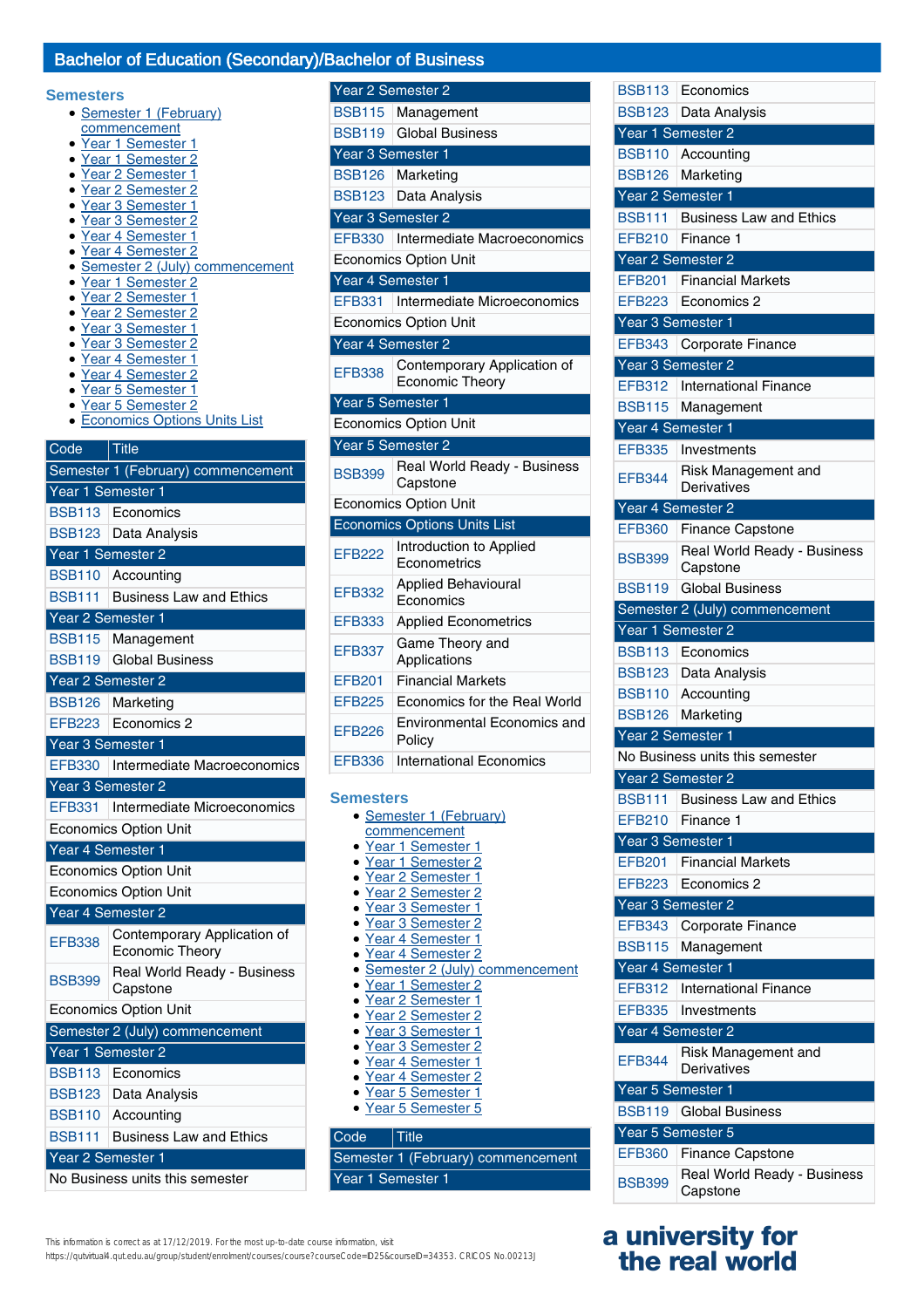#### **Semesters**

- Semester 1 (February)
- commencement
- Year 1 Semester 1
- Year 1 Semester 2
- Year 2 Semester 1
- Year 2 Semester 2 ● Year 3 Semester 1
- 
- Year 3 Semester 2
- Year 4 Semester 1
- Year 4 Semester 2 • Semester 2 (July) commencement
- Year 1 Semester 2
- 
- Year 2 Semester 1
- Year 2 Semester 2
- Year 3 Semester 1
- Year 3 Semester 2
- Year 4 Semester 1
- Year 4 Semester 2
- Year 5 Semester 1
- Year 5 Semester 2

Code Title

## Semester 1 (February) commencement Year 1 Semester 1 BSB111 Business Law and Ethics BSB115 Management Year 1 Semester 2 BSB123 Data Analysis BSB119 Global Business Year 2 Semester 1 BSB110 Accounting BSB126 Marketing Year 2 Semester 2 MGB200 Managing People MGB214 Introducing People Management and Analytics Year 3 Semester 1 BSB113 Economics Year 3 Semester 2 MGB229 Obligations and Options for Employing People MGB230 Recruiting and Selecting People Year 4 Semester 1 MGB331 Developing People MGB339 Managing Performance and **Rewards** Year 4 Semester 2 MGB372 Creating Value through People BSB399 Real World Ready - Business **Capstone** Select one of the following units: MGB306 Independent Study MGB310 Managing Sustainable Change MGB338 Workplace Learning

| Semester 2 (July) commencement     |                                                              |  |
|------------------------------------|--------------------------------------------------------------|--|
| Year 1 Semester 2                  |                                                              |  |
| <b>BSB111</b>                      | <b>Business Law and Ethics</b>                               |  |
| <b>BSB115</b>                      | Management                                                   |  |
| <b>BSB123</b>                      | Data Analysis                                                |  |
| <b>BSB119</b>                      | <b>Global Business</b>                                       |  |
| Year 2 Semester 1                  |                                                              |  |
|                                    | No Business units this semester                              |  |
| Year 2 Semester 2                  |                                                              |  |
| <b>BSB110</b>                      | Accounting                                                   |  |
| <b>BSB126</b>                      | Marketing                                                    |  |
| Year 3 Semester 1                  |                                                              |  |
| <b>MGB200</b>                      | <b>Managing People</b>                                       |  |
| <b>MGB214</b>                      | <b>Introducing People</b><br><b>Management and Analytics</b> |  |
| Year 3 Semester 2                  |                                                              |  |
| <b>MGB229</b>                      | Obligations and Options for<br><b>Employing People</b>       |  |
| <b>MGB230</b>                      | Recruiting and Selecting<br>People                           |  |
| Year 4 Semester 1                  |                                                              |  |
| <b>MGB331</b>                      | Developing People                                            |  |
| <b>MGB339</b>                      | Managing Performance and<br>Rewards                          |  |
| Year 4 Semester 2                  |                                                              |  |
| <b>BSB113</b>                      | Economics                                                    |  |
| Year 5 Semester 1                  |                                                              |  |
| <b>MGB372</b>                      | Creating Value through<br>People                             |  |
| Year 5 Semester 2                  |                                                              |  |
| <b>BSB399</b>                      | Real World Ready - Business<br>Capstone                      |  |
| Choose one of the following units: |                                                              |  |
| <b>MGB306</b>                      | Independent Study                                            |  |
| <b>MGB310</b>                      | Managing Sustainable<br>Change                               |  |
| <b>MGB338</b>                      | <b>Workplace Learning</b>                                    |  |

#### **Semesters**

| • Semester 1 (February) |
|-------------------------|
| commencement            |
| • Year 1 Semester 1     |
| • Year 1 Semester 2     |

- <u>emester</u> ● Year 2 Semester 1
- Year 2 Semester 2
- Year 3 Semester 1
- Year 3 Semester 2
- Year 4 Semester 1
- Year 4 Semester 2
- Semester 2 (July) commencement
- Year 1 Semester 2
- Year 2 Semester 1
- Year 2 Semester 2
- Year 3 Semester 1
- Year 3 Semester 2
- Year 4 Semester 2
	- Year 5 Semester 1

● Year 4 Semester 1

● Year 5 Semester 2

| Code              | <b>Title</b>                                                 |
|-------------------|--------------------------------------------------------------|
|                   | Semester 1 (February) commencement                           |
| Year 1 Semester 1 |                                                              |
| <b>BSB119</b>     | <b>Global Business</b>                                       |
| <b>BSB126</b>     | Marketing                                                    |
| Year 1 Semester 2 |                                                              |
| <b>BSB110</b>     | Accounting                                                   |
| <b>BSB115</b>     | Management                                                   |
| Year 2 Semester 1 |                                                              |
| <b>BSB113</b>     | Economics                                                    |
| <b>BSB123</b>     | Data Analysis                                                |
| Year 2 Semester 2 |                                                              |
| <b>BSB111</b>     | <b>Business Law and Ethics</b>                               |
| <b>AYB227</b>     | <b>International Accounting</b>                              |
| Year 3 Semester 1 |                                                              |
| <b>AMB210</b>     | Importing and Exporting                                      |
| Year 3 Semester 2 |                                                              |
| <b>MGB225</b>     | <b>Intercultural Communication</b><br>and Negotiation Skills |
| <b>AMB303</b>     | <b>International Logistics</b>                               |
| Year 4 Semester 1 |                                                              |
| <b>MGB340</b>     | International Business in the<br>Asia-Pacific                |
| <b>AMB336</b>     | <b>International Marketing</b>                               |
| Year 4 Semester 2 |                                                              |
| <b>BSB399</b>     | Real World Ready - Business<br>Capstone                      |
| <b>AMB359</b>     | <b>Strategic Marketing</b>                                   |
| <b>FFB240</b>     | Finance for International<br><b>Business</b>                 |
|                   | Semester 2 (July) commencement                               |
| Year 1 Semester 2 |                                                              |
|                   | <b>BSB119</b>   Global Business                              |
| <b>BSB126</b>     | Marketing                                                    |
| <b>BSB110</b>     | Accounting                                                   |
| <b>BSB115</b>     | Management                                                   |
| Year 2 Semester 1 |                                                              |
|                   | No Business units this semester.                             |
| Year 2 Semester 2 |                                                              |
| <b>BSB113</b>     | Economics                                                    |
| <b>BSB123</b>     | Data Analysis                                                |
| Year 3 Semester 1 |                                                              |
| <b>BSB111</b>     | <b>Business Law and Ethics</b>                               |
| <b>AYB227</b>     | International Accounting                                     |
| Year 3 Semester 2 |                                                              |
| <b>AMB210</b>     | Importing and Exporting                                      |
| <b>MGB225</b>     | <b>Intercultural Communication</b><br>and Negotiation Skills |
| Year 4 Semester 1 |                                                              |
| <b>AMB303</b>     | <b>International Logistics</b>                               |
|                   |                                                              |

## **a university for the real world**

This information is correct as at 17/12/2019. For the most up-to-date course information, visit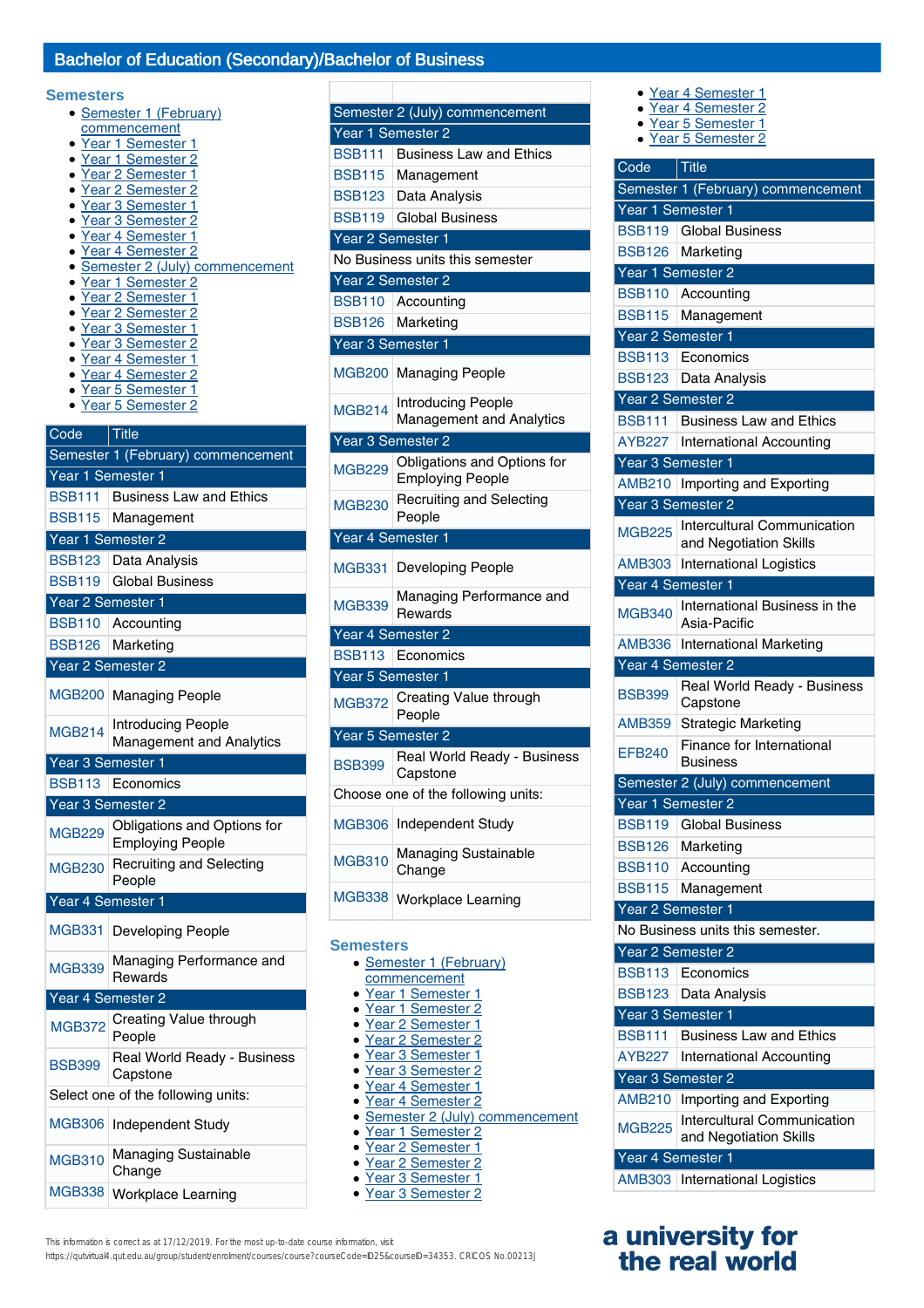| <b>MGB340</b>     | International Business in the<br>Asia-Pacific |  |
|-------------------|-----------------------------------------------|--|
| Year 4 Semester 2 |                                               |  |
|                   | AMB336   International Marketing              |  |
| Year 5 Semester 1 |                                               |  |
|                   | AMB336 International Marketing                |  |
| Year 5 Semester 2 |                                               |  |
| <b>AMB369</b>     | <b>International Business</b><br>Strategy     |  |
| <b>FFB240</b>     | Finance for International<br>Business         |  |

#### **Semesters**

- Semester 1 (February) commencement ● Year 1 Semester 1
- Year 1 Semester 2
- Year 2 Semester 1
- Year 2 Semester 2
- Year 3 Semester 1
- Year 3 Semester 2
- Year 4 Semester 1
- Year 4 Semester 2
- Semester 2 (July) commencement
- Year 1 Semester 2
- Year 2 Semester 1
- Year 2 Semester 2
- Year 3 Semester 1
- Year 3 Semester 2
- Year 4 Semester 1
- Year 4 Semester 2
- Year 5 Semester 1<br>• Year 5 Semester 2
- Year 5 Semester 2

## Code Title Semester 1 (February) commencement Year 1 Semester 1 BSB113 Economics BSB126 Marketing Year 1 Semester 2 BSB111 Business Law and Ethics BSB115 Management Year 2 Semester 1 BSB119 Global Business BSB123 Data Analysis Year 2 Semester 2 BSB110 Accounting AMB<sub>201</sub> Marketing and Audience Analytics Year 3 Semester 1 AMB240 Marketing Planning and Management Year 3 Semester 2 AMB202 Integrated Marketing Communication AMB330 Digital Portfolio Year 4 Semester 1 AMB340 Services Marketing AMB200 Consumer Behaviour Year 4 Semester 2

| <b>AMB336</b>     | International Marketing                      |
|-------------------|----------------------------------------------|
| <b>BSB399</b>     | Real World Ready - Business<br>Capstone      |
| <b>AMB359</b>     | <b>Strategic Marketing</b>                   |
|                   | Semester 2 (July) commencement               |
| Year 1 Semester 2 |                                              |
| <b>BSB113</b>     | Economics                                    |
| <b>BSB126</b>     | Marketing                                    |
| <b>BSB111</b>     | <b>Business Law and Ethics</b>               |
| <b>BSB115</b>     | Management                                   |
| Year 2 Semester 1 |                                              |
|                   | No Business units this semester              |
| Year 2 Semester 2 |                                              |
| <b>BSB119</b>     | <b>Global Business</b>                       |
| <b>BSB123</b>     | Data Analysis                                |
| Year 3 Semester 1 |                                              |
| <b>BSB110</b>     | Accounting                                   |
| AMB201            | Marketing and Audience<br>Analytics          |
| Year 3 Semester 2 |                                              |
| <b>AMB240</b>     | Marketing Planning and<br>Management         |
| <b>AMB202</b>     | <b>Integrated Marketing</b><br>Communication |
| Year 4 Semester 1 |                                              |
| <b>AMB330</b>     | Digital Portfolio                            |
| <b>AMB340</b>     | Services Marketing                           |
| Year 4 Semester 2 |                                              |
|                   | AMB200 Consumer Behaviour                    |
| Year 5 Semester 1 |                                              |
| <b>BSB399</b>     | Real World Ready - Business<br>Capstone      |
| Year 5 Semester 2 |                                              |
| <b>AMB336</b>     | International Marketing                      |
| <b>AMB359</b>     | <b>Strategic Marketing</b>                   |

#### **Se**

| Semesters                        |  |
|----------------------------------|--|
| • Semester 1 (February)          |  |
| commencement                     |  |
| • Year 1 Semester 1              |  |
| Year 1 Semester 2                |  |
| • Year 2 Semester 1              |  |
| • Year 2 Semester 2              |  |
| • Year 3 Semester 1              |  |
| · Year 3 Semester 2              |  |
| • Year 4 Semester 1              |  |
| • Year 4 Semester 2              |  |
| • Semester 2 (July) commencement |  |
| • Year 1 Semester 2              |  |
| · Year 2 Semester 1              |  |
| · Year 2 Semester 2              |  |
| • Year 3 Semester 1              |  |
| • Year 3 Semester 2              |  |
| • Year 4 Semester 1              |  |
| • Year 4 Semester 2              |  |
| · Year 5 Semester 1              |  |
| • Year 5 Semester 2              |  |
|                                  |  |
| Code<br>Title                    |  |

Semester 1 (February) commencement

| Year 1 Semester 1 |                                                              |
|-------------------|--------------------------------------------------------------|
|                   | BSB115   Management                                          |
| BSB119            | <b>Global Business</b>                                       |
|                   | Year 1 Semester 2                                            |
|                   | BSB123 Data Analysis                                         |
| <b>BSB126</b>     | Marketing                                                    |
| Year 2 Semester 1 |                                                              |
| <b>BSB111</b>     | <b>Business Law and Ethics</b>                               |
| <b>BSB113</b>     | Economics                                                    |
|                   | Year 2 Semester 2                                            |
| MGB200            | <b>Managing People</b>                                       |
| <b>MGB225</b>     | <b>Intercultural Communication</b><br>and Negotiation Skills |
| Year 3 Semester 1 |                                                              |
| BSB110            | Accounting                                                   |
|                   | Year 3 Semester 2                                            |
| MGB226            | Innovation, Knowledge and<br>Creativity                      |
| select either:    |                                                              |
| MGB210            | <b>Managing Operations</b>                                   |
| OR                |                                                              |
| MGB227            | Entrepreneurship                                             |
| Year 4 Semester 1 |                                                              |
| MGB341            | Managing Risk                                                |
| select either:    |                                                              |
| MGB335            | <b>Managing Projects</b>                                     |
| OR                |                                                              |
|                   | MGB324   Managing Business Growth                            |
| Year 4 Semester 2 |                                                              |
| <b>BSB399</b>     | Real World Ready - Business<br>Capstone                      |
| MGB309            | <b>Managing Strategically</b>                                |
| select either:    |                                                              |
| <b>MGB310</b>     | Managing Sustainable<br>Change                               |
| OR                |                                                              |
| MGB338            | <b>Workplace Learning</b>                                    |
|                   | Semester 2 (July) commencement                               |
|                   | Year 1 Semester 2                                            |
| <b>BSB115</b>     | Management                                                   |
| <b>BSB119</b>     | <b>Global Business</b>                                       |
|                   | BSB123 Data Analysis                                         |
|                   | BSB126 Marketing                                             |
| Year 2 Semester 1 |                                                              |
|                   | No Business units this semester                              |
|                   | Year 2 Semester 2                                            |
|                   | <b>BSB111</b> Business Law and Ethics                        |

## **a university for the real world**

This information is correct as at 17/12/2019. For the most up-to-date course information, visit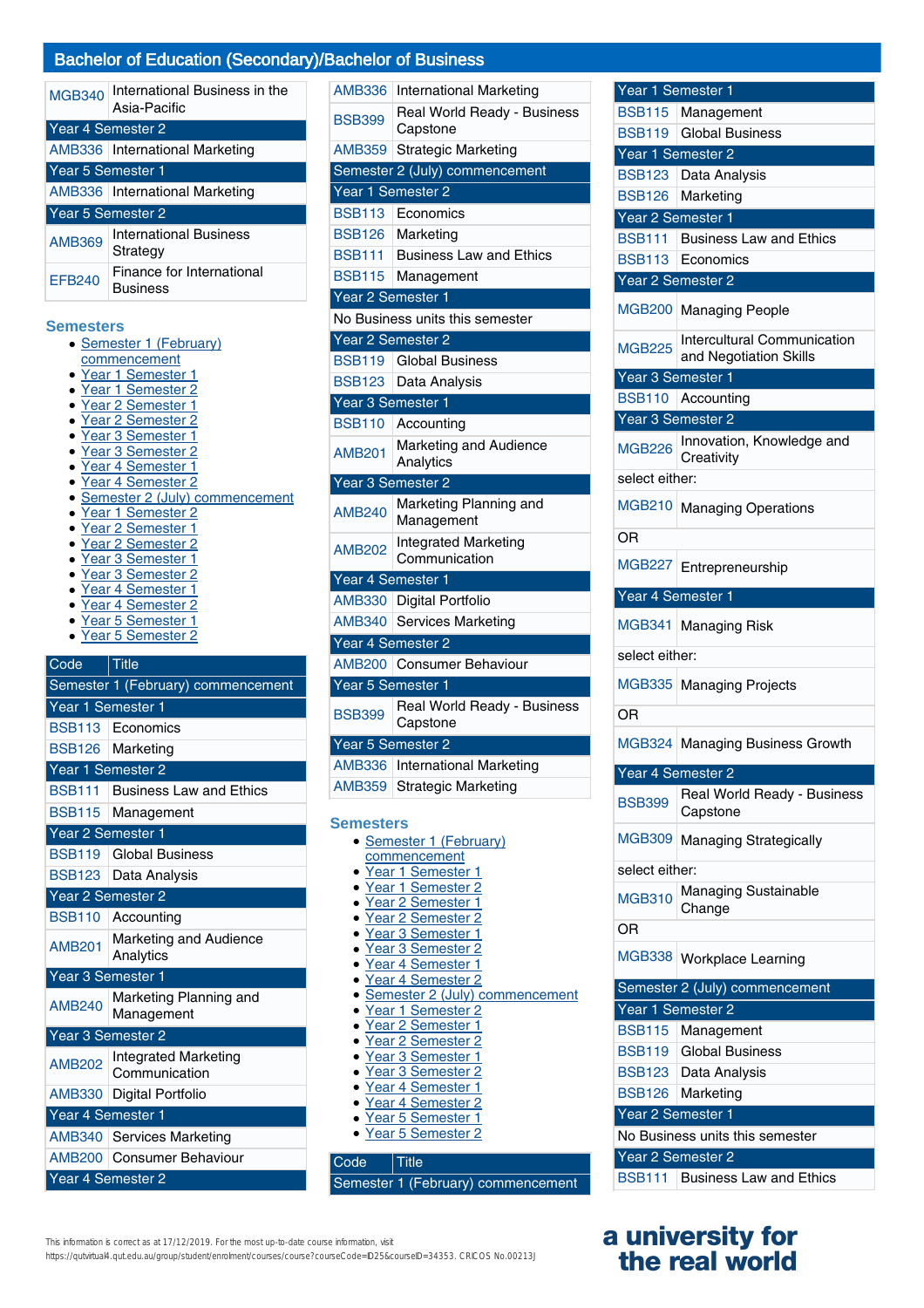|                   | BSB113 Economics                                             |
|-------------------|--------------------------------------------------------------|
| Year 3 Semester 1 |                                                              |
| <b>MGB200</b>     | <b>Managing People</b>                                       |
| <b>MGB225</b>     | <b>Intercultural Communication</b><br>and Negotiation Skills |
| Year 3 Semester 2 |                                                              |
| <b>BSB110</b>     | Accounting                                                   |
| select either     |                                                              |
| <b>MGB210</b>     | <b>Managing Operations</b>                                   |
| OR                |                                                              |
| <b>MGB227</b>     | Entrepreneurship                                             |
| Year 4 Semester 1 |                                                              |
| <b>MGB226</b>     | Innovation, Knowledge and<br>Creativity                      |
| select either:    |                                                              |
| <b>MGB335</b>     | <b>Managing Projects</b>                                     |
| ΟR                |                                                              |
|                   | MGB324 Managing Business Growth                              |
| Year 4 Semester 2 |                                                              |
| <b>MGB341</b>     | Managing Risk                                                |
| Year 5 Semester 1 |                                                              |
| <b>BSB399</b>     | Real World Ready - Business<br>Capstone                      |
| Year 5 Semester 2 |                                                              |
| MGB309            | <b>Managing Strategically</b>                                |
| select either:    |                                                              |
| <b>MGB310</b>     | Managing Sustainable<br>Change                               |
| OR                |                                                              |
| <b>MGB338</b>     | Workplace Learning                                           |

#### **Semesters**

- Semester 1 (February)
- commencement
- Year 1 Semester 1 ● Year 1 Semester 2
- Year 2 Semester 1
- Year 2 Semester 2
- Year 3 Semester 1
- Year 3 Semester 2
- Year 4 Semester 1
- Year 4 Semester 2
- Semester 2 (July) commencement
- Year 1 Semester 2
- Year 2 Semester 1
- Year 2 Semester 2
- Year 3 Semester 1
- Year 3 Semester 2 ● Year 4 Semester 1
- 
- Year 4 Semester 2<br>● Year 5 Semester 1 Year 5 Semester 1
- Year 5 Semester 2

| Code              | Title                                   |
|-------------------|-----------------------------------------|
|                   | Semester 1 (February) commencement      |
|                   | Year 1 Semester 1                       |
| <b>BSB119</b>     | <b>Global Business</b>                  |
| <b>BSB126</b>     | Marketing                               |
|                   | Year 1 Semester 2                       |
| <b>BSB110</b>     | Accounting                              |
| <b>BSB115</b>     | Management                              |
| Year 2 Semester 1 |                                         |
| <b>BSB113</b>     | Economics                               |
| AMB201            | Marketing and Audience                  |
|                   | Analytics<br>Year 2 Semester 2          |
|                   | Introduction to Public                  |
| <b>AMB263</b>     | Relations                               |
| <b>AMB264</b>     | <b>Public Relations Techniques</b>      |
|                   | Year 3 Semester 1                       |
|                   | Issues, Stakeholders and                |
| <b>AMB373</b>     | Reputation                              |
|                   | Year 3 Semester 2                       |
|                   | AMB372 Public Relations Planning        |
| BSB111            | <b>Business Law and Ethics</b>          |
|                   | Year 4 Semester 1                       |
| <b>BSB123</b>     | Data Analysis                           |
| <b>AMB374</b>     | <b>Global Public Relations Cases</b>    |
|                   | Year 4 Semester 2                       |
| <b>BSB399</b>     | Real World Ready - Business<br>Capstone |
| AMB375            | Internal Communication and<br>Change    |
| AMB379            | <b>Public Relations Campaigns</b>       |
|                   | Semester 2 (July) commencement          |
|                   | Year 1 Semester 2                       |
|                   | <b>BSB119   Global Business</b>         |
| <b>BSB126</b>     | Marketing                               |
| <b>BSB110</b>     | Accounting                              |
| <b>BSB115</b>     | Management                              |
|                   | Year 2 Semester 1                       |
|                   | No Business units this semester         |
|                   | Year 2 Semester 2                       |
| <b>BSB113</b>     | Economics                               |
| <b>AMB201</b>     | Marketing and Audience<br>Analytics     |
|                   | Year 3 Semester 1                       |
| AMB263            | Introduction to Public<br>Relations     |
| <b>AMB264</b>     | <b>Public Relations Techniques</b>      |
|                   | Year 3 Semester 2                       |
| AMB372            | <b>Public Relations Planning</b>        |
| <b>BSB111</b>     | <b>Business Law and Ethics</b>          |
|                   |                                         |
| Year 4 Semester 1 |                                         |
| <b>AMB373</b>     | Issues, Stakeholders and<br>Reputation  |
| <b>AMB374</b>     | <b>Global Public Relations Cases</b>    |

BSB123 Data Analysis Year 5 Semester 1 BSB399 Real World Ready - Business Capstone Year 5 Semester 2 AMB375 Internal Communication and Change AMB379 Public Relations Campaigns

|               | AMB379 Public Relations Campaigns                                                                                                                                                                                                                                                                                                                          |
|---------------|------------------------------------------------------------------------------------------------------------------------------------------------------------------------------------------------------------------------------------------------------------------------------------------------------------------------------------------------------------|
| In this list  | <b>English Second Teaching Area</b><br><b>Discipline and Curriculum Units List</b><br><b>Geography Second Teaching Area</b><br><b>Discipline and Curriculum Units List</b><br><b>History Second Teaching Area</b><br><b>Discipline and Curriculum Units List</b><br><b>Mathematics Second Teaching Area</b><br><b>Discipline and Curriculum Units List</b> |
|               | <b>English Second Teaching Area</b><br>Discipline and Curriculum Units List                                                                                                                                                                                                                                                                                |
| Code          | <b>Title</b>                                                                                                                                                                                                                                                                                                                                               |
|               | Year 2, Semester 2: Discipline Unit 1                                                                                                                                                                                                                                                                                                                      |
| <b>EUB152</b> | <b>Teaching Young Adult</b><br>Literature                                                                                                                                                                                                                                                                                                                  |
|               | Year 2, Semester 2: Curriculum Unit 1                                                                                                                                                                                                                                                                                                                      |
| <b>EUB220</b> | Curriculum, Pedagogy and<br>Assessment 1: English                                                                                                                                                                                                                                                                                                          |
|               | Year 3, Semester 1: Discipline Unit 2                                                                                                                                                                                                                                                                                                                      |
| <b>FUB254</b> | Studies in Language                                                                                                                                                                                                                                                                                                                                        |
|               | Year 3, Semester 2: Discipline Unit 3                                                                                                                                                                                                                                                                                                                      |
| <b>EUB255</b> | Literature in Secondary<br>Teaching                                                                                                                                                                                                                                                                                                                        |
|               | Year 3, Semester 2: Curriculum Unit 2                                                                                                                                                                                                                                                                                                                      |
| <b>EUB320</b> | Curriculum, Pedagogy and<br>Assessment 2: English                                                                                                                                                                                                                                                                                                          |
|               | Year 5, Semester 1: Discipline Unit 4                                                                                                                                                                                                                                                                                                                      |
| <b>EUB354</b> | Screen Studies and New<br>Media                                                                                                                                                                                                                                                                                                                            |

| Geography Second Teaching Area<br>Discipline and Curriculum Units List |                                                     |  |
|------------------------------------------------------------------------|-----------------------------------------------------|--|
| Code                                                                   | <b>Title</b>                                        |  |
|                                                                        | Year 2, Semester 2: Discipline Unit 1               |  |
|                                                                        | EUB251 Environment and Society                      |  |
|                                                                        | Year 2, Semester 2: Curriculum Unit 1               |  |
| <b>EUB223</b>                                                          | Curriculum, Pedagogy and<br>Assessment 1: Geography |  |
| Year 3, Semester 1: Discipline Unit 2                                  |                                                     |  |
| <b>EUB250</b>                                                          | Australian Geographical<br><b>Studies</b>           |  |
| Year 3, Semester 2: Discipline Unit 3                                  |                                                     |  |
| <b>EUB351</b>                                                          | Space, Population and<br>Territory                  |  |
| Year 3, Semester 2: Curriculum Unit 2                                  |                                                     |  |
| <b>EUB323</b>                                                          | Curriculum, Pedagogy and<br>Assessment 2: Geography |  |
| Year 5, Semester 1: Discipline Unit 4                                  |                                                     |  |
|                                                                        | EUB350 Asia in Focus                                |  |

## **a university for the real world**

This information is correct as at 17/12/2019. For the most up-to-date course information, visit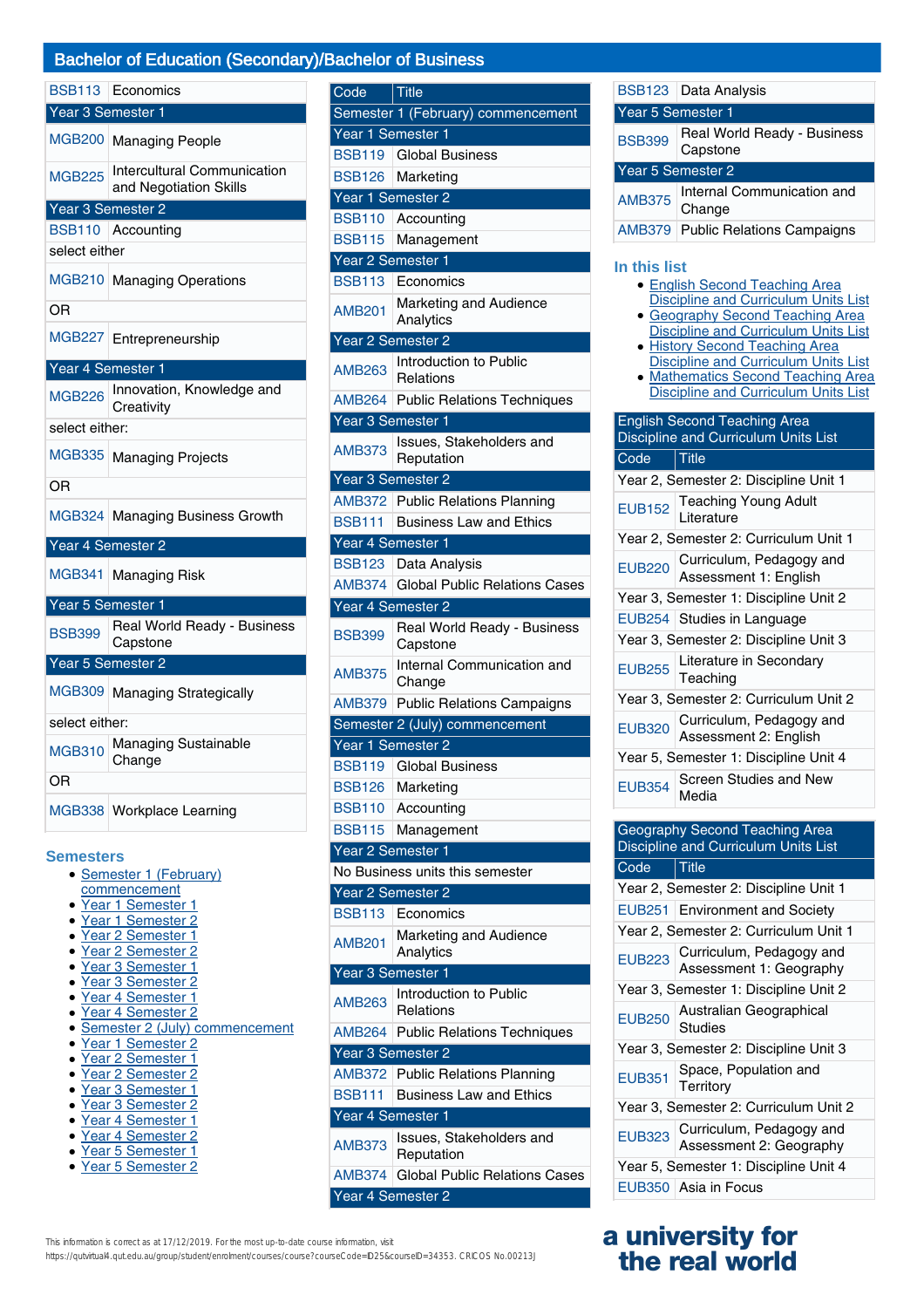| <b>History Second Teaching Area</b><br>Discipline and Curriculum Units List     |                                                                           |  |
|---------------------------------------------------------------------------------|---------------------------------------------------------------------------|--|
| Code                                                                            | Title                                                                     |  |
|                                                                                 | Year 2, Semester 2: Discipline Unit 1                                     |  |
| <b>EUB151</b>                                                                   | Nations and Nationalism in<br>Modern Europe                               |  |
|                                                                                 | Year 2, Semester 2: Curriculum Unit 1                                     |  |
| <b>EUB222</b>                                                                   | Curriculum, Pedagogy and<br>Assessment 1: History                         |  |
|                                                                                 | Year 3, Semester 1: Discipline Unit 2                                     |  |
| <b>EUB352</b>                                                                   | Medieval Europe and the<br>World                                          |  |
|                                                                                 | Year 3, Semester 2: Discipline Unit 3                                     |  |
|                                                                                 | EUB253 The Classical World                                                |  |
|                                                                                 | Year 3, Semester 2: Curriculum Unit 2                                     |  |
| <b>EUB322</b>                                                                   | Curriculum, Pedagogy and<br>Assessment 2: History                         |  |
|                                                                                 | Year 5, Semester 1: Discipline Unit 4                                     |  |
|                                                                                 | EUB451 Australia, Britain and America                                     |  |
| <b>Mathematics Second Teaching Area</b><br>Discipline and Curriculum Units List |                                                                           |  |
|                                                                                 |                                                                           |  |
| Code                                                                            | Title                                                                     |  |
|                                                                                 | Year 2, Semester 2: Discipline Unit 1                                     |  |
| <b>EUB153</b>                                                                   | Thinking and Communicating<br>Mathematically                              |  |
|                                                                                 | Year 2, Semester 2: Curriculum Unit 1                                     |  |
| <b>EUB221</b>                                                                   | Curriculum, Pedagogy and<br><b>Assessment 1: Mathematics</b>              |  |
|                                                                                 | Year 3, Semester 1: Discipline Unit 2                                     |  |
| <b>EUB256</b>                                                                   | Exploring, Representing and<br><b>Interpreting Mathematical</b><br>Change |  |
|                                                                                 | Year 3, Semester 2: Discipline Unit 3                                     |  |
| <b>EUB257</b>                                                                   | Reasoning with Quantity,<br>Space and Shape                               |  |
|                                                                                 | Year 3, Semester 2: Curriculum Unit 2                                     |  |
| <b>EUB321</b>                                                                   | Curriculum, Pedagogy and<br><b>Assessment 2: Mathematics</b>              |  |
|                                                                                 | Year 5, Semester 1: Discipline Unit 4                                     |  |

#### **In this list**

- English Second Teaching Area Discipline and Curriculum Units List
- Geography Second Teaching Area Discipline and Curriculum Units List
- **History Second Teaching Area** Discipline and Curriculum Units List ●
- **Mathematics Second Teaching Area** Discipline and Curriculum Units List  $\bullet$

| <b>English Second Teaching Area</b><br>Discipline and Curriculum Units List |         |  |
|-----------------------------------------------------------------------------|---------|--|
| $\overline{Code}$                                                           | ∣ Title |  |
| Year 3, Semester 2: Discipline Unit 1                                       |         |  |
| EUB152 Teaching Young Adult                                                 |         |  |
| Year 3, Semester 2: Curriculum Unit 1                                       |         |  |

| <b>EUB220</b>                         | Curriculum, Pedagogy and<br>Assessment 1: English                      |  |
|---------------------------------------|------------------------------------------------------------------------|--|
| Year 4, Semester 1: Discipline Unit 2 |                                                                        |  |
|                                       | EUB254 Studies in Language                                             |  |
| Year 4, Semester 2: Discipline Unit 3 |                                                                        |  |
| <b>EUB255</b>                         | Literature in Secondary<br>Teaching                                    |  |
|                                       | Year 4, Semester 2: Curriculum Unit 2                                  |  |
| <b>EUB320</b>                         | Curriculum, Pedagogy and<br>Assessment 2: English                      |  |
|                                       | Year 5, Semester 1: Discipline Unit 4                                  |  |
| <b>EUB354</b>                         | <b>Screen Studies and New</b><br>Media                                 |  |
|                                       |                                                                        |  |
|                                       | Geography Second Teaching Area<br>Discipline and Curriculum Units List |  |
| Code                                  | <b>Title</b>                                                           |  |
|                                       | Year 3, Semester 2: Discipline Unit 1                                  |  |
|                                       | <b>EUB251</b> Environment and Society                                  |  |
|                                       | Year 3, Semester 2: Curriculum Unit 1                                  |  |
| <b>EUB223</b>                         | Curriculum, Pedagogy and<br>Assessment 1: Geography                    |  |
|                                       | Year 4, Semester 1: Discipline Unit 2                                  |  |

EUB250 Australian Geographical Studies

Year 4, Semester 2: Discipline Unit 3 EUB351 Space, Population and **Territory** 

Year 4, Semester 2: Curriculum Unit 2 EUB323 Curriculum, Pedagogy and

Year 5, Semester 1: Discipline Unit 4

EUB350 Asia in Focus

Assessment 2: Geography

|                                             | <b>History Second Teaching Area</b>                      |  |
|---------------------------------------------|----------------------------------------------------------|--|
| <b>Discipline and Curriculum Units List</b> |                                                          |  |
| Code                                        | <b>Title</b>                                             |  |
| Year 3, Semester 2: Discipline Unit 1       |                                                          |  |
|                                             | Nations and Nationalism in                               |  |
| <b>EUB151</b>                               | Modern Europe                                            |  |
|                                             | Year 3, Semester 2: Curriculum Unit 1                    |  |
|                                             | EUB222 Curriculum, Pedagogy and<br>Assessment 1: History |  |
|                                             |                                                          |  |
| Year 4, Semester 1: Discipline Unit 2       |                                                          |  |

- EUB352 Medieval Europe and the World
- Year 4, Semester 2: Discipline Unit 3 EUB253 The Classical World
- Year 4, Semester 2: Curriculum Unit 2 EUB322 Curriculum, Pedagogy and
- Assessment 2: History Year 5, Semester 1: Discipline Unit 4
- EUB451 Australia, Britain and America

Mathematics Second Teaching Area Discipline and Curriculum Units List Code Title

| Year 3, Semester 2: Discipline Unit 1                        |                                                                           |  |
|--------------------------------------------------------------|---------------------------------------------------------------------------|--|
| <b>EUB153</b>                                                | Thinking and Communicating<br>Mathematically                              |  |
| Year 3, Semester 2: Curriculum Unit 1                        |                                                                           |  |
| <b>EUB221</b>                                                | Curriculum, Pedagogy and<br><b>Assessment 1: Mathematics</b>              |  |
| Year 4, Semester 1: Discipline Unit 2                        |                                                                           |  |
|                                                              | Exploring, Representing and<br>EUB256 Interpreting Mathematical<br>Change |  |
| Year 4, Semester 2: Discipline Unit 3                        |                                                                           |  |
| Reasoning with Quantity,<br><b>EUB257</b><br>Space and Shape |                                                                           |  |
| Year 4, Semester 2: Curriculum Unit 2                        |                                                                           |  |
| <b>EUB321</b>                                                | Curriculum, Pedagogy and<br><b>Assessment 2: Mathematics</b>              |  |
| Year 5, Semester 1: Discipline Unit 4                        |                                                                           |  |
|                                                              | <b>EUB355   Uncertain Situations</b>                                      |  |

## **a university for the real world**

This information is correct as at 17/12/2019. For the most up-to-date course information, visit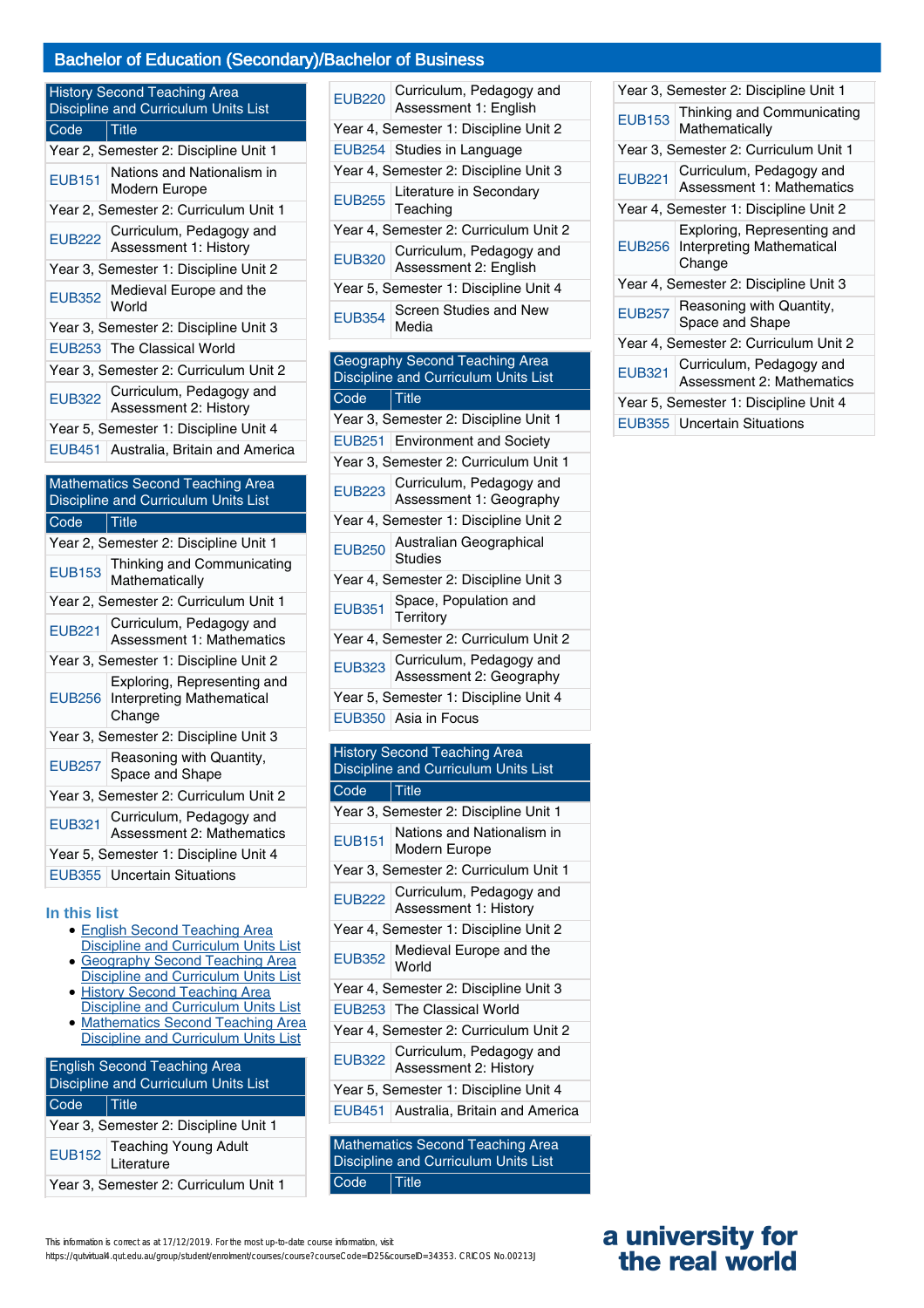**QUT** 

# [Graduate Certificate in Education \(Career Development and Counselling\)](https://qutvirtual4.qut.edu.au/group/student/enrolment/courses/course?courseCode=EQ60&courseID=35850)

| Handbook                                 |                                                         |
|------------------------------------------|---------------------------------------------------------|
| Year                                     | 2019                                                    |
| <b>QUT code</b>                          | EQ60                                                    |
| <b>Duration</b><br>(full-time)           | 6 months                                                |
| <b>Duration</b><br>(part-time)           | 1 year                                                  |
| <b>Domestic fee</b><br>(indicative)      | 2019: \$10,000 per year<br>full-time (48 credit points) |
| <b>International fee</b><br>(indicative) | 2019: \$10,000 per year<br>full-time (48 credit points) |
| <b>Total credit</b><br>points            | 48                                                      |
| Dom. Start<br>Months                     | October, July                                           |
| <b>Course</b><br><b>Coordinator</b>      |                                                         |
| <b>Discipline</b><br>Coordinator         | AskQUT<br>+61 7 3138 2000<br>ask@qut.edu.au             |

## **Minimum English**

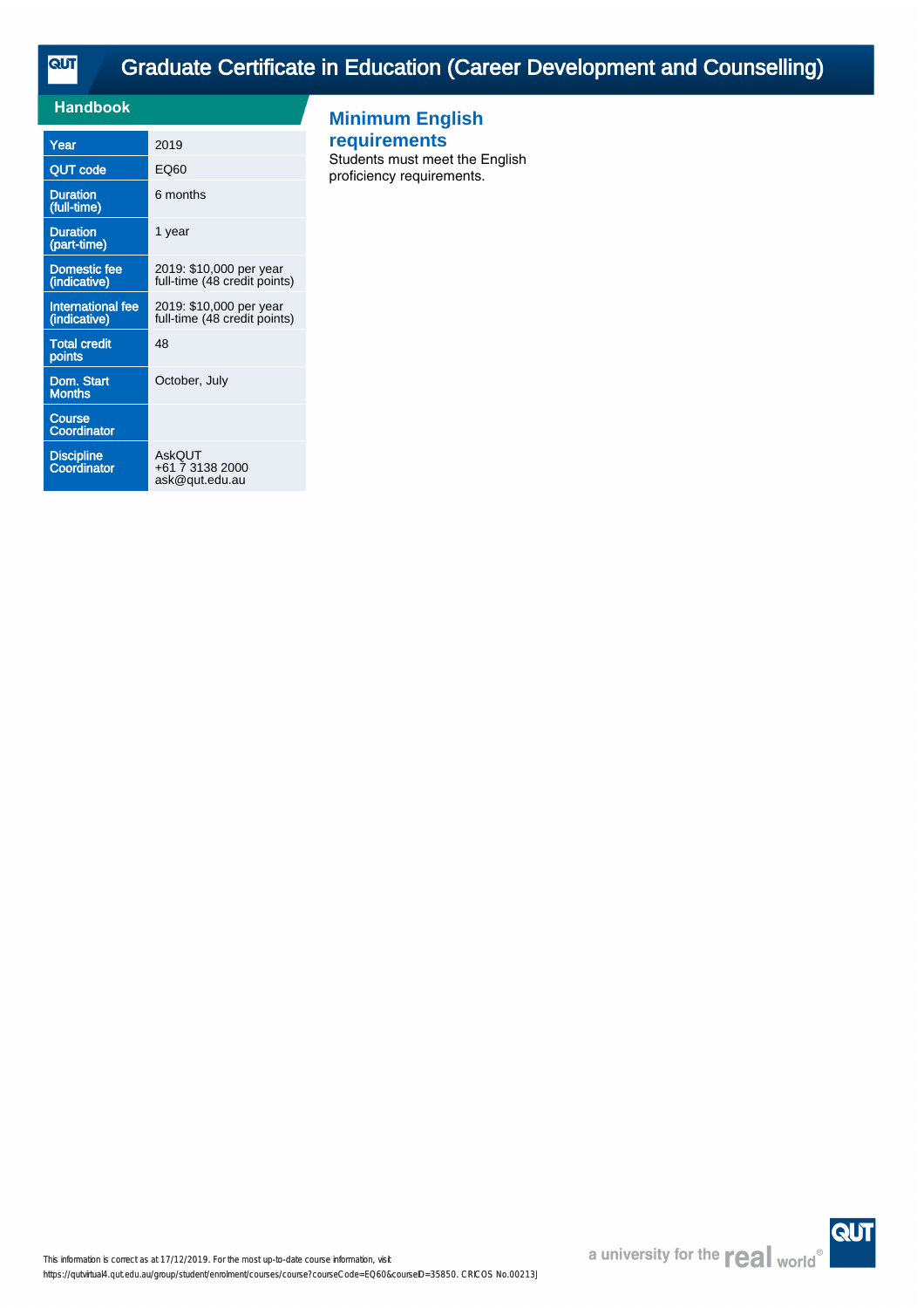$\overline{\text{cuf}}$ 

## [Graduate Certificate in Education](https://qutvirtual4.qut.edu.au/group/student/enrolment/courses/course?courseCode=EU60&courseID=34370)

## **Handbook**

| Year                                     | 2019                                                          |
|------------------------------------------|---------------------------------------------------------------|
| <b>QUT code</b>                          | EU60                                                          |
| <b>CRICOS</b>                            | 094024C                                                       |
| <b>Duration</b><br>(part-time)           | 1 year                                                        |
| Campus                                   | Kelvin Grove                                                  |
| <b>Domestic fee</b><br>(indicative)      | 2019: CSP \$3,300 per<br>year full-time (48 credit<br>points) |
| <b>International fee</b><br>(indicative) | 2019: \$14,400 per year<br>full-time (48 credit points)       |
| <b>Total credit</b><br>points            | 48                                                            |
| <b>Credit points</b><br>full-time sem.   | N/A                                                           |
| <b>Credit points</b><br>part-time sem.   | 24                                                            |
| <b>Start months</b>                      | July, February                                                |
| <b>Int. Start Months</b>                 | July, February                                                |
| <b>Course</b><br>Coordinator             | Contact AskQUT (07)<br>3138 3200 or<br>ask@qut.edu.au.        |

## **Domestic Entry requirements**

#### **Academic entry requirements**

A completed recognised:

- bachelor degree in education; or
- bachelor honours degree (or equivalent) in any field; or
- bachelor degree in any field plus 5 years professional work experience related to your undergraduate degree. You will need to provide a detailed CV and employer statements; or
- postgraduate degree (graduate certificate, graduate diploma or masters (or higher) in any field.

## **International Entry requirements Academic entry requirements**

A completed recognised:

- bachelor degree in education; or
- bachelor honours degree (or equivalent) in any field; or
- bachelor degree in any field plus 5 years professional work experience related to your undergraduate degree. You will need to provide a detailed CV and employer statements; or
- postgraduate degree (graduate certificate, graduate diploma or masters (or higher) in any field.

### **Minimum English**

#### **requirements**

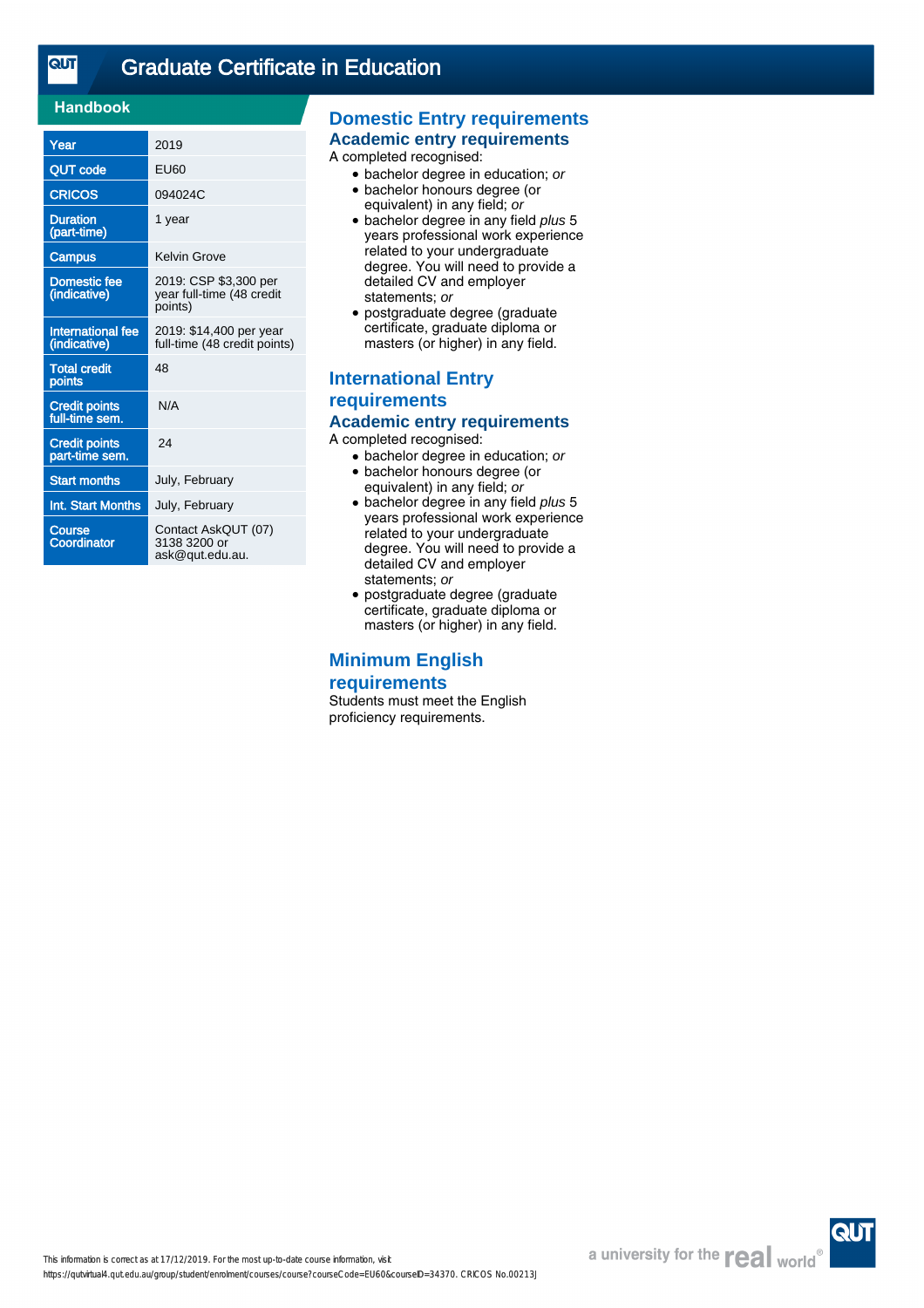| Year                                     | 2019                                                          |
|------------------------------------------|---------------------------------------------------------------|
| <b>QUT</b> code                          | EU60                                                          |
| <b>CRICOS</b>                            | 094024C                                                       |
| <b>Duration</b><br>(part-time)           | 1 year                                                        |
| Campus                                   | Kelvin Grove                                                  |
| Domestic fee<br>(indicative)             | 2019: CSP \$3,300 per<br>year full-time (48 credit<br>points) |
| <b>International fee</b><br>(indicative) | 2019: \$14,400 per year<br>full-time (48 credit points)       |
| <b>Total credit</b><br>points            | 48                                                            |
| <b>Credit points</b><br>full-time sem.   | N/A                                                           |
| <b>Credit points</b><br>part-time sem.   | 24                                                            |
| <b>Start months</b>                      | July, February                                                |
| Int. Start Months                        | July, February                                                |
| Course<br>Coordinator                    | Contact AskQUT (07)<br>3138 3200 or<br>ask@qut.edu.au.        |
| <b>Discipline</b><br>Coordinator         | AskOUT<br>+61 7 3138 2000<br>ask@qut.edu.au                   |

## **Domestic Entry requirements**

### **Academic entry requirements**

A completed recognised:

- bachelor degree in education; or
- bachelor honours degree (or equivalent) in any field; or
- bachelor degree in any field plus 5 years professional work experience related to your undergraduate degree. You will need to provide a detailed CV and employer statements; or
- postgraduate degree (graduate certificate, graduate diploma or masters (or higher) in any field.

## **International Entry requirements Academic entry requirements**

A completed recognised:

- bachelor degree (or higher) in education; or
- postgraduate degree in any field; or
- bachelor degree in any field plus 5 years professional work experience related to your undergraduate degree. You will need to provide a detailed CV and employer statements; or
- Australian bachelor honours degree (or equivalent) in any field.

## **Minimum English**

#### **requirements**

| <b>IELTS</b> (International English Language<br><b>Testing System)</b> |     |  |
|------------------------------------------------------------------------|-----|--|
| Overall                                                                | 6.5 |  |
| Listening                                                              | 6.0 |  |
| Reading                                                                | 6.0 |  |
| Writing                                                                | 6.0 |  |
| Speaking                                                               | 6.0 |  |

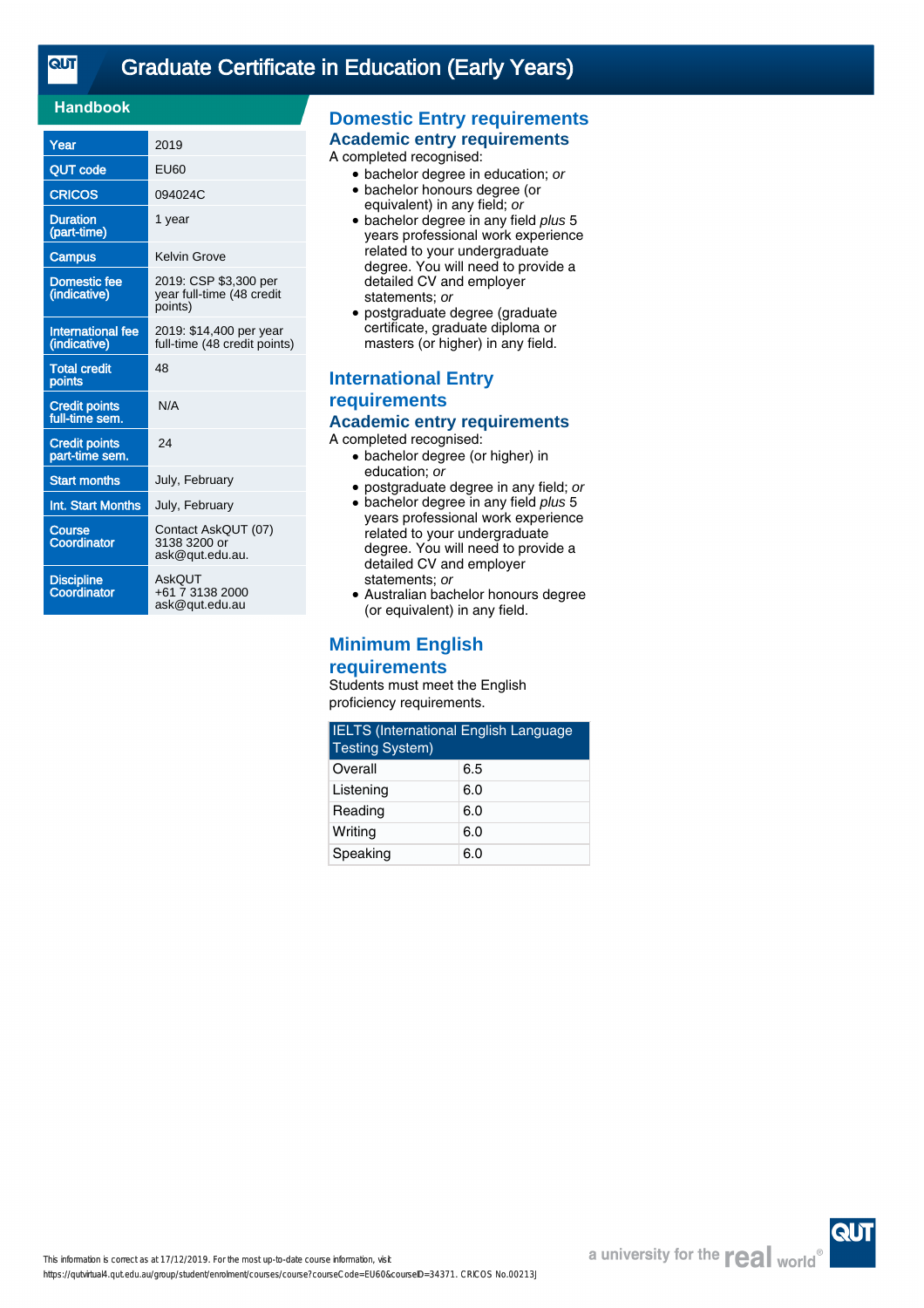| Year                                     | 2019                                                          |
|------------------------------------------|---------------------------------------------------------------|
| <b>QUT</b> code                          | EU60                                                          |
| <b>CRICOS</b>                            | 094024C                                                       |
| <b>Duration</b><br>(part-time)           | 1 year                                                        |
| Campus                                   | Kelvin Grove                                                  |
| Domestic fee<br>(indicative)             | 2019: CSP \$3,300 per<br>year full-time (48 credit<br>points) |
| <b>International fee</b><br>(indicative) | 2019: \$14,400 per year<br>full-time (48 credit points)       |
| <b>Total credit</b><br>points            | 48                                                            |
| <b>Credit points</b><br>full-time sem.   | N/A                                                           |
| <b>Credit points</b><br>part-time sem.   | 24                                                            |
| <b>Start months</b>                      | July, February                                                |
| Int. Start Months                        | July, February                                                |
| Course<br>Coordinator                    | Contact AskQUT (07)<br>3138 3200 or<br>ask@qut.edu.au.        |
| <b>Discipline</b><br>Coordinator         | AskOUT<br>+61 7 3138 2000<br>ask@qut.edu.au                   |

## **Domestic Entry requirements**

### **Academic entry requirements**

A completed recognised:

- bachelor degree in education; or
- bachelor honours degree (or equivalent) in any field; or
- bachelor degree in any field plus 5 years professional work experience related to your undergraduate degree. You will need to provide a detailed CV and employer statements; or
- postgraduate degree (graduate certificate, graduate diploma or masters (or higher) in any field.

## **International Entry requirements Academic entry requirements**

A completed recognised:

- bachelor degree (or higher) in education; or
- postgraduate degree in any field; or
- bachelor degree in any field plus 5 years professional work experience related to your undergraduate degree. You will need to provide a detailed CV and employer statements; or
- Australian bachelor honours degree (or equivalent) in any field.

## **Minimum English**

#### **requirements**

| <b>IELTS</b> (International English Language<br><b>Testing System)</b> |     |  |
|------------------------------------------------------------------------|-----|--|
| Overall                                                                | 6.5 |  |
| Listening                                                              | 6.0 |  |
| Reading                                                                | 6.0 |  |
| Writing                                                                | 6.0 |  |
| Speaking                                                               | 6.0 |  |

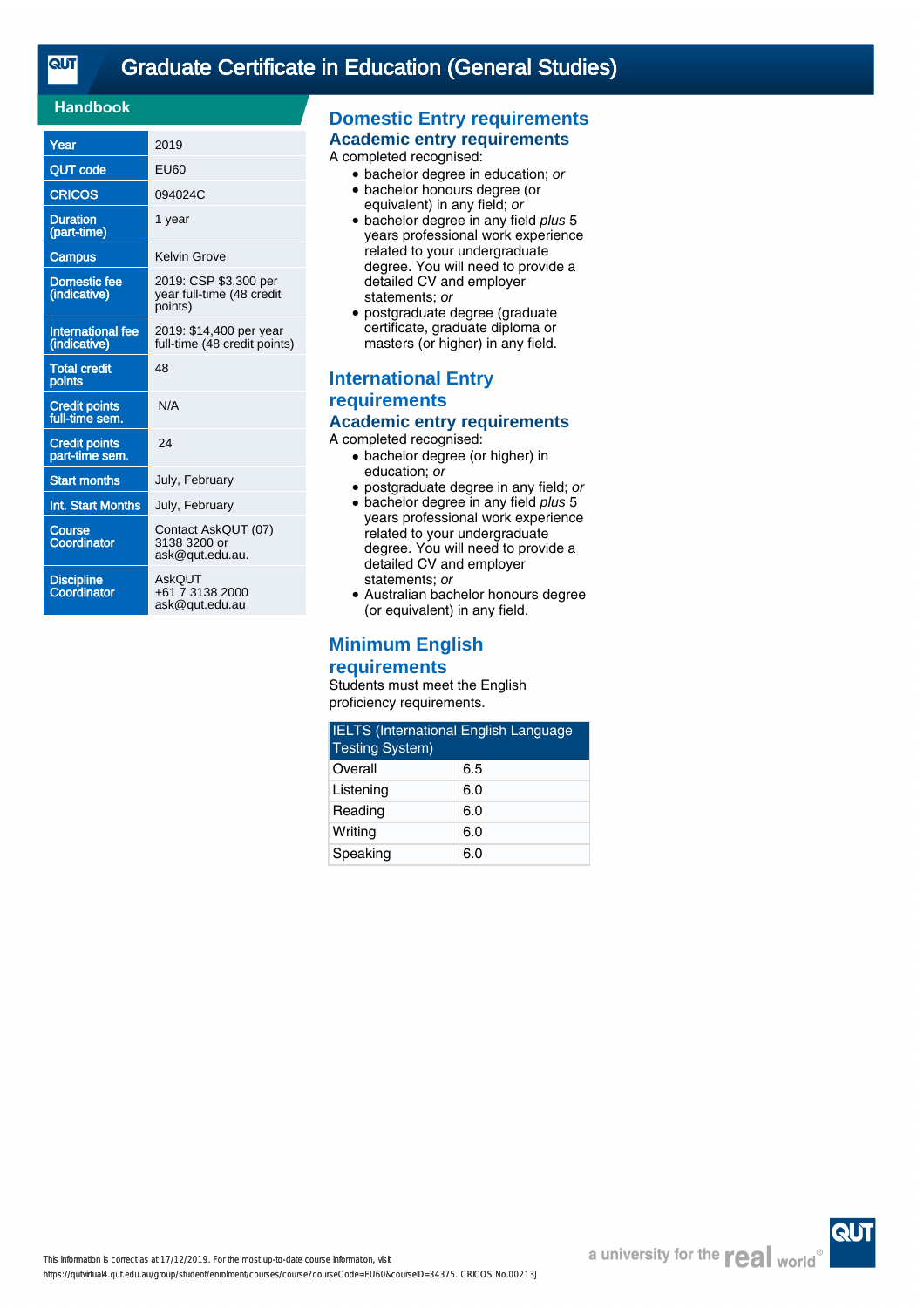| Year                                     | 2019                                                          |
|------------------------------------------|---------------------------------------------------------------|
| <b>QUT</b> code                          | EU60                                                          |
| <b>CRICOS</b>                            | 094024C                                                       |
| <b>Duration</b><br>(part-time)           | 1 year                                                        |
| Campus                                   | <b>Kelvin Grove</b>                                           |
| Domestic fee<br>(indicative)             | 2019: CSP \$3,300 per<br>year full-time (48 credit<br>points) |
| <b>International fee</b><br>(indicative) | 2019: \$14,400 per year<br>full-time (48 credit points)       |
| <b>Total credit</b><br>points            | 48                                                            |
| <b>Credit points</b><br>full-time sem.   | N/A                                                           |
| <b>Credit points</b><br>part-time sem.   | 24                                                            |
| <b>Start months</b>                      | July, February                                                |
| Int. Start Months                        | July, February                                                |
| <b>Course</b><br>Coordinator             | Contact AskQUT (07)<br>3138 3200 or<br>ask@qut.edu.au.        |
| <b>Discipline</b><br>Coordinator         | AskOUT<br>+61 7 3138 2000<br>ask@qut.edu.au                   |

## **Domestic Entry requirements**

### **Academic entry requirements**

A completed recognised:

- bachelor degree in education; or
- bachelor honours degree (or equivalent) in any field; or
- bachelor degree in any field plus 5 years professional work experience related to your undergraduate degree. You will need to provide a detailed CV and employer statements; or
- postgraduate degree (graduate certificate, graduate diploma or masters (or higher) in any field.

## **International Entry requirements Academic entry requirements**

A completed recognised:

- bachelor degree (or higher) in education; or
- postgraduate degree in any field; or
- bachelor degree in any field plus 5 years professional work experience related to your undergraduate degree. You will need to provide a detailed CV and employer statements; or
- Australian bachelor honours degree (or equivalent) in any field.

## **Minimum English**

### **requirements**

Students must meet the English proficiency requirements.

| <b>IELTS (International English Language</b><br><b>Testing System)</b> |     |  |
|------------------------------------------------------------------------|-----|--|
| Overall                                                                | 6.5 |  |
| Listening                                                              | 6.0 |  |
| Reading                                                                | 6.0 |  |
| Writing                                                                | 6.0 |  |
| Speaking                                                               | 6.0 |  |

## **Sample Structure**

| Code                                                                     | Title                                                                         |  |
|--------------------------------------------------------------------------|-------------------------------------------------------------------------------|--|
|                                                                          |                                                                               |  |
| <b>LCN629</b>                                                            | Inclusive Education: Theory,<br><b>Policy and Practice</b>                    |  |
| Supporting Students with an<br><b>LCN635</b><br>Autism Spectrum Disorder |                                                                               |  |
|                                                                          |                                                                               |  |
| <b>LCN632</b>                                                            | Understanding Reading and<br><b>Writing Difficulties</b>                      |  |
| <b>LCN634</b>                                                            | Supporting Students with<br>Social, Emotional and<br><b>Behavioural Needs</b> |  |

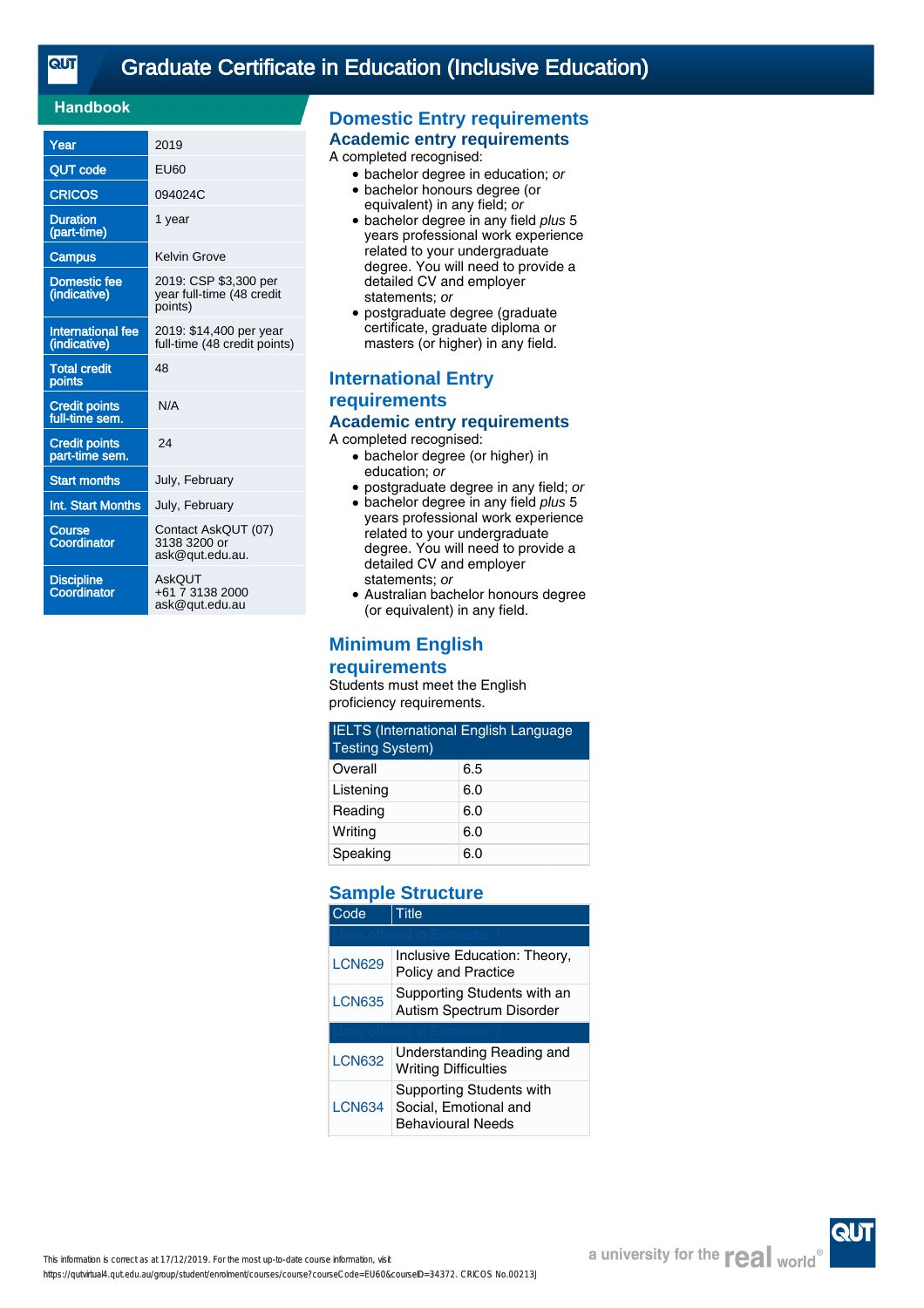| Year                                     | 2019                                                          |
|------------------------------------------|---------------------------------------------------------------|
| <b>QUT</b> code                          | FU60                                                          |
| <b>CRICOS</b>                            | 094024C                                                       |
| <b>Duration</b><br>(part-time)           | 1 year                                                        |
| <b>Campus</b>                            | Kelvin Grove                                                  |
| <b>Domestic fee</b><br>(indicative)      | 2019: CSP \$3,300 per<br>year full-time (48 credit<br>points) |
| <b>International fee</b><br>(indicative) | 2019: \$14,400 per year<br>full-time (48 credit points)       |
| <b>Total credit</b><br>points            | 48                                                            |
| <b>Credit points</b><br>full-time sem.   | N/A                                                           |
| <b>Credit points</b><br>part-time sem.   | 24                                                            |
| <b>Start months</b>                      | July, February                                                |
| Int. Start Months                        | July, February                                                |
| Course<br>Coordinator                    | Contact AskQUT (07)<br>3138 3200 or<br>ask@qut.edu.au.        |
| <b>Discipline</b><br>Coordinator         | AskOUT<br>+61 7 3138 2000<br>ask@qut.edu.au                   |

## **Domestic Entry requirements**

**Academic entry requirements**

A completed recognised:

- bachelor degree in education; or
- bachelor honours degree (or equivalent) in any field; or
- bachelor degree in any field plus 5 years professional work experience related to your undergraduate degree. You will need to provide a detailed CV and employer statements; or
- postgraduate degree (graduate certificate, graduate diploma or masters (or higher) in any field.

## **International Entry requirements Academic entry requirements**

A completed recognised:

- bachelor degree (or higher) in education; or
- postgraduate degree in any field; or
- bachelor degree in any field plus 5 years professional work experience related to your undergraduate degree. You will need to provide a detailed CV and employer statements; or
- Australian bachelor honours degree (or equivalent) in any field.

## **Minimum English**

### **requirements**

Students must meet the English proficiency requirements.

| <b>IELTS (International English Language</b><br><b>Testing System)</b> |     |  |
|------------------------------------------------------------------------|-----|--|
| Overall                                                                | 6.5 |  |
| Listening                                                              | 6.0 |  |
| Reading                                                                | 6.0 |  |
| Writing                                                                | 6.0 |  |
| Speaking                                                               | 6.0 |  |

## **Sample Structure**

| Code          | 'itle                                       |  |
|---------------|---------------------------------------------|--|
|               |                                             |  |
| <b>LCN623</b> | Leadership Concepts,<br>Theories and Issues |  |
| <b>LCN630</b> | Leadership, Policy and<br>Change in Action  |  |
|               |                                             |  |
| <b>LCN624</b> | Leading and Managing<br>People              |  |
| <b>LCN631</b> | Strategic Management                        |  |

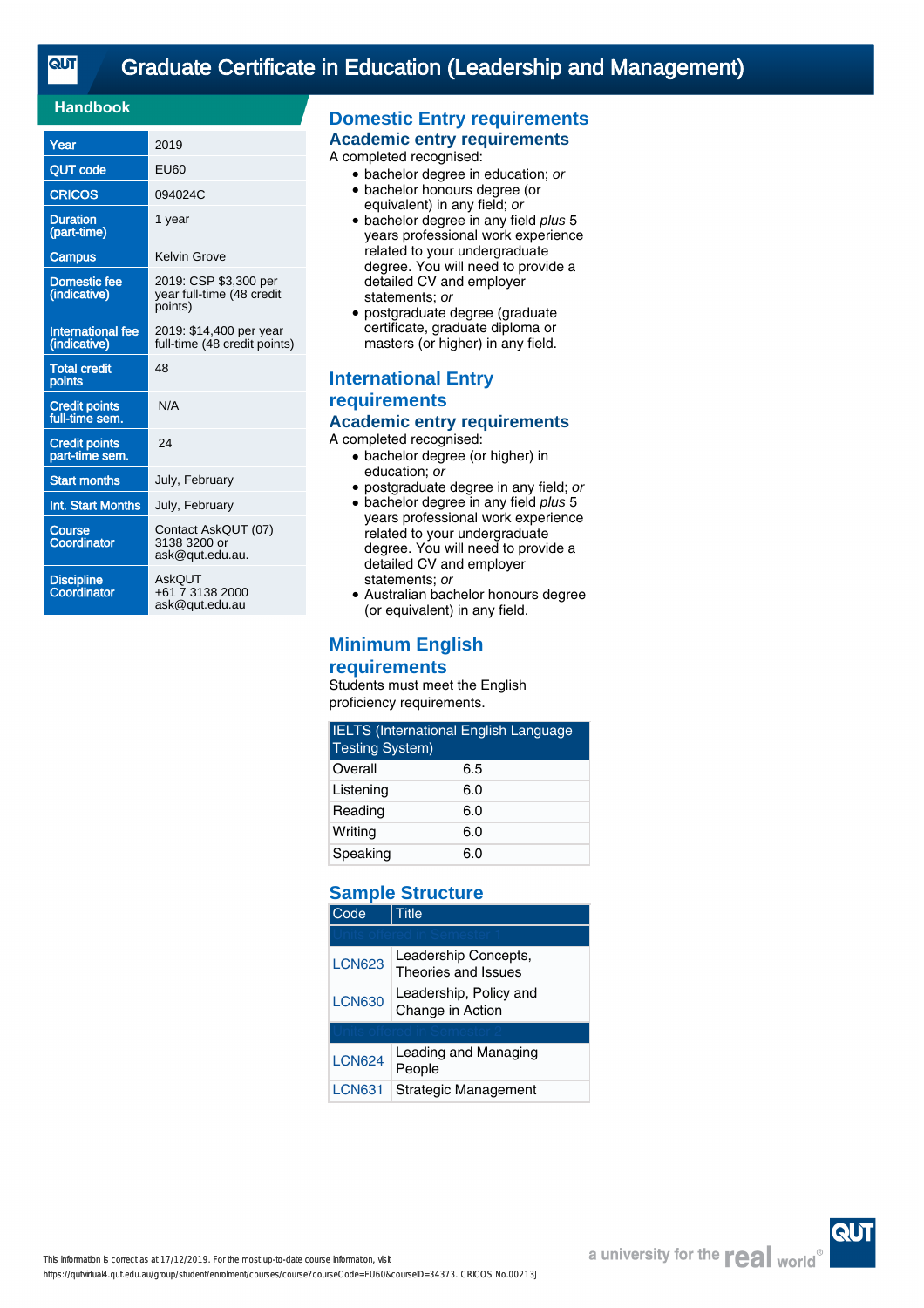## [Graduate Certificate in Education \(STEM in Education\)](https://qutvirtual4.qut.edu.au/group/student/enrolment/courses/course?courseCode=EU60&courseID=34450)

## **Handbook**

| Year                                     | 2019                                                          |
|------------------------------------------|---------------------------------------------------------------|
| <b>QUT</b> code                          | FU60                                                          |
| <b>CRICOS</b>                            | 094024C                                                       |
| <b>Duration</b><br>(part-time)           | 1 year                                                        |
| Campus                                   | Kelvin Grove                                                  |
| Domestic fee<br>(indicative)             | 2019: CSP \$3,300 per<br>year full-time (48 credit<br>points) |
| <b>International fee</b><br>(indicative) | 2019: \$14,400 per year<br>full-time (48 credit points)       |
| <b>Total credit</b><br>points            | 48                                                            |
| <b>Credit points</b><br>full-time sem.   | N/A                                                           |
| <b>Credit points</b><br>part-time sem.   | 24                                                            |
| <b>Start months</b>                      | July, March                                                   |
| Int. Start Months                        | July, March                                                   |
| Course<br>Coordinator                    | Contact AskQUT (07)<br>3138 3200 or<br>ask@qut.edu.au.        |
| <b>Discipline</b><br>Coordinator         | AskOUT<br>+61 7 3138 2000<br>ask@qut.edu.au                   |

## **Domestic Entry requirements**

**Academic entry requirements** A completed recognised:

- bachelor degree in education; or
- bachelor honours degree (or
- equivalent) in any field; or • bachelor degree in any field plus 5 years professional work experience related to your undergraduate degree. You will need to provide a detailed CV and employer statements; or
- postgraduate degree (graduate certificate, graduate diploma or masters (or higher) in any field.

## **International Entry requirements Academic entry requirements**

A completed recognised:

- bachelor degree (or higher) in education; or
- postgraduate degree in any field; or
- bachelor degree in any field plus 5 years professional work experience related to your undergraduate degree. You will need to provide a detailed CV and employer statements; or
- Australian bachelor honours degree (or equivalent) in any field.

## **Minimum English**

### **requirements**

Students must meet the English proficiency requirements.

| <b>IELTS (International English Language</b><br><b>Testing System)</b> |     |
|------------------------------------------------------------------------|-----|
| Overall                                                                | 6.5 |
| Listening                                                              | 6.0 |
| Reading                                                                | 6.0 |
| Writing                                                                | 6.0 |
| Speaking                                                               | 6.0 |

## **Sample Structure**

| Code                                                                          | <b>Title</b>                                |  |
|-------------------------------------------------------------------------------|---------------------------------------------|--|
| Your first semester of study - units in the<br>6TP2 and 5TP4 teaching periods |                                             |  |
| 6TP2 units (4 Mar-18 Apr)                                                     |                                             |  |
| <b>EUN631</b>                                                                 | STEM for 21st Century<br>Learners           |  |
|                                                                               | EUN633 Thinking in STEM                     |  |
| 5TP4 units (29 Apr-31 May):                                                   |                                             |  |
| <b>EUN632</b>                                                                 | <b>Digital Fluency for STEM</b><br>Learning |  |
|                                                                               | EUN634 STEM Pedagogies                      |  |
| Your second semester of study- units in<br>the 5TP6 and 5TP8 teaching periods |                                             |  |
| 5TP6 units (22 Jul-23 Aug)                                                    |                                             |  |

| <b>EUN635</b>              | Assessment and STEM<br>Learning                      |  |
|----------------------------|------------------------------------------------------|--|
|                            | <b>EUN637 STEM Inquiry Experience</b>                |  |
| 5TP8 units (14 Oct-15 Nov) |                                                      |  |
| <b>EUN636</b>              | Designing for Connected<br><b>STEM Understanding</b> |  |
| <b>EUN638</b>              | Applied STEM in Education                            |  |
|                            |                                                      |  |

## Code Title Your first semester of study- units in the 5TP6 and 5TP8 teaching periods 5TP6 units (22 Jul-23 Aug) EUN631 STEM for 21st Century

| EUI VUJ 1                                                                      | Learners                              |  |
|--------------------------------------------------------------------------------|---------------------------------------|--|
|                                                                                | EUN633 Thinking in STEM               |  |
| 5TP8 units (14 Oct-15 Nov)                                                     |                                       |  |
| <b>EUN632</b>                                                                  | Digital Fluency for STEM<br>Learning  |  |
|                                                                                | EUN634 STEM Pedagogies                |  |
| Your second semester of study - units in<br>the 6TP2 and 5TP4 teaching periods |                                       |  |
|                                                                                |                                       |  |
|                                                                                | 6TP2 units (4 Mar-18 Apr)             |  |
| <b>EUN635</b>                                                                  | Assessment and STEM<br>Learning       |  |
|                                                                                | <b>EUN637 STEM Inquiry Experience</b> |  |
|                                                                                | 5TP4 units (29 Apr-31 May)            |  |

EUN638 Applied STEM in Education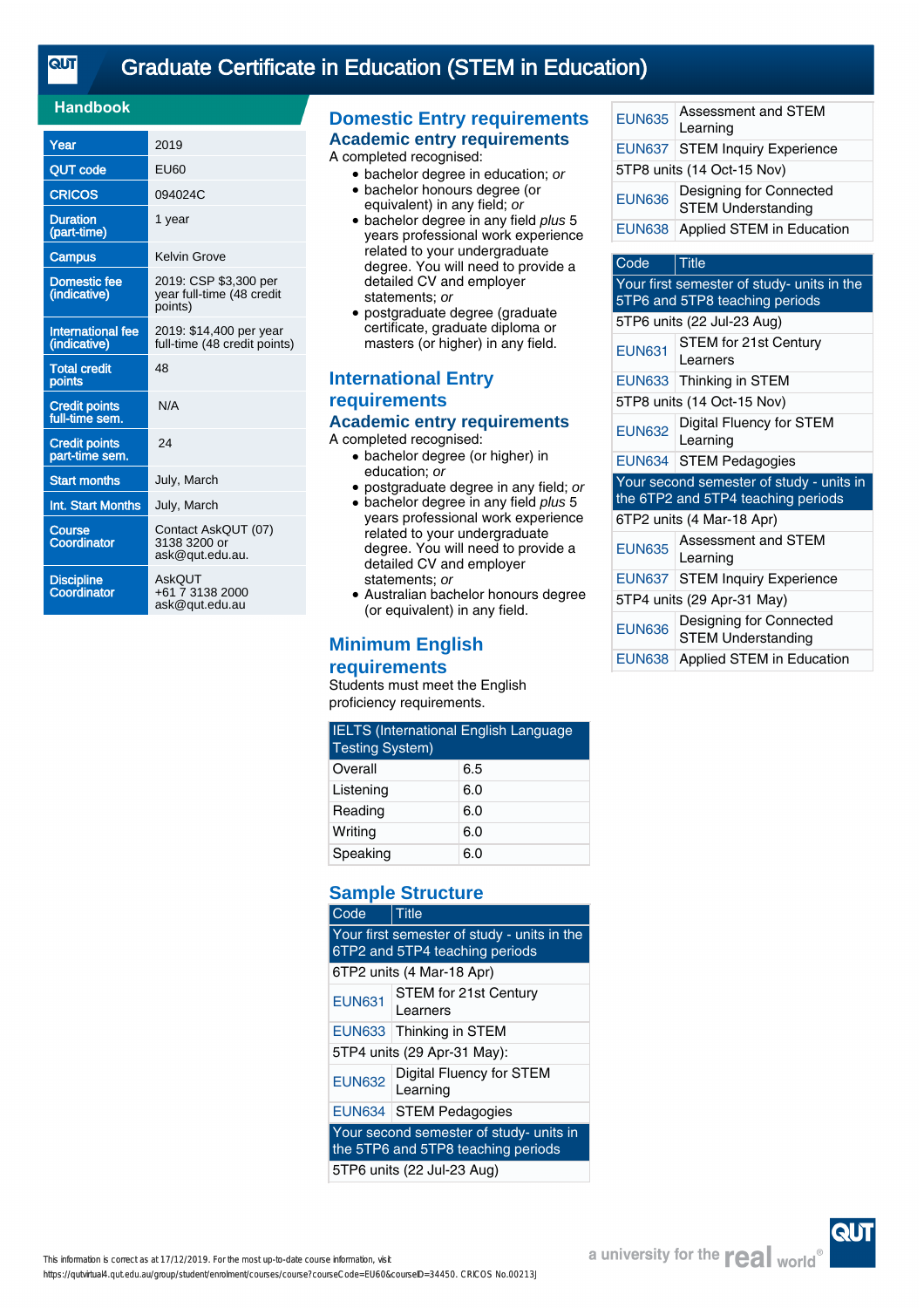| Year                                     | 2019                                                          |
|------------------------------------------|---------------------------------------------------------------|
| QUT code                                 | EU60                                                          |
| <b>CRICOS</b>                            | 094024C                                                       |
| <b>Duration</b><br>(part-time)           | 1 year                                                        |
| Campus                                   | <b>Kelvin Grove</b>                                           |
| <b>Domestic fee</b><br>(indicative)      | 2019: CSP \$3,300 per<br>year full-time (48 credit<br>points) |
| <b>International fee</b><br>(indicative) | 2019: \$14,400 per year<br>full-time (48 credit points)       |
| <b>Total credit</b><br>points            | 48                                                            |
| <b>Credit points</b><br>full-time sem.   | N/A                                                           |
| <b>Credit points</b><br>part-time sem.   | 24                                                            |
| <b>Start months</b>                      | July, February                                                |
| Int. Start Months                        | July, February                                                |
| Course<br>Coordinator                    | Contact AskQUT (07)<br>3138 3200 or<br>ask@qut.edu.au.        |
| <b>Discipline</b><br>Coordinator         | AskQUT<br>+61 7 3138 2000<br>ask@gut.edu.au                   |

## **Domestic Entry requirements**

### **Academic entry requirements**

A completed recognised:

- bachelor degree in education; or
- bachelor honours degree (or equivalent) in any field; or
- bachelor degree in any field plus 5 years professional work experience related to your undergraduate degree. You will need to provide a detailed CV and employer statements; or
- postgraduate degree (graduate certificate, graduate diploma or masters (or higher) in any field.

## **International Entry requirements Academic entry requirements**

A completed recognised:

- bachelor degree (or higher) in education; or
- postgraduate degree in any field; or
- bachelor degree in any field plus 5 years professional work experience related to your undergraduate degree. You will need to provide a detailed CV and employer statements; or
- Australian bachelor honours degree (or equivalent) in any field.

## **Minimum English**

#### **requirements**

| <b>IELTS</b> (International English Language<br><b>Testing System)</b> |     |
|------------------------------------------------------------------------|-----|
| Overall                                                                | 6.5 |
| Listening                                                              | 6.0 |
| Reading                                                                | 6.0 |
| Writing                                                                | 6.0 |
| Speaking                                                               | 6.0 |

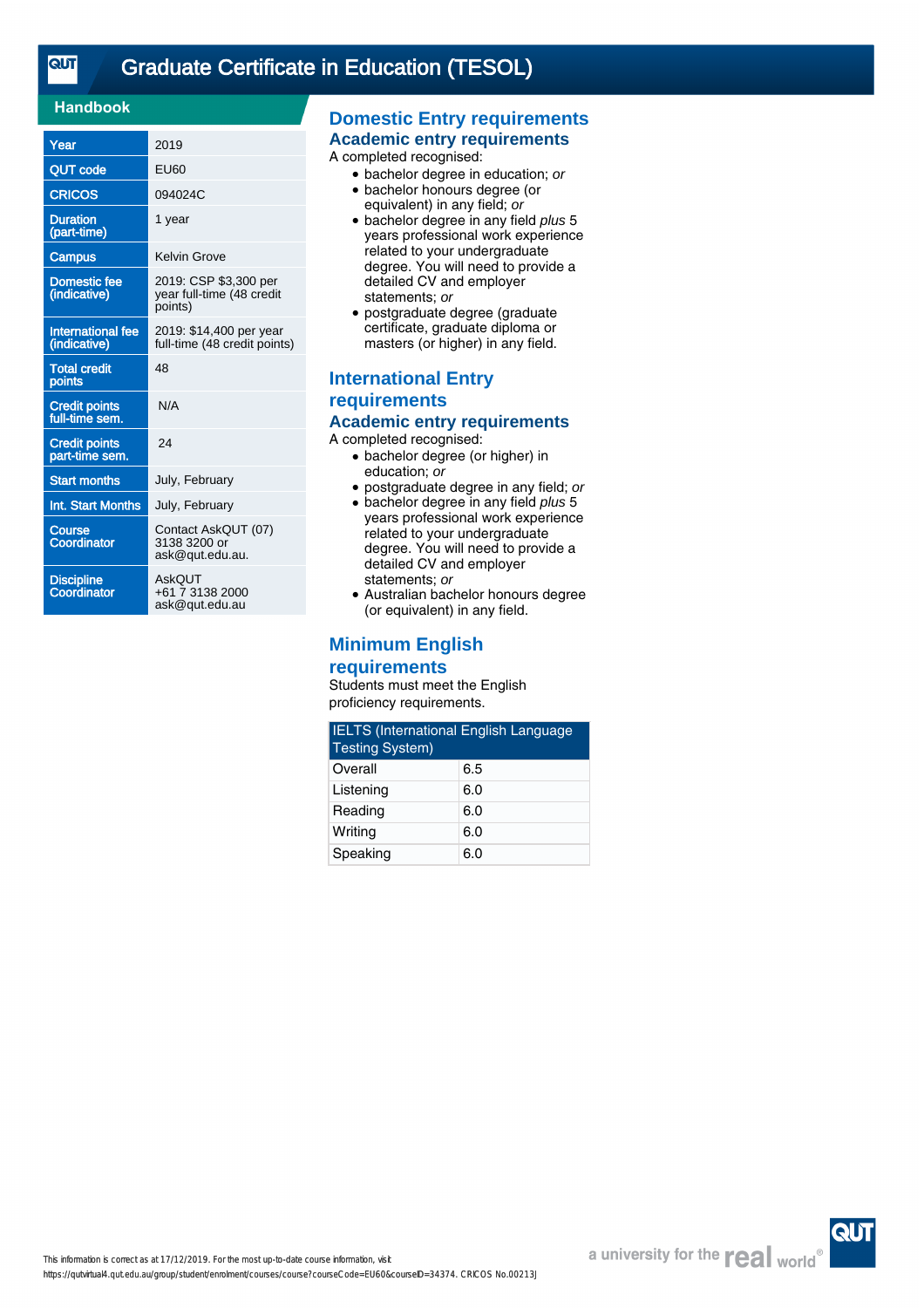## [Graduate Diploma in Education \(Senior Years\)](https://qutvirtual4.qut.edu.au/group/student/enrolment/courses/course?courseCode=ED38&courseID=34812)

### **Handbook**

| Year                                     | 2019                                                                                                                                                                                                                         |
|------------------------------------------|------------------------------------------------------------------------------------------------------------------------------------------------------------------------------------------------------------------------------|
| <b>QUT code</b>                          | ED38                                                                                                                                                                                                                         |
| <b>CRICOS</b>                            | 055903F                                                                                                                                                                                                                      |
| <b>Duration</b><br>(full-time)           | 1 year                                                                                                                                                                                                                       |
| Rank                                     | 93                                                                                                                                                                                                                           |
| Campus                                   | <b>Kelvin Grove</b>                                                                                                                                                                                                          |
| <b>International fee</b><br>(indicative) | 2018: \$28,600 per year<br>full-time (96 credit points)                                                                                                                                                                      |
| <b>Total credit</b><br>points            | 96                                                                                                                                                                                                                           |
| <b>Credit points</b><br>full-time sem.   | 48                                                                                                                                                                                                                           |
| <b>Credit points</b><br>part-time sem.   | 24                                                                                                                                                                                                                           |
| <b>Start months</b>                      | February                                                                                                                                                                                                                     |
| Int. Start Months                        | February<br>Applicants wishing to<br>accept their offer must<br>submit their blue card<br>application forms no later<br>than 24 December for<br>Semester 1 entry. Please<br>check entry requirements<br>for further details. |
| Course<br>Coordinator                    | Contact Education<br>Student Support Office on<br>07 3138 3947, or<br>educationeng@qut.edu.a<br>u For course progression<br>advice please contact<br>David Smith on 07 3138<br>3212, or<br>d216.smith@qut.edu.au             |
| <b>Discipline</b><br>Coordinator         | Course Administration<br>(07) 3138 3947<br>educationeng@qut.edu.a<br>u                                                                                                                                                       |

### **Domestic Entry requirements Academic entry requirements**

A completed recognised minimum three year bachelor degree (or equivalent) not in education or in a course leading to teacher registration.

Applicants who are eligible for teacher registration should not apply for this course.

Degrees in teaching or human services will not be accepted for admission into this course. If your degree is in one of these fields you might like to consider our [Bachelor of Education](https://www.qut.edu.au/study/study-areas/education-courses) degree program.

#### **Learning / Teaching area requirements**

Successful completion of six or more units (three quarters of one year of fulltime study) in a bachelor's degree (or higher) in one nominated teaching area. You should also have completed four or more units (half of one year of full-time study) in another nominated teaching area.

## **Senior Years Teaching Area Entry Requirements**

**For Senior Years the first teaching area only will be noted on the academic transcript. Dance Education - offered in internal mode only, quota restrictions may apply** A range of units covering Dance theory and practice at a university level.

#### **Drama Education - offered in internal mode only, quota restrictions may apply**

A range of units covering theory and performance at university level.

#### **English Education**

A range of English units covering the areas of language and literacy, literary and cultural, and media and film studies. Applicants may not be accepted if their studies are too narrowly focused on one area.

#### **Film & Media Education - offered in internal mode only**

A range of units covering the areas of film and media theory and production at university level. Applicants may not be accepted if their studies are too narrowly focused in one area.

#### **Mathematics Education** A range of mathematics units.

#### **Music (Secondary) Education internal mode only, quota restrictions may apply**

A degree in music or approved equivalent at university level.

#### **Science Education (Biology)**

A range of Biology units covering the area of animal studies and preferably at least one unit in plant biology. A completed degree in medicine, pharmacy, nursing or veterinary science would also be acceptable.

#### **Science Education (Chemistry)**

A range of Chemistry units covering the areas of physical, inorganic, bio-organic, analytical and environmental chemistry.

#### **Science Education (Earth Science)**

A range of units from the fields of environmental science, geology, geoscience and ecology.

#### **Science Education (Science Studies)**

Must have a range of units from the areas of physics, chemistry, biology and preferably at least one unit from earth science or astronomy.

#### **Science Education (Physics)**

A range of units from the areas of physics and mathematics.

#### **Social Education (Geography)**

A range of units from the fields of geography, geology, and environmental studies.

#### **Social Education (History)**

A range of History units. Applicants may not be accepted if their studies of history are too narrowly focused on one geographical area (eg Asia, Europe) or on one theme (eg warfare, colonisation).

#### **Visual Arts Education - offered internal mode only, quota restrictions may apply**

A range of Visual Arts units, which must include studio practice and art history/theory units at university level.

## **International Entry requirements**

## **Academic entry requirements**

A completed recognised minimum three year bachelor degree (or equivalent) not in education or in a course leading to

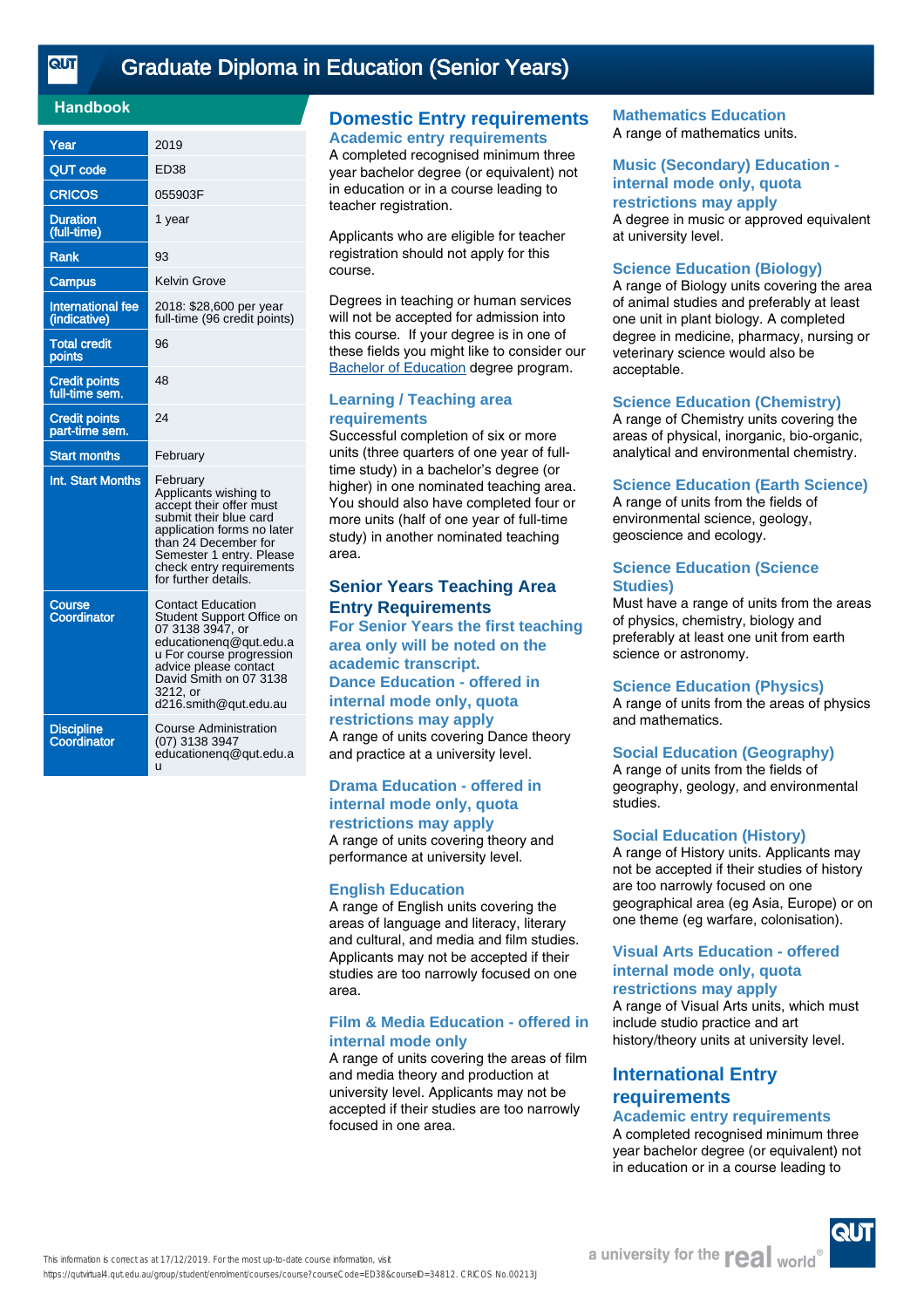## Graduate Diploma in Education (Senior Years)

teacher registration.

Applicants who are eligible for teacher registration should not apply for this course

#### **Learning/Teaching area requirements**

Successful completion of six or more units (three quarters of one year of fulltime study) in a bachelors degree (or higher) in one nominated teaching area.

You must also submit a Teaching area nomination form [Teaching Area](http://cms.qut.edu.au/?a=13940) [Notification Form \(PDF file, 160.0 KB\)](http://cms.qut.edu.au/?a=13940).

### **Working with Children Check: blue card**

You must apply before the closing date.

You'll need to apply for a blue card because you'll be working with children or young people as part of this course. There's no cost if you apply through QUT.

Students wishing to accept their offer must submit their blue card application forms:

• no later than 24 December for Semester 1 (February entry)

Please submit your blue card application form immediately after receiving your offer. You won't be able to accept your offer and enrol if you don't submit your correctly completed blue card application form on time.

How to [apply for a blue card](http://cms.qut.edu.au/student/studying/jobs-and-work-experience/work-experience-and-placements/blue-cards)

## **Minimum English requirements**

Students must meet the English proficiency requirements.

| <b>IELTS</b> (International English Language<br><b>Testing System)</b> |     |
|------------------------------------------------------------------------|-----|
| Overall                                                                | 7.5 |
| Listening                                                              | 8.0 |
| Reading                                                                | 7.0 |
| Writing                                                                | 7.0 |
| Speaking                                                               | 8.0 |

### **Overview**

For graduates with a non-education undergraduate degree to obtain their first teaching qualification. The Senior Years program prepares graduates to teach years 10-12 as well as lower Secondary.

## **Teaching area changes from Semester 1 2015**

From semester 1 2015 some teaching areas will not be available to commencing students. The following teaching areas will be available to continuing students only:

• Business Education

(Accounting/Business Management) • Business Education (Business

- Communication and Technologies)
- Business Education (Legal Studies)
- Social Education (Legal Studies)
- Social Education (Social Science)
- Languages Education

## **Enrolling and course completion**

The Queensland College of Teachers has advised that students enrolled in the Graduate Diploma in Senior Years will need to complete the course by end 2018.

It is imperative that you enrol in both semester 1 and semester 2 units at the start of each year.

## **International Applications**

International students to apply for this course via the F-Form.

IELTS (Academic) average band score of 7.5 across all four areas, with no score below 8 in Speaking and Listening and no score below 7 in Reading and Writing. The cost of the testing will be met by the applicant. English test results must be no more than two years old.

International Students must also complete and attach to the F-Form a Teaching Area Nomination Form for International Students.

## **Professional Recognition**

Graduates are eligible to apply for teacher registration.

## **Working With Children Check**

Working With Children Check - As required by the Public Safety Business Agency, student teachers must undergo a criminal history check and be issued with a Suitability Card (Blue Card) by the Agency.

As soon as you accept your offer and enrol in the course, you must submit your Blue Card application to the QUT Student Centre immediately. You must hold a Blue Card to undertake activities in any unit which involves contact with children, including the required field studies blocks.

If you do not apply for a Blue Card immediately upon enrolment in the course and allow sufficient time for the police check and issuing of the card, you will be

unable to participate in the required activities and may need to be withdrawn from the unit(s) and incur both financial and academic penalty. It may take up to 12 weeks for the Agency to issue the Card. The application form is available at [student.qut.edu.au/studying/jobs-and](http://student.qut.edu.au/studying/jobs-and-work-experience/work-experience-and-placements/blue-cards)[work-experience/work-experience-and](http://student.qut.edu.au/studying/jobs-and-work-experience/work-experience-and-placements/blue-cards)[placements/blue-cards](http://student.qut.edu.au/studying/jobs-and-work-experience/work-experience-and-placements/blue-cards).

## **Designated Units**

Units with field studies are designated units. Students who do not successfully complete the requirements of practicum units will have their progress in the course reviewed. Please refer to the unit outlines for more information and/or the Student Services website

## **Field Studies**

The majority of supervised professional experience must occur in Australian Secondary school settings. The final field experience unit must be completed in the last semester of enrolment in the course.

For more information about your field placements, please visit the Field Experience Website: www.feo.ed.qut.edu.au You can look at the Field Studies dates on the Field Experience Calander.

#### **Domestic Course structure** I

This information is correct as at 17/12/2019. For the most up-to-date course information, visit https://qutvirtual4.qut.edu.au/group/student/enrolment/courses/course?courseCode=ED38&courseID=34812. CRICOS No.00213J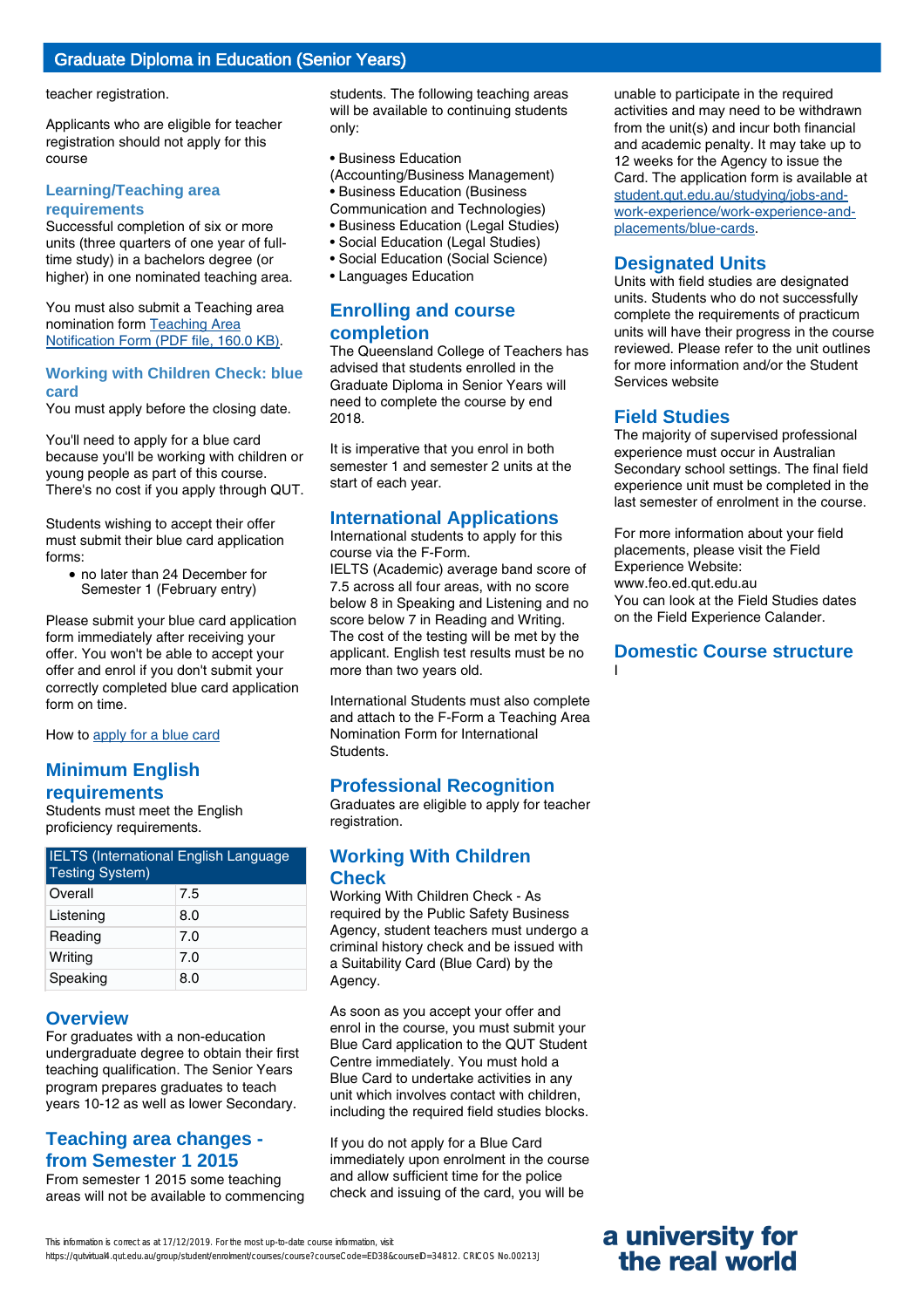<u>तान</u>

## [Master of Teaching \(Early Childhood\)](https://qutvirtual4.qut.edu.au/group/student/enrolment/courses/course?courseCode=EU30&courseID=34007)

### **Handbook**

| Year                                       | 2019                                                          |
|--------------------------------------------|---------------------------------------------------------------|
| QUT code                                   | EU30                                                          |
| <b>CRICOS</b>                              | 084581A                                                       |
| <b>Duration</b><br>(full-time)             | 2 years                                                       |
| <b>Duration</b><br>(part-time<br>domestic) | 4 years                                                       |
| <b>Rank</b>                                | 93                                                            |
| <b>Campus</b>                              | Kelvin Grove                                                  |
| Domestic fee<br>(indicative)               | 2019: CSP \$6,600 per<br>year full-time (96 credit<br>points) |
| <b>International fee</b><br>(indicative)   | 2019: \$28,700 per year<br>full-time (96 credit points)       |
| <b>Total credit</b><br>points              | 192                                                           |
| <b>Credit points</b><br>full-time sem.     | 48                                                            |
| <b>Credit points</b><br>part-time sem.     | 24                                                            |
| <b>Start months</b>                        | February                                                      |
| Int. Start Months                          | February                                                      |
| <b>Discipline</b><br>Coordinator           | AskOUT<br>+61 7 3138 2000<br>ask@qut.edu.au                   |

## **Domestic Entry requirements Academic entry requirements**

A completed recognised three year bachelor degree (or equivalent) not in education or in a course leading to teacher registration.

Applicants must have completed eight semester units (one year of full-time study) relevant to one or more learning areas in the primary school curriculum. Primary school curriculum areas are English, mathematics, science, humanities and social sciences, the arts (music, drama, dance, media arts and visual arts), languages, health, physical education and technologies.

#### **Additional entry requirements**

Applicants must demonstrate possession of key competencies outlined by the Australian Institute for Teaching and School Leadership (AITSL) as those attributes and motivations common to effective teachers.

You must complete an online questionnaire to demonstrate your motivation for and understanding of, the course and profession. Details are available from the [QTAC initial teacher](http://www.qtac.edu.au/courses---institutions/initial-teacher-education) [education webpage](http://www.qtac.edu.au/courses---institutions/initial-teacher-education).

### **Selection ranks**

You will be considered solely on the basis of selection ranks from your prior degree studies plus any postgraduate studies you may have undertaken. Other qualifications and experiences may be allocated selection ranks for entry to other QUT courses, but will not be considered for this course.

## **International Entry requirements Academic entry requirements**

A completed recognised three year bachelor degree (or higher award) not in education or in a course leading to teacher registration, with a minimum grade point average score of 4 (on QUT's 7 point scale); and

At least one year full-time study relevant to one or more learning areas in the primary school curriculum. Primary school curriculum areas are English, mathematics, science, humanities and social sciences, the arts (music, drama, dance, media arts and visual arts), languages, health and physical education and technologies.

## **Additional entry requirements**

Pass the Initial Teacher Education Course (ITE) Capabilities Criteria.

Applicants must demonstrate possession of key competencies outlined by the Australian Institute for Teaching and School Leadership (AITSL) as those attributes and motivations common to effective teachers.

You must complete an online questionnaire to demonstrate your motivation for and understanding of, the course and profession. In the questionnaire you will be asked to:

- Rank a series of potentially appropriate statement responses, in order of what you think is most to least important.
- Provide two x 500 word written statements addressing the categories and indicators as outlined on the [Teacher Entry Fact](https://www.qtac.edu.au/ArticleDocuments/173/Teacher%20Entry%20Fact%20Sheet.pdf.aspx) [Sheet.](https://www.qtac.edu.au/ArticleDocuments/173/Teacher%20Entry%20Fact%20Sheet.pdf.aspx) ●

QUT will send you details on how to complete the Initial Teacher Education Course (ITE) Capabilities Criteria questionnaire and submit your written statements after you have lodged an application.

## **Minimum English requirements**

Students must meet the English

proficiency requirements.

| <b>IELTS</b> (International English Language<br><b>Testing System)</b> |     |
|------------------------------------------------------------------------|-----|
| Overall                                                                | 7.5 |
| Listening                                                              | 8.0 |
| Reading                                                                | 7.0 |
| Writing                                                                | 7.0 |
| Speaking                                                               | 8.0 |

### **Overview**

For graduates with a non-education undergraduate degree to obtain their first teaching qualification. The Master of Teaching (Early Childhood) prepares graduates to teach in early childhood care settings, kindergarten and Prep to Year 3 in Primary Schools.

## **Enrolling and course completion**

You have five years to complete the Master of Teaching (Early Childhood), including any approved leave of absence.

It is imperative that you enrol in both



This information is correct as at 17/12/2019. For the most up-to-date course information, visit https://qutvirtual4.qut.edu.au/group/student/enrolment/courses/course?courseCode=EU30&courseID=34007. CRICOS No.00213J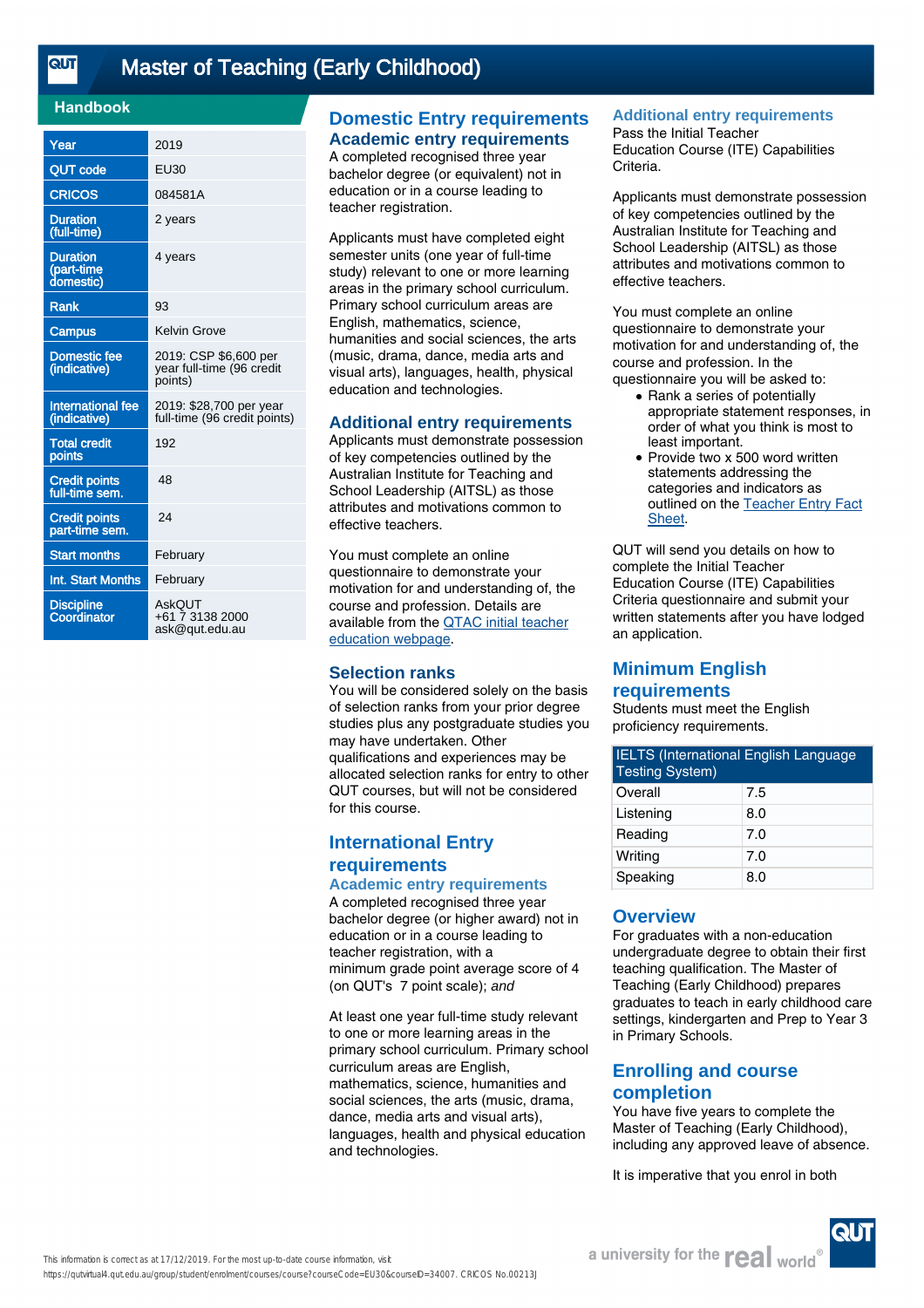## Master of Teaching (Early Childhood)

semester 1 and semester 2 units at the start of each year.

#### **Professional Recognition**

The Master of Teaching (Early Childhood) is an Australian Institute for Teaching and School Leadership, Queensland College of Teachers, and Australian Children's Education and Care Quality Authority approved course. Graduates are eligible to apply for teacher registration.

## **Literacy and Numeracy Standards**

As part of your course, all Master of Teaching students are required to satisfactorily complete assessment criteria relating to Queensland College of Teachers' (QCT) literacy and numeracy standards in order to meet the course and QCT professional accreditation requirements. Literacy and numeracy modules have been developed to support students who do not attain satisfactory standards on the relevant literacy criterion during their assessment in the first year of their studies. Students may also seek support from a range of advisers across QUT. Students will also have the support of their Program Coordinator to identify the best approach for them. https://www.student.qut.edu.au/about/fac

ulties-institutes-anddivisions/faculties/education/manage-

your-studies#learning-support

## **Working With Children Check**

As required by the Queensland Public Safety Business Agency, student teachers must undergo a criminal history check and be issued with a Suitability Card (Blue Card) by the Agency.

As soon as you accept your offer and enrol in the course, you must submit your Blue Card application to the QUT Student Centre immediately. You must hold a [Blue Card](http://student.qut.edu.au/studying/jobs-and-work-experience/work-experience-and-placements/blue-cards) to undertake activities in any unit which involves contact with children, including the required field studies blocks.

If you do not apply for a [Blue Card](http://student.qut.edu.au/studying/jobs-and-work-experience/work-experience-and-placements/blue-cards) immediately upon enrolment in the course and allow sufficient time for the police check and issuing of the card, you will be unable to participate in the required activities and may need to be withdrawn from the unit(s) and incur both financial and academic penalty. It may take up to 12 weeks for the Agency to issue the Card. The application form is available at [student.qut.edu.au/studying/jobs-and](http://student.qut.edu.au/studying/jobs-and-work-experience/work-experience-and-placements/blue-cards)[work-experience/work-experience-and](http://student.qut.edu.au/studying/jobs-and-work-experience/work-experience-and-placements/blue-cards)[placements/blue-cards](http://student.qut.edu.au/studying/jobs-and-work-experience/work-experience-and-placements/blue-cards).

### **Designated Units**

Field studies units are designated units. Students who do not successfully complete the requirements of practicum units will have their progress in the course reviewed. Please refer to the unit outlines for more information and/or the Student Services website

## **Field Studies**

The majority of supervised professional experience must occur in Australian Primary school settings. The final field experience unit must be completed in the last semester of enrolment in your course.

For more information about your field placements, please visit the Field Experience Website: www.feo.ed.qut.edu.au You can look at the Field Studies dates on the Field Experience Calander.

#### **Sample Structure Semesters**

- Year 1, Semester 1 (including 6TP2 and 6TP3 teaching periods)
- Year 1, Semester 2 (including 5TP8 and 6TP4 teaching periods)
- Year 2, Semester 1 (including 5TP2 and 5TP3 teaching periods)
- Year 2, Semester 2

## Code Title Year 1, Semester 1 (including 6TP2 and 6TP3 teaching periods) EUN101 Pedagogy with Digital Supporting Innovative **Technologies** EUN102 Child and Adolescent Development EUN103 Teaching EAL/D Learners EUN104 Culture Studies: Indigenous Education EUN105 Teaching in New Times EUN106 English, Language and Literacies 1 Year 1, Semester 2 (including 5TP8 and 6TP4 teaching periods) EUN107 Mathematics and Numeracy 1 EUN108 Science Curriculum and Pedagogy

It would be advantageous to complete EUN303 for the Science primary specialisation with EUN108. Refer to primary specialisation structure.

| <b>EUN109</b> | Inclusive Teaching for Diverse<br>Learners                           |
|---------------|----------------------------------------------------------------------|
| <b>EUN110</b> | Teachers as Leaders and<br><b>Entrepreneurial Thinkers</b>           |
| <b>EUN130</b> | Professional Experience:<br>Introduction to Professional<br>Practice |

This information is correct as at 17/12/2019. For the most up-to-date course information, visit

https://qutvirtual4.qut.edu.au/group/student/enrolment/courses/course?courseCode=EU30&courseID=34007. CRICOS No.00213J

Designated Unit: EUN130. Contains 25 days professional experience and requires a blue card

Year 2, Semester 1 (including 5TP2 and 5TP3 teaching periods)

EUN201 English, Language and Literacies 2

It would be advantageous to complete EUN301 for the English/Literacy primary specialisation with EUN201. Refer to primary specialisation structure.

EUN202 Mathematics and Numeracy 2

It would be advantageous to complete EUN302 for the Maths/Numeracy primary specialisation with EUN202. Refer to primary specialisation structure.

|               | EUN205 Arts Curriculum                                         |
|---------------|----------------------------------------------------------------|
|               | EUN206 Design and Technologies                                 |
| <b>EUN231</b> | Professional Experience:<br>Informing Professional<br>Practice |

Designated Unit: EUN231. Contains 20 days professional experience and requires a blue card

#### Year 2, Semester 2

| <b>EUN203</b>                                                                                           | Wellbeing, Health and<br><b>Physical Education Curriculum</b><br>Studies                           |  |
|---------------------------------------------------------------------------------------------------------|----------------------------------------------------------------------------------------------------|--|
| <b>EUN204</b>                                                                                           | Humanities and Social<br><b>Sciences Curriculum Studies</b>                                        |  |
| <b>EUN240</b>                                                                                           | <b>Teachers Researching</b><br>Practice                                                            |  |
| EUN240 must be taken in your last<br>semester of study.                                                 |                                                                                                    |  |
|                                                                                                         | Designated Unit: EUN240. EUN240 is a<br>Capstone unit with Conference. It<br>requires a blue card. |  |
|                                                                                                         | Professional Experience:<br>EUN232 Transition to Professional<br>Practice                          |  |
| EUN232 must be taken in your last<br>semester of study.                                                 |                                                                                                    |  |
| Designated Unit: EUN232. Contains 25<br>days professional experience and<br>requires a blue card        |                                                                                                    |  |
| Students commencing EU30 from 2019<br>onward will complete 30 days<br>professional experience in EUN232 |                                                                                                    |  |
| <b>Semesters</b>                                                                                        |                                                                                                    |  |
| <b>English/ILiteracy Primary</b><br>Specialisation<br>• Maths/Numeracy Primary<br>specialisation        |                                                                                                    |  |
| · Science Primary specialisation                                                                        |                                                                                                    |  |

| Code                                            | $\vert$ Title                                |
|-------------------------------------------------|----------------------------------------------|
| <b>English/ILiteracy Primary Specialisation</b> |                                              |
| <b>EUN301</b>                                   | English/Literacy Primary<br>Specialisation 1 |
| This unit contains modules 1-4. It would        |                                              |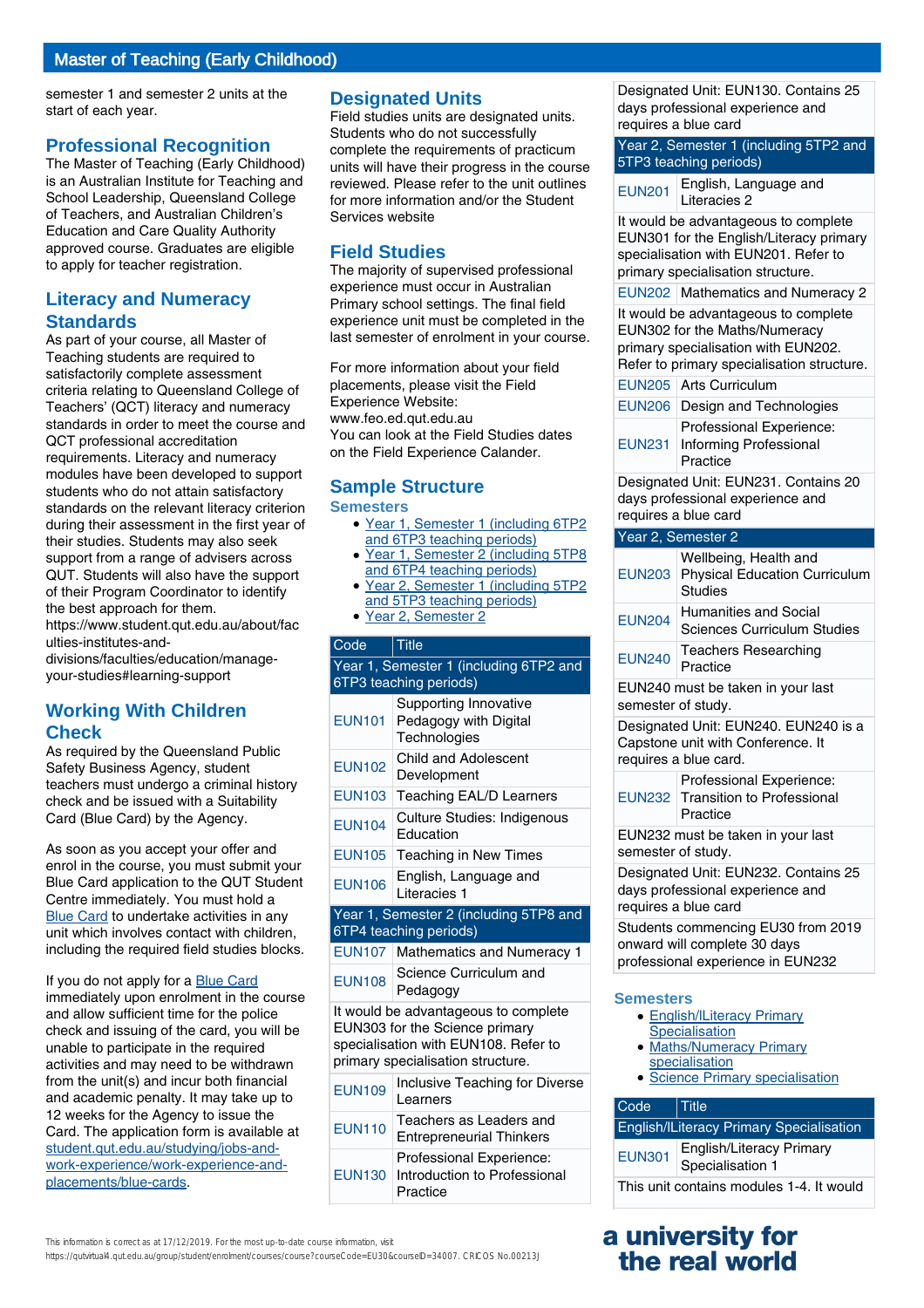## Master of Teaching (Early Childhood)

| be advantageous to complete this unit<br>with EUN201.                                             |                                                   |  |
|---------------------------------------------------------------------------------------------------|---------------------------------------------------|--|
| <b>EUN304</b>                                                                                     | English/Literacy Primary<br>Specialisation 2      |  |
|                                                                                                   | This unit contains modules 5-7.                   |  |
|                                                                                                   | <b>Maths/Numeracy Primary specialisation</b>      |  |
|                                                                                                   | EUN302 Maths/Numeracy Primary<br>Specialisation 1 |  |
| This unit contains modules 1-4. It would<br>be advantageous to complete this unit<br>with EUN202. |                                                   |  |
| <b>EUN305</b>                                                                                     | Maths/Numeracy Primary<br>Specialisation 2        |  |
| This unit contains modules 5-7.                                                                   |                                                   |  |
|                                                                                                   | <b>Science Primary specialisation</b>             |  |
| <b>EUN303</b>                                                                                     | <b>Science Primary</b><br>Specialisation 1        |  |
| This unit contains modules 1-4. It would<br>be advantageous to complete this unit<br>with EUN108. |                                                   |  |
| <b>EUN306</b>                                                                                     | <b>Science Primary</b><br>Specialisation 2        |  |
| This unit contains modules 5-7.                                                                   |                                                   |  |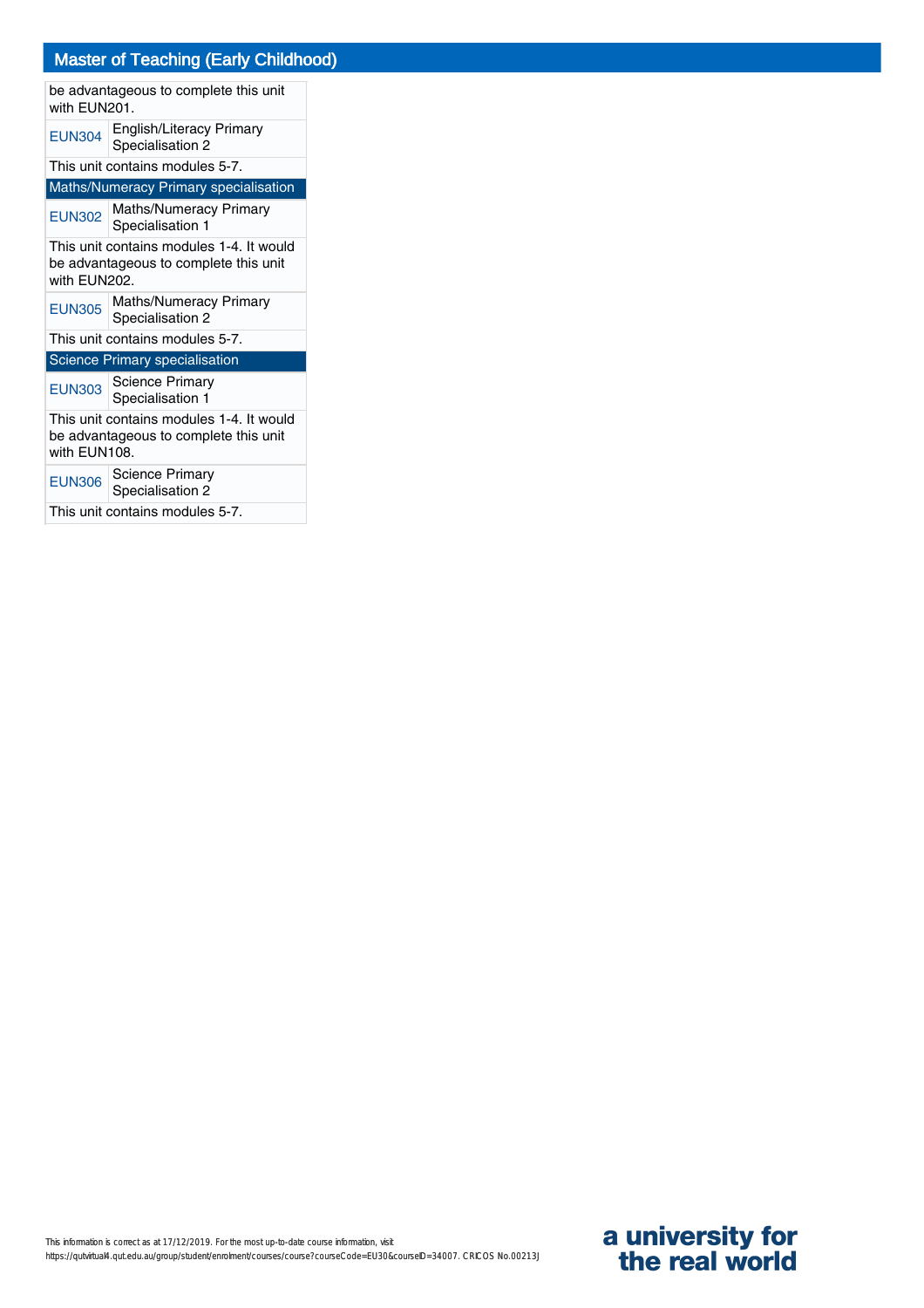<u>तान</u>

## [Master of Teaching \(Primary\)](https://qutvirtual4.qut.edu.au/group/student/enrolment/courses/course?courseCode=EU40&courseID=34008)

### **Handbook**

| Year                                       | 2019                                                          |
|--------------------------------------------|---------------------------------------------------------------|
| <b>QUT code</b>                            | EU40                                                          |
| <b>CRICOS</b>                              | 084582M                                                       |
| <b>Duration</b><br>(full-time)             | 2 years                                                       |
| <b>Duration</b><br>(part-time<br>domestic) | 4 years                                                       |
| <b>Rank</b>                                | 93                                                            |
| Campus                                     | Kelvin Grove                                                  |
| <b>Domestic fee</b><br>(indicative)        | 2019: CSP \$6,600 per<br>year full-time (96 credit<br>points) |
| International fee<br>(indicative)          | 2019: \$28,700 per year<br>full-time (96 credit points)       |
| <b>Total credit</b><br>points              | 192                                                           |
| <b>Credit points</b><br>full-time sem.     | 48                                                            |
| <b>Start months</b>                        | February                                                      |
| Int. Start Months                          | February                                                      |
| <b>Discipline</b><br>Coordinator           | AskOUT<br>+61 7 3138 2000<br>ask@qut.edu.au                   |

## **Domestic Entry requirements Academic entry requirements**

A completed recognised three year bachelor degree (or equivalent) not in education or in a course leading to teacher registration.

Applicants must have completed eight semester units (one year of full-time study) relevant to one or more learning areas in the primary school curriculum. Primary school curriculum areas are English, mathematics, science, humanities and social sciences, the arts (music, drama, dance, media arts and visual arts), languages, health, physical education and technologies.

#### **Additional entry requirements**

Applicants must demonstrate possession of key competencies outlined by the Australian Institute for Teaching and School Leadership (AITSL) as those attributes and motivations common to effective teachers.

You must complete an online questionnaire to demonstrate your motivation for and understanding of, the course and profession. Details are available from the [QTAC initial teacher](http://www.qtac.edu.au/courses---institutions/initial-teacher-education) [education webpage](http://www.qtac.edu.au/courses---institutions/initial-teacher-education).

### **Selection ranks**

You will be considered solely on the basis of selection ranks from your prior degree studies plus any postgraduate studies you may have undertaken. Other qualifications and experiences may be allocated selection ranks for entry to other QUT courses, but will not be considered for this course.

## **International Entry requirements Academic entry requirements**

A completed recognised three year bachelor degree (or higher award) not in education or in a course leading to teacher registration, with a minimum grade point average score of 4 (on QUT's 7 point scale); and

At least one year full-time study relevant to one or more learning areas in the primary school curriculum. Primary school curriculum areas are English, mathematics, science, humanities and social sciences, the arts (music, drama, dance, media arts and visual arts), languages, health and physical education and technologies.

## **Additional entry requirements**

Pass the Initial Teacher Education Course (ITE) Capabilities Criteria.

Applicants must demonstrate possession of key competencies outlined by the Australian Institute for Teaching and School Leadership (AITSL) as those attributes and motivations common to effective teachers.

You must complete an online questionnaire to demonstrate your motivation for and understanding of, the course and profession. In the questionnaire you will be asked to:

- Rank a series of potentially appropriate statement responses, in order of what you think is most to least important.
- Provide two x 500 word written statements addressing the categories and indicators as outlined on the [Teacher Entry Fact](https://www.qtac.edu.au/ArticleDocuments/173/Teacher%20Entry%20Fact%20Sheet.pdf.aspx) [Sheet.](https://www.qtac.edu.au/ArticleDocuments/173/Teacher%20Entry%20Fact%20Sheet.pdf.aspx) ●

QUT will send you details on how to complete the Initial Teacher Education Course (ITE) Capabilities Criteria questionnaire and submit your written statements after you have lodged an application.

## **Minimum English requirements**

Students must meet the English

proficiency requirements.

| <b>IELTS (International English Language</b><br><b>Testing System)</b> |     |
|------------------------------------------------------------------------|-----|
| Overall                                                                | 7.5 |
| Listening                                                              | 8.0 |
| Reading                                                                | 7.0 |
| Writing                                                                | 7.0 |
| Speaking                                                               | 8.0 |

### **Overview**

For graduates with a non-education undergraduate degree to obtain their first teaching qualification. The Master of Teaching (Primary) prepares graduates to teach Prep to Year 6 in Primary Schools.

## **Enrolling and course completion**

You have five years to complete the Master of Teaching (Primary), including any approved leave of absence.

It is imperative that you enrol in both semester 1 and semester 2 units at the start of each year.

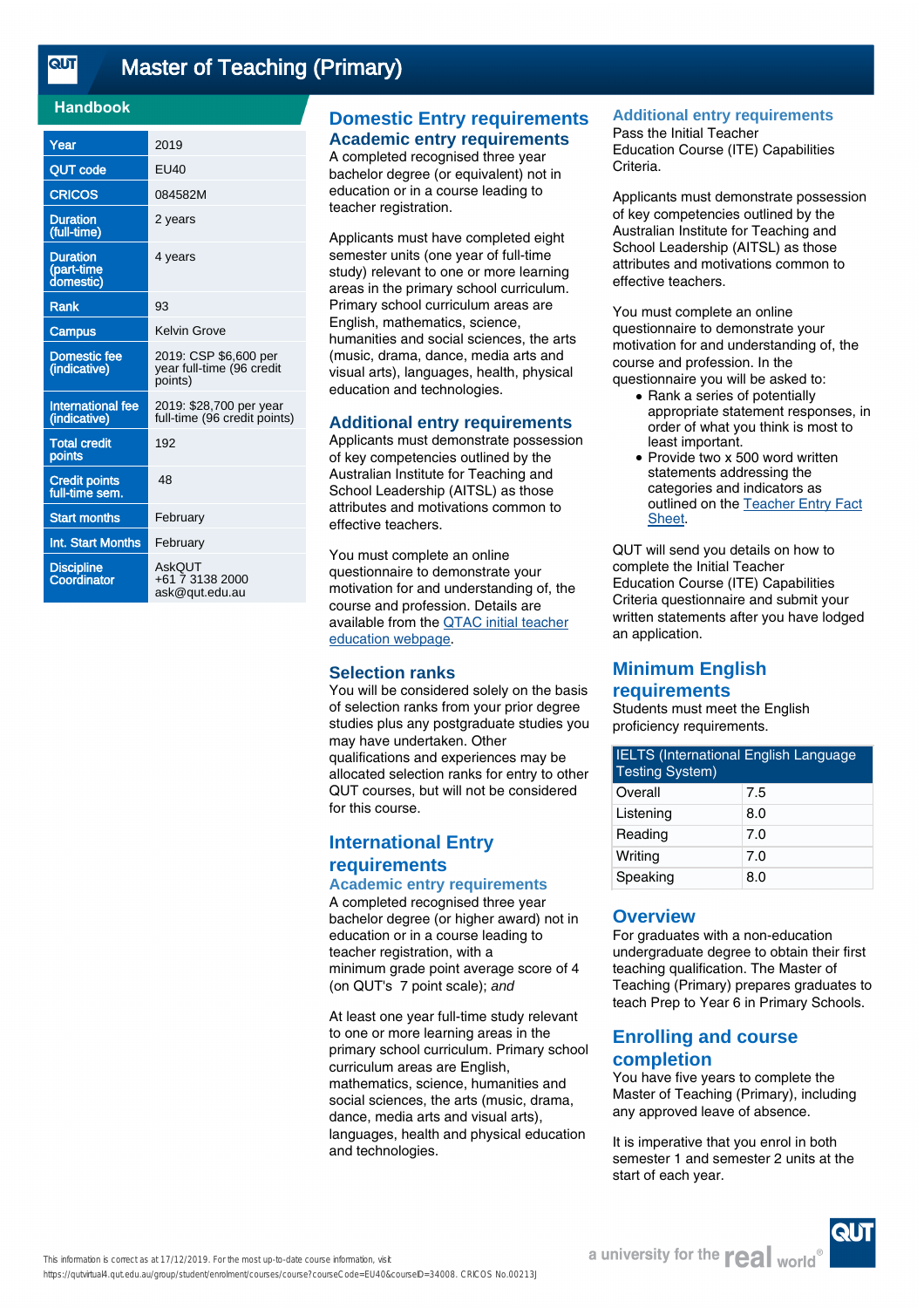## **Working With Children Check**

Working With Children Check - As required by the Public Safety Business Agency, student teachers must undergo a criminal history check and be issued with a Suitability Card (Blue Card) by the Agency.

As soon as you accept your offer and enrol in the course, you must submit your Blue Card application to the QUT Student Centre immediately. You must hold a Blue Card to undertake activities in any unit which involves contact with children, including the required field studies blocks.

If you do not apply for a Blue Card immediately upon enrolment in the course and allow sufficient time for the police check and issuing of the card, you will be unable to participate in the required activities and may need to be withdrawn from the unit(s) and incur both financial and academic penalty. It may take up to 12 weeks for the Agency to issue the Card. The application form is available at [student.qut.edu.au/studying/jobs-and](http://student.qut.edu.au/studying/jobs-and-work-experience/work-experience-and-placements/blue-cards)[work-experience/work-experience-and](http://student.qut.edu.au/studying/jobs-and-work-experience/work-experience-and-placements/blue-cards)[placements/blue-cards](http://student.qut.edu.au/studying/jobs-and-work-experience/work-experience-and-placements/blue-cards).

## **Professional Recognition**

The Master of Teaching (Primary) is an Australian Institute for Teaching and School Leadership and Queensland College of Teachers approved course. Graduates are eligible to apply for teacher registration.

## **Literacy and Numeracy Standards**

As part of your course, all Master of Teaching students are required to satisfactorily complete assessment criteria relating to Queensland College of Teachers' (QCT) literacy and numeracy standards in order to meet the course and QCT professional accreditation requirements. Literacy and numeracy modules have been developed to support students to attain satisfactory standards on the relevant literacy criterion during their assessment in the first year of their studies. Students may also seek support from a range of advisers across QUT. Students will also have the support of their Program Coordinator to identify the best approach for them. Information on learning support is available at the following link:

http://www.student.qut.edu.au/about/facul ties-institutes-and-

divisions/faculties/education/learningsupport

## **Designated Units**

Field studies units are designated units. Students who do not successfully complete the requirements of practicum units will have their progress in the course reviewed. Please refer to the unit outlines for more information and/or the Student Services website

## **Field Studies**

The majority of supervised professional experience must occur in Australian Primary school settings. The final field experience unit must be completed in the last semester of enrolment in the course.

For more information about your field placements, please visit the Field Experience Website: www.feo.ed.qut.edu.au You can look at the Field Studies dates on the Field Experience Calander.

## **Sample Structure**

#### **Semesters**

- Year 1, Semester 1 (2017 completed)
- Year 1, Semester 2 (2017 completed)
- Year 2, Semester 1 (2018) completed) ●
- Year 2, Semester 2 (2018) completed)
- Year 3, Semester 1 (2019 including 6TP2 and 6TP3 teaching periods)
- Year 3, Semester 2 (2019)
- Year 4, Semester 1 (2020 ●
- including 5TP2 and 5TP3 teaching
- periods) ● Year 4, Semester 2 (2020)

### Code Title

| Year 1, Semester 1 (2017 completed)    |
|----------------------------------------|
| CRN650 Primary English, Literacies and |
| Language                               |

CRN652 Primary Mathematics Curriculum Studies 1

#### Year 1, Semester 2 (2017 completed)

EAN654 Well Being, Child Health and Safety, HPE Curriculum Studies in Early Childhood and Primary

CRN653 Primary Mathematics Curriculum Studies 2

### Year 2, Semester 1 (2018 completed)

| <b>EUN101</b> | Supporting Innovative<br>Pedagogy with Digital<br>Technologies |
|---------------|----------------------------------------------------------------|
| <b>EUN102</b> | Child and Adolescent                                           |

| Year 2, Semester 2 (2018 completed)                                                              |                                                                      |
|--------------------------------------------------------------------------------------------------|----------------------------------------------------------------------|
| <b>EUN109</b>                                                                                    | Inclusive Teaching for Diverse<br>Learners                           |
| <b>EUN110</b>                                                                                    | Teachers as Leaders and<br><b>Entrepreneurial Thinkers</b>           |
| EUN130                                                                                           | Professional Experience:<br>Introduction to Professional<br>Practice |
| Designated Unit: EUN130. Contains 15<br>days professional experience and<br>requires a blue card |                                                                      |

Development EUN105 Teaching in New Times

Year 3, Semester 1 (2019 - including 6TP2 and 6TP3 teaching periods)

|               | EUN103 Teaching EAL/D Learners                  |
|---------------|-------------------------------------------------|
| <b>EUN104</b> | <b>Culture Studies: Indigenous</b><br>Education |
| <b>EUN201</b> | English, Language and<br>Literacies 2           |

It would be advantageous to complete EUN301 for the English/Literacy primary specialisation with EUN201. Refer to primary specialisation structure.

#### Year 3, Semester 2 (2019)

| <b>EUN204</b> | <b>Humanities and Social</b><br><b>Sciences Curriculum Studies</b>                                                                                  |
|---------------|-----------------------------------------------------------------------------------------------------------------------------------------------------|
| <b>EUN108</b> | Science Curriculum and<br>Pedagogy                                                                                                                  |
|               | It would be advantageous to complete<br>EUN108 for the Science primary<br>specialisation with EUN108. Refer to<br>primary specialisation structure. |
|               | Year 4, Semester 1 (2020 - including<br>5TP2 and 5TP3 teaching periods)                                                                             |
|               | EUN205   Arts Curriculum                                                                                                                            |
|               |                                                                                                                                                     |

| EUN206 Design and Technologies  |
|---------------------------------|
| <b>Drefeccional Evnoriance:</b> |

| <b>I</b> TUICSSIUITAI LADEITEITUC. |
|------------------------------------|
| EUN231 Informing Professional      |
| Practice                           |

Designated Unit: EUN231. Contains 20 days professional experience and requires a blue card

#### Year 4, Semester 2 (2020)

EUN240 Teachers Researching Practice

Designated Unit: EUN240. EUN240 is a Capstone unit with Conference. It requires a blue card.

EUN240 must be taken in your final semester of study.

| Professional Experience:          |
|-----------------------------------|
| EUN232 Transition to Professional |
| Practice                          |

EUN232 must be taken in your final semester of study.

Designated Unit: EUN232. Contains 25 days professional experience and requires a blue card

## **a university for the real world**

This information is correct as at 17/12/2019. For the most up-to-date course information, visit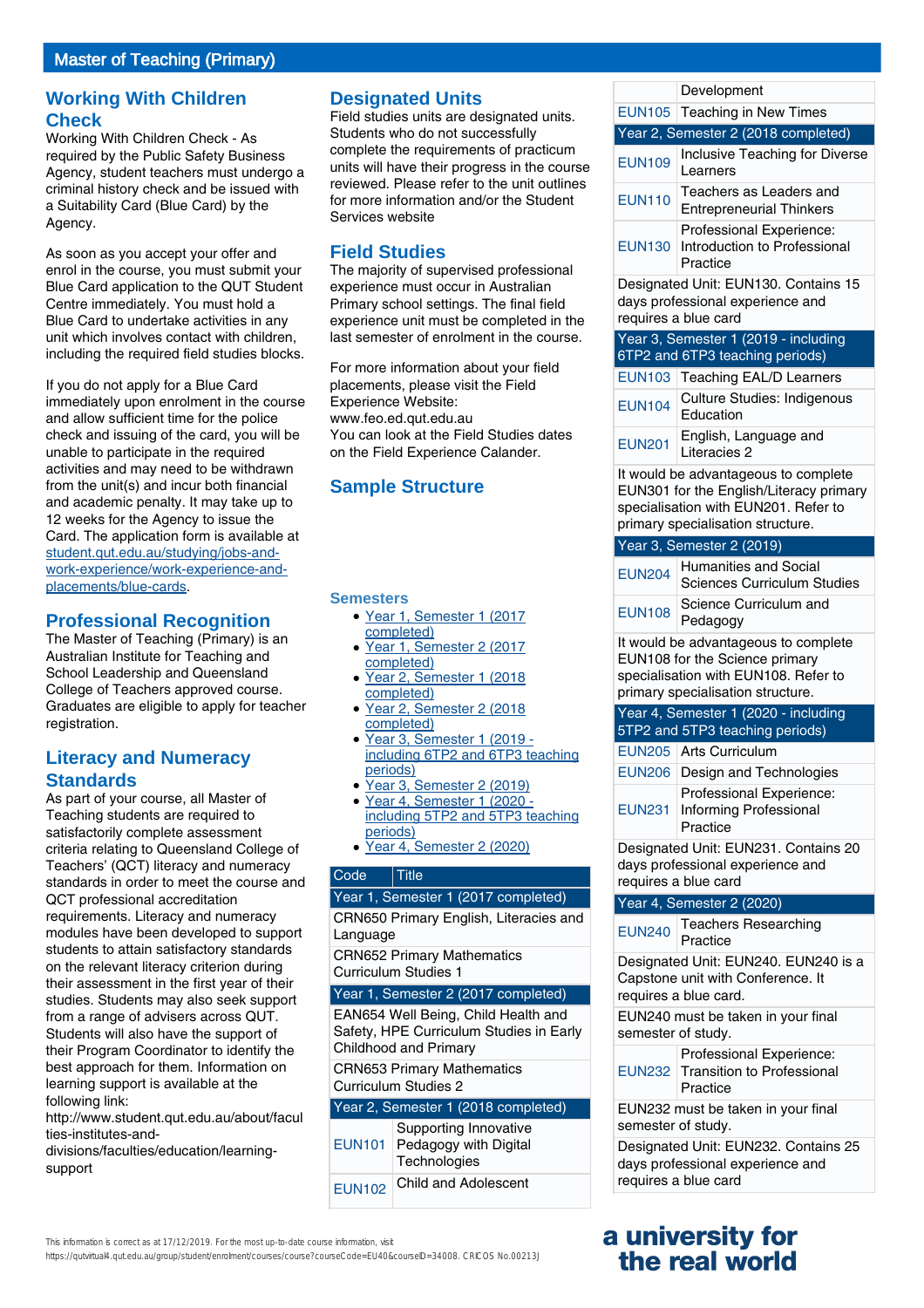## Master of Teaching (Primary)

#### **Semesters**

- Year 1, Semester 1 (2016 completed)
- Year 1, Semester 2 (2016 completed)
- Year 2, Semester 1 (2017 completed) ●
- Year 2, Semester 2 (2017 completed) ●
- Year 3, Semester 1 (2018 completed)
- Year 3, Semester 2 (2018 completed)
- Year 4, Semester 1 (2019 including 6TP2 and 6TP3 teaching periods)
- Year 4, Semester 2 (2019)

#### Code Title

#### Year 1, Semester 1 (2016 completed)

CRN650 Primary English, Literacies and Language CRN652 Primary Mathematics

Curriculum Studies 1

#### Year 1, Semester 2 (2016 completed)

EAN654 Well Being, Child Health and Safety, HPE Curriculum Studies in Early Childhood and Primary

CRN653 Primary Mathematics

Curriculum Studies 2

Year 2, Semester 1 (2017 completed)

EDN670 Creating Positive Learning **Environments** 

Designated Unit: EDN670. Contains 10 days professional experience

LCN650 Education and Society

#### Year 2, Semester 2 (2017 completed)

CRN656 Primary Science Curriculum Studies

CRN657 Teaching Technologies

Year 3, Semester 1 (2018 completed)

CRN651 Primary English Curriculum Studies EAN658 Humanities Curriculum Studies EAN658 Humanities Curriculum Studies replaces CRN655 Primary History / Geography Curriculum Studies Year 3, Semester 2 (2018 completed) EUN109 Inclusive Teaching for Diverse Learners EUN110 Teachers as Leaders and Entrepreneurial Thinkers EAN653 Primary and Early Childhood Arts Curriculum

### Year 4, Semester 1 (2019 - including 6TP2 and 6TP3 teaching periods) EUN103 Teaching EAL/D Learners EUN104 Culture Studies: Indigenous Education EUN231 Informing Professional Professional Experience:

days professional experience and requires a blue card Year 4, Semester 2 (2019) EUN240 Teachers Researching Practice EUN240 must be taken in your final semester of study. Designated Unit: EUN240. EUN240 is a Capstone unit with Conference. It requires a blue card. EUN232 Transition to Professional Professional Experience: Practice EUN232 must be taken in your final semester of study. Designated Unit: EUN232. Contains 25 days professional experience and requires a blue card **Semesters** • English/ILiteracy Primary Specialisation • Maths/Numeracy Primary specialisation

**Practice** 

Designated Unit: EUN231. Contains 25

• Science Primary specialisation

| Code | <b>Title</b> |
|------|--------------|

| <b>English/ILiteracy Primary Specialisation</b>                                                   |                                                     |  |
|---------------------------------------------------------------------------------------------------|-----------------------------------------------------|--|
| <b>EUN301</b>                                                                                     | <b>English/Literacy Primary</b><br>Specialisation 1 |  |
| This unit contains modules 1-4. It would<br>be advantageous to complete this unit<br>with EUN201. |                                                     |  |
| <b>EUN304</b>                                                                                     | English/Literacy Primary<br>Specialisation 2        |  |
| This unit contains modules 5-7.                                                                   |                                                     |  |
|                                                                                                   | Maths/Numeracy Primary specialisation               |  |
| <b>EUN302</b>                                                                                     | Maths/Numeracy Primary<br>Specialisation 1          |  |
| This unit contains modules 1-4. It would<br>be advantageous to complete this unit<br>with EUN202. |                                                     |  |
| <b>EUN305</b>                                                                                     | Maths/Numeracy Primary<br>Specialisation 2          |  |
| This unit contains modules 5-7.                                                                   |                                                     |  |
|                                                                                                   | Science Primary specialisation                      |  |
| <b>EUN303</b>                                                                                     | <b>Science Primary</b><br>Specialisation 1          |  |
| This unit contains modules 1-4. It would<br>be advantageous to complete this unit<br>with EUN108. |                                                     |  |
| <b>EUN306</b>                                                                                     | Science Primary<br>Specialisation 2                 |  |
| This unit contains modules 5-7.                                                                   |                                                     |  |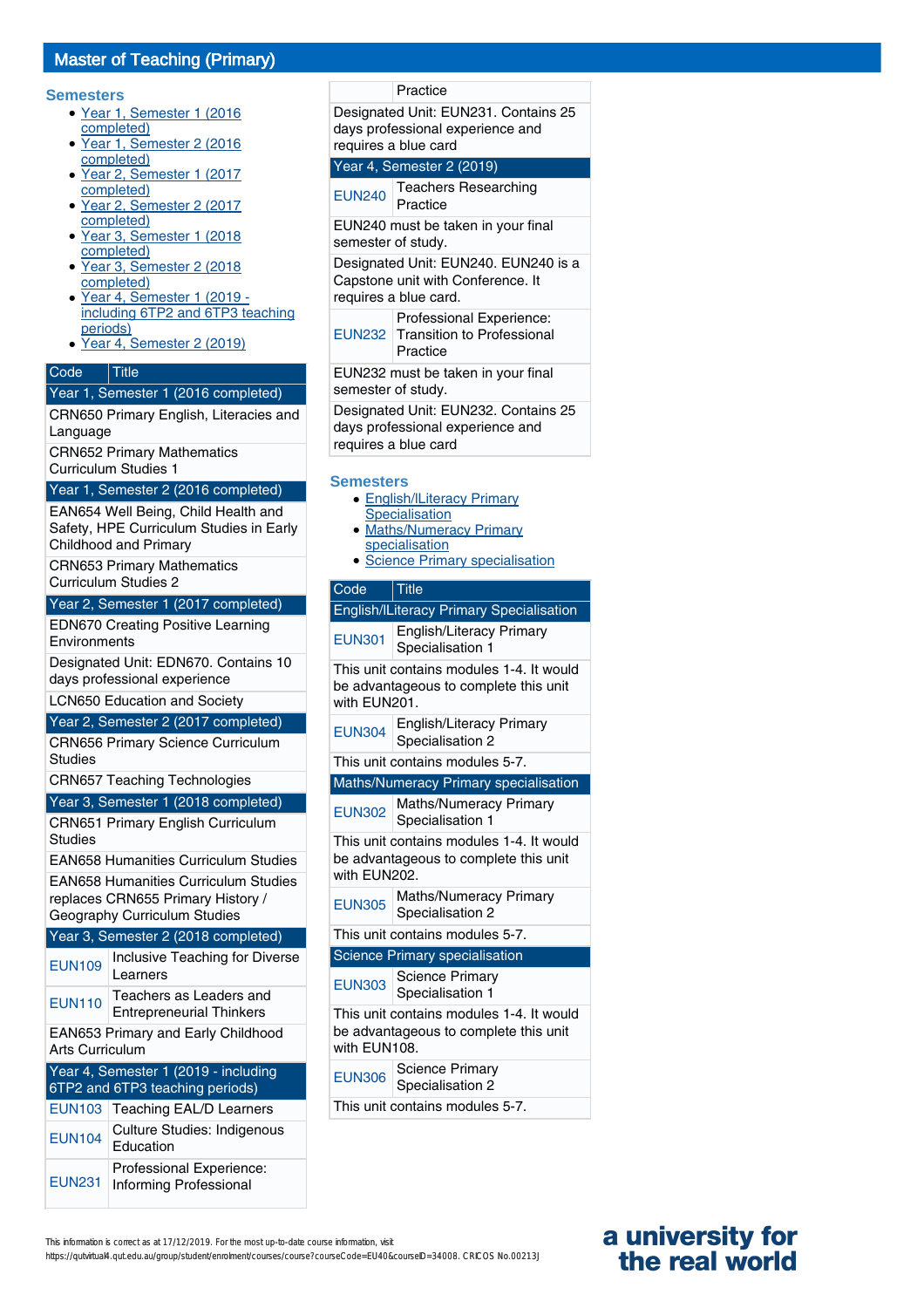$\overline{\text{etr}}$ 

## [Master of Teaching \(Secondary\)](https://qutvirtual4.qut.edu.au/group/student/enrolment/courses/course?courseCode=EU50&courseID=34009)

### **Handbook**

| Year                                       | 2019                                                          |
|--------------------------------------------|---------------------------------------------------------------|
| <b>QUT</b> code                            | <b>EU50</b>                                                   |
| <b>CRICOS</b>                              | 084583K                                                       |
| <b>Duration</b><br>(full-time)             | 2 years                                                       |
| <b>Duration</b><br>(part-time<br>domestic) | 4 years                                                       |
| <b>Rank</b>                                | 93                                                            |
| Campus                                     | Kelvin Grove                                                  |
| <b>Domestic fee</b><br>(indicative)        | 2019: CSP \$6,700 per<br>year full-time (96 credit<br>points) |
| <b>International fee</b><br>(indicative)   | 2019: \$28,700 per year<br>full-time (96 credit points)       |
| <b>Total credit</b><br>points              | 192                                                           |
| <b>Credit points</b><br>full-time sem.     | 48                                                            |
| <b>Credit points</b><br>part-time sem.     | 24                                                            |
| <b>Start months</b>                        | February                                                      |
| Int. Start Months                          | February                                                      |
| <b>Discipline</b><br>Coordinator           | AskOUT<br>+61 7 3138 2000<br>ask@qut.edu.au                   |

## **Domestic Entry requirements Academic entry requirements**

A completed recognised minimum three year bachelor degree (or equivalent) not in education or in a course leading to teacher registration.

Your first teaching area also has prerequisites that must be met.

#### **Additional entry requirements**

You must must demonstrate possession of key competencies outlined by the Australian Institute for Teaching and School Leadership (AITSL) as those attributes and motivations common to effective teachers.

You must complete an online questionnaire to demonstrate your motivation for and understanding of the course and profession. Details are available from th[e QTAC initial teacher](https://www.qtac.edu.au/courses---institutions/teacher-entry) [education webpage](https://www.qtac.edu.au/courses---institutions/teacher-entry).

#### **Selection ranks**

You will be considered solely on the basis of selection ranks from your prior degree studies plus any postgraduate studies you may have undertaken. Other qualifications and experiences may be allocated selection ranks for entry to other QUT courses, but will not be considered for this course.

## **Prerequisites: first teaching area**

For the first teaching area at least three quarters of a year (6 QUT units) of successful full-time higher education study completed in a major area or equivalent. Completed study can be from different courses at bachelor degree level or higher.

Refer to the teaching areas below for detailed information for first teaching area prerequisites.

## **Assumed knowledge: second teaching area**

For the second teaching area at least half a year (4 QUT units) of successful fulltime higher education study in a minor area or equivalent. Completed study can be from different courses at bachelor degree level or higher.

You must nominate your second teaching area on enrolment.

Your first and second teaching areas must be different.

#### **Teaching areas**

- Dance Education
- Drama Education
- **English Education**
- Film and Media Education
- **Mathematics Education**
- Middle Years Music Education
- **Secondary Music Education**
- Science Education (Biology)
- Science Education (Chemistry) Science Education (Earth and  $\bullet$
- Environmental Science) • Science Education (Physics)
- Social Science Education  $\bullet$
- (Geography)
- Social Science Education (History)
- Visual Arts Education.

## **First teaching area prerequisites**

#### **Dance education**

Either

- completion of at least three quarters of a year of full-time, tertiary-level study (6 QUT units) in dance with a minimum of both: one eighth of a year (1 QUT unit) in dance theoryone eighth of a year (1 QUT unit) in dance practice.
- one of the following completed courses: QUT Bachelor of Fine Arts (Dance) or equivalentQUT Bachelor of Fine Arts (Dance Performance) or equivalent. ●

### **Drama education**

#### **Either**

- completion of at least three quarters of a year of full-time, tertiary-level study (6 QUT units) in drama with a minimum of both: one eighth of a year (1 QUT unit) in drama theoryone eighth of a year (1 QUT unit) in drama practice.
- one of the following completed courses: QUT Bachelor of Fine Arts (Drama) or equivalentQUT Bachelor of Fine Arts (Acting) or equivalent. ●

#### **English education**

Completion of at least three quarters of a year of full-time, tertiary-level study (6 QUT units) in English (communication, grammar, linguistics, literature), cultural studies, and/or film and media studies.

## **Film and media education**

- Either
	- completion of at least three quarters of a year of full-time, tertiary-level study (6 QUT units) in film and media with a minimum of both: one eighth of a year (1 QUT unit) in film and media theoryone eighth of a year (1 QUT unit) in film and media production.
	- a completed QUT Bachelor of Fine

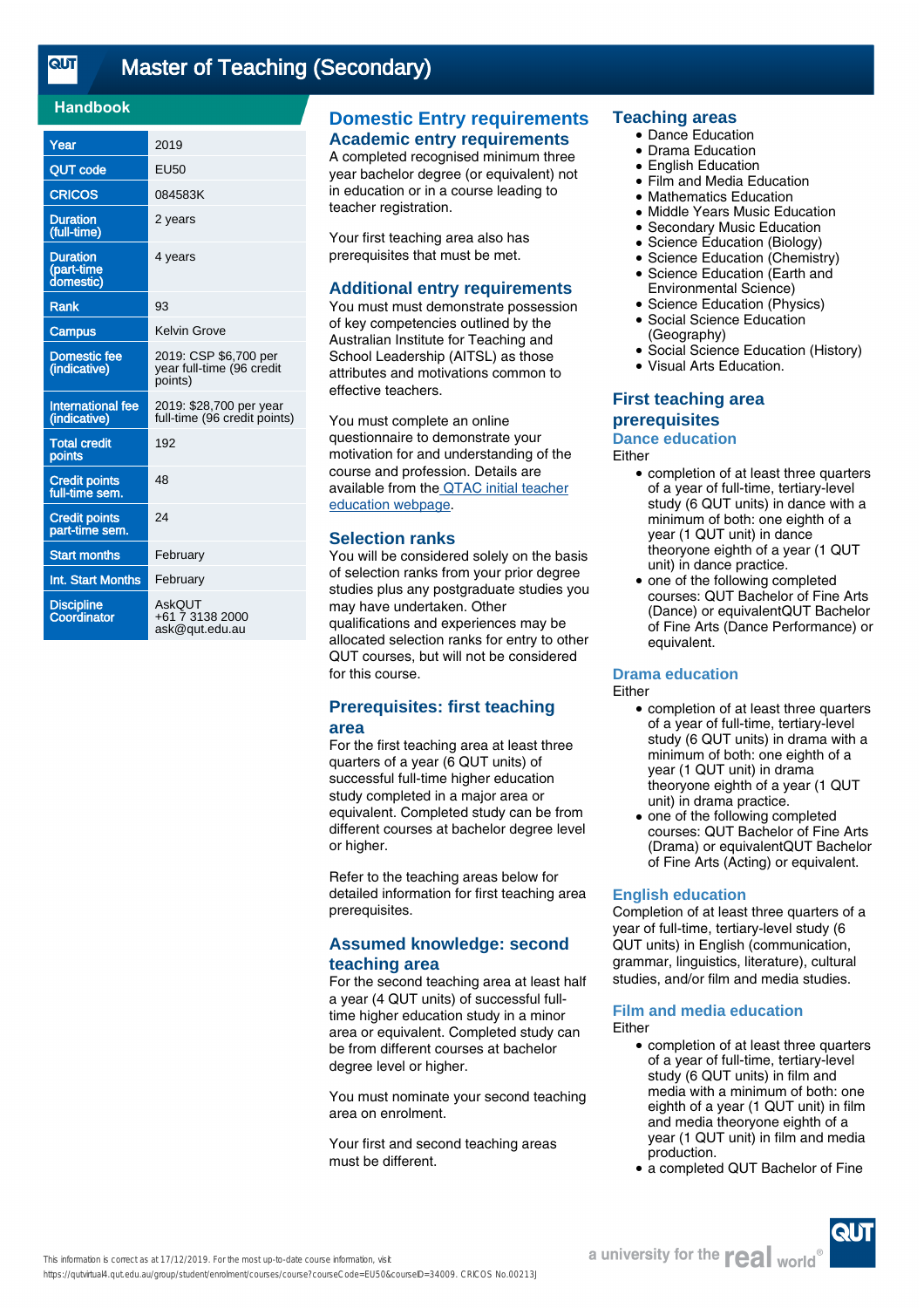## Master of Teaching (Secondary)

Arts (Film, TV and New Media Production), QUT Bachelor of Fine Arts (Film, Screen and New Media) or equivalent.

### **Mathematics education**

#### Either

- completion of at least three quarters of a year of full-time, tertiary-level study (6 QUT units) in mathematics
- a completed recognised bachelor degree in:

engineeringmathematicsphysics

### **Music education (middle years and secondary)**

#### Either

- completion of at least three quarters of a year of full-time, tertiary-level study (6 QUT units) in music
- a completed recognised bachelor degree in music.

## **Science education (biology)**

#### Either

- completion of at least three quarters of a year of full-time, tertiary-level study (6 QUT units) covering either: animal and/or human biologyplant biology, and animal and/or human biology.
- a completed recognised bachelor degree in: human movementmedicinenursingnutritiono ptometryparamedicinepharmacyphy siotherapypodiatryveterinary science.

#### **Science education (chemistry)**

#### Either

- completion of at least three quarters of a year of full-time, tertiary-level study (6 QUT units) in chemistry, preferably in: physical chemistryinorganic chemistrybioorganic chemistryanalytical and environmental chemistry.
- a completed recognised bachelor degree in: biochemistrybiomedicinechemical engineeringforensicsmedical sciencepharmacy.

#### **Science education (earth and environmental science)**

#### Either

• completion of at least three quarters of a year of full-time, tertiary-level study (6 QUT units) in earth science. This can include up to one quarter of a year of study (2 QUT units) in physical geography, and must include a minimum of: one eighth of a year (1 QUT unit) in environmental

science/engineeringone eighth of a year (1 QUT unit) in geologyone eighth of a year (1 QUT unit) in geoscience and ecology.

a completed recognised bachelor degree in: earth ●

scienceenvironmental sciencelandscape architecture.

## **Science education (physics)**

#### Either

- completion of at least three quarters of a year of full-time, tertiary-level study (6 QUT units) in physics and mathematics, with a minimum of half a year (4 QUT units) in physics
- a completed recognised bachelor degree in: engineeringgeophysicsmedical physics.

#### **Social education (geography)** Either

- completion of at least three quarters of a year of full-time, tertiary-level study (6 QUT units) in geography. This can include up to half a year (4 QUT units) in geology and environmental study, and/or geographical information systems.
- a completed recognised bachelor degree in: geographynatural resource studies.

#### Social education (history)

Completion of at least three quarters of a year of full-time, tertiary-level study (6 QUT units) in history.

#### **Visual arts education** Either

- completion of at least three quarters of a year of full-time, tertiary-level study (6 QUT units) in visual arts with a minimum of both: one eighth of a year (1 QUT unit) in history or theoryone eighth of a year (1 QUT unit) in studio practice.
- a completed QUT Bachelor of Fine Arts (Visual Arts) or equivalent.

## **Second teaching area assumed knowledge**

#### Dance education

Either:

- completion of at least half of a year of full-time, tertiary-level study (4 QUT units) in dance with a minimum of both: one eighth of a year (1 QUT unit) in dance theoryone eighth of a year (1 QUT unit) in dance practice.
- one of the following completed courses: QUT Bachelor of Fine Arts (Dance) or equivalentQUT Bachelor of Fine Arts (Dance Performance) or equivalent.

#### Drama education

Either:

• completion of at least half a year of full-time, tertiary-level study (4 QUT units) in drama with a minimum of both: one eighth of a year (1 QUT unit) in drama theoryone eighth of a

year (1 QUT unit) in drama practice. • one of the following completed

courses: QUT Bachelor of Fine Arts (Drama) or equivalentQUT Bachelor of Fine Arts (Acting) or equivalent.

#### English education

Completion of at least half a year of fulltime, tertiary-level study (4 QUT units) in English (communication, grammar, linguistics, literature), cultural studies, and/or film and media studies.

#### Film and media education

#### Either:

- completion of at least half a year of full-time, tertiary-level study (4 QUT units) in film and media with a minimum of both: one eighth of a year (1 QUT unit) in film and media theoryone eighth of a year (1 QUT unit) in film and media production.
- a completed QUT Bachelor of Fine Arts (Film, TV and New Media Production), QUT Bachelor of Fine Arts (Film, Screen and New Media) or equivalent.

#### Mathematics education

Either:

- completion of at least half a year of full-time, tertiary-level study (4 QUT units) in mathematics
- a completed recognised bachelor degree in: engineeringmathematicsphysics

Music education (middle years and secondary)

#### Either:

- completion of at least half a year of full-time, tertiary-level study (4 QUT units) in music
- a completed recognised bachelor degree in music.

#### Science education (biology)

#### Either:

- completion of at least half a year of full-time, tertiary-level study (4 QUT units) covering either: animal and/or human biologyplant biology, and animal and/or human biology.
- a completed recognised bachelor degree in: human movementmedicinenursingnutritiono ptometryparamedicinepharmacyphy siotherapypodiatryveterinary science.

#### Science education (chemistry)

#### Either:

• completion of at least half a year of full-time, tertiary-level study (4 QUT units) in chemistry, preferably in: physical chemistryinorganic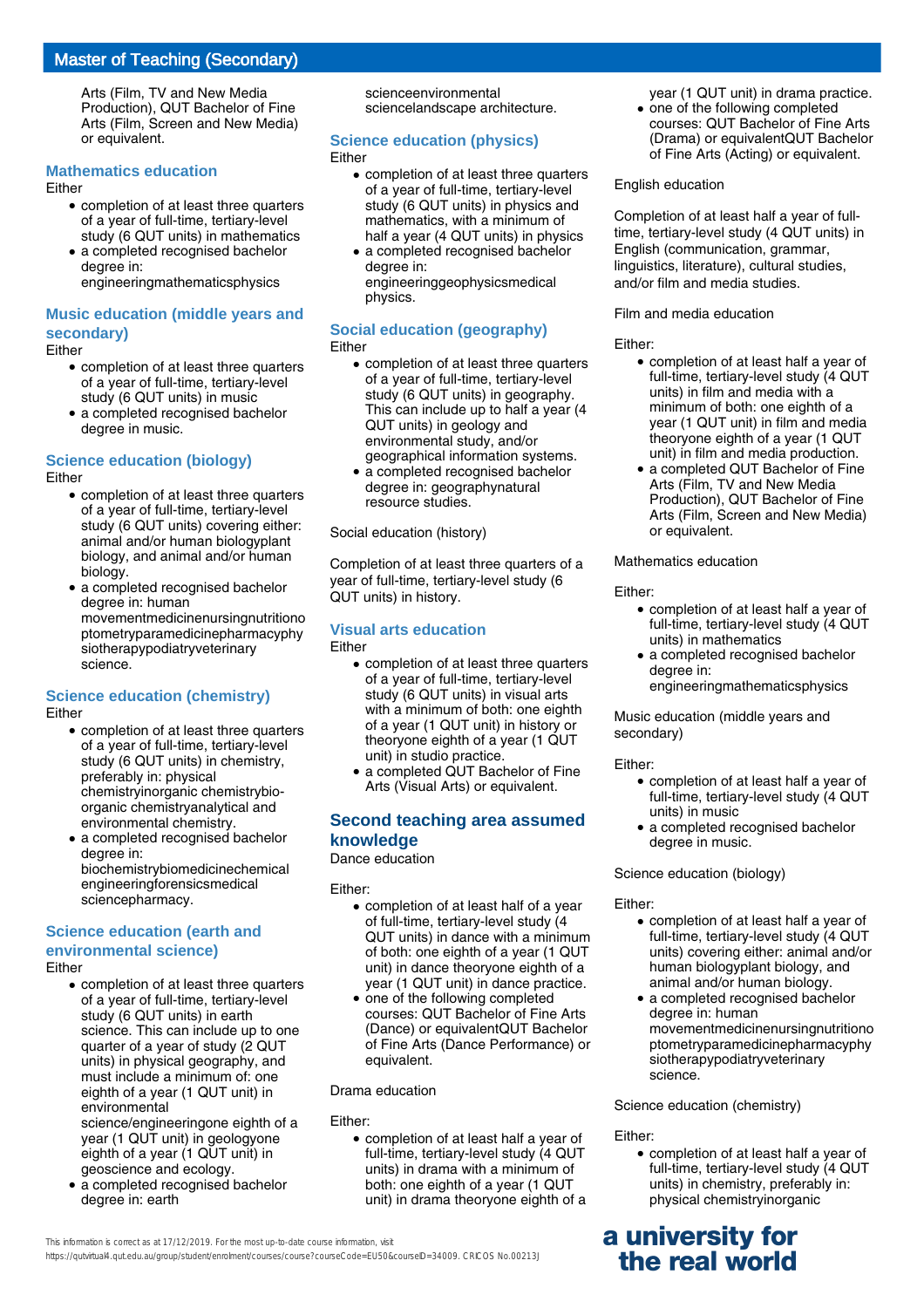# Master of Teaching (Secondary)

chemistrybio-organic chemistryanalytical and environmental chemistry.

a completed recognised bachelor degree in: biochemistrybiomedicinechemical engineeringforensicsmedical sciencepharmacy. ●

Science education (earth and environmental science)

#### Either:

- completion of at least half a year of full-time, tertiary-level study (4 QUT units) in earth science. This can include up to one eighth of a year of study (1 QUT unit) in physical geography, and must include a minimum of: one eighth of a year (1 QUT unit) in environmental science/engineeringone eighth of a year (1 QUT unit) in geologyone eighth of a year (1 QUT unit) in geoscience and ecology.
- a completed recognised bachelor degree in: earth scienceenvironmental sciencelandscape architecture.

Science education (physics)

#### Either:

- completion of at least half a year of full-time, tertiary-level study (4 QUT units) in physics and mathematics, with a minimum of three eighths of a year (3 QUT units) in physics
- a completed recognised bachelor degree in: engineeringgeophysicsmedical physics.

Social education (geography)

#### Either:

- completion of at least half a year of full-time, tertiary-level study (4 QUT units) in geography. This can include up to three eighths of a year (3 QUT units) in geology and environmental study, and/or geographical information systems.
- a completed recognised bachelor degree in: geographynatural resource studies.

Social education (history)

Completion of at least half a year of fulltime, tertiary-level study (4 QUT units) in history.

#### Visual arts education

#### Either:

• completion of at least half a year of full-time, tertiary-level study (4 QUT units) in visual arts with a minimum of both: one eighth of a year (1 QUT unit) in history or theoryone eighth of a year (1 QUT unit) in studio

practice.

• a completed QUT Bachelor of Fine Arts (Visual Arts) or equivalent

## **International Entry requirements Academic entry requirements**

A completed recognised minimum three year bachelor degree (or equivalent) not in education or in a course leading to teacher registration; and your first teaching area has prerequisites that must be met.

### **First teaching area**

Your first teaching area has admissions prerequisites that must be met. You must nominate your first teaching area in your application.

Refer to table below for detailed information for first teaching areas.

### **Second teaching area**

We do not require you to have completed specific subjects as entry criteria, but we assume you have knowledge through completion of these units in previous higher education studies.

You must nominate your second teaching area on enrolment.

### **Additional entry requirements**

Pass the Initial Teacher Education Course (ITE) Capabilities **Criteria** 

Applicants must demonstrate possession of key competencies outlined by the Australian Institute for Teaching and School Leadership (AITSL) as those attributes and motivations common to effective teachers.

You must complete an online questionnaire to demonstrate your motivation for and understanding of, the course and profession. In the questionnaire you will be asked to:

- Rank a series of potentially appropriate statement responses, in order of what you think is most to least important.
- Provide two x 500 word written statements addressing the categories and indicators as outlined on the [Teacher Entry Fact](https://www.qtac.edu.au/ArticleDocuments/173/Teacher%20Entry%20Fact%20Sheet.pdf.aspx) [Sheet.](https://www.qtac.edu.au/ArticleDocuments/173/Teacher%20Entry%20Fact%20Sheet.pdf.aspx)

 QUT will send you details on how to complete the Initial Teacher Education Course (ITE) Capabilities Criteria questionnaire and submit your written statements after you have lodged an application.

### **First teaching area requirements**

#### **Dance education**

You need:

- a completed, recognised 3-year bachelor degree (or higher) not in education or in a course leading to teacher registration
- a minimum grade point average (GPA) of 4.00 or higher (on QUT's 7-point scale)
- successful completion of threequarters of a year (or full-time equivalent) of higher education study in dance, with a minimum of: one eighth of a year (1 QUT unit) in dance theoryone eighth of a year (1 QUT unit) in dance practice; or

Successful completion of any one of the following QUT courses:

- Bachelor of Fine Arts (Dance)
- Bachelor of Fine Arts (Dance
- Performance)

#### **Drama education**

You need:

- a completed, recognised 3-year bachelor degree (or higher) not in education or in a course leading to teacher registration
- a minimum grade point average (GPA) of 4.00 or higher (on QUT's 7-point scale)
- successful completion of threequarters of a year (or full-time equivalent) of higher education study in drama, with a minimum of: one eighth of a year (1 QUT unit) in drama theory andone eighth of a year (1 QUT unit) unit in drama practice.other units may include cultural studies, film and media studies; or

Successful completion of any one of the following QUT courses:

- Bachelor of Fine Arts (Drama)
- Bachelor of Fine Arts (Acting)
- Bachelor of Creative Industries (Drama and Performance)

### **English education**

You need:

- a completed, recognised 3-year bachelor degree (or higher) not in education or in a course leading to teacher registration
- a minimum grade point average (GPA) of 4.00 or higher (on QUT's 7-point scale)
- successful completion of threequarters of a year (or full-time equivalent) of higher education study in English, with a minimum of: one eighth of a year (1 QUT unit) in English language (grammar or linguistics) and literacyone eighth of a year (1 QUT unit) in English literature; or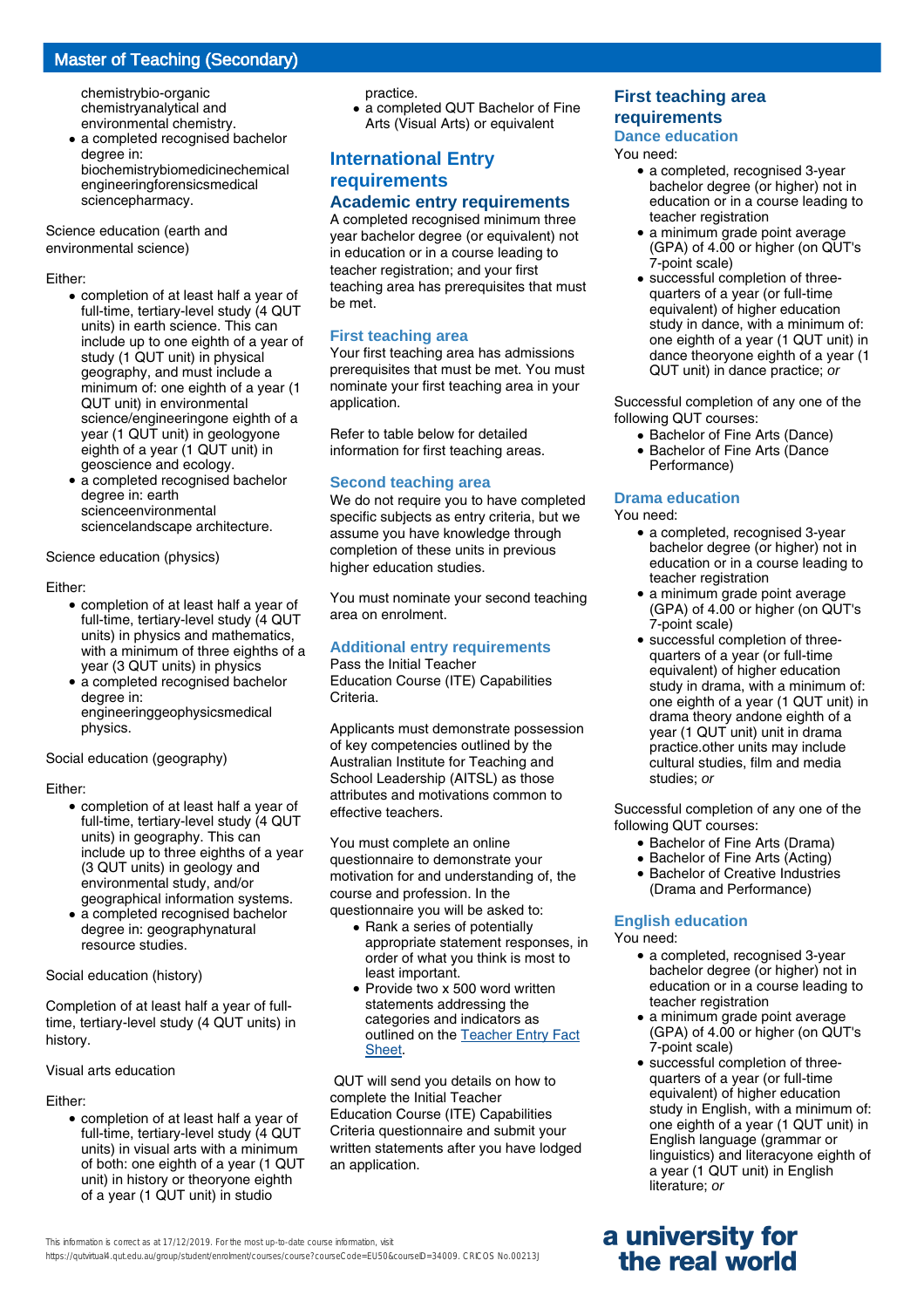Successful completion of any one of the following QUT courses:

- Bachelor of Behavioural Science (Psychology)
- Bachelor of Business (Advertising; Marketing; Public Relations)
- Bachelor of Creative Industries (Creative and Professional Writing; Entertainment; Media and Communication)
- Bachelor of Communication
- **Bachelor of Human Services**
- Bachelor of Justice
- **Bachelor of Laws (Honours)**
- Bachelor of Social Work

#### **Film and media education**

You need:

- a completed, recognised 3-year bachelor degree (or higher) not in education or in a course leading to teacher registration
- a minimum grade point average (GPA) of 4.00 or higher (on QUT's 7-point scale)
- successful completion of threequarters of a year (or full-time equivalent) of higher education study in film and media studies, with a minimum of: one eighth of a year (1 QUT unit) in film and media theoryone eighth of a year (1 QUT unit) in film and media production; or

Successful completion of any one of the following QUT courses:

- Bachelor of Fine Arts (Film, TV and New Media Production)
- Bachelor of Fine Arts (Film, Screen and New Media)
- Bachelor of Fine Arts (Animation)
- Bachelor of Games and Interactive Environments (Animation)

#### **Mathematics education**

You need:

- a completed, recognised 3-year bachelor degree (or higher) not in education or in a course leading to teacher registration
- a minimum grade point average (GPA) of 4.00 or higher (on QUT's 7-point scale)
- successful completion of threequarters of a year (or full-time equivalent) of higher education study in mathematics studies; or

Successful completion of any one of the following QUT courses:

- Bachelor of Business (Accountancy; Advertising; Economics; Finance; Marketing)
- Bachelor of Creative Industries (Interactive and Visual Design)
- Bachelor of Design (Architecture) Bachelor of Design - International (Architecture)
- Bachelor of Design (Honours) (Majors: Architecture; Interactive ●

and Visual Design)

- Bachelor of Engineering (Honours)
- Bachelor of Fine Arts (Animation)
- Bachelor of Games and Interactive Environments ●
- Bachelor of Information Technology
- Bachelor of Mathematics
- Bachelor of Medical Imaging (Honours)
- Bachelor of Pharmacy (Honours)
- Bachelor of Science (Physics)
- Bachelor of Vision Science

#### **Music education (middle years and secondary)**

You need:

- a completed, recognised 3-year bachelor degree (or higher) not in education or in a course leading to teacher registration
- a minimum grade point average (GPA) of 4.00 or higher (on QUT's 7-point scale)
- successful completion of threequarters of a year (or full-time equivalent) of higher education study in music; or

Successful completion of QUT's Bachelor of Fine Arts (Music)

# **Science education (biology)**

You need:

- a completed, recognised 3-year bachelor degree (or higher) not in education or in a course leading to teacher registration
- a minimum grade point average (GPA) of 4.00 or higher (on QUT's 7-point scale)
- successful completion of threequarters of a year (or full-time equivalent) of higher education study covering animal and/or human biology; or plant biology and animal and/or human biology; or

Successful completion of any one of the following QUT courses:

- Bachelor of Biomedical Science
- Bachelor of Clinical and Exercise Physiology
- Bachelor of Medical Imaging (Honours)
- Bachelor of Medical Laboratory Science
- Bachelor of Nursing
- Bachelor of Nutrition and Dietetics (Honours)
- Bachelor of Nutrition Science
- Bachelor of Pharmacy (Honours)
- Bachelor of Public Health
- Bachelor of Science (Biological Sciences)  $\bullet$
- Bachelor of Sport and Exercise **Science** ●
- Bachelor of Vision Science

#### **Science education (chemistry)** You need:

• a completed, recognised 3-year

bachelor degree (or higher) not in education or in a course leading to teacher registration

- a minimum grade point average (GPA) of 4.00 or higher (on QUT's 7-point scale) ●
- successful completion of threequarters of a year (or full-time equivalent) of higher education study in chemistry. Studies in the following areas are preferrable but not compulsory: physical chemistryinorganic chemistrybioorganic chemistryanalytical and environmental chemistry; or

Successful completion of any one of the following QUT courses:

- Bachelor of Biomedical Science
- Bachelor of Engineering (Honours) (Chemical Process)
- Bachelor of Medical Laboratory Science ●
- Bachelor of Nutrition and Dietetics (Honours)
- Bachelor of Nutrition Science
- Bachelor of Pharmacy (Honours)
- Bachelor of Public Health
- Bachelor of Science (Biological Sciences)  $\bullet$
- Bachelor of Science (Chemistry)

### **Science education (psychology)**

You need:

- a completed, recognised 3-year bachelor degree (or higher) not in education or in a course leading to teacher registration
- a minimum grade point average (GPA) of 4.00 or higher (on QUT's 7-point scale)
- successful completion of threequarters of a year (or full-time equivalent) of higher education study in Psychology or a completed recognised bachelor degree in: Psychology, Behavioural science (Psychology), Psychological science, counselling, social work or human services.

#### **Science education (earth and environmental science)** You need:

- a completed, recognised 3-year bachelor degree (or higher) not in education or in a course leading to teacher registration
- a minimum grade point average (GPA) of 4.00 or higher (on QUT's 7-point scale)
- successful completion of threequarters of a year (or full-time equivalent) of higher education study in earth or environmental science study area: one eighth of a year (1 QUT unit) or environmental science / engineering; one eighth of a year (1 QUT unit) of geology; and one eighth of a year (1 QUT unit) of geoscience and ecology.

# **a university for the real world**

This information is correct as at 17/12/2019. For the most up-to-date course information, visit https://qutvirtual4.qut.edu.au/group/student/enrolment/courses/course?courseCode=EU50&courseID=34009. CRICOS No.00213J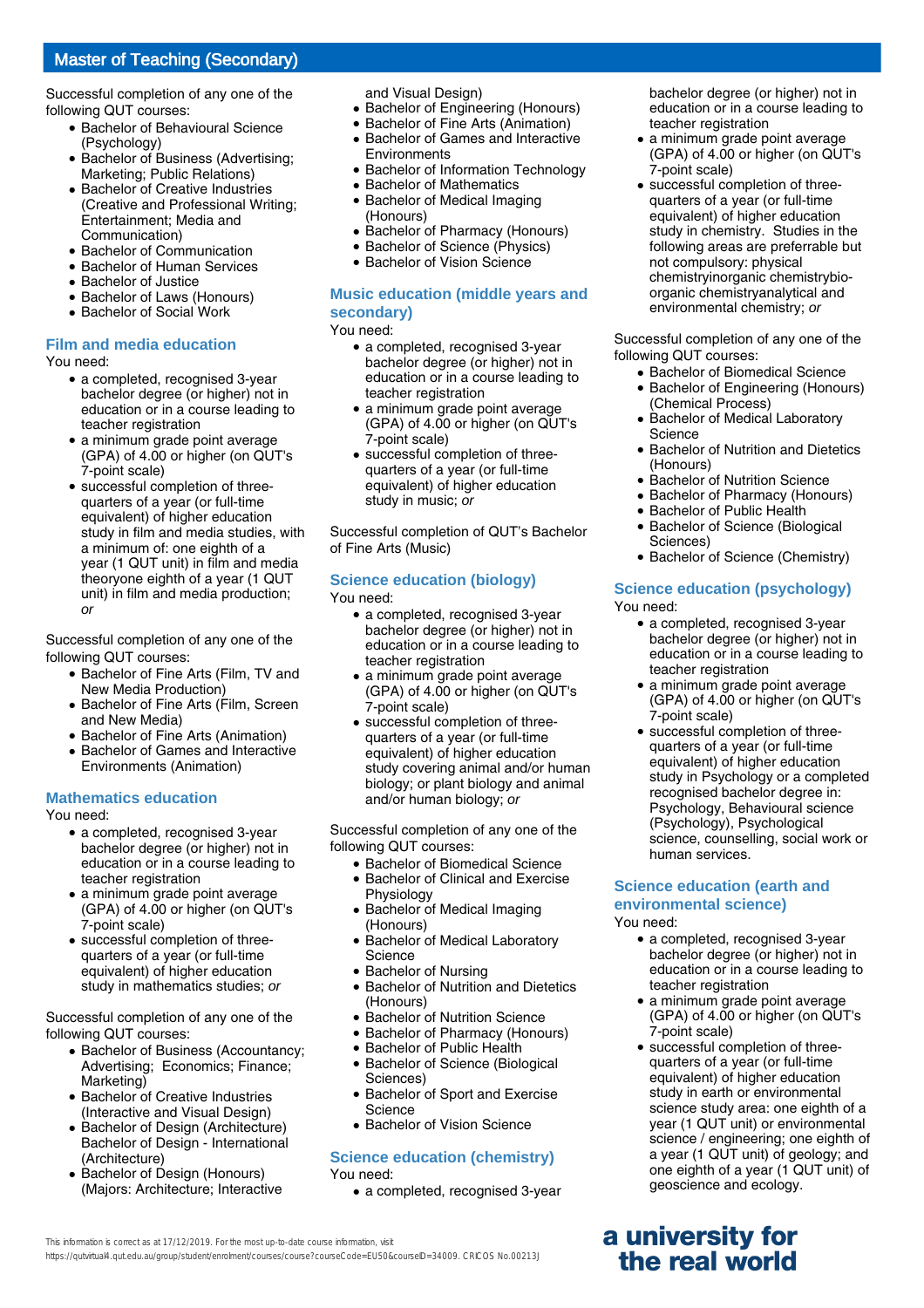# **Science education (physics)**

You need:

- a completed, recognised 3-year bachelor degree (or higher) not in education or in a course leading to teacher registration
- a minimum grade point average (GPA) of 4.00 or higher (on QUT's 7-point scale)
- successful completion of threequarters of a year (or full-time equivalent) of higher education study in physics and mathematics with a minimum of half a year (4 QUT units) in Physics; or

Successful completion of any one of the following QUT courses:

- Bachelor of Engineering (Honours)
- Bachelor of Medical Imaging (Honours)
- Bachelor of Science (Physics)

# **Social science education (geography)**

You need:

- a completed, recognised 3-year bachelor degree (or higher) not in education or in a course leading to teacher registration
- a minimum grade point average (GPA) of 4.00 or higher (on QUT's 7-point scale)
- successful completion of threequarters of a year (or full-time equivalent) of higher education study in geography studies. Up to half a year (4 QUT units) in geology and environmental studies and/or geographical information systems may be included.

# **Social science education (history)**

You need:

- a completed, recognised 3-year bachelor degree (or higher) not in education or in a course leading to teacher registration
- a minimum grade point average (GPA) of 4.00 or higher (on QUT's 7-point scale)
- successful completion of threequarters of a year (or full-time equivalent) of higher education study in history.

#### **Visual arts education**

You need:

- a completed, recognised 3-year bachelor degree (or higher) not in education or in a course leading to teacher registration
- a minimum grade point average (GPA) of 4.00 or higher (on QUT's 7-point scale)
- successful completion of threequarters of a year (or full-time equivalent) of higher education study in visual arts, with a minimum of: one eighth of a year (1 QUT unit) in history or theory; andone eighth

of a year (1 QUT unit) in studio practice; or

Successful completion of any one of the following QUT courses:

- Bachelor of Design (Fashion)
- Bachelor of Design International (Fashion)
- Bachelor of Fine Arts (Visual Arts)

# **Minimum English requirements**

Students must meet the English proficiency requirements.

| <b>IELTS</b> (International English Language<br><b>Testing System)</b> |     |
|------------------------------------------------------------------------|-----|
| Overall                                                                | 7.5 |
| Listening                                                              | 8.0 |
| Reading                                                                | 7.0 |
| Writing                                                                | 7.0 |
| Speaking                                                               | 8.0 |

You should select an option unit in Year 2, Semester 2 if studying full-time or Year 3, Semester 2 if studying part-time.

| <b>Course Notes</b> |                                                                                      |
|---------------------|--------------------------------------------------------------------------------------|
| Code                | <b>Title</b>                                                                         |
| <b>LCN600</b>       | <b>Connected Learning</b>                                                            |
| <b>LCN616</b>       | Inquiry Learning                                                                     |
| <b>LCN629</b>       | Inclusive Education: Theory,<br><b>Policy and Practice</b>                           |
| <b>LCN632</b>       | Understanding Reading and<br><b>Writing Difficulties</b>                             |
| <b>LCN634</b>       | <b>Supporting Students with</b><br>Social, Emotional and<br><b>Behavioural Needs</b> |
| <b>LCN639</b>       | Youth, Popular Culture, and<br>Texts                                                 |

You should select an option unit in Year 2, Semester 2 if studying full-time or Year 3, Semester 2 if studying part-time.

| <b>Course Notes</b> |                                                                                      |  |
|---------------------|--------------------------------------------------------------------------------------|--|
| Code                | <b>Title</b>                                                                         |  |
| <b>LCN632</b>       | Understanding Reading and<br><b>Writing Difficulties</b>                             |  |
| <b>LCN634</b>       | <b>Supporting Students with</b><br>Social, Emotional and<br><b>Behavioural Needs</b> |  |
| <b>LCN639</b>       | Youth, Popular Culture, and<br>exts:                                                 |  |

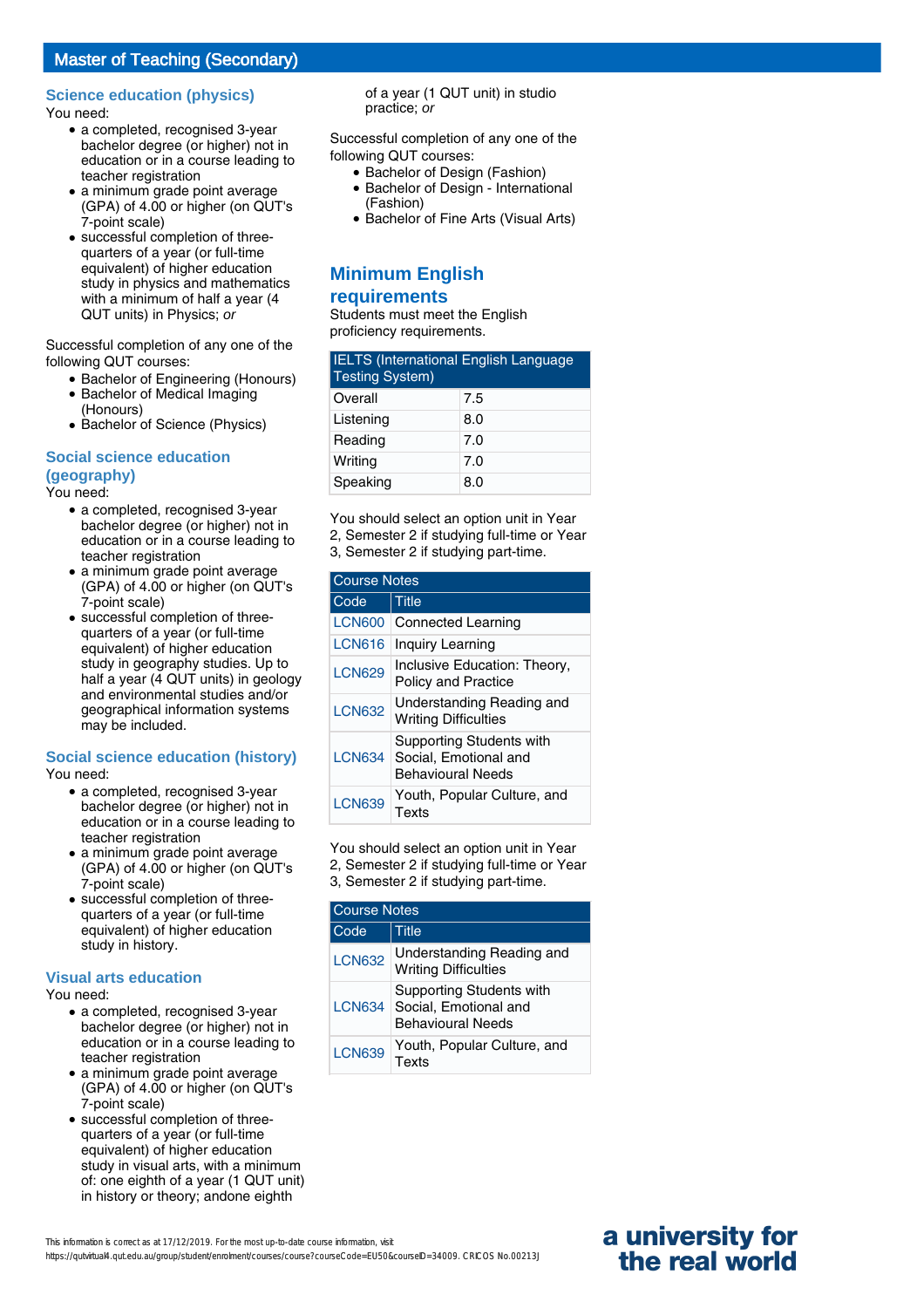<u>तान</u> [Master of Education](https://qutvirtual4.qut.edu.au/group/student/enrolment/courses/course?courseCode=EU70&courseID=34030)

### **Handbook**

| Year                                       | 2019                                                          |
|--------------------------------------------|---------------------------------------------------------------|
| <b>QUT code</b>                            | <b>FU70</b>                                                   |
| <b>CRICOS</b>                              | 081798G                                                       |
| <b>Duration</b><br>(full-time)             | 1.5 years                                                     |
| <b>Duration</b><br>(part-time<br>domestic) | 3 years                                                       |
| <b>Campus</b>                              | <b>Kelvin Grove</b>                                           |
| Domestic fee<br>(indicative)               | 2019: CSP \$6,600 per<br>year full-time (96 credit<br>points) |
| <b>International fee</b><br>(indicative)   | 2019: \$28,700 per year<br>full-time (96 credit points)       |
| <b>Total credit</b><br>points              | 144                                                           |
| <b>Credit points</b><br>full-time sem.     | 48                                                            |
| <b>Credit points</b><br>part-time sem.     | 24                                                            |
| Dom. Start<br><b>Months</b>                | July, June, February,<br>January                              |

# **International Entry requirements Minimum English requirements**

Students must meet the English proficiency requirements.

### **Enrolling**

It is imperative that you enrol in both semester 1 and semester 2 units at the start of each year.

### **Course Overview**

EU70 Master of Education focuses on specialised study areas that are currently in demand and feature innovative areas. The course has a fresh new approach to learning that values both the individual component and peer-to-peer relationships.

This course will suit teachers, educators and graduates, with relevant employment experience, who are seeking to make a career change within education or enhance their existing education career.

The Master of Education does not lead to teacher's registration. Please refer to the Master of Teaching (Early Childhood or Primary) or the Graduate Diploma in Education (Senior Years) if you are seeking teacher registration.

EU70 Master of Education consists of twelve (12) units (144 credit points) selected from the postgraduate units. Course duration is one and a half (1.5) years internal or external full-time, or three (3) years internal or external parttime. Students have a maximum of four (4) years to complete the course.

Course Coordinator: Associate Professor Beryl Exley, b.exley@qut.edu.au, (07) 3138 3267, B434.

# **Study Areas for Domestic Students**

### Career Development:

The field of Career Development has undergone significant change with the attendant demand for accountability and accreditation. Successful completion of this study area will enable you to work as a career counsellor, career teacher or career coach. The Career Development study area is recognised by Career Industry Council of Australia (CICA).

Early Childhood Teaching: This study area will enable you to develop in-depth theoretical and practical

knowledge and understanding of current theory and research that will inform effective practice with young children and their families in early years programs and services. This is a dedicated study area which enables qualified teachers upon completion, to become early childhood specialists, both in schools and as leaders in child care settings.

#### Early Years:

This study area has significant importance in current education policies, nationally and internationally. Early childhood research has consistently provided evidence that the experiences and environments of children in the early years are important to strong socialemotional development and positive learning outcomes through school and into adulthood. Thus, the early years have consequences for children's health and well-being across their life course. Because of increased recognition of the importance of the early years to later outcomes, there is increased demand for highly trained professionals who can support the diverse learning needs of young children. It should enable you to develop your knowledge and understanding of current theory and research that will inform effective practice with young children and their families in early years programs and services.

#### General Studies:

Students can choose a general studies Masters which does not provide a study area and consists of four (4) core units and eight (8) option units. This program can be tailored to suit your individual study needs and interests.

#### Inclusive Education:

While the understanding and application of learning theory is essential to the teaching of all students, most students with learning difficulties and disabilities require specialised instructional approaches in order to maximise their potential and achieve success. In order to address the learning, social, and behavioural needs of these students, teachers and other professionals require an understanding of theoretical models, socio-cognitive processes, current research and best practices related to supporting students with learning difficulties and disabilities. In addition, well-developed skills in consultation, collaborative problem-solving, and reporting are required. It will appeal to teachers, special education support teachers and allied professionals (e.g., Guidance Officers, social workers, and

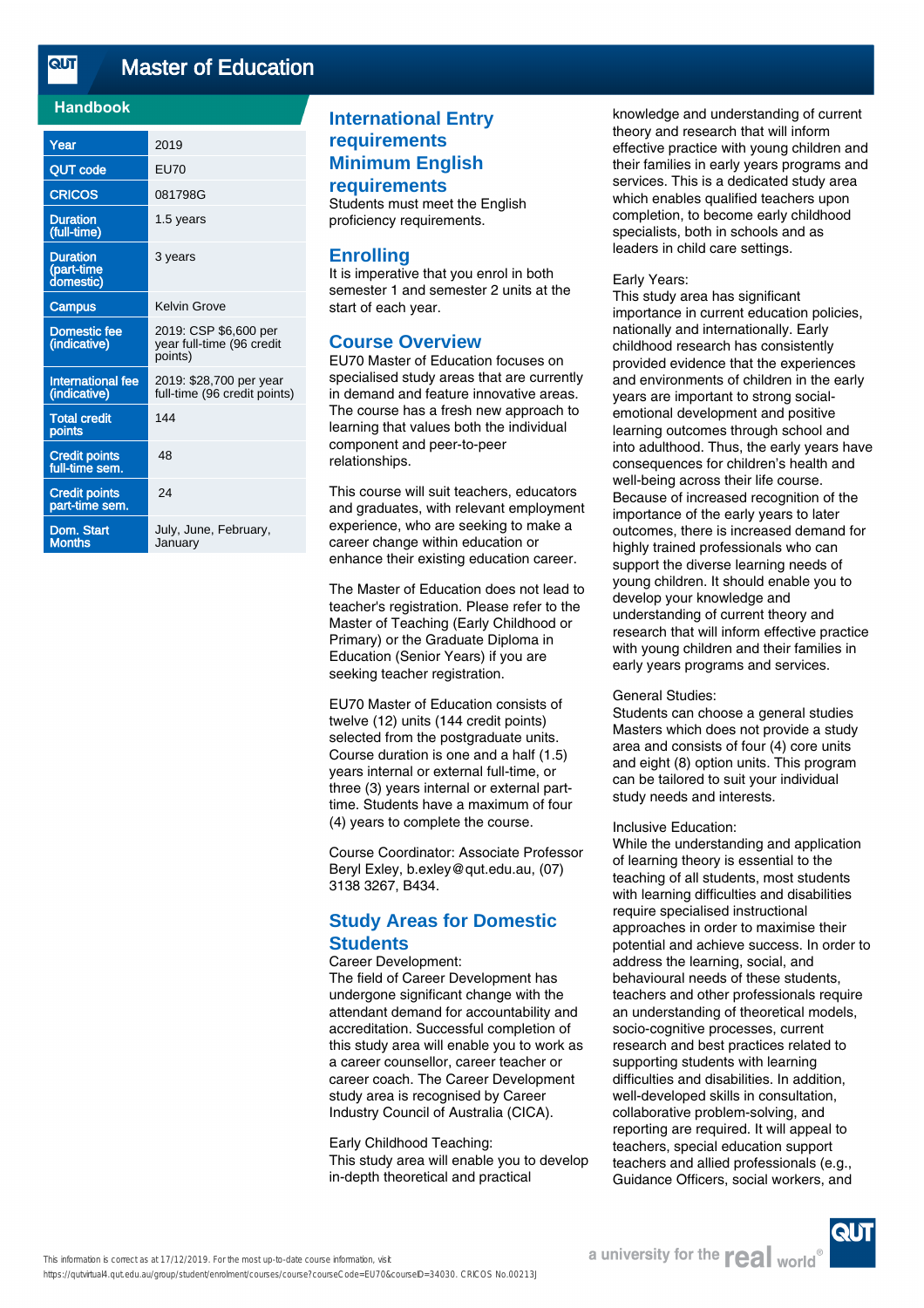health professionals) who assist children, adolescents and adults with learning, social and behavioural challenges.

#### Leadership and Management:

This study area focuses on building and enhancing leadership capacity in aspiring and existing leaders. The units provide leaders with requisite knowledge and understanding of central concepts connected to leading others, leading change processes, understanding and interpreting policy, and strategic managerial skills required in planning, monitoring and evaluating organisational systems.

#### School Guidance and Counselling (General or Career):

This study area is suitable for guidance officers seeking to advance their knowledge or qualified teachers seeking a career change. The School Guidance and Counselling study area is recognised by Education Queensland, Catholic Education, and Independent Schools as a Guidance Officer qualification in Queensland schools. School Guidance and Counselling 'General' will enable you to be eligible for employment from P-12. 'Career' is mainly for guidance and counselling in a secondary school as it also meets the Career Industry Council of Australia (CICA) professional standards.

#### Teacher-Librarianship:

This is a specialist degree that prepares teachers for professional leadership as teacher-librarians in primary and secondary schools. You may also be eligible for employment in other sectors of library and information work. To practise as a Teacher-Librarian in Australian schools, graduates also need approved teaching qualifications. The study area is recognised by the Australian Library and Information Association (ALIA) for the five year period, March 2012-March 2017. Graduates are eligible for associate (professional) membership of ALIA and may seek employment in a wide range of library and information contexts, including school libraries. The Master of Education (Teacher-Librarianship) maintains close links with the Australian School Library Association (ASLA).

#### Teaching English to Speakers of Other Languages (TESOL):

TESOL is a coursework award that provides students with theoretical knowledge and practical skills required to gain employment in the field of teaching English to speakers of other languages.

# **Study Areas for International Students**

When choosing a study area, international students on a student visa are restricted by the ESOS Act and their agreement with QUT. Study Areas must be offered in full-time and internal mode, as international students are required to study four (4) units per semester. The study areas below are available to international students:

#### Early Years:

This study area has significant importance in current education policies, nationally and internationally. Early childhood research has consistently provided evidence that the experiences and environments of children in the early years are important to strong socialemotional development and positive learning outcomes through school and into adulthood. Thus, the early years have consequences for children's health and well-being across their life course. Because of increased recognition of the importance of the early years to later outcomes, there is increased demand for highly trained professionals who can support the diverse learning needs of young children. It should enable you to develop your knowledge and understanding of current theory and research that will inform effective practice with young children and their families in early years programs and services.

#### General Studies:

Students can choose a general studies Masters which does not provide a study area and consists of four (4) core units and eight (8) option units. This program can be tailored to suit your individual study needs and interests.

#### Inclusive Education:

While the understanding and application of learning theory is essential to the teaching of all students, most students with learning difficulties and disabilities require specialised instructional approaches in order to maximise their potential and achieve success. In order to address the learning, social, and behavioural needs of these students, teachers and other professionals require an understanding of theoretical models, socio-cognitive processes, current research and best practices related to supporting students with learning difficulties and disabilities. In addition, well-developed skills in consultation, collaborative problem-solving, and reporting are required. It will appeal to teachers, special education support teachers and allied professionals (e.g.,

Guidance Officers, social workers, and health professionals) who assist children, adolescents and adults with learning, social and behavioural challenges.

#### Leadership and Management:

This study area focuses on building and enhancing leadership capacity in aspiring and existing leaders. The units provide leaders with requisite knowledge and understanding of central concepts connected to leading others, leading change processes, understanding and interpreting policy, and strategic managerial skills required in planning, monitoring and evaluating organisational systems.

#### Teaching English as a Second Language (TESOL):

TESOL is a coursework award that provides students with theoretical knowledge and practical skills required to gain employment in the field of teaching English to speakers of other languages.

# **Course Rules**

#### UNIT DELIVERIES:

Please ensure you select the correct teaching period, class and location code for all units you are enrolled in. EXTERNAL: The unit will be conducted through the QUT Blackboard site and other online learning platforms. Regular access to an up-to-date computer and reliable internet access is imperative. You will not need to 'register into classes' if you study externally. INTERNAL: The unit requires regular attendance at classes on Kelvin Grove campus during semester. BLOCK: The unit is offered in a block of lectures during the January or June/July Queensland School Holidays, with attendance being over a number of days, usually Monday to Friday of a particular week (5 days attendance). Assessment is completed during the remainder of the semester via online learning platforms such as QUT Blackboard.

#### OPTION UNITS:

As part of your Masters study area, you are able to complete a number of option units which can be selected from any units listed under any of the study areas in EU70, with the exception of field studies/practicum units. Please refer to Master of Education (General Studies) for a full list of option units and their semester of offering:

https://www.qut.edu.au/study/courses/201 5/master-of-education/master-ofeducation-general-studies then select units / All course structures / EU70 OPTION UNITS.

MINIMUM AND MAXIMIM UNIT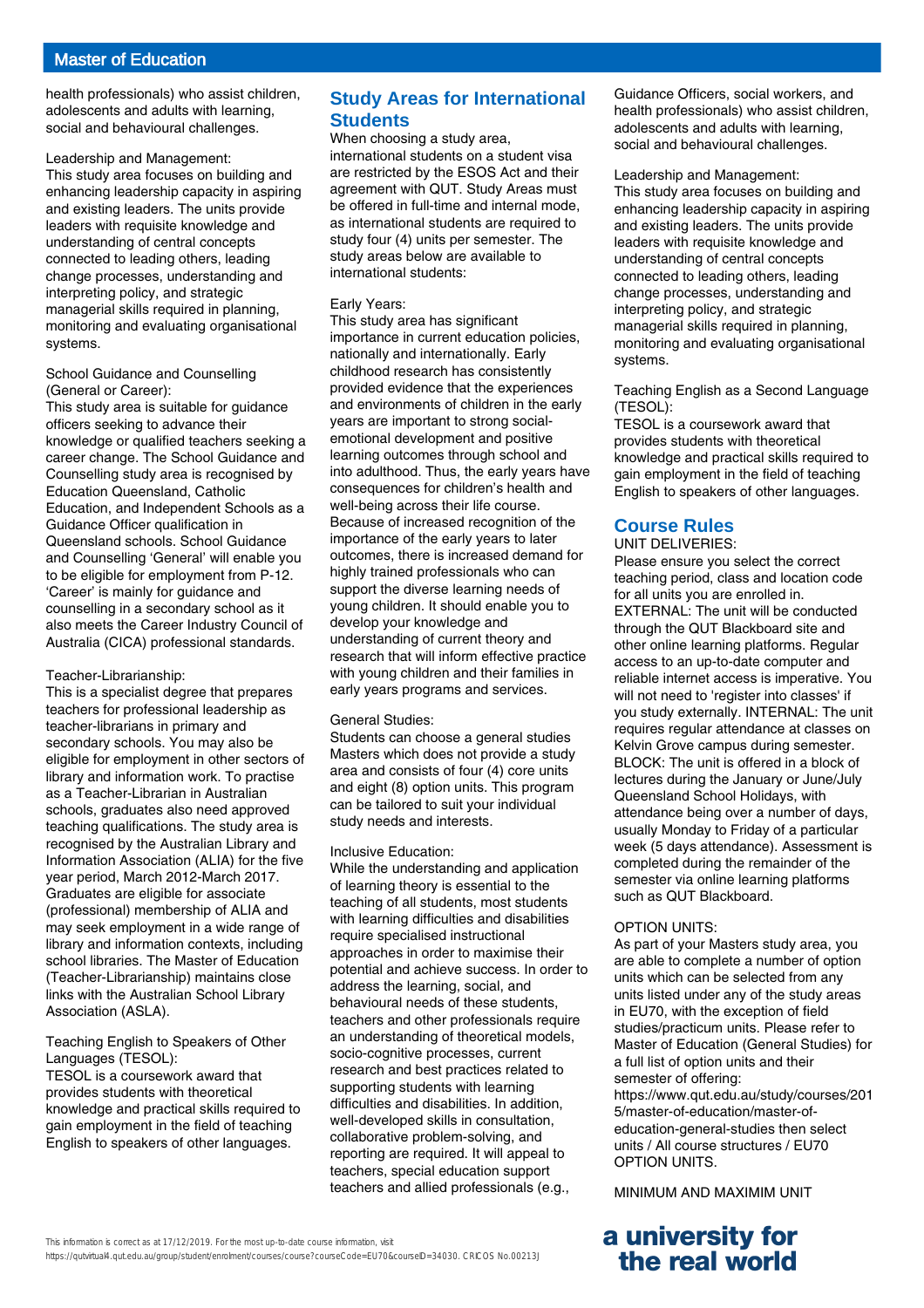#### ENROLMENT:

Domestic students may enrol in a minimum of one (1) unit per semester, but please be advised that the maximum course completion time must still be adhered to. In most cases you will not be able to complete your course in the maximum time with just one unit per semester (see below). If you do not enrol in at least one (1) unit, you will need to apply for a leave of absence (see below). Failure to do so may result in the system automatically withdrawing you from your course. If you wish to enrol in more than four (4) units per semester, you will need permission, in writing, from the Course Coordinator.

#### MAXIMUM COURSE COMPLETION TIMES:

Students are required to adhere to the time limits for competing an award course (MOPP E4/4). EU70 Master of Education students have four (4) years to complete the course, inclusive of periods of leave of absence.

#### LEAVE OF ABSENCE:

If you've completed your first semester or teaching period, and you need to take a break from your studies, you can apply for a formal leave of absence: http://www.student.qut.edu.au/enrolmentand-orientation/enrolment/interruptingyour-studies If you are a commencing student and wish to start in a later teaching period, you can ask for your application to be considered and reassessed for the next available semester or teaching period by emailing: qut.pgapplications@qut.edu.au. Please consult the Maximum Course Completion Times before applying.

#### WORKING WITH CHILDREN (BLUE CARD):

Students in Early Childhood Teaching; School Guidance and Counselling; or Teacher-Librarianship may require current authorisation to work with children as applicable to the State in which you will be doing field experience and site visits. You may need either a Blue Card, if you are not a registered teacher, or an exemption card. Teachers registered with the Queensland College of Teachers do not require a Blue Card or an exemption card when teaching at school or boarding school. However, they may require an exemption card if providing other childrelated regulated services. Teachers registered in other states or countries, and students without Teachers Registration will need to apply, via the link below, for the appropriate card.

This authorisation must be obtained

before you can undertake your practicum or field studies units, or you may be withdrawn from the relevant unit and incur both academic and financial penalties. Application forms can be found on the Student Services website: http://www.student.qut.edu.au/studying/jo bs-and-work-experience/workexperience-and-placements/blue-cards

### ADVANCED STANDING (Credit):

You can apply for Advanced Standing from prior study at an equivalent level or higher to Masters study or you can apply for up to four (4) units of your 12 units from prior study at an equivalent level to Honours, Graduate Diploma, or Graduate Certificate study. Undergraduate study is not considered suitable for credit. Currency of prior study is also considered. If you are applying for credit for specific units, you will need to provide detailed unit/subject outlines from your previous study. For further information, or an application form, please refer to the following website:

http://www.student.qut.edu.au/enrolmentand-orientation/enrolment/credit-for-priorlearning/

#### CHANGE OF STUDY AREA:

If you want to change your major/study area within your current course, please refer to the following website: https://secure.qut.edu.au/studentservices/ qut/cm/

#### EARLY EXIT - EU60 GRADUATE CERTIFICATE IN EDUCATION:

If you wish to exit the course early with EU60 Graduate Certificate in Education you should apply in the semester that you expect to exit, using an 'SRX Form'. A link to this form can be found on the following page:

https://www.student.qut.edu.au/forms#h2- 7 If you take this option you will need to withdraw yourself from the Master of Education EU70 course (via e-Student) once the SRX form has been approved. Please be advised that you will only receive a Graduate Certificate in your chosen study area if you have completed the correct four core units required for that study area. (Please refer to the EU60 structure under your EU70 study area structure in Current Students/Studying/Courses/Education/sel ect your course and study area). If you have not completed the correct four core units you can apply for a Graduate Certificate in Education (General Studies).

# **Further Information**

Faculty of Education Student Affairs Office

A Block Level 2 Room 215 Kelvin Grove Campus Phone: +61 7 3138 3947 Fax: +61 7 3138 3949 email: educationenq@qut.edu.au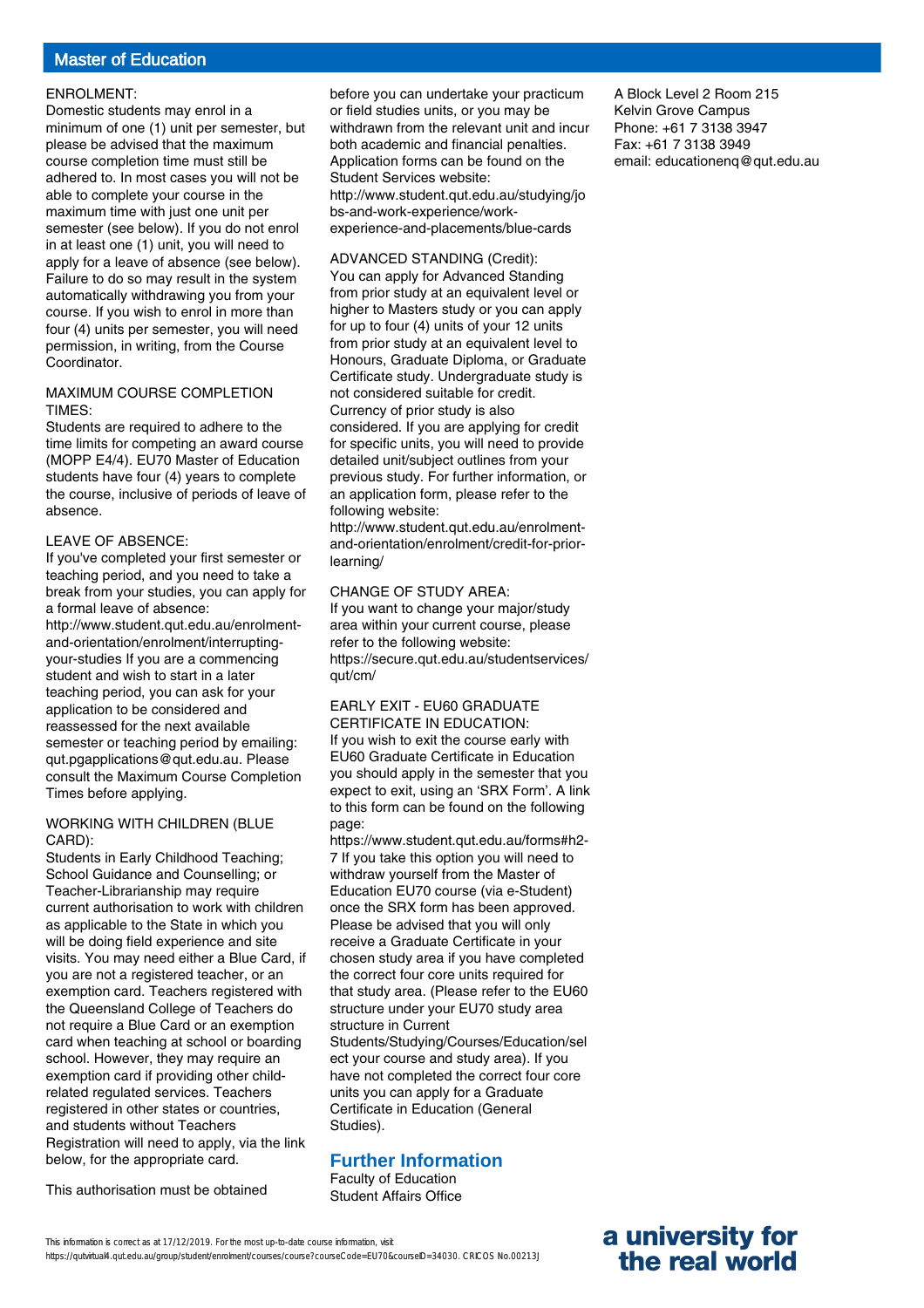# [Master of Education \(Career Development\)](https://qutvirtual4.qut.edu.au/group/student/enrolment/courses/course?courseCode=EU70&courseID=34570)

### **Handbook**

| Year                                       | 2019                                                                                                                                                                                                                                                                                             |
|--------------------------------------------|--------------------------------------------------------------------------------------------------------------------------------------------------------------------------------------------------------------------------------------------------------------------------------------------------|
| <b>QUT code</b>                            | <b>EU70</b>                                                                                                                                                                                                                                                                                      |
| <b>CRICOS</b>                              | 081798G                                                                                                                                                                                                                                                                                          |
| <b>Duration</b><br>(full-time)             | 1.5 years                                                                                                                                                                                                                                                                                        |
| <b>Duration</b><br>(part-time<br>domestic) | 3 years                                                                                                                                                                                                                                                                                          |
| <b>International fee</b><br>(indicative)   | 2018: \$28,700 per year<br>full-time (96 credit points)                                                                                                                                                                                                                                          |
| <b>Total credit</b><br>points              | 144                                                                                                                                                                                                                                                                                              |
| <b>Credit points</b><br>full-time sem.     | 48                                                                                                                                                                                                                                                                                               |
| <b>Credit points</b><br>part-time sem.     | 24                                                                                                                                                                                                                                                                                               |
| Dom. Start<br><b>Months</b>                | July, June, February,<br>January<br>Closing dates - You<br>should submit your<br>application as soon as<br>possible and by no later<br>than the relevant closing<br>date:<br>•January start: 14<br>December:<br>•February start: 31<br>January;<br>·June start: 14 June:<br>•July start: 30 June |
| <b>Discipline</b><br>Coordinator           | <b>AskQUT</b><br>+61 7 3138 2000<br>ask@qut.edu.au                                                                                                                                                                                                                                               |

# **Domestic Entry requirements Academic entry requirements**

**Master of Education - 1.5 year program**

#### A completed recognised:

- bachelor degree (or higher award) in education; or
- bachelor honours degree (or higher award) in any field; or
- bachelor degree in any field plus 5 years of related professional work experience.

#### **Master of Education - 1 year program**

A completed recognised honours degree in the field of education; or

A postgraduate degree (graduate certificate, graduate diploma or masters or higher) in the field of education.

Please note you do not need to apply for the 1 year program as you will be automatically assessed for eligibility as part of QUT's application for admission process.

#### Limited places

There are limited Commonwealth Supported places in this course. Places are likely to fill early so you are encouraged to apply for this course as soon as possible to secure a place.

#### Closing dates

You should submit your application as soon as possible and by no later than the relevant closing date:

- January start: 14 December
- February start: 31 January
- June start: 14 June
- July start: 30 June

Applications received after the closing dates may not be processed in time for the relevant semester and will be considered for the next available intake. Applicants are advised to submit their applications as soon as possible.

### **Minimum English requirements**

Students must meet the English proficiency requirements.

| <b>IELTS</b> (International English Language<br><b>Testing System)</b> |     |
|------------------------------------------------------------------------|-----|
| Overall                                                                | 6.5 |
| Listening                                                              | 6.0 |
| Reading                                                                | 6.0 |

| Writing  | 6.0 |
|----------|-----|
| Speaking | 6.0 |

# **Career Development**

The field of career development has undergone significant change with the attendant demand for accountability and accreditation. Successful completion of this study area will enable you to work as a career counsellor, career teacher or career coach. The Career Development study area is recognised by Career Industry Council of Australia (CICA).

#### ASSUMED KNOWLEDGE:

If you have previously studied an introductory counselling unit or have counselling experience, you may satisfy the prior knowledge required to study LCN618 Advanced Educational Counselling without the prerequisite of LCN636 Introductory Educational Counselling. If you do not satisfy the prerequisite, you will need to undertake the unit LCN636 Introductory Educational Counselling early in your study as it is a prerequisite to many of the other units. If you believe that you have sufficient prior knowledge to waive the requirement to study LCN636, you will need to send an email to the study area coordinator, Ms Michele Moon (m.moon@qut.edu.au), with a copy to the course administrator, Sian Rodgie (sian.rodgie@qut.edu.au) and provide certified evidence of your previous study, and/or an original or certified letter, on letterhead from your employer. This waiver must be approved before you enrol in LCN618 or LCN622.

#### BLOCK DATES:

As part of your course, you have a BLOCK unit to complete as a core unit. This unit comprises of a 4 or 5 day intensive at Kelvin Grove Campus during Queensland school holidays and BEFORE semester begins. There will also be some further work throughout the remainder of the teaching period. If you are required to study LCN636, you should undertake it in your first semester of study if you have applied before the January or June cut-off date. The Block dates for Career Development are as follows: 13TP1 (Similar to semester 1) - LCN636 Introductory Education Counselling: Monday 4 - Thursday 7 January, 2016 (It is advised that you complete this unit in the block BEFORE your first semester of study). LCN636 is also offered in internal mode in semester 1 only, attending classes on campus each week at Kelvin Grove. SEMESTER 2 - LCN636 Introductory Education Counselling: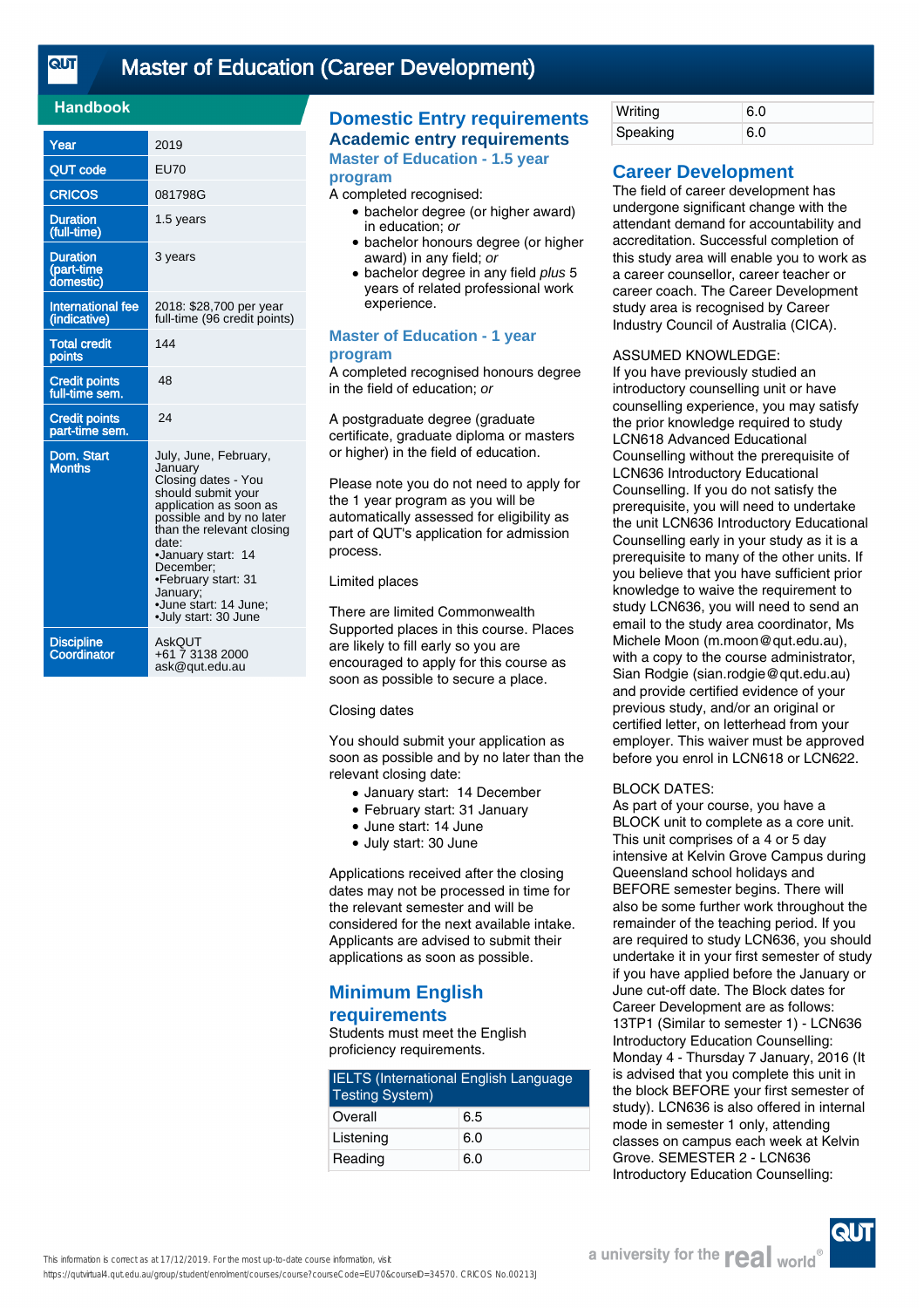# Master of Education (Career Development)

Monday 27 June - Thursday 30 June, 2016 (Unless previously completed, it is advised that you complete this unit in the block BEFORE your first semester of study); LCN618 Advanced Educational Counselling: Monday 27 June - Friday 1 July, 2016.

#### 13TP1:

13TP1 is a teaching period that runs in conjunction with semester 1 each year. LCN636 is offered in this teaching period because the enrolment date is earlier than it is in semester 1. As the block is run so early in the year, the earlier enrolment date enables students to be better prepared for their January block unit. 13TP1 enrolment and census dates can be found on the 'Key Dates' page on the QUT website.

It is recommended that you apply early if you plan to commence the units offered via block mode in your first semester, as the block units commence prior to the start of the normal semester (eg January, and June or July).

Career Development study area coordinator: Ms Michele Moon, m.moon@qut.edu.au, (07) 3138 3562, Room A317.

Administration Officer: Ms Sian Rodgie, educationenq@qut.edu.au, (07) 3138 3947, Room A215.

### **Course Overview**

EU70 Master of Education focuses on specialised study areas that are currently in demand and feature innovative areas. The course has a fresh new approach to learning that values both the individual component and peer-to-peer relationships.

This course will suit teachers, educators and graduates, with relevant employment experience, who are seeking to make a career change within education or enhance their existing education career.

The Master of Education does not lead to teacher's registration. Please refer to the Master of Teaching (Early Childhood or Primary) or the Graduate Diploma in Education (Senior Years) if you are seeking teacher registration.

EU70 Master of Education consists of twelve (12) units (144 credit points) selected from the postgraduate units. Course duration is one and a half (1.5) years internal or external full-time, or three (3) years internal or external parttime. Students have a maximum of four (4) years to complete the course.

Course Coordinator: Associate Professor Beryl Exley, b.exley@qut.edu.au, (07) 3138 3267, B434.

#### **Enrolling**

It is imperative that you enrol in both semester 1 and semester 2 units at the start of each year when you commence in semester 1.

### **Course Rules**

UNIT DELIVERIES:

Please ensure you select the correct teaching period, class and location code for all units you are enrolled in. EXTERNAL: The unit will be conducted through the QUT Blackboard site and other online learning platforms. Regular access to an up-to-date computer and reliable internet access is imperative. You will not need to 'register into classes' if you study externally. INTERNAL: The unit requires regular attendance at classes on Kelvin Grove campus during semester. BLOCK: The unit is offered in a block of lectures during the January or June/July Queensland School Holidays, with attendance being over a number of days, usually Monday to Friday of a particular week (5 days attendance). Assessment is completed during the remainder of the semester via online learning platforms such as QUT Blackboard.

#### OPTION UNITS:

As part of your Masters study area, you are able to complete a number of option units which can be selected from any units listed under any of the study areas in EU70, with the exception of field studies/practicum units. Please refer to the Units or Course Structure tab (depending on whether you are looking at prospective or current student information) / EU70 OPTION UNITS.

#### MINIMUM AND MAXIMIM UNIT ENROLMENT:

Domestic students may enrol in a minimum of one (1) unit per semester, but please be advised that the maximum course completion time must still be adhered to. In most cases you will not be able to complete your course in the maximum time with just one unit per semester (see below). If you do not enrol in at least one (1) unit, you will need to apply for a leave of absence (see below). Failure to do so may result in the system automatically withdrawing you from your course. If you wish to enrol in more than four (4) units per semester, you will need permission, in writing, from the Course Coordinator.

#### MAXIMUM COURSE COMPLETION TIMES:

This information is correct as at 17/12/2019. For the most up-to-date course information, visit https://qutvirtual4.qut.edu.au/group/student/enrolment/courses/course?courseCode=EU70&courseID=34570. CRICOS No.00213J Students are required to adhere to the time limits for competing an award course (MOPP E4/4). EU70 Master of Education students have four (4) years to complete the course, inclusive of periods of leave of absence.

#### LEAVE OF ABSENCE:

If you've completed your first semester or teaching period, and you need to take a break from your studies, you can apply for a formal leave of absence: http://www.student.qut.edu.au/enrolmentand-orientation/enrolment/interruptingyour-studies If you are a commencing student and wish to start in a later teaching period, you can ask for your application to be considered and reassessed for the next available semester or teaching period by emailing: qut.pgapplications@qut.edu.au. Please consult the Maximum Course Completion Times before applying.

#### WORKING WITH CHILDREN (BLUE CARD):

Students in Early Childhood Teaching; School Guidance and Counselling; or Teacher-Librarianship may require current authorisation to work with children as applicable to the State in which you will be doing field experience and site visits. You may need either a Blue Card, if you are not a registered teacher, or an exemption card. Teachers registered with the Queensland College of Teachers do not require a Blue Card or an exemption card when teaching at school or boarding school. However, they may require an exemption card if providing other childrelated regulated services. Teachers registered in other states or countries, and students without Teachers Registration will need to apply, via the link below, for the appropriate card.

This authorisation must be obtained before you can undertake your practicum or field studies units, or you may be withdrawn from the relevant unit and incur both academic and financial penalties. Application forms can be found on the Student Services website: http://www.student.qut.edu.au/studying/jo bs-and-work-experience/workexperience-and-placements/blue-cards

#### ADVANCED STANDING (Credit):

You can apply for Advanced Standing from prior study at an equivalent level to Masters study (AQF 9) or you can apply for up to four (4) units of your 12 units from prior study at an equivalent level to Honours, Graduate Diploma, or Graduate Certificate study. Undergraduate study cannot be considered for advanced standing. Currency of prior study is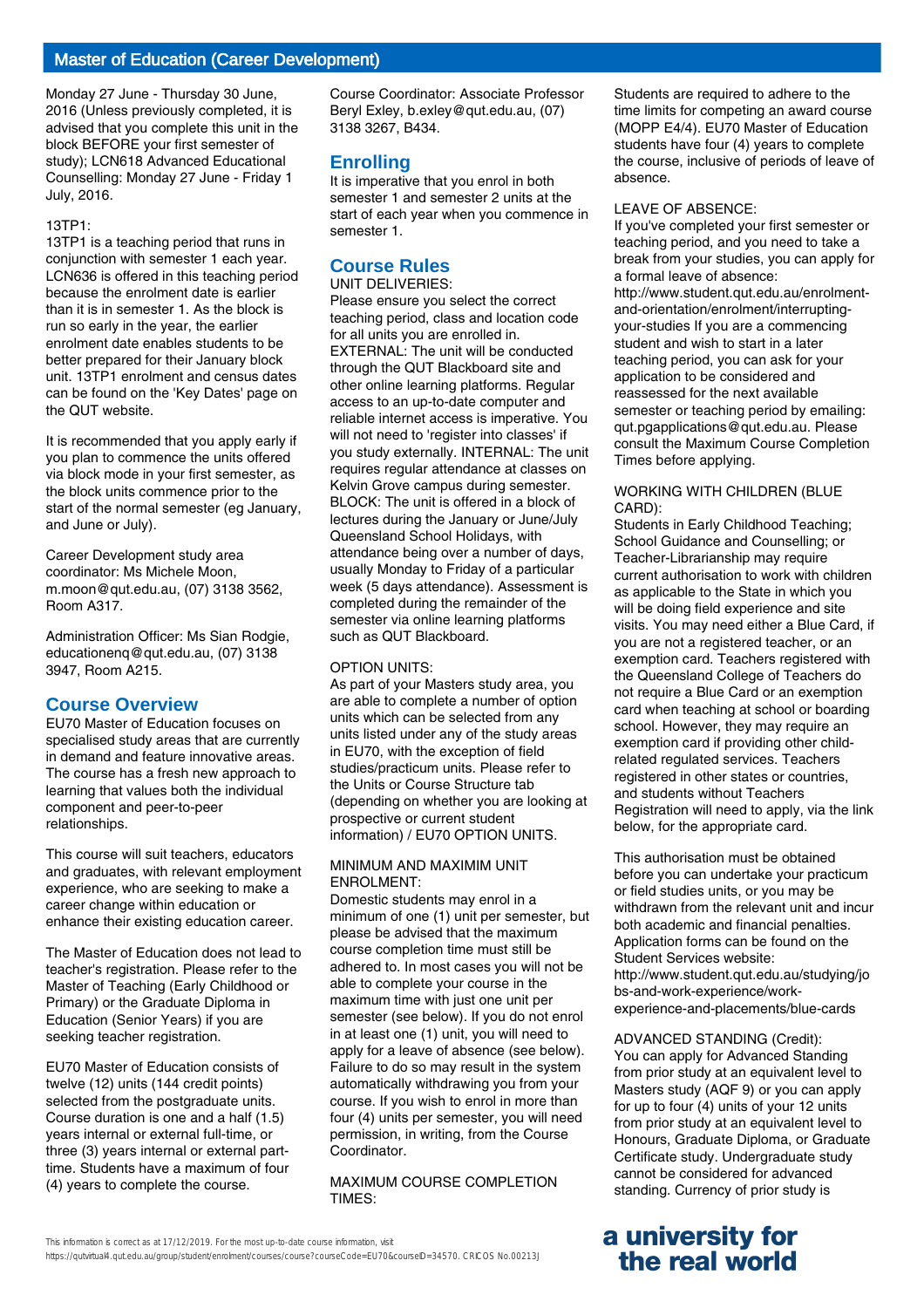considered. If you are applying for credit for specific units, you will need to provide detailed unit/subject outlines from your previous study. For further information, or an application form, please refer to the following website:

http://www.student.qut.edu.au/enrolmentand-orientation/enrolment/credit-for-priorlearning/

#### CHANGE OF STUDY AREA:

If you want to change your major/study area within your current course, please refer to the following website: https://secure.qut.edu.au/studentservices/ qut/cm/

#### EARLY EXIT - EU60 GRADUATE CERTIFICATE IN EDUCATION:

If you wish to exit the course early with EU60 Graduate Certificate in Education you should apply in the semester that you expect to exit, using an 'SRX Form'. A link to this form can be found on the following page:

https://www.student.qut.edu.au/forms#h2- 7 If you take this option you will need to withdraw yourself from the Master of Education EU70 course (via e-Student) once the SRX form has been approved. Please be advised that you will only receive a Graduate Certificate in your chosen study area if you have completed the correct four core units required for that study area. (Please refer to the EU60 structure under your EU70 study area structure in Current

Students/Studying/Courses/Education/sel ect your course and study area). If you have not completed units for a specific study area you can apply for a Graduate Certificate in Education (General Studies).

### **Further Information**

Faculty of Education Student Affairs Office A Block Level 2 Room 215 Kelvin Grove Campus Phone: +61 7 3138 3947 Fax: +61 7 3138 3949 email: educationenq@qut.edu.au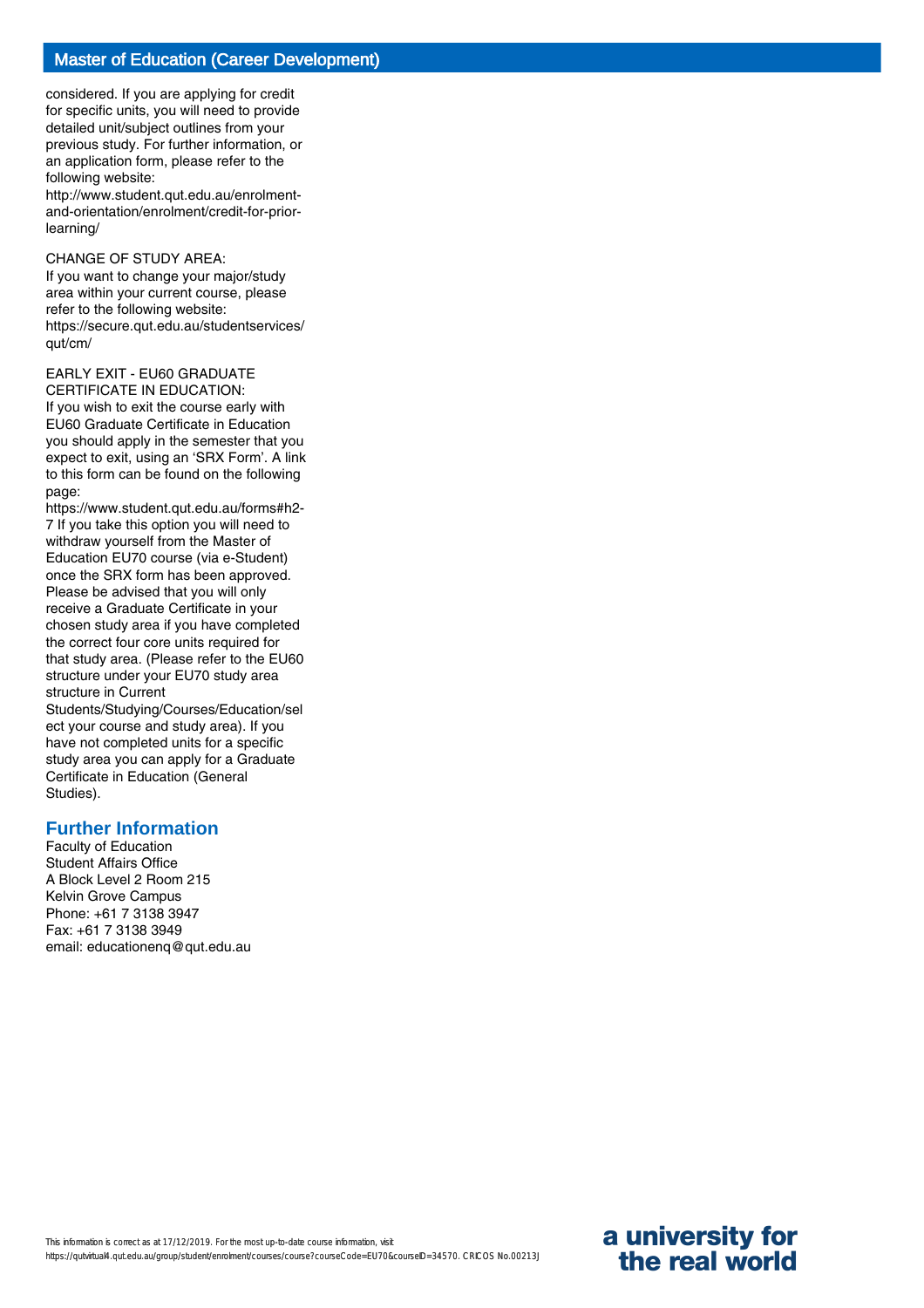$\overline{\text{cuf}}$ 

# [Master of Education \(Double Major\)](https://qutvirtual4.qut.edu.au/group/student/enrolment/courses/course?courseCode=EU70&courseID=34034)

### **Handbook**

| Year                                       | 2019                                                          |
|--------------------------------------------|---------------------------------------------------------------|
| QUT code                                   | <b>EU70</b>                                                   |
| <b>CRICOS</b>                              | 081798G                                                       |
| <b>Duration</b><br>(full-time)             | 2 years                                                       |
| <b>Duration</b><br>(part-time<br>domestic) | 4 years                                                       |
| <b>Campus</b>                              | Kelvin Grove                                                  |
| <b>Domestic fee</b><br>(indicative)        | 2019: CSP \$6,600 per<br>year full-time (96 credit<br>points) |
| <b>International fee</b><br>(indicative)   | 2019: \$28,700 per year<br>full-time (96 credit points)       |
| <b>Total credit</b><br>points              | 192                                                           |
| <b>Credit points</b><br>full-time sem.     | 48                                                            |
| <b>Credit points</b><br>part-time sem.     | 24                                                            |
| <b>Start months</b>                        | July, February                                                |
| Int. Start Months                          | July, February                                                |
| <b>Discipline</b><br>Coordinator           | AskOUT<br>+61 7 3138 2000<br>ask@qut.edu.au                   |

# **Domestic Entry requirements Academic entry requirements**

A completed recognised:

- bachelor degree (or higher award) in education; or
- bachelor honours degree (or higher award) in any field; or
- bachelor degree in any field plus 5 years of related professional work experience.

### **Limited places**

There are limited Commonwealth Supported places in this course. Places are likely to fill early so you are encouraged to apply for this course as soon as possible to secure a place.

# **International Entry requirements Academic entry requirements**

A completed recognised:

- bachelor degree (or higher) in education with a minimum grade point average of 4.0 (on QUT's 7 point scale); or
- postgraduate degree (graduate certificate, graduate diploma or masters (or higher)) in any field with a minimum grade point average of 4.0 (on QUT's 7 point scale); or
- bachelor degree in any field with a minimum grade point average of 4.0 (on QUT's 7 point scale) plus 5 years professional work experience related to your undergraduate degree. (Please submit a detailed curriculum vitae and employer statements); or
- an Australian bachelor honours degree in any field or recognised equivalent.

# **Minimum English**

### **requirements**

Students must meet the English proficiency requirements.

| <b>IELTS</b> (International English Language<br><b>Testing System)</b> |     |
|------------------------------------------------------------------------|-----|
| Overall                                                                | 6.5 |
| Listening                                                              | 6.0 |
| Reading                                                                | 6.0 |
| Writing                                                                | 6.0 |
| Speaking                                                               | 6.0 |

# **Sample Structure**

**Semesters**

- Year 1, Semester 1 (first Master of Education)
- Year 1, Semester 2
- Year 2, Semester 1
- Year 2, Semester 2 (second Master

### of Education)

| Code                                                         | <b>Title</b>                                                    |  |
|--------------------------------------------------------------|-----------------------------------------------------------------|--|
| Year 1, Semester 1 (first Master of<br>Education)            |                                                                 |  |
| <b>EAN601</b>                                                | Investigating Curriculum and<br>Pedagogy in Early Childhood     |  |
| <b>EAN614</b>                                                | Arts and Sciences in Early<br>Childhood                         |  |
| <b>EDN610</b>                                                | Professional Dialogues in<br>Education                          |  |
| <b>EDN611</b>                                                | Conducting and Evaluating<br><b>Educational Research</b>        |  |
| Year 1, Semester 2                                           |                                                                 |  |
| <b>EAN603</b>                                                | Child Development in Context                                    |  |
| <b>EAN616</b>                                                | Language, Literacies and<br>Communication in Early<br>Childhood |  |
| Select 24 credit points from the Option<br><b>Units list</b> |                                                                 |  |
| Year 2, Semester 1                                           |                                                                 |  |
| <b>EDN604</b><br>-1                                          | <b>Facilitated Study Unit</b>                                   |  |
| <b>EDN604</b><br>$-2$                                        | <b>Facilitated Study Unit</b>                                   |  |
| Select 24 credit points from the Option<br>Units list        |                                                                 |  |
| Year 2, Semester 2 (second Master of<br>Education)           |                                                                 |  |
| Select 48 credit points from the Option<br>Units list        |                                                                 |  |

#### **Semesters**

- Year 1, Semester 1 (first Master of Education)
- Year 1, Semester 2
- Year 2, Semester 1
- Year 2, Semester 2 (second Master of Education)

| Code                                                  | Title                                                                  |  |
|-------------------------------------------------------|------------------------------------------------------------------------|--|
| Year 1, Semester 1 (first Master of<br>Education)     |                                                                        |  |
| <b>EAN601</b>                                         | Investigating Curriculum and<br>Pedagogy in Early Childhood            |  |
| <b>EAN614</b>                                         | Arts and Sciences in Early<br>Childhood                                |  |
| <b>EDN610</b>                                         | Professional Dialogues in<br>Education                                 |  |
| <b>EDN611</b>                                         | Conducting and Evaluating<br><b>Educational Research</b>               |  |
| Year 1, Semester 2                                    |                                                                        |  |
| <b>EAN603</b>                                         | <b>Child Development in Context</b>                                    |  |
|                                                       | Language, Literacies and<br>EAN616 Communication in Early<br>Childhood |  |
| Select 24 credit points from the Option<br>Units list |                                                                        |  |

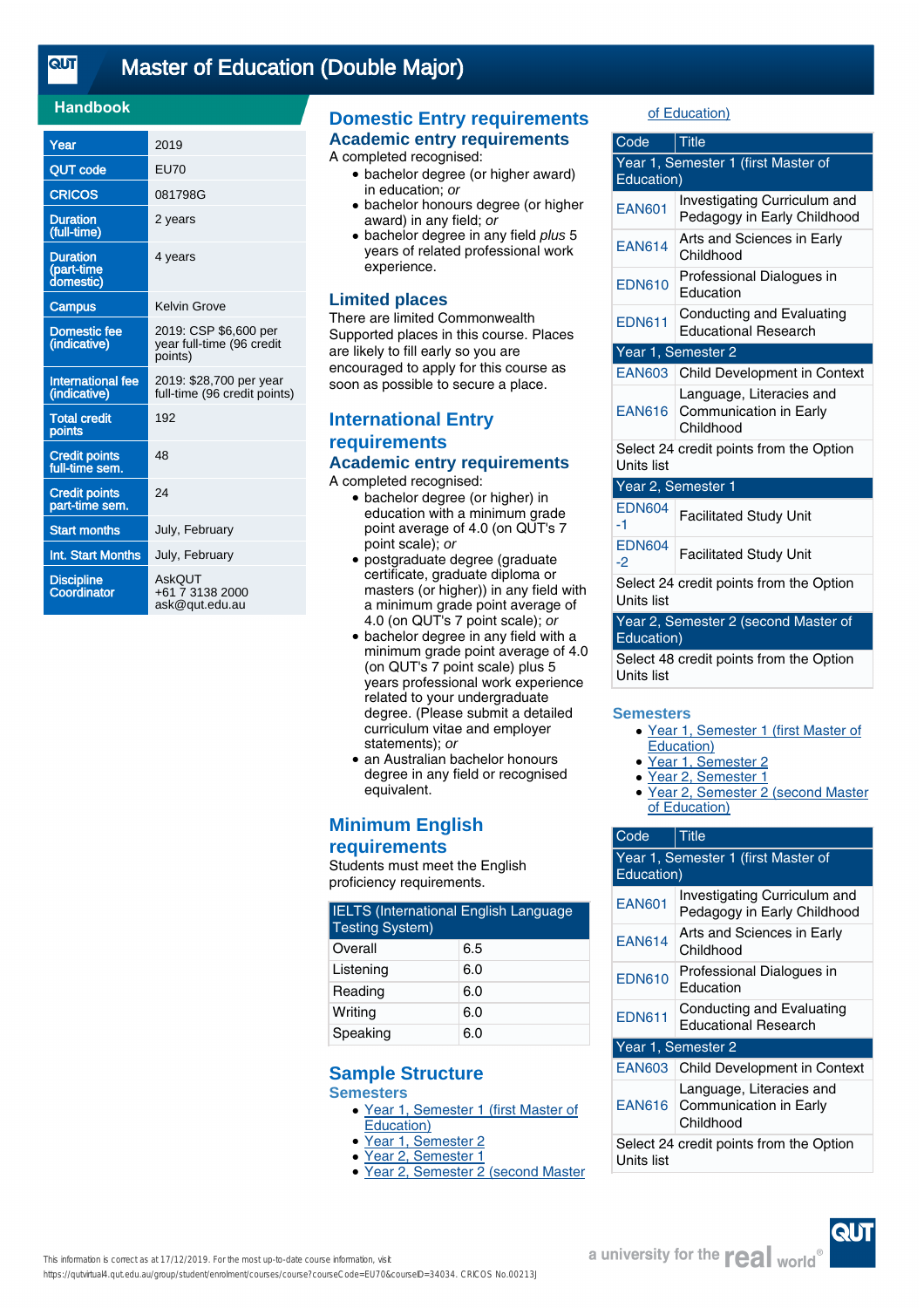### Year 2, Semester 1

| <b>EDN604</b><br>-1                                | <b>Facilitated Study Unit</b>                                                 |
|----------------------------------------------------|-------------------------------------------------------------------------------|
| <b>EDN604</b><br>-2                                | <b>Facilitated Study Unit</b>                                                 |
| <b>LCN629</b>                                      | Inclusive Education: Theory,<br><b>Policy and Practice</b>                    |
| <b>LCN635</b>                                      | Supporting Students with an<br>Autism Spectrum Disorder                       |
| Year 2, Semester 2 (second Master of<br>Education) |                                                                               |
| <b>LCN632</b>                                      | Understanding Reading and<br><b>Writing Difficulties</b>                      |
| LCN634                                             | Supporting Students with<br>Social, Emotional and<br><b>Behavioural Needs</b> |
| Units list                                         | Select 24 credit points from the Option                                       |

#### **Semesters**

- Year 1, Semester 1 (first Master of Education)
- Year 1, Semester 2
- Year 2, Semester 1
- Year 2, Semester 2 (second Master of Education)  $\bullet$

| Code                                                  | <b>Title</b>                                                                         |  |
|-------------------------------------------------------|--------------------------------------------------------------------------------------|--|
| Year 1, Semester 1 (first Master of<br>Education)     |                                                                                      |  |
| <b>EDN610</b>                                         | Professional Dialogues in<br>Education                                               |  |
| <b>EDN611</b>                                         | Conducting and Evaluating<br><b>Educational Research</b>                             |  |
| <b>LCN629</b>                                         | Inclusive Education: Theory,<br><b>Policy and Practice</b>                           |  |
| <b>LCN635</b>                                         | Supporting Students with an<br>Autism Spectrum Disorder                              |  |
|                                                       | Year 1, Semester 2                                                                   |  |
| <b>LCN632</b>                                         | Understanding Reading and<br><b>Writing Difficulties</b>                             |  |
| <b>LCN634</b>                                         | <b>Supporting Students with</b><br>Social, Emotional and<br><b>Behavioural Needs</b> |  |
| Select 24 credit points from the Option<br>Units list |                                                                                      |  |
|                                                       | Year 2, Semester 1                                                                   |  |
| <b>EDN604</b><br>$-1$                                 | <b>Facilitated Study Unit</b>                                                        |  |
| <b>EDN604</b><br>$-2$                                 | <b>Facilitated Study Unit</b>                                                        |  |
| Select 24 credit points from the Option<br>Units list |                                                                                      |  |
| Year 2, Semester 2 (second Master of<br>Education)    |                                                                                      |  |
| Select 48 credit points from the Option<br>Units list |                                                                                      |  |

#### **Semesters**

• Year 1, Semester 1 (first Master of Education)

- Year 1, Semester 2
- Year 2, Semester 1
- Year 2, Semester 2 (second Master of Education)

| Code                                                                                         | <b>Title</b>                                                    |  |
|----------------------------------------------------------------------------------------------|-----------------------------------------------------------------|--|
| Education)                                                                                   | Year 1, Semester 1 (first Master of                             |  |
|                                                                                              |                                                                 |  |
| <b>EDN610</b>                                                                                | Professional Dialogues in<br>Education                          |  |
| <b>EDN611</b>                                                                                | <b>Conducting and Evaluating</b><br><b>Educational Research</b> |  |
| <b>LCN623</b>                                                                                | Leadership Concepts,<br>Theories and Issues                     |  |
| <b>LCN630</b>                                                                                | Leadership, Policy and<br>Change in Action                      |  |
|                                                                                              | Year 1, Semester 2                                              |  |
| <b>LCN624</b>                                                                                | Leading and Managing<br>People                                  |  |
| <b>LCN631</b>                                                                                | <b>Strategic Management</b>                                     |  |
| Units list                                                                                   | Select 24 credit points from the Option                         |  |
|                                                                                              | Year 2, Semester 1                                              |  |
| <b>EAN601</b>                                                                                | Investigating Curriculum and<br>Pedagogy in Early Childhood     |  |
| <b>EAN614</b>                                                                                | Arts and Sciences in Early<br>Childhood                         |  |
| <b>EDN604</b><br>-1                                                                          | <b>Facilitated Study Unit</b>                                   |  |
| <b>EDN604</b><br>$-2$                                                                        | <b>Facilitated Study Unit</b>                                   |  |
|                                                                                              | Year 2, Semester 2 (second Master of                            |  |
| Education)                                                                                   |                                                                 |  |
| <b>EAN603</b>                                                                                | Child Development in Context                                    |  |
| <b>EAN616</b>                                                                                | Language, Literacies and<br>Communication in Early<br>Childhood |  |
| Select 24 credit points from the Option<br>Units list                                        |                                                                 |  |
| <b>Semesters</b><br>· Year 1, Semester 1 (first Master of<br>Education)<br>Voor 1 Sampetar 2 |                                                                 |  |

- Year 1, Semester 2
- Year 2, Semester 1
- Year 2, Semester 2 (second Master • Year 2, Seme<br>of Education)

| Code                                              | Title                                                    |
|---------------------------------------------------|----------------------------------------------------------|
| Year 1, Semester 1 (first Master of<br>Education) |                                                          |
| <b>EDN610</b>                                     | Professional Dialogues in<br>Education                   |
| <b>EDN611</b>                                     | Conducting and Evaluating<br><b>Educational Research</b> |
| <b>LCN623</b>                                     | Leadership Concepts,<br>Theories and Issues              |
| <b>LCN630</b>                                     | Leadership, Policy and<br>Change in Action               |
| Year 1, Semester 2                                |                                                          |
| LCN624                                            | Leading and Managing                                     |

|                                                                                                                                                                      | People                                  |  |
|----------------------------------------------------------------------------------------------------------------------------------------------------------------------|-----------------------------------------|--|
| LCN631                                                                                                                                                               | Strategic Management                    |  |
| Units list                                                                                                                                                           | Select 24 credit points from the Option |  |
| Year 2, Semester 1                                                                                                                                                   |                                         |  |
| <b>EDN604</b><br>-1                                                                                                                                                  | <b>Facilitated Study Unit</b>           |  |
| <b>EDN604</b><br>$-2$                                                                                                                                                | <b>Facilitated Study Unit</b>           |  |
| Select 24 credit points from the Option<br><b>Units list</b>                                                                                                         |                                         |  |
| Education)                                                                                                                                                           | Year 2, Semester 2 (second Master of    |  |
| Units list                                                                                                                                                           | Select 48 credit points from the Option |  |
| Semesters<br>• Year 1, Semester 1 (first Master of<br>Education)<br>· Year 1, Semester 2<br>Year 2, Semester 1<br>Year 2, Semester 2 (second Master<br>of Education) |                                         |  |
| Code                                                                                                                                                                 | <b>Title</b>                            |  |
| Year 1, Semester 1 (first Master of<br>Education)                                                                                                                    |                                         |  |
|                                                                                                                                                                      |                                         |  |

| ouuo                                              | <u>Line</u>                                                                   |  |
|---------------------------------------------------|-------------------------------------------------------------------------------|--|
| Year 1, Semester 1 (first Master of<br>Education) |                                                                               |  |
| <b>EDN610</b>                                     | Professional Dialogues in<br>Education                                        |  |
| <b>EDN611</b>                                     | Conducting and Evaluating<br><b>Educational Research</b>                      |  |
| <b>LCN623</b>                                     | Leadership Concepts,<br>Theories and Issues                                   |  |
| <b>LCN630</b>                                     | Leadership, Policy and<br>Change in Action                                    |  |
|                                                   | Year 1, Semester 2                                                            |  |
| <b>LCN624</b>                                     | Leading and Managing<br>People                                                |  |
| <b>LCN631</b>                                     | <b>Strategic Management</b>                                                   |  |
| Units list                                        | Select 24 credit points from the Option                                       |  |
| Year 2, Semester 1                                |                                                                               |  |
|                                                   |                                                                               |  |
| <b>EDN604</b><br>-1                               | <b>Facilitated Study Unit</b>                                                 |  |
| <b>EDN604</b><br>-2                               | <b>Facilitated Study Unit</b>                                                 |  |
| <b>LCN629</b>                                     | Inclusive Education: Theory,<br><b>Policy and Practice</b>                    |  |
| <b>LCN635</b>                                     | Supporting Students with an<br>Autism Spectrum Disorder                       |  |
| Education)                                        | Year 2, Semester 2 (second Master of                                          |  |
| <b>LCN632</b>                                     | Understanding Reading and<br><b>Writing Difficulties</b>                      |  |
| <b>LCN634</b>                                     | Supporting Students with<br>Social, Emotional and<br><b>Behavioural Needs</b> |  |

# **a university for the real world**

This information is correct as at 17/12/2019. For the most up-to-date course information, visit

https://qutvirtual4.qut.edu.au/group/student/enrolment/courses/course?courseCode=EU70&courseID=34034. CRICOS No.00213J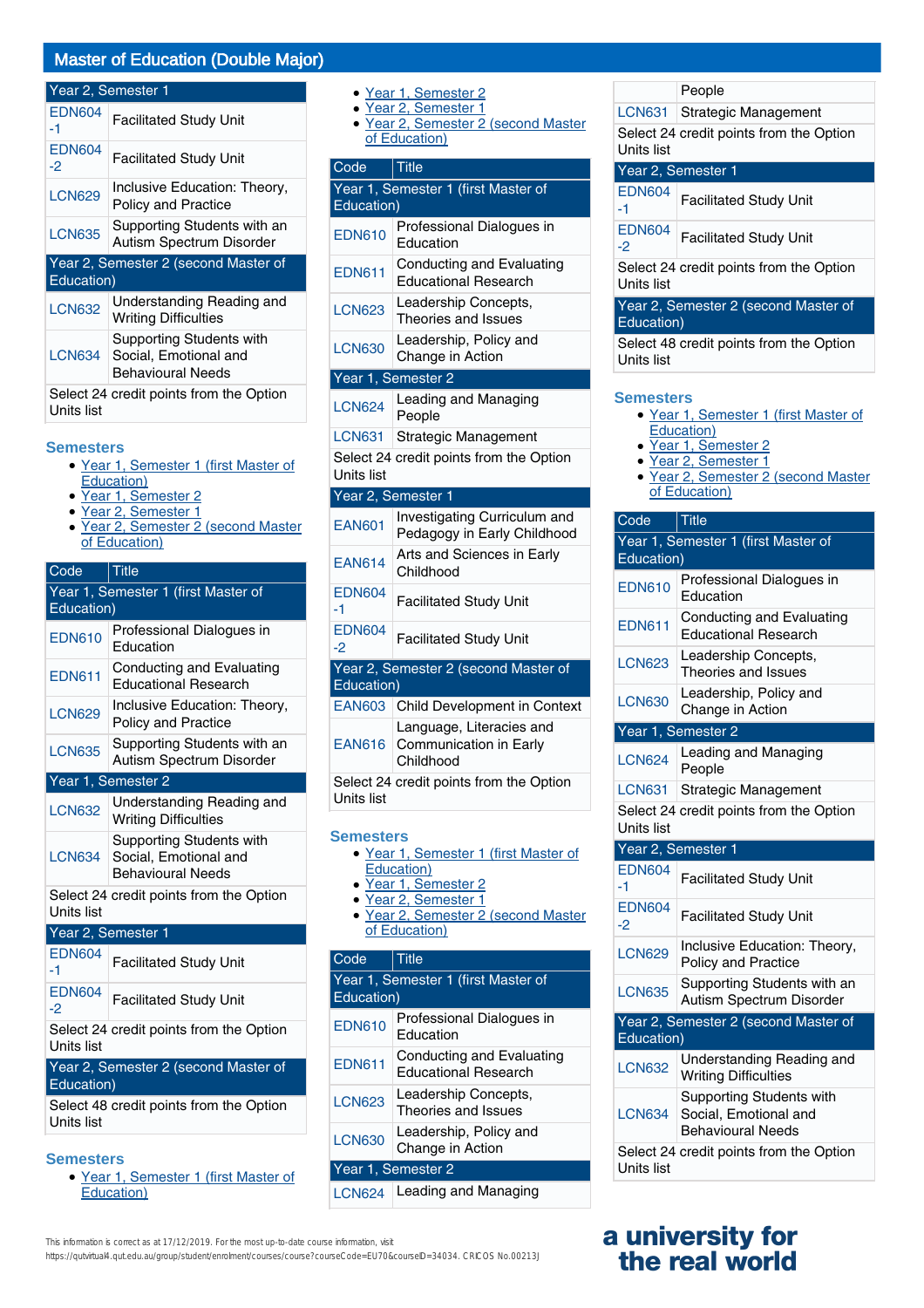#### **Semesters**

- Year 1, Semester 1 (including 6TP2 and 5TP4 teaching periods) (first **Master of Education**)
- Year 1, Semester 2 (including 5TP6 and 5TP8 teaching periods)
- Year 2, Semester 1
- Year 2, Semester 2 (second Master of Education)

# Code Title

| Year 1, Semester 1 (including 6TP2 and<br>5TP4 teaching periods) (first Master of<br>Education) |                                                                  |  |
|-------------------------------------------------------------------------------------------------|------------------------------------------------------------------|--|
|                                                                                                 | 6TP2 units (4 Mar-18 Apr 2019)                                   |  |
| <b>EUN631</b>                                                                                   | STEM for 21st Century<br>Learners                                |  |
| <b>EUN633</b>                                                                                   | Thinking in STEM                                                 |  |
|                                                                                                 | 5TP4 units (29 Apr-31 May 2019)                                  |  |
| <b>EUN632</b>                                                                                   | <b>Digital Fluency for STEM</b><br>Learning                      |  |
| <b>EUN634</b>                                                                                   | <b>STEM Pedagogies</b>                                           |  |
| Semester 1 units                                                                                |                                                                  |  |
| <b>EDN610</b>                                                                                   | Professional Dialogues in<br>Education                           |  |
| <b>EDN611</b>                                                                                   | <b>Conducting and Evaluating</b><br><b>Educational Research</b>  |  |
|                                                                                                 | Year 1, Semester 2 (including 5TP6 and<br>5TP8 teaching periods) |  |
|                                                                                                 | 5TP6 units (22 Jul-23 Aug 2019)                                  |  |
| <b>EUN635</b>                                                                                   | Assessment and STEM<br>Learning                                  |  |
| <b>EUN637</b>                                                                                   | <b>STEM Inquiry Experience</b>                                   |  |
|                                                                                                 | 5TP8 units (14 Oct-15 Nov 2019)                                  |  |
| <b>EUN636</b>                                                                                   | Designing for Connected<br><b>STEM Understanding</b>             |  |
| <b>EUN638</b>                                                                                   | Applied STEM in Education                                        |  |
| Semester 2 units                                                                                |                                                                  |  |
| Units list                                                                                      | Select 24 credit points from the Option                          |  |
|                                                                                                 | Year 2, Semester 1                                               |  |
| <b>EAN601</b>                                                                                   | Investigating Curriculum and<br>Pedagogy in Early Childhood      |  |
| <b>EAN614</b>                                                                                   | Arts and Sciences in Early<br>Childhood                          |  |
| <b>EDN604</b><br>-1.                                                                            | <b>Facilitated Study Unit</b>                                    |  |
| <b>EDN604</b><br>$-2$                                                                           | <b>Facilitated Study Unit</b>                                    |  |
| Education)                                                                                      | Year 2, Semester 2 (second Master of                             |  |
| <b>EAN603</b>                                                                                   | Child Development in Context                                     |  |
| <b>EAN616</b>                                                                                   | Language, Literacies and<br>Communication in Early<br>Childhood  |  |
| Units list                                                                                      | Select 24 credit points from the Option                          |  |

**IMPORTANT: Refer to the Details tab for essential course information**

#### **Semesters**

- Year 1, Semester 1 (including 6TP2 and 5TP4 teaching periods) (first **Master of Education**)
- Year 1, Semester 2 (including 5TP6 and 5TP8 teaching periods)
- Year 2, Semester 1
- Year 2, Semester 2 (second Master of Education)

| Code                                                                                            | $ $ Title                                                |  |
|-------------------------------------------------------------------------------------------------|----------------------------------------------------------|--|
| Year 1, Semester 1 (including 6TP2 and<br>5TP4 teaching periods) (first Master of<br>Education) |                                                          |  |
|                                                                                                 | 6TP2 units (4 Mar-18 Apr 2019)                           |  |
| <b>EUN631</b>                                                                                   | STEM for 21st Century<br>Learners                        |  |
| <b>EUN633</b>                                                                                   | Thinking in STEM                                         |  |
|                                                                                                 | 5TP4 units (29 Apr-31 May 2019)                          |  |
| <b>EUN632</b>                                                                                   | <b>Digital Fluency for STEM</b><br>Learning              |  |
| <b>EUN634</b>                                                                                   | <b>STEM Pedagogies</b>                                   |  |
| Semester 1 units                                                                                |                                                          |  |
| <b>EDN610</b>                                                                                   | Professional Dialogues in<br>Education                   |  |
| <b>EDN611</b>                                                                                   | Conducting and Evaluating<br><b>Educational Research</b> |  |
|                                                                                                 | Year 1, Semester 2 (including 5TP6 and                   |  |
|                                                                                                 | 5TP8 teaching periods)                                   |  |
|                                                                                                 | 5TP6 units (22 Jul-23 Aug 2019)                          |  |
| <b>EUN635</b>                                                                                   | <b>Assessment and STEM</b><br>Learning                   |  |
| <b>EUN637</b>                                                                                   | <b>STEM Inquiry Experience</b>                           |  |
| 5TP8 units (14 Oct-15 Nov 2019)                                                                 |                                                          |  |
| <b>EUN636</b>                                                                                   | Designing for Connected<br><b>STEM Understanding</b>     |  |
| <b>EUN638</b>                                                                                   | Applied STEM in Education                                |  |
| Semester 2 units                                                                                |                                                          |  |
| Select 24 credit points from the Option<br>Units list                                           |                                                          |  |
|                                                                                                 | Year 2, Semester 1                                       |  |
| <b>EDN604</b><br>-1                                                                             | <b>Facilitated Study Unit</b>                            |  |
| <b>EDN604</b><br>$-2$                                                                           | <b>Facilitated Study Unit</b>                            |  |
| Units list                                                                                      | Select 24 credit points from the Option                  |  |
| Education)                                                                                      | Year 2, Semester 2 (second Master of                     |  |
| Units list                                                                                      | Select 48 credit points from the Option                  |  |
| <b>Semesters</b>                                                                                |                                                          |  |

- Year 1, Semester 2 (first Master of Education)
- Year 1, Semester 1 (including 6TP2 and 5TP4 teaching periods)
- Year 2, Semester 2 (including 5TP6 and 5TP8 teaching periods)
- Year 2, Semester 1 (second Master of Education)

| Code                                              | <b>Title</b>                                                     |  |
|---------------------------------------------------|------------------------------------------------------------------|--|
| Year 1, Semester 2 (first Master of<br>Education) |                                                                  |  |
|                                                   |                                                                  |  |
| <b>EDN604</b><br>-1                               | <b>Facilitated Study Unit</b>                                    |  |
| <b>EDN604</b><br>-2                               | <b>Facilitated Study Unit</b>                                    |  |
| Units list                                        | Select 24 credit points from the Option                          |  |
|                                                   | Year 1, Semester 1 (including 6TP2 and<br>5TP4 teaching periods) |  |
|                                                   | 6TP2 units (4 Mar-18 Apr 2019)                                   |  |
| <b>EUN631</b>                                     | STEM for 21st Century<br>Learners                                |  |
| <b>EUN633</b>                                     | Thinking in STEM                                                 |  |
| 5TP4 units (29 Apr-31 May 2019)                   |                                                                  |  |
| <b>EUN632</b>                                     | <b>Digital Fluency for STEM</b><br>Learning                      |  |
| <b>EUN634</b>                                     | <b>STEM Pedagogies</b>                                           |  |
| Semester 2 units                                  |                                                                  |  |
| Units list                                        | Select 24 credit points from the Option                          |  |
|                                                   | Year 2, Semester 2 (including 5TP6 and<br>5TP8 teaching periods) |  |
|                                                   | 5TP6 units (22 Jul-23 Aug 2019)                                  |  |
| <b>EUN635</b>                                     | Assessment and STEM<br>Learning                                  |  |
| <b>EUN637</b>                                     | <b>STEM Inquiry Experience</b>                                   |  |
|                                                   | 5TP8 units (14 Oct-15 Nov 2019)                                  |  |
| <b>EUN636</b>                                     | Designing for Connected<br>STEM Understanding                    |  |
| <b>EUN638</b>                                     | Applied STEM in Education                                        |  |
| Semester 1 units                                  |                                                                  |  |
| <b>EDN604</b><br>-1                               | <b>Facilitated Study Unit</b>                                    |  |
| <b>EDN604</b><br>-2                               | <b>Facilitated Study Unit</b>                                    |  |
| Year 2, Semester 1 (second Master of              |                                                                  |  |
| Education)                                        |                                                                  |  |
|                                                   | Select 48 credit points from the Option                          |  |
| Units list                                        |                                                                  |  |

#### **Semesters**

- Year 1, Semester 1 (including 6TP2 and 5TP4 teaching periods) (first Master of Education)
- Year 1, Semester 2 (including 5TP6 and 5TP8 teaching periods)
- Year 2, Semester 1
- Year 2, Semester 2 (second Master of Education)

### Code Title

| Year 1, Semester 1 (including 6TP2 and<br>5TP4 teaching periods) (first Master of<br>Education) |                                   |  |
|-------------------------------------------------------------------------------------------------|-----------------------------------|--|
| 6TP2 units (4 Mar-18 Apr 2019)                                                                  |                                   |  |
| <b>EUN631</b>                                                                                   | STEM for 21st Century<br>Learners |  |
| <b>EUN633</b>                                                                                   | Thinking in STEM                  |  |

# **a university for the real world**

This information is correct as at 17/12/2019. For the most up-to-date course information, visit https://qutvirtual4.gut.edu.au/group/student/enrolment/courses/course?courseCode=EU70&courseID=34034. CRICOS No.00213J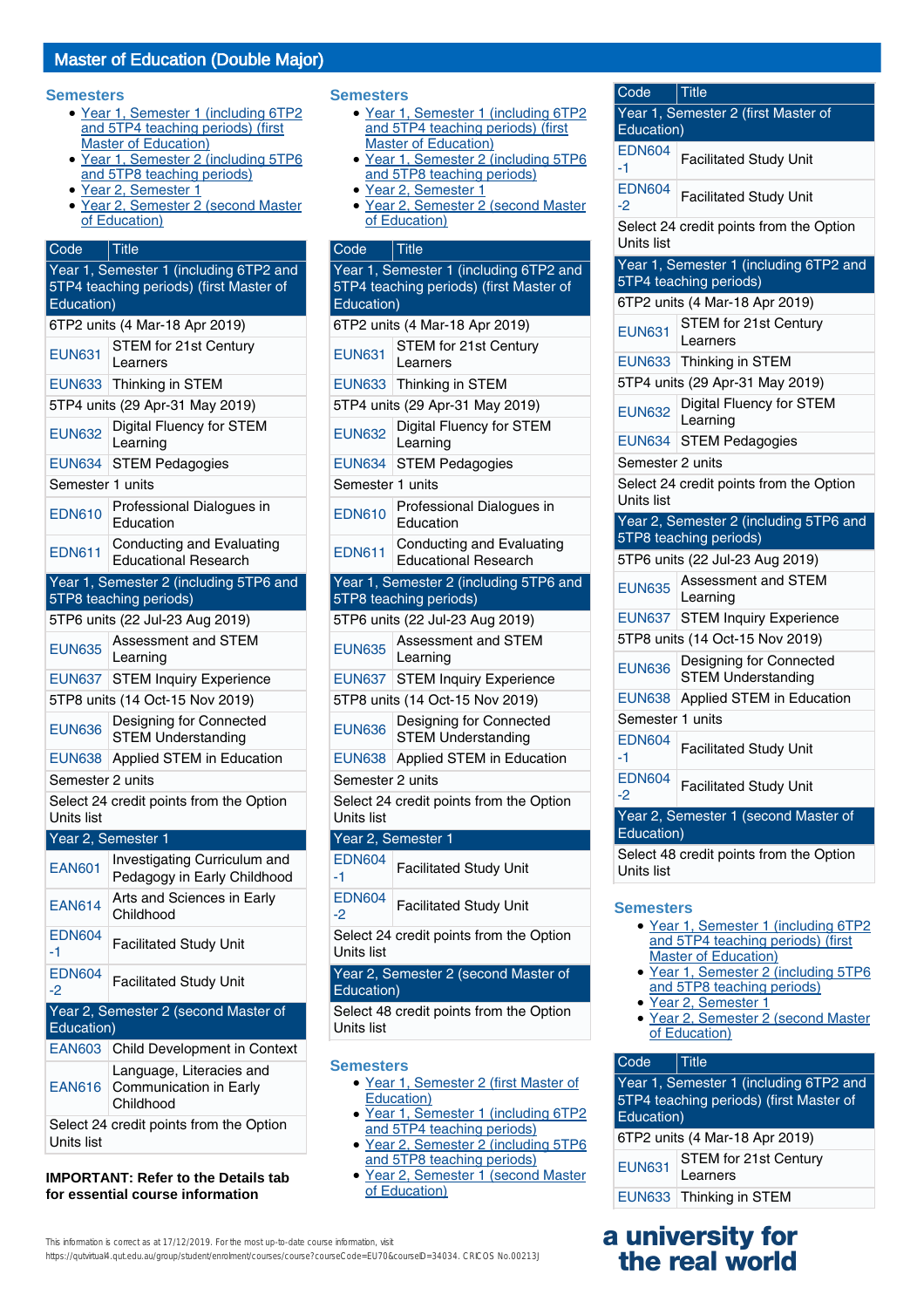|                                                    | 5TP4 units (29 Apr-31 May 2019)                                               |  |
|----------------------------------------------------|-------------------------------------------------------------------------------|--|
| <b>EUN632</b>                                      | <b>Digital Fluency for STEM</b><br>Learning                                   |  |
| <b>EUN634</b>                                      | <b>STEM Pedagogies</b>                                                        |  |
| Semester 1 units                                   |                                                                               |  |
| <b>EDN610</b>                                      | Professional Dialogues in<br>Education                                        |  |
| <b>EDN611</b>                                      | Conducting and Evaluating<br><b>Educational Research</b>                      |  |
|                                                    | Year 1, Semester 2 (including 5TP6 and                                        |  |
|                                                    | 5TP8 teaching periods)                                                        |  |
|                                                    | 5TP6 units (22 Jul-23 Aug 2019)                                               |  |
| <b>EUN635</b>                                      | Assessment and STEM<br>Learning                                               |  |
| <b>EUN637</b>                                      | <b>STEM Inquiry Experience</b>                                                |  |
|                                                    | 5TP8 units (14 Oct-15 Nov 2019)                                               |  |
| <b>EUN636</b>                                      | Designing for Connected<br><b>STEM Understanding</b>                          |  |
| <b>EUN638</b>                                      | Applied STEM in Education                                                     |  |
| Semester 2 units                                   |                                                                               |  |
| Units list                                         | Select 24 credit points from the Option                                       |  |
|                                                    | Year 2, Semester 1                                                            |  |
| <b>LCN629</b>                                      | Inclusive Education: Theory,<br>Policy and Practice                           |  |
| <b>LCN635</b>                                      | Supporting Students with an<br>Autism Spectrum Disorder                       |  |
| <b>EDN604</b><br>-1                                | <b>Facilitated Study Unit</b>                                                 |  |
| <b>EDN604</b><br>-2                                | <b>Facilitated Study Unit</b>                                                 |  |
| Year 2, Semester 2 (second Master of<br>Education) |                                                                               |  |
| <b>LCN632</b>                                      | Understanding Reading and<br><b>Writing Difficulties</b>                      |  |
| <b>LCN634</b>                                      | Supporting Students with<br>Social, Emotional and<br><b>Behavioural Needs</b> |  |
| Units list                                         | Select 24 credit points from the Option                                       |  |

#### **Semesters**

- Year 1, Semester 2 (first Master of Education)
- Year 1, Semester 1 (including 6TP2 and 5TP4 teaching periods)
- Year 2, Semester 2 (including 5TP6 and 5TP8 teaching periods)  $\bullet$
- Year 2, Semester 1 (second Master of Education) ●

| Code                                              | Title                                                                                |
|---------------------------------------------------|--------------------------------------------------------------------------------------|
| Year 1, Semester 2 (first Master of<br>Education) |                                                                                      |
| <b>LCN632</b>                                     | Understanding Reading and<br><b>Writing Difficulties</b>                             |
| <b>LCN634</b>                                     | <b>Supporting Students with</b><br>Social, Emotional and<br><b>Behavioural Needs</b> |
| <b>EDN610</b>                                     | Professional Dialogues in                                                            |

|                                                    | Education                                                  |  |  |
|----------------------------------------------------|------------------------------------------------------------|--|--|
| <b>EDN611</b>                                      | Conducting and Evaluating<br><b>Educational Research</b>   |  |  |
|                                                    | Year 1, Semester 1 (including 6TP2 and                     |  |  |
|                                                    | 5TP4 teaching periods)                                     |  |  |
|                                                    | 6TP2 units (4 Mar-18 Apr 2019)                             |  |  |
| <b>EUN631</b>                                      | STEM for 21st Century<br>Learners                          |  |  |
| <b>EUN633</b>                                      | Thinking in STEM                                           |  |  |
| 5TP4 units (29 Apr-31 May 2019)                    |                                                            |  |  |
| <b>EUN632</b>                                      | <b>Digital Fluency for STEM</b><br>Learning                |  |  |
| <b>EUN634</b>                                      | <b>STEM Pedagogies</b>                                     |  |  |
| Semester 2 units                                   |                                                            |  |  |
| Units list                                         | Select 24 credit points from the Option                    |  |  |
|                                                    |                                                            |  |  |
|                                                    |                                                            |  |  |
|                                                    | 5TP6 units (22 Jul-23 Aug 2019)                            |  |  |
| <b>EUN635</b>                                      | Assessment and STEM<br>Learning                            |  |  |
| <b>EUN637</b>                                      | <b>STEM Inquiry Experience</b>                             |  |  |
| 5TP8 units (14 Oct-15 Nov 2019)                    |                                                            |  |  |
| <b>EUN636</b>                                      | Designing for Connected<br><b>STEM Understanding</b>       |  |  |
| <b>EUN638</b>                                      | Applied STEM in Education                                  |  |  |
|                                                    | Semester 2 units                                           |  |  |
| <b>EDN604</b><br>-1                                | <b>Facilitated Study Unit</b>                              |  |  |
| <b>EDN604</b><br>-2                                | <b>Facilitated Study Unit</b>                              |  |  |
| Year 2, Semester 1 (second Master of<br>Education) |                                                            |  |  |
| <b>LCN629</b>                                      | Inclusive Education: Theory,<br><b>Policy and Practice</b> |  |  |
| <b>LCN635</b>                                      | Supporting Students with an<br>Autism Spectrum Disorder    |  |  |
|                                                    | Select 24 credit noints from the Ontion                    |  |  |

ints from the Option Units list

#### **Semesters**

- Year 1, Semester 1 (including 6TP2 and 5TP4 teaching periods) (first **Master of Education)**
- Year 1, Semester 2 (including 5TP6 and 5TP8 teaching periods) ●
- Year 2, Semester 1
- Year 2, Semester 2 (second Master of Education)

#### Code | Title

| Year 1, Semester 1 (including 6TP2 and<br>5TP4 teaching periods) (first Master of<br>Education) |                                          |  |
|-------------------------------------------------------------------------------------------------|------------------------------------------|--|
|                                                                                                 | 6TP2 units (4 Mar-18 Apr 2019)           |  |
| <b>EUN631</b>                                                                                   | <b>STEM for 21st Century</b><br>Learners |  |
| Thinking in STEM<br><b>EUN633</b>                                                               |                                          |  |
| 5TP4 units (29 Apr-31 May 2019)                                                                 |                                          |  |

|  |  | This information is correct as at 17/12/2019. For the most up-to-date course information, visit |
|--|--|-------------------------------------------------------------------------------------------------|
|--|--|-------------------------------------------------------------------------------------------------|

https://qutvirtual4.qut.edu.au/group/student/enrolment/courses/course?courseCode=EU70&courseID=34034. CRICOS No.00213J

| <b>EUN632</b>         | Digital Fluency for STEM<br>Learning                            |  |
|-----------------------|-----------------------------------------------------------------|--|
| <b>EUN634</b>         | <b>STEM Pedagogies</b>                                          |  |
| Semester 1 units      |                                                                 |  |
| <b>EDN610</b>         | Professional Dialogues in<br>Education                          |  |
| <b>EDN611</b>         | <b>Conducting and Evaluating</b><br><b>Educational Research</b> |  |
|                       | Year 1, Semester 2 (including 5TP6 and                          |  |
|                       | 5TP8 teaching periods)                                          |  |
|                       | 5TP6 units (22 Jul-23 Aug 2019)                                 |  |
| <b>EUN635</b>         | Assessment and STEM<br>Learning                                 |  |
| <b>EUN637</b>         | <b>STEM Inquiry Experience</b>                                  |  |
|                       | 5TP8 units (14 Oct-15 Nov 2019)                                 |  |
| <b>EUN636</b>         | Designing for Connected<br><b>STEM Understanding</b>            |  |
| <b>EUN638</b>         | Applied STEM in Education                                       |  |
|                       | Semester 2 units (July to November):                            |  |
|                       |                                                                 |  |
| Units list            | Select 24 credit points from the Option                         |  |
|                       |                                                                 |  |
| <b>LCN623</b>         | Leadership Concepts,<br>Theories and Issues                     |  |
| <b>LCN630</b>         | Leadership, Policy and<br>Change in Action                      |  |
| <b>EDN604</b><br>-1   | <b>Facilitated Study Unit</b>                                   |  |
| <b>EDN604</b><br>$-2$ | <b>Facilitated Study Unit</b>                                   |  |
|                       | Year 2, Semester 2 (second Master of                            |  |
| Education)            |                                                                 |  |
| <b>LCN624</b>         | Leading and Managing<br>People                                  |  |
| <b>LCN631</b>         | Strategic Management                                            |  |

#### **Semesters**

- Year 1, Semester 2 (first Master of Education)
- Year 1, Semester 1 (including 6TP2 and 5TP4 teaching periods)
- Year 2, Semester 2 (including 5TP6 and 5TP8 teaching periods) ●
- Year 2, Semester 1 (second Master of Education)

# Code Title

| Year 1, Semester 2 (first Master of<br>Education)                |                                                          |
|------------------------------------------------------------------|----------------------------------------------------------|
| <b>LCN624</b>                                                    | Leading and Managing<br>People                           |
| <b>LCN631</b>                                                    | Strategic Management                                     |
| <b>EDN610</b>                                                    | Professional Dialogues in<br>Education                   |
| <b>EDN611</b>                                                    | Conducting and Evaluating<br><b>Educational Research</b> |
| Year 1, Semester 1 (including 6TP2 and<br>5TP4 teaching periods) |                                                          |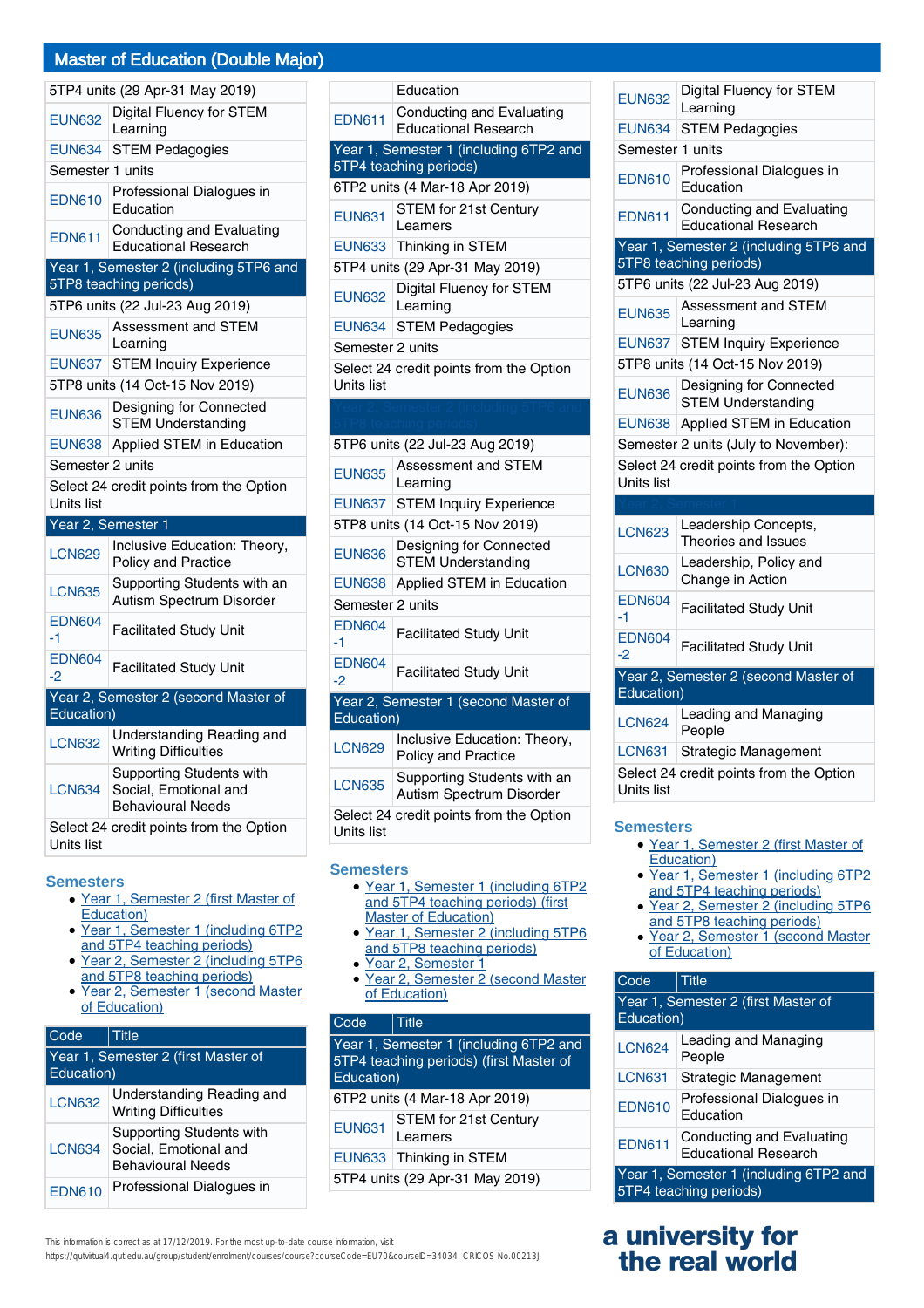|                                 | 6TP2 units (4 Mar-18 Apr 2019)                                   |  |
|---------------------------------|------------------------------------------------------------------|--|
| <b>EUN631</b>                   | <b>STEM for 21st Century</b><br>Learners                         |  |
| <b>EUN633</b>                   | Thinking in STEM                                                 |  |
|                                 | 5TP4 units (29 Apr-31 May 2019)                                  |  |
| <b>EUN632</b>                   | <b>Digital Fluency for STEM</b><br>Learning                      |  |
| <b>EUN634</b>                   | <b>STEM Pedagogies</b>                                           |  |
| Semester 2 units                |                                                                  |  |
| Units list                      | Select 24 credit points from the Option                          |  |
|                                 | Year 2, Semester 2 (including 5TP6 and<br>5TP8 teaching periods) |  |
|                                 | 5TP6 units (22 Jul-23 Aug 2019)                                  |  |
| <b>EUN635</b>                   | Assessment and STEM<br>Learning                                  |  |
| <b>EUN637</b>                   | <b>STEM Inquiry Experience</b>                                   |  |
| 5TP8 units (14 Oct-15 Nov 2019) |                                                                  |  |
| <b>EUN636</b>                   | Designing for Connected<br><b>STEM Understanding</b>             |  |
| <b>EUN638</b>                   | Applied STEM in Education                                        |  |
| Semester 1 units                |                                                                  |  |
| <b>EDN604</b><br>-1             | <b>Facilitated Study Unit</b>                                    |  |
| <b>EDN604</b><br>-2             | <b>Facilitated Study Unit</b>                                    |  |
|                                 | Year 2, Semester 1 (second Master of                             |  |
| Education)                      |                                                                  |  |
| <b>LCN623</b>                   | Leadership Concepts,<br>Theories and Issues                      |  |
| <b>LCN630</b>                   | Leadership, Policy and<br>Change in Action                       |  |
| Units list                      | Select 24 credit points from the Option                          |  |

#### **Semesters**

- Year 1, Semester 1 (including 6TP2 and 5TP4 teaching periods) (first **Master of Education**)
- Year 1, Semester 2 (including 5TP6 and 5TP8 teaching periods) ●
- Year 2, Semester 1
- Year 2, Semester 2 (second Master of Education)

### Code Title

| Year 1, Semester 1 (including 6TP2 and<br>5TP4 teaching periods) (first Master of<br>Education) |                                          |  |
|-------------------------------------------------------------------------------------------------|------------------------------------------|--|
|                                                                                                 | 6TP2 units (4 Mar-18 Apr 2019)           |  |
| <b>EUN631</b>                                                                                   | <b>STEM for 21st Century</b><br>Learners |  |
| <b>EUN633</b>                                                                                   | Thinking in STEM                         |  |
| 5TP4 units (29 Apr-31 May 2019)                                                                 |                                          |  |
| <b>EUN632</b>                                                                                   | Digital Fluency for STEM<br>Learning     |  |
|                                                                                                 | <b>EUN634 STEM Pedagogies</b>            |  |
| Semester 1 units                                                                                |                                          |  |
| <b>EDN610</b>                                                                                   | Professional Dialogues in                |  |

|                                                       | Education                                                          |  |
|-------------------------------------------------------|--------------------------------------------------------------------|--|
|                                                       | LCN612 Sociolinguistics                                            |  |
|                                                       | Year 1, Semester 2 (including 5TP6 and                             |  |
|                                                       | 5TP8 teaching periods)                                             |  |
|                                                       | 5TP6 units (22 Jul-23 Aug 2019)                                    |  |
| <b>EUN635</b>                                         | <b>Assessment and STEM</b><br>Learning                             |  |
| <b>EUN637</b>                                         | <b>STEM Inquiry Experience</b>                                     |  |
|                                                       | 5TP8 units (14 Oct-15 Nov 2019)                                    |  |
| <b>EUN636</b>                                         | Designing for Connected<br><b>STEM Understanding</b>               |  |
| <b>EUN638</b>                                         | Applied STEM in Education                                          |  |
| Semester 2 units                                      |                                                                    |  |
| <b>EDN611</b>                                         | <b>Conducting and Evaluating</b><br><b>Educational Research</b>    |  |
| Select 12 credit points from the Option<br>Units list |                                                                    |  |
|                                                       |                                                                    |  |
| Year 2, Semester 1                                    |                                                                    |  |
| <b>LCN614</b>                                         | <b>Grammar for Second</b><br>Language Teaching                     |  |
| <b>LCN638</b>                                         | Theory and Practice of<br>Second Language Teaching<br>and Learning |  |
| <b>EDN604</b><br>$-1$                                 | <b>Facilitated Study Unit</b>                                      |  |
| <b>EDN604</b><br>-2                                   | <b>Facilitated Study Unit</b>                                      |  |
|                                                       | Year 2, Semester 2 (second Master of                               |  |
| Education)                                            |                                                                    |  |
| <b>LCN604</b>                                         | Second Language Curriculum<br>Design                               |  |
| <b>LCN606</b>                                         | Second Language<br>Assessment                                      |  |

#### **IMPORTANT: Refer to the Details tab for essential course information**

#### **Semesters**

- Year 1, Semester 1 (first Master of Education)
- Year 1, Semester 2
- Year 2, Semester 1
- Year 2, Semester 2 (second Master of Education)

| Code                                | <b>Title</b>                                                       |  |
|-------------------------------------|--------------------------------------------------------------------|--|
| Year 1, Semester 1 (first Master of |                                                                    |  |
| Education)                          |                                                                    |  |
| <b>EDN610</b>                       | Professional Dialogues in<br>Education                             |  |
| <b>LCN612</b>                       | Sociolinguistics                                                   |  |
| <b>LCN614</b>                       | Grammar for Second<br>Language Teaching                            |  |
| <b>LCN638</b>                       | Theory and Practice of<br>Second Language Teaching<br>and Learning |  |
| Year 1, Semester 2                  |                                                                    |  |
| <b>EDN611</b>                       | Conducting and Evaluating                                          |  |

LCN604 Second Language Curriculum Design LCN606 Second Language Assessment Select 12 credit points from the Option Units list Year 2, Semester 1 EAN601 Investigating Curriculum and Pedagogy in Early Childhood EAN614 Arts and Sciences in Early Childhood EDN604  $\begin{array}{c|c} \text{EUN004} \\ \text{1} \end{array}$  Facilitated Study Unit EDN604  $\begin{array}{c|c} \text{EUNOO4} \\ \text{1} \end{array}$  Facilitated Study Unit Year 2, Semester 2 (second Master of Education) EAN603 Child Development in Context EAN616 Language, Literacies and Communication in Early Childhood Select 24 credit points from the Option Units list

Educational Research

#### **Semesters**

- Year 1, Semester 1 (first Master of Education)
- Year 1, Semester 2
- Year 2, Semester 1
- Year 2, Semester 2 (second Master of Education)

| Code                                                  | <b>Title</b>                                                       |  |
|-------------------------------------------------------|--------------------------------------------------------------------|--|
| Year 1, Semester 1 (first Master of<br>Education)     |                                                                    |  |
| <b>EDN610</b>                                         | Professional Dialogues in<br>Education                             |  |
| <b>LCN612</b>                                         | Sociolinguistics                                                   |  |
| <b>LCN614</b>                                         | <b>Grammar for Second</b><br>Language Teaching                     |  |
| <b>LCN638</b>                                         | Theory and Practice of<br>Second Language Teaching<br>and Learning |  |
| Year 1, Semester 2                                    |                                                                    |  |
| <b>EDN611</b>                                         | Conducting and Evaluating<br><b>Educational Research</b>           |  |
| <b>LCN604</b>                                         | Second Language Curriculum<br>Design                               |  |
| <b>LCN606</b>                                         | Second Language<br>Assessment                                      |  |
| Select 12 credit points from the Option<br>Units list |                                                                    |  |
| Year 2, Semester 1                                    |                                                                    |  |
| <b>EDN604</b><br>-1                                   | <b>Facilitated Study Unit</b>                                      |  |
| <b>EDN604</b><br>$-2$                                 | <b>Facilitated Study Unit</b>                                      |  |
| Select 24 credit points from the Option<br>Units list |                                                                    |  |

# **a university for the real world**

#### This information is correct as at 17/12/2019. For the most up-to-date course information, visit

https://qutvirtual4.qut.edu.au/group/student/enrolment/courses/course?courseCode=EU70&courseID=34034. CRICOS No.00213J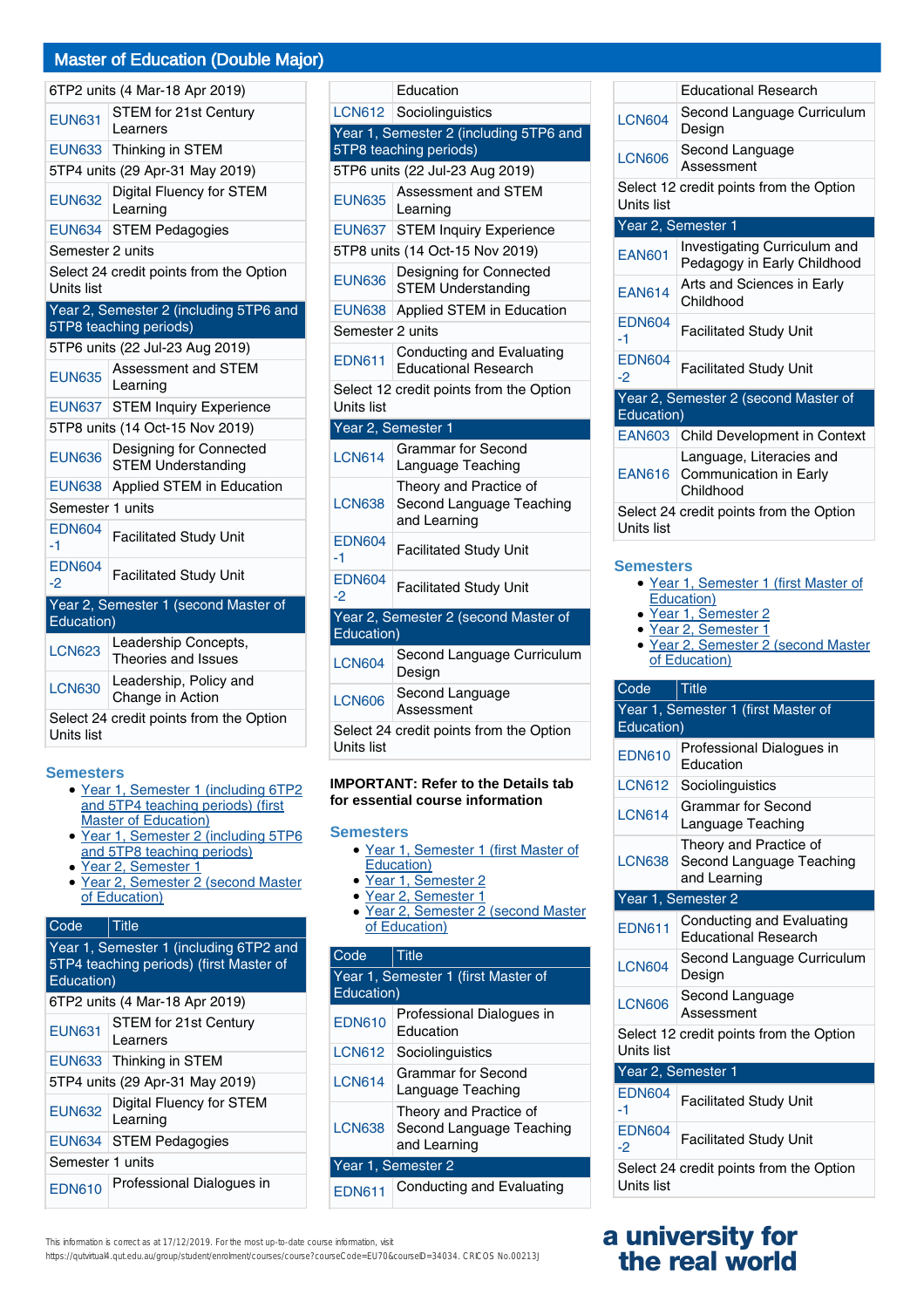|                       | <b>IVIASICI UI LUUCAIIUII (DUUDIC IVIA</b>                                                         |
|-----------------------|----------------------------------------------------------------------------------------------------|
| Education)            | Year 2, Semester 2 (second Master of                                                               |
| Units list            | Select 48 credit points from the Option                                                            |
| <b>Semesters</b>      | · Year 1, Semester 1 (first Master of<br>Education)                                                |
|                       | Vear 1, Semester 2<br>· Year 2, Semester 1<br>• Year 2, Semester 2 (second Master<br>of Education) |
| Code                  | Title                                                                                              |
| Education)            | Year 1, Semester 1 (first Master of                                                                |
| <b>EDN610</b>         | Professional Dialogues in<br>Education                                                             |
| <b>LCN612</b>         | Sociolinguistics                                                                                   |
| <b>LCN614</b>         | <b>Grammar for Second</b><br>Language Teaching                                                     |
| LCN638                | Theory and Practice of<br>Second Language Teaching<br>and Learning                                 |
|                       | Year 1, Semester 2                                                                                 |
| <b>EDN611</b>         | <b>Conducting and Evaluating</b><br><b>Educational Research</b>                                    |
| <b>LCN604</b>         | Second Language Curriculum<br>Design                                                               |
| <b>LCN606</b>         | Second Language<br>Assessment                                                                      |
| <b>Units list</b>     | Select 12 credit points from the Option                                                            |
| Year 2, Semester 1    |                                                                                                    |
| <b>EDN604</b><br>$-1$ | <b>Facilitated Study Unit</b>                                                                      |
| <b>EDN604</b><br>$-2$ | <b>Facilitated Study Unit</b>                                                                      |
| <b>LCN629</b>         | Inclusive Education: Theory,<br>Policy and Practice                                                |
| <b>LCN635</b>         | Supporting Students with an<br>Autism Spectrum Disorder                                            |
|                       | Year 2, Semester 2 (second Master of                                                               |
| Education)            |                                                                                                    |
| <b>LCN632</b>         | Understanding Reading and<br><b>Writing Difficulties</b>                                           |
| <b>LCN634</b>         | <b>Supporting Students with</b><br>Social, Emotional and<br><b>Behavioural Needs</b>               |
| Units list            | Select 24 credit points from the Option                                                            |

#### **Semesters**

- Year 1, Semester 1 (first Master of Education)
- Year 1, Semester 2
- Year 2, Semester 1
- Year 2, Semester 2 (second Master • Year 2, Seme<br>of Education)

Code Title Year 1, Semester 1 (first Master of

| rcn                    |               |                                       |
|------------------------|---------------|---------------------------------------|
| Curriculum             | <b>LCN630</b> | Leadership, Polio<br>Change in Actior |
|                        | Education)    | Year 2, Semester 2 (secon             |
| าe Option              | <b>LCN624</b> | Leading and Mar<br>People             |
|                        | <b>LCN631</b> | Strategic Manag                       |
| nit                    | Units list    | Select 24 credit points from          |
| nit                    |               |                                       |
| : Theory,              |               |                                       |
| ts with an<br>)isorder |               |                                       |
| Master of              |               |                                       |
| ading and              |               |                                       |
| ts with<br>ınd         |               |                                       |
| าe Option              |               |                                       |

| Education)          |                                                                    |
|---------------------|--------------------------------------------------------------------|
| <b>EDN610</b>       | Professional Dialogues in<br>Education                             |
| <b>LCN612</b>       | Sociolinguistics                                                   |
| <b>LCN614</b>       | <b>Grammar for Second</b><br>Language Teaching                     |
| <b>LCN638</b>       | Theory and Practice of<br>Second Language Teaching<br>and Learning |
|                     | Year 1, Semester 2                                                 |
| <b>EDN611</b>       | Conducting and Evaluating<br><b>Educational Research</b>           |
| <b>LCN604</b>       | Second Language Curriculum<br>Design                               |
| <b>LCN606</b>       | Second Language<br>Assessment                                      |
| Units list          | Select 12 credit points from the Option                            |
|                     | Year 2, Semester 1                                                 |
| <b>EDN604</b><br>-1 | <b>Facilitated Study Unit</b>                                      |
| <b>EDN604</b><br>-2 | <b>Facilitated Study Unit</b>                                      |
| <b>LCN623</b>       | Leadership Concepts,<br>Theories and Issues                        |
| <b>LCN630</b>       | Leadership, Policy and<br>Change in Action                         |
|                     | Year 2, Semester 2 (second Master of                               |
| Education)          |                                                                    |
| <b>LCN624</b>       | Leading and Managing<br>People                                     |
| <b>LCN631</b>       | Strategic Management                                               |
|                     | Select 24 credit points from the Option                            |

# **a university for the real world**

This information is correct as at 17/12/2019. For the most up-to-date course information, visit https://qutvirtual4.qut.edu.au/group/student/enrolment/courses/course?courseCode=EU70&courseID=34034. CRICOS No.00213J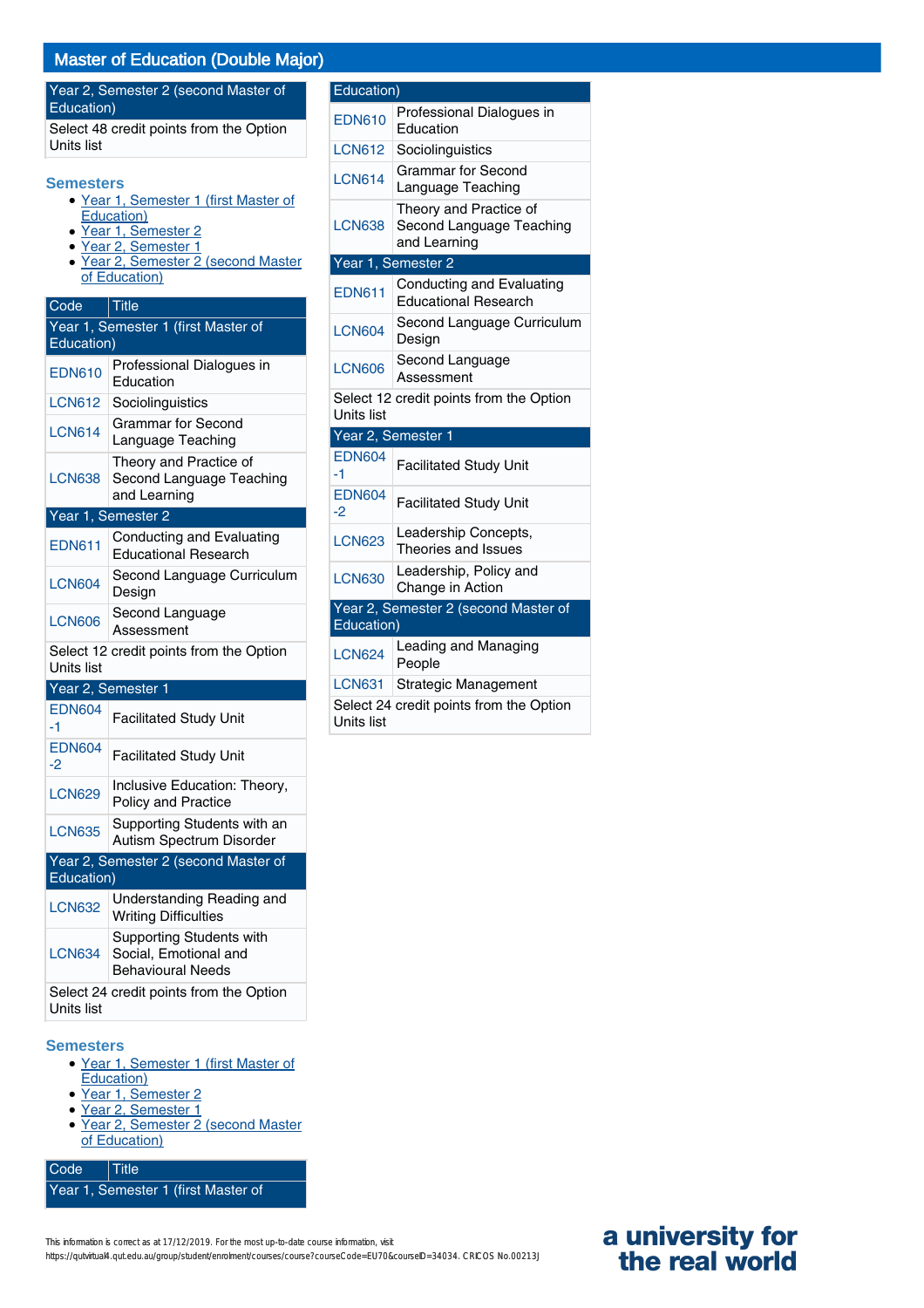<u>तान</u>

# [Master of Education \(Early Childhood Teaching\)](https://qutvirtual4.qut.edu.au/group/student/enrolment/courses/course?courseCode=EU70&courseID=34039)

### **Handbook**

| Year                                       | 2019                                                          |
|--------------------------------------------|---------------------------------------------------------------|
| <b>QUT code</b>                            | <b>EU70</b>                                                   |
| <b>CRICOS</b>                              | 081798G                                                       |
| <b>Duration</b><br>(full-time)             | 1.5 years                                                     |
| <b>Duration</b><br>(part-time<br>domestic) | 3 years                                                       |
| <b>Domestic fee</b><br>(indicative)        | 2019: CSP \$6,600 per<br>year full-time (96 credit<br>points) |
| International fee<br>(indicative)          | 2019: \$28,700 per year<br>full-time (96 credit points)       |
| <b>Total credit</b><br>points              | 144                                                           |
| <b>Credit points</b><br>full-time sem.     | 48                                                            |
| <b>Credit points</b><br>part-time sem.     | 24                                                            |
| Dom. Start<br><b>Months</b>                | July, February                                                |
| <b>Discipline</b><br>Coordinator           | <b>AskOUT</b><br>+61 7 3138 2000<br>ask@gut.edu.au            |

# **Domestic Entry requirements Academic entry requirements**

**Master of Education - 1.5 year program**

A completed recognised bachelor degree (or higher award) in education.

Additional entry requirement

Current teacher registration in Australia.

#### **Master of Education - 1 year program**

A completed recognised honours degree in the field of education; or

A postgraduate degree (graduate certificate, graduate diploma or masters or higher) in the field of education.

Please note: you do not need to apply for the 1 year program as you will be automatically assessed for eligibility as part of QUT's application for admission process.

Limited places

There are limited Commonwealth Supported places in this course. Places are likely to fill early so you are encouraged to apply for this course as soon as possible to secure a place.

# **Minimum English requirements**

Students must meet the English proficiency requirements.

# **Course Overview**

EU70 Master of Education focuses on specialised study areas that are currently in demand and feature innovative areas. The course has a fresh new approach to learning that values both the individual component and peer-to-peer relationships.

This course will suit teachers, educators and graduates, with relevant employment experience, who are seeking to make a career change within education or enhance their existing education career.

The Master of Education does not lead to teacher's registration. Please refer to the Master of Teaching (Early Childhood or Primary) or the Graduate Diploma in Education (Senior Years) if you are seeking teacher registration.

EU70 Master of Education consists of twelve (12) units (144 credit points) selected from the postgraduate units.

Course duration is one and a half (1.5) years internal or external full-time, or three (3) years internal or external parttime. Students have a maximum of four (4) years to complete the course.

Course Coordinator: Associate Professor Beryl Exley, b.exley@qut.edu.au, (07) 3138 3267, B434.

### **Early Childhood Teaching**

This study area will enable you to develop in-depth theoretical and practical knowledge and understanding of current theory and research that will inform effective practice with young children and their families in early years programs and services. This is a dedicated study area which enables qualified teachers upon completion, to become early childhood specialists, both in schools and as leaders in child care settings. The study area is recognised by Australian Children's Education and Care Quality Authority as a specialist early childhood qualification.

When undertaking the unit EDN635 Field Studies in Early Childhood OR EDN641 Field Studies in Early Childhood: Birth to 5 Years, you must have current authorisation to work with children as applicable to the State in which you will be doing practicum and site visits. For Queensland schools, you need either a blue card (if you are not a Queensland registered teacher) or an exemption card (if you are a Queensland registered teacher). This authorisation must be obtained before you can undertake your practicum or field studies units, or you may be withdrawn from the relevant unit and incur both academic and financial penalties. Application forms can be found on the Student Services / Forms webpage under Working with Children (blue card) at the bottom of the page.

Early Childhood Teaching study area coordinator: Dr Annette Woods, annette.woods@qut.edu.au, (07) 3138 3184, Room B438.

Administration Officer: Ms Sian Rodgie, educationenq@qut.edu.au, (07) 3138 3947, Room A215.

### **Enrolling**

It is imperative that you enrol in both semester 1 and semester 2 units at the start of each year when you commence in semester 1.

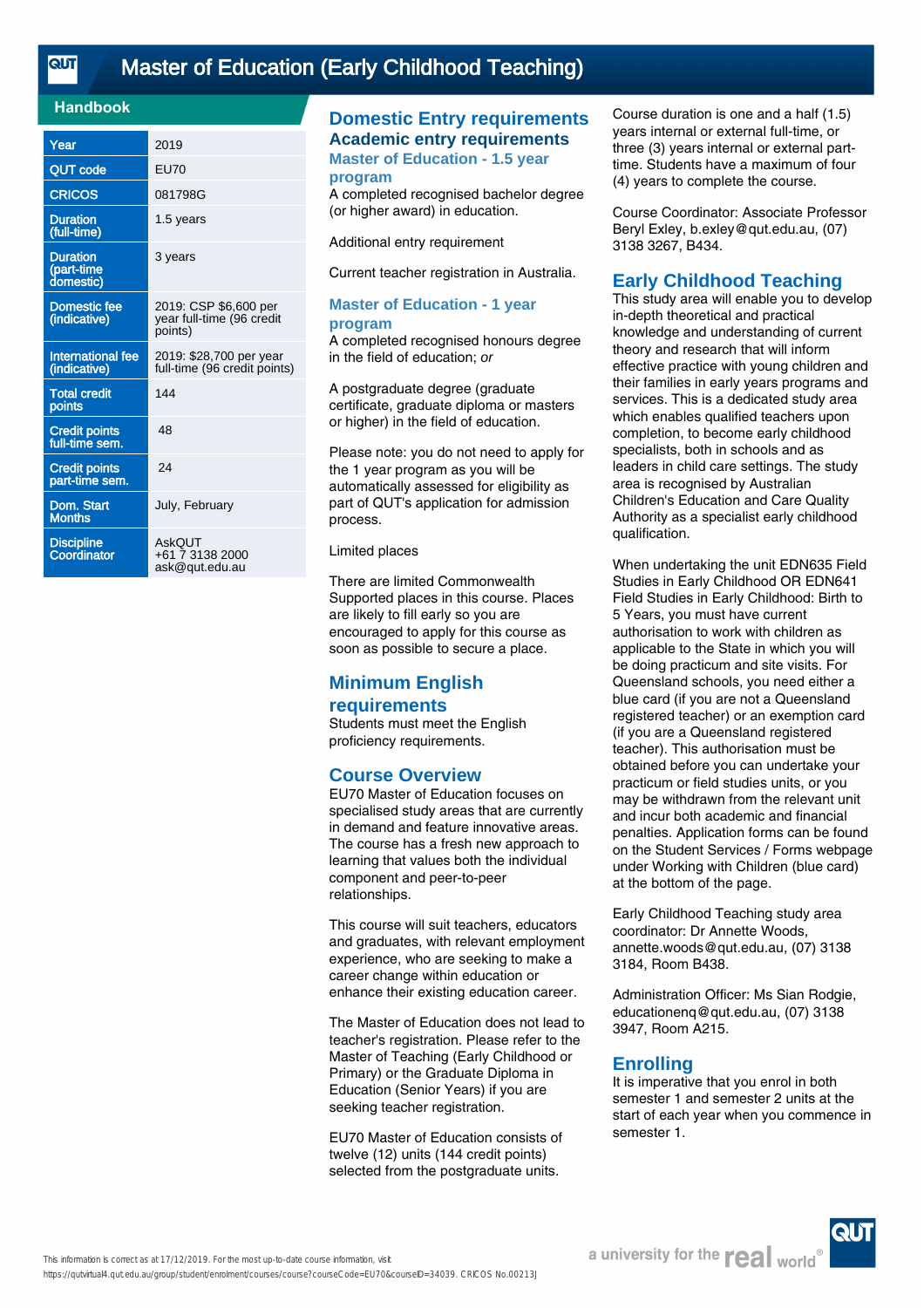#### **Course Rules** UNIT DELIVERIES:

Please ensure you select the correct teaching period, class and location code for all units you are enrolled in. EXTERNAL: The unit will be conducted through the QUT Blackboard site and other online learning platforms. Regular access to an up-to-date computer and reliable internet access is imperative. You will not need to 'register into classes' if you study externally. INTERNAL: The unit requires regular attendance at classes on Kelvin Grove campus during semester. BLOCK: The unit is offered in a block of lectures during the January or June/July Queensland School Holidays, with attendance being over a number of days, usually Monday to Friday of a particular week (5 days attendance). Assessment is completed during the remainder of the semester via online learning platforms such as QUT Blackboard.

#### OPTION UNITS:

As part of your Masters study area, you are able to complete a number of option units which can be selected from any units listed under any of the study areas in EU70, with the exception of field studies/practicum units. Please refer to the Units or Course Structure tab (depending on whether you are looking at prospective or current student information) / EU70 OPTION UNITS.

#### MINIMUM AND MAXIMIM UNIT ENROLMENT:

Domestic students may enrol in a minimum of one (1) unit per semester, but please be advised that the maximum course completion time must still be adhered to. In most cases you will not be able to complete your course in the maximum time with just one unit per semester (see below). If you do not enrol in at least one (1) unit, you will need to apply for a leave of absence (see below). Failure to do so may result in the system automatically withdrawing you from your course. If you wish to enrol in more than four (4) units per semester, you will need permission, in writing, from the Course Coordinator.

#### MAXIMUM COURSE COMPLETION TIMES:

Students are required to adhere to the time limits for competing an award course (MOPP E4/4). EU70 Master of Education students have four (4) years to complete the course, inclusive of periods of leave of absence.

#### LEAVE OF ABSENCE:

If you've completed your first semester or teaching period, and you need to take a

break from your studies, you can apply for a formal leave of absence:

http://www.student.qut.edu.au/enrolmentand-orientation/enrolment/interruptingyour-studies If you are a commencing student and wish to start in a later teaching period, you can ask for your application to be considered and reassessed for the next available semester or teaching period by emailing: qut.pgapplications@qut.edu.au. Please consult the Maximum Course Completion Times before applying.

#### WORKING WITH CHILDREN (BLUE CARD):

Students in Early Childhood Teaching; School Guidance and Counselling; or Teacher-Librarianship may require current authorisation to work with children as applicable to the State in which you will be doing field experience and site visits. You may need either a Blue Card, if you are not a registered teacher, or an exemption card. Teachers registered with the Queensland College of Teachers do not require a Blue Card or an exemption card when teaching at school or boarding school. However, they may require an exemption card if providing other childrelated regulated services. Teachers registered in other states or countries, and students without Teachers Registration will need to apply, via the link below, for the appropriate card.

This authorisation must be obtained before you can undertake your practicum or field studies units, or you may be withdrawn from the relevant unit and incur both academic and financial penalties. Application forms can be found on the Student Services website: http://www.student.qut.edu.au/studying/jo bs-and-work-experience/workexperience-and-placements/blue-cards

# ADVANCED STANDING (Credit):

You can apply for Advanced Standing from prior study at an equivalent level to Masters study or you can apply for up to four (4) units of your 12 units from prior study at an equivalent level to Honours, Graduate Diploma, or Graduate Certificate study. Undergraduate study cannot be considered for credit and curerncy of prior study is considered. For further information, or an application form, please refer to the following website: http://www.student.qut.edu.au/enrolmentand-orientation/enrolment/credit-for-priorlearning/

#### CHANGE OF STUDY AREA:

If you want to change your major/study area within your current course, please refer to the following website:

expect to exit, using an 'SRX Form'. A link to this form can be found on the following

qut/cm/

page: https://www.student.qut.edu.au/forms#h2- 7 If you take this option you will need to withdraw yourself from the Master of Education EU70 course (via e-Student) once the SRX form has been approved. Please be advised that you will only receive a Graduate Certificate in your chosen study area if you have completed the correct four core units required for that study area. (Please refer to the EU60 structure under your EU70 study area structure in Current

https://secure.qut.edu.au/studentservices/

EARLY EXIT - EU60 GRADUATE CERTIFICATE IN EDUCATION: If you wish to exit the course early with EU60 Graduate Certificate in Education you should apply in the semester that you

Students/Studying/Courses/Education/sel ect your course and study area). If you have not completed the correct four core units you can apply for a Graduate Certificate in Education (General Studies).

### **Further Information**

Faculty of Education Student Affairs Office A Block Level 2 Room 215 Kelvin Grove Campus Phone: +61 7 3138 3947 Fax: +61 7 3138 3949 email: educationenq@qut.edu.au

# **Sample Structure**

# **Semesters**

- Year 1, Semester 1
- Year 1, Semester 2 • Year 2, Semester 1
- Code Title Year 1, Semester 1 EAN601 Investigating Curriculum and Pedagogy in Early Childhood

| <b>EAN614</b>                                         | Arts and Sciences in Early<br>Childhood                         |  |
|-------------------------------------------------------|-----------------------------------------------------------------|--|
| <b>EDN610</b>                                         | Professional Dialogues in<br>Education                          |  |
| <b>EDN611</b>                                         | Conducting and Evaluating<br><b>Educational Research</b>        |  |
| Year 1, Semester 2                                    |                                                                 |  |
| <b>EAN603</b>                                         | <b>Child Development in Context</b>                             |  |
| <b>EAN615</b>                                         | <b>Mathematics in Early</b><br>Childhood                        |  |
| <b>EAN616</b>                                         | Language, Literacies and<br>Communication in Early<br>Childhood |  |
| Select 12 credit points from the Option<br>Units list |                                                                 |  |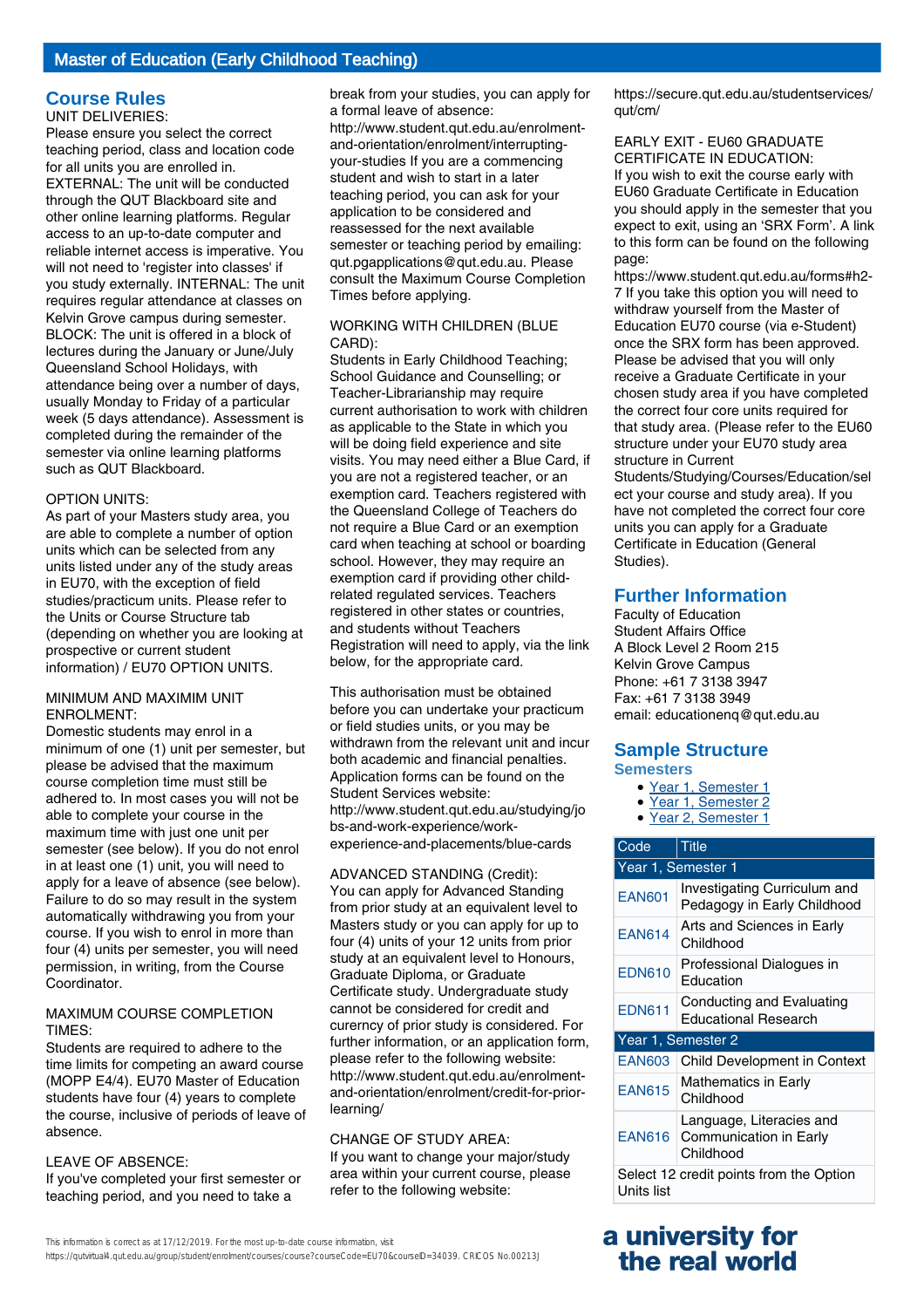### Year 2, Semester 1 EDN604  $\begin{array}{c|c} \text{EDN604} & \text{Facilitated Study Unit} \end{array}$ EDN604<br>-2 **Facilitated Study Unit** Select 12 credit points from the Option Units list EDN635 Professional Experience in Early Childhood Designated unit: EDN635. Contains 30 days professional experience and requires a blue card

If you have not been granted advanced standing refer to the EU70 Early Childhood Teaching full-time structure.

| Code                                                                                             | <b>Title</b>                                                    |  |
|--------------------------------------------------------------------------------------------------|-----------------------------------------------------------------|--|
| Year 1, Semester 1                                                                               |                                                                 |  |
| <b>EAN601</b>                                                                                    | Investigating Curriculum and<br>Pedagogy in Early Childhood     |  |
| <b>EAN614</b>                                                                                    | Arts and Sciences in Early<br>Childhood                         |  |
| <b>EDN610</b>                                                                                    | Professional Dialogues in<br>Education                          |  |
| <b>EDN611</b>                                                                                    | Conducting and Evaluating<br><b>Educational Research</b>        |  |
| Year 1, Semester 2                                                                               |                                                                 |  |
| <b>EAN603</b>                                                                                    | Child Development in Context                                    |  |
| <b>EAN615</b>                                                                                    | Mathematics in Early<br>Childhood                               |  |
| <b>EAN616</b>                                                                                    | Language, Literacies and<br>Communication in Early<br>Childhood |  |
| <b>EDN635</b>                                                                                    | Professional Experience in<br>Early Childhood                   |  |
| Designated unit: EDN635. Contains 30<br>days professional experience and<br>requires a blue card |                                                                 |  |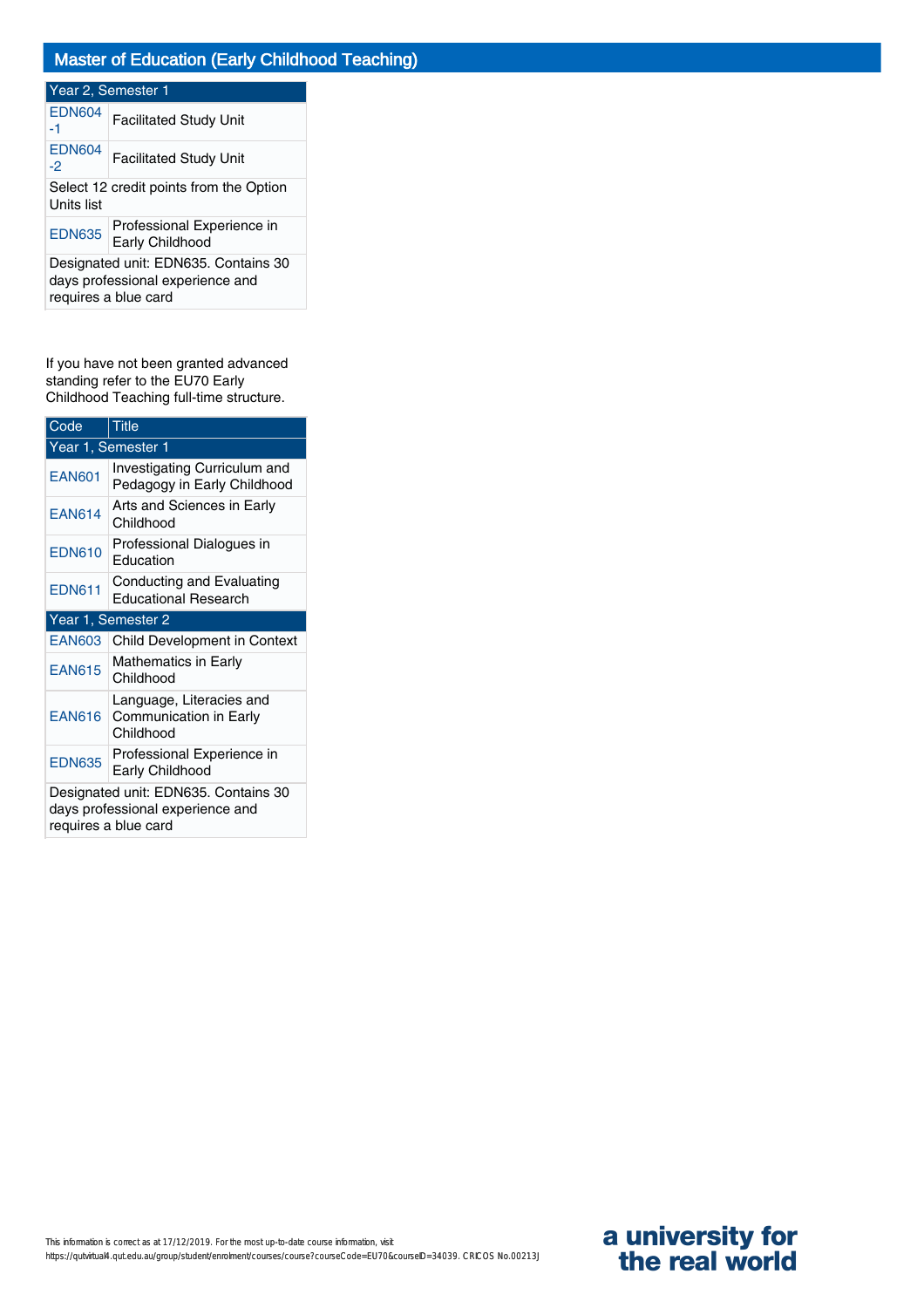<u>तान</u>

# [Master of Education \(Early Years\)](https://qutvirtual4.qut.edu.au/group/student/enrolment/courses/course?courseCode=EU70&courseID=34037)

### **Handbook**

| Year                                       | 2019                                                          |
|--------------------------------------------|---------------------------------------------------------------|
| <b>QUT code</b>                            | <b>EU70</b>                                                   |
| <b>CRICOS</b>                              | 081798G                                                       |
| <b>Duration</b><br>(full-time)             | 1.5 years                                                     |
| <b>Duration</b><br>(part-time<br>domestic) | 3 years                                                       |
| <b>Campus</b>                              | Kelvin Grove                                                  |
| Domestic fee<br>(indicative)               | 2019: CSP \$6,600 per<br>year full-time (96 credit<br>points) |
| <b>International fee</b><br>(indicative)   | 2019: \$28,700 per year<br>full-time (96 credit points)       |
| <b>Total credit</b><br>points              | 144                                                           |
| <b>Credit points</b><br>full-time sem.     | 48                                                            |
| <b>Credit points</b><br>part-time sem.     | 24                                                            |
| <b>Start months</b>                        | July, February                                                |
| Int. Start Months                          | July, February                                                |
| <b>Discipline</b><br>Coordinator           | AskOUT<br>+61 7 3138 2000<br>ask@qut.edu.au                   |

# **Domestic Entry requirements Academic entry requirements**

**Master of Education - 1 .5 year program**

#### A completed recognised:

- bachelor degree (or higher award) in education; or
- bachelor honours degree (or higher award) in any field; or
- bachelor degree in any field plus 5 years of related professional work experience.

Master of Education - 1 year program

A completed recognised honours degree in the field of education; or

A postgraduate degree (graduate certificate, graduate diploma or masters or higher) in the field of education.

Please note you do not need to apply for the 1 year program as you will be automatically assessed for eligibility as part of QUT's application for admission process.

#### Limited places

There are limited Commonwealth Supported places in this course. Places are likely to fill early so you are encouraged to apply for this course as soon as possible to secure a place.

# **International Entry requirements Academic entry requirements**

Master of Education - 1.5 year program

A completed recognised:

- A completed recognised:
	- bachelor degree (or higher) in education with a minimum grade point average of 4.0 (on QUT's 7 point scale); or
	- postgraduate degree (graduate certificate, graduate diploma or masters (or higher)) in any field with a minimum grade point average of 4.0 (on QUT's 7 point scale); or
	- bachelor degree in any field with a minimum grade point average of 4.0 (on QUT's 7 point scale) plus 5 years professional work experience related to your undergraduate degree. (Please submit a detailed curriculum vitae and employer statements); or
	- an Australian bachelor honours degree in any field or recognised equivalent.

Master of Education - 1 year program

A completed recognised:

- Australian bachelor honours degree in the field of education or recognised equivalent; or
- postgraduate degree (graduate certificate, graduate diploma or masters or higher) in the field of education with a minimum grade point average of 4.0 (on QUT's 7 point scale). ●

# **Minimum English**

# **requirements**

Students must meet the English proficiency requirements.

| <b>IELTS (International English Language</b><br><b>Testing System)</b> |     |
|------------------------------------------------------------------------|-----|
| Overall                                                                | 6.5 |
| Listening                                                              | 6.0 |
| Reading                                                                | 6.0 |
| Writing                                                                | 6.0 |
| Speaking                                                               | 6.0 |

# **Course Overview**

EU70 Master of Education focuses on specialised study areas that are currently in demand and feature innovative areas. The course has a fresh new approach to learning that values both the individual component and peer-to-peer relationships.

This course will suit teachers, educators and graduates, with relevant employment experience, who are seeking to make a career change within education or enhance their existing education career.

The Master of Education does not lead to teacher's registration. Please refer to the Master of Teaching (Early Childhood or Primary) or the Graduate Diploma in Education (Senior Years) if you are seeking teacher registration.

EU70 Master of Education consists of twelve (12) units (144 credit points) selected from the postgraduate units. Course duration is one and a half (1.5) years internal or external full-time, or three (3) years internal or external parttime. Students have a maximum of four (4) years to complete the course.

Course Coordinator: Associate Professor Beryl Exley, b.exley@qut.edu.au, (07) 3138 3267, B434.

### **Early Years**

This study area has significant importance in current education policies, nationally and internationally. Early



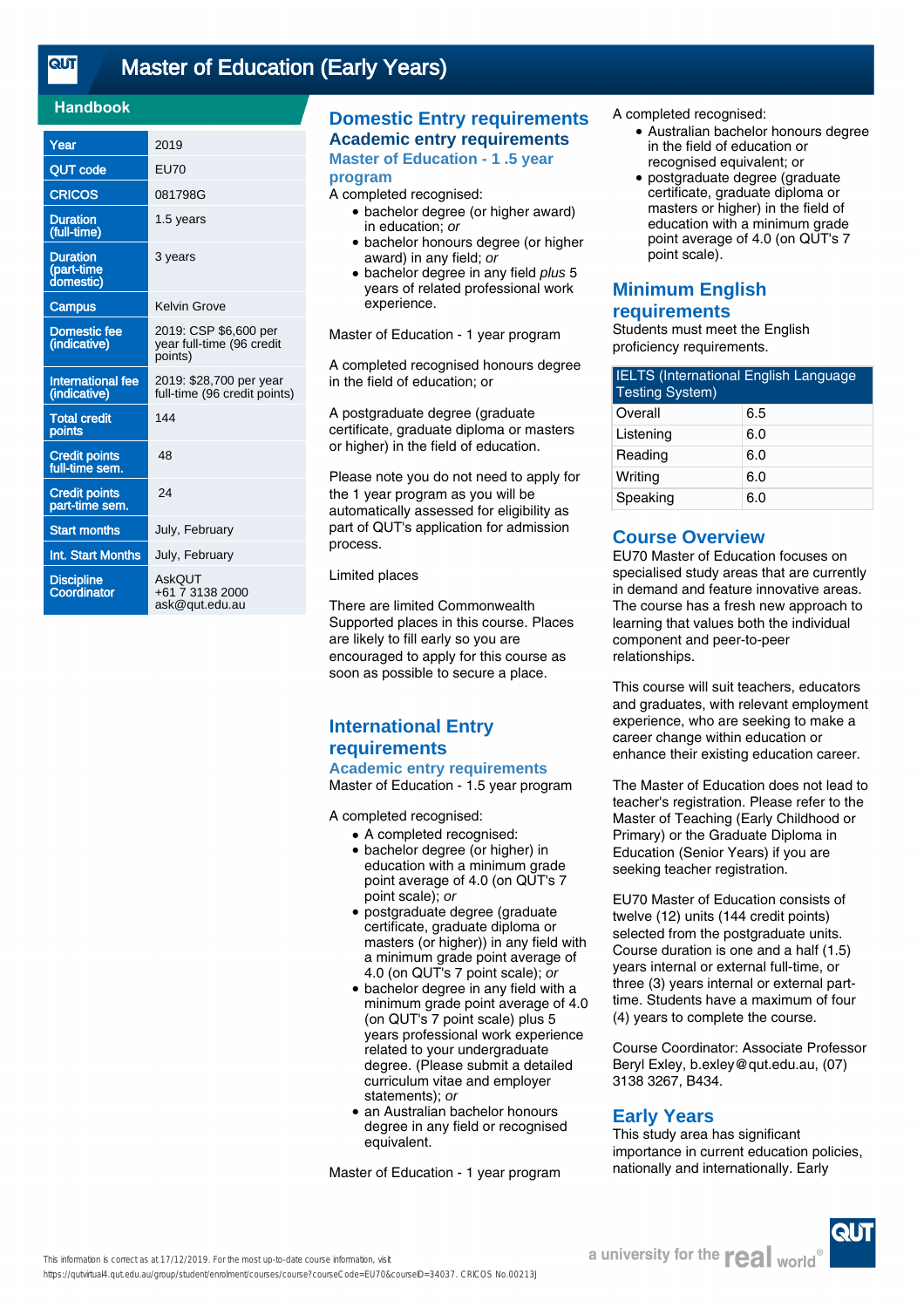# Master of Education (Early Years)

childhood research has consistently provided evidence that the experiences and environments of children in the early years are important to strong socialemotional development and positive learning outcomes through school and into adulthood. Thus, the early years have consequences for children's health and well-being across their life course. Because of increased recognition of the importance of the early years to later outcomes, there is increased demand for highly trained professionals who can support the diverse learning needs of young children. It should enable you to develop your knowledge and understanding of current theory and research that will inform effective practice with young children and their families in early years programs and services.

Early Years study area coordinator: Dr Annette Woods,

annette.woods@qut.edu.au, (07) 3138 3184, Room B438.

Administration Officer: Ms Sian Rodgie, educationenq@qut.edu.au, (07) 3138 3947, Room A215.

#### **Enrolling**

It is imperative that you enrol in both semester 1 and semester 2 units at the start of each year when you commence in semester 1.

# **Course Rules**

#### UNIT DELIVERIES:

Please ensure you select the correct teaching period, class and location code for all units you are enrolled in. EXTERNAL: The unit will be conducted through the QUT Blackboard site and other online learning platforms. Regular access to an up-to-date computer and reliable internet access is imperative. You will not need to 'register into classes' if you study externally. INTERNAL: The unit requires regular attendance at classes on Kelvin Grove campus during semester. BLOCK: The unit is offered in a block of lectures during the January or June/July Queensland School Holidays, with attendance being over a number of days, usually Monday to Friday of a particular week (5 days attendance). Assessment is completed during the remainder of the semester via online learning platforms such as QUT Blackboard.

#### OPTION UNITS:

As part of your Masters study area, you are able to complete a number of option units which can be selected from any units listed under any of the study areas in EU70, with the exception of field studies/practicum units. Please refer to

the Units or Course Structure tab (depending on whether you are looking at prospective or current student information) / EU70 OPTION UNITS.

#### MINIMUM AND MAXIMIM UNIT ENROLMENT:

Domestic students may enrol in a minimum of one (1) unit per semester, but please be advised that the maximum course completion time must still be adhered to. In most cases you will not be able to complete your course in the maximum time with just one unit per semester (see below). If you do not enrol in at least one (1) unit, you will need to apply for a leave of absence (see below). Failure to do so may result in the system automatically withdrawing you from your course. If you wish to enrol in more than four (4) units per semester, you will need permission, in writing, from the Course Coordinator.

#### MAXIMUM COURSE COMPLETION TIMES:

Students are required to adhere to the time limits for competing an award course (MOPP E4/4). EU70 Master of Education students have four (4) years to complete the course, inclusive of periods of leave of absence.

### LEAVE OF ABSENCE:

If you've completed your first semester or teaching period, and you need to take a break from your studies, you can apply for a formal leave of absence: http://www.student.qut.edu.au/enrolmentand-orientation/enrolment/interruptingyour-studies If you are a commencing student and wish to start in a later teaching period, you can ask for your application to be considered and reassessed for the next available semester or teaching period by emailing: qut.pgapplications@qut.edu.au. Please consult the Maximum Course Completion Times before applying.

#### WORKING WITH CHILDREN (BLUE CARD):

Students in Early Childhood Teaching; School Guidance and Counselling; or Teacher-Librarianship may require current authorisation to work with children as applicable to the State in which you will be doing field experience and site visits. You may need either a Blue Card, if you are not a registered teacher, or an exemption card. Teachers registered with the Queensland College of Teachers do not require a Blue Card or an exemption card when teaching at school or boarding school. However, they may require an exemption card if providing other childrelated regulated services. Teachers

registered in other states or countries, and students without Teachers Registration will need to apply, via the link below, for the appropriate card.

This authorisation must be obtained before you can undertake your practicum or field studies units, or you may be withdrawn from the relevant unit and incur both academic and financial penalties. Application forms can be found on the Student Services website: http://www.student.qut.edu.au/studying/jo bs-and-work-experience/workexperience-and-placements/blue-cards

#### ADVANCED STANDING (Credit):

You can apply for Advanced Standing from prior study at an equivalent level to Masters study or you can apply for up to four (4) units of your 12 units from prior study at an equivalent level to Honours. Graduate Diploma, or Graduate Certificate study. Undergraduate study cannot be considered for credit. Currency of prior study is considered. For further information, or an application form, please refer to the following website: http://www.student.qut.edu.au/enrolmentand-orientation/enrolment/credit-for-priorlearning/

#### CHANGE OF STUDY AREA:

If you want to change your major/study area within your current course, please refer to the following website: https://secure.qut.edu.au/studentservices/ qut/cm/

# EARLY EXIT - EU60 GRADUATE

CERTIFICATE IN EDUCATION: If you wish to exit the course early with EU60 Graduate Certificate in Education you should apply in the semester that you expect to exit, using an 'SRX Form'. A link to this form can be found on the following page:

https://www.student.qut.edu.au/forms#h2- 7 If you take this option you will need to withdraw yourself from the Master of Education EU70 course (via e-Student) once the SRX form has been approved. Please be advised that you will only receive a Graduate Certificate in your chosen study area if you have completed the correct four core units required for that study area. (Please refer to the EU60 structure under your EU70 study area structure in Current

Students/Studying/Courses/Education/sel ect your course and study area). If you have not completed the correct four core units you can apply for a Graduate Certificate in Education (General Studies).

# **a university for the real world**

https://qutvirtual4.qut.edu.au/group/student/enrolment/courses/course?courseCode=EU70&courseID=34037. CRICOS No.00213J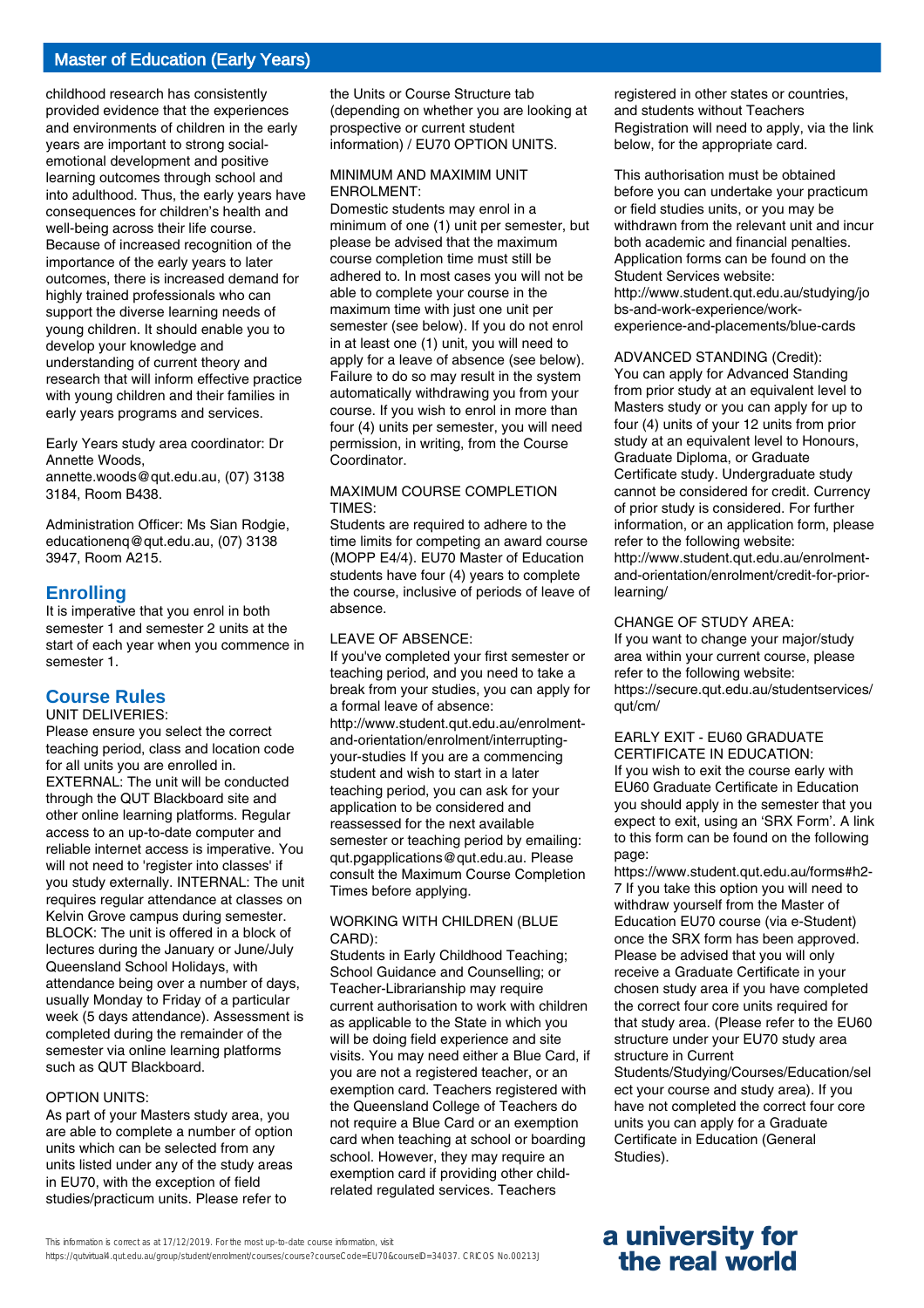# **Further Information**

Faculty of Education Student Affairs Office A Block Level 2 Room 215 Kelvin Grove Campus Phone: +61 7 3138 3947 Fax: +61 7 3138 3949 email: educationenq@qut.edu.au

# **Sample Structure**

**Semesters**

- Year 1, Semester 1
- Year 1, Semester 2
- Year 2, Semester 1

| Code                                                  | <b>Title</b>                                                    |  |
|-------------------------------------------------------|-----------------------------------------------------------------|--|
|                                                       | Year 1, Semester 1                                              |  |
| <b>EAN601</b>                                         | Investigating Curriculum and<br>Pedagogy in Early Childhood     |  |
| <b>EAN614</b>                                         | Arts and Sciences in Early<br>Childhood                         |  |
| <b>EDN610</b>                                         | Professional Dialogues in<br>Education                          |  |
| <b>EDN611</b>                                         | Conducting and Evaluating<br><b>Educational Research</b>        |  |
| Year 1, Semester 2                                    |                                                                 |  |
| <b>EAN603</b>                                         | Child Development in Context                                    |  |
| <b>EAN616</b>                                         | Language, Literacies and<br>Communication in Early<br>Childhood |  |
| Select 24 credit points from the Option<br>Units list |                                                                 |  |
| Year 2, Semester 1                                    |                                                                 |  |
| <b>EDN604</b><br>-1                                   | <b>Facilitated Study Unit</b>                                   |  |
| <b>EDN604</b><br>-2                                   | <b>Facilitated Study Unit</b>                                   |  |
| Units list                                            | Select 24 credit points from the Option                         |  |

| Code                | Title                                                           |  |
|---------------------|-----------------------------------------------------------------|--|
|                     |                                                                 |  |
|                     | Year 1, Semester 1                                              |  |
| <b>EAN601</b>       | Investigating Curriculum and<br>Pedagogy in Early Childhood     |  |
| <b>EAN614</b>       | Arts and Sciences in Early<br>Childhood                         |  |
| <b>EDN610</b>       | Professional Dialogues in<br>Education                          |  |
| <b>EDN611</b>       | Conducting and Evaluating<br><b>Educational Research</b>        |  |
| Year 1, Semester 2  |                                                                 |  |
| <b>EAN603</b>       | <b>Child Development in Context</b>                             |  |
| <b>EAN616</b>       | Language, Literacies and<br>Communication in Early<br>Childhood |  |
| <b>EDN604</b><br>-1 | <b>Facilitated Study Unit</b>                                   |  |
| <b>EDN604</b><br>-2 | <b>Facilitated Study Unit</b>                                   |  |

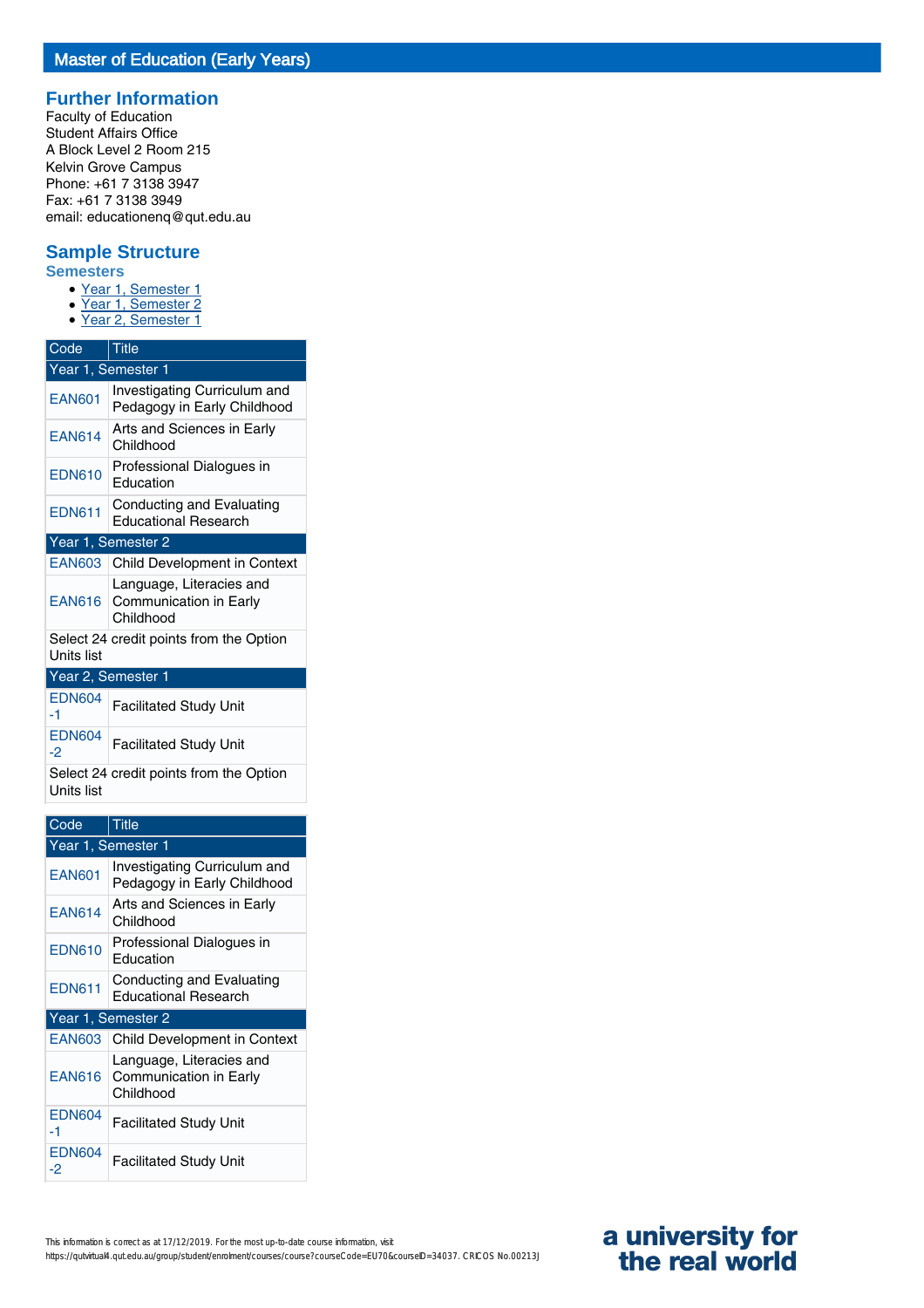<u>तान</u>

# [Master of Education \(General Studies\)](https://qutvirtual4.qut.edu.au/group/student/enrolment/courses/course?courseCode=EU70&courseID=34033)

### **Handbook**

| Year                                       | 2019                                                          |
|--------------------------------------------|---------------------------------------------------------------|
| <b>QUT code</b>                            | <b>EU70</b>                                                   |
| <b>CRICOS</b>                              | 081798G                                                       |
| <b>Duration</b><br>(full-time)             | 1.5 years                                                     |
| <b>Duration</b><br>(part-time<br>domestic) | 3 years                                                       |
| <b>Campus</b>                              | <b>Kelvin Grove</b>                                           |
| <b>Domestic fee</b><br>(indicative)        | 2019: CSP \$6,600 per<br>year full-time (96 credit<br>points) |
| <b>International fee</b><br>(indicative)   | 2019: \$28,700 per year<br>full-time (96 credit points)       |
| <b>Total credit</b><br>points              | 144                                                           |
| <b>Credit points</b><br>full-time sem.     | 48                                                            |
| <b>Credit points</b><br>part-time sem.     | 24                                                            |
| <b>Start months</b>                        | July, February                                                |
| Int. Start Months                          | July, February                                                |
| <b>Discipline</b><br>Coordinator           | AskOUT<br>+61 7 3138 2000<br>ask@qut.edu.au                   |

# **Domestic Entry requirements Academic entry requirements**

**Master of Education - 1.5 year program**

#### A completed recognised:

- bachelor degree (or higher award) in education; or
- bachelor honours degree (or higher award) in any field; or
- bachelor degree in any field plus 5 years of related professional work experience.

#### **Master of Education - 1 year program**

A completed recognised honours degree in the field of education; or

A postgraduate degree (graduate certificate, graduate diploma or masters or higher) in the field of education

Please note: you do not need to apply for the 1 year program as you will be automatically assessed for eligibility as part of QUT's application for admission process.

#### Limited places

There are limited Commonwealth Supported places in this course. Places are likely to fill early so you are encouraged to apply for this course as soon as possible to secure a place.

# **International Entry requirements Academic entry requirements**

Master of Education - 1.5 year program

A completed recognised:

- A completed recognised:
- bachelor degree (or higher) in education with a minimum grade point average of 4.0 (on QUT's 7 point scale); or
- postgraduate degree (graduate certificate, graduate diploma or masters (or higher)) in any field with a minimum grade point average of 4.0 (on QUT's 7 point scale); or
- bachelor degree in any field with a minimum grade point average of 4.0 (on QUT's 7 point scale) plus 5 years professional work experience related to your undergraduate degree. (Please submit a detailed curriculum vitae and employer statements); or
- an Australian bachelor honours degree in any field or recognised equivalent.

Master of Education - 1 year program

A completed recognised:

- Australian bachelor honours degree in the field of education or recognised equivalent; or
- postgraduate degree (graduate certificate, graduate diploma or masters or higher) in the field of education with a minimum grade point average of 4.0 (on QUT's 7 point scale). ●

# **Minimum English**

**requirements**

Students must meet the English proficiency requirements.

| <b>IELTS (International English Language</b><br><b>Testing System)</b> |     |
|------------------------------------------------------------------------|-----|
| Overall                                                                | 6.5 |
| Listening                                                              | 6.0 |
| Reading                                                                | 6.0 |
| Writing                                                                | 6.0 |
| Speaking                                                               | 6.0 |

# **Course Overview**

EU70 Master of Education focuses on specialised study areas that are currently in demand and feature innovative areas. The course has a fresh new approach to learning that values both the individual component and peer-to-peer relationships.

This course will suit teachers, educators and graduates, with relevant employment experience, who are seeking to make a career change within education or enhance their existing education career.

The Master of Education does not lead to teacher's registration. Please refer to the Master of Teaching (Early Childhood or Primary) or the Graduate Diploma in Education (Senior Years) if you are seeking teacher registration.

EU70 Master of Education consists of twelve (12) units (144 credit points) selected from the postgraduate units. Course duration is one and a half (1.5) years internal or external full-time, or three (3) years internal or external parttime. Students have a maximum of four (4) years to complete the course.

Course Coordinator: Associate Professor Beryl Exley, b.exley@qut.edu.au, (07) 3138 3267, B434.

# **General Studies**

Students can choose a general studies Masters which does not provide a study area and consists of four (4) core units

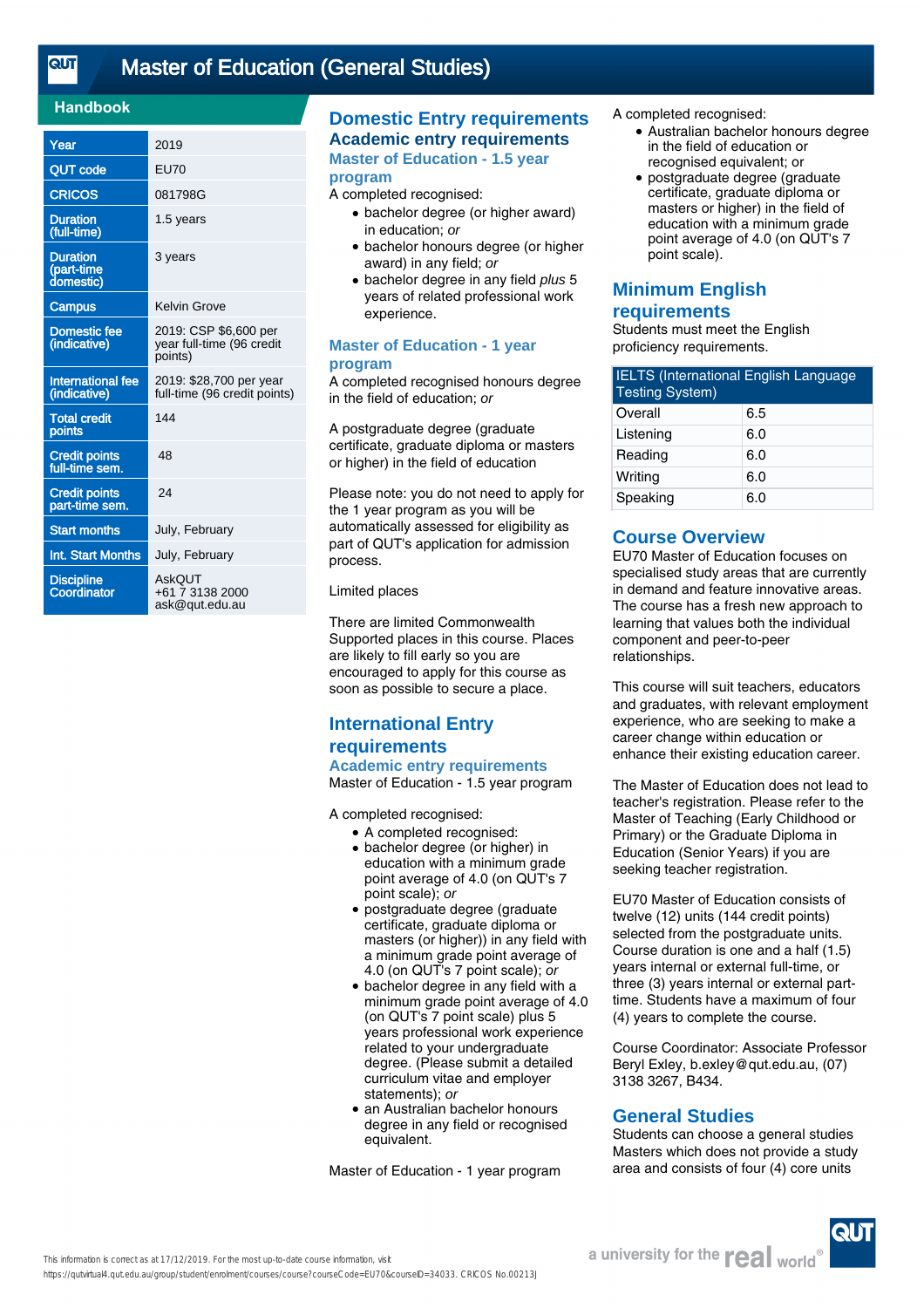and eight (8) option units. This program can be tailored to suit your individual study needs and interests.

### **Enrolling**

It is imperative that you enrol in both semester 1 and semester 2 units at the start of each year when you commence in semester 1.

# **Course Rules**

#### UNIT DELIVERIES:

Please ensure you select the correct teaching period, class and location code for all units you are enrolled in. EXTERNAL: The unit will be conducted through the QUT Blackboard site and other online learning platforms. Regular access to an up-to-date computer and reliable internet access is imperative. You will not need to 'register into classes' if you study externally. INTERNAL: The unit requires regular attendance at classes on Kelvin Grove campus during semester. BLOCK: The unit is offered in a block of lectures during the January or June/July Queensland School Holidays, with attendance being over a number of days, usually Monday to Friday of a particular week (5 days attendance). Assessment is completed during the remainder of the semester via online learning platforms such as QUT Blackboard.

#### OPTION UNITS:

As part of your Masters study area, you are able to complete a number of option units which can be selected from any units listed under any of the study areas in EU70, with the exception of field studies/practicum units. Please refer to the Units or Course Structure tab (depending on whether you are looking at prospective or current student information) / EU70 OPTION UNITS.

#### MINIMUM AND MAXIMIM UNIT ENROLMENT:

Domestic students may enrol in a minimum of one (1) unit per semester, but please be advised that the maximum course completion time must still be adhered to. In most cases you will not be able to complete your course in the maximum time with just one unit per semester (see below). If you do not enrol in at least one (1) unit, you will need to apply for a leave of absence (see below). Failure to do so may result in the system automatically withdrawing you from your course. If you wish to enrol in more than four (4) units per semester, you will need permission, in writing, from the Course Coordinator.

#### MAXIMUM COURSE COMPLETION TIMES:

Students are required to adhere to the time limits for competing an award course (MOPP E4/4). EU70 Master of Education students have four (4) years to complete the course, inclusive of periods of leave of absence.

#### LEAVE OF ABSENCE:

If you've completed your first semester or teaching period, and you need to take a break from your studies, you can apply for a formal leave of absence: http://www.student.qut.edu.au/enrolmentand-orientation/enrolment/interruptingyour-studies If you are a commencing student and wish to start in a later teaching period, you can ask for your application to be considered and reassessed for the next available semester or teaching period by emailing: qut.pgapplications@qut.edu.au. Please consult the Maximum Course Completion Times before applying.

#### WORKING WITH CHILDREN (BLUE CARD):

Students in Early Childhood Teaching; School Guidance and Counselling; or Teacher-Librarianship may require current authorisation to work with children as applicable to the State in which you will be doing field experience and site visits. You may need either a Blue Card, if you are not a registered teacher, or an exemption card. Teachers registered with the Queensland College of Teachers do not require a Blue Card or an exemption card when teaching at school or boarding school. However, they may require an exemption card if providing other childrelated regulated services. Teachers registered in other states or countries, and students without Teachers Registration will need to apply, via the link below, for the appropriate card.

This authorisation must be obtained before you can undertake your practicum or field studies units, or you may be withdrawn from the relevant unit and incur both academic and financial penalties. Application forms can be found on the Student Services website: http://www.student.qut.edu.au/studying/jo bs-and-work-experience/workexperience-and-placements/blue-cards

### ADVANCED STANDING (Credit):

You can apply for Advanced Standing from prior study at an equivalent level to Masters study or you can apply for up to four (4) units of your 12 units from prior study at an equivalent level to Honours, Graduate Diploma, or Graduate Certificate study. Undergraduate study cannot be considered for advanced standing. Currency of prior study is

considered. If you are applying for credit for specific units, you will need to provide detailed unit/subject outlines from your previous study. For further information, or an application form, please refer to the following website:

http://www.student.qut.edu.au/enrolmentand-orientation/enrolment/credit-for-priorlearning/

#### CHANGE OF STUDY AREA:

If you want to change your major/study area within your current course, please refer to the following website: https://secure.qut.edu.au/studentservices/ qut/cm/

#### EARLY EXIT - EU60 GRADUATE CERTIFICATE IN EDUCATION:

If you wish to exit the course early with EU60 Graduate Certificate in Education you should apply in the semester that you expect to exit, using an 'SRX Form'. A link to this form can be found on the following page:

https://www.student.qut.edu.au/forms#h2- 7 If you take this option you will need to withdraw yourself from the EU70 Master of Education course (via e-Student) once the SRX form has been approved. Please be advised that you will only receive a Graduate Certificate in your chosen study area if you have completed the correct four core units required for that study area. (Please refer to the EU60 structure under your EU70 study area structure in **Current** 

Students/Studying/Courses/Education/sel ect your course and study area). If you have not completed the correct four core units you can apply for a Graduate Certificate in Education (General Studies).

### **Further Information**

Faculty of Education Student Affairs Office A Block Level 2 Room 215 Kelvin Grove Campus Phone: +61 7 3138 3947 Fax: +61 7 3138 3949 email: educationenq@qut.edu.au

# **Sample Structure**

- **Semesters**
	- First semester of study
	- Second semester of study • Third semester of study

| Code                                                                      | Title                                  |
|---------------------------------------------------------------------------|----------------------------------------|
| First semester of study                                                   |                                        |
| <b>EDN610</b>                                                             | Professional Dialogues in<br>Education |
| Conducting and Evaluating<br><b>EDN611</b><br><b>Educational Research</b> |                                        |
| Select 24 credit points from the Option                                   |                                        |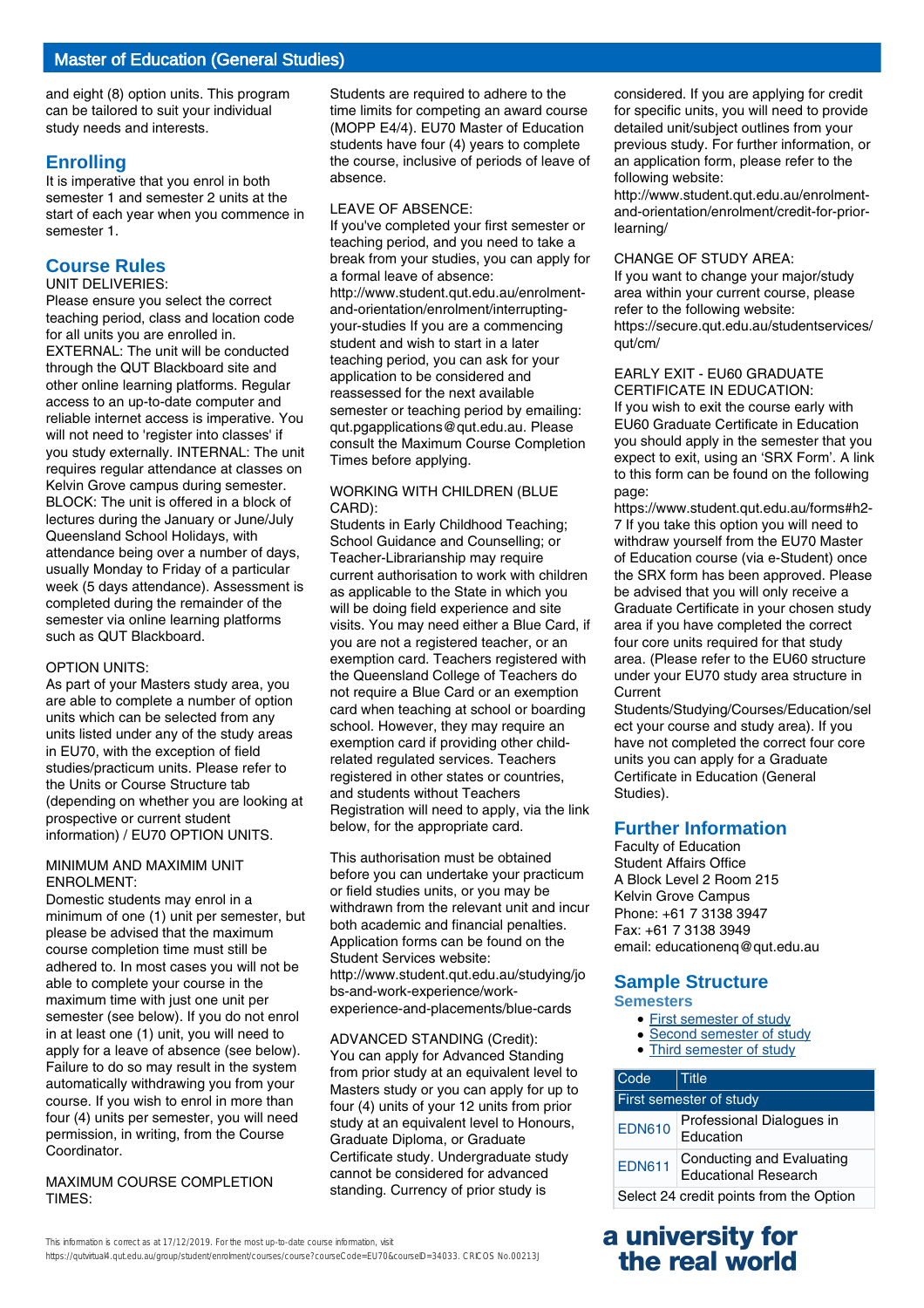## Units list

Second semester of study Select 48 credit points from the Option Units list  $T<sub>bind</sub>$ 

| <b>THILD SEITIESTEL OF STUDY</b> |                               |
|----------------------------------|-------------------------------|
| <b>EDN604</b><br>-1              | <b>Facilitated Study Unit</b> |
| <b>EDN604</b><br>-2              | <b>Facilitated Study Unit</b> |

Select 24 credit points from the Option Units list

| Code                                                  | <b>Title</b>                                             |  |
|-------------------------------------------------------|----------------------------------------------------------|--|
|                                                       | First semester of study                                  |  |
| <b>EDN610</b>                                         | Professional Dialogues in<br>Education                   |  |
| <b>EDN611</b>                                         | Conducting and Evaluating<br><b>Educational Research</b> |  |
| Select 24 credit points from the Option<br>Units list |                                                          |  |
| Second semester of study                              |                                                          |  |
| <b>EDN604</b><br>-1                                   | <b>Facilitated Study Unit</b>                            |  |
| <b>EDN604</b><br>-2                                   | <b>Facilitated Study Unit</b>                            |  |
| Select 24 credit points from the Option<br>Units list |                                                          |  |

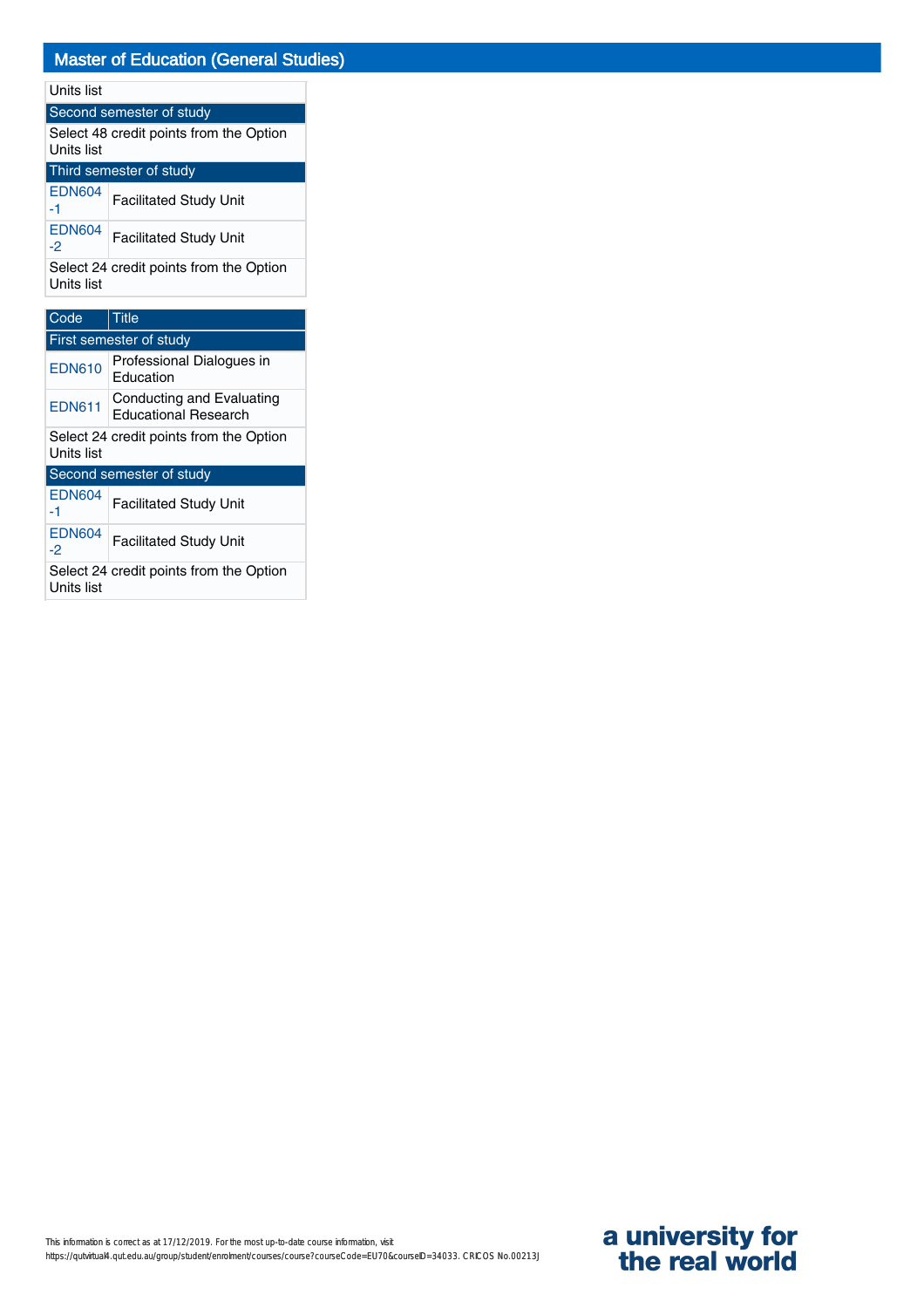<u>तान</u>

# [Master of Education \(Inclusive Education\)](https://qutvirtual4.qut.edu.au/group/student/enrolment/courses/course?courseCode=EU70&courseID=34032)

### **Handbook**

| Year                                       | 2019                                                          |
|--------------------------------------------|---------------------------------------------------------------|
| QUT code                                   | <b>EU70</b>                                                   |
| <b>CRICOS</b>                              | 081798G                                                       |
| <b>Duration</b><br>(full-time)             | 1.5 years                                                     |
| <b>Duration</b><br>(part-time<br>domestic) | 3 years                                                       |
| <b>Campus</b>                              | Kelvin Grove                                                  |
| <b>Domestic fee</b><br>(indicative)        | 2019: CSP \$6,600 per<br>year full-time (96 credit<br>points) |
| <b>International fee</b><br>(indicative)   | 2019: \$28,700 per year<br>full-time (96 credit points)       |
| <b>Total credit</b><br>points              | 144                                                           |
| <b>Credit points</b><br>full-time sem.     | 48                                                            |
| <b>Credit points</b><br>part-time sem.     | 24                                                            |
| <b>Start months</b>                        | July, February                                                |
| Int. Start Months                          | July, February                                                |
| <b>Discipline</b><br>Coordinator           | AskOUT<br>+61 7 3138 2000<br>ask@qut.edu.au                   |

# **Domestic Entry requirements Academic entry requirements**

**Master of Education - 1.5 year program**

#### A completed recognised:

- bachelor degree (or higher award) in education; or
- bachelor honours degree (or higher award) in any field; or
- bachelor degree in any field plus 5 years of related professional work experience.

#### **Master of Education - 1 year program**

A completed recognised honours degree in the field of education; or

A postgraduate degree (graduate certificate, graduate diploma or masters or higher) in the field of education.

Please note you do not need to apply for the 1 year program as you will be automatically assessed for eligibility as part of QUT's application for admission process.

#### Limited places

There are limited Commonwealth Supported places in this course. Places are likely to fill early so you are encouraged to apply for this course as soon as possible to secure a place.

# **International Entry requirements**

**Academic entry requirements** Master of Education - 1.5 year program

A completed recognised:

- bachelor degree (or higher) in education; or
- postgraduate degree (graduate certificate, graduate diploma or masters (or higher) in any field; or
- bachelor degree in any field plus 5 years professional work experience related to your undergraduate degree. You will need to provide a detailed CV and employer statements; or
- Australian bachelor honours degree in any field or recognised equivalent.

Master of Education - 1 year program

A completed recognised:

- Australian bachelor honours degree in the field of education or recognised equivalent; or
- postgraduate degree (graduate certificate, graduate diploma or masters or higher) in the field of

education.

### **Minimum English requirements**

Students must meet the English proficiency requirements.

| <b>IELTS (International English Language</b><br><b>Testing System)</b> |     |
|------------------------------------------------------------------------|-----|
| Overall                                                                | 6.5 |
| Listening                                                              | 6.0 |
| Reading                                                                | 6.0 |
| Writing                                                                | 6.0 |
| Speaking                                                               | 6.0 |

### **Course Overview**

EU70 Master of Education focuses on specialised study areas that are currently in demand and feature innovative areas. The course has a fresh new approach to learning that values both the individual component and peer-to-peer relationships.

This course will suit teachers, educators and graduates, with relevant employment experience, who are seeking to make a career change within education or enhance their existing education career.

The Master of Education does not lead to teacher's registration. Please refer to the Master of Teaching (Early Childhood or Primary) or the Graduate Diploma in Education (Senior Years) if you are seeking teacher registration.

EU70 Master of Education consists of twelve (12) units (144 credit points) selected from the postgraduate units. Course duration is one and a half (1.5) years internal or external full-time, or three (3) years internal or external parttime. Students have a maximum of four (4) years to complete the course.

Course Coordinator: Associate Professor Beryl Exley, b.exley@qut.edu.au, (07) 3138 3267, B434.

### **Inclusive Education**

While the understanding and application of learning theory is essential to the teaching of all students, most students with learning difficulties and disabilities require specialised instructional approaches in order to maximise their potential and achieve success. In order to address the learning, social, and behavioural needs of these students, teachers and other professionals require an understanding of theoretical models, socio-cognitive processes, current

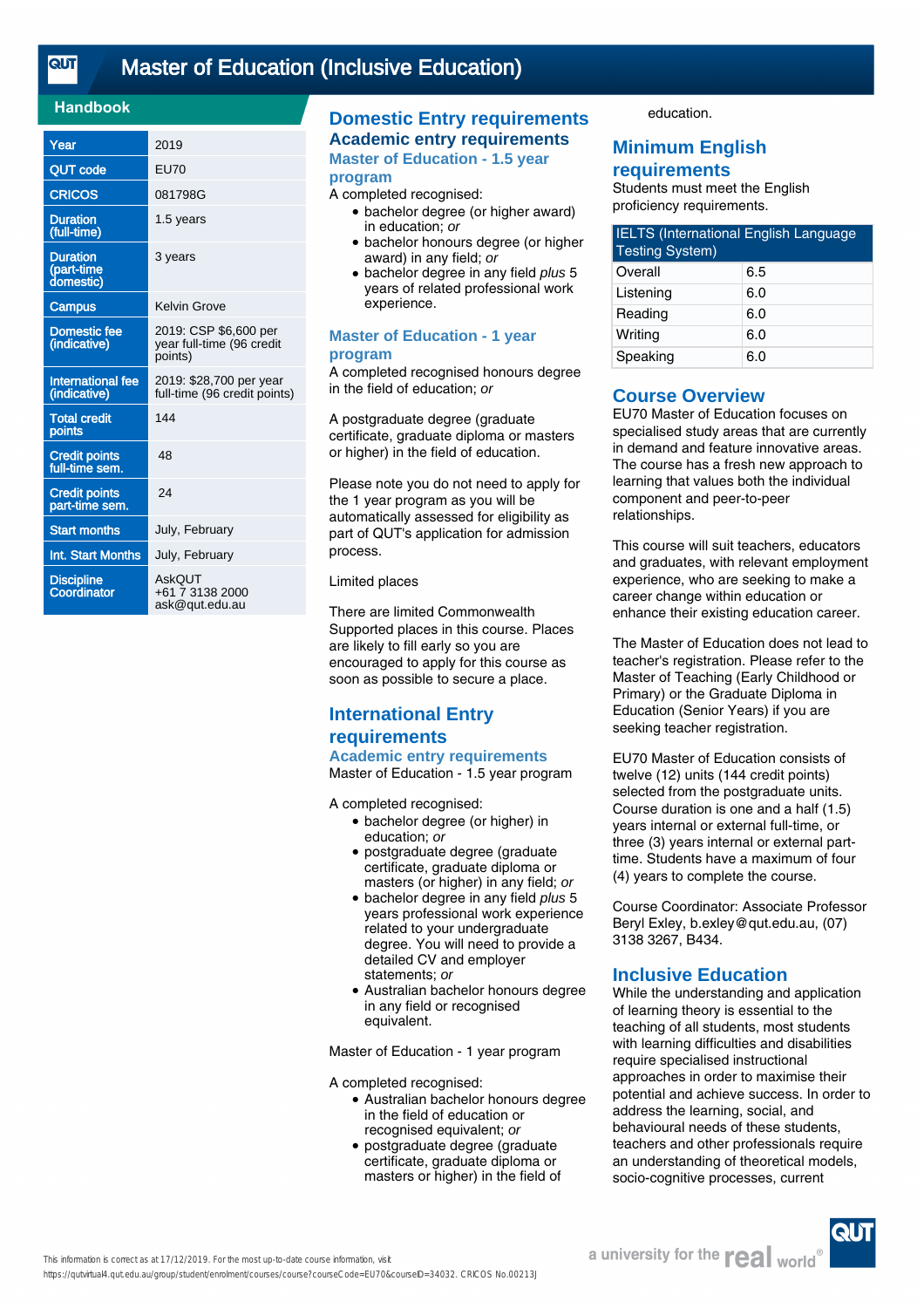# Master of Education (Inclusive Education)

research and best practices related to supporting students with learning difficulties and disabilities. In addition, well-developed skills in consultation, collaborative problem-solving, and reporting are required. It will appeal to teachers, special education support teachers and allied professionals (e.g., Guidance Officers, social workers, and health professionals) who assist children, adolescents and adults with learning, social and behavioural challenges.

Inclusive Education study area coordinator: Dr Jenna Gillett-Swan, jenna.gillettswan@qut.edu.au, (07) 3138 3498, Room E420.

Administration Officer: Ms Sian Rodgie, educationenq@qut.edu.au, (07) 3138 3947, Room A215.

#### **Enrolling**

It is imperative that you enrol in both semester 1 and semester 2 units at the start of each year when you commence in semester 1.

### **Course Rules**

#### UNIT DELIVERIES:

Please ensure you select the correct teaching period, class and location code for all units you are enrolled in. EXTERNAL: The unit will be conducted through the QUT Blackboard site and other online learning platforms. Regular access to an up-to-date computer and reliable internet access is imperative. You will not need to 'register into classes' if you study externally. INTERNAL: The unit requires regular attendance at classes on Kelvin Grove campus during semester. BLOCK: The unit is offered in a block of lectures during the January or June/July Queensland School Holidays, with attendance being over a number of days, usually Monday to Friday of a particular week (5 days attendance). Assessment is completed during the remainder of the semester via online learning platforms such as QUT Blackboard.

#### OPTION UNITS:

As part of your Masters study area, you are able to complete a number of option units which can be selected from any units listed under any of the study areas in EU70, with the exception of field studies/practicum units. Please refer to the Units or Course Structure tab (depending on whether you are looking at prospective or current student information) / EU70 OPTION UNITS.

#### MINIMUM AND MAXIMIM UNIT ENROLMENT: Domestic students may enrol in a

minimum of one (1) unit per semester, but please be advised that the maximum course completion time must still be adhered to. In most cases you will not be able to complete your course in the maximum time with just one unit per semester (see below). If you do not enrol in at least one (1) unit, you will need to apply for a leave of absence (see below). Failure to do so may result in the system automatically withdrawing you from your course. If you wish to enrol in more than four (4) units per semester, you will need permission, in writing, from the Course Coordinator.

#### MAXIMUM COURSE COMPLETION TIMES:

Students are required to adhere to the time limits for competing an award course (MOPP E4/4). EU70 Master of Education students have four (4) years to complete the course, inclusive of periods of leave of absence.

#### LEAVE OF ABSENCE:

If you've completed your first semester or teaching period, and you need to take a break from your studies, you can apply for a formal leave of absence: http://www.student.qut.edu.au/enrolmentand-orientation/enrolment/interruptingyour-studies If you are a commencing student and wish to start in a later teaching period, you can ask for your application to be considered and reassessed for the next available semester or teaching period by emailing: qut.pgapplications@qut.edu.au. Please consult the Maximum Course Completion Times before applying.

#### WORKING WITH CHILDREN (BLUE CARD):

Students in Early Childhood Teaching; School Guidance and Counselling; or Teacher-Librarianship may require current authorisation to work with children as applicable to the State in which you will be doing field experience and site visits. You may need either a Blue Card, if you are not a registered teacher, or an exemption card. Teachers registered with the Queensland College of Teachers do not require a Blue Card or an exemption card when teaching at school or boarding school. However, they may require an exemption card if providing other childrelated regulated services. Teachers registered in other states or countries, and students without Teachers Registration will need to apply, via the link below, for the appropriate card.

This authorisation must be obtained before you can undertake your practicum or field studies units, or you may be

withdrawn from the relevant unit and incur both academic and financial penalties. Application forms can be found on the Student Services website: http://www.student.qut.edu.au/studying/jo bs-and-work-experience/workexperience-and-placements/blue-cards

#### ADVANCED STANDING (Credit):

You can apply for Advanced Standing from prior study at an equivalent level to Masters study or you can apply for up to four (4) units of your 12 units from prior study at an equivalent level to Honours, Graduate Diploma, or Graduate Certificate study. Undergraduate study Cannot be considered for credit and currency of prior study is considered. If you are applying for credit for specific units, you will need to provide detailed unit/subject outlines from your previous study. For further information, or an application form, please refer to the following website:

http://www.student.qut.edu.au/enrolmentand-orientation/enrolment/credit-for-priorlearning/

#### CHANGE OF STUDY AREA:

If you want to change your major/study area within your current course, please refer to the following website: https://secure.qut.edu.au/studentservices/ qut/cm/

#### EARLY EXIT - EU60 GRADUATE CERTIFICATE IN EDUCATION:

If you wish to exit the course early with EU60 Graduate Certificate in Education you should apply in the semester that you expect to exit, using an 'SRX Form'. A link to this form can be found on the following page:

https://www.student.qut.edu.au/forms#h2- 7 If you take this option you will need to withdraw yourself from the Master of Education EU70 course (via e-Student) once the SRX form has been approved. Please be advised that you will only receive a Graduate Certificate in your chosen study area if you have completed the correct four core units required for that study area. (Please refer to the EU60 structure under your EU70 study area structure in Current

Students/Studying/Courses/Education/sel ect your course and study area). If you have not completed the correct four core units you can apply for a Graduate Certificate in Education (General Studies).

#### **Further Information**

Faculty of Education Student Affairs Office A Block Level 2 Room 215 Kelvin Grove Campus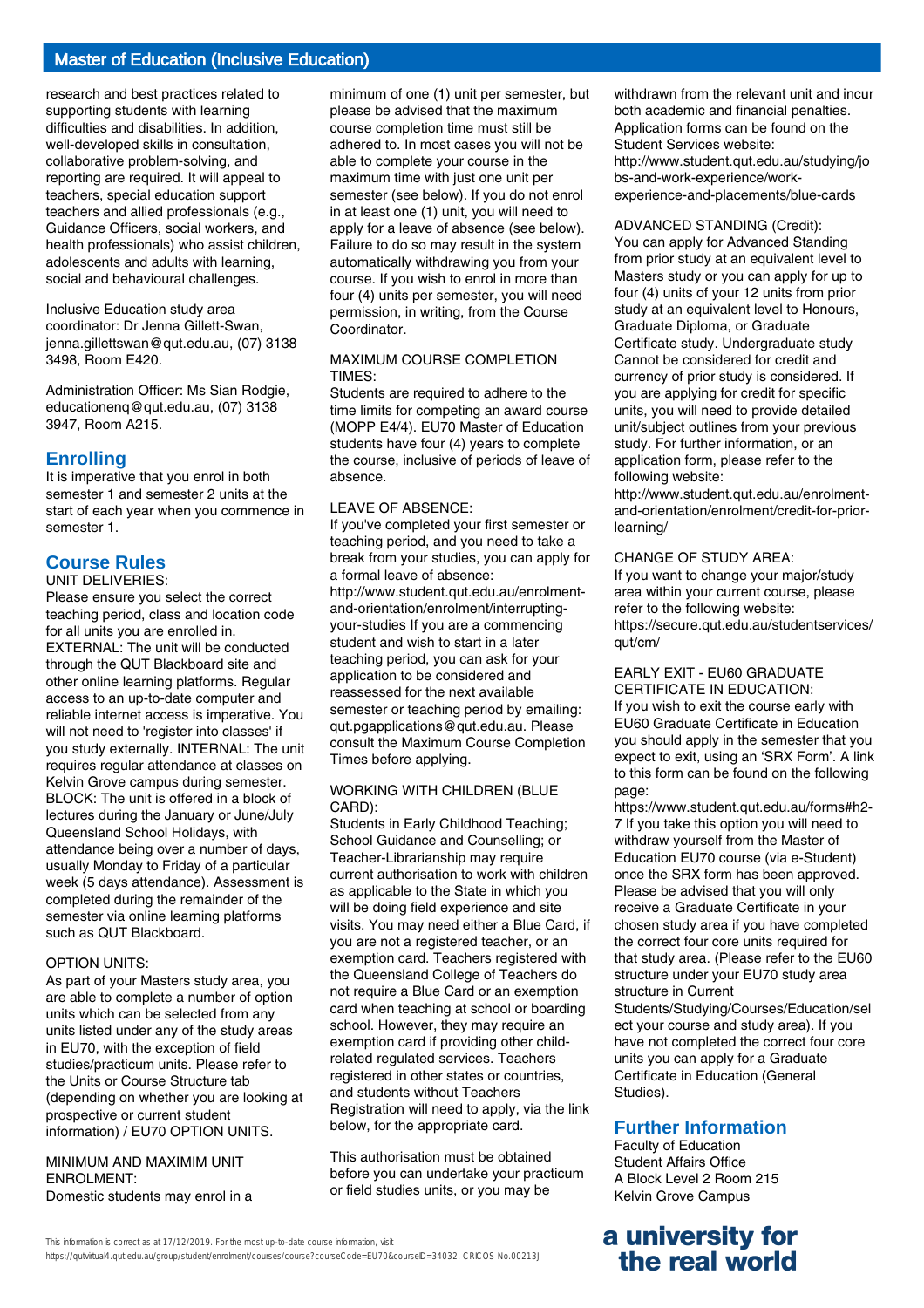Phone: +61 7 3138 3947 Fax: +61 7 3138 3949 email: educationenq@qut.edu.au

# **Sample Structure**

**Semesters**

- Year 1, Semester 1
- Year 1, Semester 2 ● Year 2, Semester 1

| Code                                                         | <b>Title</b>                                                                         |  |  |
|--------------------------------------------------------------|--------------------------------------------------------------------------------------|--|--|
| Year 1, Semester 1                                           |                                                                                      |  |  |
| <b>EDN610</b>                                                | Professional Dialogues in<br>Education                                               |  |  |
| <b>EDN611</b>                                                | Conducting and Evaluating<br><b>Educational Research</b>                             |  |  |
| <b>LCN629</b>                                                | Inclusive Education: Theory,<br><b>Policy and Practice</b>                           |  |  |
| <b>LCN635</b>                                                | Supporting Students with an<br>Autism Spectrum Disorder                              |  |  |
| Year 1, Semester 2                                           |                                                                                      |  |  |
| <b>LCN632</b>                                                | Understanding Reading and<br><b>Writing Difficulties</b>                             |  |  |
| <b>LCN634</b>                                                | <b>Supporting Students with</b><br>Social, Emotional and<br><b>Behavioural Needs</b> |  |  |
| Select 24 credit points from the Option<br><b>Units list</b> |                                                                                      |  |  |
| Year 2, Semester 1                                           |                                                                                      |  |  |
| <b>EDN604</b><br>-1                                          | <b>Facilitated Study Unit</b>                                                        |  |  |
| <b>EDN604</b><br>$-2$                                        | <b>Facilitated Study Unit</b>                                                        |  |  |
| Units list                                                   | Select 24 credit points from the Option                                              |  |  |

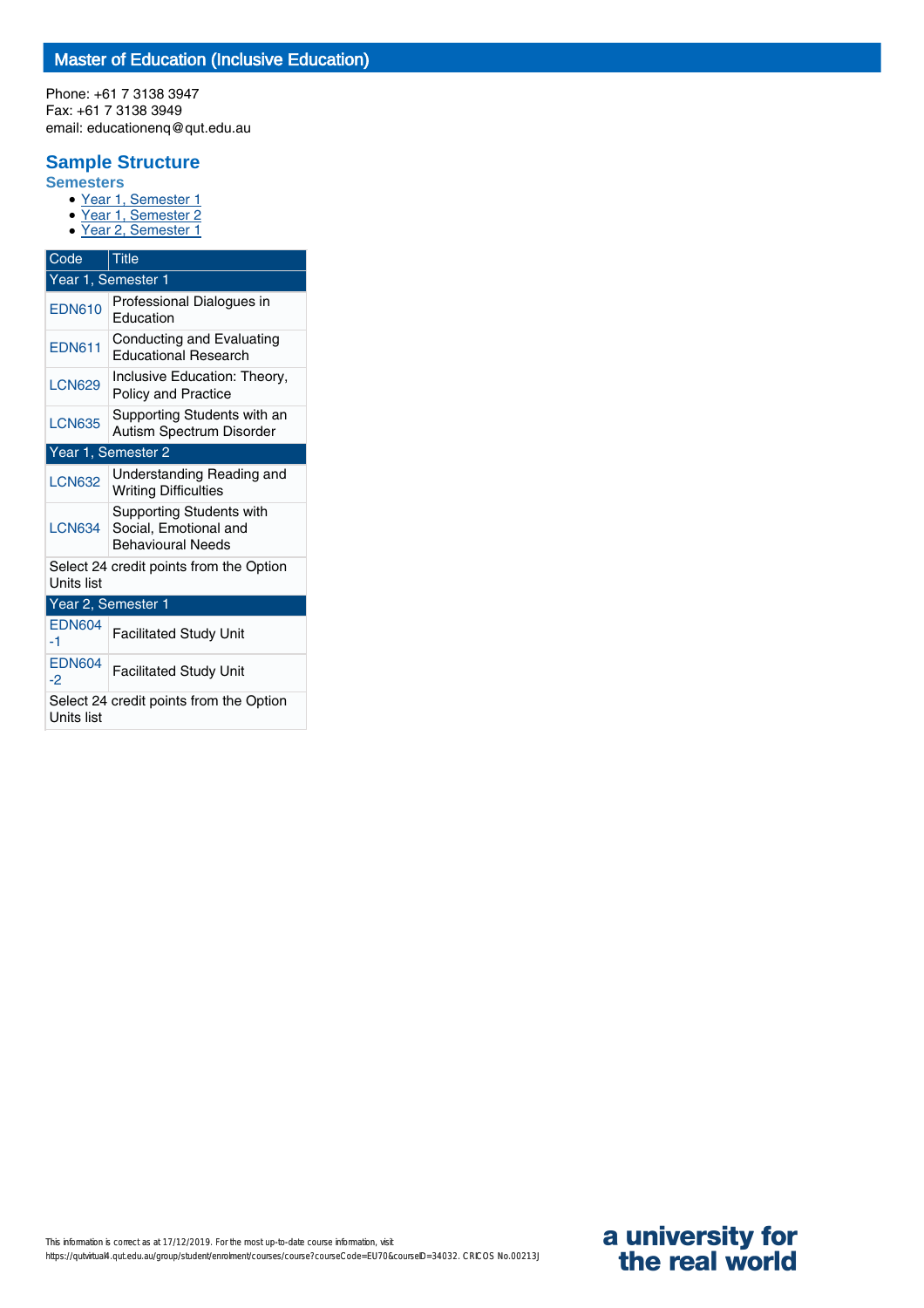# [Master of Education \(Leadership and Management\)](https://qutvirtual4.qut.edu.au/group/student/enrolment/courses/course?courseCode=EU70&courseID=34038)

### **Handbook**

| Year                                       | 2019                                                          |
|--------------------------------------------|---------------------------------------------------------------|
| <b>QUT code</b>                            | <b>EU70</b>                                                   |
| <b>CRICOS</b>                              | 081798G                                                       |
| <b>Duration</b><br>(full-time)             | 1.5 years                                                     |
| <b>Duration</b><br>(part-time<br>domestic) | 3 years                                                       |
| <b>Campus</b>                              | Kelvin Grove                                                  |
| <b>Domestic fee</b><br>(indicative)        | 2019: CSP \$6,600 per<br>year full-time (96 credit<br>points) |
| <b>International fee</b><br>(indicative)   | 2019: \$28,700 per year<br>full-time (96 credit points)       |
| <b>Total credit</b><br>points              | 144                                                           |
| <b>Credit points</b><br>full-time sem.     | 48                                                            |
| <b>Credit points</b><br>part-time sem.     | 24                                                            |
| <b>Start months</b>                        | July, February                                                |
| Int. Start Months                          | July, February                                                |
| <b>Discipline</b><br>Coordinator           | AskOUT<br>+61 7 3138 2000<br>ask@qut.edu.au                   |

# **Domestic Entry requirements Academic entry requirements**

**Master of Education - 1.5 year program**

#### A completed recognised:

- bachelor degree (or higher award) in education; or
- bachelor honours degree (or higher award) in any field; or
- bachelor degree in any field plus 5 years of related professional work experience.

#### **Master of Education - 1 year program**

A completed recognised honours degree in the field of education; or

A postgraduate degree (graduate certificate, graduate diploma or masters or higher) in the field of education.

Please note you do not need to apply for the 1 year program as you will be automatically assessed for eligibility as part of QUT's application for admission process.

#### Limited places

There are limited Commonwealth Supported places in this course. Places are likely to fill early so you are encouraged to apply for this course as soon as possible to secure a place.

# **International Entry requirements**

**Academic entry requirements** Master of Education - 1.5 year program

A completed recognised:

- A completed recognised:
- bachelor degree (or higher) in education with a minimum grade point average of 4.0 (on QUT's 7 point scale); or
- postgraduate degree (graduate certificate, graduate diploma or masters (or higher)) in any field with a minimum grade point average of 4.0 (on QUT's 7 point scale); or
- bachelor degree in any field with a minimum grade point average of 4.0 (on QUT's 7 point scale) plus 5 years professional work experience related to your undergraduate degree. (Please submit a detailed curriculum vitae and employer statements); or
- an Australian bachelor honours degree in any field or recognised equivalent. ●

Master of Education - 1 year program

A completed recognised:

- Australian bachelor honours degree in the field of education or recognised equivalent; or
- postgraduate degree (graduate certificate, graduate diploma or masters or higher) in the field of education with a minimum grade point average of 4.0 (on QUT's 7 point scale). ●

# **Minimum English**

# **requirements**

Students must meet the English proficiency requirements.

| <b>IELTS (International English Language</b><br><b>Testing System)</b> |     |
|------------------------------------------------------------------------|-----|
| Overall                                                                | 6.5 |
| Listening                                                              | 6.0 |
| Reading                                                                | 6.0 |
| Writing                                                                | 6.0 |
| Speaking                                                               | 6.0 |

### **Course Overview**

EU70 Master of Education focuses on specialised study areas that are currently in demand and feature innovative areas. The course has a fresh new approach to learning that values both the individual component and peer-to-peer relationships.

This course will suit teachers, educators and graduates, with relevant employment experience, who are seeking to make a career change within education or enhance their existing education career.

The Master of Education does not lead to teacher's registration. Please refer to the Master of Teaching (Early Childhood or Primary) or the Graduate Diploma in Education (Senior Years) if you are seeking teacher registration.

EU70 Master of Education consists of twelve (12) units (144 credit points) selected from the postgraduate units. Course duration is one and a half (1.5) years internal or external full-time, or three (3) years internal or external parttime. Students have a maximum of four (4) years to complete the course.

Course Coordinator: Associate Professor Beryl Exley, b.exley@qut.edu.au, (07) 3138 3267, B434.

# **Leadership and Management:**

This study area focuses on building and enhancing leadership capacity in aspiring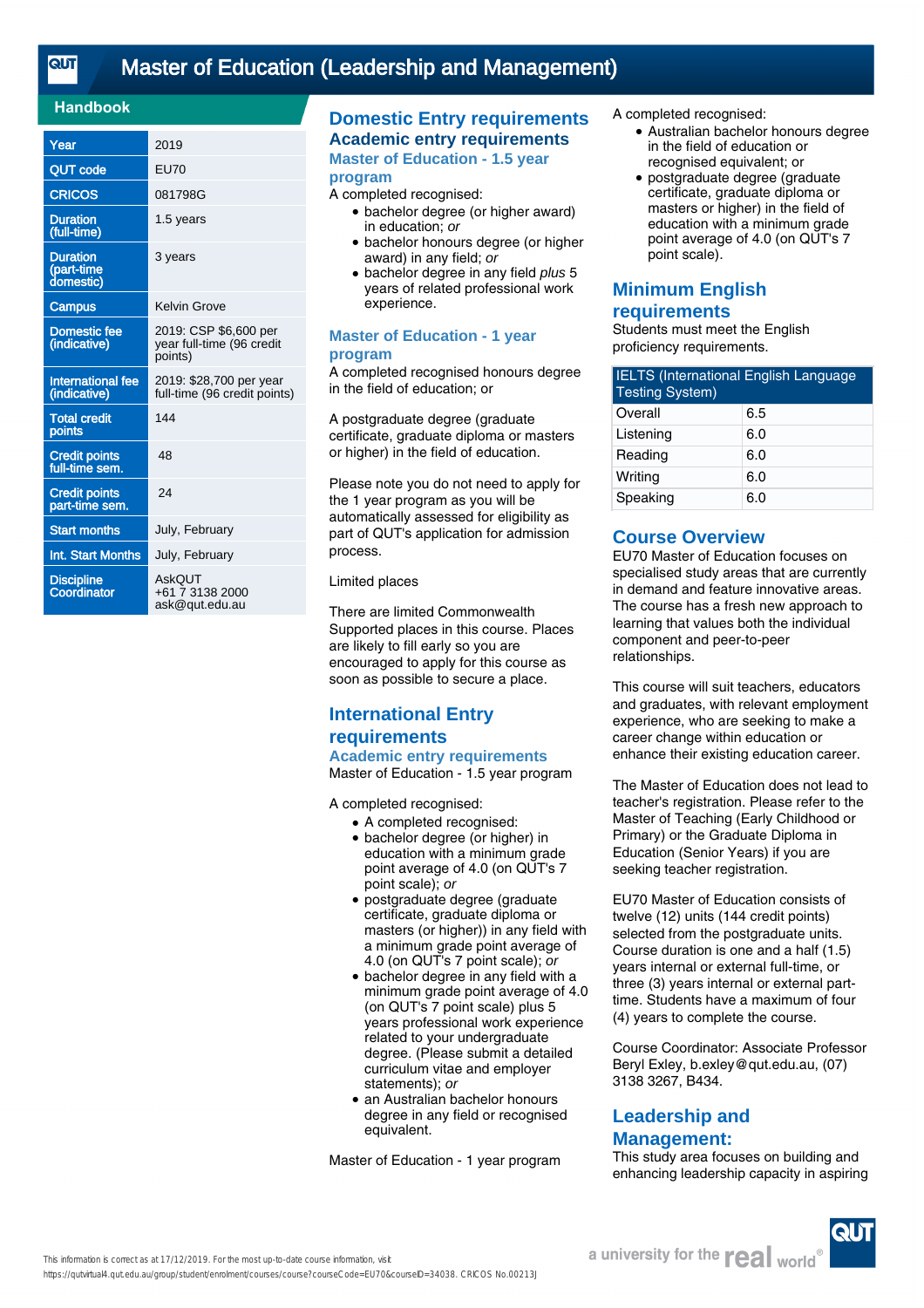# Master of Education (Leadership and Management)

and existing leaders. The units provide leaders with requisite knowledge and understanding of central concepts connected to leading others, leading change processes, understanding and interpreting policy, and strategic managerial skills required in planning, monitoring and evaluating organisational systems.

Leadership and Management study area coordinator: Associate Professor Lisa Ehrich, l.ehrich@qut.edu.au, (07) 3138 3038, Room A318.

Administration Officer: Ms Sian Rodgie, educationenq@qut.edu.au, (07) 3138 3947, Room A215.

### **Enrolling**

It is imperative that you enrol in both semester 1 and semester 2 units at the start of each year when you commence in semester 1.

# **Course Rules**

UNIT DELIVERIES:

Please ensure you select the correct teaching period, class and location code for all units you are enrolled in. EXTERNAL: The unit will be conducted through the QUT Blackboard site and other online learning platforms. Regular access to an up-to-date computer and reliable internet access is imperative. You will not need to 'register into classes' if you study externally. INTERNAL: The unit requires regular attendance at classes on Kelvin Grove campus during semester. BLOCK: The unit is offered in a block of lectures during the January or June/July Queensland School Holidays, with attendance being over a number of days, usually Monday to Friday of a particular week (5 days attendance). Assessment is completed during the remainder of the semester via online learning platforms such as QUT Blackboard.

#### OPTION UNITS:

As part of your Masters study area, you are able to complete a number of option units which can be selected from any units listed under any of the study areas in EU70, with the exception of field studies/practicum units. Please refer to the Units or Course Structure tab (depending on whether you are looking at prospective or current student information) / EU70 OPTION UNITS.

#### MINIMUM AND MAXIMIM UNIT ENROLMENT:

Domestic students may enrol in a minimum of one (1) unit per semester, but please be advised that the maximum course completion time must still be

adhered to. In most cases you will not be able to complete your course in the maximum time with just one unit per semester (see below). If you do not enrol in at least one (1) unit, you will need to apply for a leave of absence (see below). Failure to do so may result in the system automatically withdrawing you from your course. If you wish to enrol in more than four (4) units per semester, you will need permission, in writing, from the Course Coordinator.

#### MAXIMUM COURSE COMPLETION TIMES:

Students are required to adhere to the time limits for competing an award course (MOPP E4/4). EU70 Master of Education students have four (4) years to complete the course, inclusive of periods of leave of absence.

#### LEAVE OF ABSENCE:

If you've completed your first semester or teaching period, and you need to take a break from your studies, you can apply for a formal leave of absence: http://www.student.qut.edu.au/enrolmentand-orientation/enrolment/interruptingyour-studies If you are a commencing student and wish to start in a later teaching period, you can ask for your application to be considered and reassessed for the next available semester or teaching period by emailing: qut.pgapplications@qut.edu.au. Please consult the Maximum Course Completion Times before applying.

#### WORKING WITH CHILDREN (BLUE CARD):

Students in Early Childhood Teaching; School Guidance and Counselling; or Teacher-Librarianship may require current authorisation to work with children as applicable to the State in which you will be doing field experience and site visits. You may need either a Blue Card, if you are not a registered teacher, or an exemption card. Teachers registered with the Queensland College of Teachers do not require a Blue Card or an exemption card when teaching at school or boarding school. However, they may require an exemption card if providing other childrelated regulated services. Teachers registered in other states or countries, and students without Teachers Registration will need to apply, via the link below, for the appropriate card.

This authorisation must be obtained before you can undertake your practicum or field studies units, or you may be withdrawn from the relevant unit and incur both academic and financial penalties. Application forms can be found on the

Student Services website: http://www.student.qut.edu.au/studying/jo bs-and-work-experience/workexperience-and-placements/blue-cards

#### ADVANCED STANDING (Credit):

You can apply for Advanced Standing from prior study at an equivalent level to Masters study (AQF 9) or you can apply for up to four (4) units of your 12 units from prior study at an equivalent level to Honours, Graduate Diploma, or Graduate Certificate study (AQF 8). Undergraduate study is not considered at Masters level. Prior study must also be current. Study over 10 years old is not normally considered for Advanced Standing. If you are applying for credit for specific units, you will need to provide detailed unit/subject outlines from your previous study. You can also apply for Advanced Standing based on work or industry experience. Advanced standing is not able to be awarded for normal teaching experience. If you are responsible for an original academic work, such as creating a course and/or curriculum, or have published any original research etc. then you may be eligible for credit for work or industry experience. For further information, or an application form, please refer to the following website: http://www.student.qut.edu.au/enrolmentand-orientation/enrolment/credit-for-priorlearning/

#### CHANGE OF STUDY AREA:

If you want to change your major/study area within your current course, please refer to the following website: https://secure.qut.edu.au/studentservices/ qut/cm/

#### EARLY EXIT - EU60 GRADUATE CERTIFICATE IN EDUCATION:

If you wish to exit the course early with EU60 Graduate Certificate in Education you should apply in the semester that you expect to exit, using an 'SRX Form'. A link to this form can be found on the following page:

https://www.student.qut.edu.au/forms#h2- 7 If you take this option you will need to withdraw yourself from the Master of Education EU70 course (via e-Student) once the SRX form has been approved. Please be advised that you will only receive a Graduate Certificate in your chosen study area if you have completed the correct four core units required for that study area. (Please refer to the EU60 structure under your EU70 study area structure in Current

Students/Studying/Courses/Education/sel ect your course and study area). If you have not completed the correct four core units you can apply for a Graduate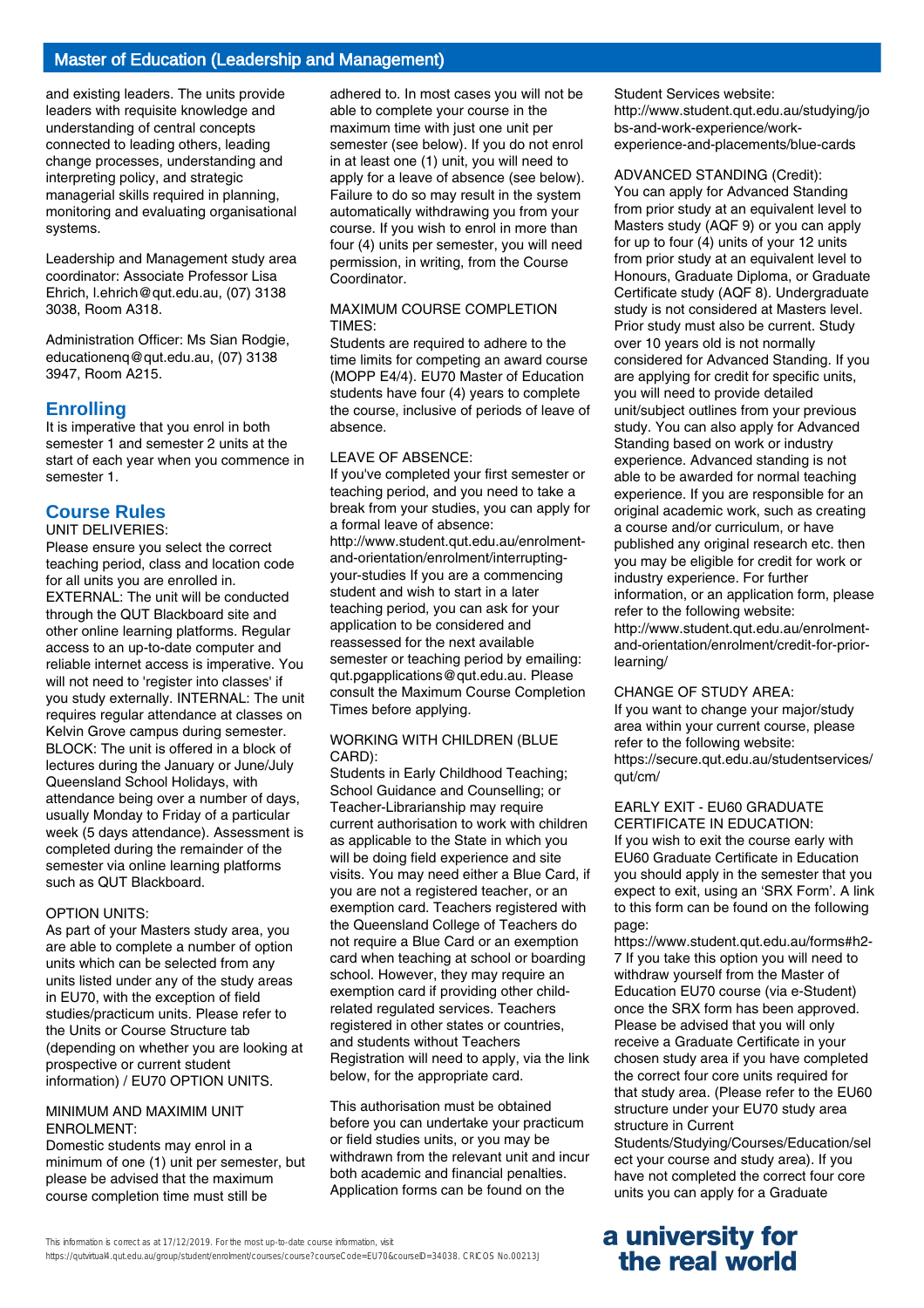Certificate in Education (General Studies).

# **Further Information**

Faculty of Education Student Affairs Office A Block Level 2 Room 215 Kelvin Grove Campus Phone: +61 7 3138 3947 Fax: +61 7 3138 3949 email: educationenq@qut.edu.au

# **Sample Structure**

- **Semesters**
	- Year 1, Semester 1
	- Year 1, Semester 2
	- Year 2, Semester 1

| Code                                                  | <b>Title</b>                                             |  |
|-------------------------------------------------------|----------------------------------------------------------|--|
|                                                       | Year 1, Semester 1                                       |  |
| <b>EDN610</b>                                         | Professional Dialogues in<br>Education                   |  |
| <b>EDN611</b>                                         | Conducting and Evaluating<br><b>Educational Research</b> |  |
| <b>LCN623</b>                                         | Leadership Concepts,<br>Theories and Issues              |  |
| <b>LCN630</b>                                         | Leadership, Policy and<br>Change in Action               |  |
| Year 1, Semester 2                                    |                                                          |  |
| <b>LCN624</b>                                         | Leading and Managing<br>People                           |  |
| <b>LCN631</b>                                         | Strategic Management                                     |  |
| Select 24 credit points from the Option<br>Units list |                                                          |  |
| Year 2, Semester 1                                    |                                                          |  |
| <b>EDN604</b><br>-1                                   | <b>Facilitated Study Unit</b>                            |  |
| <b>EDN604</b><br>-2                                   | <b>Facilitated Study Unit</b>                            |  |

Select 24 credit points from the Option Units list

| Code                | Title                                                    |  |
|---------------------|----------------------------------------------------------|--|
|                     | Year 1, Semester 1                                       |  |
| <b>EDN610</b>       | Professional Dialogues in<br>Education                   |  |
| <b>EDN611</b>       | Conducting and Evaluating<br><b>Educational Research</b> |  |
| <b>LCN623</b>       | Leadership Concepts,<br>Theories and Issues              |  |
| <b>LCN630</b>       | Leadership, Policy and<br>Change in Action               |  |
| Year 1, Semester 2  |                                                          |  |
| <b>EDN604</b><br>-1 | <b>Facilitated Study Unit</b>                            |  |
| <b>EDN604</b><br>-2 | Facilitated Study Unit                                   |  |
| <b>LCN624</b>       | Leading and Managing<br>People                           |  |
| <b>LCN631</b>       | Strategic Management                                     |  |

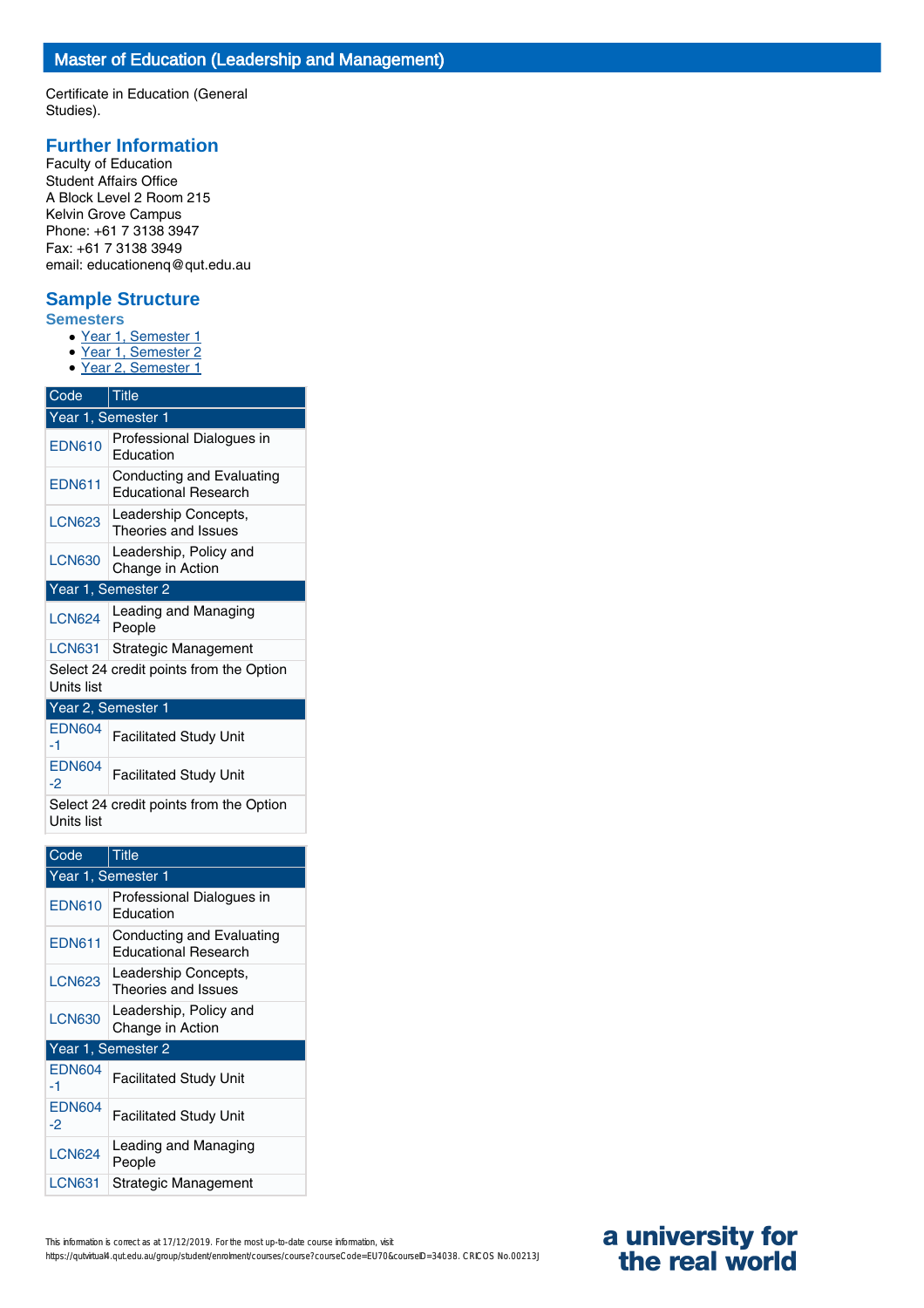<u>तान</u>

# [Master of Education \(STEM in Education\)](https://qutvirtual4.qut.edu.au/group/student/enrolment/courses/course?courseCode=EU70&courseID=34451)

### **Handbook**

| Year                                       | 2019                                                          |
|--------------------------------------------|---------------------------------------------------------------|
| <b>QUT code</b>                            | <b>EU70</b>                                                   |
| <b>CRICOS</b>                              | 081798G                                                       |
| <b>Duration</b><br>(full-time)             | 1.5 years                                                     |
| <b>Duration</b><br>(part-time<br>domestic) | 3 years                                                       |
| <b>Campus</b>                              | Kelvin Grove                                                  |
| <b>Domestic fee</b><br>(indicative)        | 2019: CSP \$6,600 per<br>year full-time (96 credit<br>points) |
| <b>International fee</b><br>(indicative)   | 2019: \$28,700 per year<br>full-time (96 credit points)       |
| <b>Total credit</b><br>points              | 144                                                           |
| <b>Credit points</b><br>full-time sem.     | 48                                                            |
| <b>Credit points</b><br>part-time sem.     | 24                                                            |
| <b>Start months</b>                        | July, February                                                |
| Int. Start Months                          | July, February                                                |
| <b>Discipline</b><br>Coordinator           | AskOUT<br>+61 7 3138 2000<br>ask@qut.edu.au                   |

# **Domestic Entry requirements Academic entry requirements**

**Master of Education - 1 .5 year program**

#### A completed recognised:

- bachelor degree (or higher award) in education; or
- bachelor honours degree (or higher award) in any field; or
- bachelor degree in any field plus 5 years of related professional work experience.

Master of Education - 1 year program

A completed recognised honours degree in the field of education; or

A postgraduate degree (graduate certificate, graduate diploma or masters or higher) in the field of education.

Please note you do not need to apply for the 1 year program as you will be automatically assessed for eligibility as part of QUT's application for admission process.

#### Limited places

There are limited Commonwealth Supported places in this course. Places are likely to fill early so you are encouraged to apply for this course as soon as possible to secure a place.

# **International Entry requirements**

## **Academic entry requirements**

Master of Education - 1.5 year program

A completed recognised:

- bachelor degree (or higher) in education with a minimum grade point average of 4.0 (on QUT's 7 point scale); or
- postgraduate degree (graduate certificate, graduate diploma or masters (or higher)) in any field with a minimum grade point average of 4.0 (on QUT's 7 point scale); or
- bachelor degree in any field with a minimum grade point average of 4.0 (on QUT's 7 point scale) plus 5 years professional work experience related to your undergraduate degree. (Please submit a detailed curriculum vitae and employer statements); or
- an Australian bachelor honours degree in any field or recognised equivalent.

Master of Education - 1 year program

A completed recognised:

- Australian bachelor honours degree in the field of education or recognised equivalent; or
- postgraduate degree (graduate certificate, graduate diploma or masters or higher) in the field of education with a minimum grade point average of 4.0 (on QUT's 7 point scale).

# **Minimum English requirements**

Students must meet the English proficiency requirements.

| <b>IELTS</b> (International English Language<br><b>Testing System)</b> |     |
|------------------------------------------------------------------------|-----|
| Overall                                                                | 6.5 |
| Listening                                                              | 6.0 |
| Reading                                                                | 6.0 |
| Writing                                                                | 6.0 |
| Speaking                                                               | 6.0 |

### **Sample Structure Semesters**

- Year 1, Semester 1 (including 6TP2 and 5TP4 teaching periods)
- Year 1, Semester 2 (including 5TP6 and 5TP8 teaching periods)  $\bullet$
- Year 2, Semester 1

### Code Title

| Year 1, Semester 1 (including 6TP2 and<br>5TP4 teaching periods) |                                                      |  |
|------------------------------------------------------------------|------------------------------------------------------|--|
|                                                                  | 6TP2 units (4 Mar-18 Apr 2019)                       |  |
| <b>EUN631</b>                                                    | <b>STEM for 21st Century</b><br>Learners             |  |
| <b>EUN633</b>                                                    | Thinking in STEM                                     |  |
|                                                                  | 5TP4 units (29 Apr-31 May 2019)                      |  |
| <b>EUN632</b>                                                    | Digital Fluency for STEM<br>Learning                 |  |
| <b>EUN634</b>                                                    | <b>STEM Pedagogies</b>                               |  |
| Semester 1 units                                                 |                                                      |  |
| <b>EDN610</b>                                                    | Professional Dialogues in<br>Education               |  |
| Select 12 credit points from the Option<br>Units list            |                                                      |  |
| Year 1, Semester 2 (including 5TP6 and<br>5TP8 teaching periods) |                                                      |  |
| 5TP6 units (22 Jul-23 Aug 2019)                                  |                                                      |  |
| <b>EUN635</b>                                                    | <b>Assessment and STEM</b><br>Learning               |  |
|                                                                  | EUN637 STEM Inquiry Experience                       |  |
| 5TP8 units (14 Oct-15 Nov 2019)                                  |                                                      |  |
| <b>EUN636</b>                                                    | Designing for Connected<br><b>STEM Understanding</b> |  |
| <b>EUN638</b>                                                    | Applied STEM in Education                            |  |
| Semester 2 units                                                 |                                                      |  |

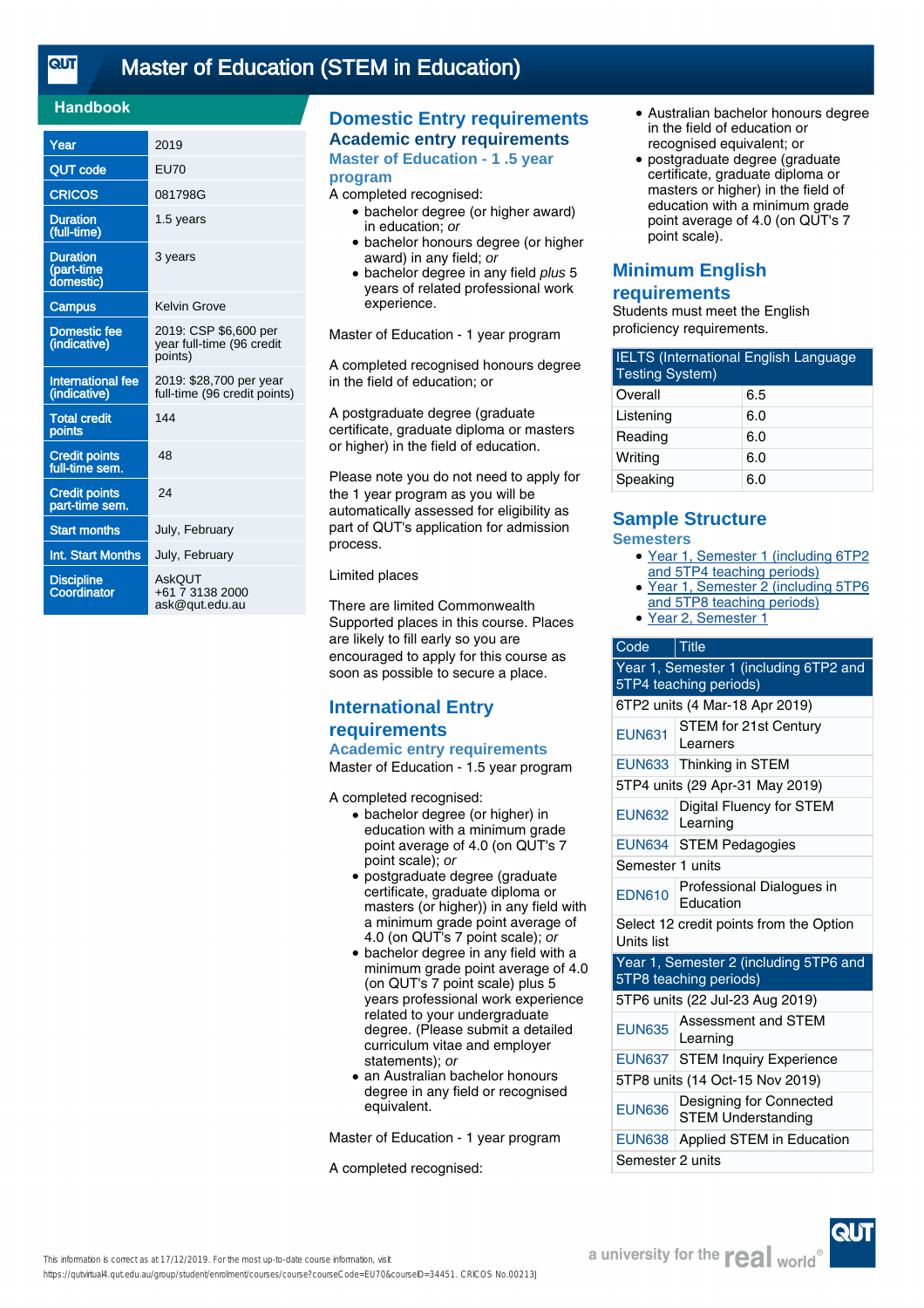# Master of Education (STEM in Education)

| <b>EDN611</b>                                         | Conducting and Evaluating<br><b>Educational Research</b> |
|-------------------------------------------------------|----------------------------------------------------------|
| Select 12 credit points from the Option<br>Units list |                                                          |
| Year 2, Semester 1                                    |                                                          |
| Select 24 credit points from the Option<br>Units list |                                                          |
| <b>EDN604</b><br>-1                                   | <b>Facilitated Study Unit</b>                            |
| <b>EDN604</b><br>-2                                   | <b>Facilitated Study Unit</b>                            |

#### **Semesters**

- Year 1, Semester 2 (including 5TP6 and 5TP8 teaching periods)
- Year 2, Semester 1 (including 6TP2 • Year 2, Semester 1 (includin<br>and 5TP4 teaching periods)
- Year 2, Semester 2

| Code                            | ∣ Title                                                          |
|---------------------------------|------------------------------------------------------------------|
|                                 | Year 1, Semester 2 (including 5TP6 and                           |
|                                 | 5TP8 teaching periods)                                           |
|                                 | 5TP6 units (22 Jul-23 Aug 2019)                                  |
| <b>EUN631</b>                   | <b>STEM for 21st Century</b><br>Learners                         |
| <b>EUN633</b>                   | Thinking in STEM                                                 |
| 5TP8 units (14 Oct-15 Nov 2019) |                                                                  |
| <b>EUN632</b>                   | <b>Digital Fluency for STEM</b><br>Learning                      |
| <b>EUN634</b>                   | <b>STEM Pedagogies</b>                                           |
| Semester 2 units                |                                                                  |
| <b>EDN610</b>                   | Professional Dialogues in<br>Education                           |
|                                 | Select 12 credit points from the Option                          |
| Units list                      |                                                                  |
|                                 | Year 2, Semester 1 (including 6TP2 and<br>5TP4 teaching periods) |
|                                 | 6TP2 units (4 Mar-18 Apr):                                       |
| <b>EUN635</b>                   | Assessment and STEM<br>Learning                                  |
| <b>EUN637</b>                   | <b>STEM Inquiry Experience</b>                                   |
|                                 | 5TP4 units (29 Apr-31 May)                                       |
| <b>EUN636</b>                   | Designing for Connected<br><b>STEM Understanding</b>             |
| <b>EUN638</b>                   | Applied STEM in Education                                        |
| Semester 1 units                |                                                                  |
| <b>EDN611</b>                   | Conducting and Evaluating<br><b>Educational Research</b>         |
| Units list                      | Select 12 credit points from the Option                          |
|                                 | Year 2, Semester 2                                               |
|                                 | Select 24 credit points from the Option                          |
| Units list                      |                                                                  |
| <b>EDN604</b><br>-1             | <b>Facilitated Study Unit</b>                                    |
| <b>EDN604</b><br>-2             | <b>Facilitated Study Unit</b>                                    |

Code Title

| Year 1, Semester 1 (including 6TP2 and<br>5TP4 teaching periods) |                                                          |  |
|------------------------------------------------------------------|----------------------------------------------------------|--|
| 6TP2 units (4 Mar-18 Apr 2019)                                   |                                                          |  |
| <b>EUN631</b>                                                    | <b>STEM for 21st Century</b><br>Learners                 |  |
|                                                                  | EUN633 Thinking in STEM                                  |  |
| 5TP4 units (29 Apr-31 May 2019)                                  |                                                          |  |
| <b>EUN632</b>                                                    | Digital Fluency for STEM<br>Learning                     |  |
|                                                                  | EUN634 STEM Pedagogies                                   |  |
| Semester 1 units                                                 |                                                          |  |
| <b>EDN610</b>                                                    | Professional Dialogues in<br>Education                   |  |
| <b>EDN611</b>                                                    | Conducting and Evaluating<br><b>Educational Research</b> |  |
| Year 1, Semester 2 (including 5TP6 and<br>5TP8 teaching periods) |                                                          |  |
|                                                                  |                                                          |  |
|                                                                  | 5TP6 units (22 Jul-23 Aug 2019)                          |  |
| <b>EUN635</b>                                                    | Assessment and STEM<br>Learning                          |  |
| <b>EUN637</b>                                                    | <b>STEM Inquiry Experience</b>                           |  |
|                                                                  | 5TP8 units (14 Oct-15 Nov 2019)                          |  |
| <b>EUN636</b>                                                    | Designing for Connected<br><b>STEM Understanding</b>     |  |
| <b>EUN638</b>                                                    | Applied STEM in Education                                |  |
| Semester 2 units                                                 |                                                          |  |
| <b>EDN604</b><br>$-1$                                            | <b>Facilitated Study Unit</b>                            |  |

| Code                                                             | <b>Title</b>                                             |  |  |  |
|------------------------------------------------------------------|----------------------------------------------------------|--|--|--|
| Year 1, Semester 2 (including 5TP6 and<br>5TP8 teaching periods) |                                                          |  |  |  |
| 5TP6 units (22 Jul-23 Aug 2019)                                  |                                                          |  |  |  |
| <b>EUN631</b>                                                    | STEM for 21st Century<br>Learners                        |  |  |  |
|                                                                  | EUN633 Thinking in STEM                                  |  |  |  |
| 5TP8 units (14 Oct-15 Nov 2019)                                  |                                                          |  |  |  |
| <b>EUN632</b>                                                    | Digital Fluency for STEM<br>Learning                     |  |  |  |
| <b>EUN634</b>                                                    | <b>STEM Pedagogies</b>                                   |  |  |  |
| Semester 2 units                                                 |                                                          |  |  |  |
| <b>FDN610</b>                                                    | Professional Dialogues in<br>Education                   |  |  |  |
| <b>EDN611</b>                                                    | Conducting and Evaluating<br><b>Educational Research</b> |  |  |  |
| Year 1, Semester 1 (including 6TP2 and<br>5TP4 teaching periods) |                                                          |  |  |  |
| 6TP2 units (4 Mar-18 Apr 2019)                                   |                                                          |  |  |  |
| <b>EUN635</b>                                                    | Assessment and STEM<br>Learning                          |  |  |  |
|                                                                  | EUN637   STEM Inquiry Experience                         |  |  |  |
| 5TP4 units (29 Apr-31 May 2019)                                  |                                                          |  |  |  |

| <b>EUN636</b>       | Designing for Connected<br><b>STEM Understanding</b> |  |
|---------------------|------------------------------------------------------|--|
|                     | EUN638   Applied STEM in Education                   |  |
| Semester 1 units    |                                                      |  |
| <b>EDN604</b><br>-1 | <b>Facilitated Study Unit</b>                        |  |
| <b>EDN604</b><br>-2 | <b>Facilitated Study Unit</b>                        |  |

| This information is correct as at 17/12/2019. For the most up-to-date course information, visit                        |  |
|------------------------------------------------------------------------------------------------------------------------|--|
| https://qutvirtual4.qut.edu.au/group/student/enrolment/courses/course?courseCode=EU70&courselD=34451. CRICOS No.00213J |  |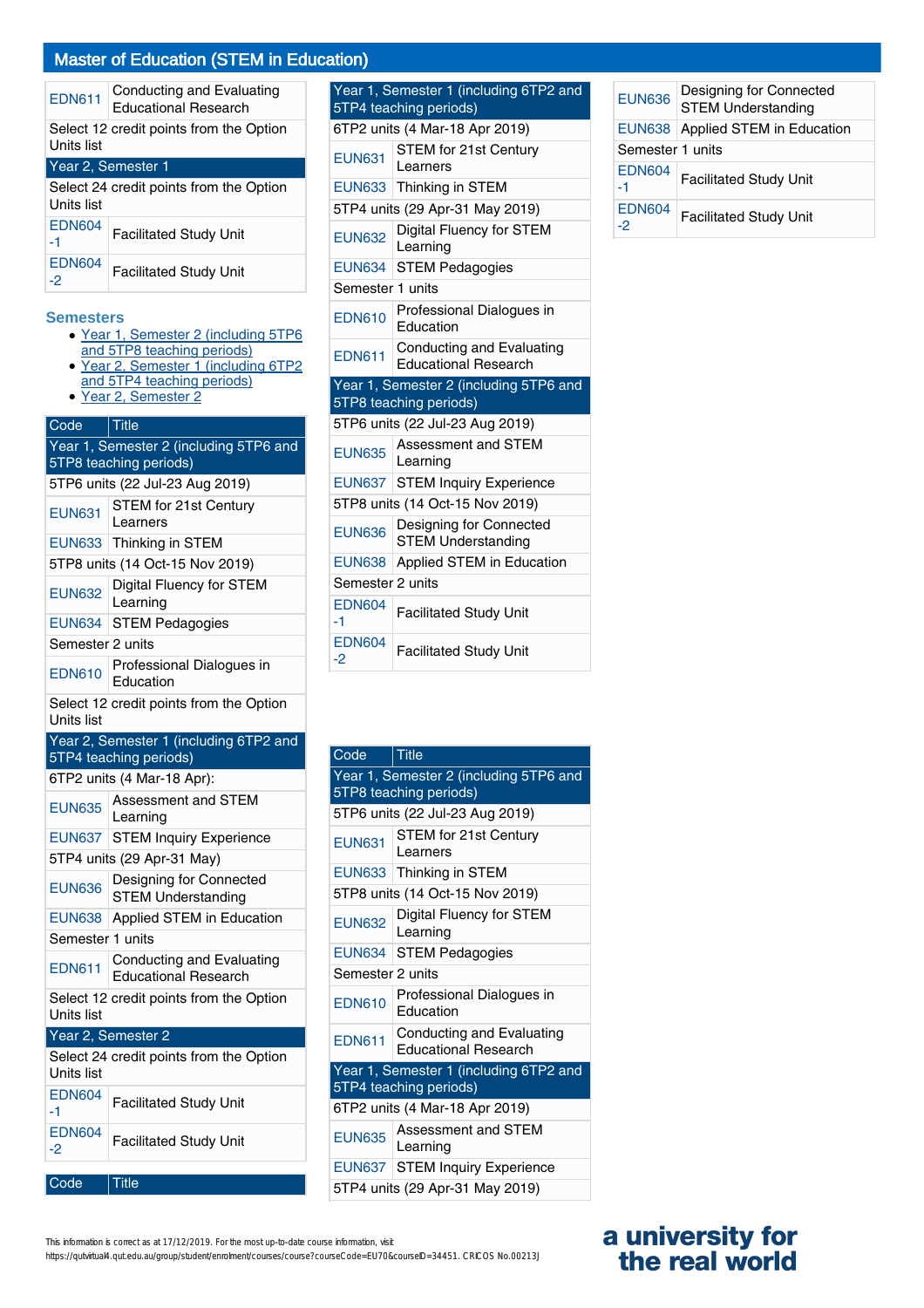# [Master of Education \(School Guidance and Counselling - Career\)](https://qutvirtual4.qut.edu.au/group/student/enrolment/courses/course?courseCode=EU70&courseID=34571)

### **Handbook**

| Year                                       | 2019                                                                                                                |
|--------------------------------------------|---------------------------------------------------------------------------------------------------------------------|
| <b>QUT code</b>                            | <b>EU70</b>                                                                                                         |
| <b>CRICOS</b>                              | 081798G                                                                                                             |
| <b>Duration</b><br>(full-time)             | 1.5 years                                                                                                           |
| <b>Duration</b><br>(part-time<br>domestic) | 3 years                                                                                                             |
| <b>International fee</b><br>(indicative)   | 2018: \$28,700 per year<br>full-time (96 credit points)                                                             |
| <b>Total credit</b><br>points              | 144                                                                                                                 |
| <b>Credit points</b><br>full-time sem.     | 48                                                                                                                  |
| <b>Credit points</b><br>part-time sem.     | 24                                                                                                                  |
| Dom. Start<br><b>Months</b>                | July, June, February,<br>January<br>This course has early<br>closing dates - see entry<br>requirements for details. |
| <b>Discipline</b><br>Coordinator           | AskOUT<br>+61 7 3138 2000<br>ask@qut.edu.au                                                                         |

# **Domestic Entry requirements Academic entry requirements**

**Master of Education - 1 .5 year program**

A completed recognised bachelor degree (or higher award) in education.

#### **Master of Education - 1 year program**

A completed recognised honours degree in the field of education; or

A postgraduate degree (graduate certificate, graduate diploma or masters or higher) in the field of education.

Please note: you do not need to apply for the 1 year program as you will be automatically assessed for eligibility as part of QUT's application for admission process.

Additional entry requirement

Current teacher registration.

#### Limited places

There are limited Commonwealth Supported places in this course. Places are likely to fill early so you are encouraged to apply for this course as soon as possible to secure a place.

#### Closing dates

You should submit your application as soon as possible and by no later than the relevant closing date:

- January start: 14 December
- February start: 31 January
- June start: 14 June
- July start: 30 June

Applications received after the closing dates may not be processed in time for the relevant semester and will be considered for the next available intake. Applicants are advised to submit their applications as soon as possible.

# **Minimum English**

#### **requirements**

Students must meet the English proficiency requirements.

# **Course Overview**

EU70 Master of Education focuses on specialised study areas that are currently in demand and feature innovative areas. The course has a fresh new approach to learning that values both the individual component and peer-to-peer relationships.

This course will suit teachers, educators and graduates, with relevant employment experience, who are seeking to make a career change within education or enhance their existing education career.

The Master of Education does not lead to teacher's registration. Please refer to the Master of Teaching (Early Childhood or Primary - subject to approval) or the Graduate Diploma in Education (Senior Years) if you are seeking teacher registration.

EU70 Master of Education consists of twelve (12) units (144 credit points) selected from the postgraduate units. Course duration is one and a half (1.5) years internal or external full-time, or three (3) years internal or external parttime. Students have a maximum of four (4) years to complete the course.

Course Coordinator: Associate Professor Beryl Exley, b.exley@qut.edu.au, (07) 3138 3267, B434.

# **School Guidance and Counselling - Career:**

This study area is suitable for guidance officers seeking to advance their knowledge or qualified teachers seeking a career change. The School Guidance and Counselling study area is recognised by Education Queensland, Catholic Education, and Independent Schools as a Guidance Officer qualification in Queensland schools. School Guidance and Counselling 'General' will enable you to be eligible for employment from P-12. 'Career' is mainly for guidance and counselling in a secondary school as it also meets the Career Industry Council of Australia (CICA) professional standards. PLEASE NOTE: This qualification is only recognised by education employing authorities in Queensland.

There is a suggested plan for your progression through the course under 'Course Structures' ('Units' tab for prospective students). As there are prerequisites and concurrent requisites involved, you will need to take great care when selecting your units. You are permitted to enrol in a minimum of one (1) unit in a semester, but please consult the Maximum Course Completion Times, as in most cases you will need to enrol in more than one unit to complete in time. At the beginning of each year, it is imperative that you enrol in BOTH semester 1 and semester 2.

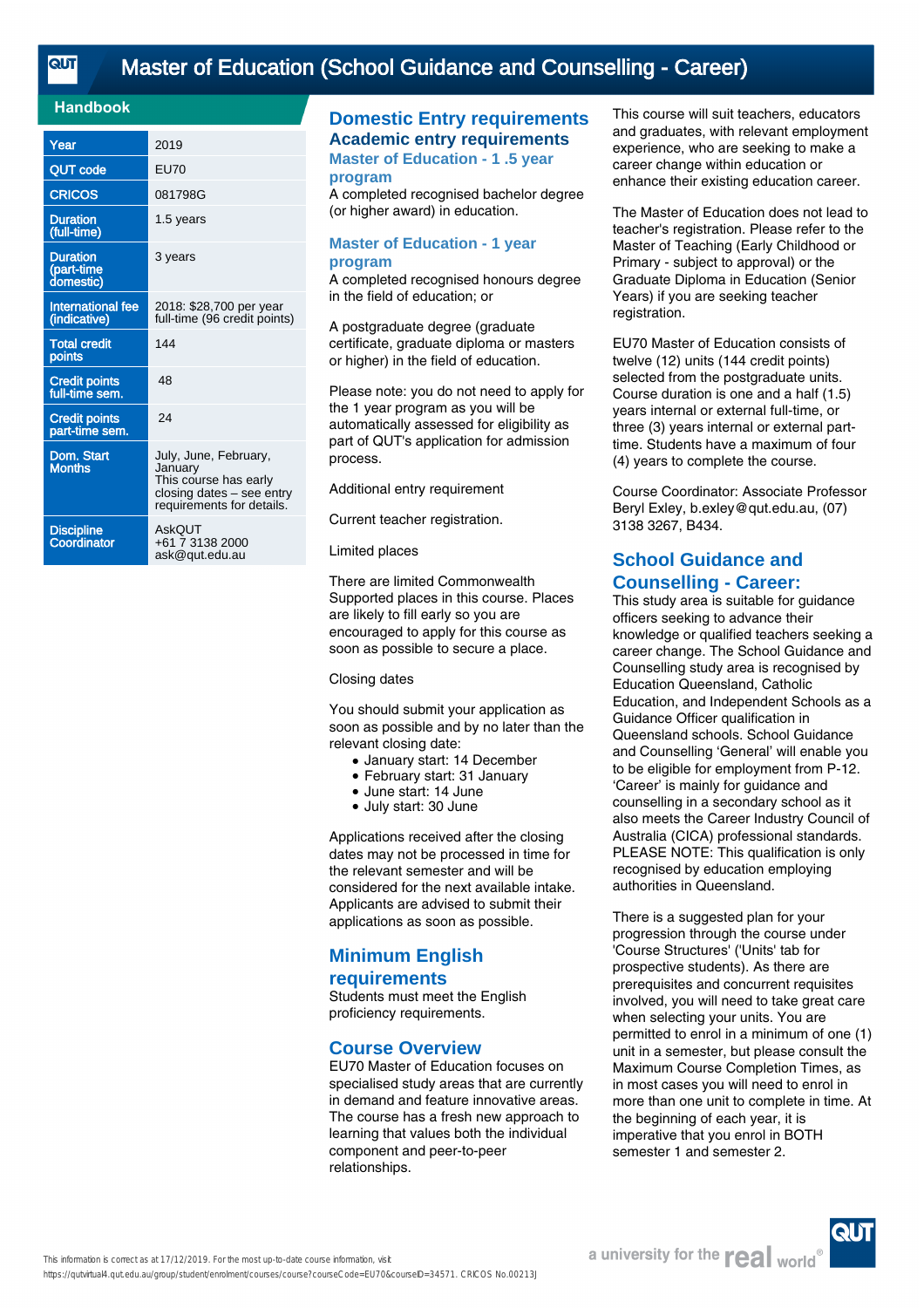BLOCKS: As part of the School Guidance and Counselling study area, there are a number of units that are held in a one week BLOCK of intensive study at QUT Kelvin Grove Campus. These are usually held BEFORE semester begins.

Students in School Guidance and Counselling must have current authorisation to work with children as applicable to the State in which you will be doing practicum and site visits. For Queensland schools, you need either a blue card (if you are not a Queensland registered teacher) or an exemption card (if you are a Queensland registered teacher). This authorisation must be obtained before you can undertake your practicum or field studies units, or you may be withdrawn from the relevant unit and incur both academic and financial penalties. Application forms can be found on the Student Services / Forms webpage under Working with Children (blue card) at the bottom of the page.

School Guidance and Counselling study area coordinator: Professor Marilyn Campbell, ma.campbell@qut.edu.au, (07) 3138 3806, Room A315B.

Administration Officer: Ms Sian Rodgie, educationenq@qut.edu.au, (07) 3138 3947, Room A215.

### **Enrolling**

It is imperative that you enrol in both semester 1 and semester 2 units at the start of each year when you commence in semester 1.

# **Course Rules**

UNIT DELIVERIES:

Please ensure you select the correct teaching period, class and location code for all units you are enrolled in. EXTERNAL: The unit will be conducted through the QUT Blackboard site and other online learning platforms. Regular access to an up-to-date computer and reliable internet access is imperative. You will not need to 'register into classes' if you study externally. INTERNAL: The unit requires regular attendance at classes on Kelvin Grove campus during semester. BLOCK: The unit is offered in a block of lectures during the January or June/July Queensland School Holidays, with attendance being over a number of days, usually Monday to Friday of a particular week (5 days attendance). Assessment is completed during the remainder of the semester via online learning platforms such as QUT Blackboard.

OPTION UNITS: As part of your Masters study area, you are able to complete a number of option units which can be selected from any units listed under any of the study areas in EU70, with the exception of field studies/practicum units. Please refer to the Units or Course Structure tab (depending on whether you are looking at prospective or current student information) / EU70 OPTION UNITS.

#### MINIMUM AND MAXIMIM UNIT ENROLMENT:

Domestic students may enrol in a minimum of one (1) unit per semester, but please be advised that the maximum course completion time must still be adhered to. In most cases you will not be able to complete your course in the maximum time with just one unit per semester (see below). If you do not enrol in at least one (1) unit, you will need to apply for a leave of absence (see below). Failure to do so may result in the system automatically withdrawing you from your course. If you wish to enrol in more than four (4) units per semester, you will need permission, in writing, from the Course Coordinator.

#### MAXIMUM COURSE COMPLETION TIMES:

Students are required to adhere to the time limits for competing an award course (MOPP E4/4). EU70 Master of Education students have four (4) years to complete the course, inclusive of periods of leave of absence.

#### LEAVE OF ABSENCE:

If you've completed your first semester or teaching period, and you need to take a break from your studies, you can apply for a formal leave of absence: http://www.student.qut.edu.au/enrolmentand-orientation/enrolment/interruptingyour-studies If you are a commencing student and wish to start in a later teaching period, you can ask for your application to be considered and reassessed for the next available semester or teaching period by emailing: qut.pgapplications@qut.edu.au. Please consult the Maximum Course Completion Times before applying.

#### WORKING WITH CHILDREN (BLUE CARD):

Students in Early Childhood Teaching; School Guidance and Counselling; or Teacher-Librarianship may require current authorisation to work with children as applicable to the State in which you will be doing field experience and site visits. You may need either a Blue Card, if you are not a registered teacher, or an exemption card. Teachers registered with the Queensland College of Teachers do

not require a Blue Card or an exemption card when teaching at school or boarding school. However, they may require an exemption card if providing other childrelated regulated services. Teachers registered in other states or countries, and students without Teachers Registration will need to apply, via the link below, for the appropriate card.

This authorisation must be obtained before you can undertake your practicum or field studies units, or you may be withdrawn from the relevant unit and incur both academic and financial penalties. Application forms can be found on the Student Services website: http://www.student.qut.edu.au/studying/jo bs-and-work-experience/workexperience-and-placements/blue-cards

#### ADVANCED STANDING (Credit):

You can apply for Advanced Standing from prior study at an equivalent level to Masters study or you can apply for up to four (4) units of your 12 units from prior study at an equivalent level to Honours, Graduate Diploma, or Graduate Certificate study . Undergraduate study is not considered for credit and currency of prior study is considered. If you are applying for credit for specific units, you will need to provide detailed unit/subject outlines from your previous study. following website:

http://www.student.qut.edu.au/enrolmentand-orientation/enrolment/credit-for-priorlearning/

#### CHANGE OF STUDY AREA:

If you want to change your major/study area within your current course, please refer to the following website: https://secure.qut.edu.au/studentservices/ qut/cm/

# EARLY EXIT - EU60 GRADUATE

CERTIFICATE IN EDUCATION: If you wish to exit the course early with EU60 Graduate Certificate in Education you should apply in the semester that you expect to exit, using an 'SRX Form'. A link to this form can be found on the following page:

https://www.student.qut.edu.au/forms#h2- 7 If you take this option you will need to withdraw yourself from the Master of Education EU70 course (via e-Student) once the SRX form has been approved. Please be advised that you will only receive a Graduate Certificate in your chosen study area if you have completed the correct four core units required for that study area. (Please refer to the EU60 structure under your EU70 study area structure in Current Students/Studying/Courses/Education/sel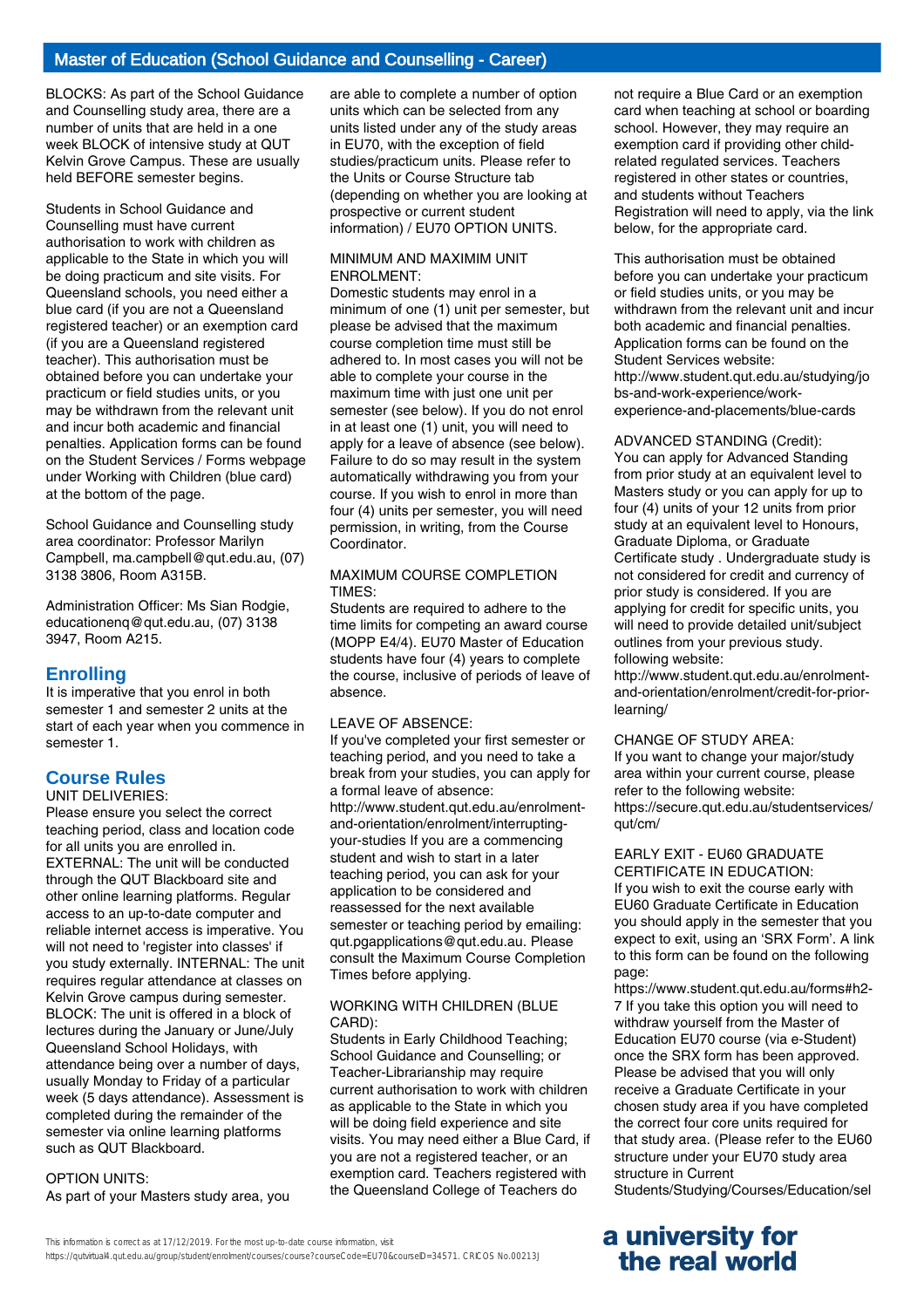ect your course and study area). If you have not completed the correct four core units you can apply for a Graduate Certificate in Education (General Studies).

# **Further Information**

Faculty of Education Student Affairs Office A Block Level 2 Room 215 Kelvin Grove Campus Phone: +61 7 3138 3947 Fax: +61 7 3138 3949 email: educationenq@qut.edu.au

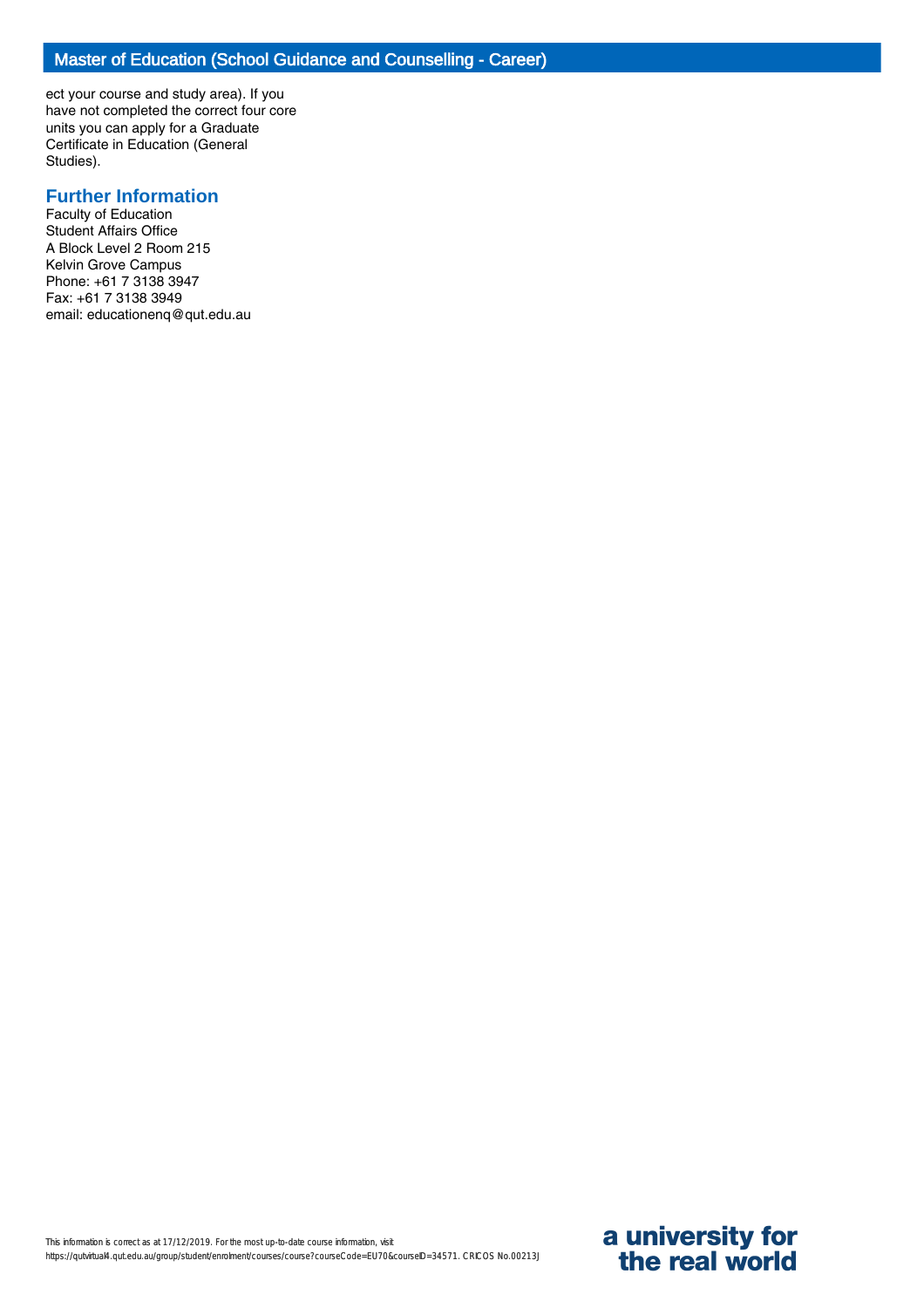<u>तान</u>

### **Handbook**

| Year                                       | 2019                                                          |
|--------------------------------------------|---------------------------------------------------------------|
| <b>QUT code</b>                            | <b>EU70</b>                                                   |
| <b>CRICOS</b>                              | 081798G                                                       |
| <b>Duration</b><br>(full-time)             | 1.5 years                                                     |
| <b>Duration</b><br>(part-time<br>domestic) | 3 years                                                       |
| <b>Domestic fee</b><br>(indicative)        | 2019: CSP \$6,600 per<br>year full-time (96 credit<br>points) |
| International fee<br>(indicative)          | 2019: \$28,700 per year<br>full-time (96 credit points)       |
| <b>Total credit</b><br>points              | 144                                                           |
| <b>Credit points</b><br>full-time sem.     | 48                                                            |
| <b>Credit points</b><br>part-time sem.     | 24                                                            |
| Dom. Start<br>Months                       | July, June, February,<br>January                              |
| <b>Discipline</b><br>Coordinator           | AskOUT<br>+61 7 3138 2000<br>ask@gut.edu.au                   |

# **Domestic Entry requirements Academic entry requirements**

**Master of Education - 1 .5 year program**

A completed recognised bachelor degree (or higher award) in education

#### **Master of Education - 1 year program**

A completed recognised honours degree in the field of education; or

A postgraduate degree (graduate certificate, graduate diploma or masters or higher) in the field of education.

Additional entry requirement

Current teacher registration.

Please note: you do not need to apply for the 1 year program as you will be automatically assessed for eligibility as part of QUT's application for admission process.

#### Limited places

There are limited Commonwealth Supported places in this course. Places are likely to fill early so you are encouraged to apply for this course as soon as possible to secure a place.

#### Closing dates

You should submit your application as soon as possible and by no later than the relevant closing date:

- January start: 14 December
- February start: 31 January
- June start: 14 June
- July start: 30 June

### **Blue card**

This course requires you to have a blue card so you can participate in work placements and experience.

[More about blue card requirements](https://www.qut.edu.au/study/applying/blue-cards)

# **Minimum English requirements**

Students must meet the English proficiency requirements.

# **Course Overview**

EU70 Master of Education focuses on specialised study areas that are currently in demand and feature innovative areas. The course has a fresh new approach to learning that values both the individual component and peer-to-peer relationships.

This course will suit teachers, educators and graduates, with relevant employment experience, who are seeking to make a career change within education or enhance their existing education career.

The Master of Education does not lead to teacher's registration. Please refer to the Master of Teaching (Early Childhood or Primary - subject to approval) or the Graduate Diploma in Education (Senior Years) if you are seeking teacher registration.

EU70 Master of Education consists of twelve (12) units (144 credit points) selected from the postgraduate units. Course duration is one and a half (1.5) years internal or external full-time, or three (3) years internal or external parttime. Students have a maximum of four (4) years to complete the course.

Course Coordinator: Associate Professor Beryl Exley, b.exley@qut.edu.au, (07) 3138 3267, B434.

# **School Guidance and Counselling - General**

This study area is suitable for guidance officers seeking to advance their knowledge or qualified teachers seeking a career change. The School Guidance and Counselling study area is recognised by Education Queensland, Catholic Education, and Independent Schools as a Guidance Officer qualification in Queensland schools. School Guidance and Counselling 'General' will enable you to be eligible for employment from P-12. 'Career' is mainly for guidance and counselling in a secondary school as it also meets the Career Industry Council of Australia (CICA) professional standards. This endorsement has been granted for a five year period until 2014. PLEASE NOTE: This qualification is only recognised by education employing authorities in Queensland.

Students in School Guidance and Counselling must have current authorisation to work with children as applicable to the State in which you will be doing practicum and site visits. For Queensland schools, you need either a blue card (if you are not a Queensland registered teacher) or an exemption card (if you are a Queensland registered teacher). This authorisation must be obtained before you can undertake your practicum or field studies units, or you may be withdrawn from the relevant unit and incur both academic and financial

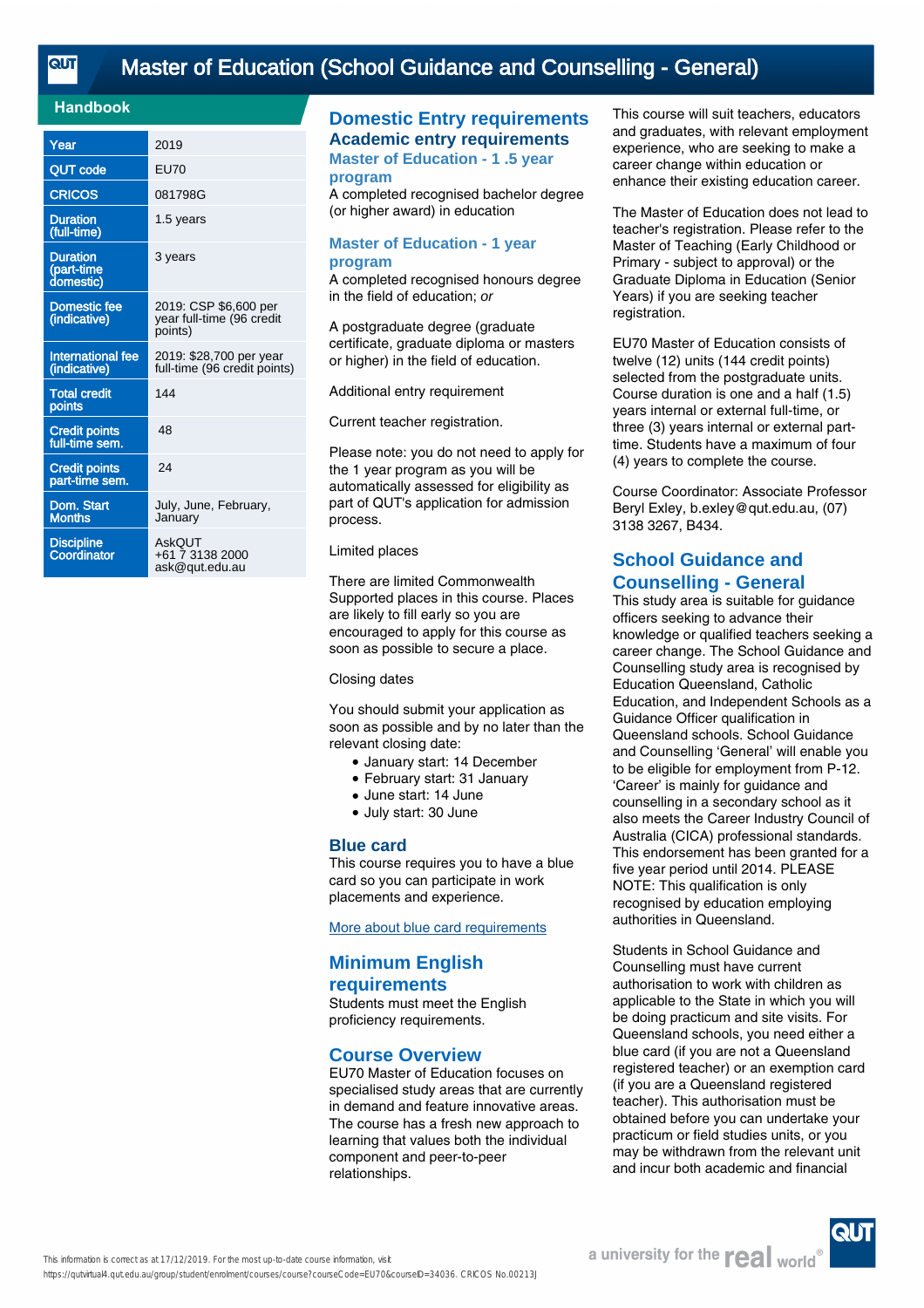penalties. Application forms can be found on the Student Services / Forms webpage under Working with Children (blue card) at the bottom of the page.

PLEASE NOTE: This qualification is only recognised by education employing authorities in Queensland.

School Guidance and Counselling study area coordinator: Professor Marilyn Campbell, ma.campbell@qut.edu.au, (07) 3138 3806, Room A315B.

Administration Officer: Ms Sian Rodgie, educationenq@qut.edu.au, (07) 3138 3947, Room A215.

### **Enrolling**

It is imperative that you enrol in both semester 1 and semester 2 units at the start of each year when you commence in semester 1.

# **Course Rules**

UNIT DELIVERIES: Please ensure you select the correct teaching period, class and location code for all units you are enrolled in. EXTERNAL: The unit will be conducted through the QUT Blackboard site and other online learning platforms. Regular access to an up-to-date computer and reliable internet access is imperative. You will not need to 'register into classes' if you study externally. INTERNAL: The unit requires regular attendance at classes on Kelvin Grove campus during semester. BLOCK: The unit is offered in a block of lectures during the January or June/July Queensland School Holidays, with attendance being over a number of days, usually Monday to Friday of a particular week (5 days attendance). Assessment is completed during the remainder of the semester via online learning platforms such as QUT Blackboard.

#### OPTION UNITS:

As part of your Masters study area, you are able to complete a number of option units which can be selected from any units listed under any of the study areas in EU70, with the exception of field studies/practicum units. Please refer to the Units or Course Structure tab (depending on whether you are looking at prospective or current student information) / EU70 OPTION UNITS.

#### MINIMUM AND MAXIMIM UNIT ENROLMENT:

Domestic students may enrol in a minimum of one (1) unit per semester, but please be advised that the maximum course completion time must still be adhered to. In most cases you will not be

able to complete your course in the maximum time with just one unit per semester (see below). If you do not enrol in at least one (1) unit, you will need to apply for a leave of absence (see below). Failure to do so may result in the system automatically withdrawing you from your course. If you wish to enrol in more than four (4) units per semester, you will need permission, in writing, from the Course **Coordinator** 

#### MAXIMUM COURSE COMPLETION TIMES:

Students are required to adhere to the time limits for competing an award course (MOPP E4/4). EU70 Master of Education students have four (4) years to complete the course, inclusive of periods of leave of absence.

#### LEAVE OF ABSENCE:

If you've completed your first semester or teaching period, and you need to take a break from your studies, you can apply for a formal leave of absence: http://www.student.qut.edu.au/enrolmentand-orientation/enrolment/interruptingyour-studies If you are a commencing student and wish to start in a later teaching period, you can ask for your application to be considered and reassessed for the next available semester or teaching period by emailing: qut.pgapplications@qut.edu.au. Please consult the Maximum Course Completion Times before applying.

#### WORKING WITH CHILDREN (BLUE CARD):

Students in Early Childhood Teaching; School Guidance and Counselling; or Teacher-Librarianship may require current authorisation to work with children as applicable to the State in which you will be doing field experience and site visits. You may need either a Blue Card, if you are not a registered teacher, or an exemption card. Teachers registered with the Queensland College of Teachers do not require a Blue Card or an exemption card when teaching at school or boarding school. However, they may require an exemption card if providing other childrelated regulated services. Teachers registered in other states or countries, and students without Teachers Registration will need to apply, via the link below, for the appropriate card.

This authorisation must be obtained before you can undertake your practicum or field studies units, or you may be withdrawn from the relevant unit and incur both academic and financial penalties. Application forms can be found on the Student Services website:

http://www.student.qut.edu.au/studying/jo bs-and-work-experience/workexperience-and-placements/blue-cards

#### ADVANCED STANDING (Credit):

You can apply for Advanced Standing from prior study at an equivalent level to Masters study (AQF 9) or you can apply for up to four (4) units of your 12 units from prior study at an equivalent level to Honours, Graduate Diploma, or Graduate Certificate study (AQF 8). Undergraduate study is not considered at Masters level. Prior study must also be current. Study over 10 years old is not normally considered for Advanced Standing. If you are applying for credit for specific units, you will need to provide detailed unit/subject outlines from your previous study. You can also apply for Advanced Standing based on work or industry experience. Advanced standing is not able to be awarded for normal teaching experience. If you are responsible for an original academic work, such as creating a course and/or curriculum, or have published any original research etc. then you may be eligible for credit for work or industry experience. For further information, or an application form, please refer to the following website: http://www.student.qut.edu.au/enrolmentand-orientation/enrolment/credit-for-priorlearning/

#### CHANGE OF STUDY AREA:

If you want to change your major/study area within your current course, please refer to the following website: https://secure.qut.edu.au/studentservices/ qut/cm/

#### EARLY EXIT - EU60 GRADUATE CERTIFICATE IN EDUCATION:

If you wish to exit the course early with EU60 Graduate Certificate in Education you should apply in the semester that you expect to exit, using an 'SRX Form'. A link to this form can be found on the following page:

https://www.student.qut.edu.au/forms#h2- 7 If you take this option you will need to withdraw yourself from the Master of Education EU70 course (via e-Student) once the SRX form has been approved. Please be advised that you will only receive a Graduate Certificate in your chosen study area if you have completed the correct four core units required for that study area. (Please refer to the EU60 structure under your EU70 study area structure in Current

Students/Studying/Courses/Education/sel ect your course and study area). If you have not completed the correct four core units you can apply for a Graduate Certificate in Education (General

# **a university for the real world**

https://qutvirtual4.qut.edu.au/group/student/enrolment/courses/course?courseCode=EU70&courseID=34036. CRICOS No.00213J

This information is correct as at 17/12/2019. For the most up-to-date course information, visit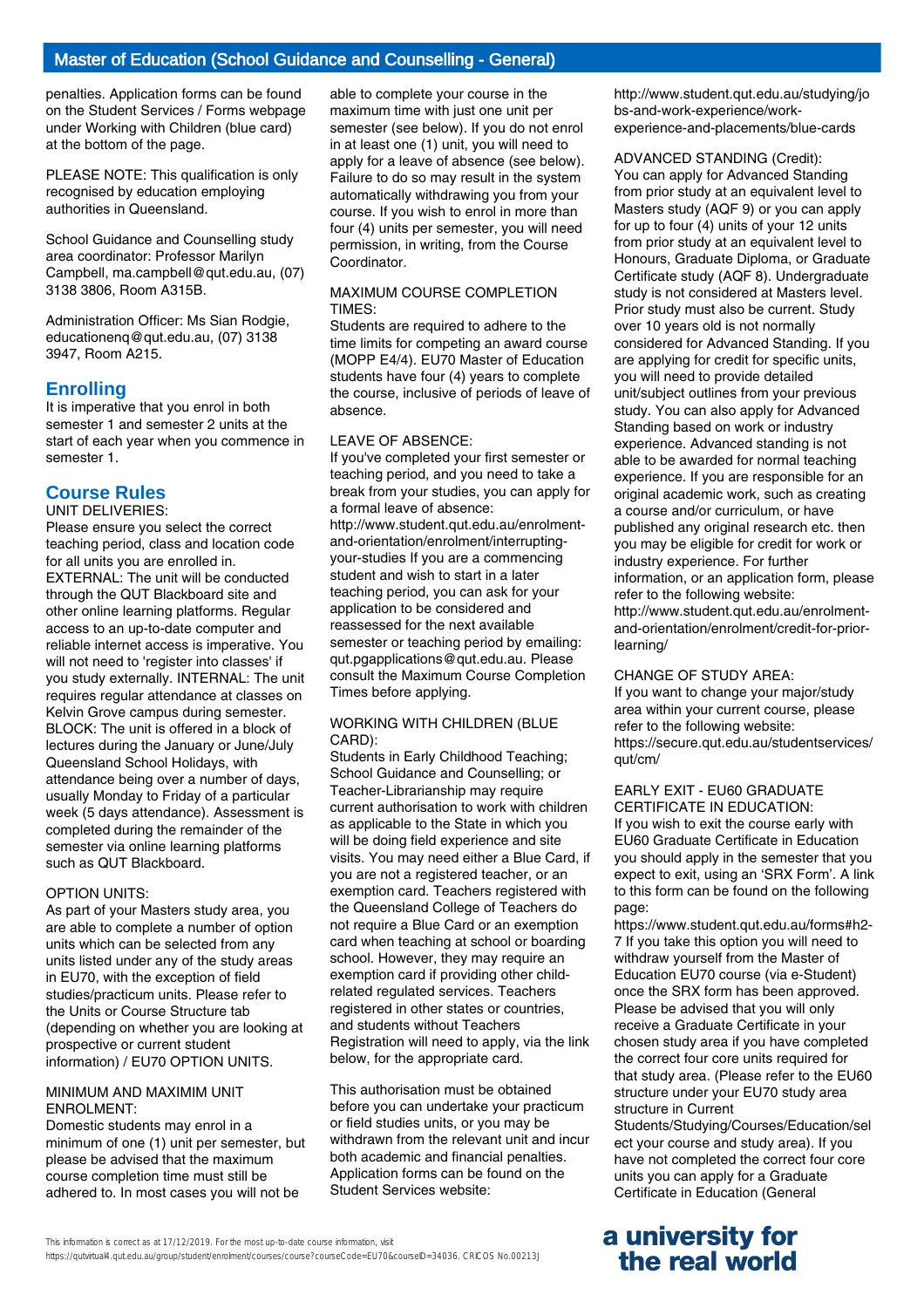## Master of Education (School Guidance and Counselling - General)

### Studies).

## **Further Information**

Faculty of Education Student Affairs Office A Block Level 2 Room 215 Kelvin Grove Campus Phone: +61 7 3138 3947 Fax: +61 7 3138 3949 email: educationenq@qut.edu.au

# **Sample Structure**

### **Semesters**

- Year 1, Semester 1 (including
- 13TP1 teaching period)
- Year 1, Semester 2
- Year 2, Semester 1

# Code Title Year 1, Semester 1 (including 13TP1 teaching period) EDN610 Professional Dialogues in Education LCN620 Psychoeducational Assessment When enrolled in 13TP1, LCN620 contains an intensive block which runs 14 - 18 January 2019 at Kelvin Grove campus. LCN621 Career Development and Professional Practice

LCN636 Introductory Educational **Counselling** 

When enrolled in 13TP1, LCN636 contains an intensive block which runs 7 - 10 January 2019 at Kelvin Grove campus.

### Year 1, Semester 2

| <b>EDN611</b>                                                                                                             | Conducting and Evaluating<br><b>Educational Research</b>                 |  |
|---------------------------------------------------------------------------------------------------------------------------|--------------------------------------------------------------------------|--|
| <b>LCN618</b>                                                                                                             | <b>Advanced Educational</b><br>Counselling                               |  |
| When enrolled in Semester 2, LCN618<br>contains an intensive block which runs 1<br>- 5 July 2019 at Kelvin Grove campus.  |                                                                          |  |
|                                                                                                                           | Educational Guidance and<br>LCN619 Counselling: Professional<br>Practice |  |
| When enrolled in Semester 2, LCN619<br>contains an intensive block which runs 8<br>- 12 July 2019 at Kelvin Grove campus. |                                                                          |  |
| <b>LCN632</b>                                                                                                             | Understanding Reading and<br><b>Writing Difficulties</b>                 |  |
| Year 2, Semester 1                                                                                                        |                                                                          |  |

| <b>EDN604</b><br>-1                                                           | <b>Facilitated Study Unit</b>                       |  |
|-------------------------------------------------------------------------------|-----------------------------------------------------|--|
| <b>EDN604</b><br>$-2$                                                         | <b>Facilitated Study Unit</b>                       |  |
| <b>LCN633</b>                                                                 | School Guidance and<br><b>Counselling Practicum</b> |  |
| Designated unit: LCN633. Contains 100<br>hours of professional experience and |                                                     |  |

#### requires a blue card

Select 12 credit points from the Option Units list

| Code                                                                                                                        | $ $ Title                                                                |  |
|-----------------------------------------------------------------------------------------------------------------------------|--------------------------------------------------------------------------|--|
| Year 1, Semester 1 (including 13TP1<br>teaching period)                                                                     |                                                                          |  |
| <b>EDN610</b>                                                                                                               | Professional Dialogues in<br>Education                                   |  |
| <b>LCN620</b>                                                                                                               | Psychoeducational<br>Assessment                                          |  |
| When enrolled in 13TP1, LCN620<br>contains an intensive block which runs<br>14 - 18 January 2019 at Kelvin Grove<br>campus. |                                                                          |  |
| <b>LCN621</b>                                                                                                               | Career Development and<br><b>Professional Practice</b>                   |  |
| <b>LCN636</b>                                                                                                               | <b>Introductory Educational</b><br>Counselling                           |  |
| When enrolled in 13TP1, LCN636<br>contains an intensive block which runs 7<br>- 10 January 2019at Kelvin Grove<br>campus.   |                                                                          |  |
|                                                                                                                             | Year 1, Semester 2                                                       |  |
| <b>LCN618</b>                                                                                                               | <b>Advanced Educational</b><br>Counselling                               |  |
| When enrolled in Semester 2, LCN618<br>contains an intensive block which runs 1<br>- 5 July 2019 at Kelvin Grove campus.    |                                                                          |  |
| <b>LCN619</b>                                                                                                               | <b>Educational Guidance and</b><br>Counselling: Professional<br>Practice |  |
| When enrolled in Semester 2, LCN619<br>contains an intensive block which runs 8<br>- 12 July 2019 at Kelvin Grove campus.   |                                                                          |  |
| <b>LCN632</b>                                                                                                               | Understanding Reading and<br><b>Writing Difficulties</b>                 |  |
| <b>LCN633</b>                                                                                                               | School Guidance and<br><b>Counselling Practicum</b>                      |  |
|                                                                                                                             | Designated unit: LCN633. Contains 100                                    |  |

requires a blue card

#### This information is correct as at 17/12/2019. For the most up-to-date course information, visit https://qutvirtual4.qut.edu.au/group/student/enrolment/courses/course?courseCode=EU70&courseID=34036. CRICOS No.00213J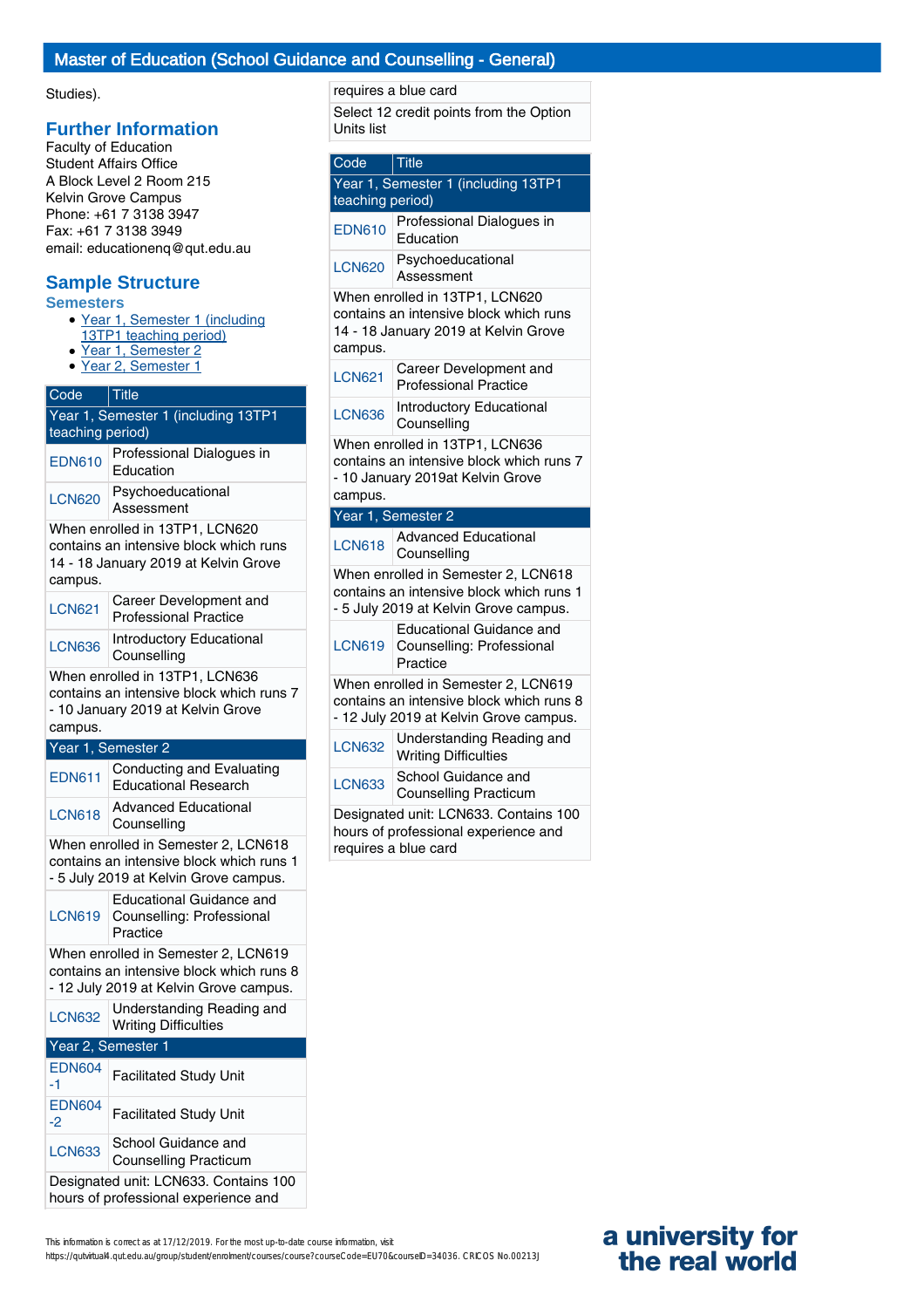<u>तान</u>

# [Master of Education \(Teacher-Librarianship\)](https://qutvirtual4.qut.edu.au/group/student/enrolment/courses/course?courseCode=EU70&courseID=34031)

### **Handbook**

| Year                                       | 2019                                                          |
|--------------------------------------------|---------------------------------------------------------------|
| <b>QUT</b> code                            | <b>EU70</b>                                                   |
| <b>CRICOS</b>                              | 081798G                                                       |
| <b>Duration</b><br>(full-time)             | 1.5 years                                                     |
| <b>Duration</b><br>(part-time<br>domestic) | 3 years                                                       |
| <b>Domestic fee</b><br>(indicative)        | 2019: CSP \$6,600 per<br>year full-time (96 credit<br>points) |
| <b>International fee</b><br>(indicative)   | 2019: \$28,700 per year<br>full-time (96 credit points)       |
| <b>Total credit</b><br>points              | 144                                                           |
| <b>Credit points</b><br>full-time sem.     | 48                                                            |
| <b>Credit points</b><br>part-time sem.     | 24                                                            |
| Dom. Start<br><b>Months</b>                | July, February                                                |
| <b>Discipline</b><br>Coordinator           | AskQUT<br>+61 7 3138 2000<br>ask@qut.edu.au                   |

# **Domestic Entry requirements Academic entry requirements**

**Master of Education - 1 .5 year program**

A completed recognised bachelor degree (or higher award) in education.

Additional entry requirement

Current teacher registration or eligibility for teacher registration.

#### **Master of Education - 1 year program**

A completed recognised honours degree in the field of education; or

A postgraduate degree (graduate certificate, graduate diploma or masters or higher) in the field of education.

Additional entry requirement

Current teacher registration or eligibility for teacher registration.

Please note: you do not need to apply for the 1 year program as you will be automatically assessed for eligibility as part of QUT's application for admission process.

Limited places

There are limited Commonwealth Supported places in this course. Places are likely to fill early so you are encouraged to apply for this course as soon as possible to secure a place.

# **Minimum English requirements**

Students must meet the English proficiency requirements.

#### **Course Overview**

EU70 Master of Education focuses on specialised study areas that are currently in demand and feature innovative areas. The course has a fresh new approach to learning that values both the individual component and peer-to-peer relationships.

This course will suit teachers, educators and graduates, with relevant employment experience, who are seeking to make a career change within education or enhance their existing education career.

The Master of Education does not lead to teacher's registration. Please refer to the Master of Teaching (Early Childhood or Primary) or the Graduate Diploma in

Education (Senior Years) if you are seeking teacher registration.

EU70 Master of Education consists of twelve (12) units (144 credit points) selected from the postgraduate units. Course duration is one and a half (1.5) years internal or external full-time, or three (3) years internal or external parttime. Students have a maximum of four (4) years to complete the course.

Course Coordinator: Associate Professor Beryl Exley, b.exley@qut.edu.au, (07) 3138 3267, B434.

## **Teacher-Librarianship**

This is a specialist degree that prepares teachers for professional leadership as teacher-librarians in primary and secondary schools. You may also be eligible for employment in other sectors of library and information work. To practise as a Teacher-Librarian in Australian schools, graduates also need approved teaching qualifications. Recognition of the study area is being sought by Australian Library and Information Association (ALIA). Graduates may be eligible for associate (professional) membership of ALIA and may seek employment in a wide range of library and information contexts, including school libraries. The Master of Education (Teacher-Librarianship) maintains close links with the Australian School Library Association (ASLA).

Integrated into the study area is a Situated Professional Practice (SPP) program across seven (7) of the twelve (12) units. The SPP program requires 60 hours of on-site activity in library locations, and the compilation of a Professional Portfolio. The purpose of SPP and the Professional Portfolio is to provide students with opportunities to engage in authentic, real-world learning that will enable them to reflect on current professional practices, apply critical thinking and problem-solving, and make connections between theory and practice.

Students in Teacher-Librarianship must have current authorisation to work with children as applicable to the State in which you will be doing practicum and site visits. For Queensland schools, you need either a blue card (if you are not a Queensland registered teacher) or an exemption card (if you are a Queensland registered teacher). This authorisation must be obtained before you can undertake your practicum or field studies units, or you may be withdrawn from the relevant unit and incur both academic and

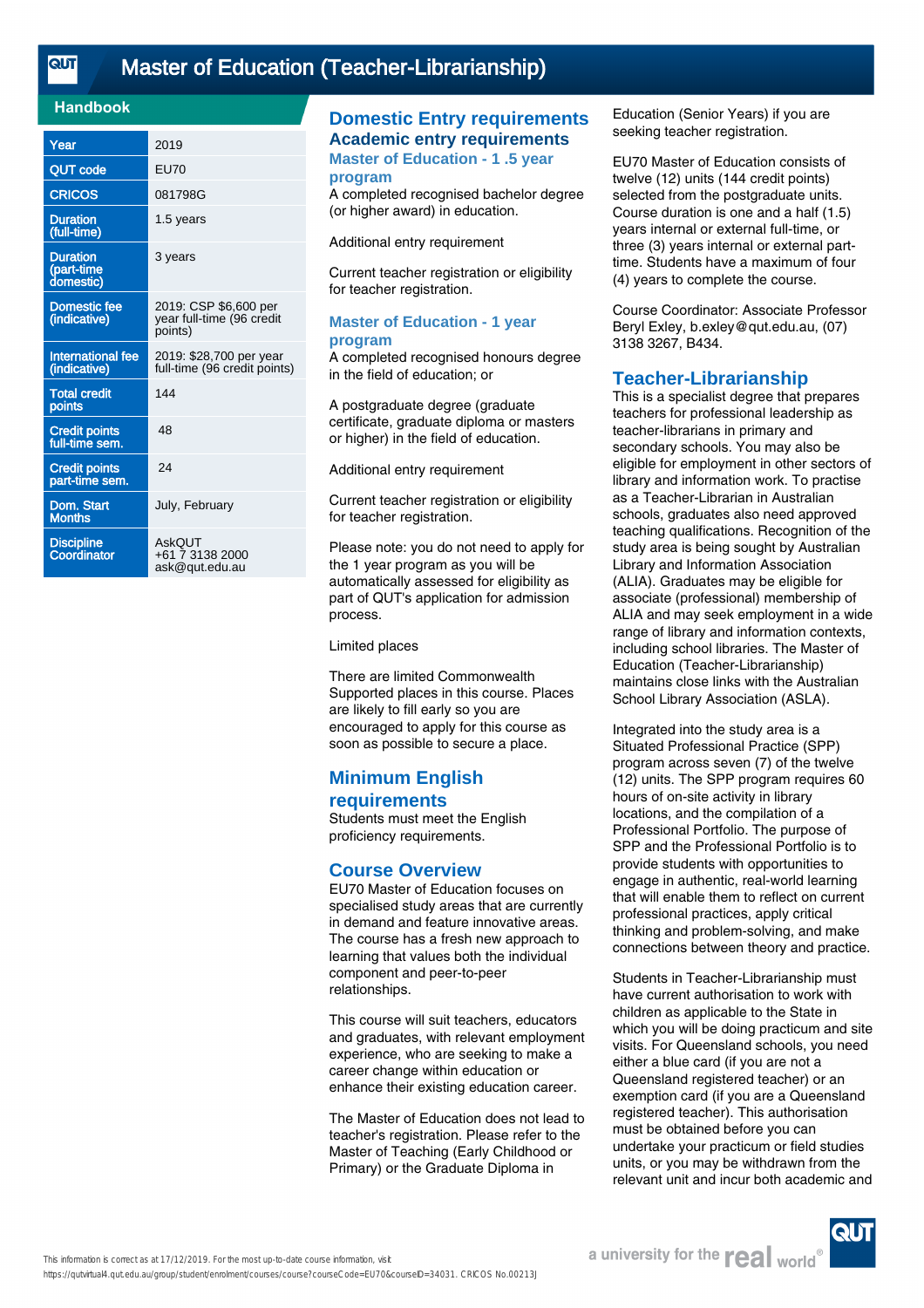financial penalties. Application forms can be found on the Student Services / Forms webpage under Working with Children (blue card) at the bottom of the page.

Teacher-Librarianship study area coordinator: Dr Mandy Lupton, mandy.lupton@qut.edu.au, 0434 861 063, Room L128.

Administration Officer: Ms Sian Rodgie, educationenq@qut.edu.au, (07) 3138 3947, Room A215.

# **Enrolling**

It is imperative that you enrol in both semester 1 and semester 2 units at the start of each year when you commence in semester 1.

# **Course Rules**

UNIT DELIVERIES:

Please ensure you select the correct teaching period, class and location code for all units you are enrolled in. EXTERNAL: The unit will be conducted through the QUT Blackboard site and other online learning platforms. Regular access to an up-to-date computer and reliable internet access is imperative. You will not need to 'register into classes' if you study externally. INTERNAL: The unit requires regular attendance at classes on Kelvin Grove campus during semester. BLOCK: The unit is offered in a block of lectures during the January or June/July Queensland School Holidays, with attendance being over a number of days, usually Monday to Friday of a particular week (5 days attendance). Assessment is completed during the remainder of the semester via online learning platforms such as QUT Blackboard.

### OPTION UNITS:

As part of your Masters study area, you are able to complete a number of option units which can be selected from any units listed under any of the study areas in EU70, with the exception of field studies/practicum units. Please refer to the Units or Course Structure tab (depending on whether you are looking at prospective or current student information) / EU70 OPTION UNITS.

#### MINIMUM AND MAXIMIM UNIT ENROLMENT:

Domestic students may enrol in a minimum of one (1) unit per semester, but please be advised that the maximum course completion time must still be adhered to. In most cases you will not be able to complete your course in the maximum time with just one unit per semester (see below). If you do not enrol in at least one (1) unit, you will need to

apply for a leave of absence (see below). Failure to do so may result in the system automatically withdrawing you from your course. If you wish to enrol in more than four (4) units per semester, you will need permission, in writing, from the Course Coordinator.

#### MAXIMUM COURSE COMPLETION TIMES:

Students are required to adhere to the time limits for competing an award course (MOPP E4/4). EU70 Master of Education students have four (4) years to complete the course, inclusive of periods of leave of absence.

#### LEAVE OF ABSENCE:

If you've completed your first semester or teaching period, and you need to take a break from your studies, you can apply for a formal leave of absence: http://www.student.qut.edu.au/enrolmentand-orientation/enrolment/interruptingyour-studies If you are a commencing student and wish to start in a later teaching period, you can ask for your application to be considered and reassessed for the next available semester or teaching period by emailing: qut.pgapplications@qut.edu.au. Please consult the Maximum Course Completion Times before applying.

#### WORKING WITH CHILDREN (BLUE CARD):

Students in Early Childhood Teaching; School Guidance and Counselling; or Teacher-Librarianship may require current authorisation to work with children as applicable to the State in which you will be doing field experience and site visits. You may need either a Blue Card, if you are not a registered teacher, or an exemption card. Teachers registered with the Queensland College of Teachers do not require a Blue Card or an exemption card when teaching at school or boarding school. However, they may require an exemption card if providing other childrelated regulated services. Teachers registered in other states or countries, and students without Teachers Registration will need to apply, via the link below, for the appropriate card.

This authorisation must be obtained before you can undertake your practicum or field studies units, or you may be withdrawn from the relevant unit and incur both academic and financial penalties. Application forms can be found on the Student Services website: http://www.student.qut.edu.au/studying/jo bs-and-work-experience/workexperience-and-placements/blue-cards

ADVANCED STANDING (Credit): You can apply for Advanced Standing from prior study at an equivalent level to Masters study or you can apply for up to four (4) units of your 12 units from prior study at an equivalent level to Honours, Graduate Diploma, or Graduate Certificate study. Undergraduate study is not considered for credit and currency of prior study is considered. If you are applying for credit for specific units, you will need to provide detailed unit/subject outlines from your previous study. For further information, or an application form, please refer to the following website: http://www.student.qut.edu.au/enrolmentand-orientation/enrolment/credit-for-priorlearning/

#### CHANGE OF STUDY AREA:

If you want to change your major/study area within your current course, please refer to the following website: https://secure.qut.edu.au/studentservices/ qut/cm/

#### EARLY EXIT - EU60 GRADUATE CERTIFICATE IN EDUCATION:

If you wish to exit the course early with EU60 Graduate Certificate in Education you should apply in the semester that you expect to exit, using an 'SRX Form'. A link to this form can be found on the following page:

https://www.student.qut.edu.au/forms#h2- 7 If you take this option you will need to withdraw yourself from the Master of Education EU70 course (via e-Student) once the SRX form has been approved. Please be advised that you will only receive a Graduate Certificate in your chosen study area if you have completed the correct four core units required for that study area. (Please refer to the EU60 structure under your EU70 study area structure in Current

Students/Studying/Courses/Education/sel ect your course and study area). If you have not completed the correct four core units you can apply for a Graduate Certificate in Education (General Studies).

# **Further Information**

Faculty of Education Student Affairs Office A Block Level 2 Room 215 Kelvin Grove Campus Phone: +61 7 3138 3947 Fax: +61 7 3138 3949 email: educationenq@qut.edu.au

# **Sample Structure**

**Semesters**

- Year 1, Semester 1
- Year 1, Semester 2
- Year 2, Semester 1

# **a university for the real world**

https://qutvirtual4.qut.edu.au/group/student/enrolment/courses/course?courseCode=EU70&courseID=34031. CRICOS No.00213J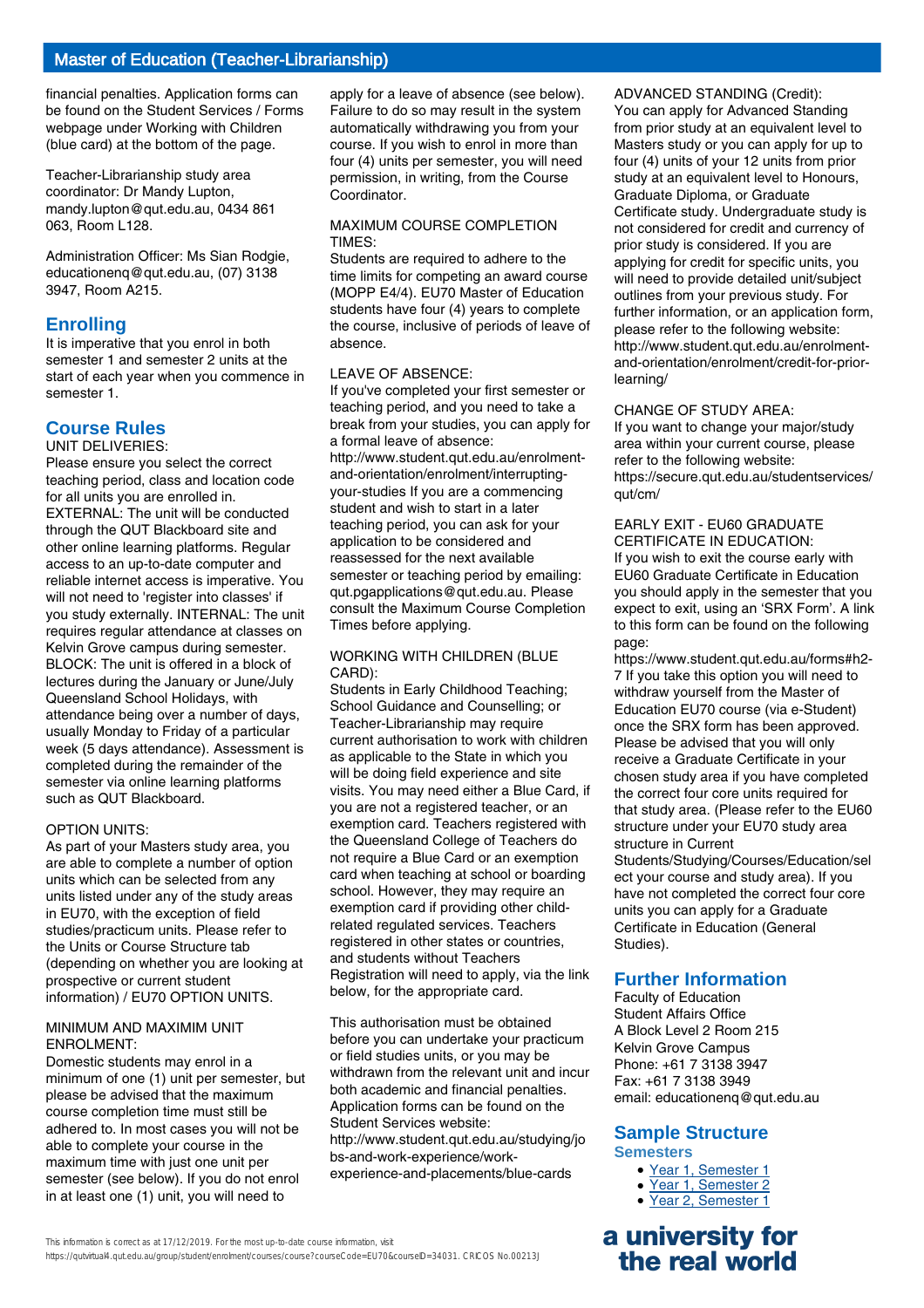# Master of Education (Teacher-Librarianship)

| Code                                                  | <b>Title</b>                                                                                         |  |
|-------------------------------------------------------|------------------------------------------------------------------------------------------------------|--|
| Year 1, Semester 1                                    |                                                                                                      |  |
| <b>EDN611</b>                                         | Conducting and Evaluating<br><b>Educational Research</b>                                             |  |
| <b>LCN600</b>                                         | <b>Connected Learning</b>                                                                            |  |
| 1,2021                                                | The last offering of LCN600 is Semester                                                              |  |
| <b>LCN615</b>                                         | Learning Hubs                                                                                        |  |
| 1,2020                                                | The last offering of LCN615 is Semester                                                              |  |
|                                                       | Designated unit: LCN615. Contains 60<br>hours of professional experience and<br>requires a blue card |  |
| <b>LCN617</b>                                         | Children's Literature: Criticism<br>and Practice                                                     |  |
| The last offering of LCN617 is Semester<br>1, 2021    |                                                                                                      |  |
|                                                       | Year 1, Semester 2                                                                                   |  |
| <b>EUN617</b>                                         | Managing and Organising<br>Collections                                                               |  |
| The last offering of EUN617 is Semester<br>2, 2020    |                                                                                                      |  |
| <b>LCN601</b>                                         | Designing Spaces for<br>Learning                                                                     |  |
| The last offering of LCN601 is Semester<br>2, 2021    |                                                                                                      |  |
| <b>LCN616</b>                                         | Inquiry Learning                                                                                     |  |
| The last offering of LCN616 is Semester<br>2, 2020    |                                                                                                      |  |
| <b>LCN639</b>                                         | Youth, Popular Culture, and<br>Texts                                                                 |  |
| The last offering of LCN639 is Semester<br>2, 2021    |                                                                                                      |  |
| Year 2, Semester 1                                    |                                                                                                      |  |
| <b>EDN604</b><br>-1                                   | <b>Facilitated Study Unit</b>                                                                        |  |
| <b>EDN604</b><br>-2                                   | <b>Facilitated Study Unit</b>                                                                        |  |
| <b>EDN610</b>                                         | Professional Dialogues in<br>Education                                                               |  |
| Select 12 credit points from the Option<br>Units list |                                                                                                      |  |
|                                                       |                                                                                                      |  |

| Code                                                                                                 | Title                                                    |  |
|------------------------------------------------------------------------------------------------------|----------------------------------------------------------|--|
|                                                                                                      | Year 1, Semester 1                                       |  |
| <b>EDN611</b>                                                                                        | Conducting and Evaluating<br><b>Educational Research</b> |  |
| <b>LCN600</b>                                                                                        | <b>Connected Learning</b>                                |  |
| The last offering of LCN600 is Semester<br>1, 2021                                                   |                                                          |  |
|                                                                                                      | LCN615   Learning Hubs                                   |  |
| The last offering of LCN615 is Semester<br>1, 2020                                                   |                                                          |  |
| Designated unit: LCN615. Contains 60<br>hours of professional experience and<br>requires a blue card |                                                          |  |
| <b>LCN617</b>                                                                                        | Children's Literature: Criticism<br>and Practice         |  |

This information is correct as at 17/12/2019. For the most up-to-date course information, visit https://qutvirtual4.qut.edu.au/group/student/enrolment/courses/course?courseCode=EU70&courseID=34031. CRICOS No.00213J

| The last offering of LCN617 is Semester<br>1, 2021 |                                        |  |
|----------------------------------------------------|----------------------------------------|--|
|                                                    | Year 1, Semester 2                     |  |
| <b>EUN617</b>                                      | Managing and Organising<br>Collections |  |
| The last offering of EUN617 is Semester<br>2, 2020 |                                        |  |
| <b>LCN601</b>                                      | Designing Spaces for<br>Learning       |  |
| The last offering of LCN601 is Semester<br>2, 2021 |                                        |  |
| LCN616                                             | Inquiry Learning                       |  |
| The last offering of LCN616 is Semester<br>2, 2020 |                                        |  |
| <b>LCN639</b>                                      | Youth, Popular Culture, and<br>Texts   |  |
| The last offering of LCN639 is Semester<br>2, 2021 |                                        |  |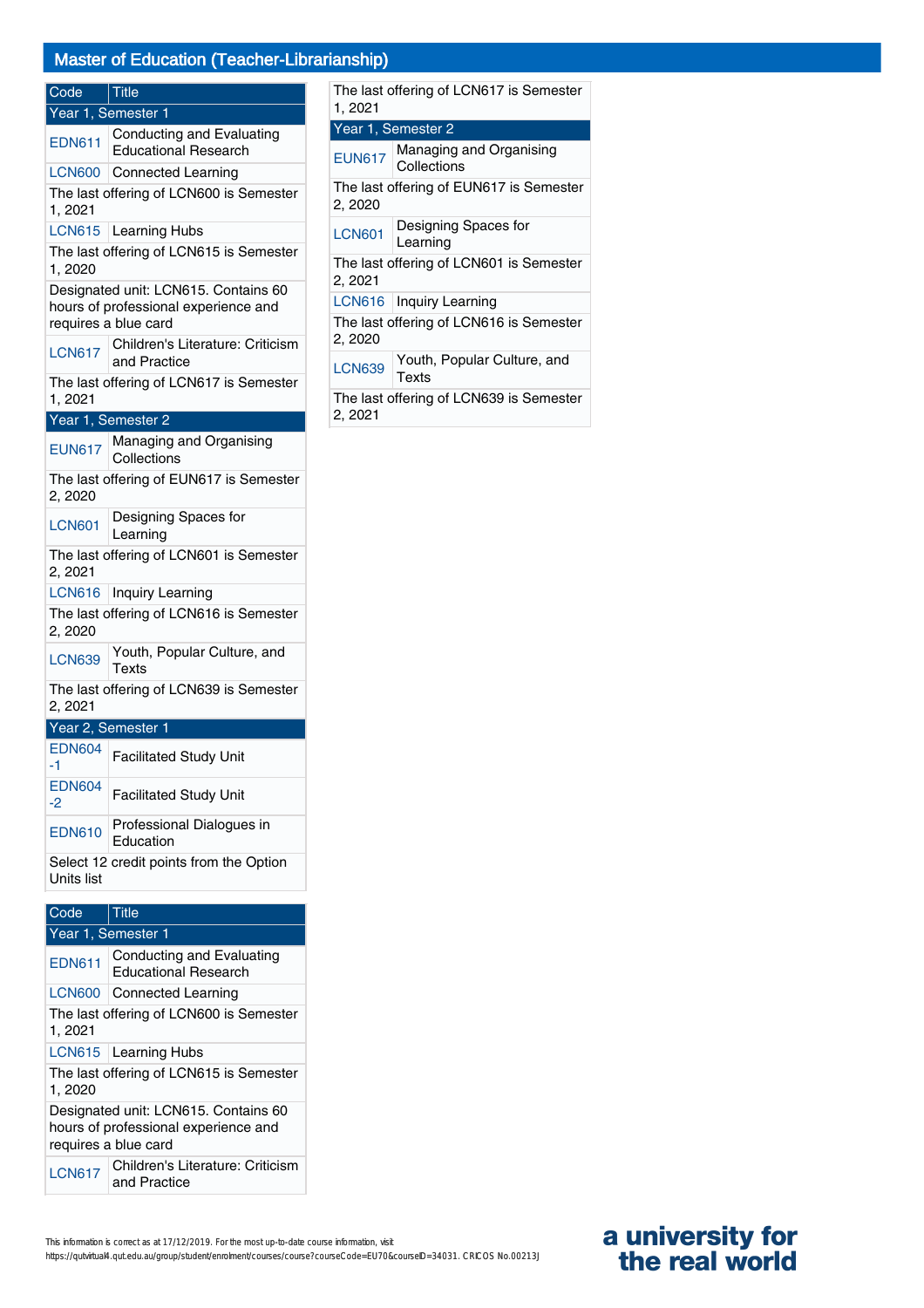# [Master of Education \(Teaching English to Speakers of Other Languages - TESOL\)](https://qutvirtual4.qut.edu.au/group/student/enrolment/courses/course?courseCode=EU70&courseID=34035)

### **Handbook**

| Year                                       | 2019                                                          |
|--------------------------------------------|---------------------------------------------------------------|
| <b>QUT code</b>                            | <b>EU70</b>                                                   |
| <b>CRICOS</b>                              | 081798G                                                       |
| <b>Duration</b><br>(full-time)             | 1.5 years                                                     |
| <b>Duration</b><br>(part-time<br>domestic) | 3 years                                                       |
| <b>Campus</b>                              | Kelvin Grove                                                  |
| <b>Domestic fee</b><br>(indicative)        | 2019: CSP \$6,600 per<br>year full-time (96 credit<br>points) |
| International fee<br>(indicative)          | 2019: \$28,700 per year<br>full-time (96 credit points)       |
| <b>Total credit</b><br>points              | 144                                                           |
| <b>Credit points</b><br>full-time sem.     | 48                                                            |
| <b>Credit points</b><br>part-time sem.     | 24                                                            |
| <b>Start months</b>                        | July, February                                                |
| Int. Start Months                          | July, February                                                |
| <b>Discipline</b><br>Coordinator           | <b>AskQUT</b><br>+61 7 3138 2000<br>ask@qut.edu.au            |

### **Domestic Entry requirements Academic entry requirements**

Master of Education - 1.5 year program

#### A completed recognised:

- bachelor degree (or higher award) in education; or
- bachelor honours degree (or higher award) in any field; or
- bachelor degree in any field plus 5 years of related professional work experience.

Master of Education - 1 year program

A completed recognised honours degree in the field of education; or

A postgraduate degree (graduate certificate, graduate diploma or masters or higher) in the field of education. Please note you do not need to apply for the 1 year program as you will be automatically assessed for eligibility as part of QUT's application for admission process.

#### Limited places

There are limited Commonwealth Supported places in this course. Places are likely to fill early so you are encouraged to apply for this course as soon as possible to secure a place.

# **International Entry requirements Academic entry requirements**

Master of Education - 1.5 year program

A completed recognised:

- bachelor degree (or higher) in education with a minimum grade point average of 4.0 (on QUT's 7 point scale); or
- postgraduate degree (graduate certificate, graduate diploma or masters (or higher)) in any field with a minimum grade point average of 4.0 (on QUT's 7 point scale); or ●
- bachelor degree in any field with a minimum grade point average of 4.0 (on QUT's 7 point scale) plus 5 years professional work experience related to your undergraduate degree. (Please submit a detailed curriculum vitae and employer statements); or
- an Australian bachelor honours degree in any field or recognised equivalent.

Master of Education - 1 year program

A completed recognised:

● Australian bachelor honours degree in the field of education or

recognised equivalent; or

• postgraduate degree (graduate certificate, graduate diploma or masters or higher) in the field of education with a minimum grade point average of 4.0 (on QUT's 7 point scale).

# **Minimum English requirements**

Students must meet the English proficiency requirements.

| <b>IELTS (International English Language</b><br><b>Testing System)</b> |     |  |
|------------------------------------------------------------------------|-----|--|
| Overall                                                                | 6.5 |  |
| Listening                                                              | 6.0 |  |
| Reading                                                                | 6.0 |  |
| Writing                                                                | 6.0 |  |
| Speaking                                                               | 6.0 |  |

## **Course Overview**

EU70 Master of Education focuses on specialised study areas that are currently in demand and feature innovative areas. The course has a fresh new approach to learning that values both the individual component and peer-to-peer relationships.

This course will suit teachers, educators and graduates, with relevant employment experience, who are seeking to make a career change within education or enhance their existing education career.

The Master of Education does not lead to teacher's registration. Please refer to the Master of Teaching (Early Childhood or Primary) or the Graduate Diploma in Education (Senior Years) if you are seeking teacher registration.

EU70 Master of Education consists of twelve (12) units (144 credit points) selected from the postgraduate units. Course duration is one and a half (1.5) years internal or external full-time, or three (3) years internal or external parttime. Students have a maximum of four (4) years to complete the course.

Course Coordinator: Associate Professor Beryl Exley, b.exley@qut.edu.au, (07) 3138 3267, B434.

# **Teaching English to Speakers of Other Languages (TESOL):**

TESOL is a coursework award that provides students with theoretical knowledge and practical skills required to

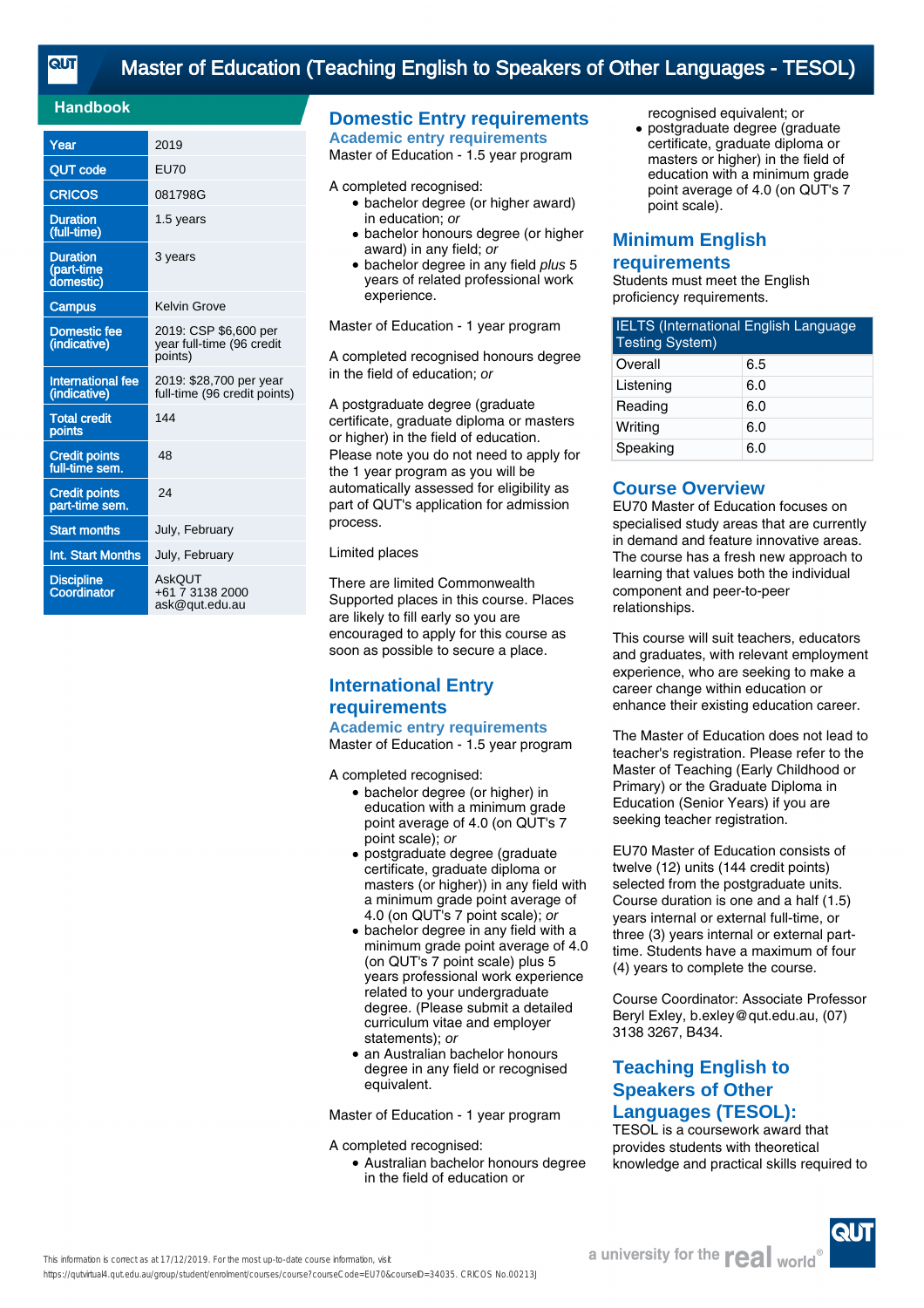gain employment in the field of teaching English to speakers of other languages.

Please refer to 'course structures' for study area requirements and suggested course progressions.

TESOL study area coordinator: Dr Margaret Kettle, m.kettle@qut.edu.au, (07) 3138 3259, Room E324.

Administration Officer: Ms Sian Rodgie, educationenq@qut.edu.au, (07) 3138 3947, Room A215.

# **Enrolling**

It is imperative that you enrol in both semester 1 and semester 2 units at the start of each year when you commence in semester 1.

# **Course Rules**

UNIT DELIVERIES: Please ensure you select the correct

teaching period, class and location code for all units you are enrolled in. EXTERNAL: The unit will be conducted through the QUT Blackboard site and other online learning platforms. Regular access to an up-to-date computer and reliable internet access is imperative. You will not need to 'register into classes' if you study externally. INTERNAL: The unit requires regular attendance at classes on Kelvin Grove campus during semester. BLOCK: The unit is offered in a block of lectures during the January or June/July Queensland School Holidays, with attendance being over a number of days, usually Monday to Friday of a particular week (5 days attendance). Assessment is completed during the remainder of the semester via online learning platforms such as QUT Blackboard.

#### OPTION UNITS:

As part of your Masters study area, you are able to complete a number of option units which can be selected from any units listed under any of the study areas in EU70, with the exception of field studies/practicum units. Please refer to the Units or Course Structure tab (depending on whether you are looking at prospective or current student information) / EU70 OPTION UNITS.

#### MINIMUM AND MAXIMIM UNIT ENROLMENT:

Domestic students may enrol in a minimum of one (1) unit per semester, but please be advised that the maximum course completion time must still be adhered to. In most cases you will not be able to complete your course in the maximum time with just one unit per semester (see below). If you do not enrol

in at least one (1) unit, you will need to apply for a leave of absence (see below). Failure to do so may result in the system automatically withdrawing you from your course. If you wish to enrol in more than four (4) units per semester, you will need permission, in writing, from the Course **Coordinator** 

#### MAXIMUM COURSE COMPLETION TIMES:

Students are required to adhere to the time limits for competing an award course (MOPP E4/4). EU70 Master of Education students have four (4) years to complete the course, inclusive of periods of leave of absence.

#### LEAVE OF ABSENCE:

If you've completed your first semester or teaching period, and you need to take a break from your studies, you can apply for a formal leave of absence: http://www.student.qut.edu.au/enrolmentand-orientation/enrolment/interruptingyour-studies If you are a commencing student and wish to start in a later teaching period, you can ask for your application to be considered and reassessed for the next available semester or teaching period by emailing: qut.pgapplications@qut.edu.au. Please consult the Maximum Course Completion Times before applying.

#### WORKING WITH CHILDREN (BLUE CARD):

Students in Early Childhood Teaching; School Guidance and Counselling; or Teacher-Librarianship may require current authorisation to work with children as applicable to the State in which you will be doing field experience and site visits. You may need either a Blue Card, if you are not a registered teacher, or an exemption card. Teachers registered with the Queensland College of Teachers do not require a Blue Card or an exemption card when teaching at school or boarding school. However, they may require an exemption card if providing other childrelated regulated services. Teachers registered in other states or countries, and students without Teachers Registration will need to apply, via the link below, for the appropriate card.

This authorisation must be obtained before you can undertake your practicum or field studies units, or you may be withdrawn from the relevant unit and incur both academic and financial penalties. Application forms can be found on the Student Services website: http://www.student.qut.edu.au/studying/jo bs-and-work-experience/workexperience-and-placements/blue-cards

ADVANCED STANDING (Credit): You can apply for Advanced Standing from prior study at an equivalent level to Masters study or you can apply for up to four (4) units of your 12 units from prior study at an equivalent level to Honours, Graduate Diploma, or Graduate Certificate study. Undergraduate study is not considered for credit and currency of prior study is considered. If you are applying for credit for specific units, you will need to provide detailed unit/subject outlines from your previous study. For further information, or an application form, please refer to the following website: http://www.student.qut.edu.au/enrolmentand-orientation/enrolment/credit-for-priorlearning/

#### CHANGE OF STUDY AREA:

If you want to change your major/study area within your current course, please refer to the following website: https://secure.qut.edu.au/studentservices/ qut/cm/

#### EARLY EXIT - EU60 GRADUATE CERTIFICATE IN EDUCATION:

If you wish to exit the course early with EU60 Graduate Certificate in Education you should apply in the semester that you expect to exit, using an 'SRX Form'. A link to this form can be found on the following page:

https://www.student.qut.edu.au/forms#h2- 7 If you take this option you will need to withdraw yourself from the EU70 Master of Education course (via e-Student) once the SRX form has been approved. Please be advised that you will only receive a Graduate Certificate in your chosen study area if you have completed the correct four core units required for that study area. (Please refer to the EU60 structure under your EU70 study area structure in Current

Students/Studying/Courses/Education/sel ect your course and study area). If you have not completed the correct four core units you can apply for a Graduate Certificate in Education (General Studies).

# **Further Information**

Faculty of Education Student Affairs Office A Block Level 2 Room 215 Kelvin Grove Campus Phone: +61 7 3138 3947 Fax: +61 7 3138 3949 email: educationenq@qut.edu.au

# **Sample Structure**

**Semesters**

- Year 1, Semester 1
- Year 1, Semester 2
- Year 2, Semester 1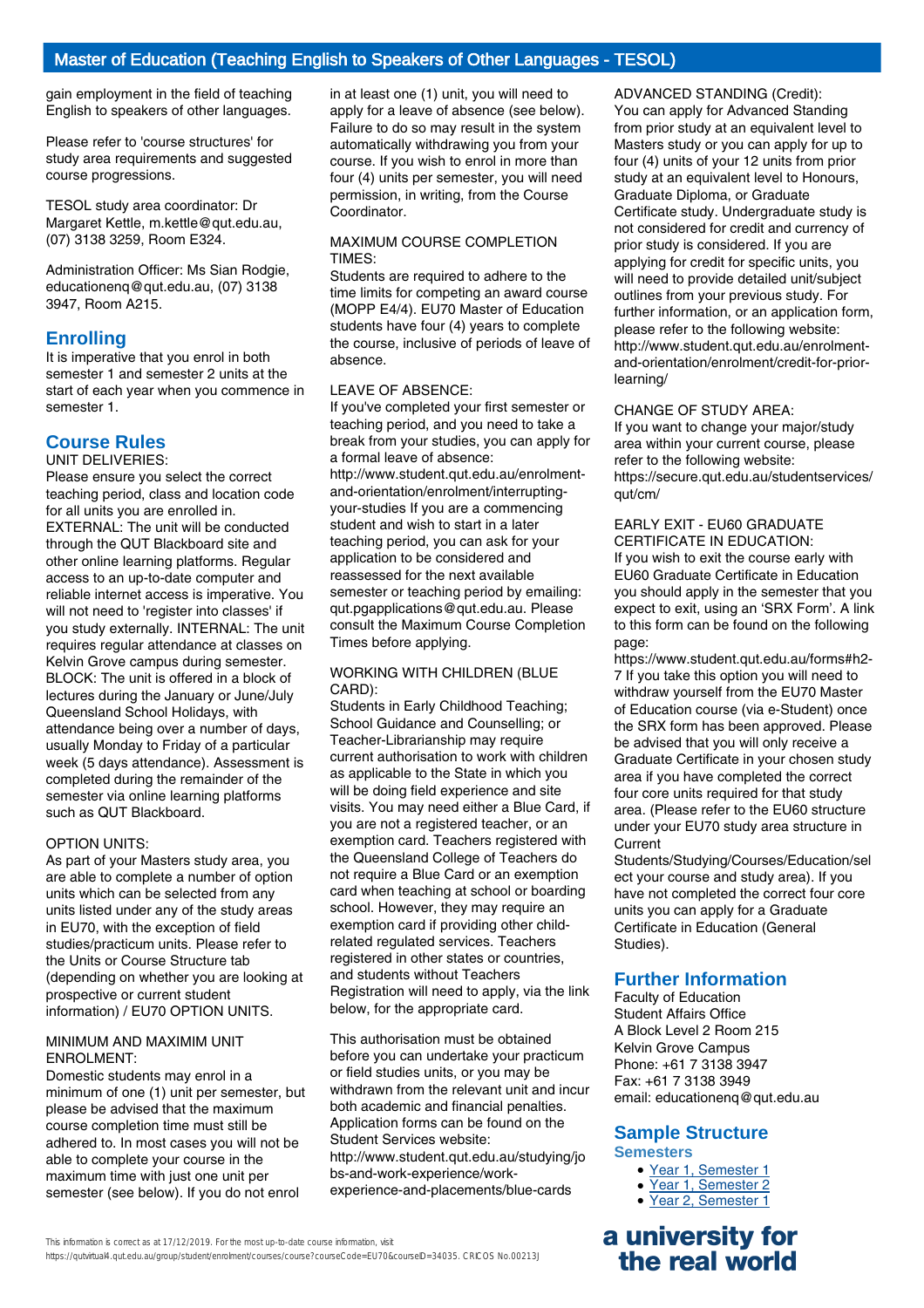| Code                                                  | <b>Title</b>                                                       |  |  |
|-------------------------------------------------------|--------------------------------------------------------------------|--|--|
|                                                       | Year 1, Semester 1                                                 |  |  |
| <b>EDN610</b>                                         | Professional Dialogues in<br>Education                             |  |  |
| <b>LCN612</b>                                         | Sociolinguistics                                                   |  |  |
| <b>LCN614</b>                                         | Grammar for Second<br>Language Teaching                            |  |  |
| <b>LCN638</b>                                         | Theory and Practice of<br>Second Language Teaching<br>and Learning |  |  |
|                                                       | Year 1, Semester 2                                                 |  |  |
| <b>EDN611</b>                                         | Conducting and Evaluating<br><b>Educational Research</b>           |  |  |
| <b>LCN604</b>                                         | Second Language Curriculum<br>Design                               |  |  |
| <b>LCN606</b>                                         | Second Language<br>Assessment                                      |  |  |
| Select 12 credit points from the Option<br>Units list |                                                                    |  |  |
| Year 2, Semester 1                                    |                                                                    |  |  |
| <b>EDN604</b><br>-1                                   | <b>Facilitated Study Unit</b>                                      |  |  |
| <b>EDN604</b><br>$-2$                                 | <b>Facilitated Study Unit</b>                                      |  |  |
| Select 24 credit points from the Option<br>Units list |                                                                    |  |  |

| Code                | Title                                                              |  |
|---------------------|--------------------------------------------------------------------|--|
|                     | Year 1, Semester 1                                                 |  |
| <b>EDN611</b>       | Conducting and Evaluating<br><b>Educational Research</b>           |  |
| <b>LCN612</b>       | Sociolinguistics                                                   |  |
| <b>LCN614</b>       | Grammar for Second<br>Language Teaching                            |  |
| <b>LCN638</b>       | Theory and Practice of<br>Second Language Teaching<br>and Learning |  |
| Year 1, Semester 2  |                                                                    |  |
| <b>EDN604</b><br>-1 | <b>Facilitated Study Unit</b>                                      |  |
| <b>EDN604</b><br>-2 | <b>Facilitated Study Unit</b>                                      |  |
| <b>LCN604</b>       | Second Language Curriculum<br>Design                               |  |
| <b>LCN606</b>       | Second Language<br>Assessment                                      |  |

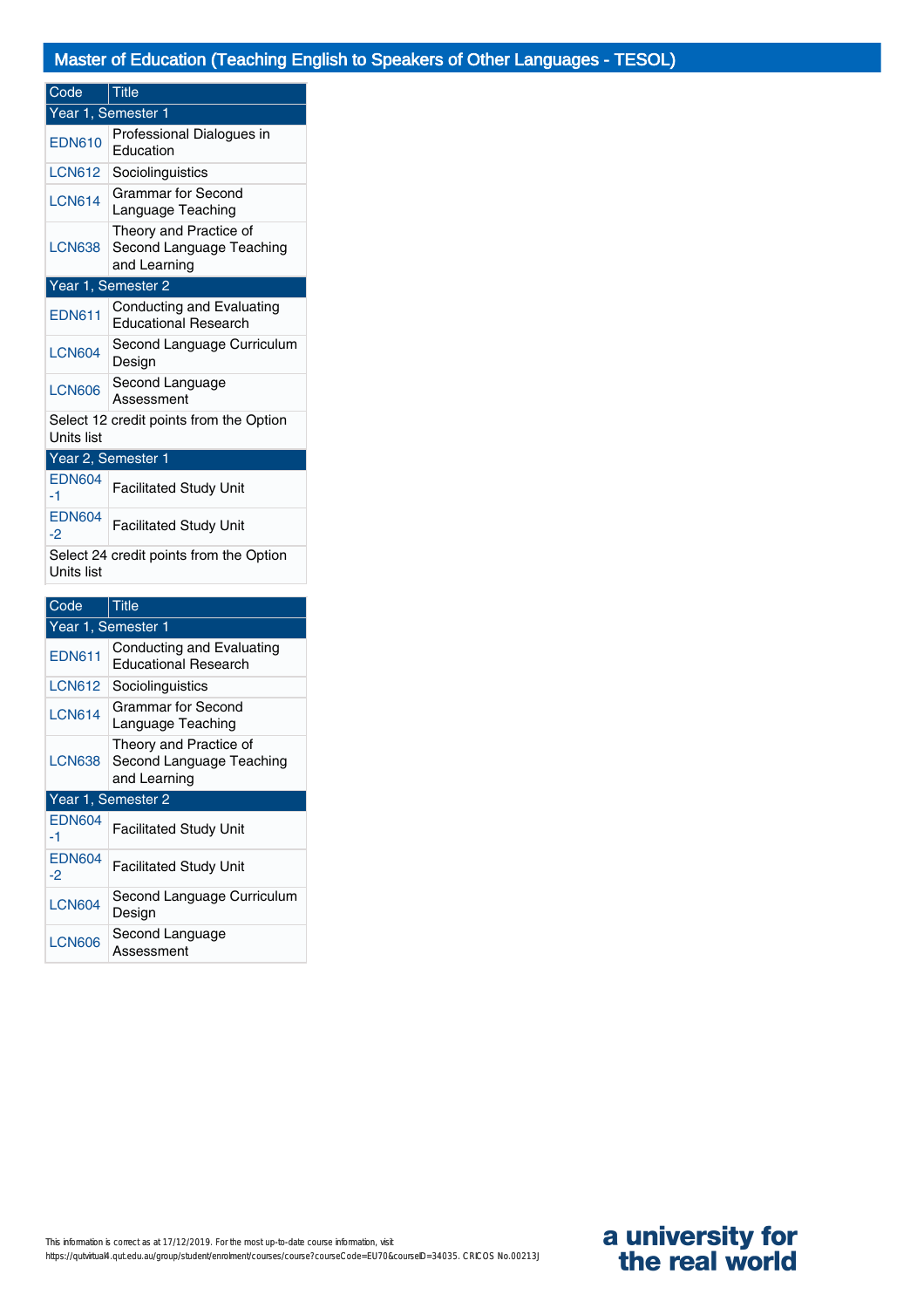<u>तान</u>

# [Master of Education \(Research\)](https://qutvirtual4.qut.edu.au/group/student/enrolment/courses/course?courseCode=EU10&courseID=34817)

### **Handbook**

| Year                                       | 2019                                                     |
|--------------------------------------------|----------------------------------------------------------|
| <b>QUT code</b>                            | EU10                                                     |
| <b>CRICOS</b>                              | 084928A                                                  |
| <b>Duration</b><br>(full-time)             | 1.5 years                                                |
| <b>Duration</b><br>(part-time<br>domestic) | 3 years                                                  |
| <b>Campus</b>                              | Kelvin Grove                                             |
| <b>International fee</b><br>(indicative)   | 2018: \$28,200 per year<br>full-time (96 credit points)  |
| <b>Total credit</b><br>points              | 144                                                      |
| <b>Credit points</b><br>full-time sem.     | 48                                                       |
| <b>Credit points</b><br>part-time sem.     | 24                                                       |
| <b>Start months</b>                        | July, February                                           |
| Int. Start Months                          | July, February                                           |
| Course<br>Coordinator                      | Professor Annette Woods:<br>annette.woods@qut.edu.a<br>u |
| <b>Discipline</b><br>Coordinator           | AskOUT<br>+61 7 3138 2000<br>ask@qut.edu.au              |

# **Domestic Entry requirements Academic entry requirements**

A completed recognised bachelor honours degree including a major relevant to the intended area of study; or

A completed recognised four year bachelor degree (or equivalent) including a major relevant to the intended area of study with a minimum grade point average (GPA) score of 5.0 (on QUT's 7 point scale) and relevant professional and/ or research experience as determined by Faculty.

Research proposals must be submitted with your application. Proposed research projects are subject to supervisor availability and resources available within the faculty to support the proposed research topic.

## **Faculty Research Contact**

Email: [edn.research@qut.edu.au](mailto:edn.research@qut.edu.au)

Telephone: +61 7 3138 3041

Level 5, B Block Kelvin Grove Victoria Park Rd Kelvin Grove

### **Application Submission**

You can submit an [online application](https://www.qut.edu.au/study/applying/phd-and-research-degree-applications/step-9-submit-your-application-to-qut/research-application-form) or hardcopy using the [PR Form.](https://cms.qut.edu.au/__data/assets/pdf_file/0013/350122/domestic-research-degree-application.pdf) Hardcopy applications can be emailed to the QUT HDR Admissions Office at ([research.enquiries@qut.edu.au\)](mailto:research.enquiries@qut.edu.au).

Applications must include all supporting documentations including your detailed research proposal.

# **International Entry requirements Academic entry requirements**

A completed recognised bachelor honours degree including a major relevant to the intended area of study; or

A completed recognised bachelor degree (or equivalent) including a major relevant to the intended area of study with a minimum grade point average (GPA) score of 5.0 (on QUT's 7 point scale) and relevant professional and/ or research experience as determined by Faculty.

Research proposals must be submitted with your application. Proposed research projects are subject to supervisor availability and resources available within the faculty to support the proposed research topic.

#### **Faculty Research Contact** Email: [edn.research@qut.edu.au](mailto:edn.research@qut.edu.au)

Telephone: +61 7 3138 3041

Level 5, B Block Kelvin Grove Victoria Park Rd Kelvin Grove

#### **Application Submission**

You can submit an application using the [FR Form.](mailto:FR%20Form) Applications can be emailed to QUT Admissions ([qut.intadmission@qut.edu.au](mailto:qut.intadmission@qut.edu.au)). Applications must include all supporting documentations including your detailed research proposal.

# **Minimum English requirements**

Students must meet the English proficiency requirements.

| <b>IELTS</b> (International English Language<br><b>Testing System)</b> |  |  |
|------------------------------------------------------------------------|--|--|
| 6.5                                                                    |  |  |
| 6.0                                                                    |  |  |
| 6.0                                                                    |  |  |
| 6.0                                                                    |  |  |
| 6.0                                                                    |  |  |
|                                                                        |  |  |

# **Domestic Course structure**

The course comprises four stages: preparation, confirmation of candidature, implementation and submission of a thesis of up to 40,000 words.

- 1. Preparation stage: you undertake two research methodology units - Conducting and Evaluating Educational Research and Shaping an Educational Research Project. Exemption may be granted for the methodology units if you can demonstrate that you have already completed equivalent studies or have relevant research experience. During this stage, in consultation with your supervisors, you will determine the research methods to be used in your thesis and begin work on your literature review.
- 2. Confirmation of candidature stage: you present and justify your research proposal at a seminar attended by academic staff and your peers. Your confirmation document includes your research design and your draft literature review.
- 3. Implementation stage: you execute your research proper, collecting your data and analysing the results.
- 4. Submission stage: in the final stage

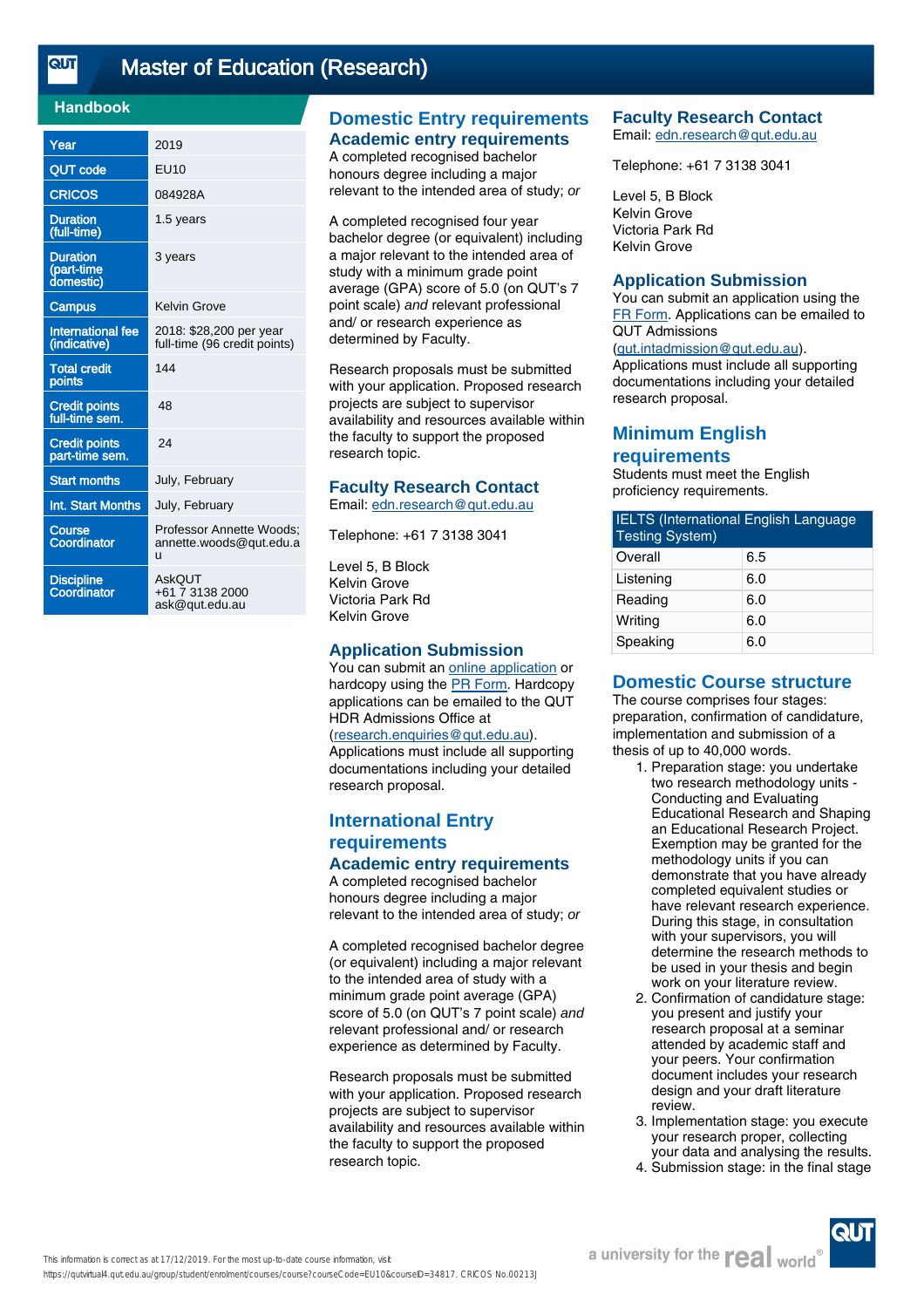of your Master of Education (Research) journey, you finish writing your thesis and present it to a review panel for approval at a final oral seminar open to the public. Once approved, your thesis is ready to be submitted for examination.

#### **International Course**

#### **structure**

The course comprises four stages: preparation, confirmation of candidature, implementation and submission of a thesis of up to 40,000 words.

- 1. Preparation stage: you undertake two research methodology units - Conducting and Evaluating Educational Research and Shaping an Educational Research Project. Exemption may be granted for the methodology units if you can demonstrate that you have already completed equivalent studies or have relevant research experience. During this stage, in consultation with your supervisors, you will determine the research methods to be used in your thesis and begin work on your literature review.
- 2. Confirmation of candidature stage: you present and justify your research proposal at a seminar attended by academic staff and your peers. Your confirmation document includes your research design and your draft literature review.
- 3. Implementation stage: you execute your research proper, collecting your data and analysing the results.
- 4. Submission stage: in the final stage of your Master of Education (Research) journey, you finish writing your thesis and present it to a review panel for approval at a final oral seminar open to the public. Once approved, your thesis is ready to be submitted for examination.

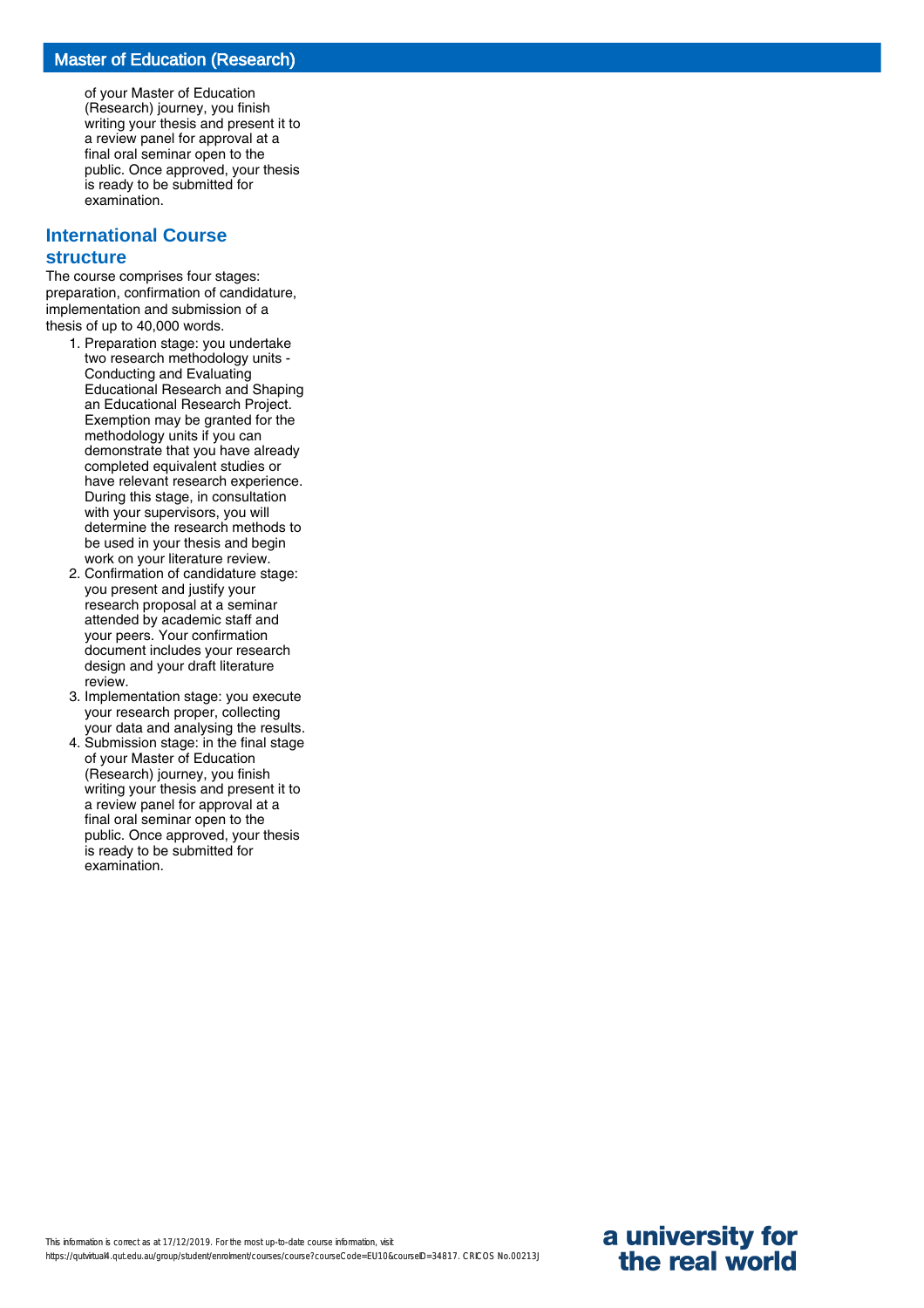### **Handbook**

| Year                                            | 2019                                                                                                         |
|-------------------------------------------------|--------------------------------------------------------------------------------------------------------------|
| <b>QUT code</b>                                 | IF <sub>80</sub>                                                                                             |
| <b>CRICOS</b>                                   | 095410G                                                                                                      |
| <b>Duration</b><br>(full-time<br>domestic)      | $1.5 - 2$ years                                                                                              |
| <b>Duration</b><br>(full-time<br>international) | 2 years                                                                                                      |
| <b>Duration</b><br>(part-time<br>domestic)      | 4 years                                                                                                      |
| <b>Campus</b>                                   | Gardens Point, Kelvin<br>Grove                                                                               |
| <b>Domestic fee</b><br>(indicative)             | 2019: \$25,800 - \$32,000<br>per year full-time if you<br>exceed the maximum time<br>under RTP               |
| <b>International fee</b><br>(indicative)        | 2019: \$29,200 - \$35,400<br>per year full-time                                                              |
| <b>Total credit</b><br>points                   | 144                                                                                                          |
| <b>Start months</b>                             | December, November,<br>October, September,<br>August, July, June, May,<br>April, March, February,<br>Januarv |
| Int. Start Months                               | December, November,<br>October, September,<br>August, July, June, May,<br>April, March, February,<br>Januarv |
| Course<br>Coordinator                           |                                                                                                              |
| <b>Discipline</b><br>Coordinator                | AskQUT<br>+61 7 3138 2000<br>ask@qut.edu.au                                                                  |

# **Domestic Entry requirements**

To be eligible for this course, you need either:

- a completed recognised bachelor honours degree in a discipline relevant to your intended area of study or
- a completed recognised bachelor degree or equivalent in a discipline relevant to your intended area of study with: a minimum grade point average (GPA) score of 5.00 (on QUT's 7 point scale)relevant professional and/or research experience (as determined by the faculty).

Applications and proposed research projects are subject to supervisor availability and resources available within the faculty.

# **International Entry requirements**

To be eligible for this course, you need either:

- a completed recognised bachelor honours degree in a discipline relevant to your intended area of study or
- a completed recognised bachelor degree or equivalent in a discipline relevant to your intended area of study with: a minimum grade point average (GPA) score of 5.00 (on QUT's 7 point scale)relevant professional and/or research experience (as determined by the faculty).

Applications and proposed research projects are subject to supervisor availability and resources available within the faculty.

# **Minimum English**

### **requirements**

Students must meet the English proficiency requirements.

| <b>IELTS (International English Language</b><br><b>Testing System)</b> |     |  |
|------------------------------------------------------------------------|-----|--|
| Overall                                                                | 6.5 |  |
| Listening                                                              | 6.0 |  |
| Reading                                                                | 6.0 |  |
| Writing                                                                | 6.0 |  |
| Speaking                                                               | 6.0 |  |

## **Domestic Course structure Mandatory units**

## You'll need to complete:

- a time-based thesis
- IFN001 Advanced Information

Research Skills.

You may need to complete other units that are recommended by your faculty, negotiated with you and based on the skills gaps identified in your research degree skills audit.

#### **Study areas**

Your faculty may have several specialisations (study areas) that your research will align with. This will appear on your testamur at graduation:

#### **Business**

- Master of Philosophy (Accountancy)
- Master of Philosophy (Advertising)
- Master of Philosophy (Economics)
- Master of Philosophy (Entrepreneurship and Innovation)
- Master of Philosophy (Finance)
- Master of Philosophy (Human Resource Management) ●
- Master of Philosophy (International Business) ●
- Master of Philosophy (Management)
- Master of Philosophy (Marketing) Master of Philosophy (Philanthropy  $\bullet$
- and Nonprofit Studies)
- Master of Philosophy (Public Relations)  $\bullet$

#### **Creative Industries**

- Master of Philosophy (Design)
- Master of Philosophy (Communication)
- Master of Philosophy (Creative Practice) ●

#### **Education**

• Master of Philosophy (Education)

#### **Health**

- Master of Philosophy (Biomedical Sciences)
- Master of Philosophy (Exercise Sciences) ●
- Master of Philosophy (Nursing)
- Master of Philosophy (Nutrition and Dietetics) ●
- Master of Philosophy (Optometry)
- Master of Philosophy (Paramedicine)  $\bullet$
- Master of Philosophy (Pharmacy)
- Master of Philosophy (Physical Education) ●
- Master of Philosophy (Podiatry)
- Master of Philosophy (Public Health)  $\bullet$
- Master of Philosophy (Psychology)
- Master of Philosophy (Radiology)
- Master of Philosophy (Social Work)

#### **Law**

- Master of Philosophy (Law)
- Master of Philosophy (Justice)

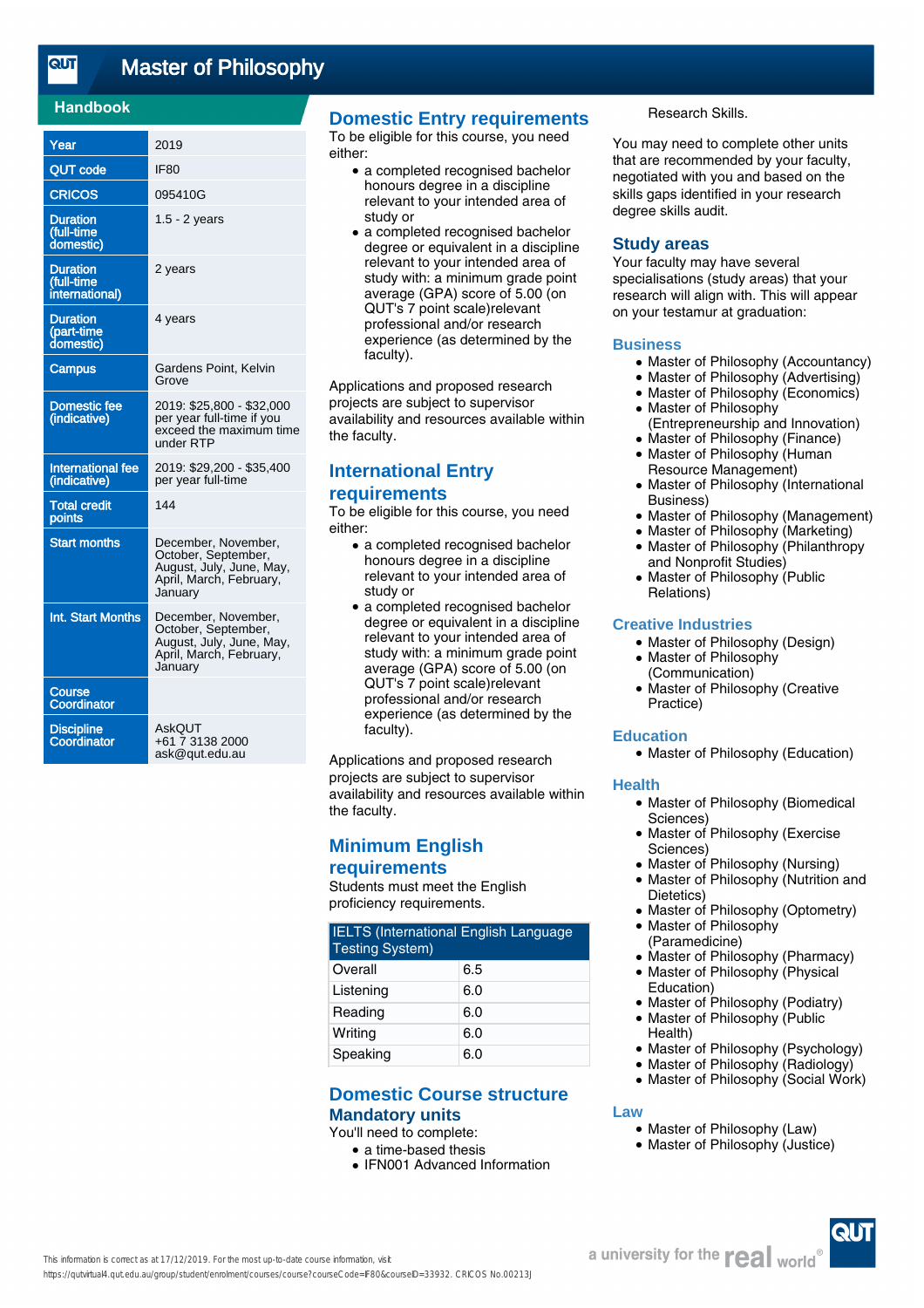# Master of Philosophy

#### **Science and Engineering**

- Master of Philosophy (Engineering)
- Master of Philosophy (Information Technology)
- Master of Philosophy (Mathematics)
- Master of Philosophy (Science)
- Master of Philosophy (Urban Development)

# **International Course structure**

# **Mandatory units**

You'll need to complete:

● a time-based thesis • IFN001 Advanced Information Research Skills.

You may need to complete other units that are recommended by your faculty, negotiated with you and based on the skills gaps identified in your research degree skills audit.

### **Study areas**

Your faculty may have several specialisations (study areas) that your research will align with. This will appear on your testamur at graduation:

#### **Business**

- Master of Philosophy (Accountancy)
- Master of Philosophy (Advertising)
- Master of Philosophy (Economics)
- Master of Philosophy
- (Entrepreneurship and Innovation)
- Master of Philosophy (Finance)
- Master of Philosophy (Human Resource Management)
- Master of Philosophy (International Business)
- Master of Philosophy (Management)
- **Master of Philosophy (Marketing)**
- Master of Philosophy (Philanthropy and Nonprofit Studies)  $\bullet$
- Master of Philosophy (Public Relations)

### **Creative Industries**

- Master of Philosophy (Design)
- Master of Philosophy
- (Communication)
- Master of Philosophy (Creative Practice)

#### **Education**

• Master of Philosophy (Education)

#### **Health**

- Master of Philosophy (Biomedical Sciences)
- Master of Philosophy (Exercise Sciences)
- Master of Philosophy (Nursing)
- Master of Philosophy (Nutrition and Dietetics)
- Master of Philosophy (Optometry)
- Master of Philosophy (Paramedicine)
- Master of Philosophy (Pharmacy)
- Master of Philosophy (Physical Education)
- Master of Philosophy (Podiatry)
- Master of Philosophy (Public Health)
- Master of Philosophy (Psychology)
- Master of Philosophy (Radiology)
- Master of Philosophy (Social Work)

**Law**

- Master of Philosophy (Law)
- Master of Philosophy (Justice)

## **Science and Engineering**

- Master of Philosophy (Engineering)
- Master of Philosophy (Information Technology)
- Master of Philosophy (Mathematics)
- Master of Philosophy (Science) • Master of Philosophy (Urban Development)